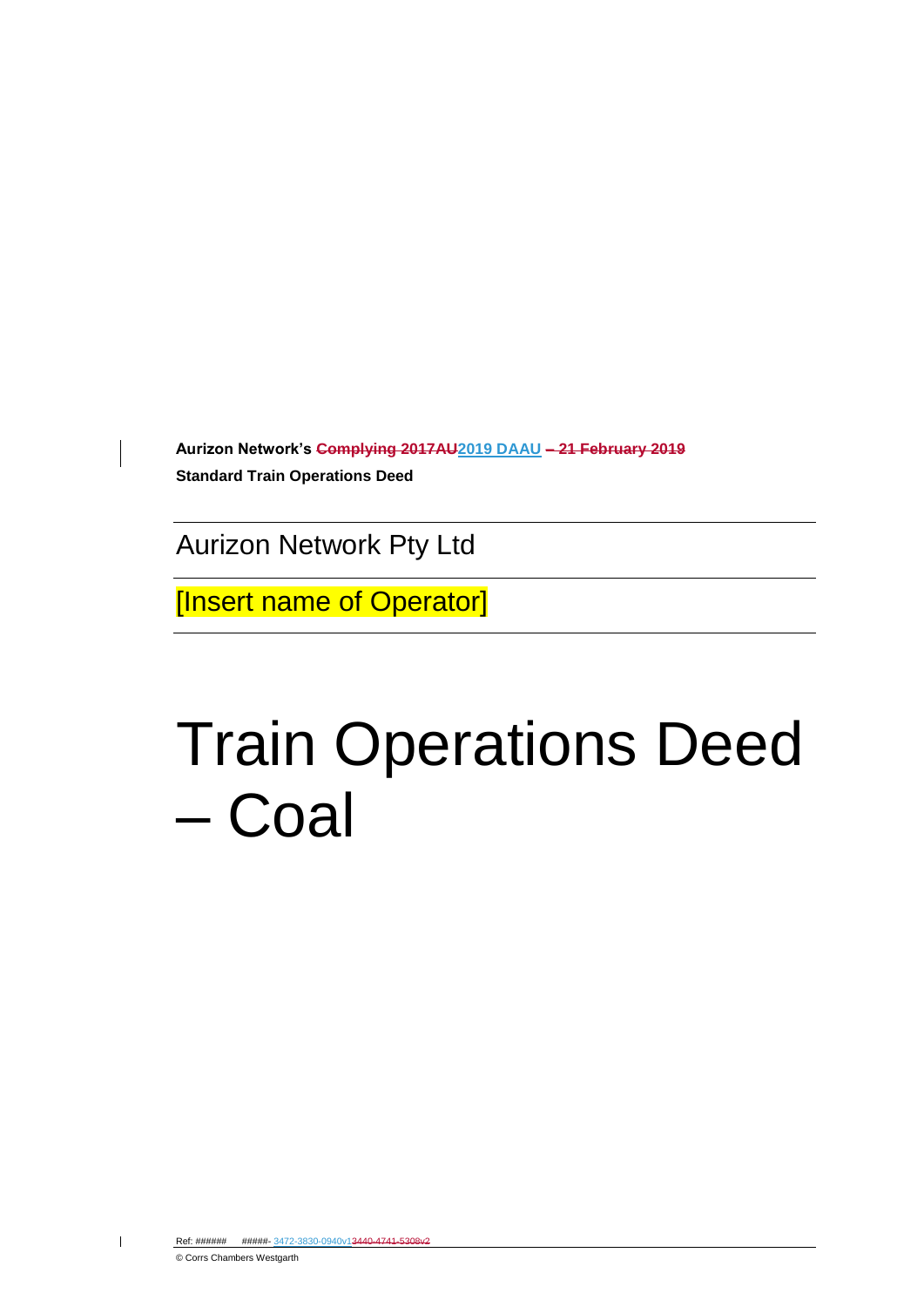# **Contents**

|    | <b>Definitions and interpretation</b>                                                     | <u>13</u> |
|----|-------------------------------------------------------------------------------------------|-----------|
|    | <b>Definitions</b><br>1.1                                                                 | 13        |
|    | 1.2<br>Interpretation                                                                     | 34        |
|    | References to descriptors of Train Service Types<br>1.3                                   | 35        |
|    | 1.4<br>Material published on the Website                                                  | 35        |
|    | <b>Headings</b><br>$1.5^{\circ}$                                                          | 35        |
|    | Words and expressions defined in Access Undertaking<br>1.6                                | 35        |
|    | Inconsistency<br>1.7                                                                      | 36        |
| 2  | <b>Term</b><br>the control of the control of the control of the control of the control of | 36        |
|    | 2.1<br><b>Term</b>                                                                        | 36        |
| 3  | <b>Access Undertaking</b>                                                                 | 36        |
|    | 3.1<br>Incorporation                                                                      | 36        |
|    | <b>Changes in Access Undertaking</b><br>$3.2^{\circ}$                                     | 36        |
|    | <b>Operational Rights</b>                                                                 | 38        |
|    | <b>Grant of Operational Rights</b><br>4.1                                                 | 38        |
|    | Nature and scope of Operational Rights<br>4.2                                             | 38        |
|    | <b>Operation of Ad Hoc Train Service</b><br>4.3                                           | 38        |
| 5  | <b>Ancillary Services</b>                                                                 | 39        |
| 6  | <b>Nomination of the Operator</b>                                                         | <u>39</u> |
|    | <b>Nomination</b><br>6.1                                                                  | 39        |
|    | <b>Multiple Access Agreements</b><br>6.2                                                  | 39        |
|    | Variation of nomination of the Operator<br>6.3                                            | 40        |
|    | <b>Interaction of rights</b>                                                              | 40        |
| 8  | <b>Billing and payments</b>                                                               | 41        |
|    | 8.1<br>Charges                                                                            | 41        |
|    | Invoicing<br>8.2                                                                          | 41        |
|    | <b>Payment</b><br>8.3                                                                     | 41        |
|    | <b>Disputes</b><br>8.4                                                                    | 42        |
|    | Interest on overdue payments and Disputed amounts<br>8.5                                  | 43        |
|    | Right of set-off<br>8.6                                                                   | 43        |
| 9  | <b>Accreditation</b>                                                                      | 43        |
| 10 | <b>Operation of Train Services</b>                                                        | 44        |
|    | <b>Operation of Train Services</b><br>10.1                                                | 44        |
|    | <b>Commencement of Train Services</b><br>10.2                                             | 44        |
|    | 10.3 Commencement of Train Services for Train Service Type                                | 46        |
|    | 10.4 Power                                                                                | 49        |
|    | 10.5 Use of Regenerative Brakes                                                           | 49        |
| 11 | <b>Increase in Maximum Payload</b>                                                        | 49        |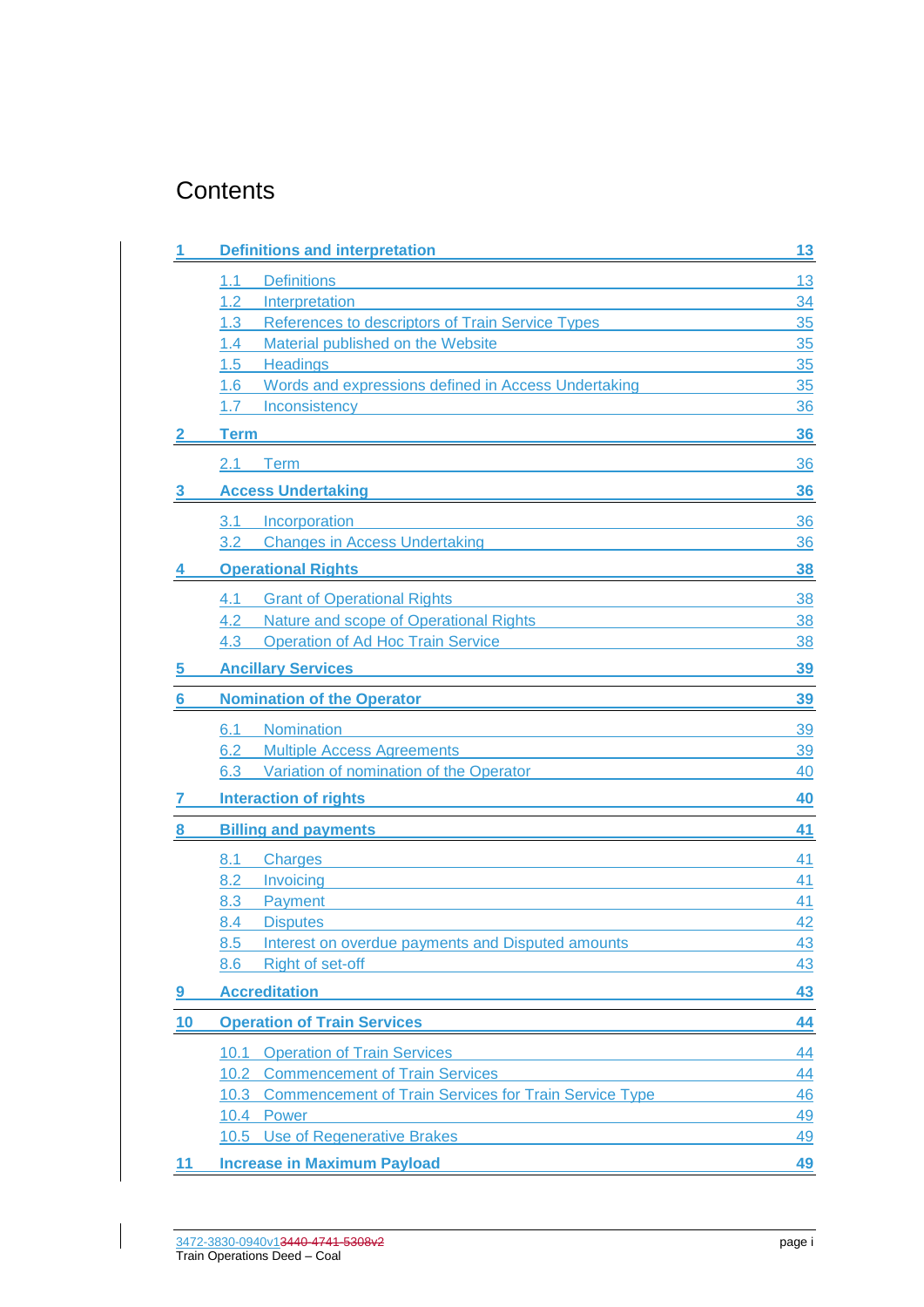|           | 11.1 Increase in Maximum Payload for a Train Service Type                                                      | 49              |
|-----------|----------------------------------------------------------------------------------------------------------------|-----------------|
|           | 11.2 No prejudice to other rights                                                                              | 50              |
| 12        | <b>INOT USEDI</b>                                                                                              | 50              |
| 13        | <b>Day to day Train Movements</b>                                                                              | 50              |
|           | 13.1 Exclusive responsibility for Train Control                                                                | 50              |
|           | 13.2 Train Control rights and obligations - Aurizon Network                                                    | 50              |
|           | 13.3 Train Control rights and obligations - Operator                                                           | 51              |
|           | 13.4 Train Control communications                                                                              | 51              |
|           | 13.5 Removal at the end of Authorised Parking                                                                  | 51              |
| 14        | <b>Compliance</b>                                                                                              | 52              |
|           | 14.1 General requirements                                                                                      | 52              |
|           | 14.2 Non-compliance by Operator with Train Description                                                         | 53              |
|           | 14.3 Certain matters to apply consistently to all Railway Operators                                            | 54              |
|           | 14.4 Provision of information                                                                                  | 54              |
| 15        | <b>Plans</b>                                                                                                   | $\overline{55}$ |
|           | 15.1 Approval of Plans                                                                                         | 55              |
|           | 15.2 Amendments to Plans                                                                                       | 58              |
| 16        | <b>Train operations</b><br><u> 1980 - Johann Barnett, fransk politik (</u>                                     | 59              |
|           | 16.1 Compliance with Scheduled Time                                                                            | 59              |
|           | 16.2 Alterations to Train Services                                                                             | 60              |
|           | 16.3 Authorisation of other Train Movements                                                                    | 60              |
|           | 16.4 Notification<br>the control of the control of the control of the control of the control of the control of | 60              |
|           | 16.5 Operator to supply information                                                                            | 61              |
|           | 16.6 Operation of Trains and Rollingstock                                                                      | 61              |
| 17        | <b>Authorisation of Rollingstock and Rollingstock Configurations</b>                                           | 61              |
|           | 17.1 Use of Rollingstock and Rollingstock Configuration                                                        | 61              |
|           | 17.2 Authorisation Request Notice                                                                              | 62              |
|           | 17.3 Compliance Statement                                                                                      | 62              |
|           | 17.4 Rollingstock Interface Standards Risk Assessment                                                          | 62              |
|           | <b>Certificate of Compliance</b><br>17.5                                                                       | 63              |
|           | <b>Disputes</b><br>17.6                                                                                        | 64              |
|           | Update of Schedule 4 as a consequence of New Authorisations<br>17.7                                            | 64              |
|           | <b>Issue of Train Route Acceptance or Authority to Travel</b><br>17.8                                          | 64              |
| <u>18</u> | <b>Amendments to System Wide Requirements</b>                                                                  | <u>64</u>       |
|           | <b>Amendment Notice</b><br>18.1                                                                                | 64              |
|           | Response to a Discretionary System Amendment<br>18.2                                                           | 65              |
|           | Discretionary System Amendment which frustrate operations<br><u>18.3</u>                                       | 65              |
|           | Discretionary System Amendment with negative financial impact<br>18.4                                          | 66              |
|           | <b>Expert must have regard to certain matters</b><br>18.5                                                      | 67              |
|           | Costs of implementing amendments to a System Wide Requirement<br>18.6                                          | 67              |
|           | <b>Implementation of amendments to System Wide Requirements</b><br>18.7                                        | 67              |
| 19        | <b>Weighbridges and Overload Detectors</b>                                                                     | 68              |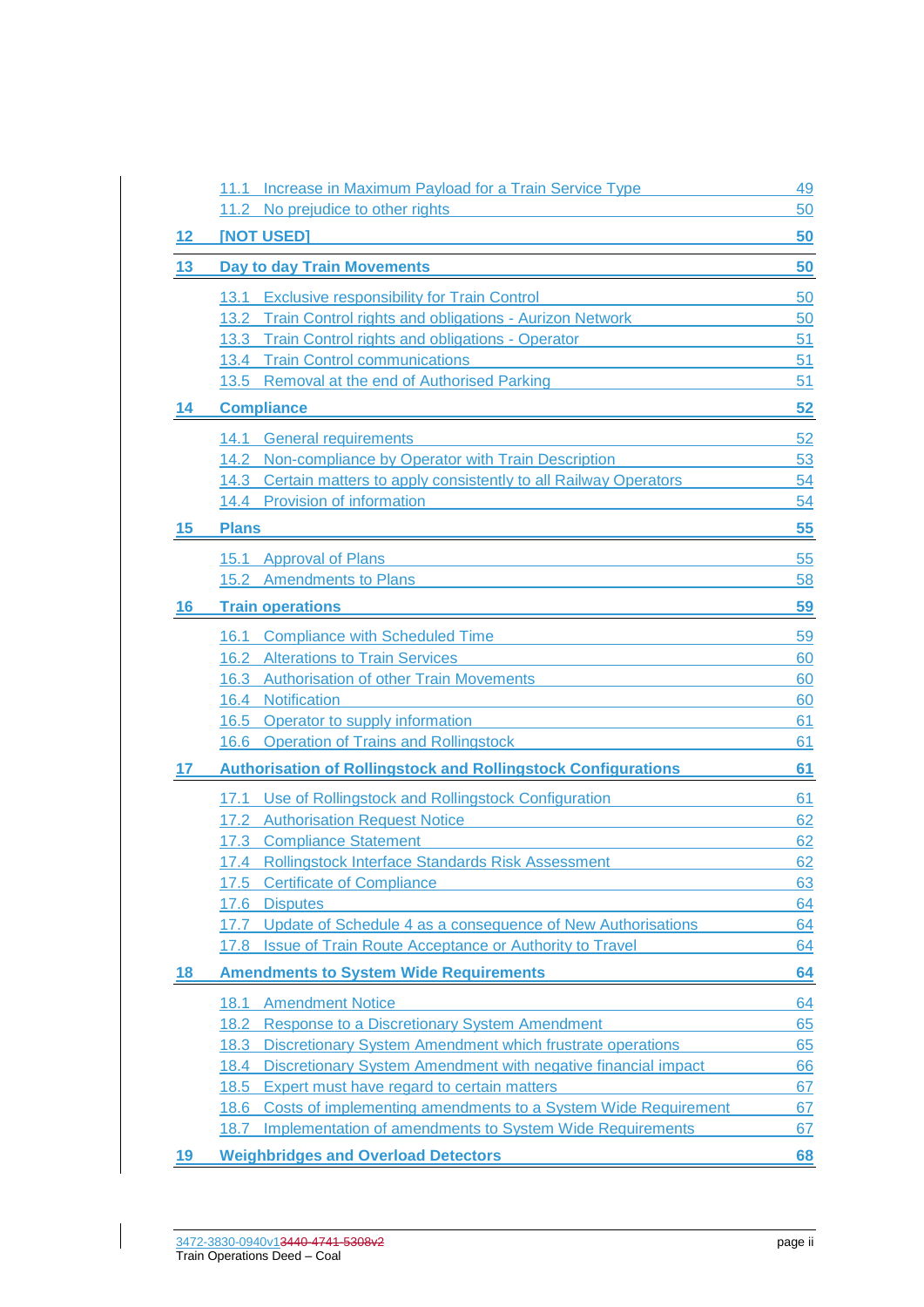|    | 19.1 General                                                              | 68        |
|----|---------------------------------------------------------------------------|-----------|
|    | <b>Exceeding Maximum Allowable Gross Tonnage</b><br>19.2                  | 68        |
|    | 19.3 Exceeding Maximum Desirable Gross Tonnage                            | 68        |
|    | 19.4 Record keeping                                                       | 69        |
|    | 19.5 Verification                                                         | 69        |
|    | 19.6 No Claim                                                             | 70        |
| 20 | <b>Performance Levels</b>                                                 | 70        |
|    | 20.1 Consequences of failure to comply with Performance Levels            | 70        |
|    | 20.2 Review of Performance Levels                                         | 71        |
| 21 | <b>Infrastructure management</b>                                          | 71        |
|    | 21.1 Management and control of the Nominated Network                      | 71        |
|    | 21.2 Maintenance of the Nominated Network                                 | 71        |
| 22 | <b>Incident management</b>                                                | <u>73</u> |
|    | 22.1<br>Compliance                                                        | 73        |
|    | <b>Obstructions</b><br>22.2                                               | 73        |
|    | 22.3<br>Notification                                                      | 73        |
|    | 22.4 Management of Incident response                                      | 73        |
|    | Investigations<br>22.5                                                    | 76        |
|    | <b>Management of Environmental Incidents</b><br>22.6                      | 77        |
|    | 22.7 Environmental Incident reporting                                     | 78        |
| 23 | <b>Operator's staff</b>                                                   | 78        |
|    | 23.1 Safety of Operator's Staff                                           | 78        |
|    | 23.2 Qualifications of Operator's Staff                                   | 78        |
|    | 23.3 Entry onto Aurizon Network Land                                      | 79        |
| 24 | Interface and environmental risk management                               | 79        |
|    | 24.1 Compliance with Interface Risk Management Plan                       | 79        |
|    | 24.2 Environmental consultant                                             | <b>79</b> |
|    | 24.3 Interface representative                                             | 79        |
|    | 24.4 Operator's Safety Management System                                  | 80        |
|    | 24.5 Aurizon Network's Safety Management System                           | 80        |
|    | 24.6 Aurizon Network's environmental management system                    | 80        |
|    | <b>Carriage of Dangerous Goods on Train Services</b><br>24.7              | 80        |
|    | Noise management during Train Services<br>24.8                            | 81        |
|    | Community liaison and environmental complaint procedures<br>24.9          | 81        |
|    | 24.10 Audit and review                                                    | 81        |
|    | 24.11 Notification                                                        | 82        |
| 25 | <b>Inspection and audit rights</b>                                        | <u>83</u> |
|    | <b>Right of inspection by Operator</b><br>25.1                            | 83        |
|    | Right of inspection of Trains and Rollingstock by Aurizon Network<br>25.2 | 83        |
|    | 25.3 Parties' obligations                                                 | 84        |
| 26 | <b>Insurance by Operator</b>                                              | <u>84</u> |
|    | 26.1 Maintain insurance policies                                          | 84        |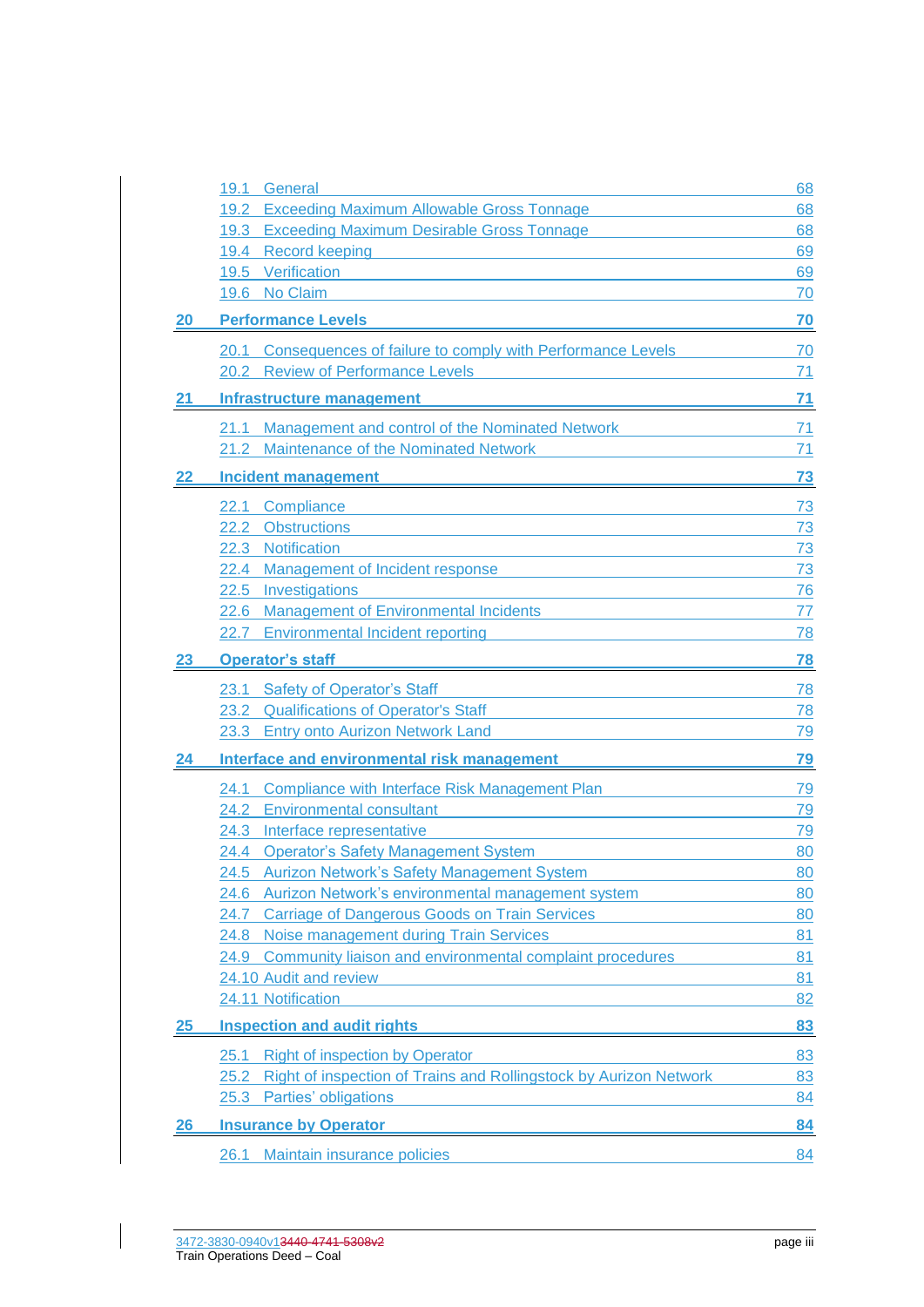|    | 26.2 Required insurance policies                                                                                                                                                                                               | 85        |
|----|--------------------------------------------------------------------------------------------------------------------------------------------------------------------------------------------------------------------------------|-----------|
|    | 26.3 Disclosure of insurance policies                                                                                                                                                                                          | 85        |
|    | 26.4 Failure to disclose insurance policies                                                                                                                                                                                    | 85        |
|    | 26.5 Minimum terms of policies                                                                                                                                                                                                 | 85        |
|    | 26.6 Operator not to render policy void                                                                                                                                                                                        | 85        |
|    | 26.7 Compliance                                                                                                                                                                                                                | 86        |
|    | 26.8 Notice of potential claims                                                                                                                                                                                                | 86        |
|    | 26.9 Operator to pay all excess/deductibles                                                                                                                                                                                    | 86        |
|    | 26.10 Settlement of claims                                                                                                                                                                                                     | 86        |
| 27 | <b>Indemnities</b>                                                                                                                                                                                                             | 86        |
|    | 27.1 Indemnity for personal injury and property damage                                                                                                                                                                         | 86        |
|    | 27.2 Indemnity by Operator for certain liabilities to Third Parties                                                                                                                                                            | 87        |
|    | 27.3 Duty to mitigate                                                                                                                                                                                                          | 87        |
|    | 27.4 General provisions regarding indemnities                                                                                                                                                                                  | 87        |
| 28 | <b>Limitations and exclusions of liability</b>                                                                                                                                                                                 | 87        |
|    | 28.1 Exclusion of Consequential Loss<br>the control of the control of the control of the control of the control of                                                                                                             | 87        |
|    | Time limit and minimum threshold on Claims<br>28.2                                                                                                                                                                             | 88        |
|    | Claims and exclusions in respect of Infrastructure standard<br>28.3                                                                                                                                                            | 88        |
|    | 28.4 Claims and exclusions in respect of non-provision of Operational Rights                                                                                                                                                   | 88        |
|    | 28.5 Claims and exclusions in respect of delays to Train Movements                                                                                                                                                             | 90        |
|    | 28.6 Defence of Claims by Third Parties                                                                                                                                                                                        | 91        |
| 29 | <b>Determination of liability and loss adjustment</b>                                                                                                                                                                          | 91        |
|    | 29.1 Determination of liability                                                                                                                                                                                                | 91        |
|    | 29.2 Loss Adjuster                                                                                                                                                                                                             | 92        |
|    | 29.3 Parties to assist loss adjuster and the state of the state of the state of the state of the state of the state of the state of the state of the state of the state of the state of the state of the state of the state of | 93        |
|    | 29.4 Decision of the loss adjuster and the control of the loss adjuster                                                                                                                                                        | 93        |
|    | 29.5 Costs of the loss adjuster                                                                                                                                                                                                | 93        |
| 30 | <b>Disputes</b>                                                                                                                                                                                                                | 94        |
|    | 30.1 Method                                                                                                                                                                                                                    | 94        |
|    | 30.2 Authorised representative resolution                                                                                                                                                                                      | 94        |
|    | 30.3 Expert                                                                                                                                                                                                                    | 94        |
|    | Arbitration<br>30.4                                                                                                                                                                                                            | 97        |
|    | 30.5 Queensland Competition Authority (QCA)                                                                                                                                                                                    | 97        |
|    | 30.6 Determination by Court                                                                                                                                                                                                    | 97        |
| 31 | <b>Force Majeure</b>                                                                                                                                                                                                           | <u>98</u> |
|    | <b>Notice of Force Majeure</b><br>31.1                                                                                                                                                                                         | 98        |
|    | <b>Suspension of obligations</b><br>31.2                                                                                                                                                                                       | 99        |
|    | Duty to mitigate<br>31.3                                                                                                                                                                                                       | 99        |
|    | 31.4 End of period of Force Majeure                                                                                                                                                                                            | 99        |
|    | <b>Reduction of Access Rights</b><br>31.5                                                                                                                                                                                      | 99        |
|    | Effect of Nominated Network FM Reduction Notice on Operator nomination<br>31.6                                                                                                                                                 | 101       |
|    |                                                                                                                                                                                                                                |           |
|    | <b>Termination after extended Force Majeure Event</b><br>31.7                                                                                                                                                                  | 101       |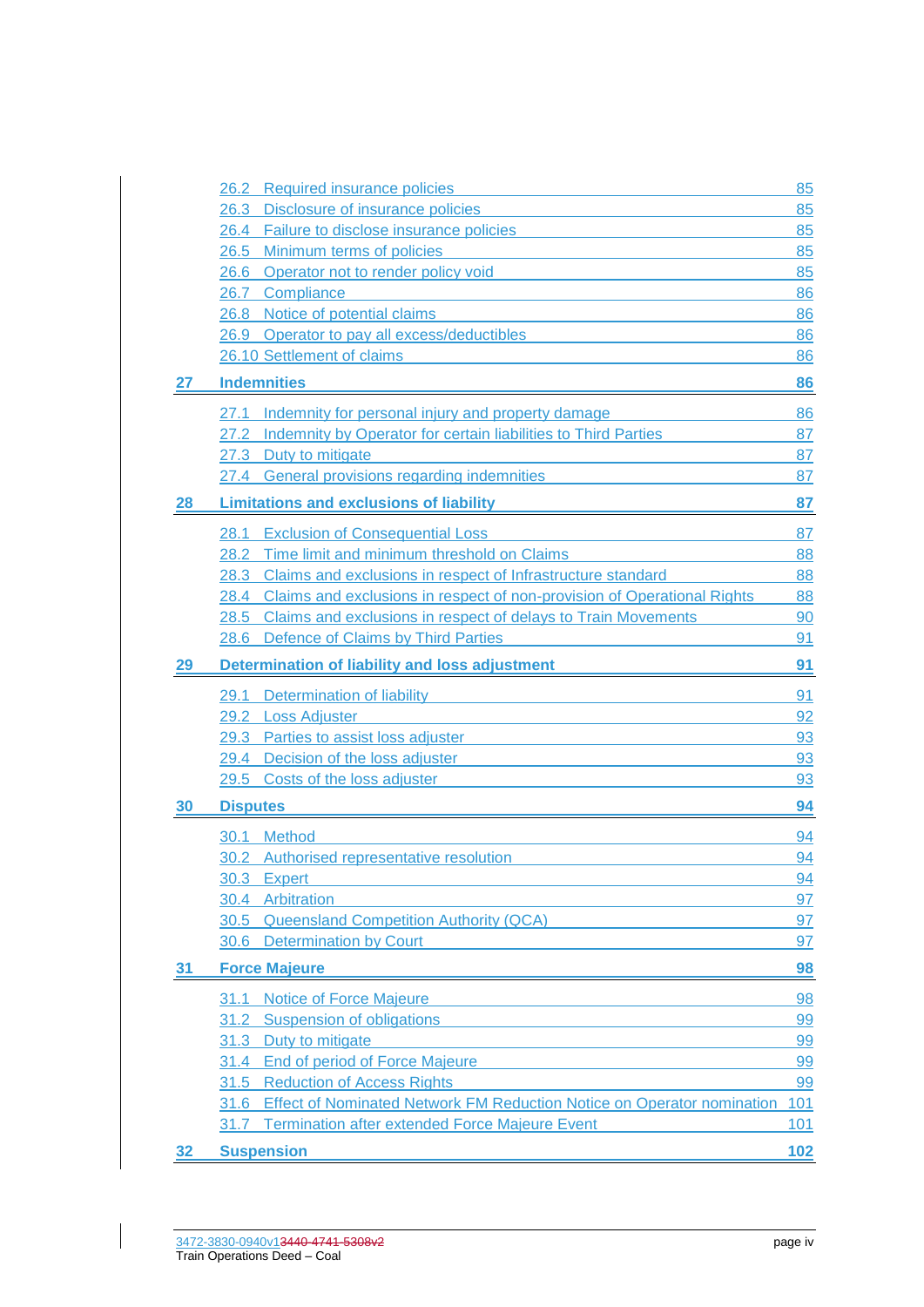|           |                | 32.1 Suspension of Train Services for a Train Service Type                                                                                                                                                                           | 102        |
|-----------|----------------|--------------------------------------------------------------------------------------------------------------------------------------------------------------------------------------------------------------------------------------|------------|
|           |                | 32.2 Suspension of Train Services generally                                                                                                                                                                                          | 102        |
|           |                | 32.3 Suspension of certain Rollingstock or Rollingstock Configurations                                                                                                                                                               | 102        |
|           |                | 32.4 Suspension due to suspension under Access Agreement                                                                                                                                                                             | 103        |
|           |                | 32.5 Details of suspension<br>San Details of suspension                                                                                                                                                                              | 103        |
|           |                | 32.6 Effect of suspension and the contract of suspension and the contract of suspension                                                                                                                                              | 103        |
|           |                | 32.7 Duration of suspension                                                                                                                                                                                                          | 104        |
| <u>33</u> |                | <b>Termination</b>                                                                                                                                                                                                                   | <u>104</u> |
|           | 33.1           | Termination of Train Services for a Train Service Type by Aurizon Network                                                                                                                                                            | 104        |
|           | 33.2           | <b>Termination of Agreement</b><br><u> 1989 - Johann Stein, mars andrew Maria (b. 1989)</u>                                                                                                                                          | 104        |
|           | 33.3           | <b>Termination by the Operator</b>                                                                                                                                                                                                   | 104        |
|           |                | 33.4 Grounds for termination to be specified                                                                                                                                                                                         | 105        |
|           |                | 33.5 Obligations and other rights upon termination or expiry                                                                                                                                                                         | 105        |
|           |                | 33.6 Removal of Rollingstock following termination                                                                                                                                                                                   | 105        |
| 34        |                | <b>Assignment</b>                                                                                                                                                                                                                    | <b>106</b> |
|           |                | 34.1 Assignment by Aurizon Network <b>Executive Contract Contract Contract Contract Contract Contract Contract Contract Contract Contract Contract Contract Contract Contract Contract Contract Contract Contract Contract Contr</b> | 106        |
|           |                | 34.2 Assignment by the Operator                                                                                                                                                                                                      | 106        |
|           |                | 34.3 Charging                                                                                                                                                                                                                        | 107        |
| <u>35</u> | <b>GST</b>     | <u> 1980 - Johann Barn, amerikansk politiker (</u>                                                                                                                                                                                   | <u>108</u> |
|           |                | 35.1 Construction                                                                                                                                                                                                                    | 108        |
|           |                | 35.2 Consideration GST exclusive <b>CONSIDER AN INCREDIT CONSIDER</b>                                                                                                                                                                | 108        |
|           |                | 35.3 Payment of GST Annual Studies and Studies and Studies and Studies and Studies and Studies and Studies and                                                                                                                       | 108        |
|           |                | 35.4 Timing of GST payment <b>Example 25.4</b> Timing of GST payment                                                                                                                                                                 | 108        |
|           |                | 35.5 Tax invoice                                                                                                                                                                                                                     | 108        |
|           |                | 35.6 Adjustment event <b>Adjustment</b> event                                                                                                                                                                                        | 108        |
|           |                | 35.7 Reimbursements and the state of the state of the state of the state of the state of the state of the state of the state of the state of the state of the state of the state of the state of the state of the state of the       | 109        |
| 36        |                | <b>Confidentiality</b>                                                                                                                                                                                                               | <b>109</b> |
|           |                | 36.1 Confidentiality                                                                                                                                                                                                                 | 109        |
|           |                | 36.2 Permitted disclosures                                                                                                                                                                                                           | 109        |
|           |                | 36.3 Discloser may give certain directions                                                                                                                                                                                           | 110        |
|           |                | 36.4 PPS Act                                                                                                                                                                                                                         | 111        |
|           |                | 36.5 Survival                                                                                                                                                                                                                        | 111        |
|           |                | 36.6 Injunctive relief                                                                                                                                                                                                               | 111        |
|           |                | <b>Relationship with Access Agreements</b>                                                                                                                                                                                           | 111        |
|           |                |                                                                                                                                                                                                                                      |            |
|           | <b>Notices</b> |                                                                                                                                                                                                                                      | $112$      |
|           |                | 38.1 Form of Notice                                                                                                                                                                                                                  | 112        |
|           | 38.2           | <b>Method of service</b>                                                                                                                                                                                                             | 113        |
|           |                | 38.3 Deemed Notice                                                                                                                                                                                                                   | 113        |
|           |                | 38.4 Addresses for notices                                                                                                                                                                                                           | $113$      |
| 37<br>38  |                | 38.5 Train Control Direction or Incident Commander's direction                                                                                                                                                                       | 113        |
| <u>39</u> | <b>General</b> |                                                                                                                                                                                                                                      | 113        |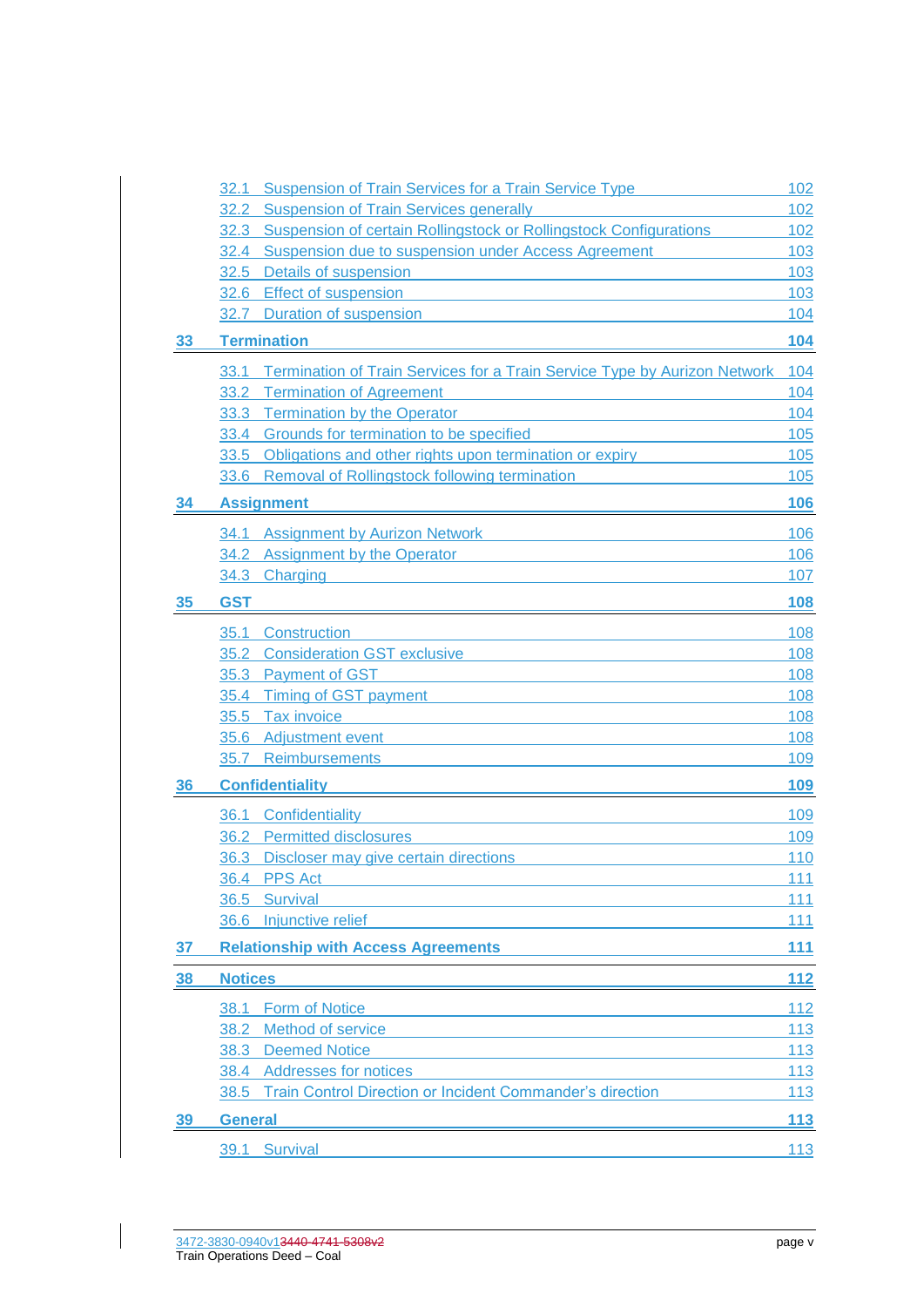| 39.2 Amendment                                                                                                                                                                                                                 | 114 |
|--------------------------------------------------------------------------------------------------------------------------------------------------------------------------------------------------------------------------------|-----|
| 39.3 Entire agreement                                                                                                                                                                                                          | 114 |
| 39.4 Counterparts                                                                                                                                                                                                              | 114 |
| 39.5 Non-merger                                                                                                                                                                                                                | 114 |
| 39.6 Authority to enter into agreement                                                                                                                                                                                         | 114 |
| 39.7 Consents and approvals                                                                                                                                                                                                    | 115 |
| 39.8 Relationship                                                                                                                                                                                                              | 115 |
| 39.9 Certificate                                                                                                                                                                                                               | 115 |
| <b>39.10 Costs</b>                                                                                                                                                                                                             | 115 |
| 39.11 Duty                                                                                                                                                                                                                     | 115 |
| 39.12 Waiver and exercise of rights                                                                                                                                                                                            | 115 |
| 39.13 Computation of time                                                                                                                                                                                                      | 116 |
| 39.14 Severance of invalid or illegal terms                                                                                                                                                                                    | 116 |
| 39.15 Rights cumulative and the state of the state of the state of the state of the state of the state of the state of the state of the state of the state of the state of the state of the state of the state of the state of | 116 |
| 39.16 Approvals and consents                                                                                                                                                                                                   | 116 |
| 39.17 Third Party Land                                                                                                                                                                                                         | 116 |
| 39.18 Implementation of agreement                                                                                                                                                                                              | 117 |
| 39.19 Governing law and jurisdiction                                                                                                                                                                                           | 117 |
| 39.20 PPS Act                                                                                                                                                                                                                  | 117 |
| <b>Schedule 1 - Reference schedule</b>                                                                                                                                                                                         | 120 |
| <b>Schedule 2 - Train Descriptions</b>                                                                                                                                                                                         | 121 |
| <b>Appendix A to Schedule 2- Sectional Running Times</b>                                                                                                                                                                       | 125 |
| <b>Appendix B to Schedule 2 - Nominated Monthly Operational Rights</b>                                                                                                                                                         | 127 |
| <b>Schedule 3 - Nominated Network</b>                                                                                                                                                                                          | 128 |
| <b>Schedule 4 - Rollingstock and Rollingstock Configurations</b>                                                                                                                                                               | 130 |
| <b>Schedule 5 - Performance Levels</b>                                                                                                                                                                                         | 131 |
| <b>Schedule 6 - High visibility clothing and Emergency Procedures</b>                                                                                                                                                          | 134 |
| <b>Schedule 7 - Insurance</b>                                                                                                                                                                                                  | 135 |
| <b>Schedule 8</b>                                                                                                                                                                                                              | 137 |
| <b>Schedule 9 - Interface Coordination Arrangements</b>                                                                                                                                                                        | 143 |
| <b>Schedule 10 - Ancillary Services and Ancillary Services Charges</b>                                                                                                                                                         | 155 |
| <b>Schedule 11 - Interface Risk Management Plan</b>                                                                                                                                                                            | 156 |
| Definitions and interpretation                                                                                                                                                                                                 | 7   |
| <b>Definitions</b><br>4.4                                                                                                                                                                                                      | 7   |
| 4.2<br>Interpretation                                                                                                                                                                                                          | 28  |
| References to descriptors of Train Service Types<br>4.3                                                                                                                                                                        | 29  |
| Material published on the Website<br><u>4.4</u>                                                                                                                                                                                | 29  |
| <b>Headings</b><br>4.5                                                                                                                                                                                                         | 29  |
| Words and expressions defined in Access Undertaking<br>4.6                                                                                                                                                                     | 29  |
| Inconsistency<br><u>4.7</u>                                                                                                                                                                                                    | 30  |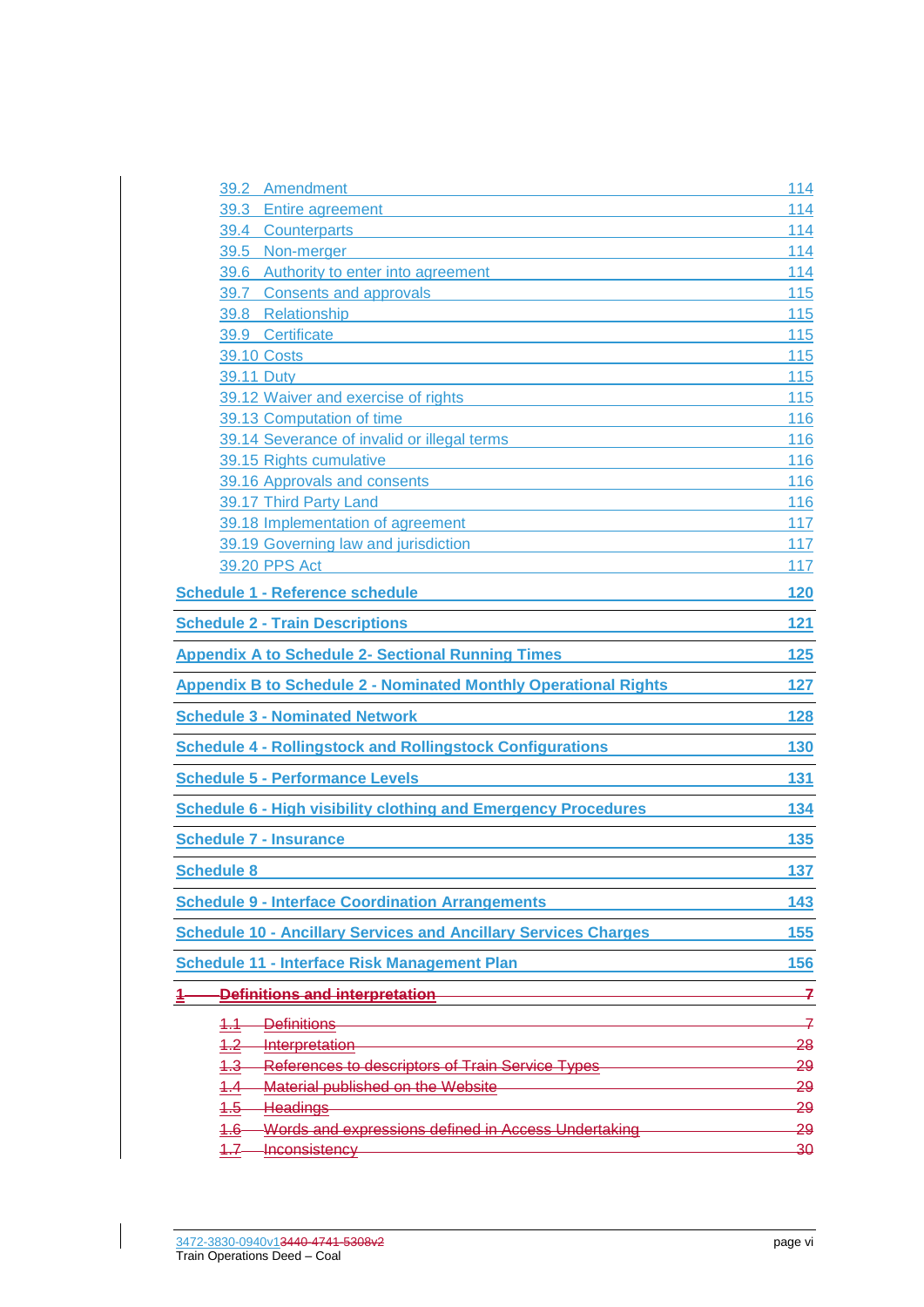| 2  | <del>Term</del>                                                           | 30              |
|----|---------------------------------------------------------------------------|-----------------|
|    | 2.1 Term                                                                  | 30              |
|    | <b>Access Undertaking</b>                                                 | 30              |
|    | 3.1 Incorporation                                                         | 30              |
|    | 3.2 Changes in Access Undertaking                                         | 30              |
|    | <b>Operational Rights</b>                                                 | 32              |
|    | 4.1 Grant of Operational Rights                                           | $\overline{32}$ |
|    | 4.2 Nature and scope of Operational Rights                                | 32              |
|    | 4.3 Operation of Ad Hoc Train Service                                     | $\overline{33}$ |
| 5  | <b>Ancillary Services</b>                                                 | 33              |
| 6  | <b>Nomination of the Operator</b>                                         | 33              |
|    | 6.1 Nomination                                                            | 33              |
|    | 6.2 Multiple Access Agreements                                            | $\overline{34}$ |
|    | 6.3 Variation of nomination of the Operator                               | 34              |
|    | Interaction of rights                                                     | 34              |
|    | <b>Billing and payments</b>                                               | 35              |
|    | <b>Charges</b><br>8.1                                                     | $-35$           |
|    | <b>Invoicing</b><br><del>8.2</del>                                        | $\overline{35}$ |
|    | 8.3 Payment                                                               | $\overline{35}$ |
|    | 8.4 Disputes                                                              | $\overline{36}$ |
|    | 8.5 Interest on overdue payments and Disputed amounts                     | $\overline{37}$ |
|    | 8.6 Right of set-off                                                      | $\overline{37}$ |
|    | <b>Accreditation</b>                                                      | 37              |
| 10 | <b>Operation of Train Services</b>                                        | 38              |
|    | 10.1 Operation of Train Services                                          | $\overline{38}$ |
|    | 10.2 Commencement of Train Services                                       | <del>38</del>   |
|    | 10.3 Commencement of Train Services for Train Service Type                | 40              |
|    | 10.4 Power                                                                | 43              |
|    | 10.5 Use of Regenerative Brakes                                           | 43              |
| 11 | <b>Increase in Maximum Payload</b>                                        | 43              |
|    | 11.1 Increase in Maximum Payload for a Train Service Type                 | 43              |
|    | 11.2 No prejudice to other rights                                         | 44              |
| 42 | <b>[NOT USED]</b>                                                         | 44              |
| 43 | <b>Day to day Train Movements</b>                                         | 44              |
|    | 13.1 Exclusive responsibility for Train Control                           | 44              |
|    | 13.2 Train Control rights and obligations - Aurizon Network               | 44              |
|    | <b>Train Control rights and obligations - Operator</b><br><del>13.3</del> | 45              |
|    | -Train Control communications<br><del>13.4-</del>                         | 45              |
|    | <b>Removal at the end of Authorised Parking</b><br>13.5                   | 45              |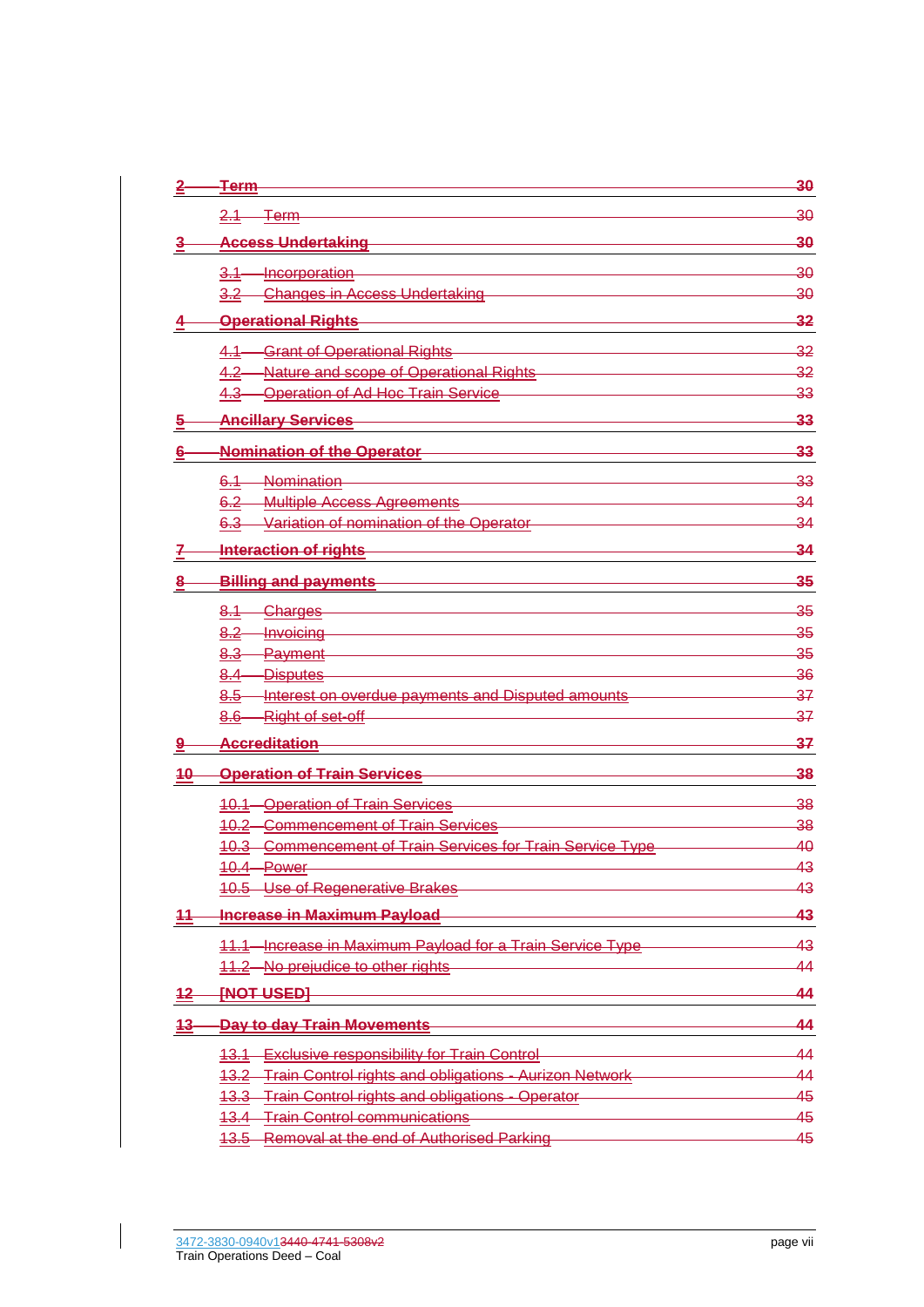| 44         | <b>Compliance</b>                                                    | 46    |
|------------|----------------------------------------------------------------------|-------|
|            | <b>General requirements</b>                                          | 46    |
|            | 14.2 Non-compliance by Operator with Train Description               | 47    |
|            | 14.3 Certain matters to apply consistently to all Railway Operators  | 48    |
|            | 14.4 Provision of information                                        | 49    |
| <u>45-</u> | <del>Plans</del>                                                     | 49    |
|            | 15.1 Approval of Plans                                               | 49    |
|            | <b>15.2 Amendments to Plans</b>                                      | 52    |
| - 46       | <b>Train operations</b>                                              | 53    |
|            | 16.1 Compliance with Scheduled Time                                  | 53    |
|            | <b>Alterations to Train Services</b><br><u> 16.2-</u>                | 54    |
|            | Authorisation of other Train Movements                               | 54    |
|            | <b>16.4 Notification</b>                                             | 54    |
|            | 16.5 Operator to supply information                                  | $-55$ |
|            | 16.6 Operation of Trains and Rollingstock                            | -55   |
|            | <b>Authorisation of Rollingstock and Rollingstock Configurations</b> | 55    |
|            | 17.1 Use of Rollingstock and Rollingstock Configuration              | 55    |
|            | <b>17.2 Authorisation Request Notice</b>                             | 56    |
|            | 17.3 Compliance Statement                                            | 56    |
|            | 17.4 Rollingstock Interface Standards Risk Assessment                | 56    |
|            | 17.5 Certificate of Compliance                                       | $-57$ |
|            | 17.6 Disputes                                                        | 58    |
|            | 17.7 Update of Schedule 4 as a consequence of New Authorisations     | 58    |
|            | 17.8 Issue of Train Route Acceptance or Authority to Travel          | -58   |
| 18         | <b>Amendments to System Wide Requirements</b>                        | 58    |
|            | <b>18.1 Amendment Notice</b>                                         | 58    |
|            | 18.2 Response to a Discretionary System Amendment                    | 59    |
|            | 18.3 Discretionary System Amendment which frustrate operations       | 59    |
|            | 18.4 Discretionary System Amendment with negative financial impact   | -60   |
|            | 18.5 Expert must have regard to certain matters                      | 61    |
|            | 18.6 Costs of implementing amendments to a System Wide Requirement   | 61    |
|            | 18.7 Implementation of amendments to System Wide Requirements        | 61    |
| 19         | <b>Weighbridges and Overload Detectors</b>                           | 62    |
|            | 19.1 General                                                         | 62    |
|            | 19.2 Exceeding Maximum Allowable Gross Tonnage                       | 62    |
|            | 19.3 Exceeding Maximum Desirable Gross Tonnage                       | 62    |
|            | 19.4 Record keeping                                                  | 63    |
|            | 19.5 Verification                                                    | 63    |
|            | 19.6 No Claim                                                        | 64    |
| 20         | <b>Performance Levels</b>                                            | 64    |
|            | 20.1 Consequences of failure to comply with Performance Levels       | 64    |
|            | 20.2 Review of Performance Levels                                    | 65    |
|            |                                                                      |       |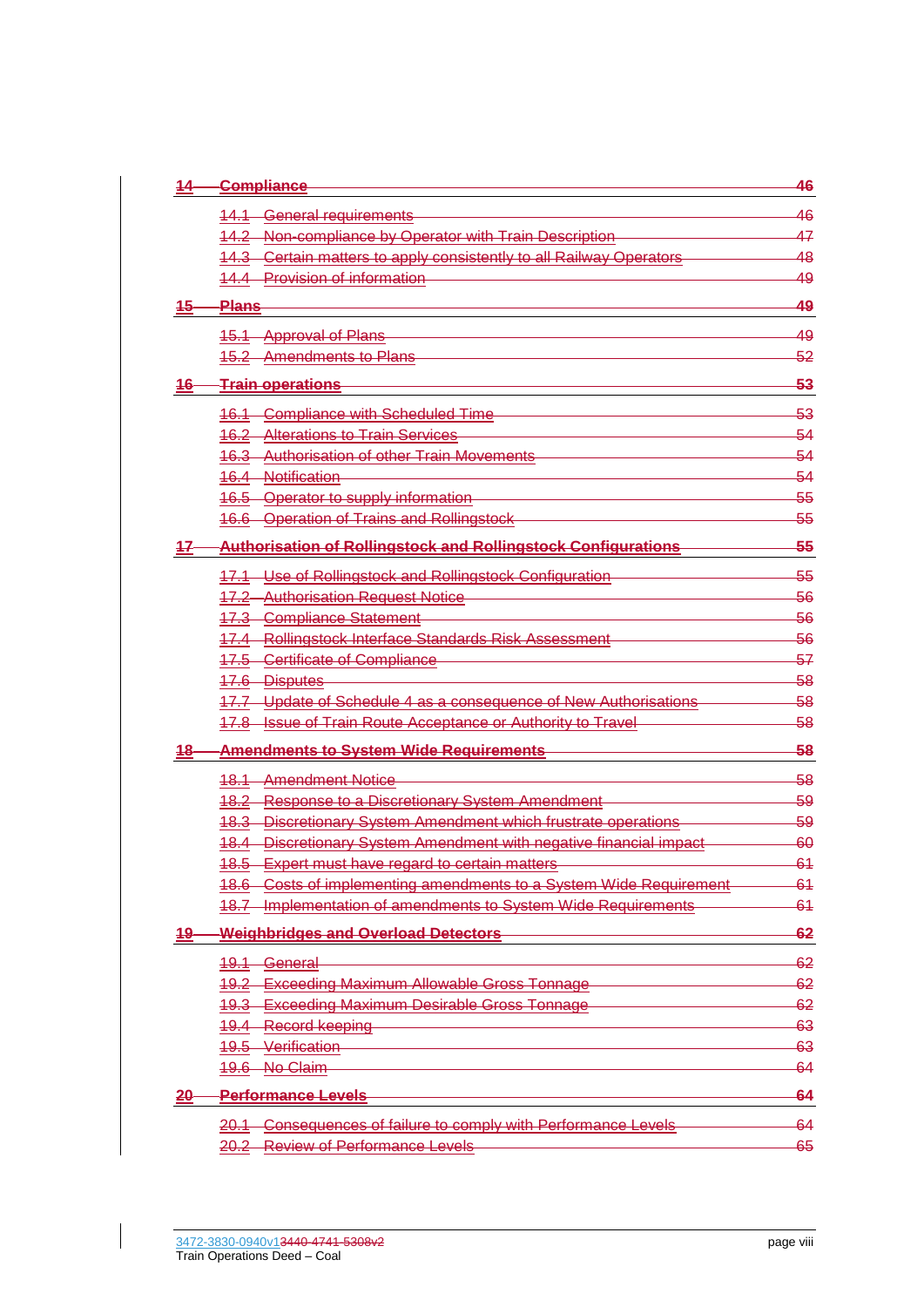| 21         | Infrastructure management                                                                                                                                | 65       |
|------------|----------------------------------------------------------------------------------------------------------------------------------------------------------|----------|
|            | 21.1 Management and control of the Nominated Network                                                                                                     | 65       |
|            | 21.2 Maintenance of the Nominated Network                                                                                                                | 65       |
| 22         | Incident management                                                                                                                                      | -66      |
|            |                                                                                                                                                          |          |
|            | 22.1 Compliance                                                                                                                                          | 66       |
|            | 22.2 Obstructions                                                                                                                                        | 67       |
|            | Notification<br><u>22.3-</u>                                                                                                                             | 67       |
|            | 22.4 Management of Incident response                                                                                                                     | 67       |
|            | 22.5 Investigations                                                                                                                                      | 70       |
|            | 22.6 Management of Environmental Incidents                                                                                                               | -70      |
|            | 22.7 Environmental Incident reporting                                                                                                                    | 71       |
| <u>23</u>  | <b>Operator's staff</b>                                                                                                                                  | -72      |
|            | 23.1 Safety of Operator's Staff                                                                                                                          | 72       |
|            | 23.2 Qualifications of Operator's Staff                                                                                                                  | 72       |
|            | 23.3 Entry onto Aurizon Network Land                                                                                                                     | -73      |
|            | Interface and environmental risk management                                                                                                              | 73       |
|            |                                                                                                                                                          | 73       |
|            | 24.1 Compliance with Interface Risk Management Plan                                                                                                      | 73       |
|            | <b>Environmental consultant</b>                                                                                                                          |          |
|            | 24.3 Interface representative                                                                                                                            | 73<br>74 |
|            | 24.4 Operator's Safety Management System                                                                                                                 |          |
|            | <b>Aurizon Network's Safety Management System</b>                                                                                                        | -74      |
|            | Aurizon Network's environmental management system                                                                                                        | 74       |
|            | 24.7 Carriage of Dangerous Goods on Train Services                                                                                                       | -74      |
|            | 24.8 Noise management during Train Services                                                                                                              | 75       |
|            | 24.9 Community liaison and environmental complaint procedures                                                                                            | 75       |
|            | 24.10 Audit and review                                                                                                                                   | 75       |
|            | 24.11 Notification                                                                                                                                       | 76       |
| <u>25 </u> | <b>Inspection and audit rights</b>                                                                                                                       | 76       |
|            | 25.1 Right of inspection by Operator                                                                                                                     | 76       |
|            | 25.2 Right of inspection of Trains and Rollingstock by Aurizon Network                                                                                   | 77       |
|            | 25.3 Parties' obligations                                                                                                                                | 78       |
| <u> 26</u> | <b>Insurance by Operator</b>                                                                                                                             | 78       |
|            | 26.1 Maintain insurance policies                                                                                                                         | 78       |
|            | <u> 1989 - Johann Stein, marwolaethau a bhann an t-Amhair an t-Amhair an t-Amhair an t-Amhair an t-Amhair an t-A</u><br>26.2 Required insurance policies | 78       |
|            | 26.3 Disclosure of insurance policies                                                                                                                    | 79       |
|            | 26.4 Failure to disclose insurance policies <b>COVID-1000</b> Failure COVID-1000                                                                         | 79       |
|            | 26.5 Minimum terms of policies                                                                                                                           | 79       |
|            | 26.6 Operator not to render policy void                                                                                                                  | 79       |
|            | 26.7 Compliance<br><u> 1989 - Johann Barn, mars ann an t-Amhain an t-Amhain an t-Amhain an t-Amhain an t-Amhain an t-Amhain an t-A</u>                   | -79      |
|            | 26.8 Notice of potential claims                                                                                                                          | -79      |
|            | 26.9 Operator to pay all excess/deductibles                                                                                                              | 80       |
|            | 26.10 Settlement of claims                                                                                                                               | 80       |
|            |                                                                                                                                                          |          |
| 27         | <b>Indemnities</b>                                                                                                                                       | 80       |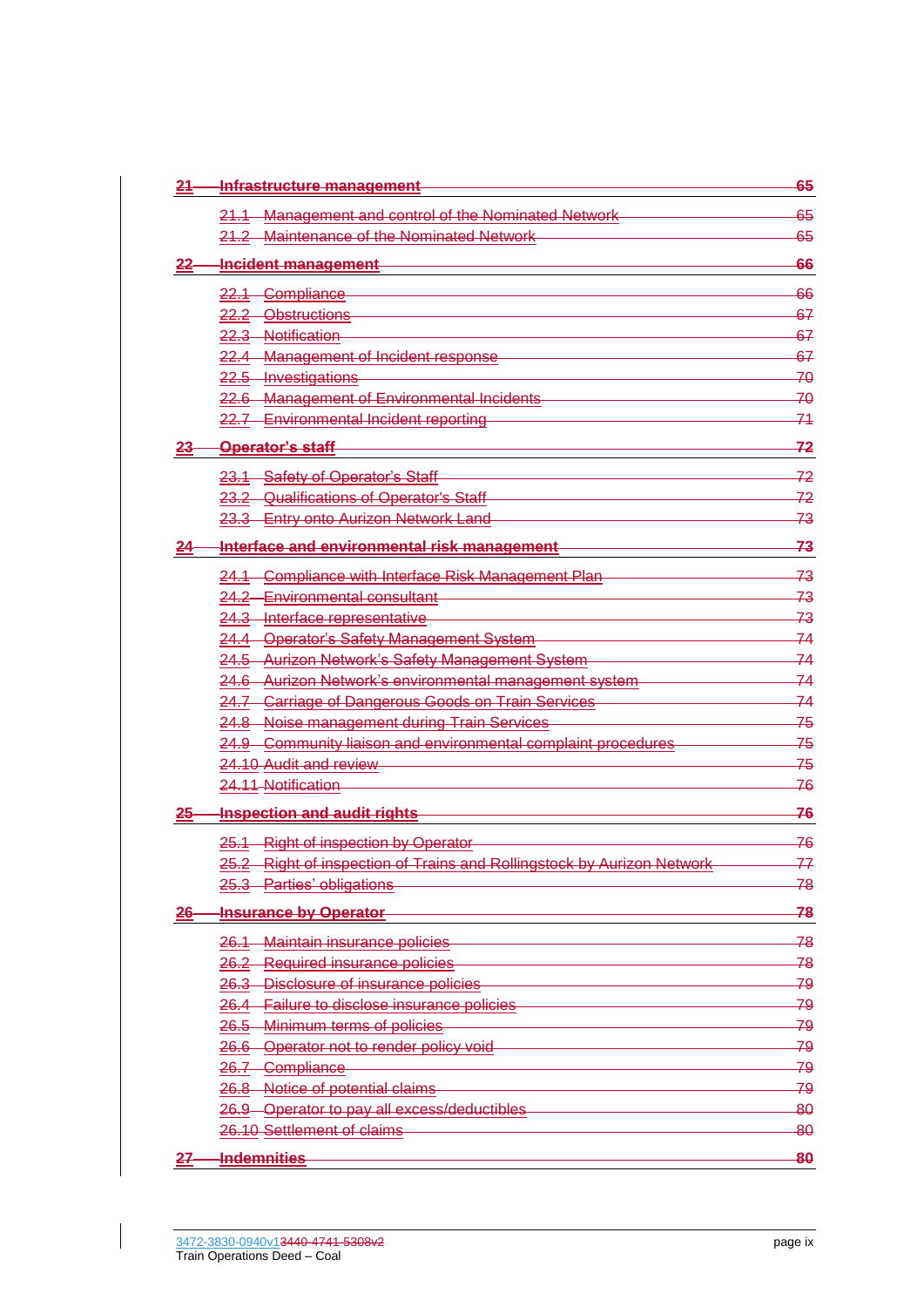|               | 27.1 Indemnity for personal injury and property damage                             | -80           |
|---------------|------------------------------------------------------------------------------------|---------------|
|               | 27.2 Indemnity by Operator for certain liabilities to Third Parties                | 84            |
|               | 27.3 Duty to mitigate                                                              | -84           |
|               | 27.4 General provisions regarding indemnities                                      | 84            |
| <del>28</del> | <b>Limitations and exclusions of liability</b>                                     | 81            |
|               | 28.1 Exclusion of Consequential Loss                                               | 84            |
|               | Time limit and minimum threshold on Claims                                         | 84            |
|               | Claims and exclusions in respect of Infrastructure standard<br><del>28.3 -</del>   | 82            |
|               | Claims and exclusions in respect of non-provision of Operational Rights<br>28.4—   | 82            |
|               | Claims and exclusions in respect of delays to Train Movements<br><del>28.5 -</del> | 84            |
|               | 28.6 Defence of Claims by Third Parties                                            | -85           |
|               | Determination of liability and loss adjustment                                     | -85           |
|               | 29.1 Determination of liability                                                    | -85           |
|               | 29.2 Loss Adjuster                                                                 | 85            |
|               | 29.3 Parties to assist loss adjuster                                               | 87            |
|               | 29.4 Decision of the loss adjuster                                                 | -87           |
|               | 29.5 Costs of the loss adjuster                                                    | -87           |
| 30-           | <del>Disputes</del>                                                                | -87           |
|               | 30.1 Method                                                                        | 87            |
|               | 30.2 Authorised representative resolution                                          | 87            |
|               | 30.3 Expert                                                                        | 88            |
|               | 30.4 Arbitration                                                                   | -90           |
|               | 30.5 Queensland Competition Authority (QCA)                                        | $-91$         |
|               | 30.6 Determination by Court                                                        | 94            |
| 31            | <b>Force Majeure</b>                                                               | 91            |
|               | 31.1 Notice of Force Majeure                                                       | 91            |
|               | 31.2 Suspension of obligations                                                     | -93           |
|               | 31.3 Duty to mitigate                                                              | 93            |
|               | 31.4 End of period of Force Majeure                                                | 93            |
|               | 31.5 Reduction of Access Rights                                                    | 93            |
|               | 31.6 Effect of Nominated Network FM Reduction Notice on Operator nomination        | 95            |
|               | 31.7 Termination after extended Force Majeure Event                                | <del>95</del> |
| 32-           | <b>Suspension</b>                                                                  | 95            |
|               | Suspension of Train Services for a Train Service Type                              | 95            |
|               | 32.2 Suspension of Train Services generally                                        | 96            |
|               | 32.3 Suspension of certain Rollingstock or Rollingstock Configurations             | 96            |
|               | Suspension due to suspension under Access Agreement<br>32.4                        | 96            |
|               | 32.5 Details of suspension                                                         | 97            |
|               | 32.6 Effect of suspension                                                          | 97            |
|               | 32.7 Duration of suspension                                                        | 98            |
| 33            | <b>Termination</b>                                                                 | 98            |
|               | 33.1 Termination of Train Services for a Train Service Type by Aurizon Network     | 98            |
|               | 33.2 Termination of Agreement                                                      | 98            |
|               |                                                                                    |               |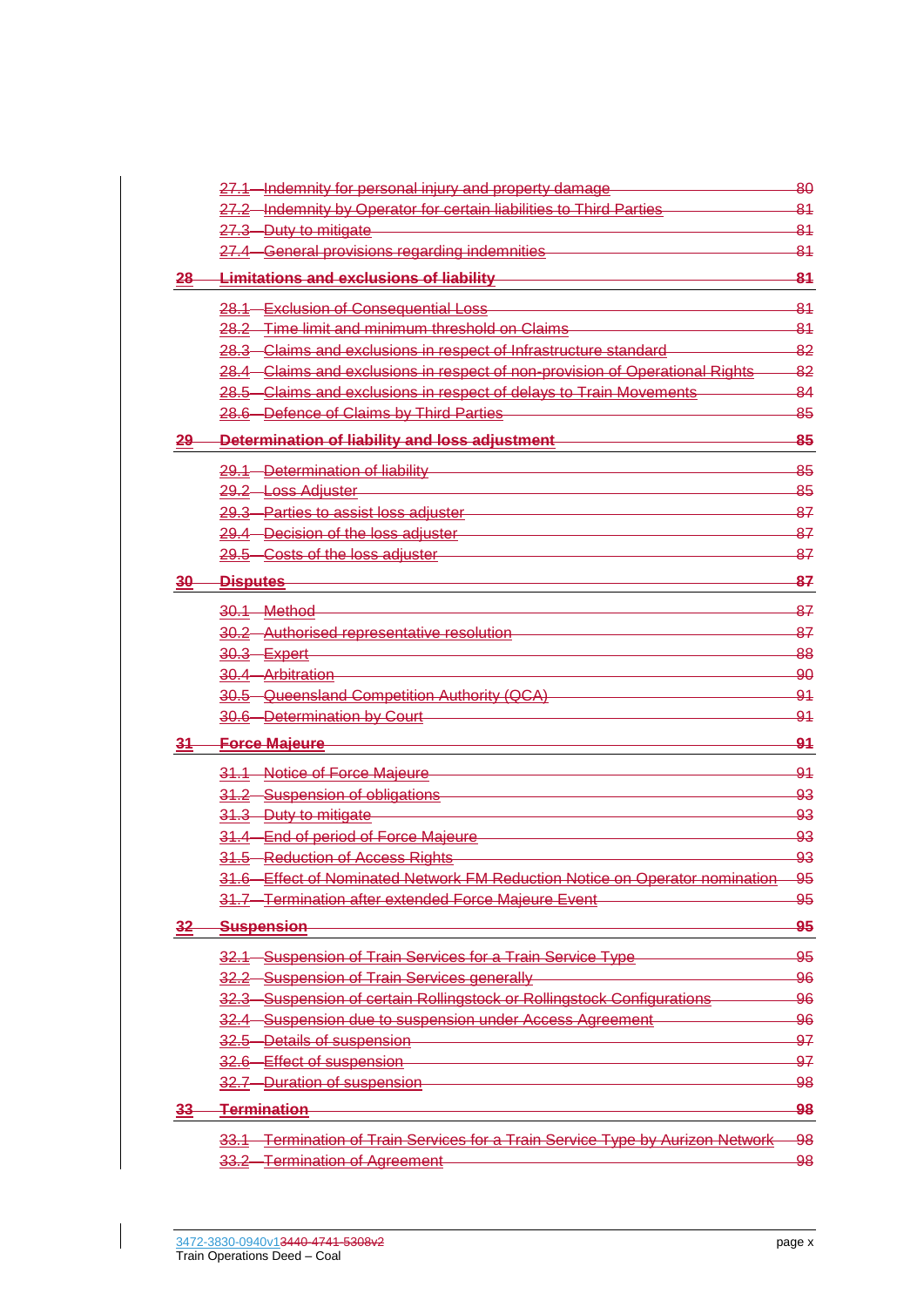|                | 33.3 Termination by the Operator                               | -98        |
|----------------|----------------------------------------------------------------|------------|
|                | 33.4 Grounds for termination to be specified                   | 99         |
|                | 33.5 Obligations and other rights upon termination or expiry   | -99        |
|                | 33.6 Removal of Rollingstock following termination             | -99        |
|                | <b>Assignment</b>                                              | 400        |
|                | 34.1 Assignment by Aurizon Network                             | 400        |
|                | 34.2 Assignment by the Operator                                | 400        |
|                | 34.3 Charging                                                  | 404        |
| 35             | <b>GST</b>                                                     | <b>402</b> |
|                | 35.1 Construction                                              | 402        |
|                | 35.2 Consideration GST exclusive                               | $-102$     |
|                | <del>35.3 Payment of GST</del>                                 | 402        |
|                | 35.4 Timing of GST payment                                     | 402        |
|                | 35.5 Tax invoice                                               | 402        |
|                | 35.6 Adjustment event                                          | 402        |
|                | 35.7 Reimbursements                                            | 402        |
| <u>36</u>      | <b>Confidentiality</b>                                         | 403        |
|                | 36.1 Confidentiality                                           | 403        |
|                | 36.2 Permitted disclosures                                     | 403        |
|                | 36.3 Discloser may give certain directions                     | 404        |
|                | 36.4 PPS Act                                                   | 405        |
|                | 36.5 Survival                                                  | 405        |
|                | 36.6 Injunctive relief                                         | 405        |
| 37             | <b>Relationship with Access Agreements</b>                     | 105        |
| $\frac{38}{5}$ | <b>Notices</b>                                                 | 406        |
|                | 38.1 Form of Notice                                            | 406        |
|                | 38.2 Method of service                                         | 406        |
|                | 38.3 Deemed Notice                                             | 407        |
|                | 38.4 Addresses for notices                                     | 407        |
|                | 38.5 Train Control Direction or Incident Commander's direction | 407        |
| <u>39</u>      | <b>General</b>                                                 | 107        |
|                | 39.1 Survival                                                  | 107        |
|                | 39.2<br>Amendment                                              | 107        |
|                | 39.3<br>Entire agreement                                       | 408        |
|                | 39.4 Counterparts                                              | 408        |
|                | $39.5 -$<br>Non-merger                                         | 108        |
|                | Authority to enter into agreement<br>39.6                      | 408        |
|                | <b>Consents and approvals</b><br>39.7                          | 408        |
|                | 39.8 Relationship                                              | 408        |
|                | 39.9 Certificate                                               | 409        |
|                | 39.10 Costs                                                    | 409        |
|                | 39.11 Duty                                                     | 409        |
|                | 39.12 Waiver and exercise of rights                            | 409        |
|                |                                                                |            |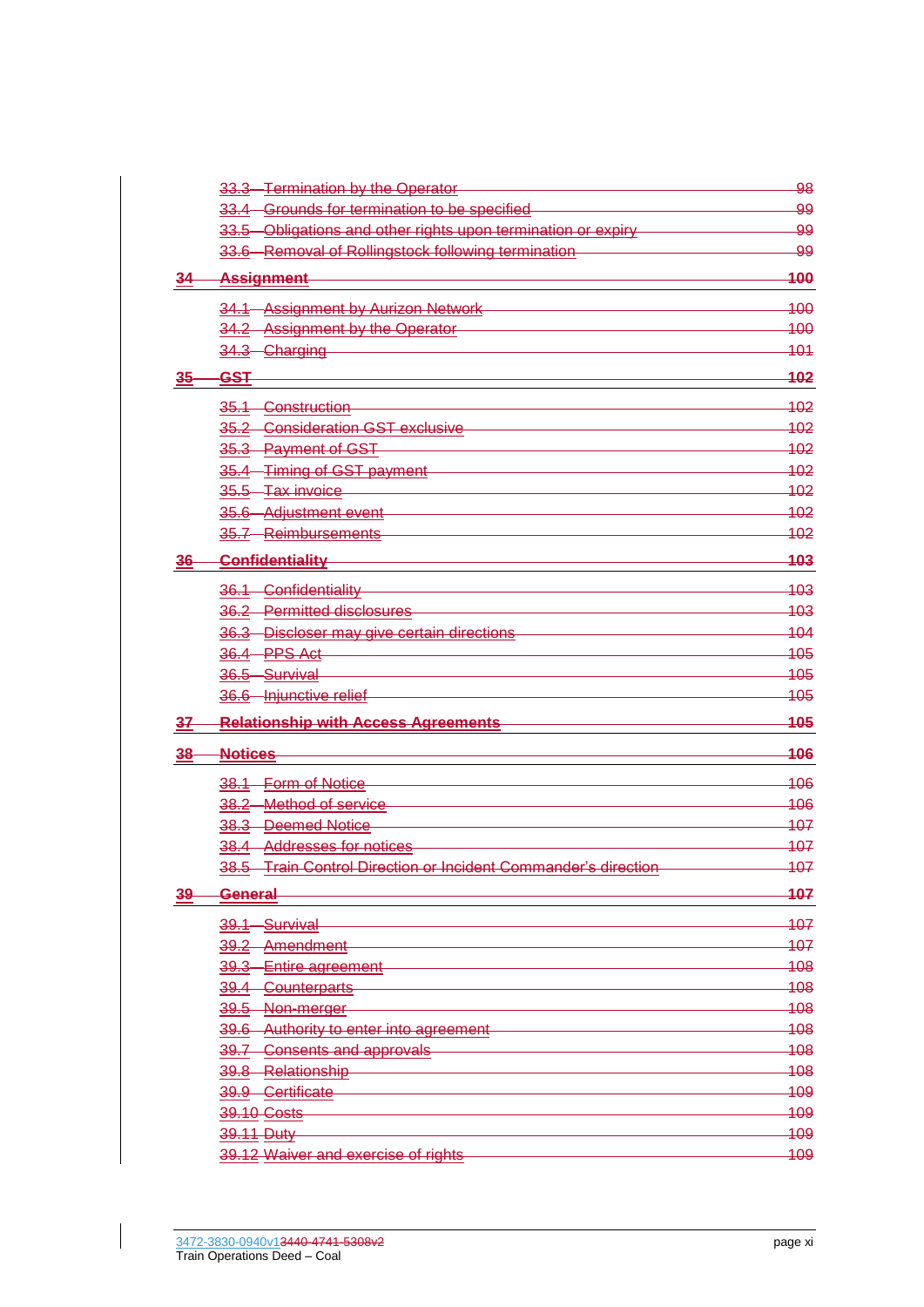| 39.13 Computation of time                                              | 109 |
|------------------------------------------------------------------------|-----|
| 39.14 Severance of invalid or illegal terms                            | 109 |
| 39.15 Rights cumulative                                                | 110 |
| 39.16 Approvals and consents                                           | 440 |
| 39.17-Third Party Land                                                 | 110 |
| 39.18 Implementation of agreement                                      | 444 |
| 39.19 Governing law and jurisdiction                                   | 111 |
| 39.20 PPS Act                                                          | 444 |
| Schedule 1 - Reference schedule                                        | 114 |
| <b>Schedule 2 - Train Descriptions</b>                                 | 445 |
| <b>Appendix A to Schedule 2- Sectional Running Times</b>               | 119 |
| <b>Appendix B to Schedule 2 - Nominated Monthly Operational Rights</b> | 121 |
| Schedule 3 - Nominated Network                                         | 122 |
| <b>Schedule 4 - Rollingstock and Rollingstock Configurations</b>       | 124 |
| <b>Schedule 5 - Performance Levels</b>                                 | 125 |
| Schedule 6 - High visibility clothing and Emergency Procedures         | 128 |
| <del>Schedule 7 - Insurance</del>                                      | 129 |
| Schedule 8                                                             | 131 |
| <b>Schedule 9 - Interface Coordination Arrangements</b>                | 137 |
| <b>Schedule 10 - Ancillary Services and Ancillary Services Charges</b> | 149 |
| Schedule 11 - Interface Risk Management Plan                           | 150 |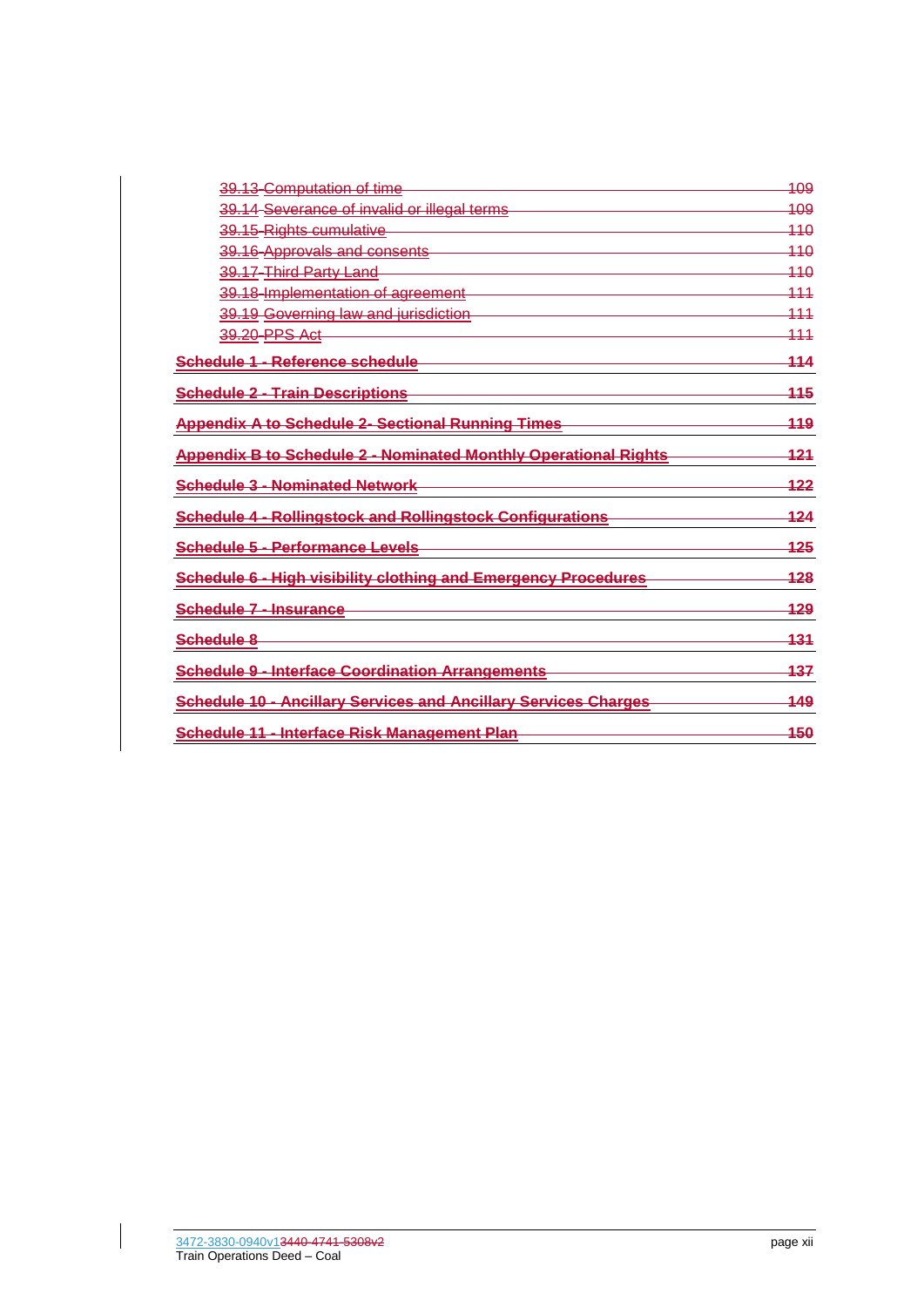## **Date**

# **Parties**

**Aurizon Network Pty Ltd** ABN 78 132 181 116 of Level 8, 900 Ann Street, Fortitude Valley, Queensland, 4006 (**Aurizon Network**)

The person specified in **item [1](#page-120-1)** of **Schedule [1](#page-120-2)** (**Operator**)

# **Background**

- A Aurizon Network must provide access to the Nominated Network in accordance with the Access Undertaking.
- B Aurizon Network is a party to one or more access agreements under which Aurizon Network has granted Access Rights to Network Customers (as defined in the Access Agreement) for the operation of Train Services over the Nominated Network.
- C The Access Holder has nominated the Operator in respect of all or part of the Access Holder's Access Rights as reflected in the Train Description.
- D Aurizon Network has agreed that the Operator may operate Train Services over the Nominated Network and to provide Train Control for those Train Services on the terms and conditions of this Deed.
- E The Parties may enter into separate agreements for the provision of services by Aurizon Network to the Operator other than the grant of the Operational Rights.

# <span id="page-13-0"></span>1 Definitions and interpretation

# <span id="page-13-1"></span>**1.1 Definitions**

In this Deed:

**Access** has the meaning given in the Access Undertaking.

**Access Agreement** means the agreement between Aurizon Network and the Access Holder identified in **Schedule [1](#page-120-2)**.

**Access Charges** has the meaning given in the Access Agreement.

**Access Holder** means the access holder identified in **item [3](#page-120-3)** of **Schedule [1](#page-120-2)**.

**Access Holder's Staff** means the employees, contractors, volunteers and agents of the Access Holder and any other person under the control or supervision of the Access Holder involved in any Activity.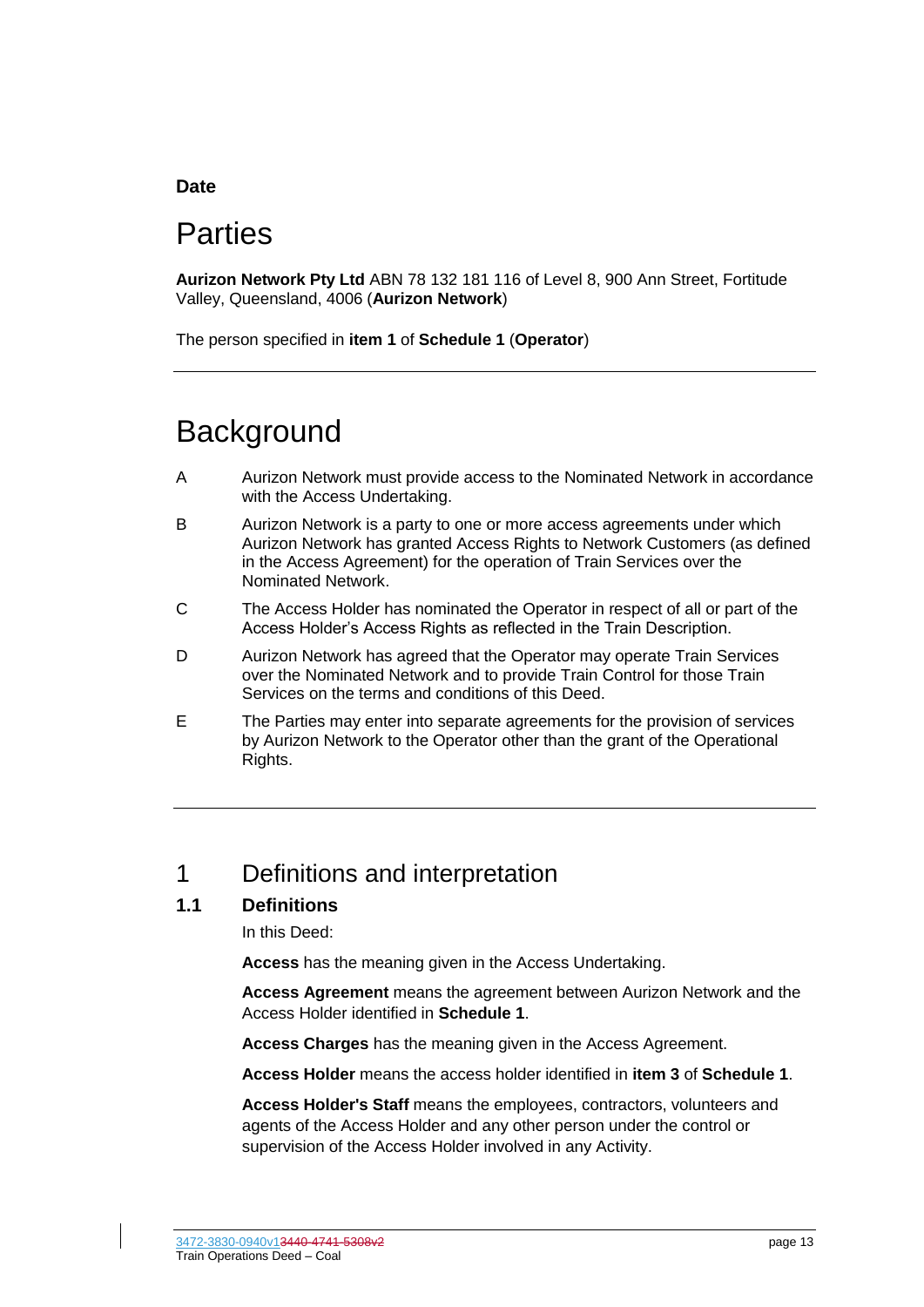#### **Access Rights** means:

- <span id="page-14-0"></span>(a) the rights of access to the Infrastructure granted to the Access Holder under the Access Agreement; and
- (b) for a Train Service Type, the "Access Rights" (as defined in paragraph **[\(a\)](#page-14-0)** of this definition) granted to the Access Holder in respect of the operation of Train Services for that Train Service Type.

**Access Undertaking** means the access undertaking submitted by Aurizon Network to the QCA and approved by the QCA under the *Queensland Competition Authority Act 1997* (Qld) from time to time.

**Accreditation** means the ability to lawfully carry out railway operations under the Rail Safety Act (whether by being accredited under the Rail Safety Act or by being exempt from the requirement to be accredited under the Rail Safety Act), and **Accredited** means to have Accreditation.

**Activities** means any activity associated with the Train Services, including "railway operations" as defined under the Rail Safety Act.

**Ad Hoc Train Service** for a Train Service Type means:

- (a) a Network Train Service which is additional to the Nominated Monthly Train Services for that Train Services Type but which is otherwise in accordance with the Train Description for that Train Service Type; or
- (b) a Network Train Service which is not a Train Service for a Train Service Type but which Aurizon Network permits the Operator to operate under this Deed as if it was a Train Service for the Train Service Type (subject to any derogations to the Train Description for the Train Service Type permitted by Aurizon Network, which includes a change in the Origin and Destination for that Train Service Type provided that the changed Origin and Destination forms part of the Nominated Network).

**Adjoining Network** means a rail network which is not part of the Infrastructure but which connects to the Infrastructure.

**Amendment Notice** has the meaning given in **clause [18.1\(a\)](#page-64-5)**.

**Ancillary Services** means those services set out in **Schedule [10](#page-155-1)** (if any) which Aurizon Network has agreed to provide to the Operator in addition to the grant of the Operational Rights.

**Ancillary Services Charges** means the ancillary services charges (if any) determined in accordance with **Schedule [10](#page-155-1)** and any interest payable in relation to such charges under this Deed.

**Applicable Safety Standards** means:

- (a) in respect of the Operator, any Safety Standards identified in the IRMP as being applicable to the Operator; and
- (b) in respect of Aurizon Network, any Safety Standards identified in the IRMP as being applicable to Aurizon Network.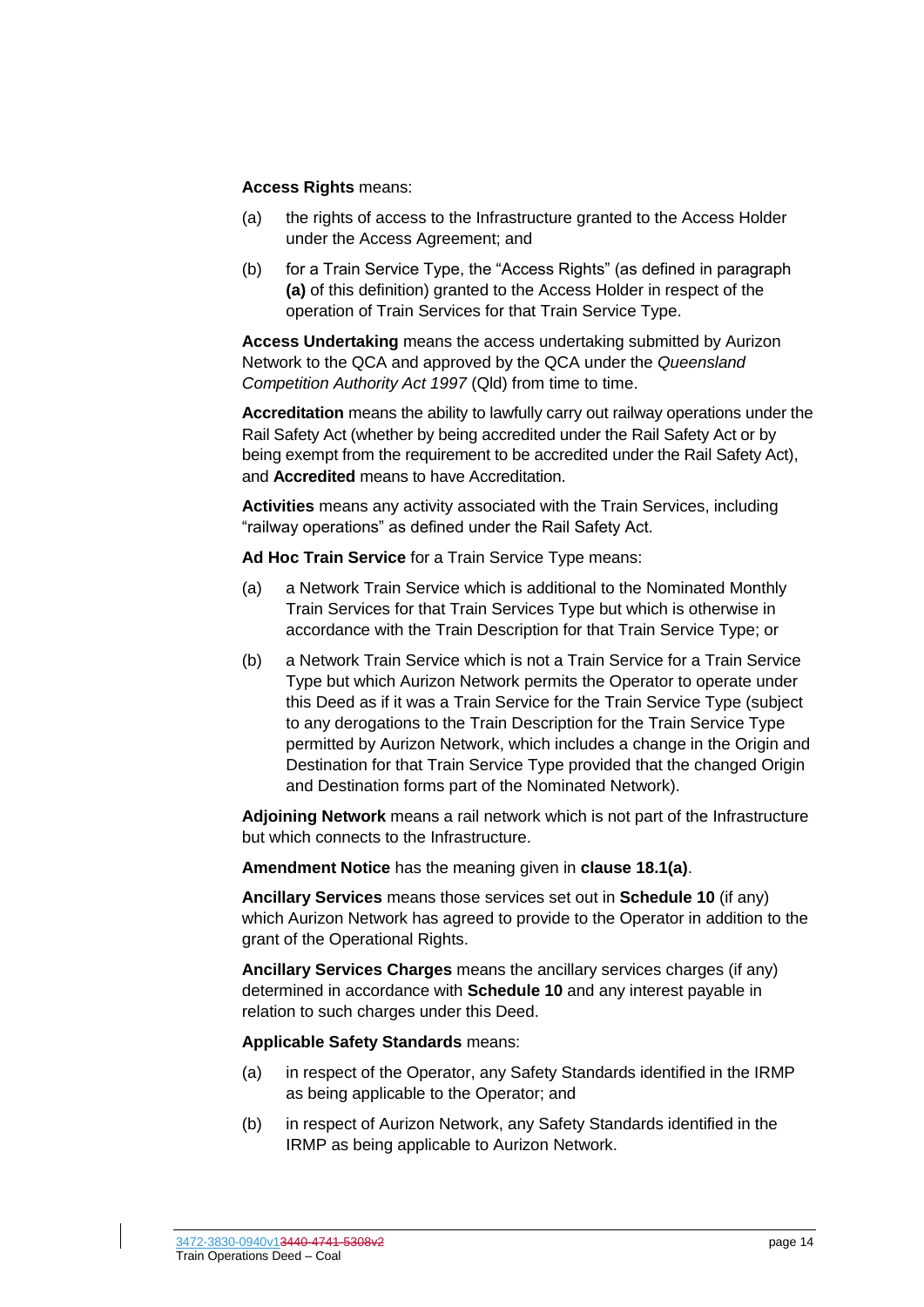#### **Applicable Safeworking Procedures** means:

- (a) in respect of the Operator, any Safeworking Procedures identified in the IRMP as being applicable to the Operator; and
- (b) in respect of Aurizon Network, any Safeworking Procedures identified in the IRMP as being applicable to Aurizon Network.

**Approval** means any consent, licence, permit, authorisation, lodgement, filing, agreement, certificate, permission, direction, declaration, authority, accreditation, approval or exemption issued by an Authority.

**Approved Derogation** means, in respect of any Rollingstock or Rollingstock Configuration which does not comply with the Rollingstock Interface Standards, a departure from the Rollingstock Interface Standards which the IRMP identifies can be effectively managed by complying with measures specified in the IRMP in respect of such Rollingstock or Rollingstock Configuration.

**Assign** means to assign, novate, transfer, part possession with, license, charge, mortgage, become trustee of, grant an option or other right over or otherwise deal with or encumber.

**Aurizon Network Land** means each parcel of land on, under or above which the Nominated Network is situated and which is:

- (a) land that is owned, leased or controlled by Aurizon Network; or
- (b) land in respect of which entry is required to be given by Aurizon Network as part of the definition of Access.

**Aurizon Network Representative** means the Aurizon Network officer for the time being appointed pursuant to **item 2.2(b)** of **Schedule [9](#page-143-1)**.

**Aurizon Network's Staff** means the employees, contractors and agents of Aurizon Network and any other person under the control or supervision of Aurizon Network involved in the provision of Operational Rights.

**Authorisation Request Notice** has the meaning given in **claus[e 17.2\(a\)](#page-62-3)**.

**Authorised Parking** has the meaning given in **clause [13.5\(a\)](#page-51-3)**.

**Authorised Rollingstock** means Rollingstock which is taken to be authorised Rollingstock under **clause [17.5\(c\)\(i\)](#page-63-1)** from time to time.

**Authorised Rollingstock Configurations** for a Train Service Type means Rollingstock Configurations for a Train Service Type which are taken to be authorised Rollingstock Configurations for that Train Service Type under **clause [17.5\(c\)\(ii\)](#page-64-6)** from time to time.

**Authority** has the meaning given in the Access Undertaking.

**Average Annual Payload** for a Train Service Type means, at a point in time, the average of the Payloads (expressed in tonnes) for each Train Service for that Train Service Type operated from the Origin to the Destination (as recorded by a Weighbridge or Overload Detector) during the 12 month period ending at that point in time.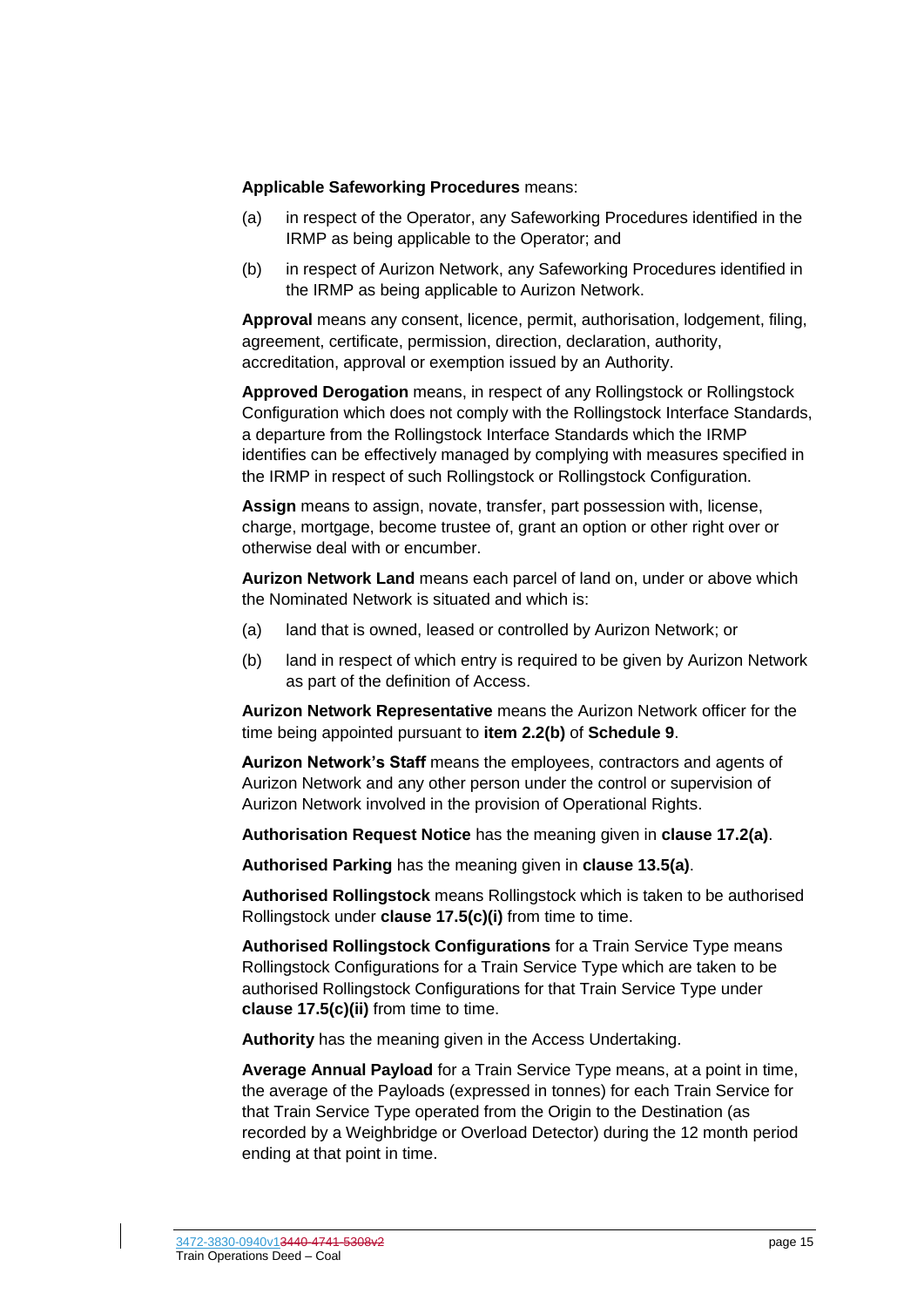**Authority to Travel** means an authorisation issued by Aurizon Network which authorises the Operator to operate Train Services for a Train Service Type on the Nominated Network, for a specified period, using specified Authorised Rollingstock Configurations for that Train Service Type.

**Billing Period** means the period of a Month, except that:

- (a) the first Billing Period starts on the Commitment Date and ends on the last day of the Month in which the Commitment Date occurs; and
- (b) the last Billing Period commences on the first day of the Month during which this Deed terminates or expires and ends on the date of termination or expiry.

**Business Day** means a day which is not a Saturday, Sunday or public holiday in Brisbane or, if and to the extent that this Deed expressly refers to another place, in that other place.

**Category 1 Reduced Operational Rights** has the meaning given in **clause [10.2\(d\)\(i\)\(A\)](#page-46-1)**.

**Category 2 Reduced Operational Rights** has the meaning given in **clause [10.2\(d\)\(i\)\(B\)](#page-46-2)**.

**Certificate of Compliance** means a certification issued by a Certifier under **clause [17.5\(a\)\(vi\)](#page-63-2)**.

**Certifier** means a person that Aurizon Network is reasonably satisfied is suitably qualified, experienced and competent to assess whether or not Rollingstock and Rollingstock Configurations comply with the Rollingstock Interface Standards subject to any Approved Derogations.

#### **Change in Access Undertaking** means:

- (a) any amendment to or replacement of the Access Undertaking or any successor undertaking to the Access Undertaking; or
- (b) any change in the interpretation or application, including by the exercise of delegated authority, of an Access Undertaking resulting from a decision of a court or other Authority.

**Change in Control** in relation to any entity (the first mentioned entity) means:

- (a) a change in the entity that Controls the first mentioned entity (other than if the Ultimate Holding Company of the first mentioned entity remains the same following the change);
- (b) an entity that Controls the first mentioned entity ceases to Control that entity (other than if the Ultimate Holding Company of the first mentioned entity remains the same following the change); or
- (c) if the first mentioned entity is not Controlled, another entity acquires Control of the first mentioned entity.

**Change in Law** has the meaning given in the Access Undertaking, except that the reference to "Commencing Date" is replaced with "Commencement Date"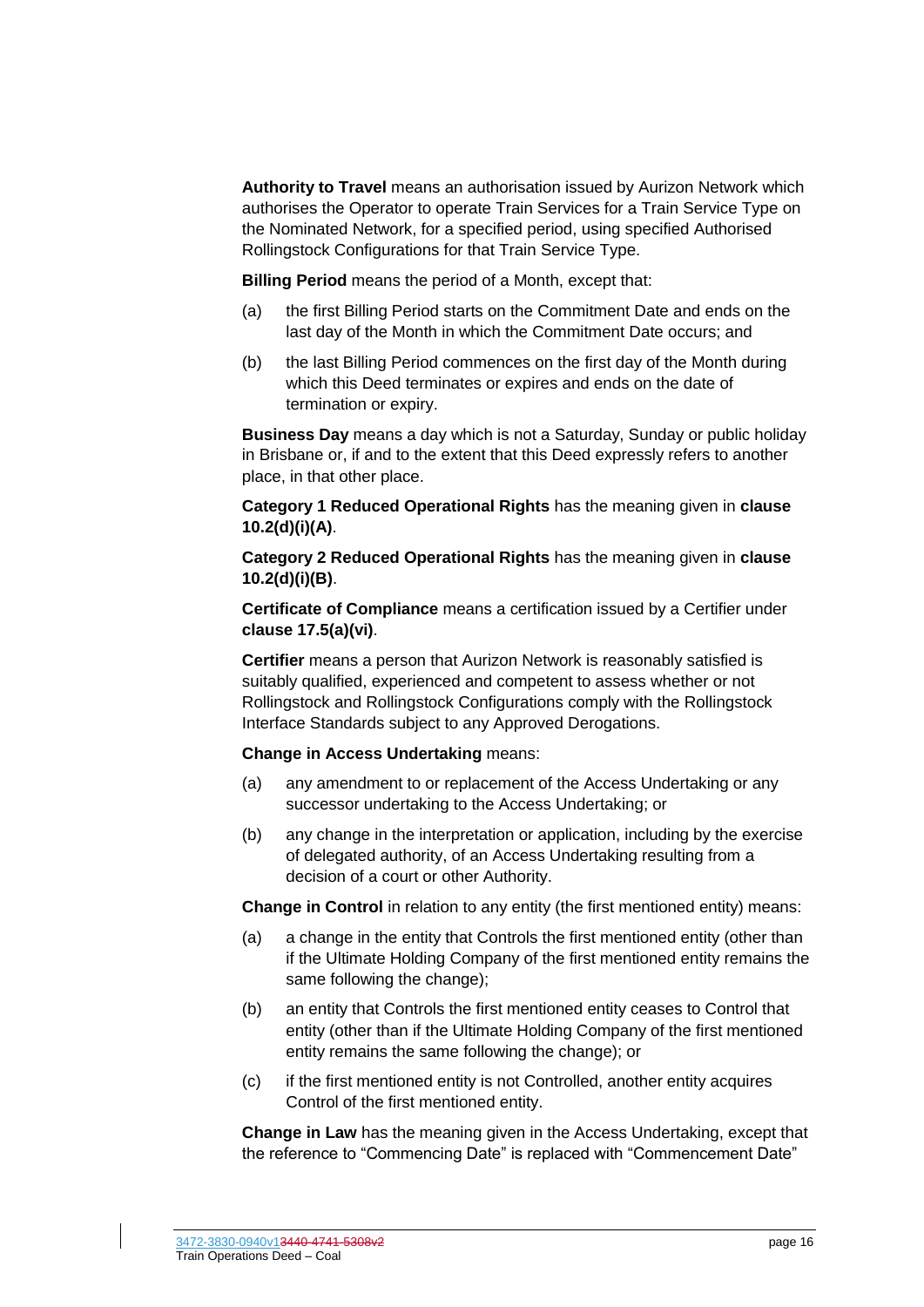(as defined under this Deed).

**Change in Relevant Taxes** has the meaning given in the Access Undertaking.

**Charge** means:

- (a) any mortgage, charge, a general or special notarial bond, pledge, hypothec or lien; or
- (b) any other interest or arrangement of any kind that in substance secures the payment of money or the performance of an obligation, or that gives a creditor priority over unsecured creditors in relation to any property.

**Chargee** has the meaning given in **clause [34.3](#page-107-0)**.

**Chargor** has the meaning given in **clause [34.3](#page-107-0)**.

**Claim** means any action, proceeding, claim, demand, damage, loss, cost, liability or expense, including the costs and expenses of defending or settling any action, proceeding, claim or demand.

**Coal System** has the meaning given in the Access Undertaking.

**Collateral** has the meaning given in the PPS Act.

**Commencement Date** means the date of this Deed.

**Commitment Date** means the earliest Train Service Commitment Date under this Deed.

**Compliance Date** means the earliest Train Service Compliance Date under this Deed.

**Compliance Statement** has the meaning given in **clause [17.3\(b\)](#page-62-4)**.

**Confidential Information** means the terms of this Deed and any information, data or other matter disclosed to a Recipient by or on behalf of the Discloser in relation to this Deed where:

- (a) the disclosure of the information, data or other matter by the Recipient might reasonably be expected to affect the commercial affairs of the Discloser; or
- (b) the information, data or matter is marked confidential by the Discloser when disclosed,

but excluding any such information, data or other matter which:

- (c) is already in the public domain or becomes available to the public through means other than a breach of the confidentiality undertaking by the Parties under this Deed;
- (d) was in the Recipient's lawful possession before the disclosure by the Discloser;
- (e) is received by the Recipient independently from a Third Party who is free to disclose such information, data or other matter to the Recipient; or
- (f) has ceased to retain its confidential nature, for example, where the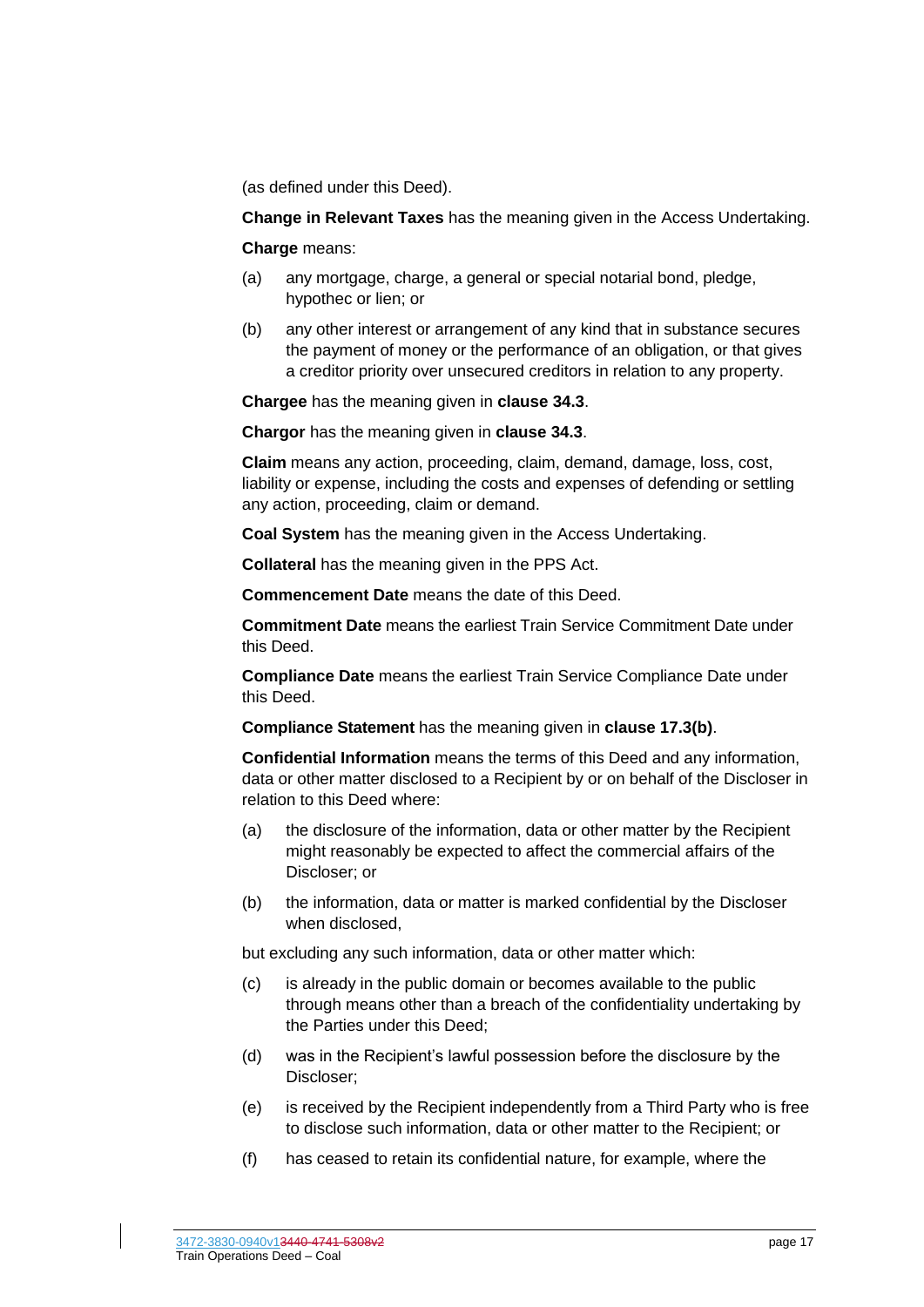disclosure of the information, data or other matter by the Recipient would no longer reasonably be expected to affect the commercial affairs of the Discloser.

#### **Consequential Loss** means:

- (a) any loss of revenue, loss of profits or loss of production;
- (b) any loss of whatever nature concerning the supply of product from a mine to any Third Party or to make product available to transport;
- (c) loss of business opportunities;
- (d) loss of or damage to reputation or goodwill;
- (e) any wasted overheads or demurrage;
- (f) loss of or damage to credit rating;
- (g) in respect of a breach of this Deed, loss or damage that does not naturally, according to the usual course of things, arise from the breach; and
- (h) loss or damage suffered or incurred by a Party arising out of a Claim against that Party by a Third Party, to the extent that the loss or damage would not be recoverable by the Third Party if the Party was not liable to the Third Party for "Consequential Loss" (as defined in this definition) in respect of the Claim by the Third Party,

but does not include any of the following Claims to the extent that the applicable Party would in the absence of this definition be entitled to recover them at law:

- (i) any costs or expenses incurred by the Party in connection with mitigating the effects of any breach of this Deed by the other Party (including implementing a workaround solution in respect of or otherwise mitigating any failure of a Party to comply with the requirements (including warranties) of this Deed) provided that if a loss arising from the breach of this Deed is itself not recoverable because it is a Consequential Loss, the costs or expenses incurred in mitigating that loss must also be treated as (non-recoverable) Consequential Loss;
- (j) a loss (including a loss arising out of a Claim by a Third Party) in respect of:
	- (i) the cost of repairing, replacing or reinstating any real or personal property of any person (including a Party) that has been lost, damaged or destroyed;
	- (ii) personal injury to or death of any person; or
- (k) in respect of any personal injury Claim, special loss or economic loss as those terms are used in the context of personal injury claims; or
- (l) any fines or penalties imposed by an Authority for failure by the Party to comply with the Law as a result of the other Party's failure to comply with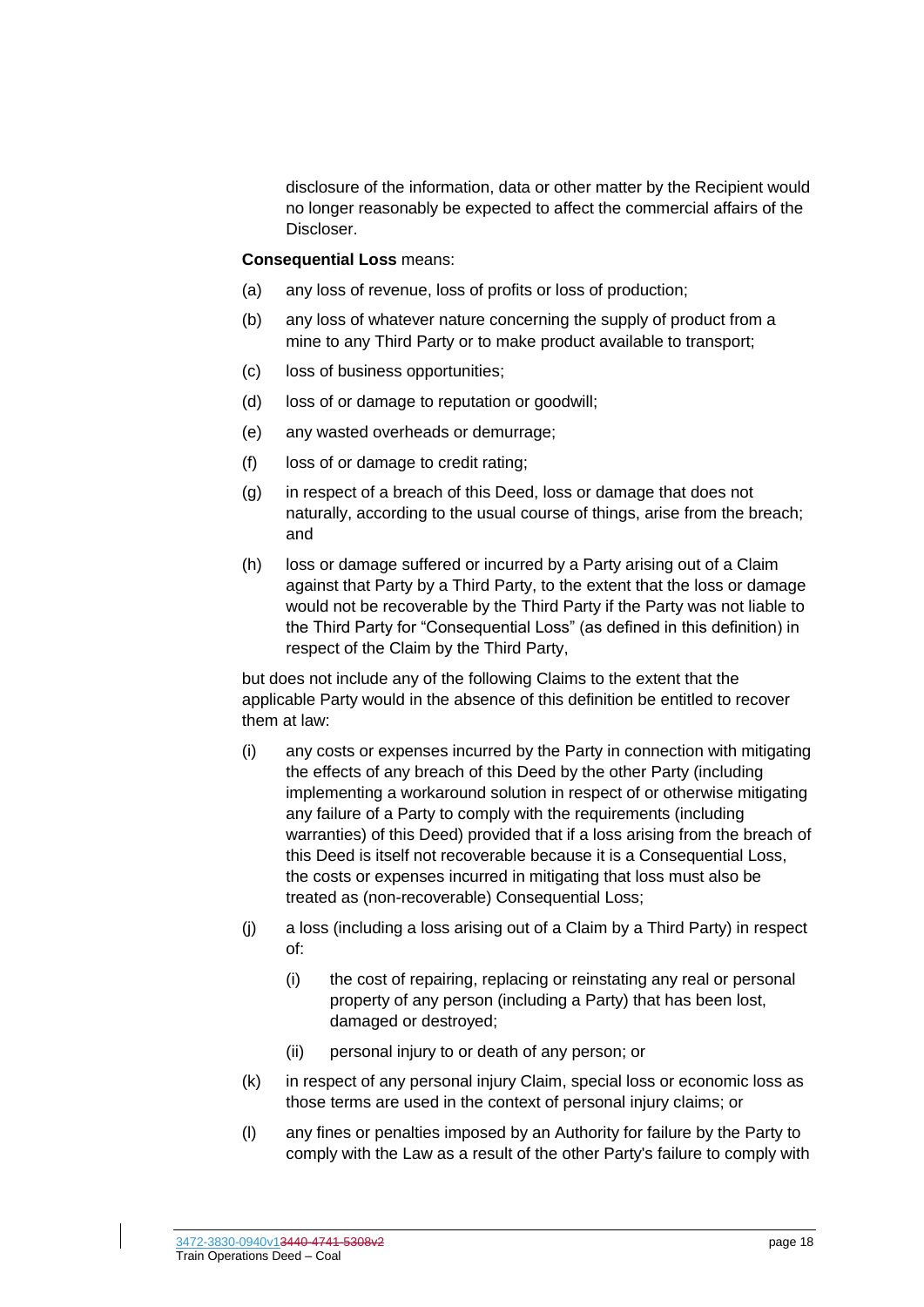the requirements of this Deed, and any costs or expenses incurred by the first Party in dealing with any actions, investigations, inquiries or proceedings by an Authority in respect of such failures or breaches.

**Contaminating Materials** means any material, substance, gas, liquid, chemical, biological substance, mineral or other physical matter which is toxic, flammable, harmful to the Environment (including any life form) or may cause pollution, contamination, harm to the Environment or otherwise cause damage.

**Control** has the meaning given in the Corporations Act.

**Corporations Act** means the *Corporations Act 2001* (Cth).

**Corresponding Suspension Event** in respect of a Termination Event means the Suspension Event specified in the same row as that Termination Event in **Schedule [8](#page-137-1)**.

**Daily Train Plan** means that document detailing the scheduled times for all Network Train Services operating on the Infrastructure and any Planned Possessions, Urgent Possessions and Emergency Possessions on a particular day on a specified part of the Infrastructure, in a form that indicates the time/distance (location) relationship of all activities on that specific part of the Infrastructure.

**Dangerous Goods** means any substance or article prescribed as "Dangerous Goods" under the Dangerous Goods Code.

**Dangerous Goods Code** means the following codes (as amended or replaced from time to time) or any other codes developed to replace or supplement them (from time to time):

- (a) the *Australian Code for the Transport of Dangerous Goods by Road and Rail* (7th Edition);
- (b) the *Australian Code for the Transport of Explosives by Road and Rail* (3rd Edition); and
- (c) the *Code of Practice for the Safe Transport of Radioactive Material* (2008 Edition).

**Deed** means this document, including the schedules and annexures to it.

**Default Rate** means, for any day in a Month, the annual interest rate that is the sum of:

- (a) 2%; and
- (b) the Commonwealth Bank of Australia's "Corporate Overdraft Reference Rate" (monthly charging cycle) quoted by the Commonwealth Bank of Australia on its public website for the last trading day of the previous Month (or in the event that such a rate is not so quoted at or in respect of any relevant date, such other similar rate as is quoted by a major commercial bank as agreed by the Parties or, failing agreement, as determined by an Expert under **clause [30.3](#page-94-3)**).

**Depot** for a Train Service Type means a depot, as specified in the Train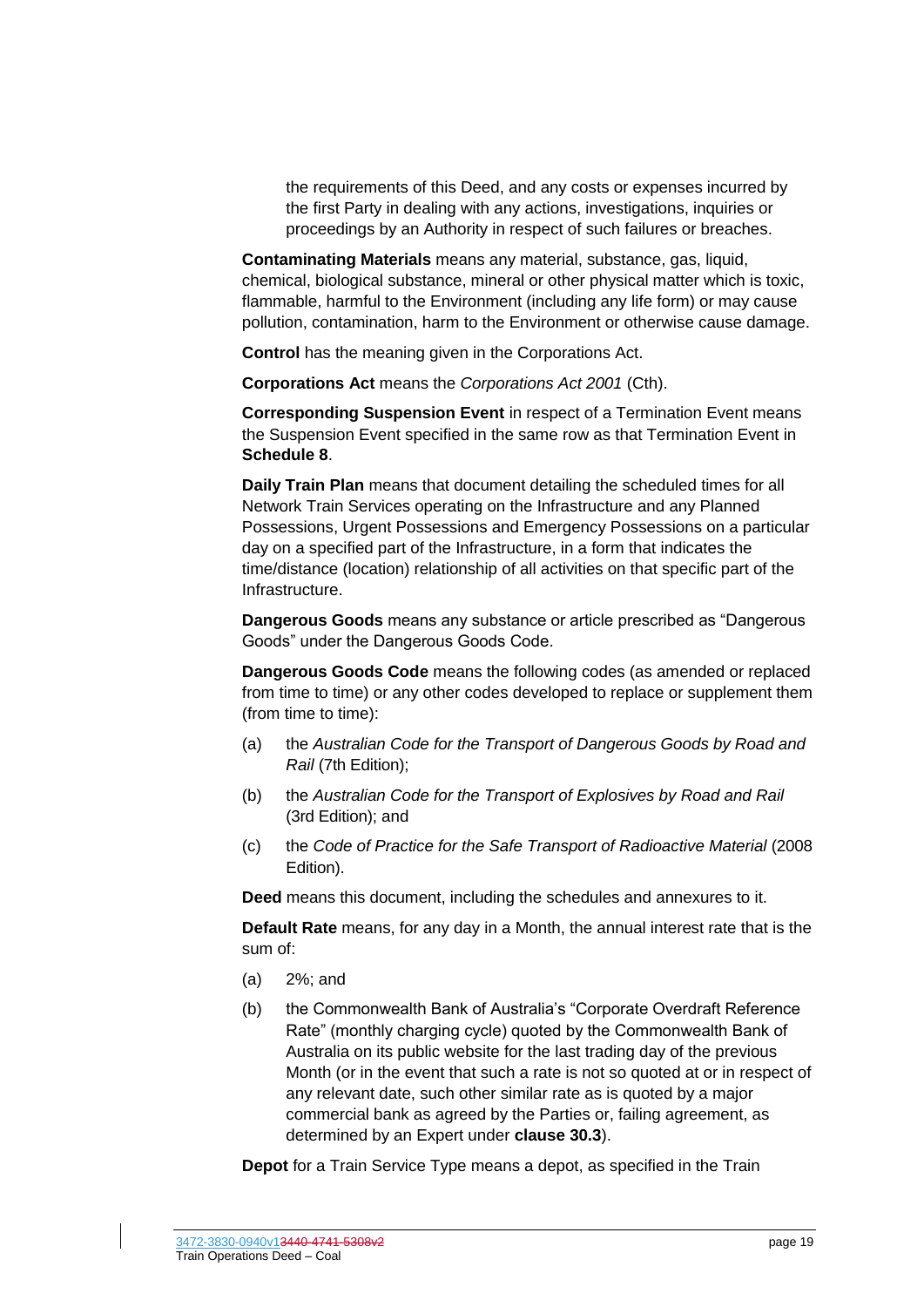Description for that Train Service Type.

**Destination** for a Train Service Type means the destination specified as such in the Train Description for that Train Service Type.

**Discloser** means a Party that discloses Confidential Information to the other Party.

**Discretionary System Amendment** has the meaning given in **clause [18.1\(a\)\(iii\)](#page-65-2)**.

**Dispute** has the meaning given in **clause [30.1](#page-94-1)**.

**Dispute Notice** has the meaning given in **clause [30.1](#page-94-1)**.

**Disputed Aspect** has the meaning given in **clause [15.1\(d\)\(iii\)](#page-56-0)**.

**Effective Date** has the meaning given in the Access Agreement.

**Emergency Possession** has the meaning given in the Access Undertaking.

**Emergency Response Plan** has the meaning given in **clause [15.1\(a\)\(i\)\(B\)](#page-55-2)**.

**Emergency Procedures** means the procedures developed and advised by Aurizon Network from time to time (as varied by Aurizon Network in accordance with this Deed) for dealing with a Network Incident including all actions to be taken to prevent, mitigate or remedy any risks to the safety of persons, to property or to the Environment.

**Environment** has the meaning given in the Environmental Protection Act.

**Environmental Authorities** means:

- <span id="page-20-0"></span>(a) a "development approval" or "registration certificate" for a chapter 4 activity or an "environmental authority", as those terms are defined under the Environmental Protection Act; or
- (b) any approval (however described) which is deemed by the Environmental Protection Act to be a "development approval", "registration certificate" or "environmental authority" referred to in **paragraph [\(a\)](#page-20-0)** of this definition.

**Environmental Harm** has the meaning given in the Access Undertaking.

**Environmental Incident** means any:

- (a) release, spillage or leakage of any Contaminating Materials; or
- (b) any incident which results in Environmental Harm.

**Environmental Law** has the meaning given in the Access Undertaking.

**Environmental Management Plan** has the meaning given in **clause [15.1\(g\)](#page-57-0)**.

**Environmental Protection Act** means the *Environmental Protection Act 1994*  (Qld)*.*

**Environmental Regulator** means, in respect of an Environmental Law, the Authority administering that Environmental Law.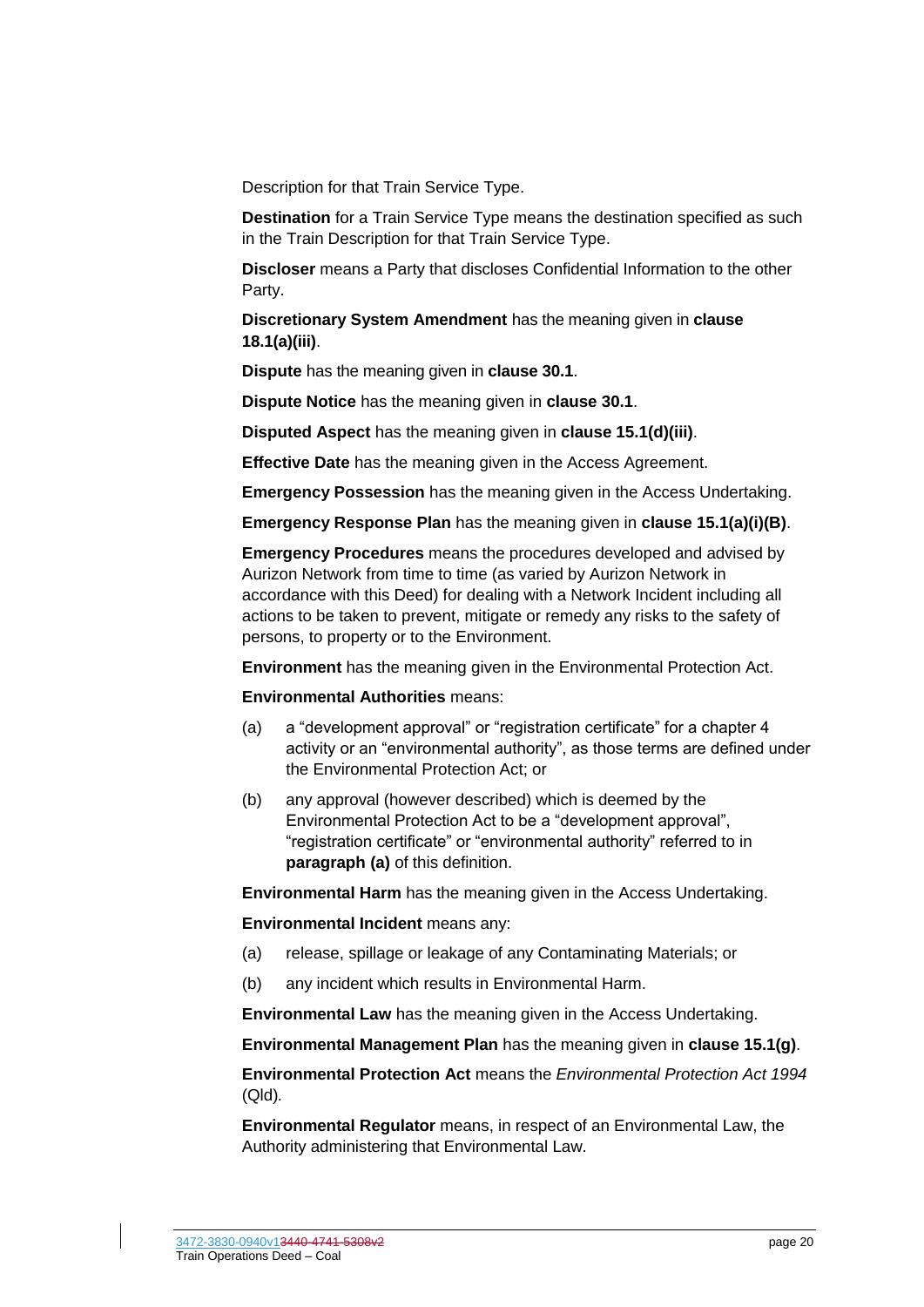**Environmental Risks** means all risks to the Environment arising or potentially arising from the Operator's Activities in connection with this Deed (including risks associated with the environmental management matters identified as part of an Interface Risk Assessment).

**Expert** has the meaning given in **clause [30.3](#page-94-3)**.

**Expiry Date** means the latest Train Service Expiry Date under this Deed.

**FM Access Rights** means the Access Rights for each Train Service Type which cannot be made available by Aurizon Network for the Operator to operate Train Services due to damage to, or the destruction of, a part of the Nominated Network referred to in **clause [31.6\(a\)](#page-101-2)** (assuming that part of the Nominated Network will not be repaired or replaced).

**Force Majeure Event** means any cause, event or circumstance, or combination of causes, events or circumstances which:

- <span id="page-21-0"></span>(a) is beyond the reasonable control of the affected Party; and
- <span id="page-21-1"></span>(b) by the exercise of due diligence the affected Party was not reasonably able to prevent or is not reasonably able to overcome,

and, provided that the requirements in paragraphs [\(a\)](#page-21-0) and [\(b\)](#page-21-1) of this definition are satisfied, includes:

- (c) compliance with a lawful requirement, order, demand or direction of an Authority or an order of any court having jurisdiction other than where that requirement, order, demand or direction results from any act or omission of the affected Party;
- (d) a strike, lockout, stoppage, go slow, labour disturbance or other such industrial action, whether or not the affected Party is a party to such industrial action or would be able to influence or procure the settlement of such industrial action;
- (e) act of God;
- (f) war, invasion, terrorist act, act of foreign enemies, hostilities (whether war is declared or not), civil war, rebellion, revolution, insurrection, military or usurped power, blockade or civil commotion;
- (g) equipment failure or breakdown where such failure or breakdown could not have been prevented by Good Engineering Practices;
- (h) malicious damage or sabotage;
- (i) ionising radiations or contamination by radioactivity from any nuclear fuel or from any nuclear waste from the combustion of nuclear fuel;
- (j) failure of electricity supply from the electricity grid;
- (k) delay, restraint, restriction, embargo or other material adverse effect arising from any act or omission of any Authority;
- (l) fire, flood, storm surge, cyclone, tornado, earthquake, washaway, landslide, explosion, severe weather conditions or other catastrophe or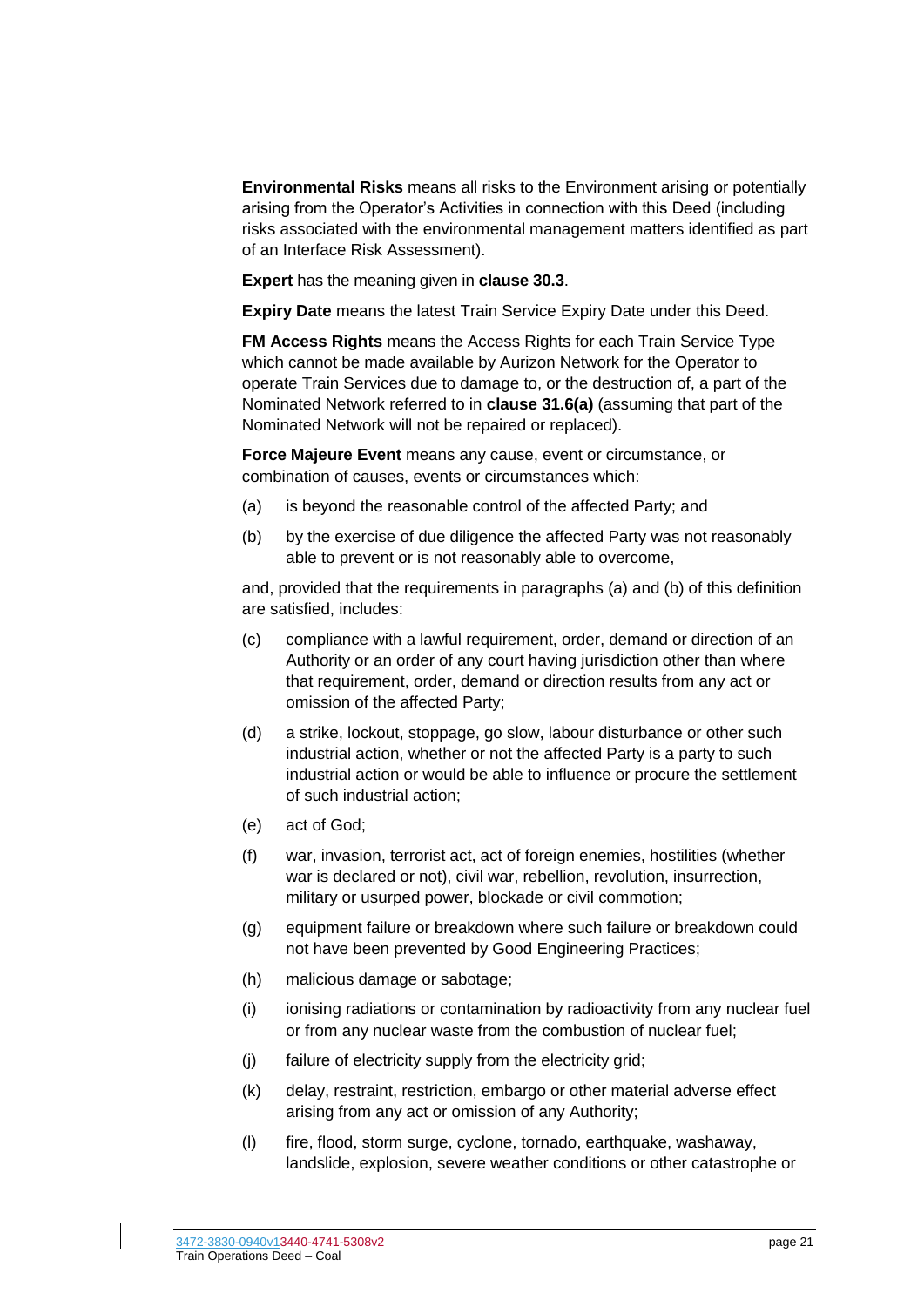natural calamity;

- (m) epidemic or quarantine restriction; and
- (n) delay of a supplier due to any of the foregoing whether any such cause of delay exists before or after the Commencement Date.

**Former Interface Risk Provisions** has the meaning given in **clause [3.2\(b\)\(i\)](#page-37-0)**.

**Good Engineering Practices** means, in respect of any undertaking in any circumstances, the exercise of that degree of care, foresight, prudence and skill that would reasonably and ordinarily be expected from a competent, skilled and experienced person in the same type of undertaking in the same or similar circumstances.

**GST** has the meaning given to that expression in the *A New Tax System (Goods and Services Tax) Act 1999* (Cth).

**Incident** means any Network Incident involving the Activities of the Operator.

**Incident Commander** means a member of Aurizon Network's Staff who has been delegated responsibility for the direction and coordination of Aurizon Network's and the Operator's resources in the performance of their respective roles and tasks at the site of an Incident, recording events during the course of an Incident and liaison with Authorities.

**Indicative Tonnage** for a Train Service Type means the tonnage as specified as such in the Train Description for that Train Service Type.

**Infrastructure** has the meaning given to the term "Rail Infrastructure" in the Access Undertaking.

**Infrastructure Enhancement** has the meaning given in the Access Undertaking.

**Infrastructure Lease** means any lease or sublease to Aurizon Network of any Infrastructure which forms part of the Nominated Network.

**Infrastructure Lessor** means any lessor or sublessor under an Infrastructure Lease.

**Infrastructure Service Providers** has the meaning given in the Access Undertaking.

**Insolvency Event** means the happening of any of the following events in relation to a Party:

- (a) it is unable to pay all its debts as and when they become due and payable or it has failed to comply with a statutory demand as provided in section 459F(1) of the Corporations Act;
- (b) a meeting is convened to pass a resolution to place it in voluntary liquidation or to appoint an administrator unless the resolution is withdrawn within 10 Business Days or the resolution fails to pass;
- (c) an application is made to a court for it to be wound up and the application is not dismissed within 10 Business Days after it is made;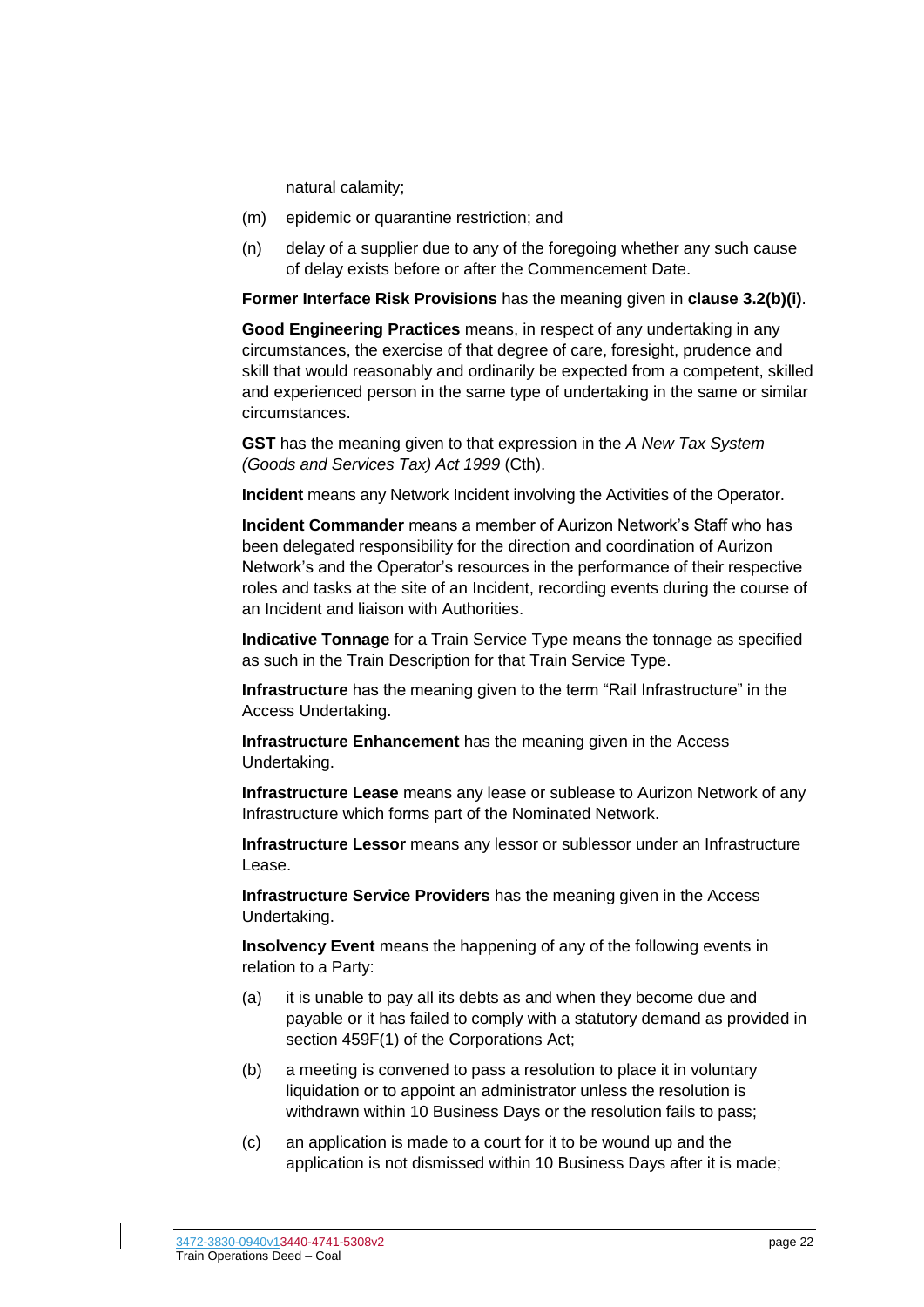- (d) the appointment of a liquidator, provisional liquidator or controller (as defined in the Corporations Act) of any of its assets if that appointment is not revoked within 10 Business Days after it is made;
- (e) it resolves to enter into or enters into any form of arrangement (formal or informal) with its creditors or any of them, including a deed of company arrangement; or
- (f) any similar event occurs in respect of the Party under the laws of any jurisdiction other than Australia.

**Interface Coordination Arrangements** means the plan set out in **Schedule [9](#page-143-1)** as updated from time to time which identifies the procedures to be followed and the responsible officers from each Party, in respect of all regular operational interfaces between the Parties that arise in the exercise by the Parties of their respective rights and the performance of their respective obligations under this Deed other than those specified in the Network Management Principles.

**Interface Representative** has the meaning given in **clause [24.3\(a\)](#page-79-5)**.

**Interface Risk Assessment** has the meaning given in the Access Undertaking.

**Interface Risk Management Plan** or **IRMP** has the meaning given in the Access Undertaking.

#### **Interface Risk Provisions** means:

- (a) the provisions of the Access Undertaking which include the details of:
	- (i) the Interface Risks, the Interface Risk Assessment and the IRMP (which, as at the Commencement Date, is Schedule C of the Access Undertaking); and
	- (ii) the Environmental Management Plan (which, as at the Commencement Date, is Schedule C of the Access Undertaking); and
- (b) any other provisions of the Access Undertaking which affect or relate to the Interface Risks, the Interface Risk Assessment, the IRMP and the Environmental Management Plan.

**Interface Risks** means all risks to the safety of persons or property arising or potentially arising from the interaction between the Operator's Activities in connection with this Deed and:

- (a) the Infrastructure;
- (b) any Land;
- (c) Activities on the Infrastructure or any Land (including other Network Train Services); or
- (d) persons on, using or near the Infrastructure or any Land.

**Investigation** means an investigation conducted in accordance with the Investigation Procedures.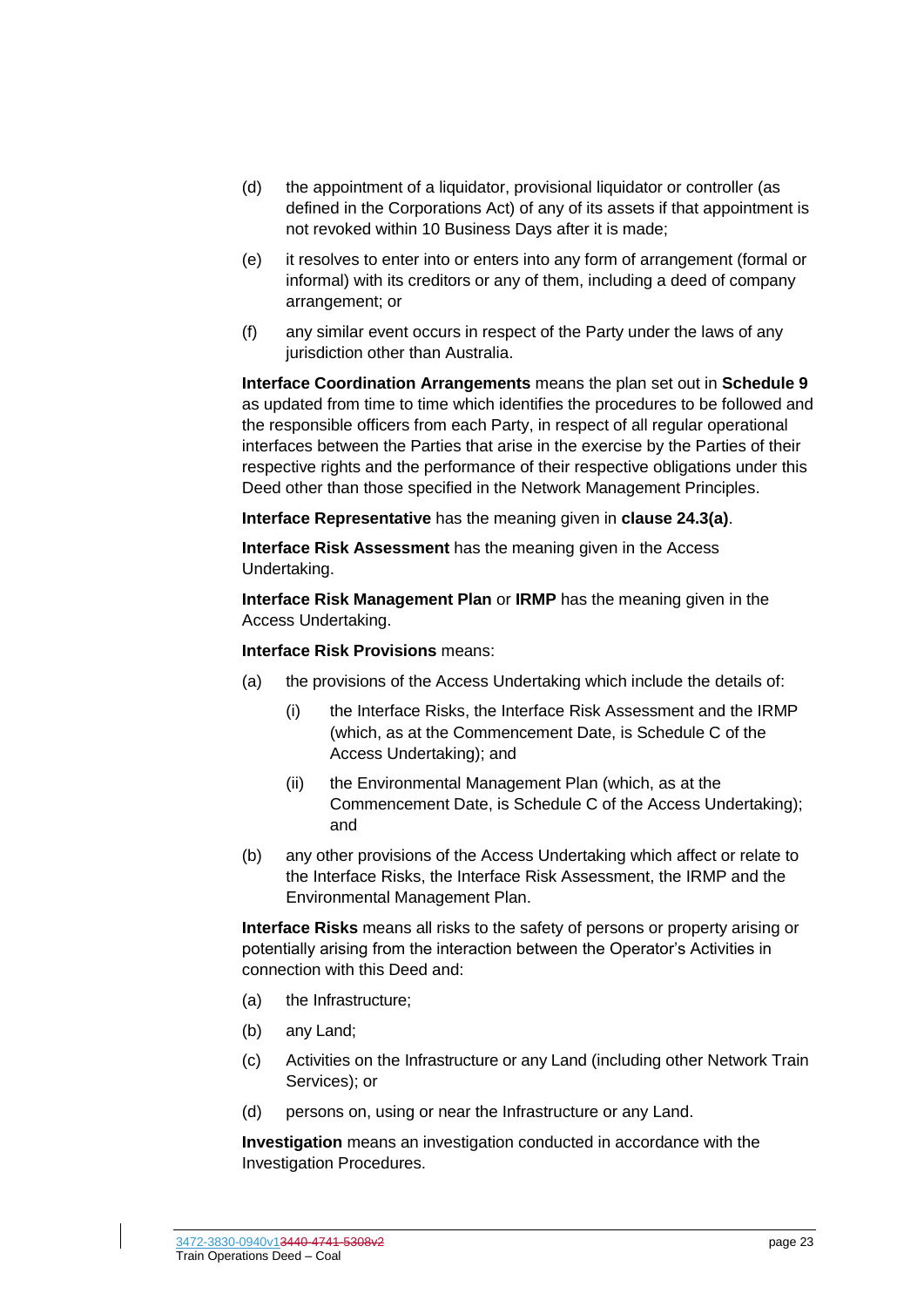**Investigation Procedures** means the procedures in relation to investigations which are:

- (a) specified in Aurizon Network's document entitled *Incident Report and Investigations* which is published on the Website (as amended and replaced from time to time); and
- (b) as far as practicable, applied consistently for all Railway Operators operating Network Train Services in the same Coal System.

**Land** means any:

- (a) parcel of land on, under or above which the Infrastructure is situated;
- (b) Aurizon Network Land; and
- (c) Third Party Land.

**Law** has the meaning given in the Access Undertaking.

**Loading Facility** for a Train Service Type means the loading facility located at the ultimate origin for that Train Service Type (whether located on the Nominated Network, an Adjoining Network or otherwise), as specified in the Train Description for that Train Service Type.

**Maintenance Work** has the meaning given in the Access Undertaking.

**Major Periodic Maintenance** has the meaning given in the Access Undertaking.

**Material Change** means a:

- (a) Change in Law;
- (b) Change in Access Undertaking; or
- (c) matter deemed to be a Material Change under **clause [39.17\(d\)](#page-117-3)**.

**Maximum Allowable Gross Tonnage** means the maximum allowable gross tonnage for a Wagon, other Rollingstock or Train as specified in an Authority to Travel or a Train Route Acceptance.

**Maximum Desirable Gross Tonnage** means the maximum desirable gross tonnage for a Wagon, other Rollingstock or Train as specified in an Authority to Travel or a Train Route Acceptance.

**Maximum Gross Mass** means the maximum gross mass for the Wagon or other Rollingstock as specified in **Schedule [4](#page-130-1)**.

**Maximum Other Dwell Times** for a Train Service Type means the maximum Other Dwell Times for Train Services for that Train Service Type as specified as such in the Train Description for that Train Service Type.

**Maximum Payload** for a Train Service Type means the maximum Payload for Train Services for that Train Service Type as specified as such in the Train Description for that Train Service Type.

**Maximum Sectional Running Time** for a Section for a Train Service Type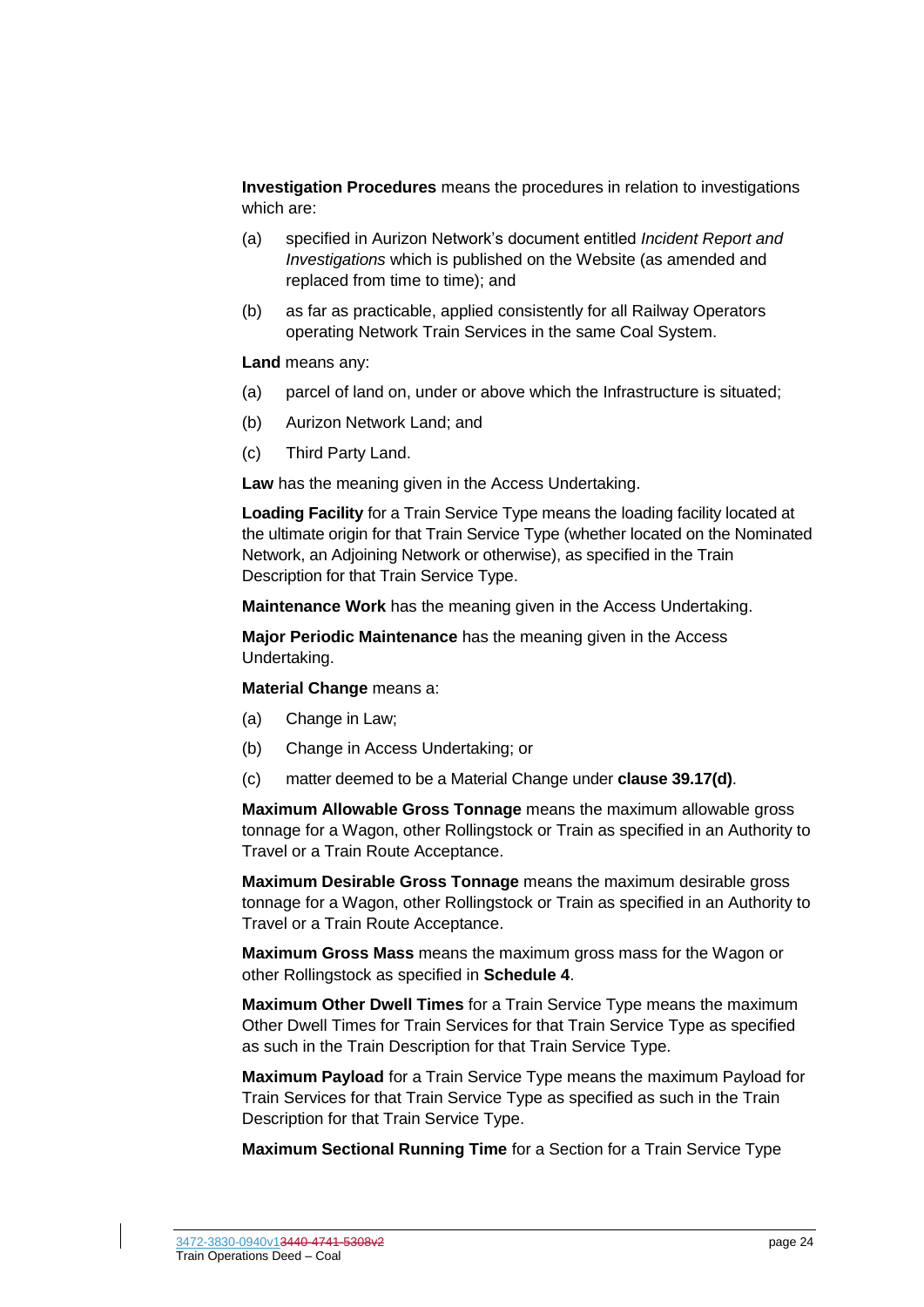means the maximum Sectional Running Times for Train Services for that Train Service Type operating on that Section as specified as such in the Train Description for that Train Service Type.

**Maximum SRT** means the sum of Maximum Sectional Running Time for all relevant Sections for the relevant Train Service Type except if it is the first or last movement of the relevant Train Service where the time to start and stop the Train Service is included (as specified in **Appendix A** to **Schedule [2](#page-121-1)** for the relevant Train Service Type).

**Maximum Time at Depot** for a Train Service Type means the maximum Time at Depot for Train Services for that Train Service Type as specified as such in the Train Description for that Train Service Type.

**Maximum Time at Loading Facility** for a Train Service Type means the maximum Time at Loading Facility for Train Services for that Train Service Type as specified as such in the Train Description for that Train Service Type.

**Maximum Time at Unloading Facility** for a Train Service Type means the maximum Time at Unloading Facility for Train Services for that Train Service Type as specified as such in the Train Description for that Train Service Type.

**Month** means calendar month.

**Net Financial Effect** on a Party of an event or circumstance means the net effect in financial terms of the occurrence of the event or circumstance on the Party in relation to performing its obligations and exercising its rights under this Deed including any increases in costs (whether capital or operating, fixed or variable) and other detriments incurred, or to be incurred, by the Party but deducting the amount of any savings or other benefits or advantages received, or to be received, by the Party, and on the basis that the Party uses reasonable endeavours to mitigate the net effect of the event or circumstance.

**Network Incident** has the meaning given in the Access Undertaking.

**Network Interface Point** means a location at which the Infrastructure meets an Adjoining Network.

**Network Management Principles** has the meaning given in the Access Undertaking.

**Network Train Service** means the running of a Train between specified origins and destinations by a Railway Operator (including any Stowage) on the Infrastructure.

**New Authorisation** has the meaning given in **clause [17.6](#page-64-0)**.

**New Interface Risk Provisions** has the meaning given in **clause [3.2\(b\)\(i\)](#page-37-0)**.

**Noise Code** means:

(a) unless and until a code of practice, guideline or other standard in relation to the management of railway noise (however described and whether or not a Law) is published by an Authority, the *CQCN Noise Management Guideline*; or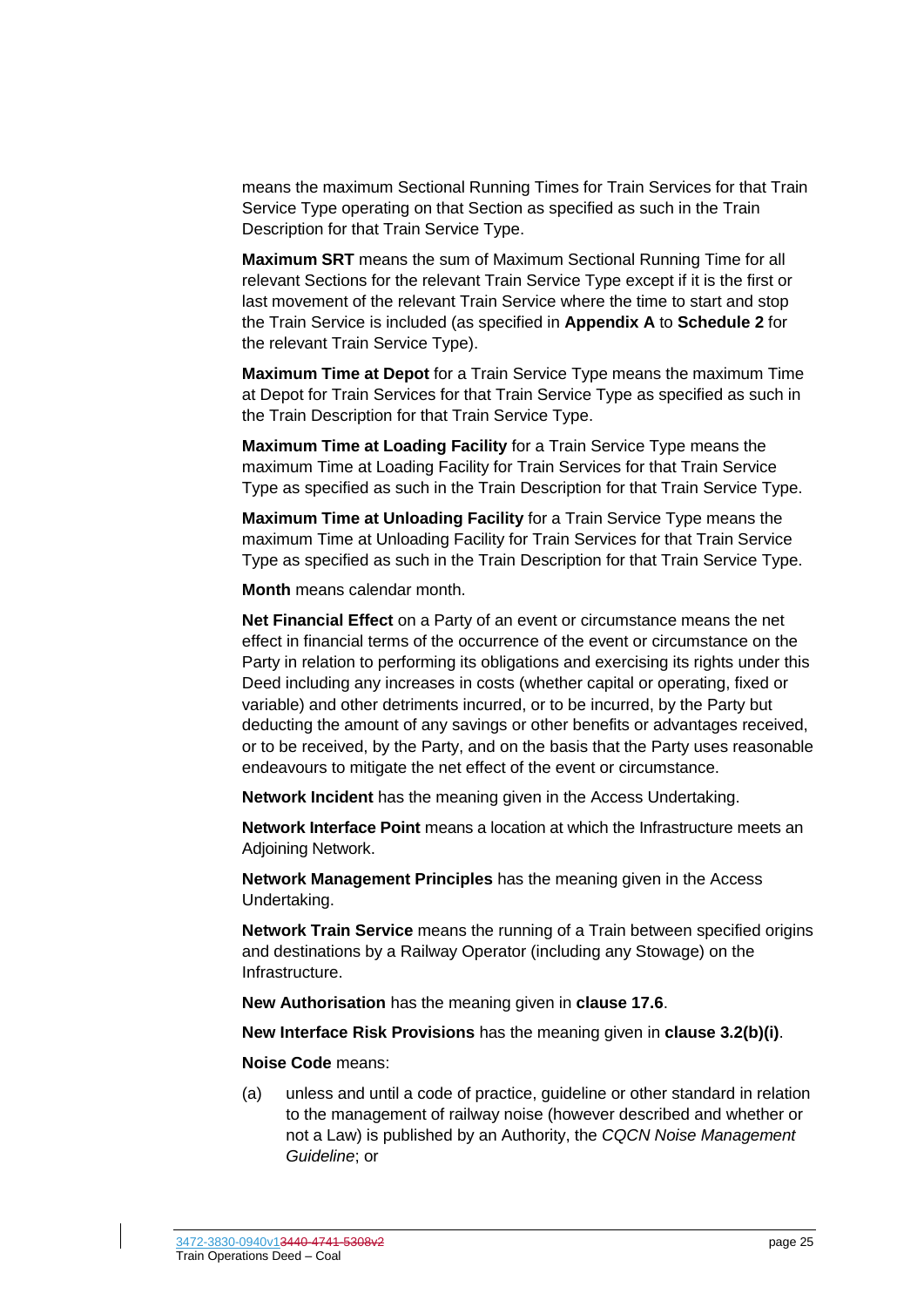(b) if a code of practice, guideline or other standard referred to in **paragraph (a)** of this definition is published by an Authority, that document.

**Noise Levels** means the levels for railway noise specified in the Noise Code.

**Nominal Payload** for a Train Service Type means the nominal Payload for that Train Service Type as specified as such in the Train Description for that Train Service Type.

**Nominated Monthly Operational Rights** for a Train Service Type means the number of Train Services for that Train Service Type that the Operator is entitled to operate during any Month:

- <span id="page-26-0"></span>(a) in the case of a Month that is 30 days, as specified in the Train Description for that Train Service Type; and
- (b) in the case of a Month that is longer or shorter than 30 days, a pro rata portion of the number of Train Services referred to in **paragraph [\(a\)](#page-26-0)** of this definition (rounded to the nearest even number of whole Train Services provided that where the pro rata portion of the number of Train Services is a whole odd number, the number of Train Services will be rounded up to the nearest even number) to reflect the longer or shorter period,

as varied in accordance with this Deed.

**Nominated Monthly Train Services** has the meaning given in the Access Agreement.

**Nominated Network** means that part of the Infrastructure described in **item [1](#page-128-1)** of **Schedule [3](#page-128-2)**.

**Nominated Network FM Reduction Notice** has the meaning given in the Access Agreement.

**Non-Charging Party** has the meaning given in **clause [34.3](#page-107-0)**.

**Notice** has the meaning given in **clause [36.1\(a\)](#page-109-4)**.

**Obstruction** means any circumstance relating to the whole or any part of the Infrastructure, including Rollingstock, debris or other objects on the Infrastructure, which has the potential to cause a disruption to or cancellation of Train Services or Train Movements, and includes any Network Incident but does not include an Operational Constraint imposed by Aurizon Network.

**Operating Document** means each of the following as in force from time to time:

- (a) this Deed;
- (b) the System Wide Requirements;
- (c) the IRMP;
- (d) the Operating Plan; and
- (e) each Authority to Travel and Train Route Acceptance issued by Aurizon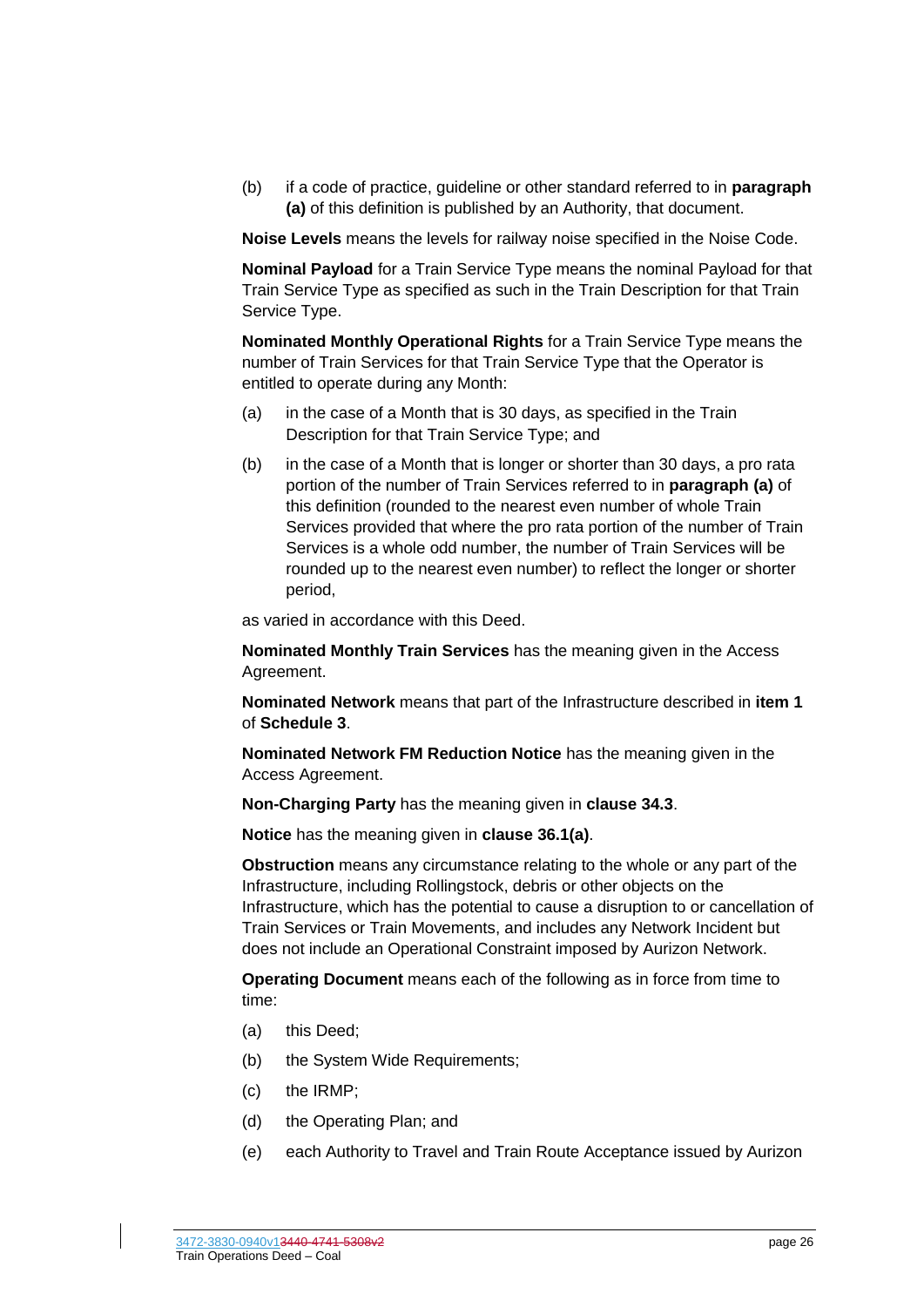Network to the Operator in respect of the operation of Train Services for a Train Service Type.

**Operating Plan** has the meaning given in **clause [15.1\(a\)\(i\)\(A\)](#page-55-3)**.

**Operational Constraint** has the meaning given in the Access Undertaking.

**Operational Rights** means the rights to operate Train Services on the Nominated Network granted to the Operator pursuant to this Deed.

**Operator's Controller** means the person for the time being nominated in that position pursuant to **item 1.2(h)** of **Schedule [9](#page-143-1)**.

**Operator's Incident Response Coordinator** means the person appointed pursuant to **item [3.1](#page-152-0) o**f **Schedule [9](#page-143-1)**.

**Operator's Recovery Team Leader** means the person appointed pursuant to **item [3.2](#page-153-0)** of **Schedule [9](#page-143-1)**.

**Operator's Representative** means the person for the time being appointed pursuant to **item 2.2(a)** of **Schedule [9](#page-143-1)**.

**Operator's Safety Management System** has the meaning given in **clause [24.4](#page-80-0)**.

**Operator's Staff** means the employees, contractors, volunteers and agents of the Operator and any other person under the control or supervision of the Operator involved in any Activity associated with the Train Services.

**Origin** for a Train Service Type means the origin specified as such in the Train Description for that Train Service Type.

**Other Dwell Times** means, for any other permitted Activity, the time period commencing when a Train Service arrives at the specified point for that Activity and ending when it is ready to depart from that point and the relevant Train Controller has been advised accordingly.

**Overload Detector** means a weighing mechanism other than a Weighbridge and specified in **item [5.2](#page-129-0)** of **Schedule [3](#page-128-2)**.

**Party** means a party to this Deed, and **Parties** means the parties to this Deed. For the avoidance of doubt, the Access Holder is not a party to this Deed.

**Passenger Priority Obligations** has the meaning given in the Access Undertaking.

**Payload** of a Train Service means the weight of product loaded onto any Train used by the Operator in operating that Train Service.

**Performance Levels** means the performance levels which apply to the performance by the respective Parties of their obligations under this Deed are set out in **Schedule [5](#page-131-1)**.

**Plan** means a plan developed and approved in accordance with the process outlined in **clause 13**.

**Planned Dwell Times** means each of Time at Loading Facility, Time at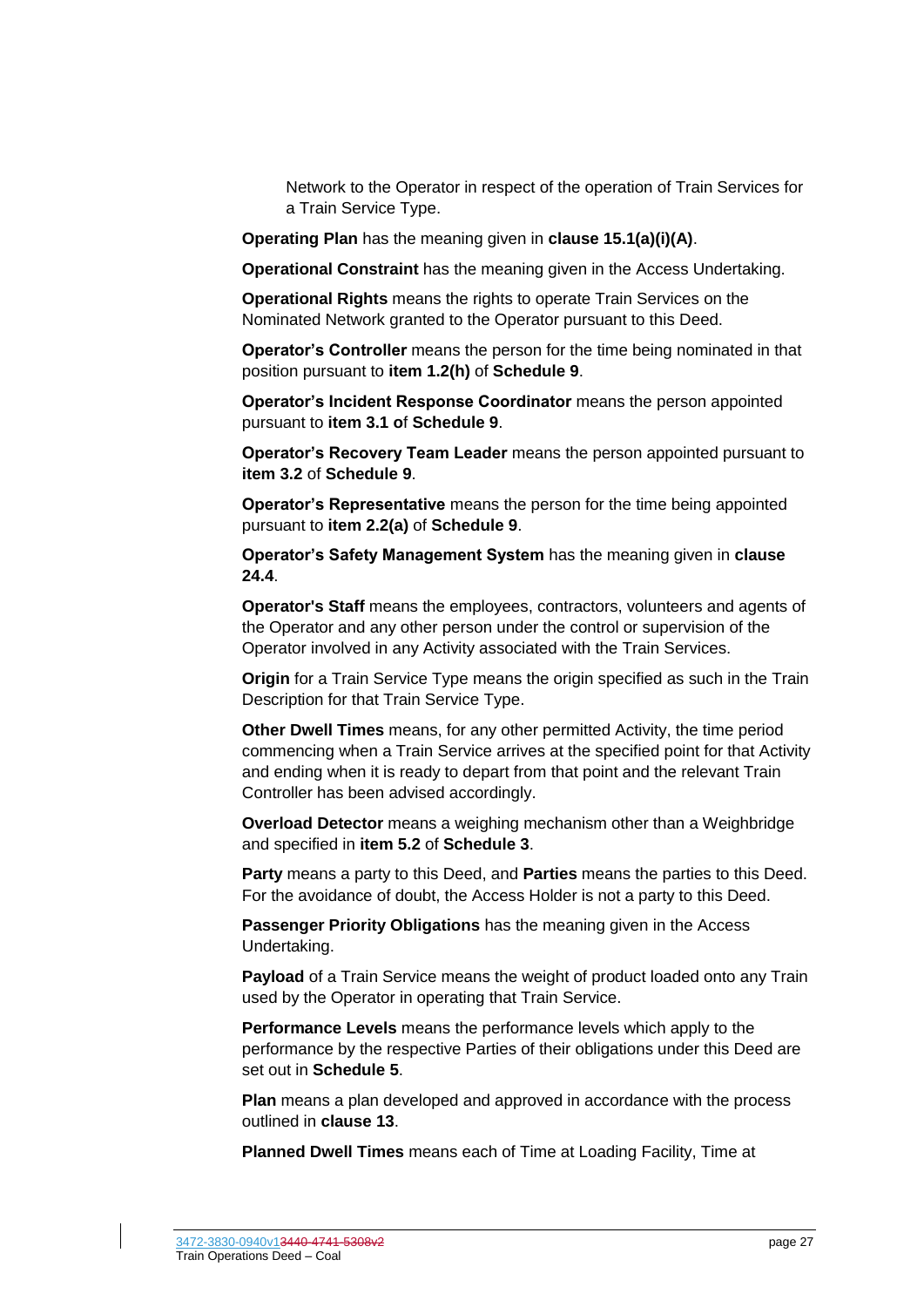Unloading Facility, Time at Depot and Other Dwell Times specified in the Train Schedule.

**Planned Possession** has the meaning given in the Access Undertaking.

**Possession** has the meaning given in the Access Undertaking.

**Possession Protocols** means the protocols developed and advised by Aurizon Network from time to time (as varied in accordance with this Deed) for managing and scheduling Possessions.

**PPS Act** means the *Personal Property Securities Act 2009* (Cth).

**Queensland Competition Authority** or **QCA** means the Authority established under the *Queensland Competition Authority Act 1997* (Qld).

**Rail Safety Act** means the *Rail Safety National Law (Queensland) Act 2017* (Qld).

**Rail Safety Regulator** means the Office of the National Rail Safety Regulator.

**Railway Operator** has the meaning given in the Access Undertaking.

**Recipient** means a Party that receives Confidential Information from the Discloser.

**Recovery** means action to be taken in respect of any derailed, malfunctioning or immobilised Rollingstock for which the Operator is responsible to enable prompt recommencement of Train Movements, but does not include the Retrieval of such Rollingstock.

**Reduced Operational Rights** has the meaning given in **clause [10.3\(c\)\(iv\)\(A\)\(1\)](#page-48-0)**.

**Reference Tariff** has the meaning given in the Access Undertaking.

**Reference Tariff Provisions** means:

- (a) the schedule of the Access Undertaking which includes the Reference Tariffs and the details of the application of the Reference Tariffs for a particular Reference Train Service (which, as at the Commencement Date, is Schedule F of the Access Undertaking); and
- (b) any other provisions of the Access Undertaking which affect or relate to the application or calculation of Reference Tariffs or access charges (including any TOP Charge).

**Reference Train Service** has the meaning given in the Access Undertaking.

**Regenerative Brake** means an energy recovery system installed on Rollingstock which slows the Rollingstock by converting its kinetic energy into electrical energy, which can then be returned to the overhead electric traction system.

**Related Body Corporate** has the meaning given in the Corporations Act.

**Relevant Collateral** means Collateral which is the subject of a Security Interest granted under this Deed.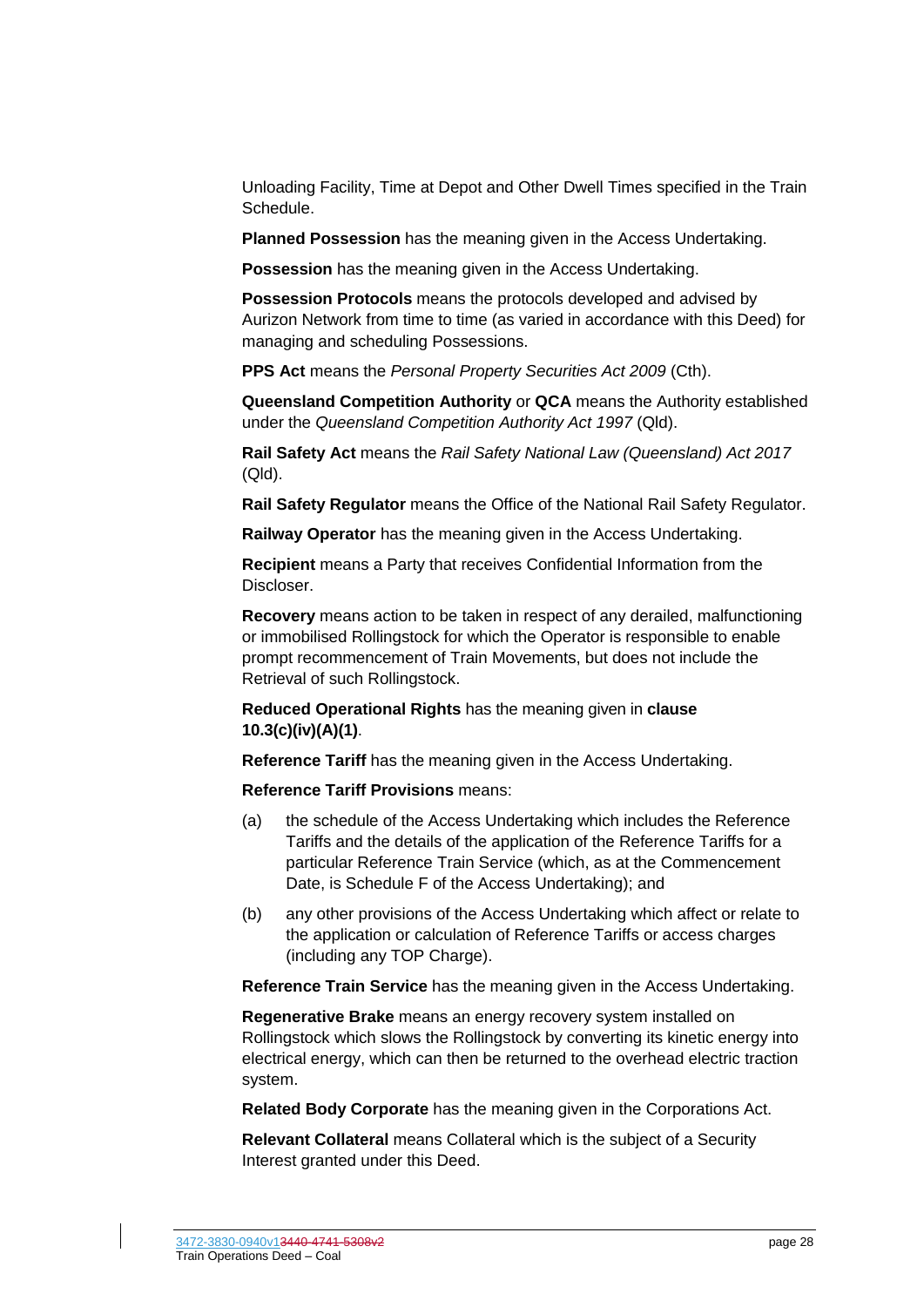**Relevant Rollingstock** means any Rollingstock of the Operator with a minimum value of \$1 million and which has been specified as Relevant Rollingstock in **Schedule [4](#page-130-1)**.

**Required Information** means any information in relation to any Operator's Staff engaged in Safety Related Work on the Infrastructure that Aurizon Network considers is reasonably required to be known by Aurizon Network to comply with its Accreditation and a Law.

**Restoration** means the removal of any Obstruction on the Infrastructure, the rectification of any Incident and the prompt recommencement of Train Movements including all requisite repairs to the Infrastructure, but does not include Recovery or Retrieval.

**Retrieval** means the subsequent removal of Rollingstock, from the Infrastructure and Land, following the Recovery of such Rollingstock.

**Rollingstock** means locomotives, carriages, Wagons, rail cars, rail motors, light rail vehicles, light inspection vehicles, rail/road vehicles, trolleys and any other vehicles which operate on or use a Track, and where used in respect of the Operator's Rollingstock includes Rollingstock which is owned, hired or leased by the Operator, supplied by a contractor of the Operator or is otherwise in the possession or control of the Operator.

**Rollingstock Configuration** has the meaning given in the Access Undertaking.

**Rollingstock Interface Standards** has the meaning given in the Access Undertaking.

**Rollingstock Interface Standards Risk Assessment** means, in respect of any Rollingstock or Rollingstock Configurations for a Train Service Type used, or proposed to be used, by the Operator in the operation of Train Services on the Nominated Network, means an assessment to:

- (a) for each non-compliance with the Rollingstock Interface Standards specified in a Compliance Statement for the Rollingstock or Rollingstock Configurations, identify all reasonably foreseeable Interface Risks and Environmental Risks arising from each non-compliance;
- (b) assess:
	- (i) the likelihood of those Interface Risks and Environmental Risks occurring;
	- (ii) the consequences (including commercial consequences) of those Interface Risks and Environmental Risks occurring; and
	- (iii) whether those Interface Risks and Environmental Risks can be effectively managed and, if so, any factors relevant to the effective management of those Interface Risks and Environmental Risks; and
- (c) if those Interface Risks and Environmental Risks can be effectively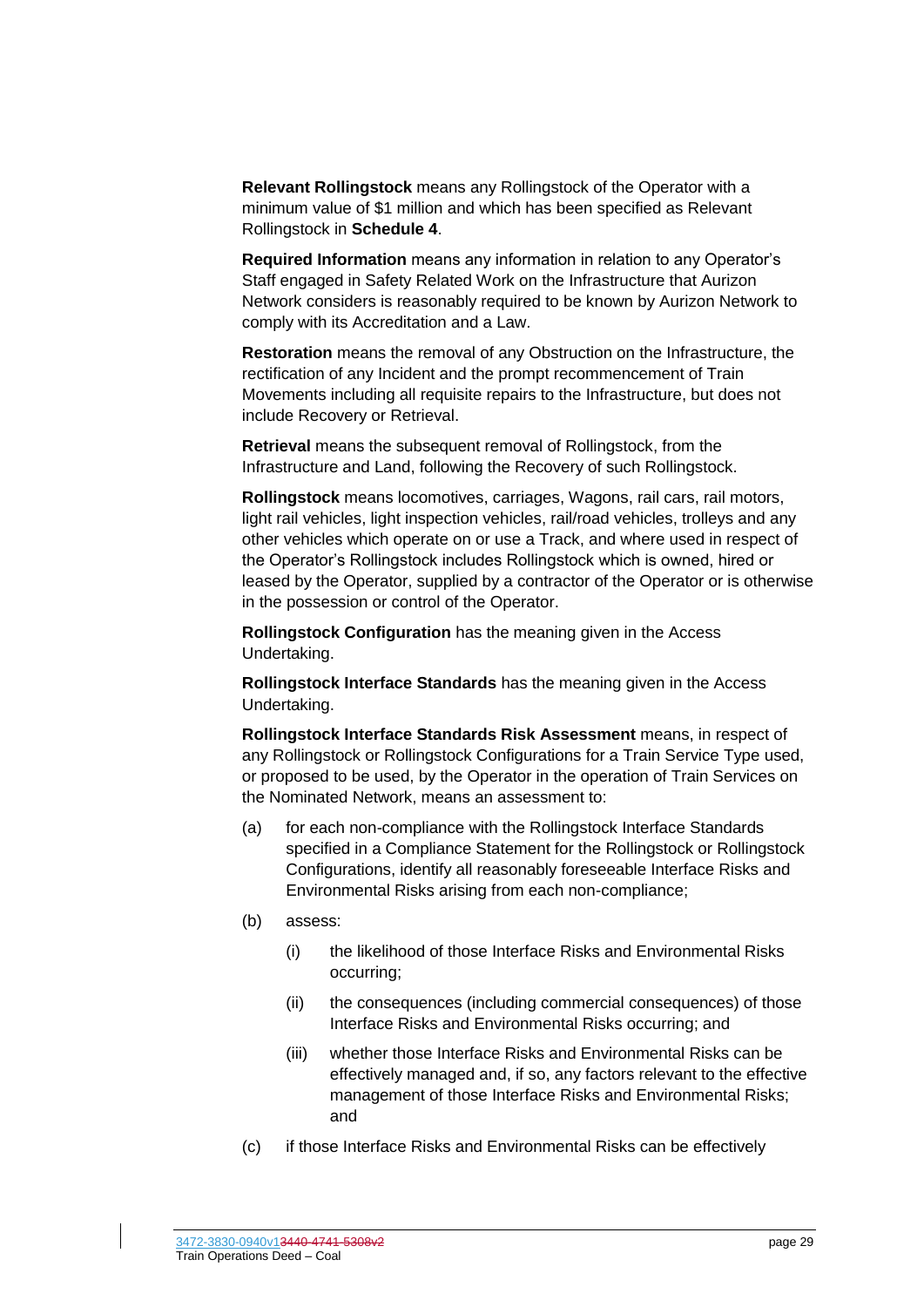managed by complying with appropriate measures, identify the measures to be complied with in respect of such Rollingstock or Rollingstock Configurations to effectively manage those Interface Risks and Environmental Risks within a risk management framework.

**Safety Law** means a Law relating to the safety of persons or property, including the Rail Safety Act and the *Work Health and Safety Act 2011* (Qld).

**Safety Regulator** means, in respect of a Safety Law, the Authority administering that Safety Law.

#### **Safety Related Work** means:

- (a) "rail safety work" as defined under the Rail Safety Act; and
- (b) any other work notified by Aurizon Network to the Operator as safety related work.

#### **Safety Standards** means the:

- (a) standards relating to safety, including work health and safety, established in published guidelines, industry practice or Aurizon Network policies specified in Aurizon Network's document entitled *Safety Standards* notified by Aurizon Network to the Operator (as amended and replaced from time to time); and
- (b) standards relating to safety, including work health and safety, prescribed by any Law.

**Safeworking Procedures** means the procedures and systems, including supporting communications systems, for the safe operation of Trains and protection of worksites on the Infrastructure specified in Aurizon Network's document entitled *Safeworking Procedures* as:

- (a) notified by Aurizon Network to the Operator; or
- (b) published on the Website,

(as amended and replaced from time to time).

**Scheduled Time** means the time of arrival or departure for a Train Movement at specified locations on the Nominated Network as set out in the Train Schedule or as amended by Aurizon Network from time to time on the day of operation in accordance with the Network Management Principles.

**Schedules** means the schedules attached to this Deed.

**Section** means a section of Track between two locations on the Nominated Network as shown in the diagram(s) in **Schedule [3](#page-128-2)**.

**Sectional Running Times** means the time period measured from the time a Train Service passes the signal controlling entry into a Section until the time the Train Service arrives at the signal controlling entry into the next adjoining Section or the Adjoining Network (as applicable), and does not include an allowance for Planned Dwell Times.

**Security Interest** has the meaning given in **clause [39.20\(a\)](#page-117-4)**.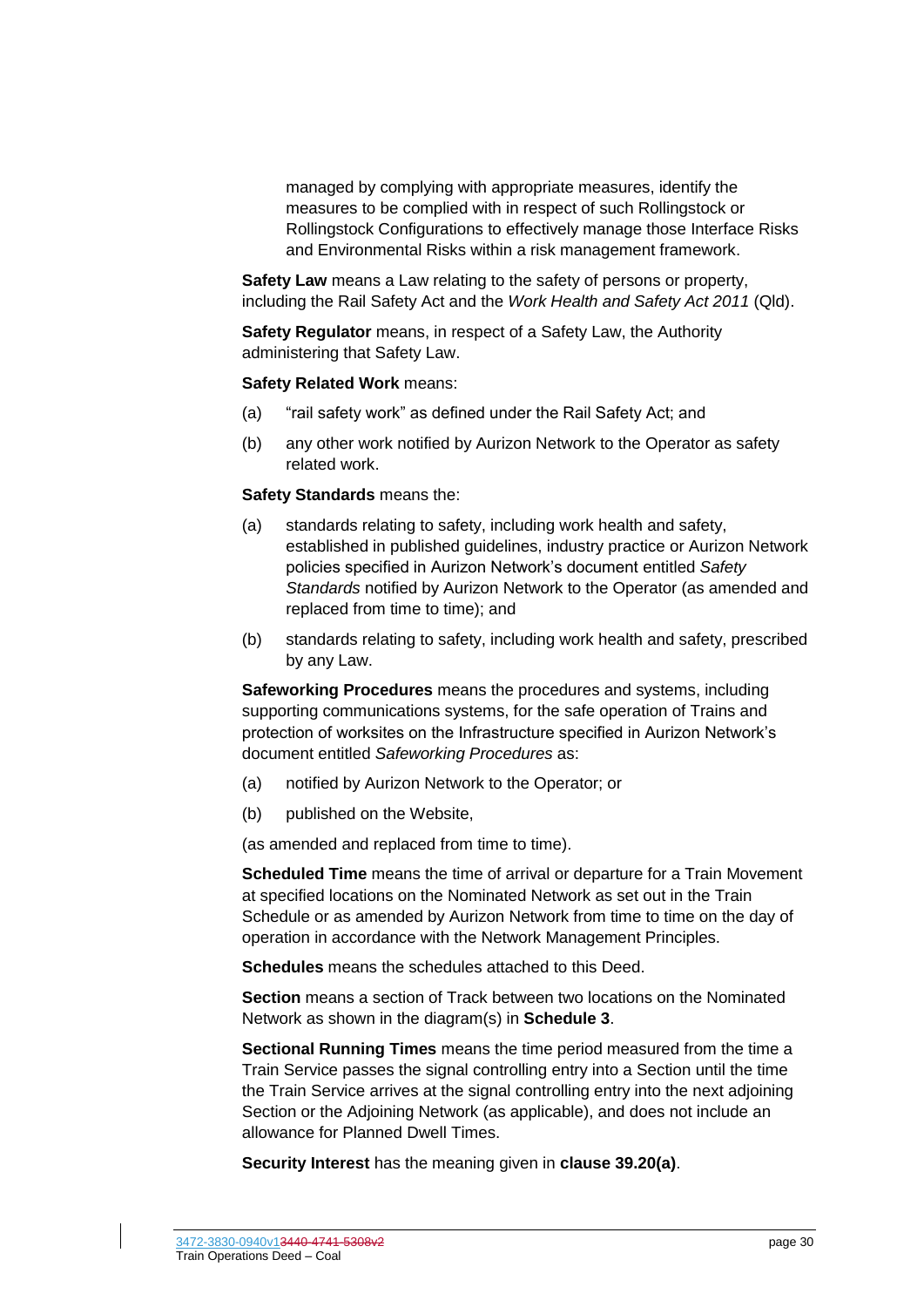**Signalling and Telecommunications Equipment** means all electronic, electrical and other equipment, including signalling systems, safety devices and communications facilities, installed on or as part of the Infrastructure or on Rollingstock, for the purpose of compliance with Safeworking Procedures and to facilitate Train Control.

**Staff** means Aurizon Network's Staff or the Operator's Staff (as applicable).

**State** means the State of Queensland.

**Stowage** has the meaning given in the Access Undertaking.

**Supplier** has the meaning given in **clause [35.3](#page-108-3)**.

**Supply Chain Rights** has the meaning given in the Access Agreement.

**Suspension Event** means any event or circumstance specified as such in **Schedule [8](#page-137-1)**.

**Suspension Notice** has the meaning given under **clause [32.1](#page-102-1)**, **[32.2](#page-102-2)**, **[32.3](#page-102-3)** or **[32.4](#page-103-0)**.

**System Operating Parameters** has the meaning given in the Access Undertaking.

**System Rules** has the meaning given in the Access Undertaking.

**System Wide Requirements** means the Possession Protocols, the Interface Coordination Arrangements, the Rollingstock Interface Standards, the Safeworking Procedures, the Safety Standards, the Emergency Procedures and the Investigation Procedures.

**Tare Weight** means the tare weight for a Wagon or other Rollingstock as specified in **Schedule [4](#page-130-1)**.

**Term** means the term of this Deed in accordance with **clause [2.1](#page-36-2)**.

**Termination Event** means any event or circumstance specified as such in **Schedule [8](#page-137-1)**.

**Third Party** means a person other than the Operator or Aurizon Network.

**Third Party Land** has the meaning given in **clause [39.17\(a\)](#page-116-5)**.

**Through-Running Train Service Type** means a Train Service Type that has a Destination and/or Origin that is a Network Interface Point that is specified as such in the Train Description for that Train Service Type.

**Time at Depot** means the time period commencing when a Train Service arrives at the entry signal for a Depot and ending when it is ready to depart the Depot and the relevant Train Controller has been advised accordingly.

**Time at Loading Facility** means the time period commencing when a Train Service arrives at the entry signal for a Loading Facility and ending when it presents at the exit signal for the Loading Facility, is ready to depart the Loading Facility and the relevant Train Controller has been advised accordingly.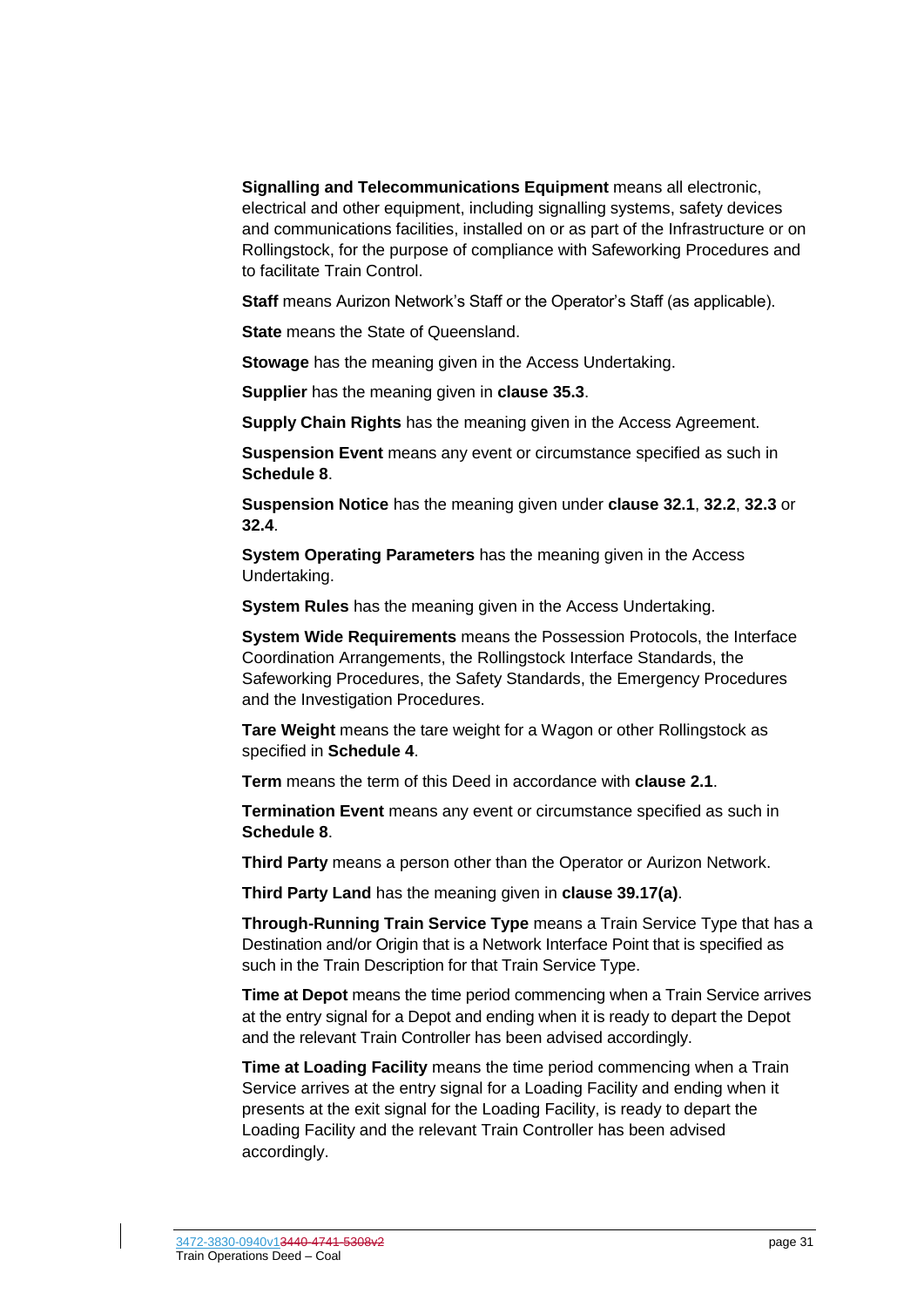**Time at Unloading Facility** means the time period commencing when a Train Service arrives at the entry signal for an Unloading Facility and ending when it presents at the exit signal for the Unloading Facility, is ready to depart the Unloading Facility and the relevant Train Controller has been advised accordingly.

**Track** has the meaning given in the Access Undertaking.

**Train** has the meaning given in the Access Undertaking.

**Train Control** means the management and monitoring of all Train Movements and of all other operation of Rollingstock on the Infrastructure and of any activities affecting or potentially affecting such Train Movements or Rollingstock operation including:

- (a) recording Train running times on Train diagrams and in Aurizon Network's information systems;
- (b) reporting of Incidents occurring on the Infrastructure;
- (c) managing Incidents occurring on the Infrastructure from within a Train Control centre;
- (d) field Incident management;
- (e) yard control services; and
- (f) exchanging information with Railway Operators.

**Train Control Direction** means any instruction or direction (whether given orally or in writing or by means of signal or other similar device) issued by or on behalf of Aurizon Network acting reasonably relating to Train Movements.

**Train Controller** means the person nominated by Aurizon Network from time to time as the supervisor of Train Movements on the relevant part of the Nominated Network, and whose details are initially specified in **item [1.1](#page-143-2)** of **Schedule [9](#page-143-1)**.

**Train Description** for a Train Service Type means the description of, specifications for, and constraints on, the Access Rights for that Train Service Type specified in **Schedule [2](#page-121-1)**.

**Train List** means the information required to be supplied by the Operator in accordance with **item 1.2(b)(vi)** of **Schedule [9](#page-143-1)** in respect of each individual Train Service to be operated on the Nominated Network.

**Train Movement** has the meaning given in the Access Undertaking.

**Train Operator** has the meaning given in the Access Undertaking.

**Train Route Acceptance** means an authorisation issued by Aurizon Network which authorises the Operator to operate Train Services for a Train Service Type on the Nominated Network using specified Authorised Rollingstock Configurations for that Train Service Type.

**Train Schedule** means the train diagrams, yard schedules, terminal schedules and any other form of train timetable prepared by Aurizon Network before the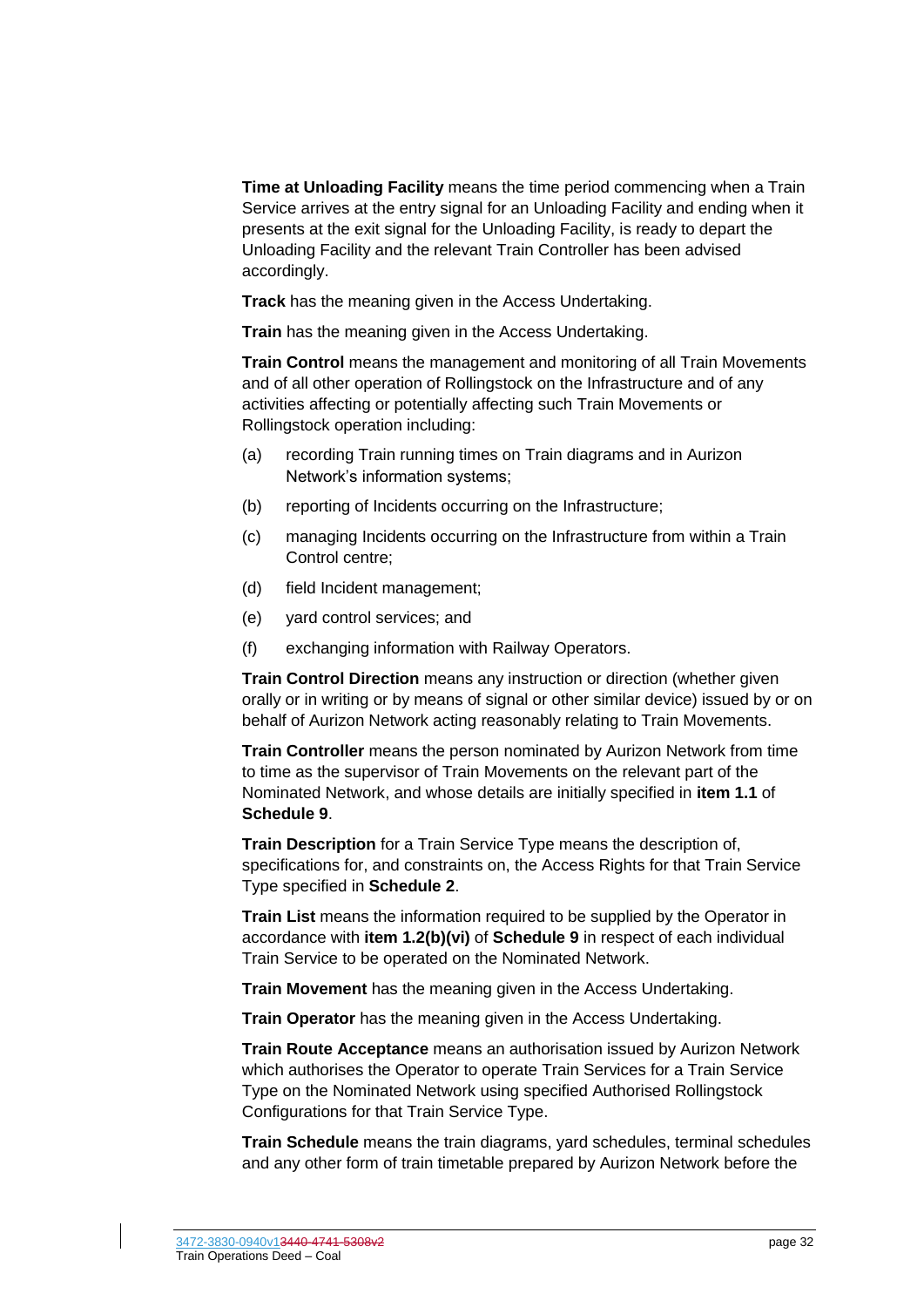day of operation in accordance with the Network Management Principles showing the programmed times of arrival or departure for Train Movements at specified locations on the Infrastructure.

**Train Service** for a Train Service Type means the running by the Operator, of a Train in one direction from the Origin to the Destination, or from the Destination to the Origin, for that Train Service Type (including any Stowage) in accordance with the Train Description for that Train Service Type.

**Train Service Commitment Date** for a Train Service Type means the date specified as such in the Train Description for that Train Service Type.

**Train Service Compliance Date** for a Train Service Type means the date specified as such in the Train Description for that Train Service Type.

**Train Service Expiry Date** for a Train Service Type means the date specified as such in the Train Description for that Train Service Type.

**Train Service Type** means each type of train service specified as such in **Schedule [2](#page-121-1)**.

**Transport Infrastructure Act** means the *Transport Infrastructure Act 1994* (Qld).

**Ultimate Holding Company** has the meaning given in the Corporations Act.

**Unloading Facility** for a Train Service Type means the unloading facility located at the ultimate destination for that Train Service Type (whether located on the Nominated Network, an Adjoining Network or otherwise), as specified in the Train Description for that Train Service Type.

**Unreasonable** in respect of an IRMP, or any aspect of or amendment to an IRMP, determined by Aurizon Network under **clause 13.1(c)(iii)** means no reasonable person in the position of Aurizon Network could have made that determination.

**Urgent Possession** has the meaning given in the Access Undertaking.

**Wagon** means any rollingstock (including a wagon bogie) designed to carry any load other than passengers.

**Website** has the meaning given in the Access Undertaking.

**Wilful Breach** means a breach arising from or pursuant to a deliberate act or omission which occurs pursuant to an express policy or program to plan and implement Operational Contraints (including Maintenance Works and Infrastructure Enhancements) in a manner contrary to **clauses [21.2\(b\)](#page-71-4)** and **[\(c\)](#page-71-5)**.

**Weighbridge** means a weighbridge or weightometer verified under the *National Measurement Act 1960* (Cth), as specified in **item [5.1](#page-128-3)** of **Schedule [3](#page-128-2)**.

**Year** means each year commencing on 1 July and ending on 30 June during the Term and, if applicable, includes:

(a) the shorter period commencing on the first day of the Month in which the Commitment Date occurs and ending on the next 30 June; and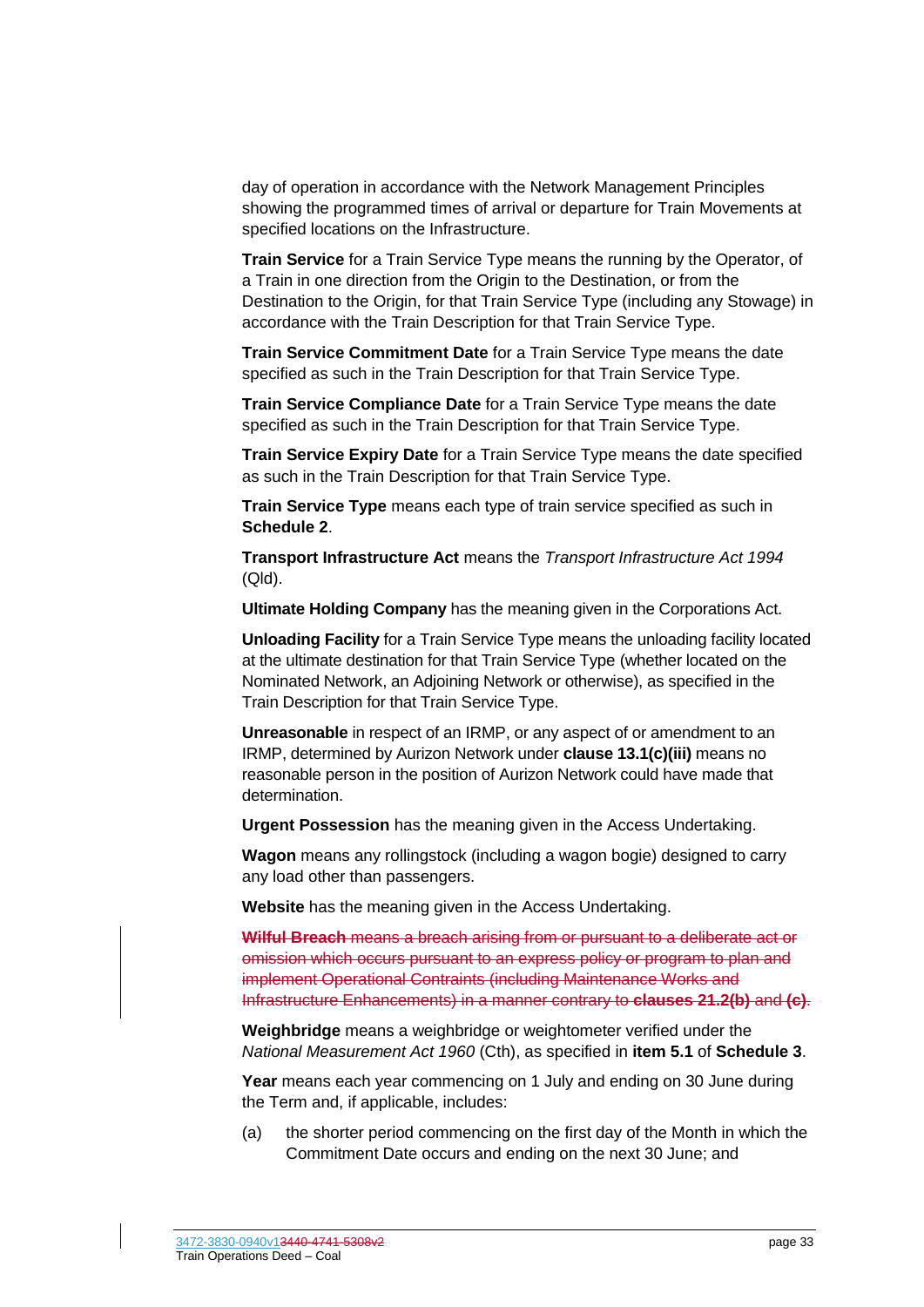(b) the shorter period commencing on the 1 July occurring prior to the date of expiration or termination of this Deed and ending on the date of expiration or termination of this Deed.

## <span id="page-34-0"></span>**1.2 Interpretation**

In this Deed, unless expressed to the contrary:

- (a) the singular includes the plural and vice versa;
- (b) a gender includes all other genders;
- (c) where a word or phrase is defined, its other grammatical forms have a corresponding meaning;
- (d) no rule of construction will apply to a clause to the disadvantage of a Party merely because that Party put forward the clause or would otherwise benefit from it; and
- (e) a reference to:
	- (i) a person includes a partnership, unincorporated association, corporation or other entity, government or statutory body;
	- (ii) a person includes its legal personal representative, successors and assigns;
	- (iii) conduct includes any omission and any representation, statement or undertaking, whether or not in writing;
	- (iv) conduct includes a benefit, remedy, discretion, authority or power;
	- (v) an obligation includes a warranty or representation and a reference to a failure to observe or perform an obligation includes a breach of warranty or representation;
	- (vi) the words "include", "includes" or "including" must be read as if they are followed by the words "without limitation";
	- (vii) writing includes:
		- (A) any mode of representing or reproducing words in tangible and permanently visible form, including fax transmission; and
		- (B) words created or stored in any electronic medium and retrievable in perceivable form;
	- (viii) time is to local time in Brisbane, Queensland;
	- (ix) "A\$", "\$" or "dollars" is a reference to the lawful currency of Australia;
	- (x) this or any other document or agreement includes the document or agreement as novated, amended or replaced from time to time and despite any changes in the identity of the parties;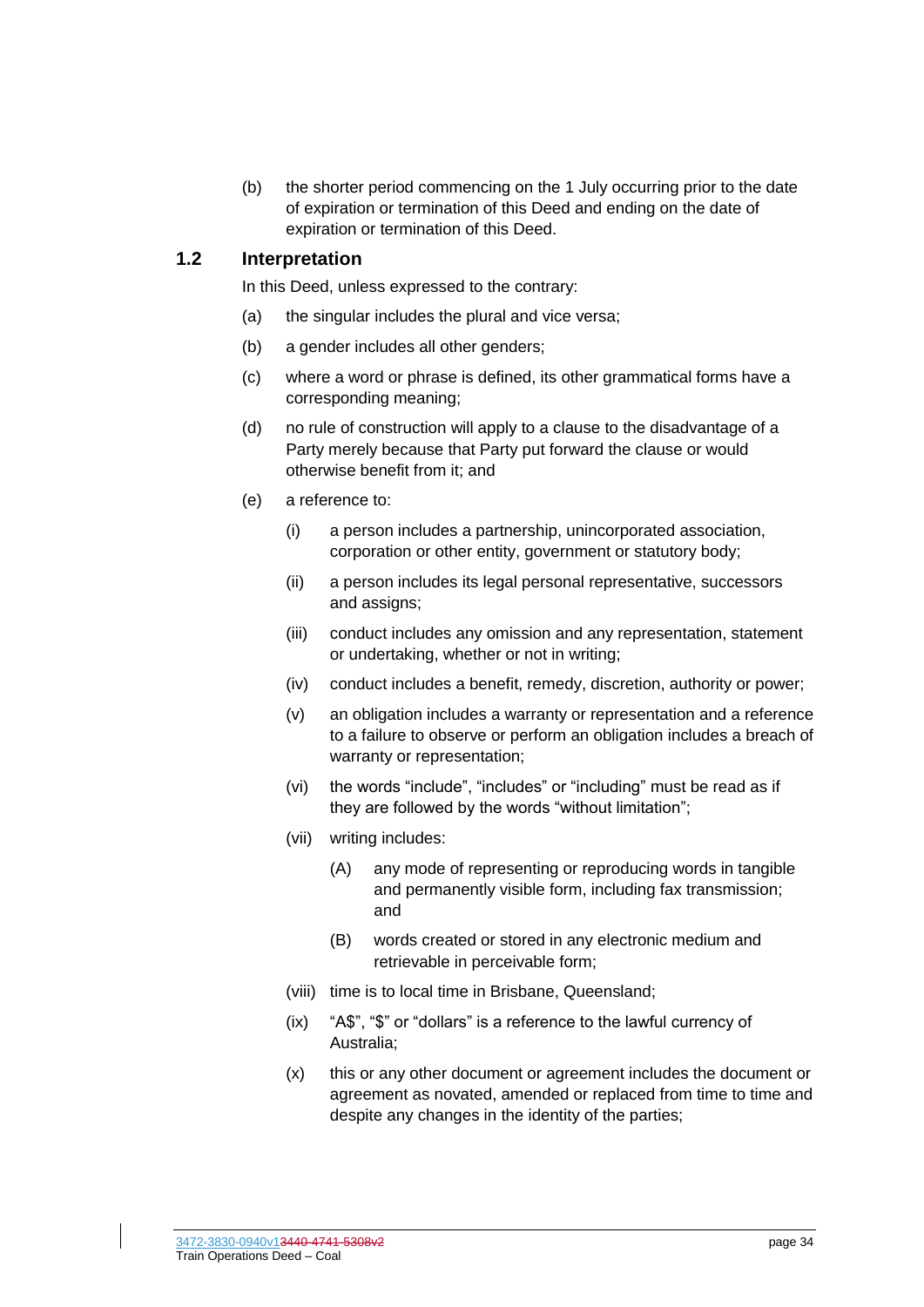- (xi) anything (including any amount) is a reference to the whole or part or any part of it and a reference to a group of things or persons is a reference to any one or more of them;
- (xii) under a clause includes in accordance with that clause;
- (xiii) a clause or schedule is a reference to a clause or schedule (as applicable) in this Deed;
- (xiv) any legislation or any provision of any legislation includes any modification or re-enactment of it, any legislative provision substituted for it and all regulations and statutory instruments issued under it;
- (xv) any code, guideline, recommendation or policy, or any provision of any code, guideline, recommendation or policy, includes any modification of it, or the substitution of it or any of its provisions for others, unless otherwise specified or directed by Aurizon Network;
- (xvi) any Authority, association or body whether statutory or otherwise (**first body**) is, if the first body ceases to exist or is re-constituted, re-named or replaced or the powers or functions of the first body is transferred to any other Authority, association or body (**replacement body**), deemed to refer to the replacement body established or constituted in lieu of the first body or as nearly as may be succeeding to the powers or functions of the first body; and
- (xvii) access or access rights does not include rights granted by Aurizon Network to a Railway Operator under a train operations deed.

#### <span id="page-35-0"></span>**1.3 References to descriptors of Train Service Types**

In this Deed, references to any descriptor of a Train Service or a Train Service Type (for example, 'Destination', 'Loading Facility', 'Nominated Monthly Train Services', 'Origin' and 'Unloading Facility') is to that descriptor as applicable to that particular Train Service or Train Service Type.

## <span id="page-35-1"></span>**1.4 Material published on the Website**

For the avoidance of doubt, material published on the Website includes material which is available to the Operator via secured, password-protected online access to the Website.

#### <span id="page-35-2"></span>**1.5 Headings**

Headings do not affect the interpretation of this Deed.

## <span id="page-35-3"></span>**1.6 Words and expressions defined in Access Undertaking**

- (a) Subject to **clause [1.6\(b\)](#page-35-4)**, if a word or expression is defined in this Deed to have the meaning given in the Access Undertaking, then it will have the meaning given in the Access Undertaking in force as at the date of this Deed.
- <span id="page-35-4"></span>(b) If a word or expression used in the Interface Risk Provisions which form part of this Deed under **clause [3](#page-36-3)** is defined in the Access Undertaking,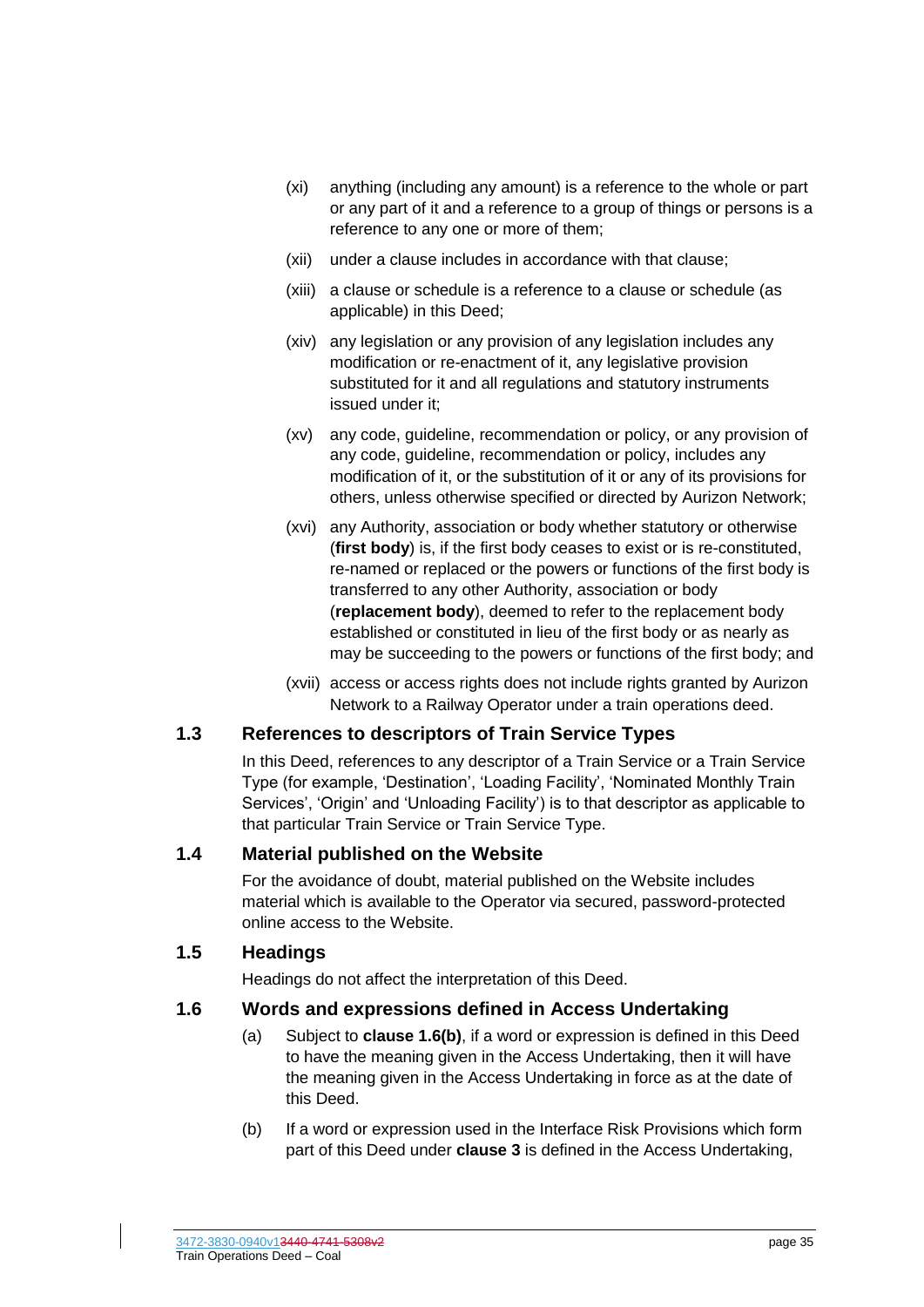then, it will have the meaning given in the Access Undertaking in force on the date the relevant Interface Risk Provisions commenced to form part of this Deed under **clause [3.1](#page-36-0)** or **[3.2](#page-36-1)** (as applicable).

### **1.7 Inconsistency**

- (a) If there is any inconsistency between the substantive terms of this Deed (comprising **clauses [1](#page-13-0)** to **[37](#page-111-0)**) and the schedules of this Deed, the substantive terms of this Deed prevail to the extent of the inconsistency.
- (b) If there is any inconsistency between matters contained in the Access Undertaking (as amended by any Change in Access Undertaking) and this Deed, the provisions of this Deed prevail to the extent of the inconsistency unless expressly provided to the contrary.

# 2 Term

### **2.1 Term**

This Deed commences on the Commencement Date and, unless earlier terminated in accordance with its terms, continues until the Expiry Date.

# <span id="page-36-2"></span>3 Access Undertaking

### <span id="page-36-0"></span>**3.1 Incorporation**

- (a) The Parties agree that, for the purposes of the Access Undertaking, the Operator is considered a Train Operator or a Railway Operator (as applicable).
- (b) Subject to **clause [3.2](#page-36-1)**, the Interface Risk Provisions (as in force as at the Commencement Date) form part of this Deed as if they were set out in full under this Deed.
- (c) For the avoidance of doubt, despite any other provision in the Access Undertaking:
	- (i) **clause [28](#page-87-0)** applies to any Claim in respect of a breach of the Interface Risk Provisions which form part of this Deed under this **clause [3](#page-36-2)**; and
	- (ii) **clause [30](#page-94-0)** applies in respect of any Dispute between the Parties in respect of any right or obligation (or in respect of the enforcement) of Interface Risk Provisions which form part of this Deed under this **clause [3](#page-36-2)**.

### <span id="page-36-1"></span>**3.2 Changes in Access Undertaking**

- (a) If there is a Change in Access Undertaking at any time which changes the Interface Risk Provisions, then this **clause [3.2](#page-36-1)** applies.
- (b) A Party (**Notifying Party**) may, within 20 Business Days from the date of the Change in the Access Undertaking (or such longer period as the Parties may agree) notify (**Amendment Notice**) the other Party (**Receiving Party**):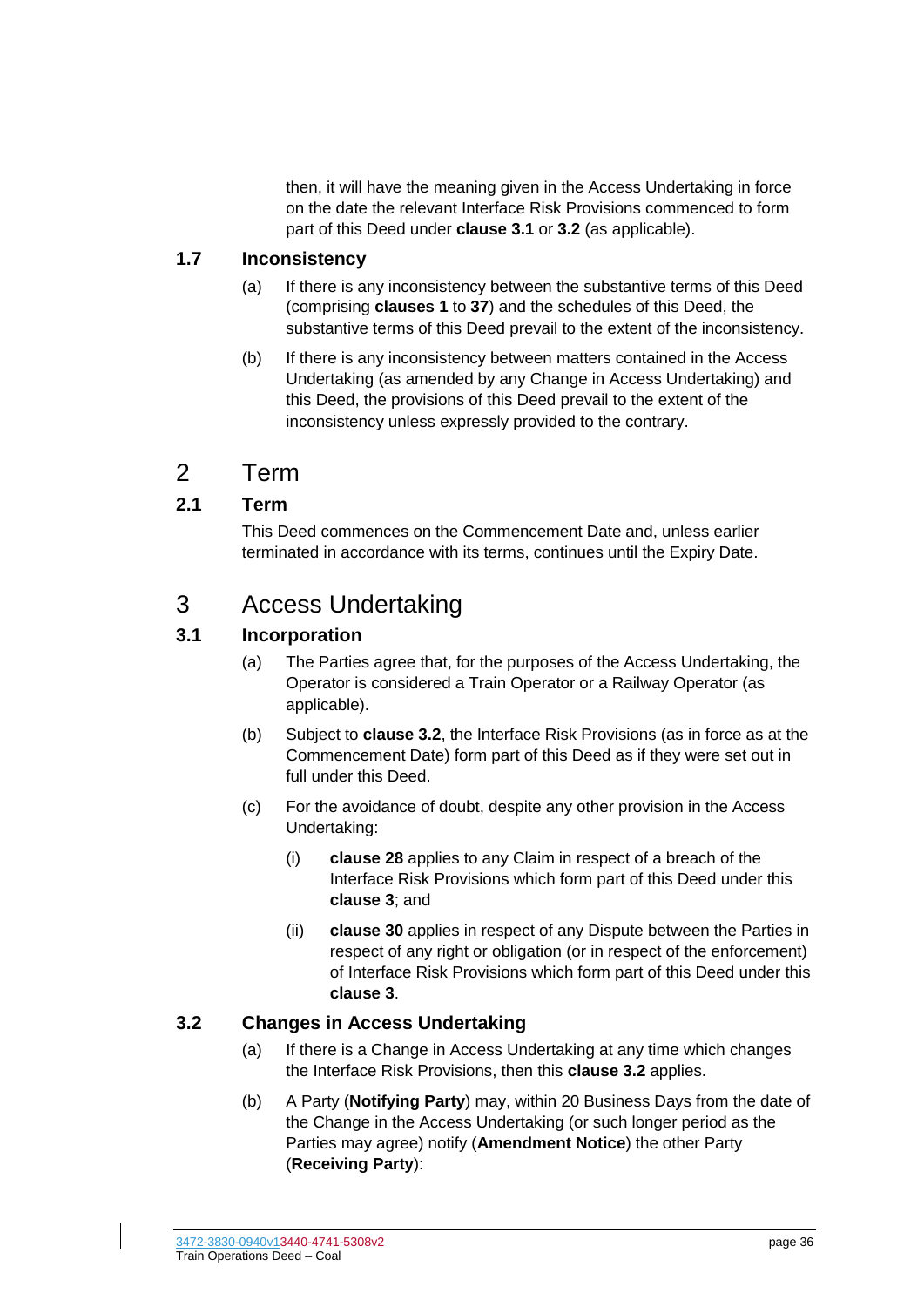- <span id="page-37-0"></span>(i) that it elects to amend this Deed to replace the Interface Risk Provisions which form part of this Deed under **clause 1.1(a)(i)** or this **clause [3.2](#page-36-1)** (**Former Interface Risk Provisions**) with the Interface Risk Provisions as changed by the Change in Access Undertaking (**New Interface Risk Provisions**);
- <span id="page-37-1"></span>(ii) of any other changes to the other terms of this Deed (if any) which the Notifying Party requires as a consequence of, or to give full effect to the replacement of the Former Interface Risk Provisions with the New Interface Risk Provisions under this **clause [3.2](#page-36-1)**; and
- (iii) of the date from which the changes become effective (and if any changes become effective from different dates, the dates applicable to each change) which must be on or after the date on which the Change in Access Undertaking became effective (**Change Date(s)**).
- (c) An Amendment Notice must include an amended version of this Deed, with the changes referred to in **clause [3.2\(b\)\(i\)](#page-37-0)** clearly identified.
- <span id="page-37-3"></span>(d) Promptly following receipt of an Amendment Notice, the Receiving Party must notify the Notifying Party the extent to which the Receiving Party accepts or does not accept the drafting of the amendments to the terms of this Deed proposed in the Amendment Notice in accordance with **clause [3.2\(b\)\(ii\)](#page-37-1)**.
- <span id="page-37-4"></span>(e) If the Receiving Party does not accept the drafting of the amendments to the terms of this Deed, then the Parties must promptly meet to negotiate and attempt to agree the changes to the terms of this Deed (if any) which are necessary as a consequence of, or to give full effect to, the replacement of the Former Interface Risk Provisions with the New Interface Risk Provisions under this **clause [3.2](#page-36-1)**.
- <span id="page-37-2"></span>(f) If the Parties do not agree the amendments in respect of the matters outstanding under **clause [3.2\(f\)](#page-37-2)** by the Change Date(s), the matter must be referred to the QCA for determination in accordance with the provisions of the Access Undertaking which provide for determination of disputes by the QCA.
- (g) On and from the Change Date(s) (or such other time as the QCA may determine):
	- (i) the New Interface Risk Provisions will form part of this Deed as if set out in full in this Deed;
	- (ii) the Former Interface Risk Provisions will cease to form part of this Deed; and
	- (iii) amendments to the terms of this Deed:
		- (A) accepted under **clause [3.2\(d\)](#page-37-3)**;
		- (B) agreed under **clause [3.2\(e\)](#page-37-4)**; or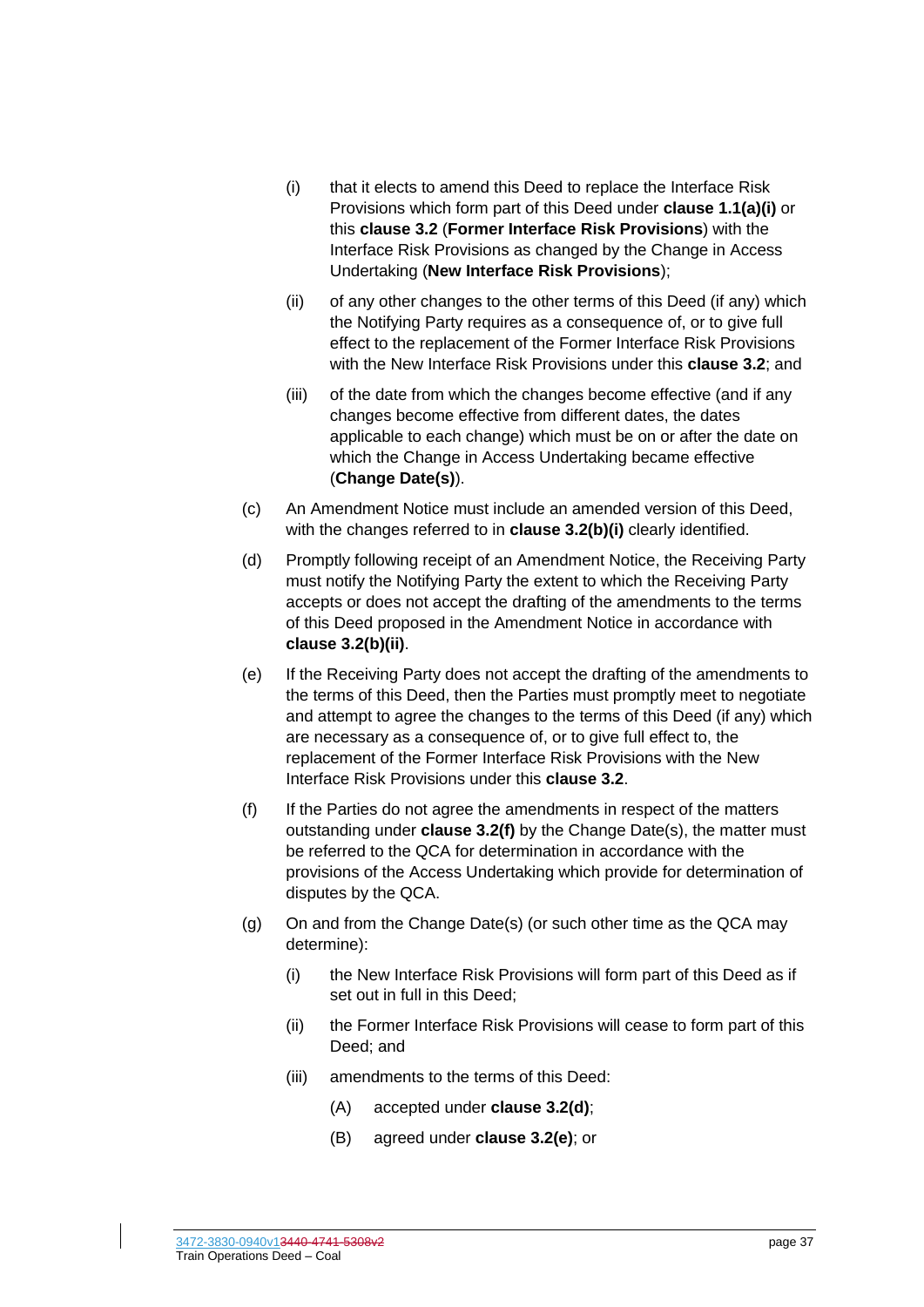(C) determined by the QCA under **clause [3.2\(f\)](#page-37-2)**,

become effective.

(h) Within 10 Business Days from the date that amendments to the terms of this Deed are accepted, agreed and/or determined (as applicable) under this **clause [3.2](#page-36-1)**, Aurizon Network must prepare and send to the Operator a copy of this Deed as modified.

# 4 Operational Rights

### <span id="page-38-0"></span>**4.1 Grant of Operational Rights**

On and from the Train Service Commitment Date for each Train Service Type until the Train Service Expiry Date for that Train Service Type, Aurizon Network grants, and must provide, to the Operator the Operational Rights for that Train Service Type in accordance with the Train Description on the terms and conditions of this Deed.

### **4.2 Nature and scope of Operational Rights**

- (a) The Operational Rights granted under **clause [4.1](#page-38-0)** are non-exclusive contractual rights and do not give the Operator any right, title or interest of any proprietary nature in the Nominated Network.
- (b) The Operator must not:
	- (i) operate on, or use any part of, the Infrastructure that is not specifically included in the Nominated Network; or
	- (ii) use the Nominated Network for:
		- (A) carrying out any provisioning, inspection, testing or maintenance of Rollingstock;
		- (B) any marshalling, shunting or other relocation of Rollingstock;
		- (C) storage of Rollingstock; or
		- (D) any purpose other than the operation of Train Services,

unless otherwise expressly:

- (iii) permitted or required to do so under this Deed;
- (iv) directed to do so by Aurizon Network in accordance with this Deed; or
- (v) expressly permitted under another agreement with Aurizon Network.

### **4.3 Operation of Ad Hoc Train Service**

- (a) If:
	- (i) the Access Holder (or the Operator at the request of the Access Holder) notifies Aurizon Network under the Access Agreement that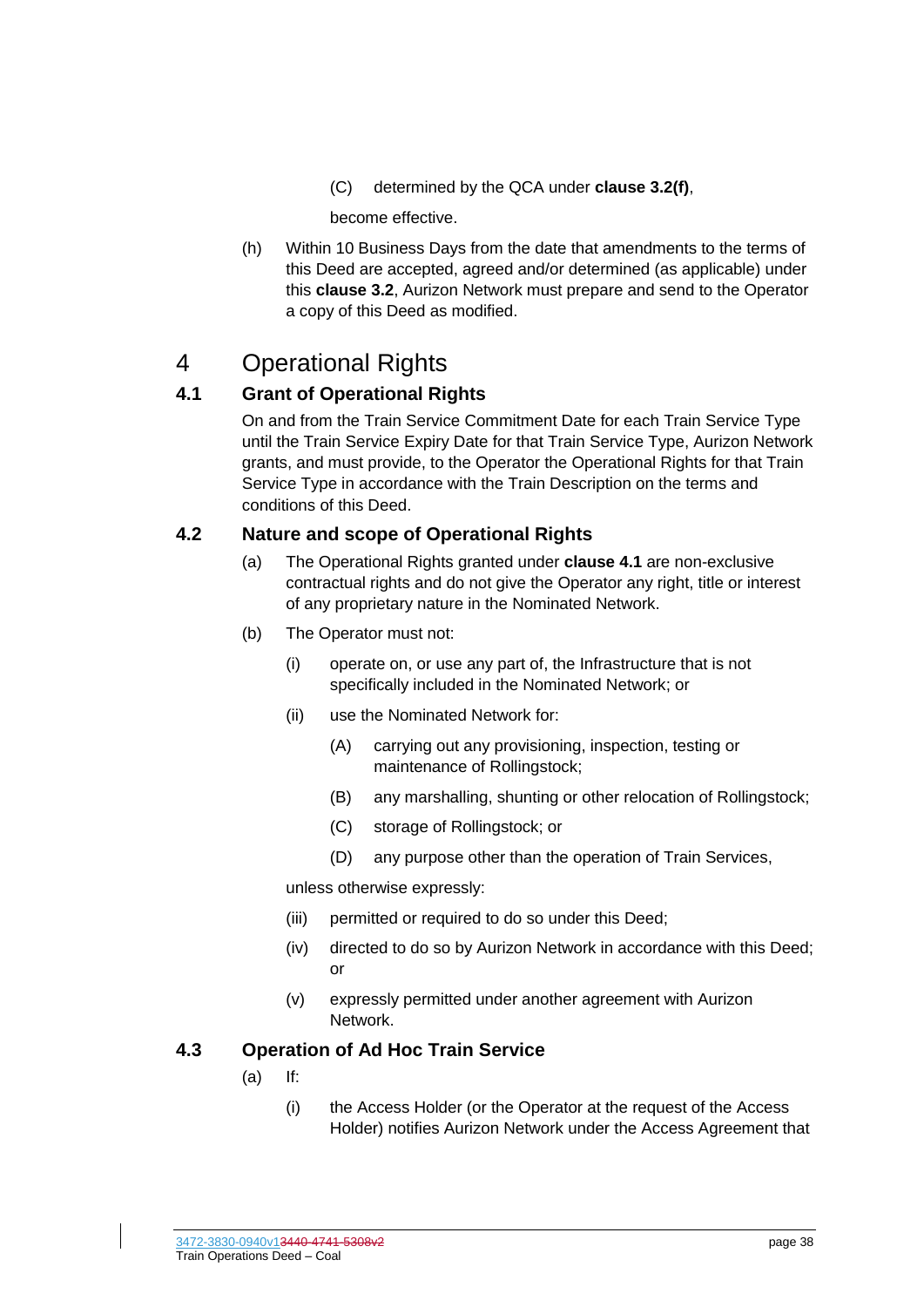it wishes to have the Operator operate an Ad Hoc Train Service; and

(ii) the Operator notifies Aurizon Network that it is able and willing to operate an Ad Hoc Train Service for a Train Service Type at the request of the Access Holder,

then, to the extent permitted by the Network Management Principles, Aurizon Network:

- (iii) must if required in accordance with clause 5.4(c) of Schedule G of the Access Undertaking; or
- (iv) otherwise must use reasonable endeavours to,

schedule the Ad Hoc Train Service for the Train Service Type in the Daily Train Plan.

(b) On and from the time that the Ad Hoc Train Service is scheduled in the Daily Train Plan, the terms and conditions of this Deed apply to the Ad Hoc Train Service as if the Ad Hoc Train Service is a Train Service for the Train Service Type which the Operator is entitled to operate under this Deed.

# 5 Ancillary Services

In consideration of the Operator paying the Ancillary Services Charge, Aurizon Network must provide the Operator with the Ancillary Services (if any) in accordance with **Schedule [10](#page-155-0)**.

# 6 Nomination of the Operator

### **6.1 Nomination**

If at any time the Access Holder nominates the Operator in respect of all or part of the Access Holder's Access Rights, in accordance with the Access Agreement, then Aurizon Network must promptly provide to the Operator:

- (a) if not already provided by the Access Holder, a copy of the Access Agreement;
- (b) replacement Schedules (as relevant) amended to be consistent with the Access Holder's nomination of the Operator; and
- <span id="page-39-0"></span>(c) details of the date on which those replacement Schedules take effect being the date Aurizon Network notifies the Access Holder under the Access Agreement that it accepts the Operator's nomination,

and this Deed is varied in accordance with those replacement Schedules with effect on and from the date referred to under **clause [6.1\(c\)](#page-39-0)**.

### **6.2 Multiple Access Agreements**

The Operator may not be nominated under more than one Access Agreement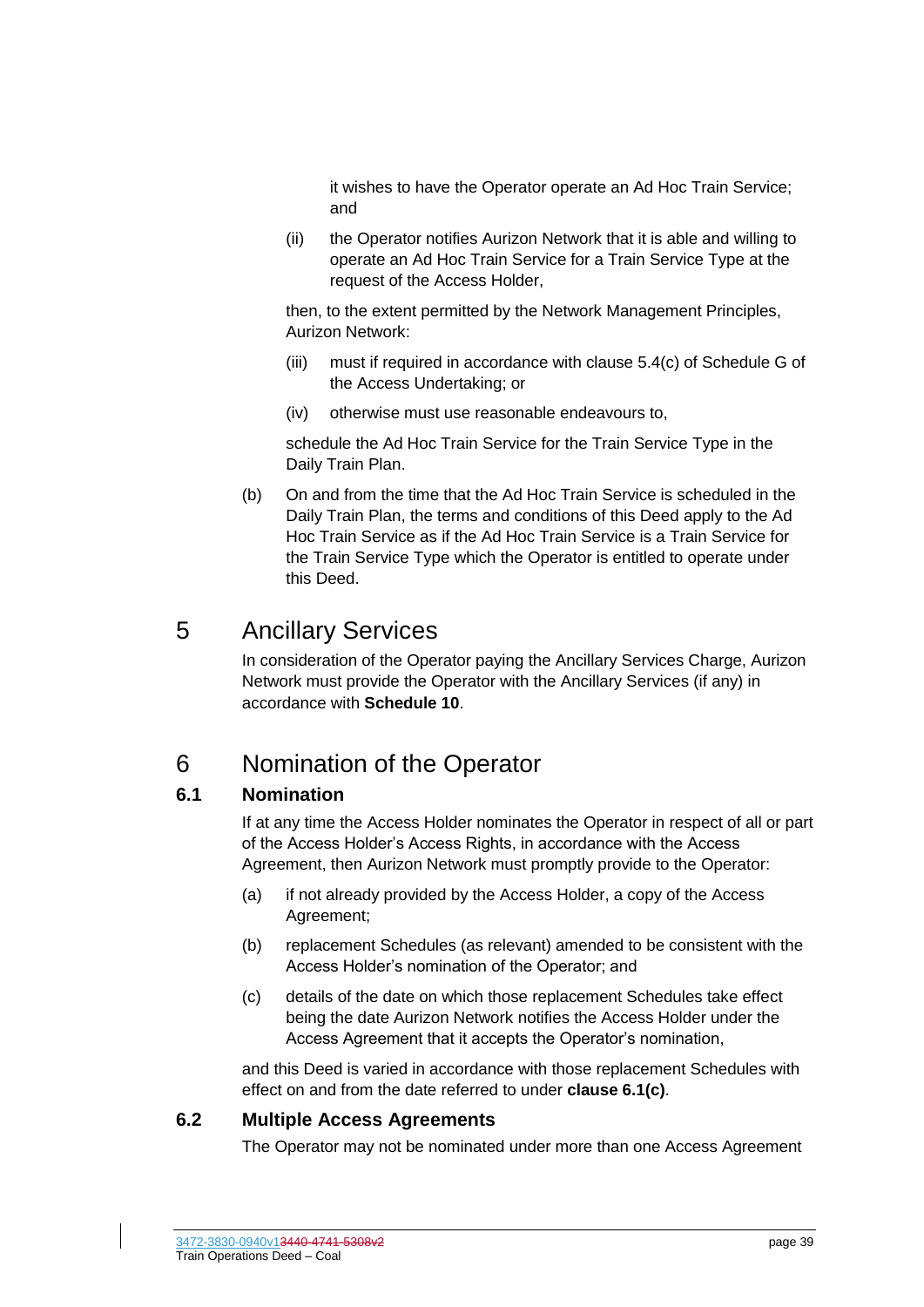for the purposes of this Deed.

#### **6.3 Variation of nomination of the Operator**

- (a) If at any time:
	- (i) the Access Holder notifies, or is deemed to have notified, Aurizon Network of a variation to the nomination of the Operator by the Access Holder in accordance with the Access Agreement; or
	- (ii) the Access Holder withdraws, or is deemed to have withdrawn, the Access Holder's nomination of the Operator under the Access Agreement (or this Deed),

#### then:

- (iii) Aurizon Network must promptly provide to the Operator:
	- (A) a copy of the Access Holder's notice or withdrawal or, if no such notice or withdrawal has been given, details of the circumstances supporting the deeming of the notice or withdrawal;
	- (B) replacement Schedules (as relevant) amended consistent with the Access Holder's notice or withdrawal or deemed notice or withdrawal; and
	- (C) the date on which those replacement Schedules take effect; and
- <span id="page-40-0"></span>(iv) this Deed is varied in accordance with those replacement Schedules with effect on and from the date referred to under **clause [6.3\(a\)\(iii\)\(C\)](#page-40-0)**.
- (b) The Access Holder is deemed to have withdrawn its nomination of the Operator if the Access Agreement is terminated or expires.

# 7 Interaction of rights

- (a) The Parties acknowledge and agree that:
	- (i) the Access Holder has contracted directly with Aurizon Network under the Access Agreement for the Access Rights:
		- (A) on the basis that the Access Rights will be used by one or more persons (such as the Operator) under agreements (such as this Deed) for the benefit of the Access Holder; and
		- (B) as such, the Access Holder has no direct above rail operational responsibilities in relation to Train Services for the Access Holder (unless it is also an "Operator" as defined in the Access Agreement); and
	- (ii) the Operator will have above rail operational obligations in respect of the Train Services that will be operated by it for the Access Holder.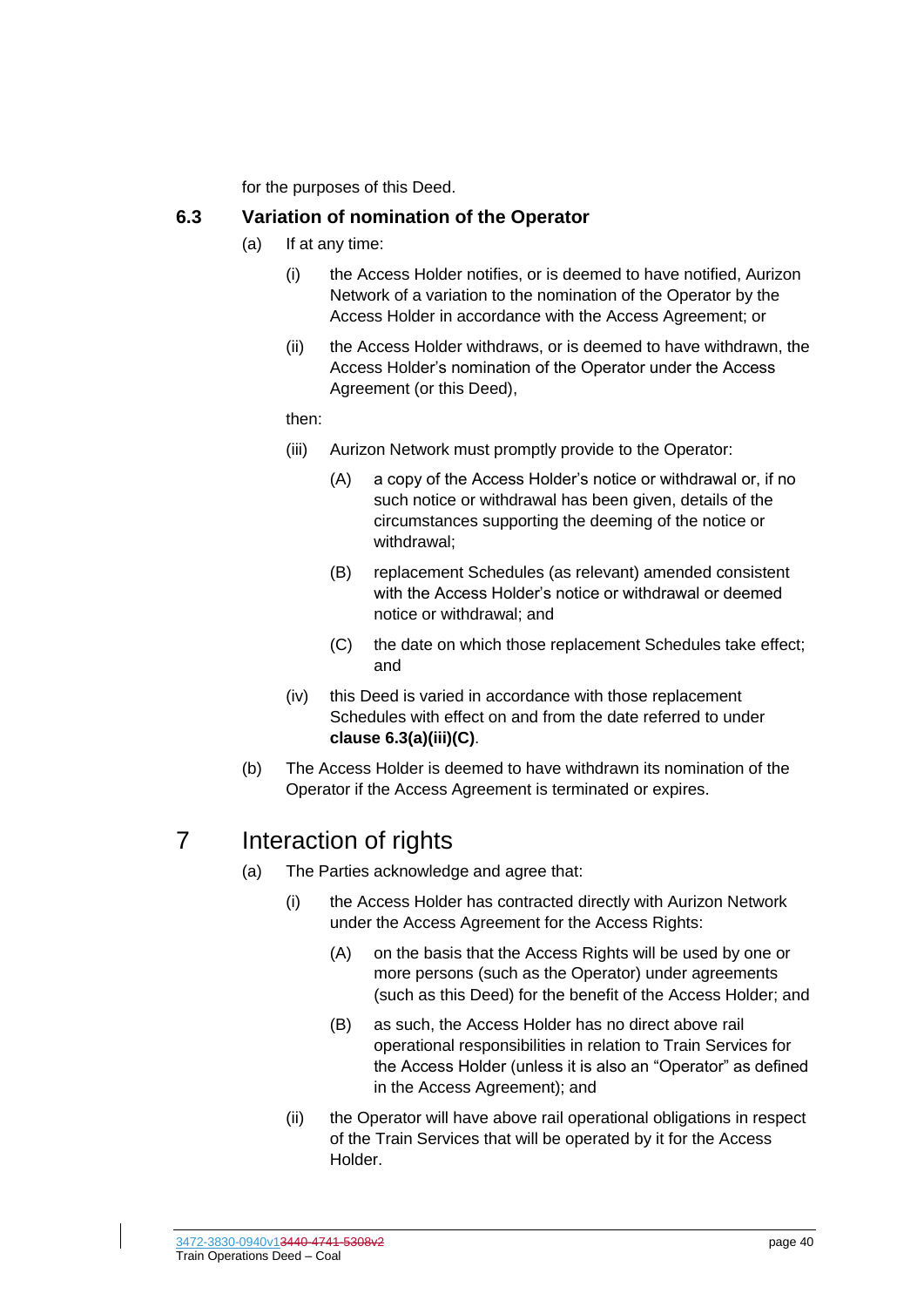(b) The Operator has no right to renew, transfer (subject to **clauses [34.2](#page-106-0)** and **[34.3](#page-107-0)**), vary or relinquish to Aurizon Network any part of the Operational Rights, whether under this Deed or the Access Undertaking. The right to seek a renewal, transfer, variation or relinquishment of Access Rights is solely a right of the Access Holder.

## 8 Billing and payments

### **8.1 Charges**

The Operator must pay to Aurizon Network the Ancillary Services Charges and any other charges (if any) as calculated in accordance with this Deed.

### <span id="page-41-1"></span><span id="page-41-0"></span>**8.2 Invoicing**

- (a) As soon as reasonably practicable after the end of each Billing Period, Aurizon Network must give to the Operator an invoice for:
	- (i) the Ancillary Services Charges for that Billing Period; plus
	- (ii) any amounts payable but unpaid by the Operator to Aurizon Network under this Deed, and which have not previously been invoiced, as at the end of the Billing Period.
- (b) If **clause [8.6](#page-43-0)** applies, Aurizon Network must give the Operator an invoice under **clause [8.2\(a\)](#page-41-0)** after the end of a Billing Period even if no amount is required to be invoiced under **clause [8.2\(a\)](#page-41-0)** for that Billing Period.
- (c) Each invoice given under this **clause [8.2](#page-41-1)** must be accompanied by reasonable details of Aurizon Network's calculation of the amounts claimed in the invoice, including an itemised description of any other amounts (for the amounts deducted under **clause [8.6](#page-43-0)**, particulars must include the amounts against which the deduction is applied).

### <span id="page-41-3"></span><span id="page-41-2"></span>**8.3 Payment**

Subject to **clause [8.4](#page-42-0)**, the Operator must:

- (a) pay to Aurizon Network the amount claimed in an invoice given under **clause [8.2](#page-41-1)** within 10 Business Days after the invoice is given to the Operator; and
- (b) pay all amounts payable to Aurizon Network under this Deed:
	- (i) in Australian currency; and
	- (ii) by:
		- (A) direct deposit into the one or more bank account notified by Aurizon Network to the Operator in the invoice for this purpose (whether or not those bank accounts are in the name of Aurizon Network); or
		- (B) such other payment method as Aurizon Network specifies in the invoice (acting reasonably).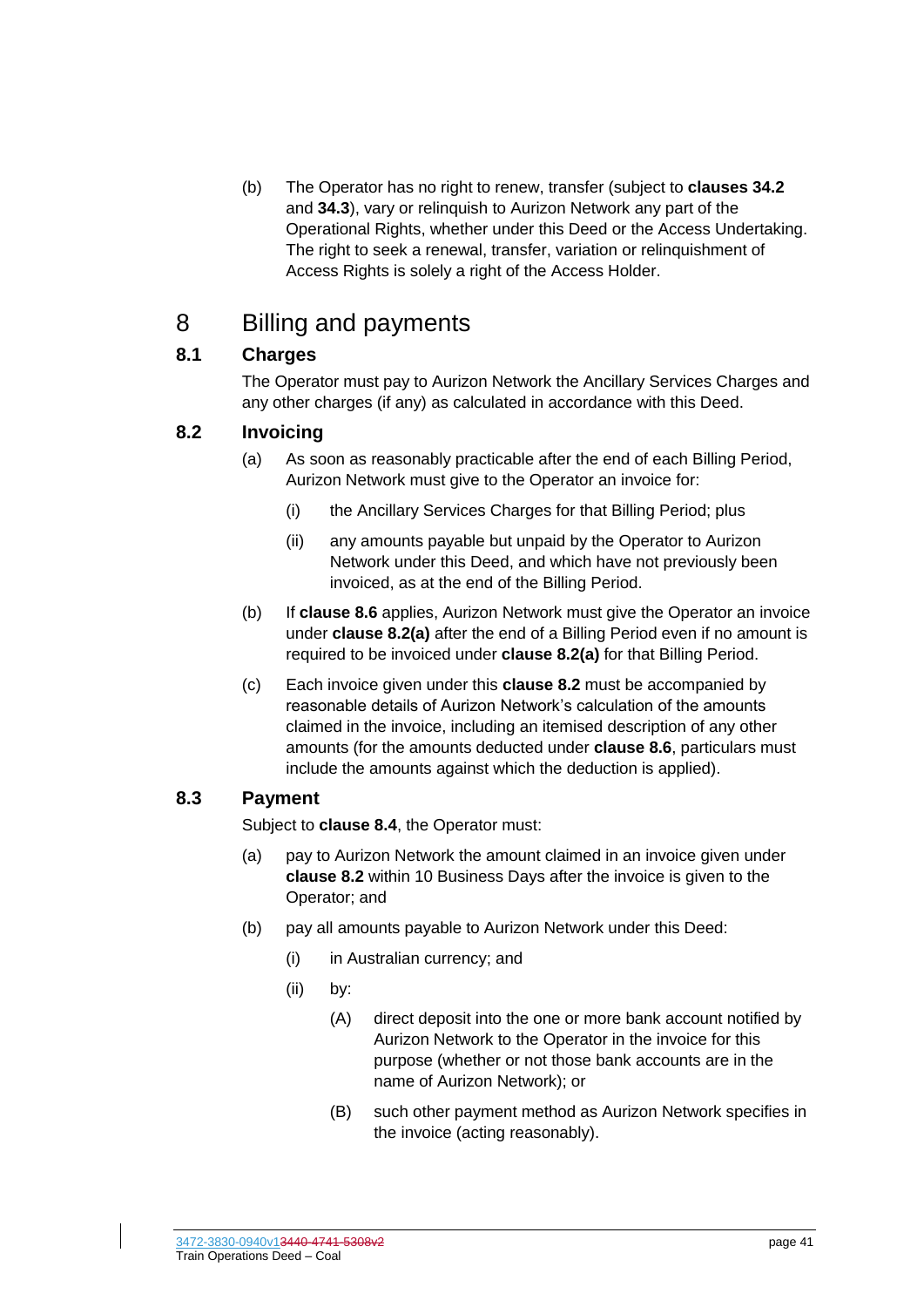(c) Any payment by the Operator of an amount payable under this Deed in accordance with this **clause [8.3](#page-41-2)** is taken to be a payment of such amount to Aurizon Network for the purpose of this Deed (whether or not such amount is paid into a bank account in the name of Aurizon Network).

### <span id="page-42-1"></span><span id="page-42-0"></span>**8.4 Disputes**

- (a) Any Disputes in connection with an amount claimed in an invoice:
	- (i) must be resolved in accordance with **clause [30](#page-94-0)**; and
	- (ii) which is not resolved in accordance with **clause [30.2](#page-94-1)**, may be referred by either Party to an Expert for determination in accordance with **clause [30.3](#page-94-2)**.
- <span id="page-42-2"></span>(b) Despite **clause [8.4\(a\)](#page-42-1)**, if an amount claimed in an invoice given by Aurizon Network is Disputed, the Operator must pay to Aurizon Network:
	- (i) the portion of the amount claimed in the invoice that is not in Dispute; and
	- (ii) 50% of the portion of the amount claimed in the invoice that is in Dispute,

within the time specified in **clause [8.3\(a\)](#page-41-3)**.

- <span id="page-42-5"></span><span id="page-42-4"></span><span id="page-42-3"></span>(c) Upon resolution of any Dispute about an amount claimed in an invoice given by Aurizon Network, if the total amount which Aurizon Network was entitled to claim in the invoice (as resolved) is:
	- (i) more than the amount paid by the Operator, then the amount of the difference, together with interest on that amount calculated in accordance with **clause [8.5](#page-43-1)** (from the date when the amount in Dispute would have been due and payable under **clause [8.3\(a\)](#page-41-3)** but for **clause [8.4\(b\)](#page-42-2)**, until the date on which the difference, together with any interest, has been paid in full), must be paid by the Operator to Aurizon Network within 20 Business Days after the resolution of the Dispute; or
	- (ii) less than the amount paid by the Operator, then the amount of the difference, together with interest on that amount calculated in accordance with **clause [8.5](#page-43-1)** (from the date when the amount in Dispute was paid by the Operator until the date on which the credit is applied or the amount is paid (as applicable) under this **clause [8.4\(c\)\(ii\)](#page-42-3)**), must be:
		- (A) applied by Aurizon Network as credit in favour of the Operator against the amount claimed in the next invoice to be issued by Aurizon Network to the Operator after the resolution of the Dispute (and, if necessary, to subsequent invoices issued by Aurizon Network until the amount of the difference (including any interest) has been fully credited in favour of the Operator against amounts payable under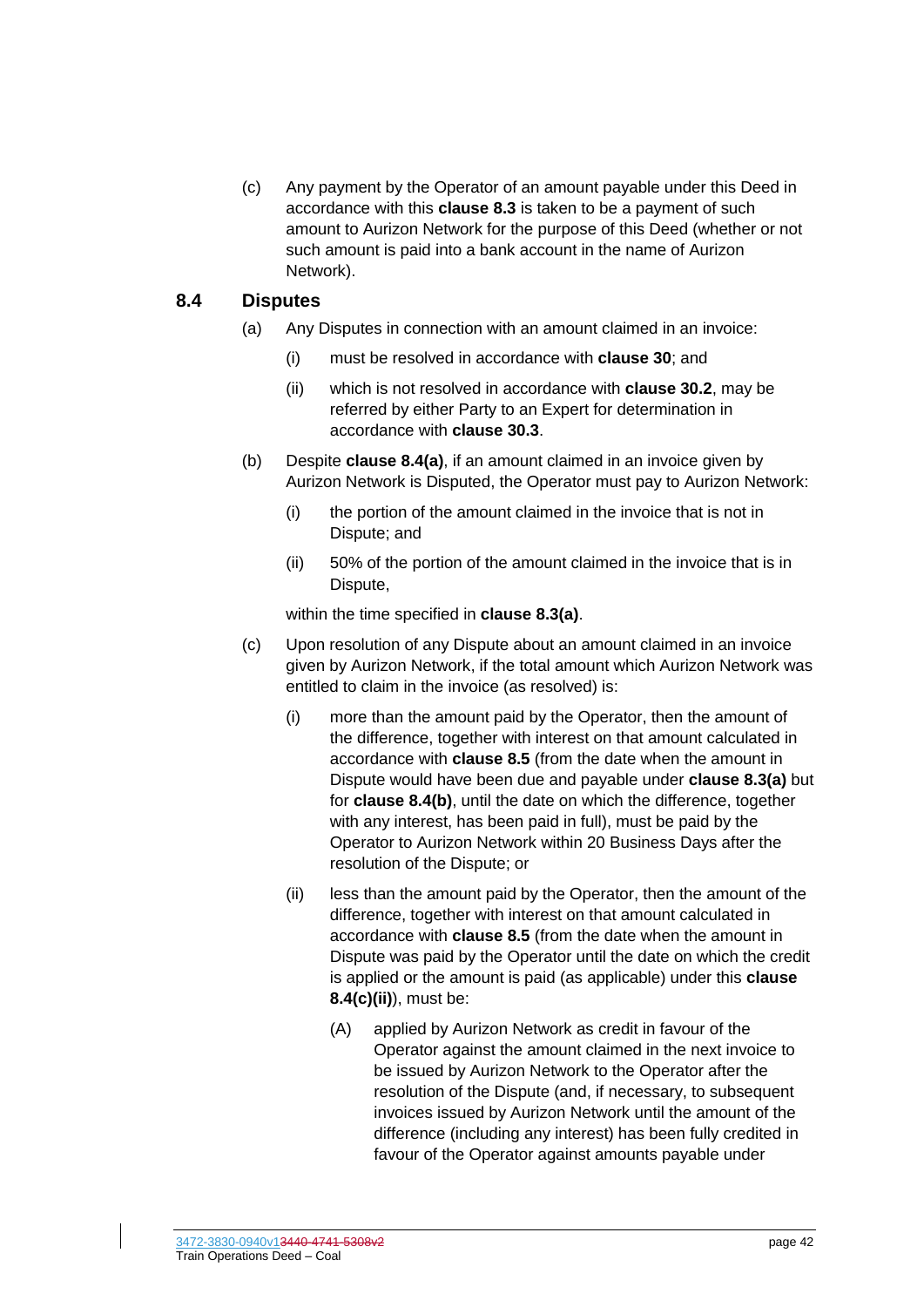invoices issued by Aurizon Network to the Operator under **clause [8.2](#page-41-1)**); or

(B) if there will be no further invoices issued by Aurizon Network to the Operator after the resolution of the Dispute or the last credit referred to in **clause [8.4\(c\)\(ii\)\(A\)](#page-42-4)**, paid by Aurizon Network to the Operator within 20 Business Days after resolution of the Dispute or the last credit referred to in **clause [8.4\(c\)\(ii\)\(A\)](#page-42-4)** (as applicable).

### <span id="page-43-1"></span>**8.5 Interest on overdue payments and Disputed amounts**

- (a) Without prejudice to the rights, powers and remedies of a Party under this Deed or otherwise at Law, if for any reason a Party does not pay an amount payable under or in connection with this Deed on or before the due date for payment, then that Party must pay interest on the outstanding amount calculated in accordance with this **clause [8.5](#page-43-1)**.
- <span id="page-43-2"></span>(b) Interest accrues on outstanding amounts from the due date for payment until that amount, together with the interest on that amount, has been paid in full.
- (c) Interest under **clauses [8.4\(c\)\(i\)](#page-42-5)**, **[8.4\(c\)\(ii\)](#page-42-3)** and **[8.5\(b\)](#page-43-2)** is calculated at the Default Rate. Any interest accrued but unpaid at the end of each Month is capitalised and, once capitalised, will itself bear interest.

### <span id="page-43-0"></span>**8.6 Right of set-off**

A Party may deduct from any amounts which are due and payable by the Party to the other Party under this Deed any amounts which are due and payable by the other Party to the Party under this Deed.

# 9 Accreditation

- (a) The Operator must, before the commencement of the first Train Services under this Deed, provide to Aurizon Network evidence of the Operator's Accreditation (including all conditions and/or variations).
- (b) Each Party must have and maintain Accreditation to the extent required to perform its obligations and exercise its rights under this Deed and, if requested to do so in writing by the other Party, provide to the other Party copies of documentation evidencing currency, renewal or amendment of its Accreditation within five Business Days after such request.
- (c) Each Party must notify the other as soon as possible of any notice from an Authority affecting, or likely to affect, its Accreditation, and must provide a copy of that notice to the other Party on request.
- (d) If:
	- (i) **Schedule [2](#page-121-0)** is varied to include an additional Train Service Type; or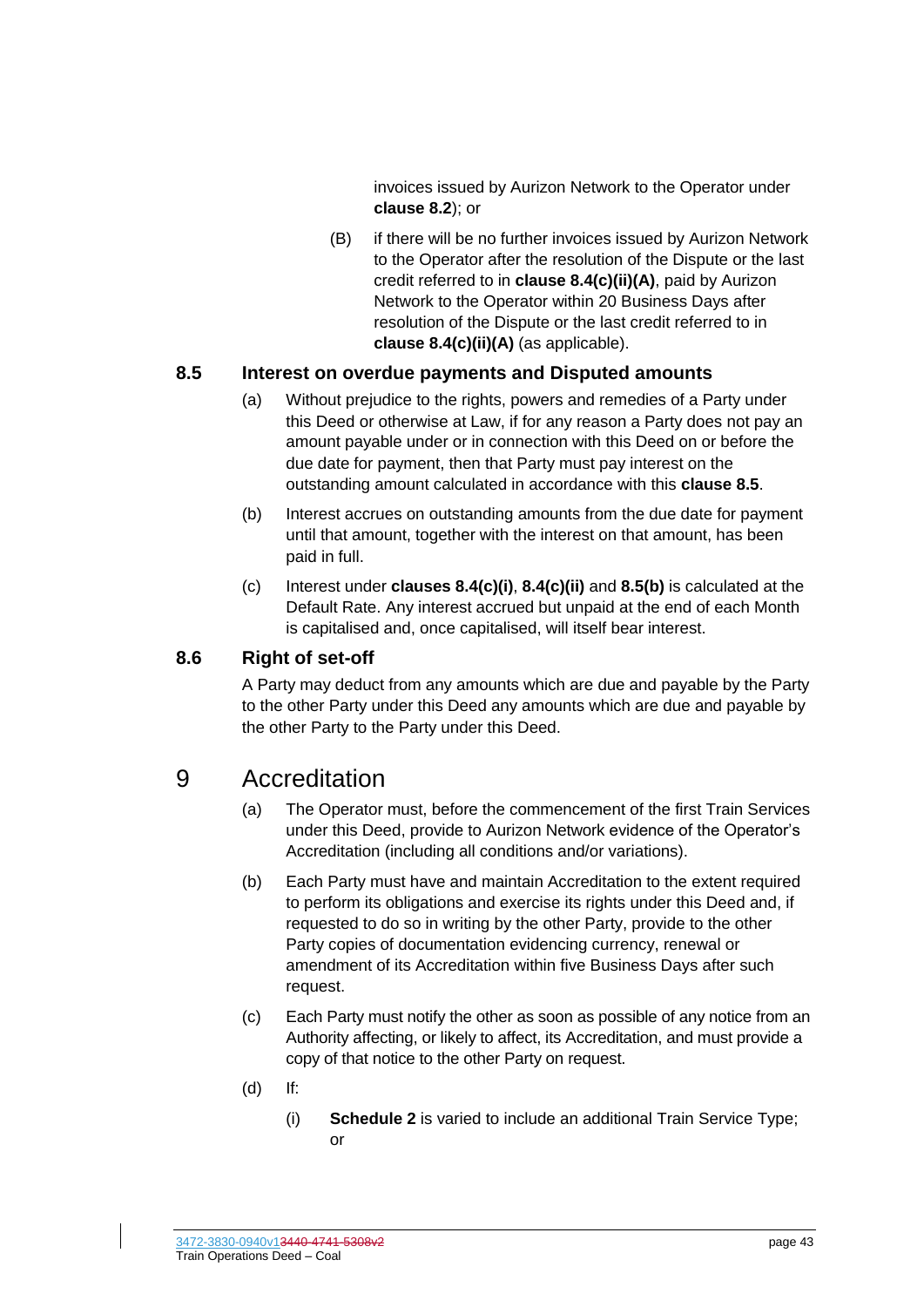(ii) the Train Description for an existing Train Service Type is varied,

then before the Operator commences or continues (as applicable) to operate any Train Services for such Train Service Type, the Operator must:

- (iii) if the Operator's Accreditation is required to be varied to address the operation of Train Services for such additional Train Service Type or the operation of Train Services in accordance with such varied Train Description (as applicable), provide Aurizon Network evidence of the Operator's Accreditation as varied; or
- (iv) if the Operator reasonably determines that no variations to the Operator's Accreditation are required to address the operation of such Train Services, notify Aurizon Network of that determination and the reasons for that determination.

# 10 Operation of Train Services

### **10.1 Operation of Train Services**

The Operator must not operate Train Services:

- (a) which do not comply with the applicable Train Description and this Deed, unless:
	- (i) acting under a Train Control Direction; or
	- (ii) with the prior written approval of Aurizon Network (which approval may specify terms in addition to or varying the terms of this Deed in respect of the Train Services or Ad Hoc Train Services to which the approval relates);
- (b) if clause 4.4 of the Access Agreement applies to those Train Services, unless an Access Interface Deed (as defined under the Access Agreement) has been executed by the relevant Customer and Aurizon Network; and
- (c) if the Access Holder does not hold, or does not have the benefit of, Supply Chain Rights for those Train Services.

### <span id="page-44-0"></span>**10.2 Commencement of Train Services**

(a) Without limiting any other provision of this Deed, the Operator must only operate any Train Service if:

### **Category 1- Requirements for Train Services generally**

- (i) an Operating Plan has been approved by Aurizon Network under **clause [15.1](#page-55-0)**;
- (ii) the Operator has submitted an Emergency Response Plan to Aurizon Network which complies with, or is taken to comply with, the requirements of **clause [15.1\(a\)\(i\)\(B\)](#page-55-1)**;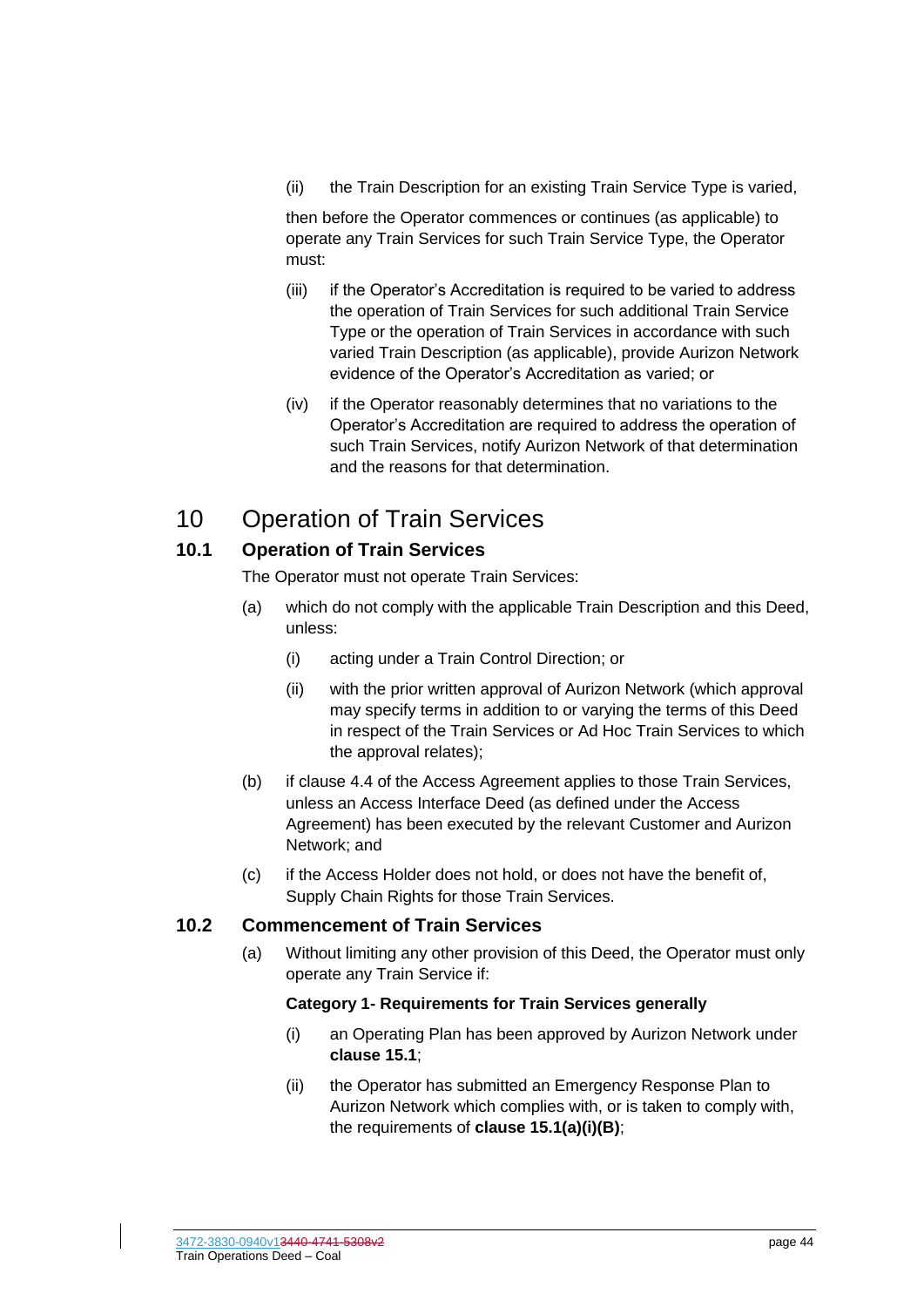- (iii) the Operator has provided evidence to Aurizon Network of the Operator's Accreditation as required by **clause 9(a)**;
- (iv) an IRMP has been agreed or determined under the Interface Risk Provisions which form part of this Deed under **clause [3](#page-36-2)**;
- (v) the Operator has developed:
	- (A) the Operator's Safety Management System under **clause [24.4](#page-80-0)**;
	- (B) the Environmental Management Plan under **clause [15.1\(g\)](#page-57-0)**;
- (vi) the Operator has taken out the insurances, and provided evidence of those insurances to Aurizon Network, as required under **clause [24.3](#page-79-0)**;
- (vii) the Operator has complied with, or implemented any aspects of, the Operating Plan, Emergency Response Plan, the Operator's Accreditation, the IRMP, the Operator's Safety Management System and the Environmental Management Plan that are required to be complied with or implemented before the commencement of Train Services;

#### **Category 2 – Requirement for specific Train Service Types**

- (viii) the Operator has provided a Certificate of Compliance to Aurizon Network for all of the Rollingstock and/or Rollingstock Configurations which the Operator proposes to use in the operation of Train Services, and such Rollingstock and/or Rollingstock Configurations is Authorised Rollingstock and/or Authorised Rollingstock Configurations for each Train Service Type; and
- (ix) Aurizon Network has given the Operator an Authority to Travel or a Train Route Acceptance.
- <span id="page-45-0"></span>(b) Aurizon Network must use reasonable endeavours to cooperate with the Operator and act promptly to facilitate the Operator's compliance with **clause [10.2\(a\)](#page-44-0)**.
- <span id="page-45-1"></span>(c) If the Operator has not complied with each of the requirements of **clause [10.2\(a\)](#page-44-0)** by:
	- (i) the Compliance Date and Aurizon Network has a reasonable expectation that the Operator cannot commence the operation of Train Services by the Commitment Date; or
	- (ii) the Commitment Date,

then, provided that the Operator's failure to comply with **clause [10.2\(a\)](#page-44-0)** was not due to Aurizon Network's breach of **clause [10.2\(b\)](#page-45-0)** Aurizon Network may give a notice to the Operator and the Access Holder requiring the Operator to comply with **clause [10.2\(a\)](#page-44-0)** within 20 Business Days after the date the notice is given to the Operator and specifying that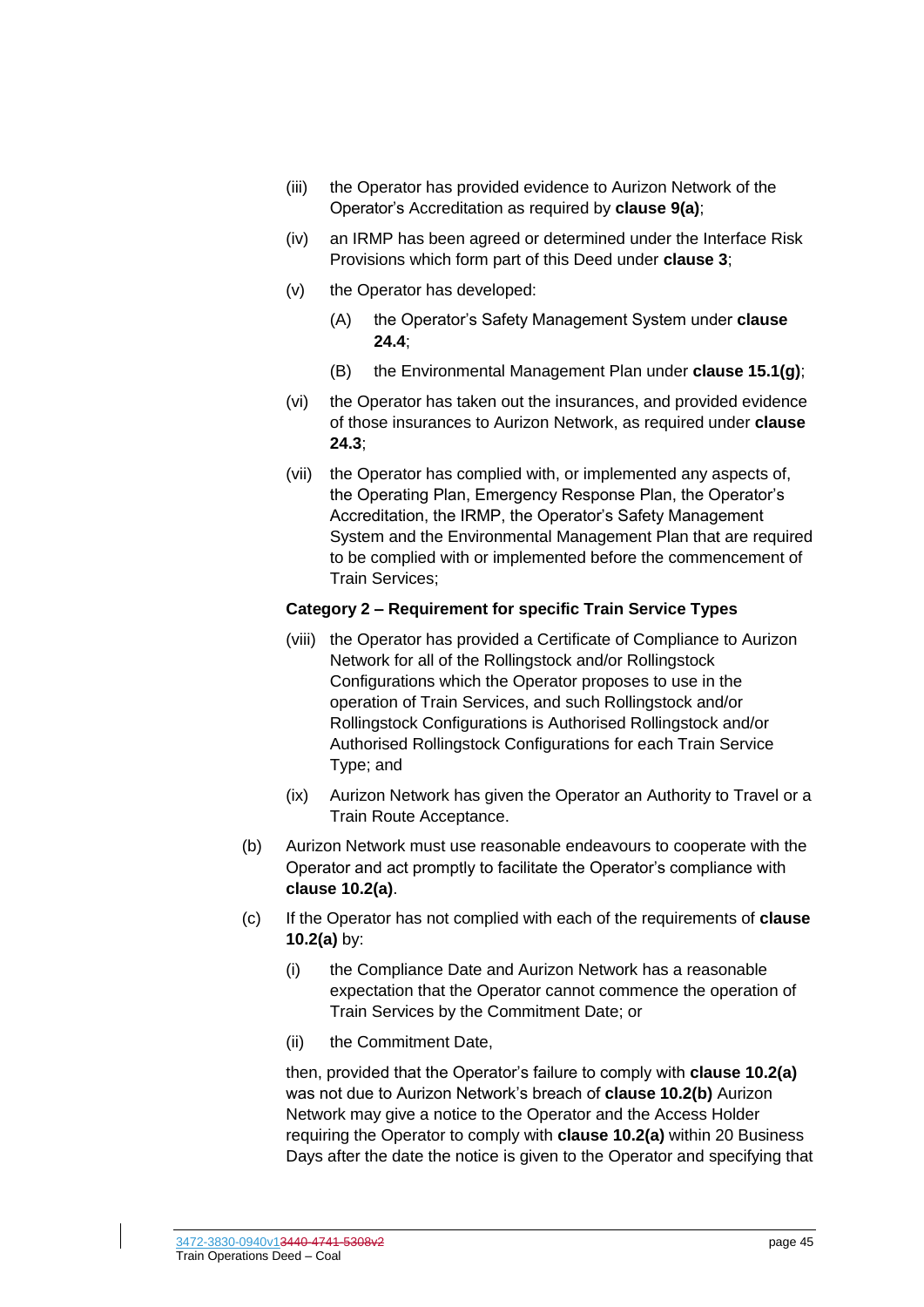it is a notice given under this **clause [10.2\(c\)](#page-45-1)**. For clarity, the Operator is not obliged to, and Aurizon Network may not require the Operator to, comply with **clause [10.2\(a\)](#page-44-0)** prior to the Commitment Date.

- (d) If Aurizon Network notifies the Operator and the Access Holder under **clause [10.2\(c\)](#page-45-1)** and the Operator fails to comply with the requirements set out in the notice then, subject to **clause [10.2\(e\)](#page-46-0)**, Aurizon Network may:
	- (i) by notice to the Operator and the Access Holder reduce (as applicable):
		- (A) all of the Operational Rights (**Category 1 Reduced Operational Rights**); and
		- (B) the Operational Rights in respect of the affected Train Service Types only (**Category 2 Reduced Operational Rights**); or
	- (ii) if, as a result of such reduction, there will be no remaining Operational Rights, terminate this Deed.
- <span id="page-46-0"></span>(e) Aurizon Network must allow the Access Holder to nominate an alternative "Operator" (as defined in the Access Agreement) to utilise the Category 1 Reduced Operational Rights and/or the Category 2 Reduced Operational Rights (as applicable).

### <span id="page-46-2"></span><span id="page-46-1"></span>**10.3 Commencement of Train Services for Train Service Type**

- <span id="page-46-3"></span>(a) Without limiting any other provision of this Deed, if:
	- (i) **Schedule [2](#page-121-0)** is varied or deemed to be varied to include an additional Train Service Type; or
	- (ii) the Train Description for an existing Train Service Type is varied or deemed to be varied (including under **clause [14.2](#page-53-0)**),

then the Operator must only operate or continue to operate (as applicable) any such additional or varied Train Services for that Train Service Type if:

- (iii) the Operator:
	- (A) if required under **clause [17.5](#page-63-0)**, has provided a Certificate of Compliance to Aurizon Network for all of the Rollingstock or Rollingstock Configurations which the Operator proposes to use in the operation of Train Services for that Train Service Type, and such Rollingstock is Authorised Rollingstock or such Rollingstock Configurations are Authorised Rollingstock Configurations for that Train Service Type;
	- (B) has amended the Emergency Response Plan to address the operation of those Train Services, or notified Aurizon Network of its determination that no such amendments are required, under **clause [15.2\(a\)](#page-58-0)**;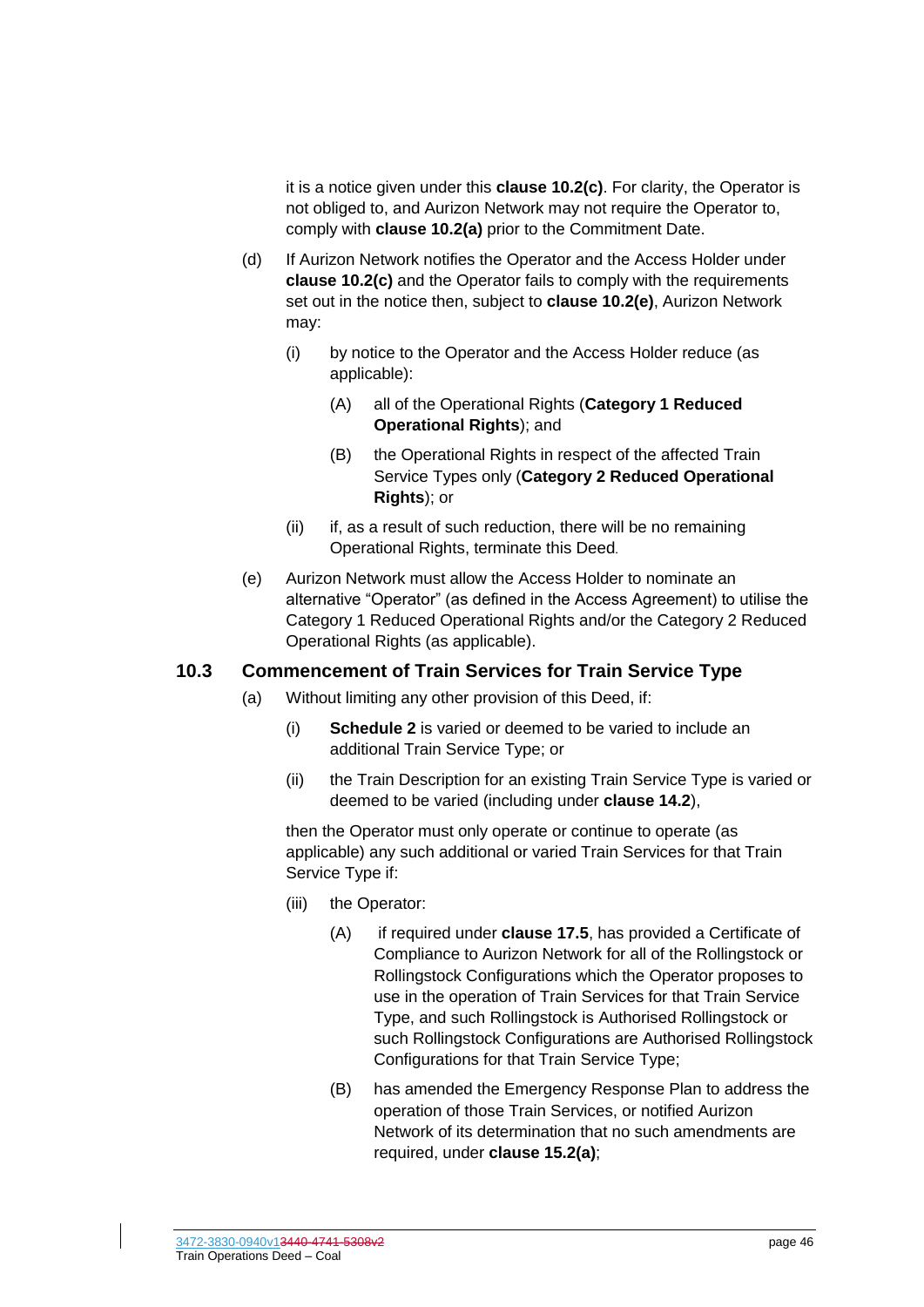- (C) has provided evidence to Aurizon Network of the Operator's Accreditation as varied to address the operation of those Train Services, or notified Aurizon Network of its determination that no such variations are required, under **clause 9(d)**;
- (D) and Aurizon Network have jointly conducted a further Interface Risk Assessment, and amendments to the IRMP, to the extent required, have been agreed or determined, under **clause [15.2\(e\)](#page-58-1)**;
- (E) if required under **clause [24.4](#page-80-0)**, has amended the Operator's Safety Management System to address any amendments to the IRMP and the operation of those Train Services; and
- (F) if required under **clause [15.2](#page-58-2)**, has amended the Environmental Management Plan to address any amendments to the IRMP and the operation of those Train Services; and
- (G) has complied with or implemented any aspects of the Operating Plan, Emergency Response Plan, the Operator's Accreditation, the IRMP, the Operator's Safety Management System and the Environmental Management Plan that are required to be complied with or implemented before the commencement of those Train Services;
- (iv) amendments to the Operating Plan to address the operation of those Train Services have been approved by Aurizon Network, or the Operator notified Aurizon Network of its determination that no such amendments are required, under **clause [15.2\(a\)](#page-58-0)**; and
- (v) Aurizon Network has given the Operator an Authority to Travel or a Train Route Acceptance authorising the Operator to operate Train Services for that Train Service Type using the Authorised Rollingstock Configurations for that Train Service Type.
- <span id="page-47-0"></span>(b) Aurizon Network must use reasonable endeavours to cooperate with the Operator and act promptly to facilitate the Operator's compliance with **clause [10.3\(a\)](#page-46-1)**.
- (c) If **clause [10.3\(a\)](#page-46-1)** applies and the Operator has not complied with **clause [10.3\(a\)](#page-46-1)** in respect of the Train Services for a Train Service Type by:
	- (i) if **clause [10.3\(a\)\(i\)](#page-46-2)** applies:
		- (A) the Train Service Compliance Date for that Train Service Type and Aurizon Network has a reasonable expectation that the Operator cannot commence the operation of those Train Services by the Train Service Commitment Date for that Train Service Type; or
		- (B) the Train Service Commitment Date for that Train Service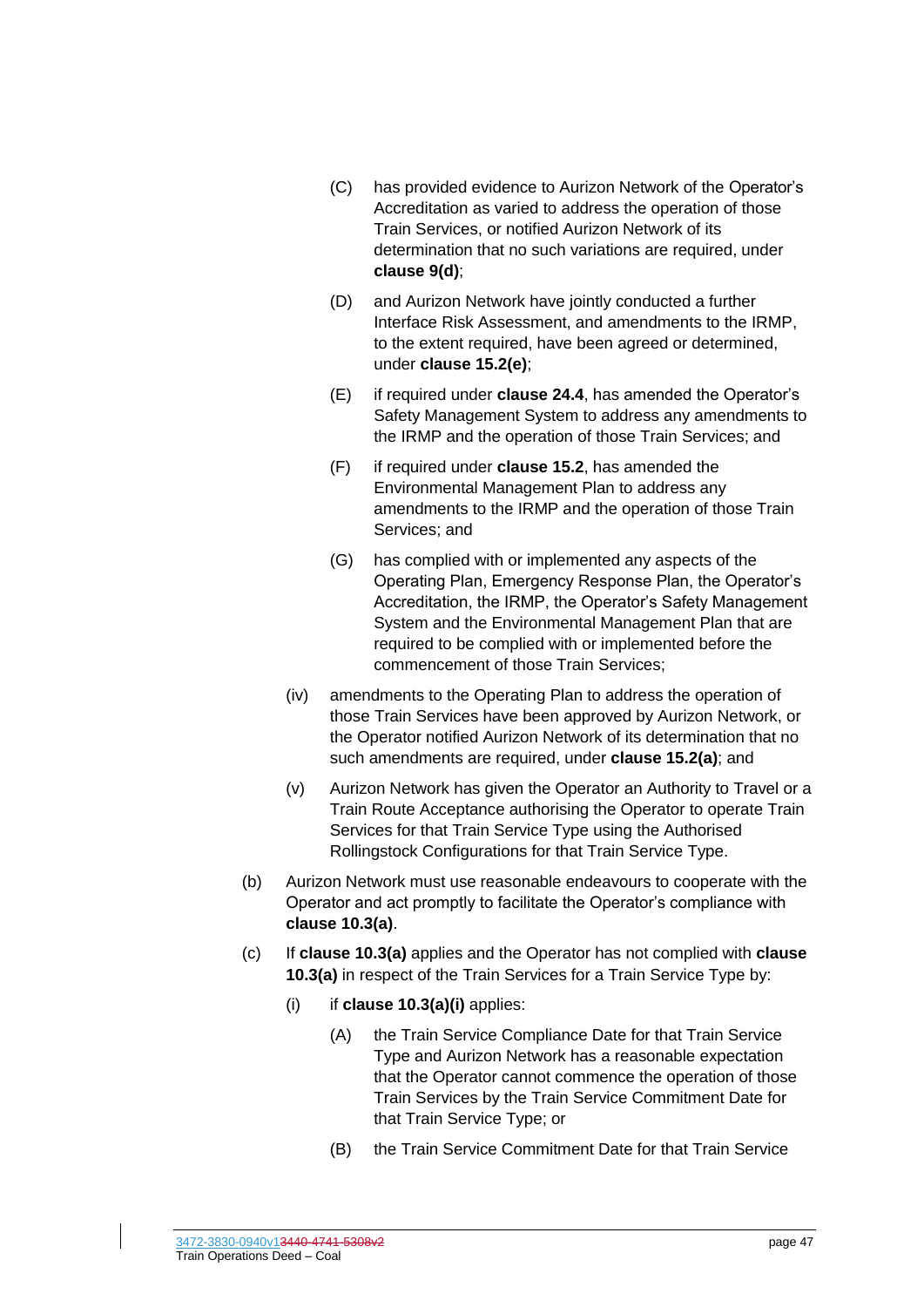#### Type; or

(ii) if **clause [10.3\(a\)\(ii\)](#page-46-3)** applies, the date the variation to the Train Description for the Train Service Type takes effect,

then, provided that the Operator's failure to comply with **clause [10.3\(a\)](#page-46-1)** was not due to Aurizon Network's breach of **clause [10.3\(b\)](#page-47-0)** and subject to **clause [10.3\(d\)](#page-49-0)**:

- <span id="page-48-0"></span>(iii) Aurizon Network may give a notice to the Operator and the Access Holder requiring the Operator to comply with **clause [10.3\(a\)](#page-46-1)** within 20 Business Days after the date the notice is given to the Operator and the Access Holder; and
- <span id="page-48-2"></span><span id="page-48-1"></span>(iv) if Aurizon Network gives a notice to the Operator and the Access Holder under **clause [10.3\(c\)\(iii\)](#page-48-0)** and the Operator fails to comply with **clause [10.3\(a\)](#page-46-1)** within 20 Business Days after the date that the notice is given to the Operator and the Access Holder, then:
	- (A) if **clause [10.3\(a\)\(i\)](#page-46-2)** applies:
		- (1) Aurizon Network may, by notice to the Operator and the Access Holder, reduce the Operational Rights by the Train Services for that Train Service Type by removing the variation (**Reduced Operational Rights**);
		- (2) if the Operational Rights of the Operator are reduced in accordance with **clause [10.3\(c\)\(iv\)\(A\)\(1\)](#page-48-1)**, Aurizon Network must allow the Access Holder to nominate an alternative "Operator" (as defined in the Access Agreement) to utilise the Reduced Operational Rights in accordance with the terms of the Access Agreement;
		- (3) Aurizon Network must provide to the Operator replacement Schedules amended consistent with any notice under **clause [10.3\(c\)\(iv\)\(A\)\(1\)](#page-48-1)** and this Deed is varied in accordance with those replacement Schedules with effect on and from the date that the notice referred to in **clause [10.3\(c\)\(iv\)\(A\)\(1\)](#page-48-1)** is given to the Operator and the Access Holder; and
		- (4) if there are no Operational Rights remaining following the issuance of a notice under **clause [10.3\(c\)\(iv\)\(A\)\(1\)](#page-48-1)**, Aurizon Network may terminate this Deed (without prejudice to those provisions which are stated to survive this Deed); or
	- (B) if **clause [10.3\(a\)\(ii\)](#page-46-3)** applies:
		- (1) Aurizon Network may give the Operator and the Access Holder a notice specifying that the variation to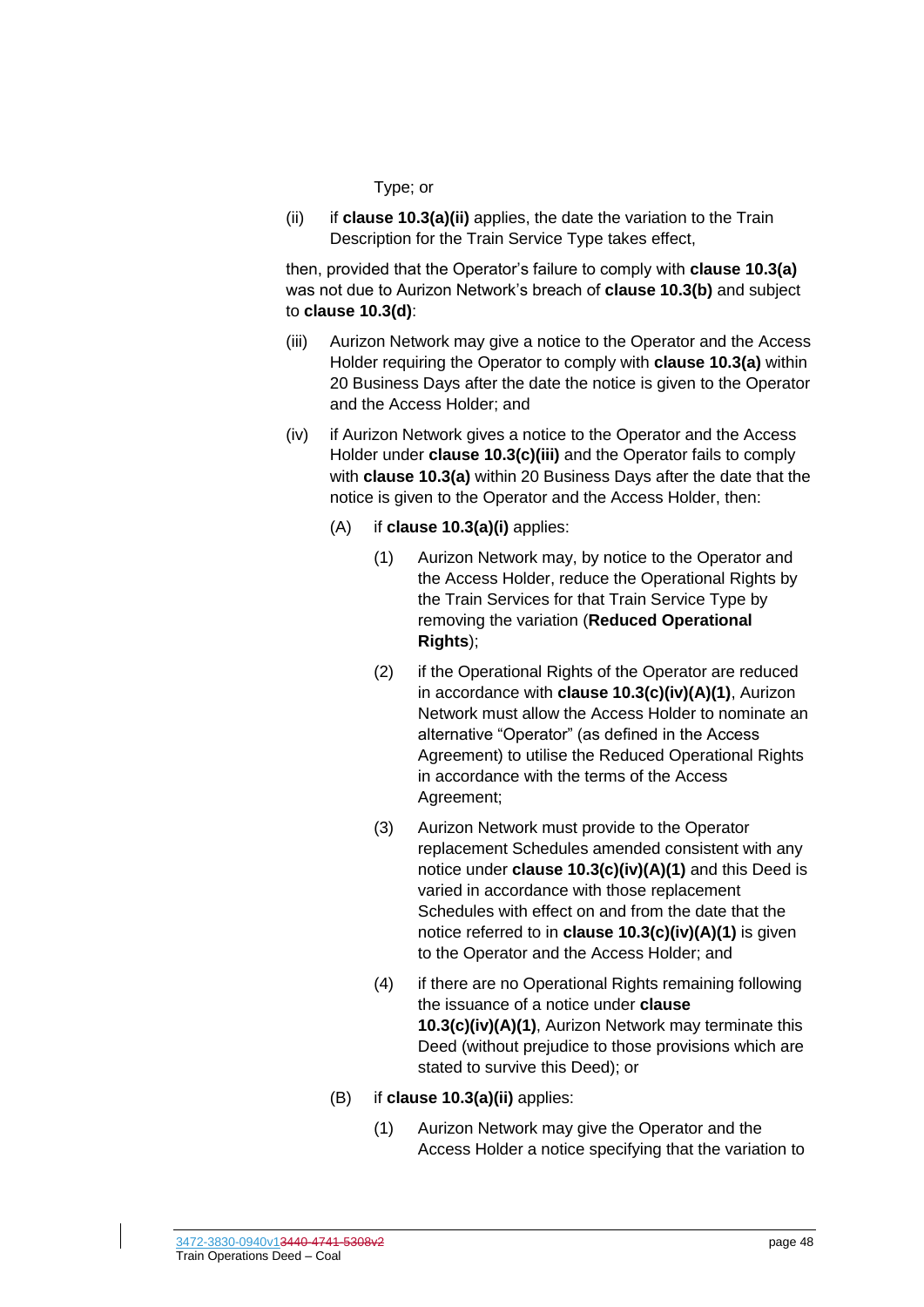the Train Description for the Train Service Type will cease to be of any effect; and

- (2) if Aurizon Network gives the Operator and the Access Holder a notice referred to in **clause [10.3\(c\)\(iv\)\(B\)\(1\)](#page-48-2)**, the Train Description for the Train Service Type will be taken not to have been varied (even if the relevant variation has taken effect) and the Train Description for the Train Service Type will be taken to be the Train Description for the Train Service Type in force immediately before the variation took effect.
- <span id="page-49-0"></span>(d) For clarity, the Operator is not obliged to, and Aurizon Network may not require the Operator to, comply with **claus[e 10.3\(a\)](#page-46-1)** prior to the Commitment Date.

### **10.4 Power**

- (a) If the operation of a Train Service consumes electricity supplied by Aurizon Network, in operating Train Services the Operator must not cause Aurizon Network to breach any reasonable and lawful requirements imposed on Aurizon Network by any supplier of electricity to Aurizon Network and which are notified by Aurizon Network to the Operator.
- (b) Aurizon Network must apply the same terms in respect of the consumption of electricity to all Train Operators.

### **10.5 Use of Regenerative Brakes**

- (a) The Operator must obtain Aurizon Network's prior written consent to use Regenerative Brakes on any Rollingstock operated on the Nominated Network.
- (b) Aurizon Network must not unreasonably withhold its consent under this clause, but such consent may be given subject to conditions provided:
	- (i) Aurizon Network acts reasonably in imposing the conditions;
	- (ii) the conditions are required for Aurizon Network to comply with Aurizon Network's obligations under its electricity connection agreements; and
	- (iii) to the extent practicable, Aurizon Network imposes the same conditions on all Railway Operators utilising Regenerative Brakes.

# <span id="page-49-1"></span>11 Increase in Maximum Payload

### **11.1 Increase in Maximum Payload for a Train Service Type**

- (a) The Operator acknowledges that the Access Holder may :
	- (i) under clause 10 of the Access Agreement, request that Aurizon Network consider increasing the Maximum Payload for a Train Service Type; or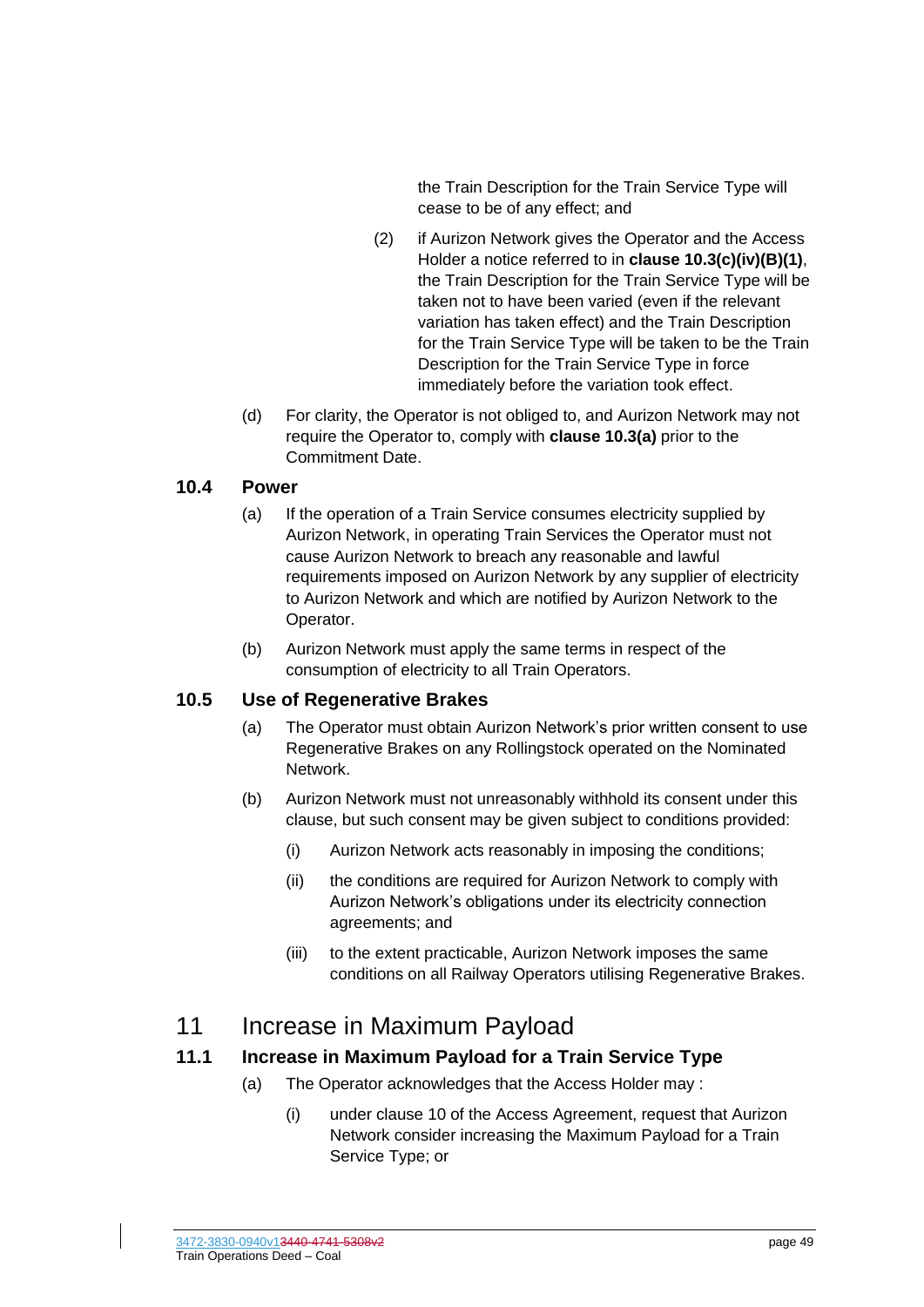- (ii) be deemed to increase the Maximum Payload for a Train Service Type under clause 11 of the Access Agreement.
- (b) If the Maximum Payload for a Train Service Type is increased under clause 10 or clause 11 of the Access Agreement, Aurizon Network will notify the Operator of any changes to:
	- (i) the Nominated Monthly Operational Rights;
	- (ii) the Maximum Payload for the relevant Train Service Type;
	- (iii) the Nominal Payload for the relevant Train Service Type; and
	- (iv) the Indicative Tonnage for the relevant Train Service Type,

as a result of the increase under clause 10 or clause 11 of the Access Agreement (as applicable) and this Deed will be varied in accordance with that notice.

[**Drafting note: any train tests involving a change in the Maximum Payload that have been approved in writing by Aurizon Network will be exempt from the Reduction Notice trigger process in clause 11 of the Access Agreement**]

### **11.2 No prejudice to other rights**

This **clause [11](#page-49-1)** does not prejudice Aurizon Network's other rights and remedies in respect of any non-compliance by the Operator with the Train Description for a Train Service Type.

# 12 [NOT USED]

# 13 Day to day Train Movements

### **13.1 Exclusive responsibility for Train Control**

Aurizon Network must provide, and has exclusive responsibility for, Train Control in respect of the Nominated Network.

### **13.2 Train Control rights and obligations - Aurizon Network**

- (a) Aurizon Network must exercise Train Control by the issue of Train Control Directions to the Operator and the Operator's Staff consistent with the Network Management Principles.
- (b) In exercising Train Control, Aurizon Network must act reasonably and have regard to the safe conduct of rail operations on the Infrastructure and may, acting reasonably:
	- (i) delay, alter or add a Train Service or other Network Train Services;
	- (ii) cancel, re-route or re-schedule a Train Service or other Network Train Services;
	- (iii) alter the Scheduled Times for Train Services or other Network Train Services in the Train Schedule; and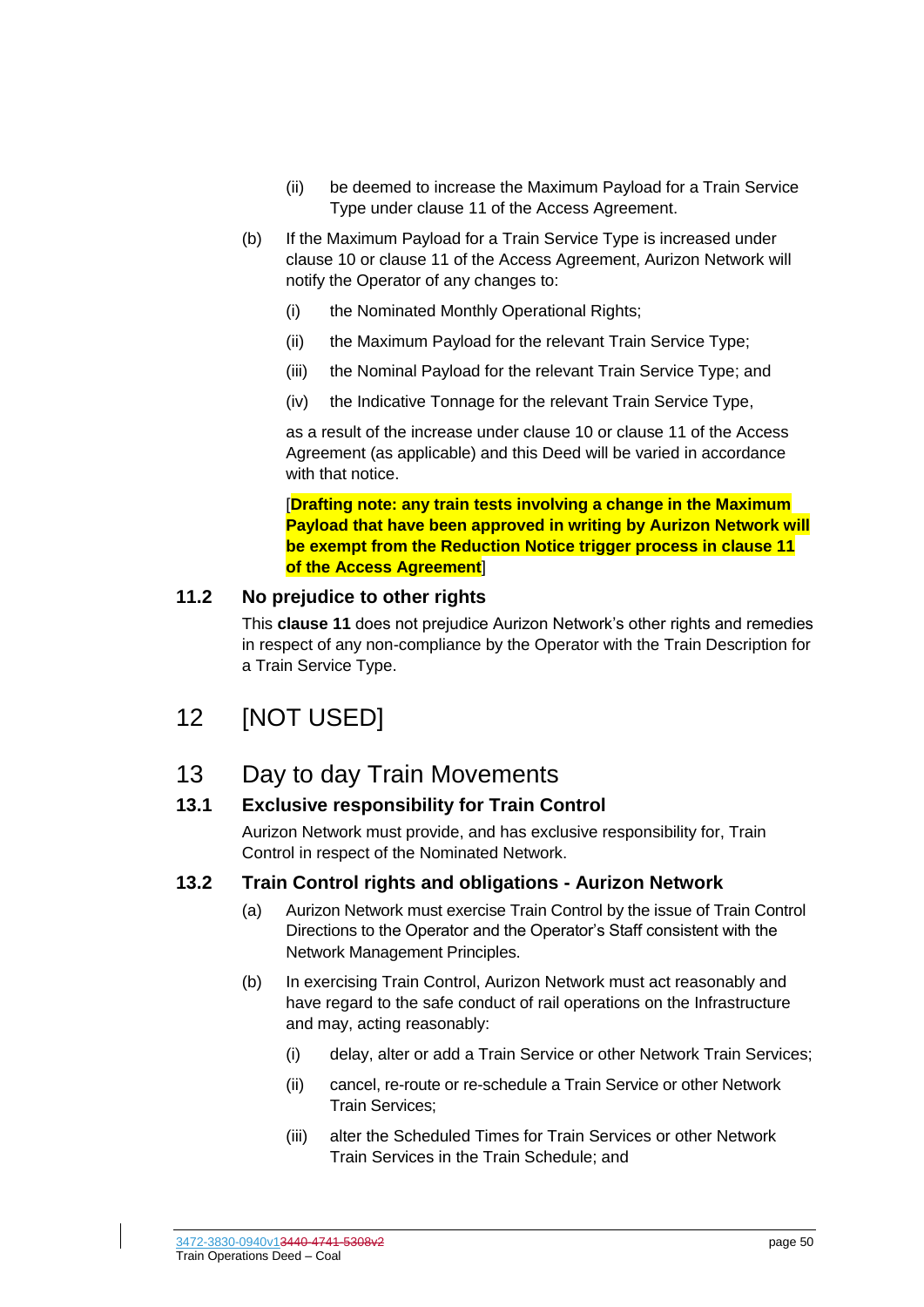(iv) impose any Operational Constraint on the Nominated Network consistent with **claus[e 21.2](#page-71-0)**.

### **13.3 Train Control rights and obligations - Operator**

Without limiting the rights of the Operator, the Operator must:

- (a) comply with Train Control Directions;
- (b) ensure the Operator's Staff comply with Train Control Directions;
- (c) ensure that its Train drivers are contactable by the Train Controller to receive Train Control Directions;
- (d) notify the Train Controller as soon as reasonably possible after the Operator becomes aware that:
	- (i) it is not possible for the Operator or the Operator's Staff to comply with a Train Control Direction; or
	- (ii) the Operator or the Operator's Staff have not complied with a Train Control Direction; and
- (e) notify the Train Controller as soon as reasonably possible after the Operator becomes aware of:
	- (i) any changes or delays in Train Services; or
	- (ii) any circumstances which have affected or may affect Train Control including the ability of any Train Service to conform to its Scheduled Times.

### **13.4 Train Control communications**

The Operator must ensure all Trains are equipped with or have available means of communication to permit the Operator's Staff to comply with this Deed (including the Rollingstock Interface Standards and the Applicable Safeworking Procedures).

### **13.5 Removal at the end of Authorised Parking**

- <span id="page-51-0"></span>(a) To the extent that Aurizon Network has allowed any Train to be Stowed or directed or otherwise allowed any items of Rollingstock to be temporarily parked on the Nominated Network (in either case, **Authorised Parking**):
	- (i) the Operator must ensure that it ceases the Stowage or the temporary parking of the relevant Rollingstock on the Nominated Network on:
		- (A) the expiry of any permitted period specified by Aurizon Network in respect of such Authorised Parking; or
		- (B) if no such permitted period has been specified by Aurizon Network in respect of any such Authorised Parking, within 12 hours (or such longer period as may be specified by Aurizon Network) of notice from Aurizon Network requiring the cessation of Stowage or end to temporary parking of the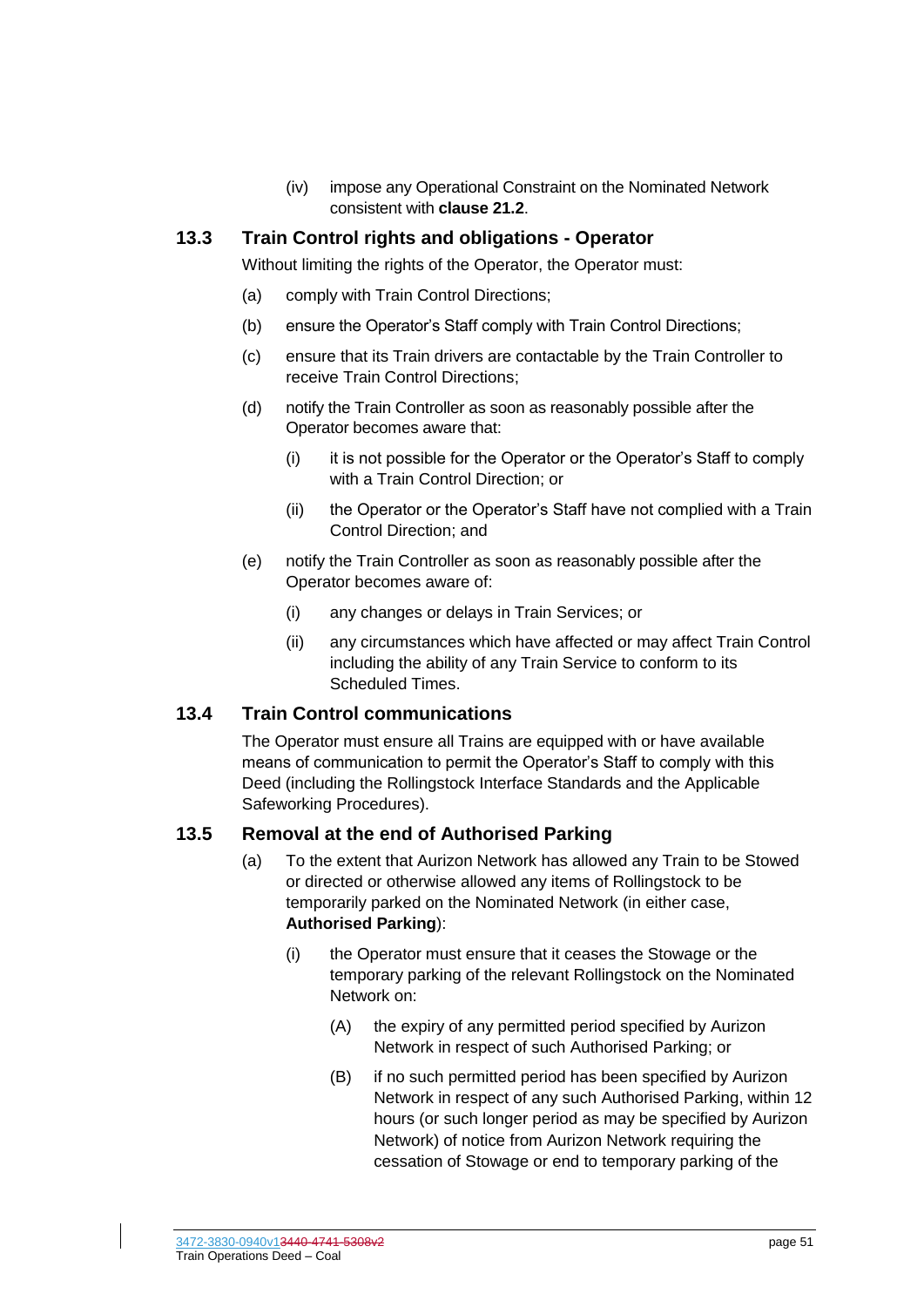relevant Rollingstock; and

- <span id="page-52-0"></span>(ii) without limiting any other rights which Aurizon Network may have, Aurizon Network may, subject to Aurizon Network using reasonable efforts to first consult with the Operator:
	- (A) take such action as Aurizon Network (acting reasonably) considers necessary in relation to the cessation of Stowage or end to temporary parking of the relevant Rollingstock (including removing the Train or the relevant Rollingstock) following the expiry of the relevant period referred to in **clause [13.5\(a\)\(i\)](#page-51-0)**; and
	- (B) recover such reasonable costs incurred by Aurizon Network in doing so and, subject to **clause [8.4](#page-42-0)**, the Operator must, within 10 Business Days after receiving such demand, pay to Aurizon Network such reasonable costs incurred by Aurizon Network.
- (iii) Aurizon Network will not be liable for any damage to or loss of freight, Train or Rollingstock caused by any action referred to in **clause [13.5\(a\)\(ii\)](#page-52-0)** and the Operator is solely liable for, and releases, indemnifies and will keep indemnified Aurizon Network and its directors and Aurizon Network's Staff against all Claims of any nature suffered or incurred by, or made or brought against, Aurizon Network, its directors or Aurizon Network's Staff in respect of any exercise of Aurizon Network's rights under **clause [13.5\(a\)\(ii\)](#page-52-0)**.

# 14 Compliance

### <span id="page-52-1"></span>**14.1 General requirements**

- (a) To the extent relevant to the performance of its obligations under this Deed:
	- (i) each Party must observe and comply with:
		- (A) all applicable Laws;
		- (B) the conditions of its own Accreditation;
		- (C) the lawful requirements of relevant Authorities;
		- (D) Train Control Directions;
		- (E) the Applicable Safeworking Procedures and Applicable Safety Standards;
		- (F) the Network Management Principles;
		- (G) the Interface Coordination Arrangements;
		- (H) to the extent applicable, the Emergency Procedures;
		- (I) the IRMP; and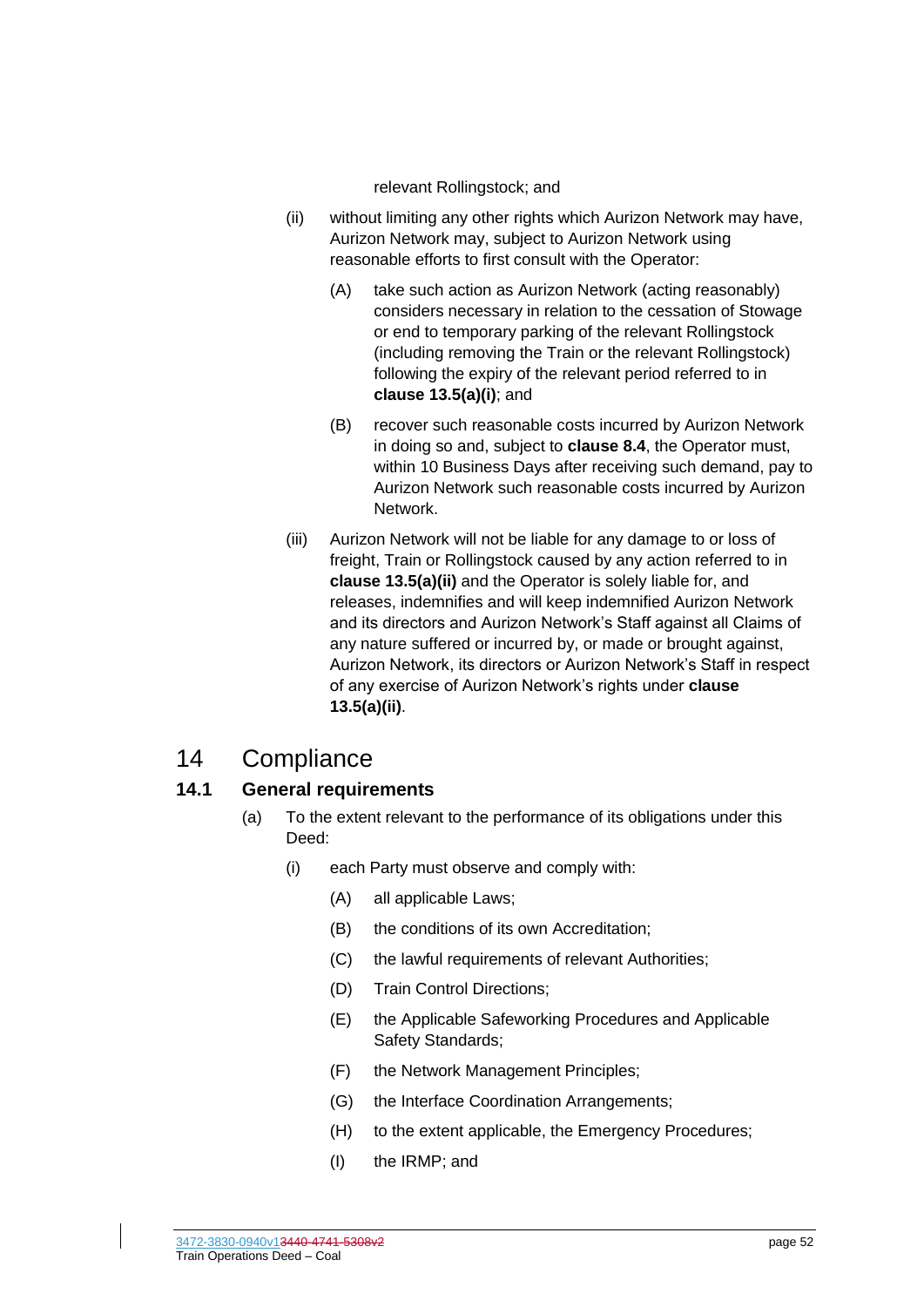- (J) the Access Undertaking (including, in Aurizon Network's case, its obligations in Part 3 of the Access Undertaking);
- (ii) the Operator must observe and comply with:
	- (A) the Train Description for each Train Service Type (subject to the Network Management Principles);
	- (B) the description of the relevant Reference Train Service except as otherwise permitted by this Deed;
	- (C) the Operating Plan;
	- (D) the Emergency Response Plan;
	- (E) the Environmental Management Plan;
	- (F) subject to the provision of reasonable notice from Aurizon Network specifying:
		- (1) the relevant requirements of the Environmental Authorities held by Aurizon Network from time to time and the permits, approvals and licences in respect of facilities to which access is provided by Aurizon Network to the Operator, those relevant requirements;
		- (2) relevant Approvals affecting the operations of Aurizon Network and their applicability to the Operator, those Approvals;
	- (G) the applicable requirements under the Noise Code; and
- (iii) Aurizon Network must observe and comply with:
	- (A) the conditions of its Accreditation;
	- (B) all licences and permits affecting its operations, including any licences, permits and approvals in respect of facilities relevant to this Deed; and
	- (C) any Environmental Authorities it holds from time to time.

### <span id="page-53-1"></span><span id="page-53-0"></span>**14.2 Non-compliance by Operator with Train Description**

- (a) If:
	- (i) Train Services operated by the Operator do not comply, in any material respect, with the Train Description for the Train Service Type, except where such non-compliance is attributable to another Railway Operator or Aurizon Network; and
	- (ii) the Operator fails to demonstrate to the reasonable satisfaction of Aurizon Network, within 20 Business Days of being requested to do so, that those Train Services will consistently comply with the applicable Train Description for the remainder of the Term,

then, if following satisfaction by Aurizon Network of the requirements of clauses 15.3(a) and 15.3(b) of the Access Agreement, Aurizon Network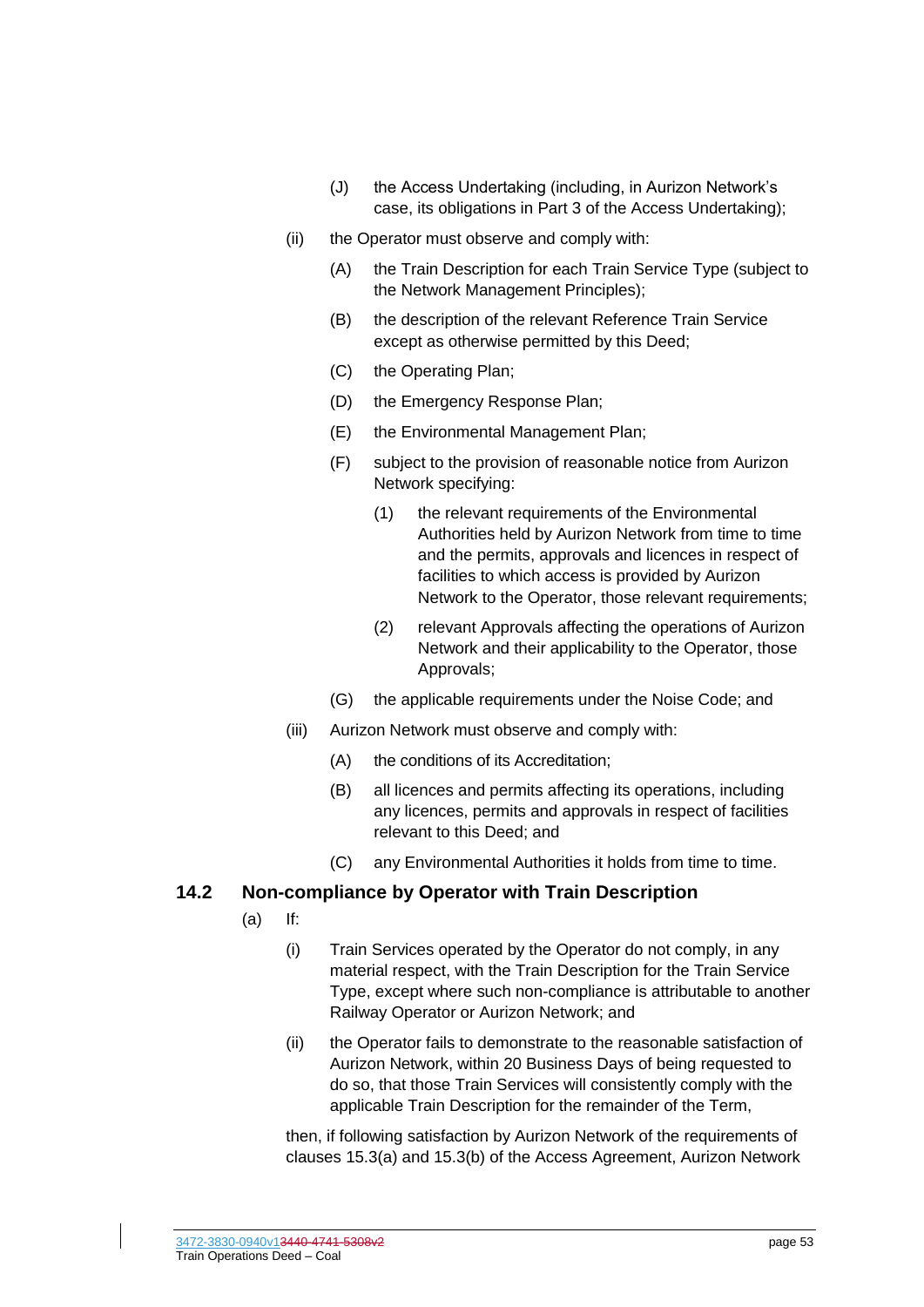continues to not be reasonably satisfied that the Operator will consistently comply with the Train Description for the remainder of the Term, Aurizon Network may, by giving the Operator and the Access Holder 20 Business Days' notice:

- (iii) vary the applicable Train Description to a level it reasonably expects to be achievable by the Operator for the remainder of the Term, having regard to the extent of previous compliance with the applicable Train Description (ignoring, for the purpose of assessing previous compliance, any non-compliance to the extent that the non-compliance was attributable to another Railway Operator or to Aurizon Network); and
- (iv) reasonably vary any other provisions of this Deed to reflect the impact of the change in the applicable Train Description.
- <span id="page-54-1"></span><span id="page-54-0"></span>(b) The Operator is entitled to dispute any variation by Aurizon Network under **clause [14.2\(a\)](#page-53-1)** and such dispute must be referred to an Expert for resolution in accordance with **clause [30.3](#page-94-2)**.
- (c) This **clause [14.2](#page-53-0)** does not prejudice Aurizon Network's other rights and remedies in respect of any non-compliance by the Operator with the Train Description for a Train Service Type.
- (d) If any variations under this **clause [14.2](#page-53-0)** affect the Train Description, then the commencement of those variations is subject to and conditional upon the Operator being notified by Aurizon Network that all necessary amendments (if any) to the Access Agreements have been made in respect of such matters and any relevant nomination of the Operator by the Access Holder in accordance with the Access Agreement has, if necessary, been varied.

#### **14.3 Certain matters to apply consistently to all Railway Operators**

Aurizon Network must ensure that as far as reasonably practicable:

- (a) the Network Management Principles;
- (b) the System Operating Parameters;
- (c) the System Rules;
- (d) the Safeworking Procedures and Safety Standards;
- (e) the Emergency Procedures; and
- (f) the Investigation Procedures,

will be applied consistently for all Railway Operators operating Network Train Services to destinations located in the same Coal System.

### **14.4 Provision of information**

(a) Aurizon Network must provide the Operator with: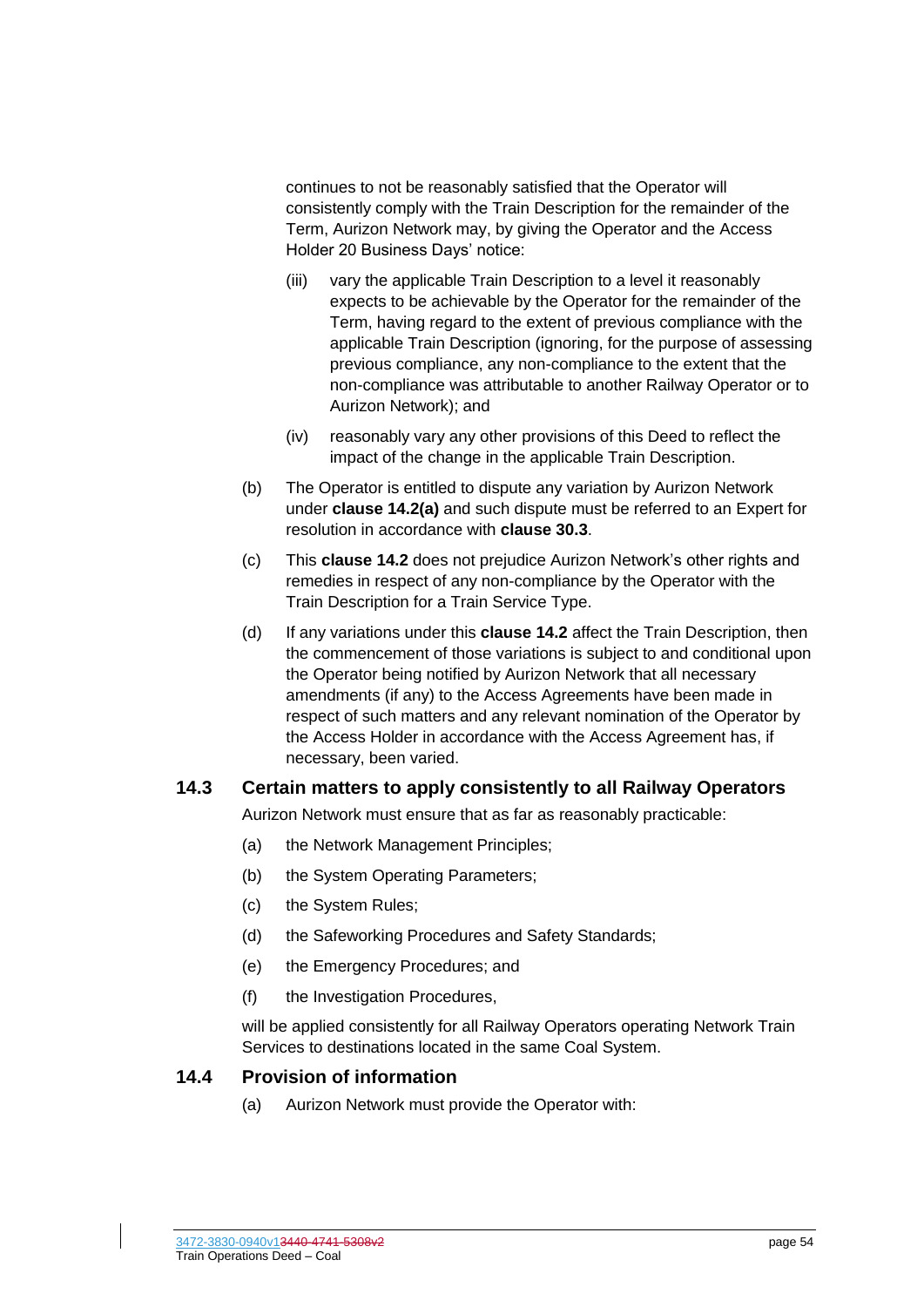- (i) information relevant to the Operator's operation of Train Services if and when required to do so under the Network Management Principles; and
- (ii) a copy of each Operating Document (which may be via publication on the Website).

### 15 Plans

### <span id="page-55-4"></span><span id="page-55-0"></span>**15.1 Approval of Plans**

- <span id="page-55-2"></span><span id="page-55-1"></span>(a) Before the commencement of any Train Services:
	- (i) the Operator must develop and submit to Aurizon Network for approval the following documents which must be, at all times during the Term, consistent with the terms of this Deed:
		- (A) a plan (**Operating Plan**) which:
			- (1) specifies reasonable details of the Operator's planned operations of Train Services; and
			- (2) without limiting **claus[e 15.1\(a\)\(i\)\(A\)](#page-55-2)**, addresses the matters required under Schedule C of the Access Undertaking;
		- (B) a plan (**Emergency Response Plan**) which:
			- (1) contains the set procedures adequate for dealing with an Incident, including all actions to be taken to minimise or alleviate any threat or danger to any person or property or the environment;
			- (2) is compatible with the Emergency Procedures; and
	- (ii) the Parties must in accordance with the Interface Risk Provisions which form part of this Deed under **clause [3](#page-36-2)**:
		- (A) jointly with the Access Holder conduct an Interface Risk Assessment; and
		- (B) as soon as reasonably practicable after the completion of the Interface Risk Assessment (and in any event by not later than 20 Business Days after the completion), negotiate diligently and in good faith an IRMP, including any amendment to it.
- <span id="page-55-5"></span><span id="page-55-3"></span>(b) As soon as possible and in any event by no later than 20 Business Days from the date of receipt of the Operating Plan or the Emergency Response Plan (as applicable), Aurizon Network must:
	- (i) notify the Operator whether or not it approves the Plan; and
	- (ii) if not, provide reasonable details of its reasons for withholding its approval.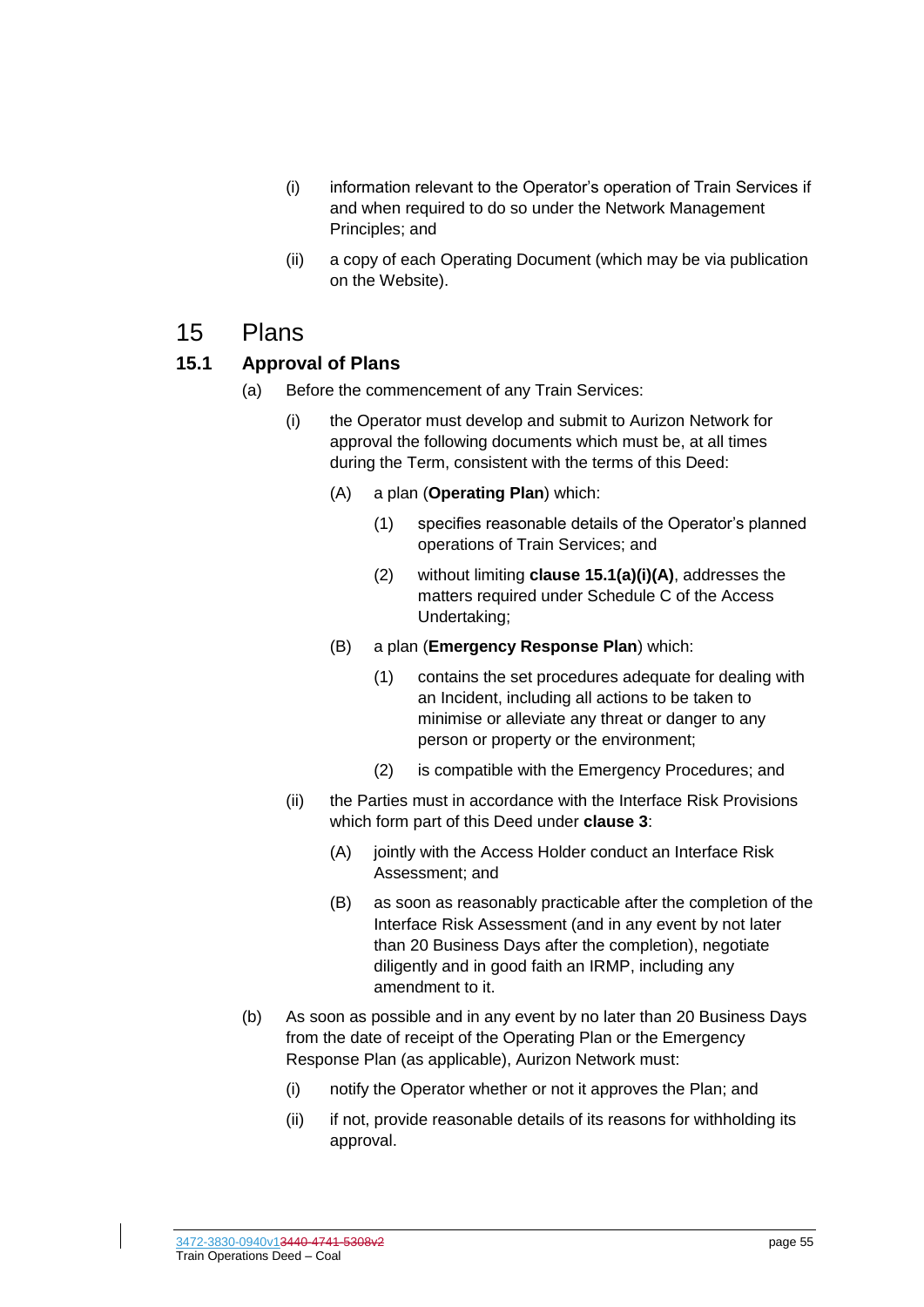- <span id="page-56-1"></span><span id="page-56-0"></span>(c) Aurizon Network:
	- (i) may withhold its approval of the Operating Plan if it is not reasonably satisfied that the Operating Plan complies with **clause [15.1\(a\)\(i\)\(A\)](#page-55-2)**;
	- (ii) must notify the Operator if it is not reasonably satisfied that the Emergency Response Plan complies with **clause [15.1\(a\)\(i\)\(B\)](#page-55-1)** and the parties must meet to agree on a mutually acceptable course of action to address Aurizon Network's concerns within 10 Business Days after the notice is given;
	- (iii) must promptly determine, acting reasonably, the IRMP (including any amendment to it) and notify the Operator of its determination if the Parties are unable to agree an IRMP or any amendments to it under **clause [15.1\(a\)\(ii\)](#page-55-3)**.
- <span id="page-56-6"></span><span id="page-56-2"></span>(d) If a dispute arises as a result of:
	- (i) Aurizon Network withholding its approval of the Operating Plan under **clause [15.1\(c\)\(i\)](#page-56-0)**;
	- (ii) the Parties failing to comply with the timeframe in **clause [15.1\(c\)\(ii\)](#page-56-1)**; or
	- (iii) the IRMP, or any aspect of or amendment to the IRMP, determined by Aurizon Network under **clause [15.1\(c\)\(iii\)](#page-56-2)** (**Disputed Aspect**) being Unreasonable,

it must be resolved under **clause [30.2](#page-94-1)**, failing which **claus[e 30.3](#page-94-2)** applies.

- <span id="page-56-7"></span><span id="page-56-3"></span>(e) If a dispute is referred to an Expert, then:
	- (i) the Expert is required to determine whether or not the Operating Plan or the Emergency Response Plan (as applicable) complies with the **clause [15.1\(a\)\(i\)](#page-55-4)**; and
	- (ii) if the Expert determines (as applicable):
		- (A) the Operating Plan does not comply with **clause [15.1\(a\)\(i\)\(A\)](#page-55-2)**;
		- (B) the Emergency Response Plan is not compatible with the Emergency Procedures and otherwise complies with **clause [15.1\(a\)\(i\)\(B\);](#page-55-1)** or
		- (C) that the Disputed Aspect of the IRMP is Unreasonable,

<span id="page-56-5"></span><span id="page-56-4"></span>then the Expert must determine (and specify in the report of its determination of the Dispute):

- (D) if **clause [15.1\(e\)\(ii\)\(A\)](#page-56-3)** or **[15.1\(e\)\(ii\)\(B\)](#page-56-4)** applies, how the noncompliance should be rectified and the Operator must rectify the Operating Plan or the Emergency Response Plan (as applicable) accordingly; or
- (E) if **clause [15.1\(e\)\(ii\)\(C\)](#page-56-5)** applies, the amendments to the IRMP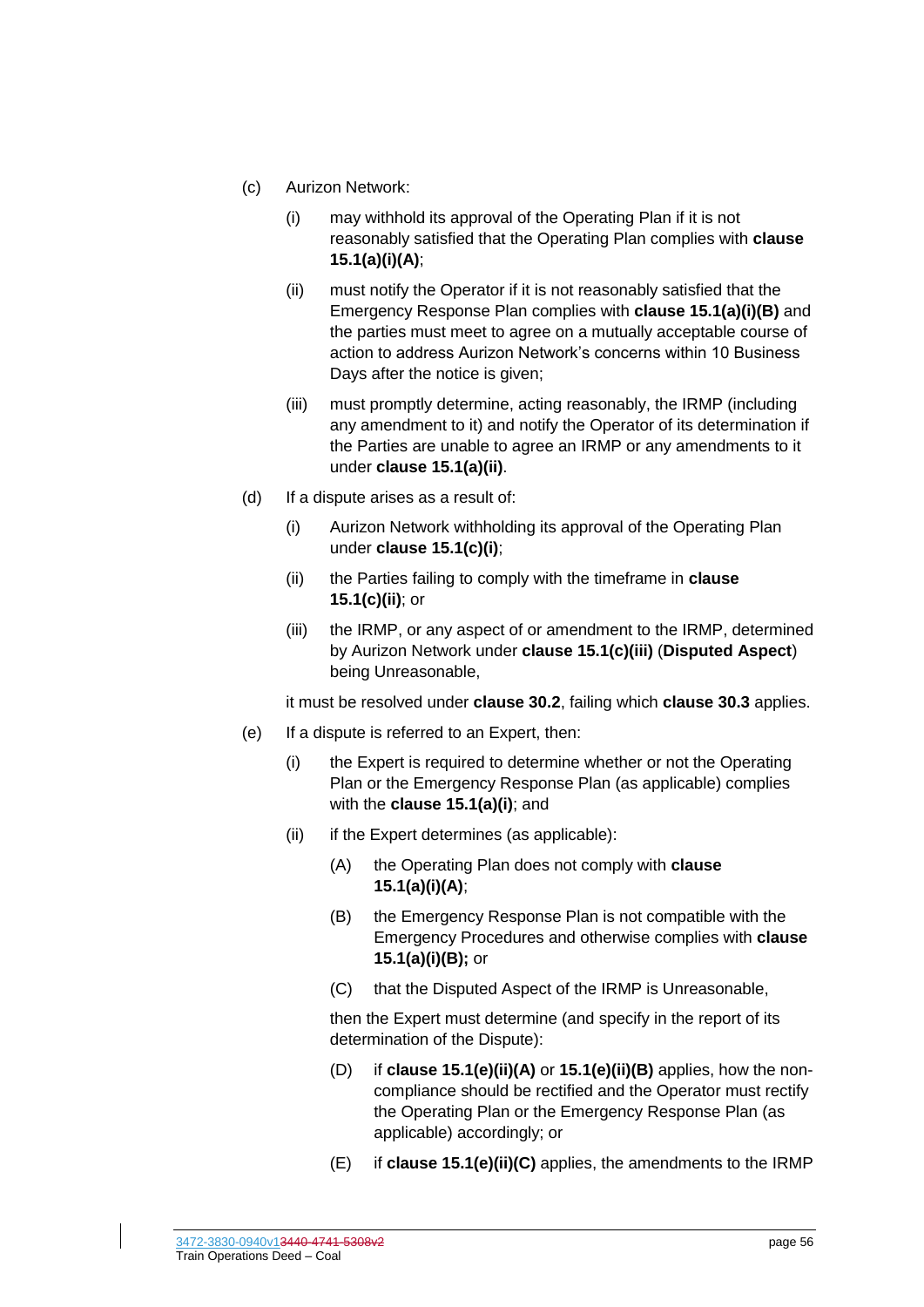which the Expert reasonably considers, if made, would result in the Disputed Aspect ceasing to be Unreasonable.

- (f) A Plan is effective only from the date:
	- (i) in respect of an Operating Plan or Emergency Response Plan, Aurizon Network notifies the Operator that it approves the Operating Plan or the Emergency Response Plan (as applicable);
	- (ii) in respect of an IRMP (including any amendments to it):
		- (A) the Parties agree in writing on the terms of the IRMP or the amendments to it; or
		- (B) if the Parties cannot agree, Aurizon Network determines the IRMP or the amendment to it and notifies the Operator;
	- (iii) if **clause [15.1\(d\)](#page-56-6)** applies in respect of any Plan, it is agreed or determined that the Plan complies with the relevant requirements under **clause [15.1\(a\)\(i\)](#page-55-4)** (as applicable).
- <span id="page-57-2"></span><span id="page-57-1"></span><span id="page-57-0"></span>(g) If it is agreed or determined through the Dispute resolution process that the Disputed Aspect of the IRMP is Unreasonable, then (unless otherwise agreed between the Parties through the Dispute resolution process):
	- (i) despite the Dispute, the IRMP, or the aspect of it or amendment to it, determined by Aurizon Network under **clause [15.1\(c\)\(iii\)](#page-56-2)** or **[15.1\(g\)\(ii\)](#page-57-1)** (as applicable) is taken to be valid and binding; but
	- (ii) as soon as reasonably practicable (and in any event within 20 Business Days) after such agreement or determination, Aurizon Network must:
		- (A) determine, acting reasonably, the amendments to the IRMP (in the case of an Expert determination, having regard to the reasons for the Expert's determination and the amendments to the IRMP specified in the Expert's report of the determination of the Dispute) which result in the Disputed Aspect ceasing to be Unreasonable; and
		- (B) notify the Operator of the amendments to the IRMP determined by Aurizon Network;
		- (C) the amendments to the IRMP, as determined by Aurizon Network, will take effect on the date notified to the Operator under **clause [15.1\(g\)\(ii\)\(B\)](#page-57-2)**; and
		- (D) if Aurizon Network does not notify the Operator of amendments to the IRMP by the time referred to in **clause [15.1\(g\)\(ii\)](#page-57-1)**, then the IRMP will be taken to be amended as specified in the Expert's report of the determination of the Dispute with effect immediately after the end of the time referred to in **clause [15.1\(g\)\(ii\)](#page-57-1)**.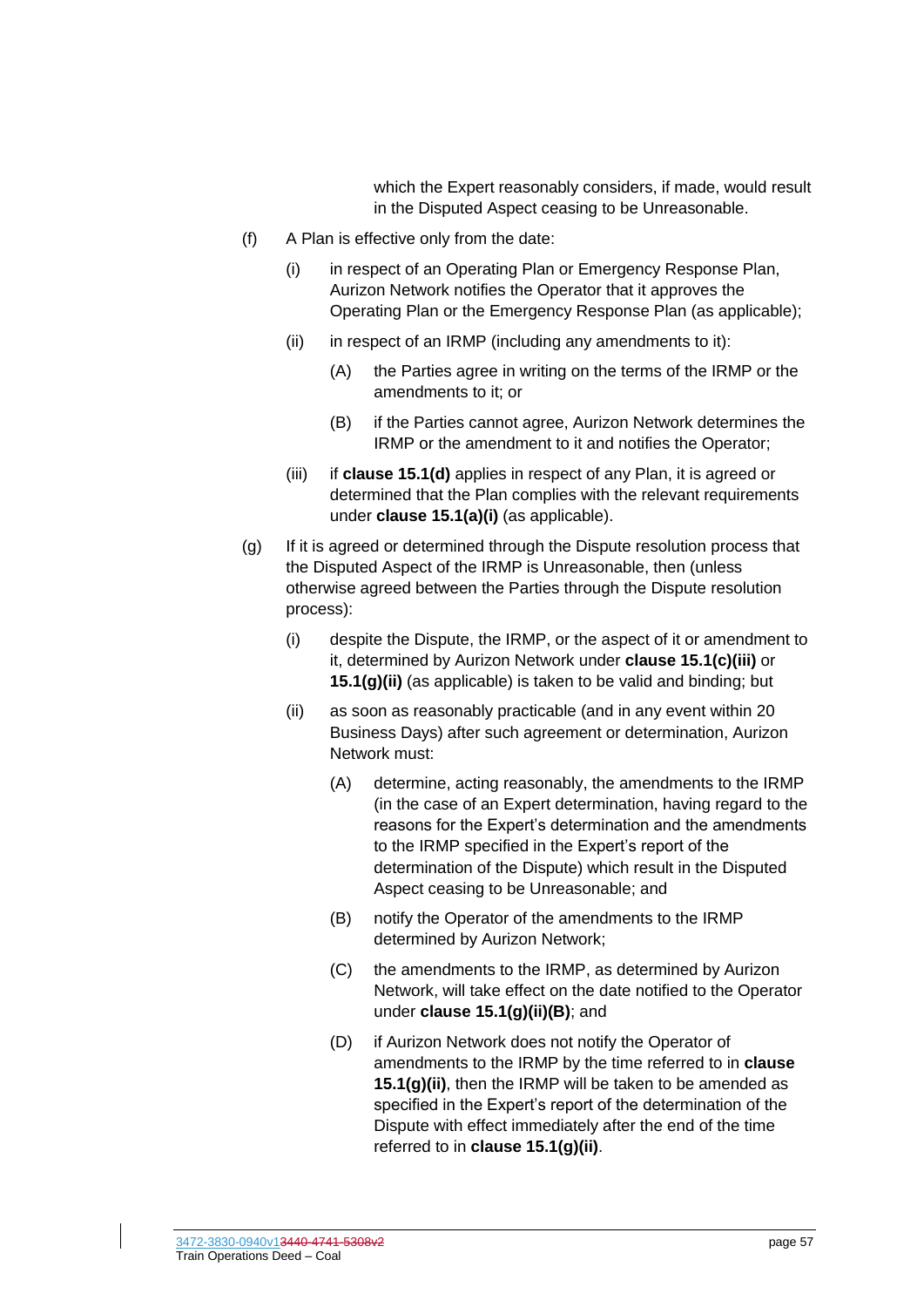(h) The Operator must develop, implement and maintain a plan to address Environmental Risks (**Environmental Management Plan**) in accordance with the Interface Risk Provisions which form part of this Deed under **clause [3](#page-36-2)**.

### <span id="page-58-2"></span><span id="page-58-0"></span>**15.2 Amendments to Plans**

- (a) The Operator:
	- (i) may amend the Operating Plan or the Emergency Response Plan (as applicable) from time to time provided it complies with this **clause [15.2](#page-58-2)**;
	- (ii) must, to the extent reasonably required, amend:
		- (A) the Operating Plan and/or the Emergency Response Plan if:
			- (1) **Schedule [2](#page-121-0)** is varied to include an additional Train Service Type or the Train Description for an existing Train Service Type is varied, to address the operation of the Train Services before the Operator commences or continues (as applicable) to operate the Train Services for that Train Service Type; or
			- (2) they cease to be consistent with the terms of this Deed or any document that the Operator is required under this Deed to comply with, to address the inconsistency;
		- (B) the Operating Plan if at any time **clause [17.2\(a\)\(ii\)](#page-62-0)** applies, to address the proposal under the Authorisation Request Notice (assuming that the Rollingstock Configurations become Authorised Rollingstock Configurations for the Train Service Type); and
	- (iii) must notify Aurizon Network if it reasonably determines that no amendments to the Operating Plan and the Emergency Response Plan are required as a result of a variation to **Schedule [2](#page-121-0)**, including the reasons for that determination.
- (b) If Aurizon Network becomes aware of an inconsistency between the Operating Plan or the Emergency Response Plan and this Deed or any document that the Operator is required under this Deed to comply with, Aurizon Network must notify the Operator.
- (c) If the Operator intends or is required to amend the Operating Plan or the Emergency Response Plan (as applicable), it must submit to Aurizon Network for approval full details of each proposed amendment, including its reasons for the amendment.
- (d) **Clauses [15.1\(b\)](#page-55-5)** to **[15.1\(e\)](#page-56-7)** apply to any amendments to a Plan the Operator submits to Aurizon Network for approval.
- <span id="page-58-1"></span>(e) If, at any time during the Term:
	- (i) a Party notifies the other Party that it believes that: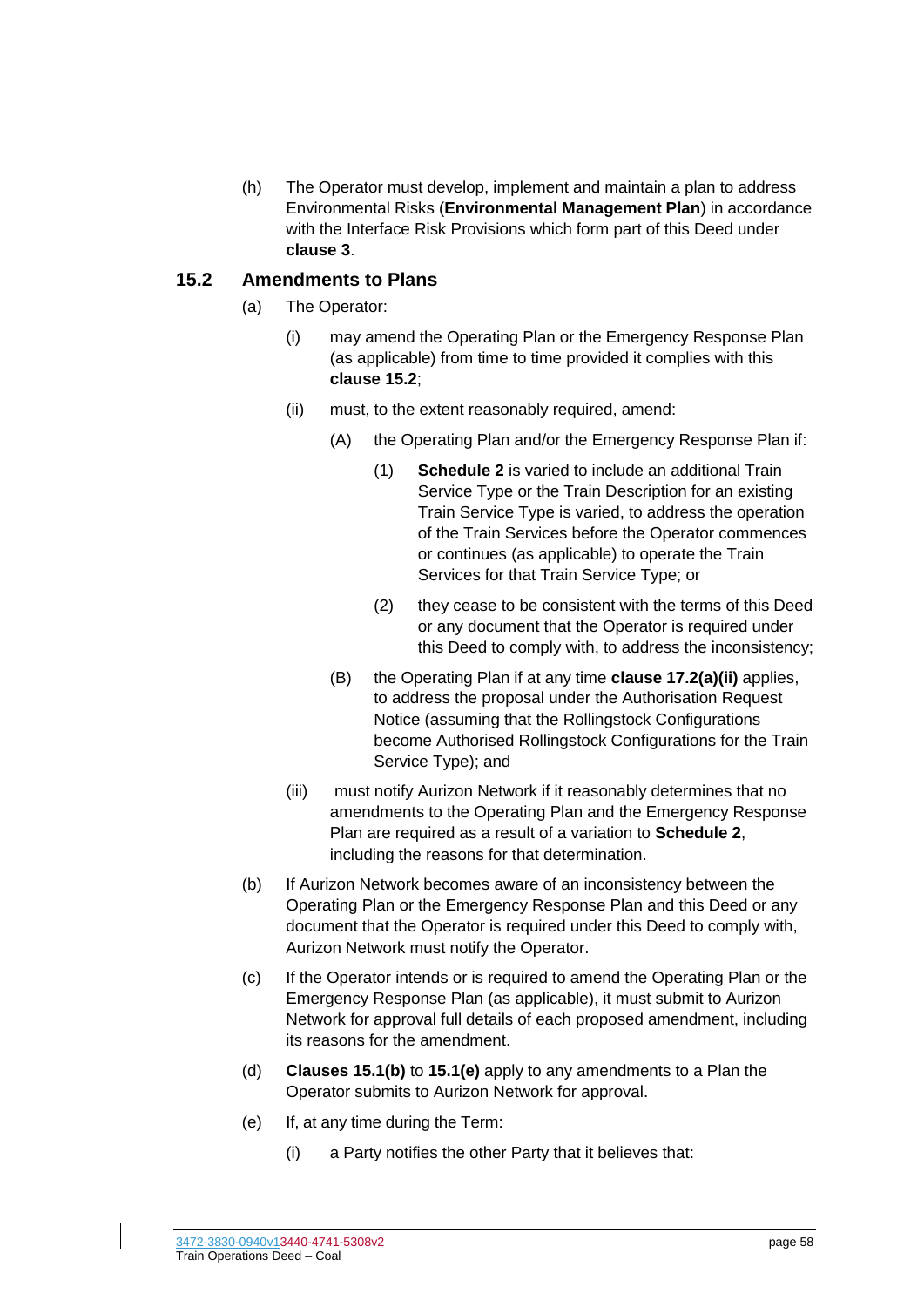- (A) the IRMP is no longer effective in managing an Interface Risk or Environmental Risk addressed in the IRMP; or
- (B) an additional or varied Interface Risk or Environmental Risk exists, or is likely to exist, that is not addressed in the IRMP;
- <span id="page-59-3"></span><span id="page-59-1"></span><span id="page-59-0"></span>(ii) **Schedule [2](#page-121-0)** is varied to include an additional Train Service Type or the Train Description for a Train Service Type is varied; or
- <span id="page-59-2"></span>(iii) Aurizon Network notifies the Operator that the Rollingstock Interface Standards are varied and Aurizon Network considers that a further Interface Risk Assessment is required; or
- (iv) a Certifier gives Aurizon Network a Compliance Statement,

then:

- (v) as soon as reasonably practicable after:
	- (A) a Party notifies the other Party under **clause [15.2\(e\)\(i\)\(A\)](#page-59-0)** or **[15.2\(e\)\(i\)\(B\)](#page-59-1)**; or
	- (B) Aurizon Network notifies the Operator under **clause [15.2\(e\)\(iii\)](#page-59-2)**; or
	- (C) the Certifier gives Aurizon Network the Compliance Statement; or
- (vi) before the Operator commences or continues (as applicable) to operate any Train Services for a Train Service Type referred to in **clause [15.2\(e\)\(ii\)](#page-59-3)**;

the Parties must undertake a further Interface Risk Assessment and agree on amendments to the IRMP in accordance with **clauses [15.1\(a\)\(ii\)](#page-55-3)** and **[15.1\(c\)\(iii\)](#page-56-2)**.

### 16 Train operations

### **16.1 Compliance with Scheduled Time**

- (a) The Operator must use reasonable endeavours to:
	- (i) operate Train Services in accordance with the relevant Daily Train Plan unless:
		- (A) otherwise permitted by the Network Management Principles;
		- (B) varied in the circumstances specified in this Deed;
		- (C) otherwise directed in a Train Control Direction; or
		- (D) otherwise agreed between the Parties (such agreement not to be unreasonably withheld); and
	- (ii) otherwise comply with all other Scheduled Times.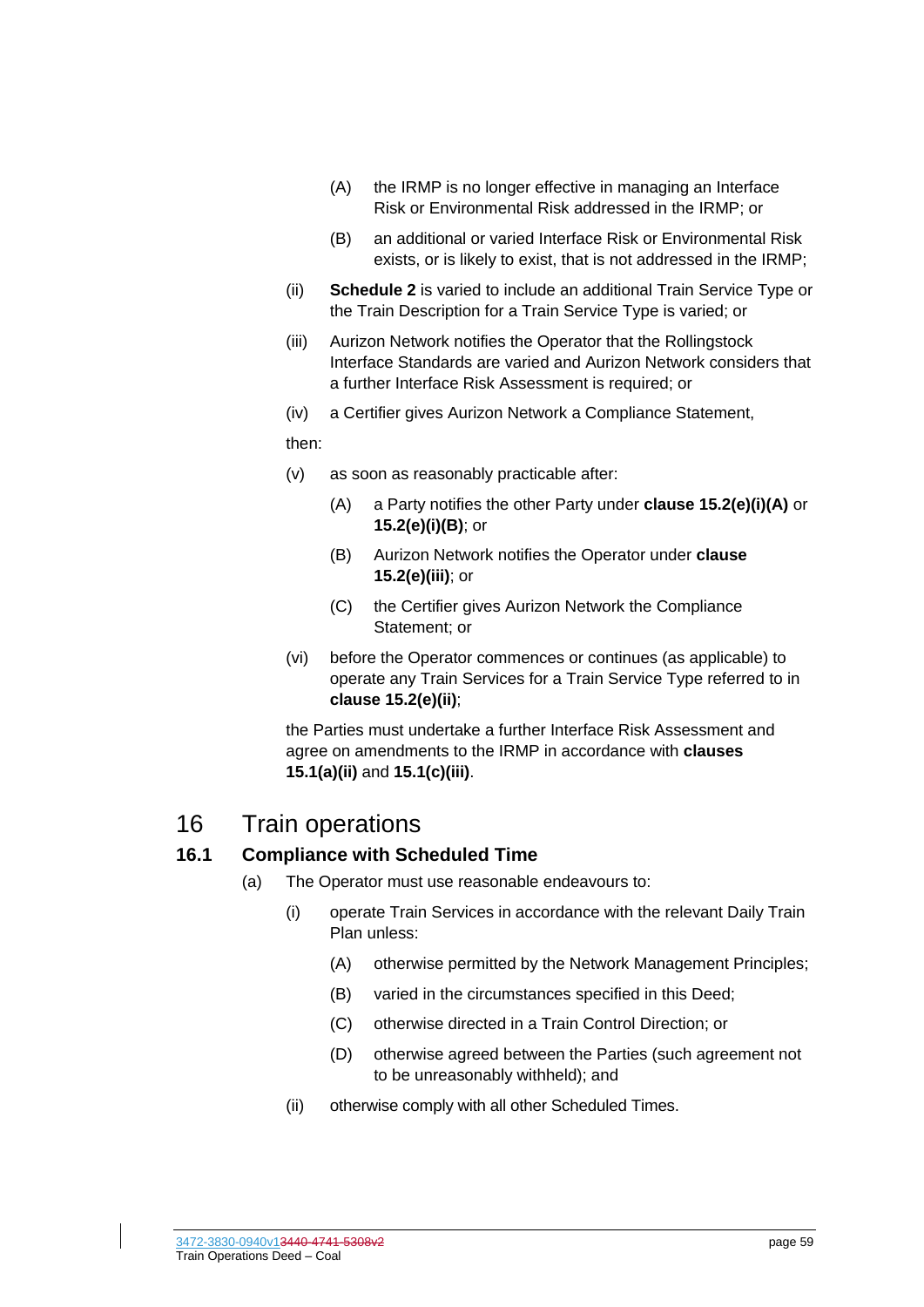(b) A Train Service is deemed to operate in accordance with its Scheduled Time if it is operated within three minutes before or after the Scheduled Time.

### <span id="page-60-0"></span>**16.2 Alterations to Train Services**

- (a) Without limiting the rights of the Operator, Aurizon Network must give the Operator a Train Control Direction as soon as reasonably practicable after it becomes aware that it is unable to make the Infrastructure available for the operation of a Train Service which is scheduled in the Daily Train Plan.
- <span id="page-60-1"></span>(b) Unless Aurizon Network has already given the Operator a Train Control Direction under **clause [16.2\(a\)](#page-60-0)**, the Operator must notify Aurizon Network as soon as reasonably practicable after it decides not to, or becomes aware that it will be unable to, operate a Train Service which is scheduled in the Daily Train Plan and specify the Access Holder for that Train Service.
- (c) If **clause [16.2\(a\)](#page-60-0)** or **[16.2\(b\)](#page-60-1)** applies, Aurizon Nework must reschedule the relevant Train Service in accordance with the Network Management Principles.

### **16.3 Authorisation of other Train Movements**

#### If:

- (a) the Operator gives Aurizon Network a notice in accordance with **clause [14.2\(b\)](#page-54-0)**;
- (b) Aurizon Network gives the Operator a Train Control Direction in accordance with **clause [16.2\(a\)](#page-60-0)**; or
- (c) for any reason, the Operator does not operate a Train Service at its Scheduled Time in the Train Schedule (including a revised Scheduled Time for that Train Service),

then Aurizon Network may authorise the operation of another Train Movement at that Scheduled Time.

### <span id="page-60-2"></span>**16.4 Notification**

- (a) Without limiting its obligations under **item [1.3](#page-146-0)** of **Schedule [9](#page-143-0)**, Aurizon Network must notify the Operator's Controller (such notification to include, where relevant, the anticipated effect on the relevant Train Service) as soon as reasonably practicable after Aurizon Network becomes aware of any circumstances (including Obstructions) which:
	- (i) have materially affected, or could potentially materially affect, the ability of the Operator to operate any Train Service in accordance with its Scheduled Time; or
	- (ii) have affected, or could potentially affect, the security or safety of a Train Service or the Operator's Staff.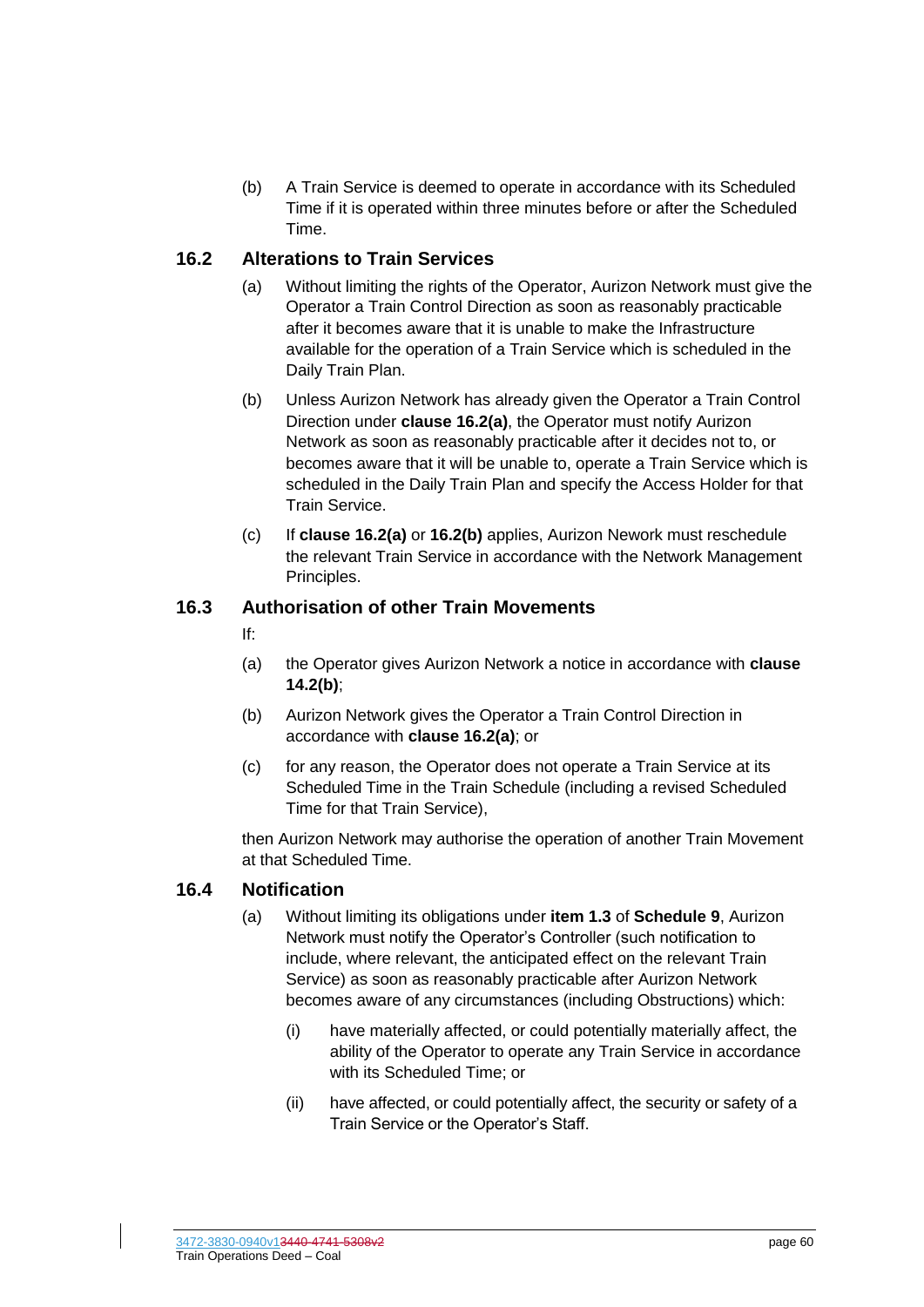- (b) Aurizon Network must, as soon as reasonably practicable after becoming aware of the relevant changes, advise the Operator's Controller from time to time of changes to notices previously provided under **clause [16.4\(a\)](#page-60-2)**.
- (c) A Party must inform the other Party if it becomes aware of any failure by the Operator to comply with:
	- (i) any requirement specified in **clause [14.1](#page-52-1)**; or
	- (ii) the Authorised Rollingstock and Authorised Rollingstock Configurations for each Train Service Type.

### **16.5 Operator to supply information**

- (a) The Operator must provide to Aurizon Network:
	- (i) and at all times maintain operable software, hardware and associated communication links to establish (to Aurizon Network's reasonable satisfaction) an interface with Aurizon Network's information systems; and
	- (ii) information in relation to each Train Service in accordance with **item [1.2](#page-143-1)** of **Schedule [9](#page-143-0)** before the operation of that Train Service.
- (b) The Operator's interface with Aurizon Network's information systems are subject to any reasonable controls specified by Aurizon Network to protect the integrity and confidentiality of Aurizon Network's information systems and the information contained in them.
- (c) Aurizon Network must cooperate with the Operator to establish the Operator's interface with Aurizon Network's information systems.

### **16.6 Operation of Trains and Rollingstock**

The Operator is responsible for the safe operation of its Rollingstock and must ensure that at all times the operation of such Rollingstock (including all loading and unloading of such Rollingstock) is undertaken in a manner that:

- (a) is consistent with the Rollingstock Interface Standards (subject to any Approved Derogations);
- (b) does not affect the safe operation of the Rollingstock or any other Train Movements; and
- (c) ensures that all items on or in the Operator's Rollingstock remain secured in position during transit.

# 17 Authorisation of Rollingstock and Rollingstock **Configurations**

### **17.1 Use of Rollingstock and Rollingstock Configuration**

(a) The Operator must only operate Train Services using Rollingstock or Rollingstock Configurations which: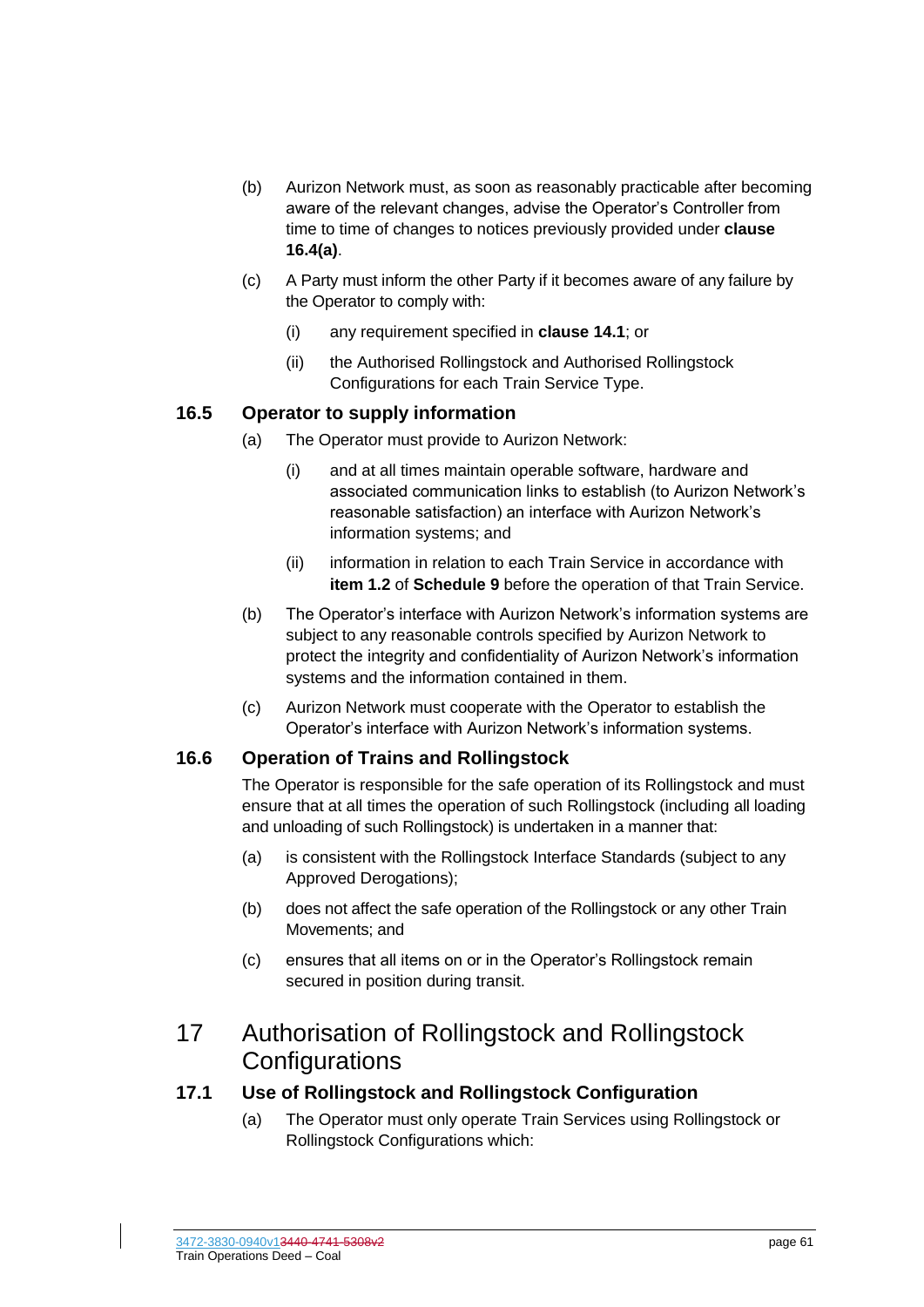- (i) comply with the Rollingstock Interface Standards (subject to any Approved Derogations);
- (ii) are Authorised Rollingstock;
- (iii) are Authorised Rollingstock Configuration for that Train Service Type; and
- (iv) comply with all applicable Laws.

### **17.2 Authorisation Request Notice**

- <span id="page-62-0"></span>(a) Subject to **clause [17.2\(b\)](#page-62-1)**, if, at any time during the Term, the Operator proposes to operate:
	- (i) Train Services using Rollingstock which are not Authorised Rollingstock; or
	- (ii) Train Services for a Train Service Type using Rollingstock Configurations which are not Authorised Rollingstock Configurations for that Train Service Type,

then the Operator may give Aurizon Network a notice (**Authorisation Request Notice**) of its proposal, specifying reasonable details of the proposed Rollingstock or Rollingstock Configurations (as applicable).

<span id="page-62-1"></span>(b) The Operator must not give Aurizon Network an Authorisation Request Notice in respect of a proposal to operate Train Services using Rollingstock Configurations which are not Authorised Rollingstock Configurations for the Train Service Type unless the proposed Rollingstock Configurations are only comprised of Rollingstock which, at the time of the notice, are Authorised Rollingstock.

### **17.3 Compliance Statement**

If the Operator gives Aurizon Network an Authorisation Request Notice, then the Operator must procure a Certifier to:

- (a) assess whether or not the proposed Rollingstock or Rollingstock Configurations for the Train Service Type (as applicable) specified in the Authorisation Request Notice comply with the Rollingstock Interface Standards; and
- (b) provide a statement (**Compliance Statement**) to Aurizon Network which specifies whether or not the proposed Rollingstock or Rollingstock Configurations for the Train Service Type (as applicable) comply with the Rollingstock Interface Standards and, if not, reasonable details of each non-compliance.

### <span id="page-62-2"></span>**17.4 Rollingstock Interface Standards Risk Assessment**

If the Operator gives Aurizon Network an Authorisation Request Notice, the Interface Risk Assessment required to be conducted under **claus[e 15.2\(e\)](#page-58-1)** will, unless otherwise required by Aurizon Network, be limited to a Rollingstock Interface Standards Risk Assessment in respect of the proposed Rollingstock or Rollingstock Configurations for the Train Service Type (as applicable)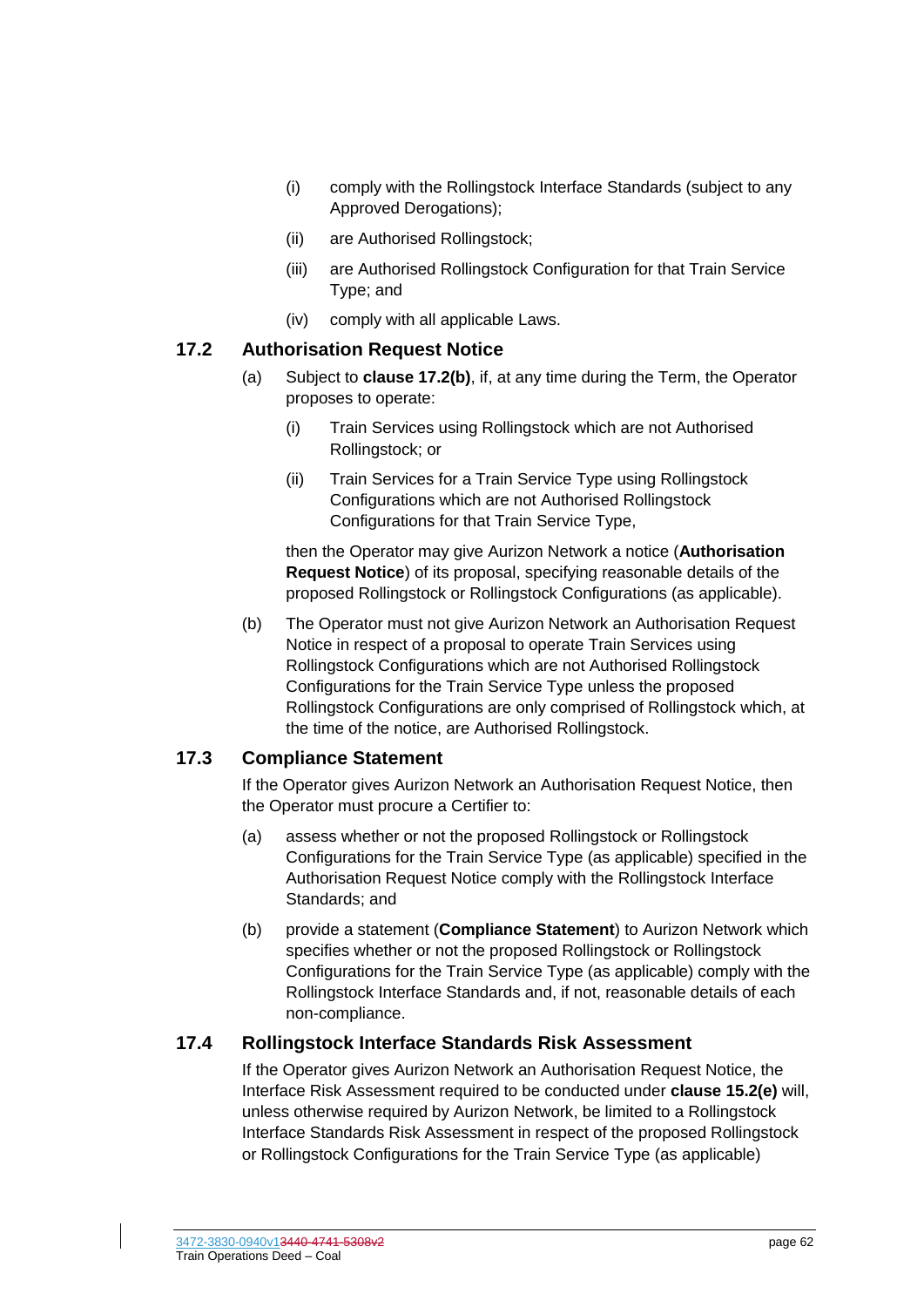specified in the Authorisation Request Notice.

#### <span id="page-63-3"></span><span id="page-63-0"></span>**17.5 Certificate of Compliance**

- (a) If:
	- (i) the Operator gives Aurizon Network an Authorisation Request Notice; and
	- (ii) a Certifier provides Aurizon Network with a Compliance Statement in respect of the proposed Rollingstock or Rollingstock Configurations for the Train Service Type (as applicable) specified in the Authorisation Request Notice,

then promptly after:

- (iii) the Parties have conducted an Interface Risk Assessment under **clause [17.4](#page-62-2)** in respect of such Rollingstock or Rollingstock Configurations for the Train Service Type (as applicable); and
- (iv) any amendments to the IRMP have been agreed or determined in accordance with **clause [24](#page-79-1)** following such Interface Risk Assessment,

the Operator must procure a Certifier to:

- (v) assess whether or not the proposed Rollingstock or Rollingstock Configurations for the Train Service Type (as applicable) comply with the Rollingstock Interface Standards (subject to any Approved Derogations); and
- (vi) if the assessment is positive, certify that such Rollingstock or Rollingstock Configurations for the Train Service Type (as applicable) comply with the Rollingstock Interface Standards (subject to any Approved Derogations).
- <span id="page-63-1"></span>(b) If a Certifier provides a Certificate of Compliance under **clause [17.5](#page-63-0)**, the Operator must promptly (and in any event, within 10 Business Days) after being requested to do so by Aurizon Network provide (or procure the Certifier to provide) to Aurizon Network:
	- (i) the Certificate of Compliance; and
	- (ii) any information or documentation (including reports on trials and/or commissioning tests) in relation to the Rollingstock or Rollingstock Configurations for a Train Service Type (as applicable) specified in that Certificate of Compliance;
- <span id="page-63-2"></span>(c) If the Operator complies with **clause [17.5\(b\)](#page-63-1)**, then 20 Business Days after the date the Operator complies with **clause [17.5\(b\)](#page-63-1)**:
	- (i) the Rollingstock specified in the Certificate of Compliance is taken to be Authorised Rollingstock; and/or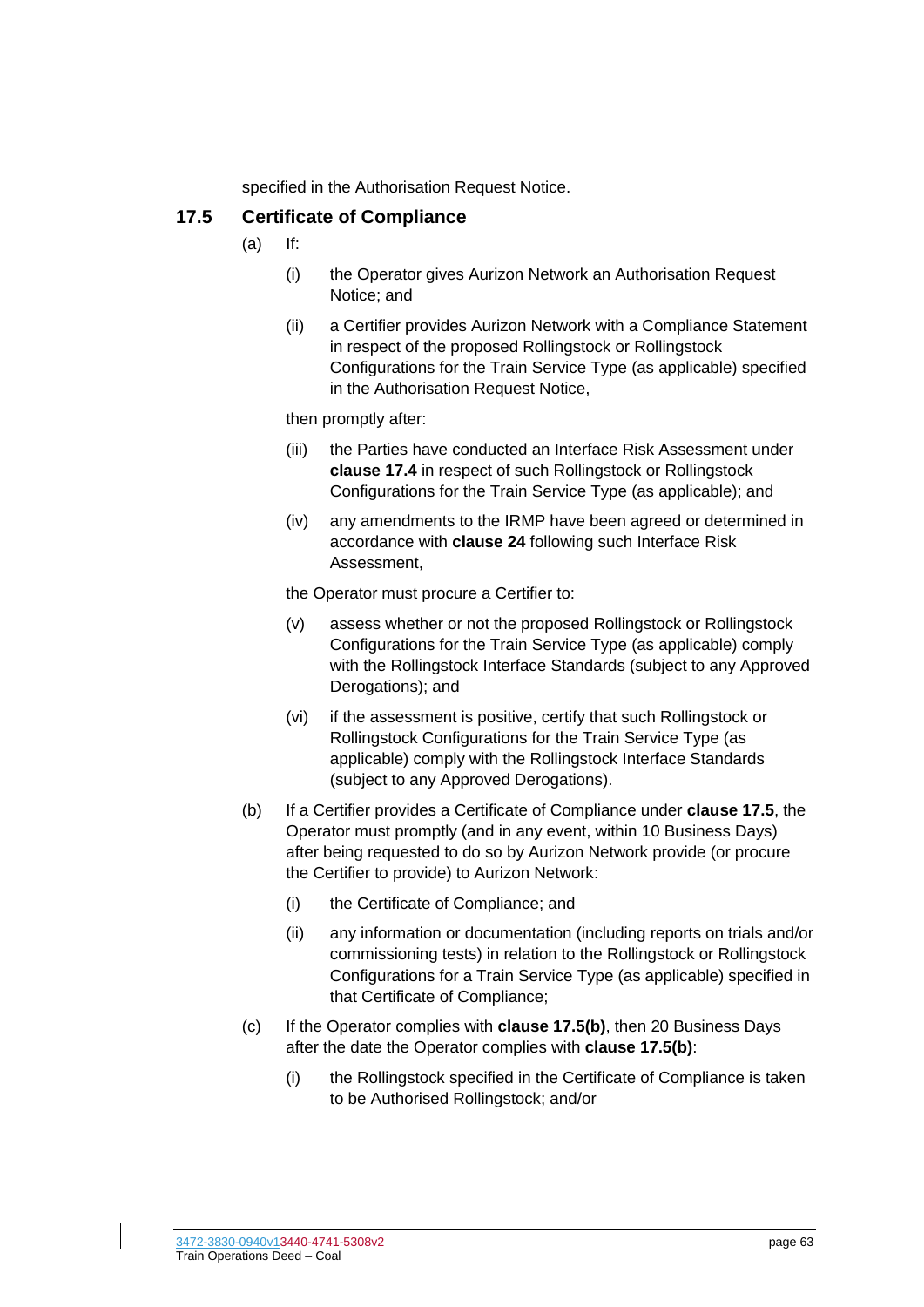(ii) the Rollingstock Configurations for the Train Service Type specified in the Certificate of Compliance is taken to be Authorised Rollingstock Configurations for that Train Service Type,

unless within 20 Business Days of the date the Operator complied with **clause [17.5\(b\)](#page-63-1)**, Aurizon Network notifies the Operator that it is not satisfied that the Rollingstock or Rollingstock Configurations for the Train Service Type (as applicable) specified in the Certificate of Compliance complies with the Rollingstock Interface Standards (subject to any Approved Derogations), and provide reasonable details of any noncompliance.

### <span id="page-64-0"></span>**17.6 Disputes**

- (a) If Aurizon Network gives the Operator a notice under **clause [17.5\(c\)](#page-63-2)** and the Operator disputes that notice, then the Operator may give a Dispute Notice to Aurizon Network under **clause [30.1](#page-94-3)**.
- (b) If a Dispute referred to in **clause [17.6\(a\)](#page-64-0)** is not resolved in accordance with **clause [30.2](#page-94-1)**, then the Operator may refer the Dispute to an Expert under **clause [30.3](#page-94-2)** to determine whether or not the Rollingstock or Rollingstock Configurations for the Train Service Type (as applicable) specified in the Certificate of Compliance comply with the Rollingstock Interface Standards (subject to any Approved Derogations).

#### **17.7 Update of Schedule [4](#page-130-0) as a consequence of New Authorisations**

If, at any time during the Term, any Rollingstock is taken to be Authorised Rollingstock (**New Authorisation**), then **item [1](#page-130-1)** of **Schedule [4](#page-130-0)** is deemed to be amended to include:

- (a) the maximum gross mass for any Wagon or other Rollingstock for that New Authorisation; and
- (b) the tare weight for any Wagon or other Rollingstock for that New Authorisation,

at the time the Rollingstock is taken to be Authorised Rollingstock.

### **17.8 Issue of Train Route Acceptance or Authority to Travel**

Within five Business Days after Rollingstock Configurations for a Train Service Type become Authorised Rollingstock Configuration for the Train Service Type, Aurizon Network must give the Operator a Train Route Acceptance or Authority to Travel (as applicable) for the Train Service Type.

### <span id="page-64-1"></span>18 Amendments to System Wide Requirements

### **18.1 Amendment Notice**

(a) Aurizon Network may, acting reasonably, amend a System Wide Requirement by the issue of a notice (**Amendment Notice**) to the Operator: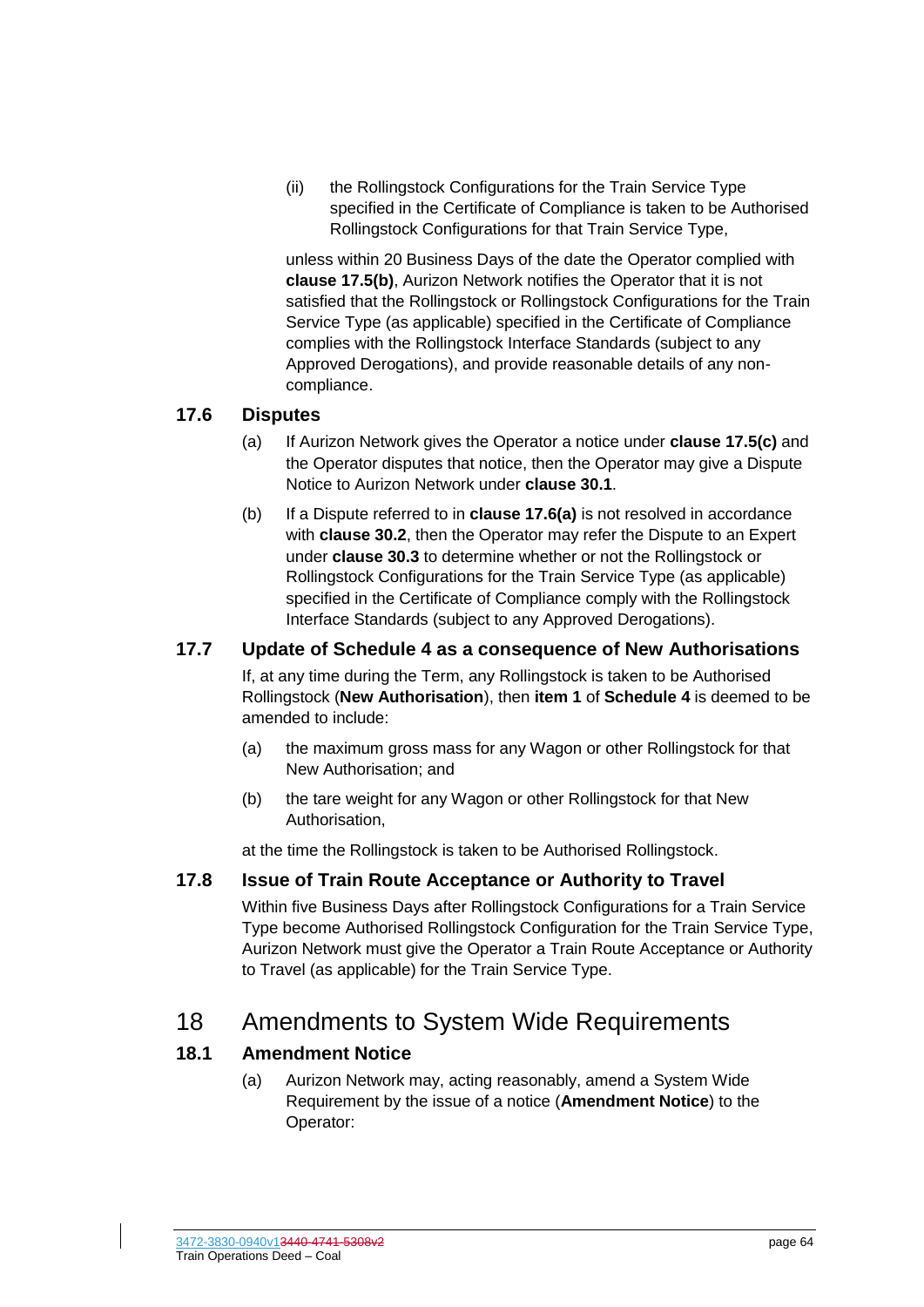- <span id="page-65-0"></span>(i) at any time to ensure the ongoing safe operation of the Nominated Network, provided it consults with the Operator before its implementation;
- <span id="page-65-1"></span>(ii) if required pursuant to a Material Change; or
- <span id="page-65-2"></span>(iii) in any other circumstance (**Discretionary System Amendment**), subject to:
	- (A) the Operator's agreement to such proposed amendment (such agreement not to be unreasonably withheld or delayed); or
	- (B) the other provisions of this **clause [18](#page-64-1)**.
- <span id="page-65-3"></span>(b) An Amendment Notice must be reasonably in advance of the proposed implementation date for the proposed amendments and specify:
	- (i) such details of the proposed amendments as reasonably necessary to:
		- (A) properly inform the Operator of the terms of the proposed amendments; and
		- (B) enable the Operator to assess the consequences for the Operator of the proposed amendments;
	- (ii) whether the Amendment Notice is issued on the ground referred to in **clause [18.1\(a\)\(i\)](#page-65-0)**, **[18.1\(a\)\(ii\)](#page-65-1)** or **[18.1\(a\)\(iii\)](#page-65-2)**; and
	- (iii) details of the proposed implementation date for the proposed amendments.

### **18.2 Response to a Discretionary System Amendment**

- <span id="page-65-4"></span>(a) Within 20 Business Days (or such longer period as may be agreed between the Parties, such agreement not to be unreasonably withheld or delayed) after receiving an Amendment Notice in accordance with **clause [18.1\(b\)](#page-65-3)** which proposes a Discretionary System Amendment, the Operator must notify Aurizon Network whether:
	- (i) irrespective of any financial arrangements agreed or determined under **clause [18.4\(c\)](#page-66-0)**, the proposed amendments will materially impact the Operator's operations to such an extent as to fundamentally frustrate the Operator's operation of Train Services under this Deed over a sustained period of time; and/or
	- (ii) the Net Financial Effect on the Operator of the Discretionary System Amendment is equivalent to one percent or greater of the annual Access Charges payable by the Access Holder under the Access Agreement.

### <span id="page-65-5"></span>**18.3 Discretionary System Amendment which frustrate operations**

(a) If the Operator notifies Aurizon Network under **clause [18.2\(a\)\(i\)](#page-65-4)**, Aurizon Network must, acting reasonably, assess the Operator's response and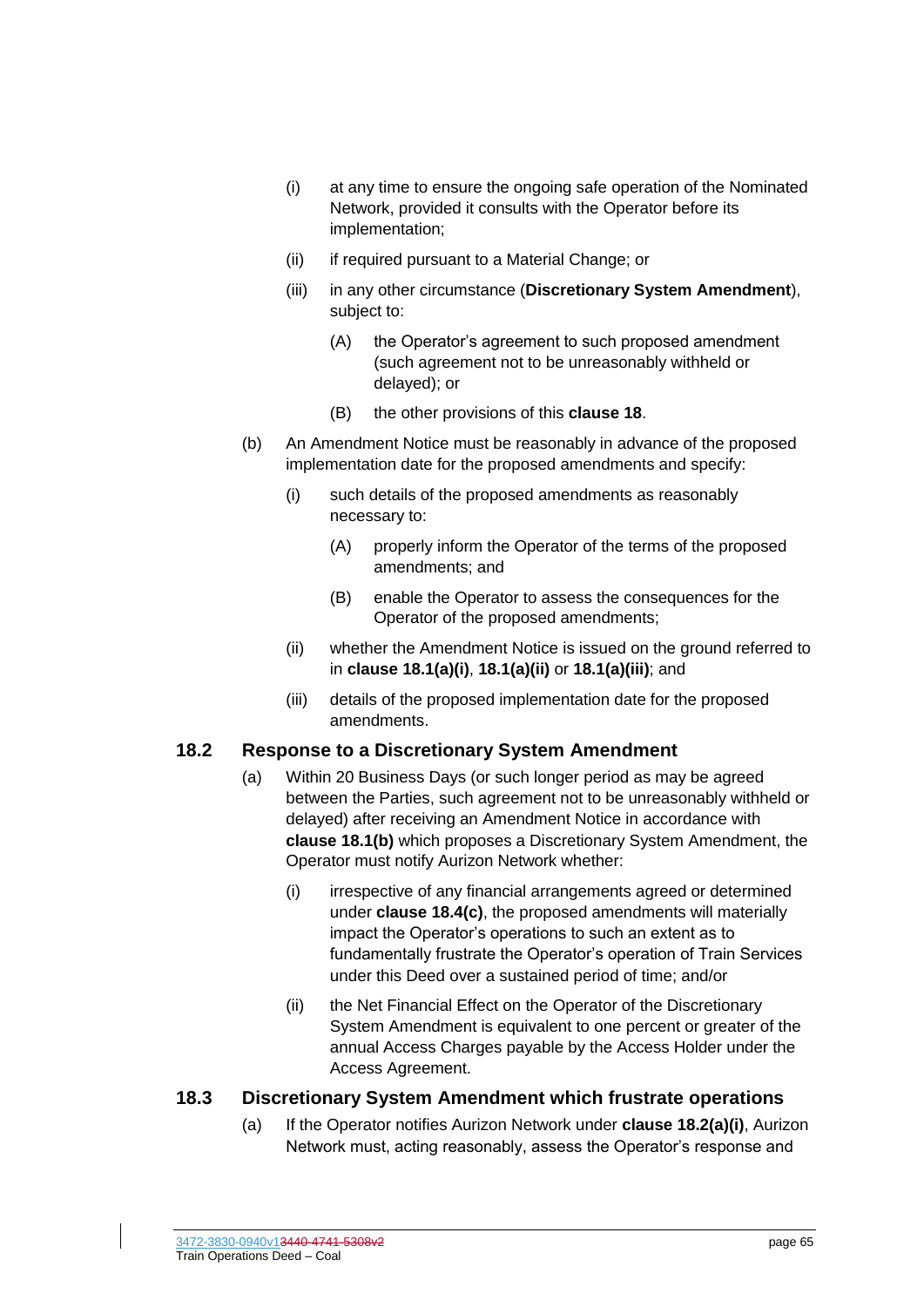notify the Operator if it agrees or disagrees with the Operator's notice within 20 Business Days after receipt of that notice (or such longer period as may be agreed between the Parties).

- <span id="page-66-3"></span><span id="page-66-1"></span>(b) If Aurizon Network agrees with the Operator's notice under **clause [18.2\(a\)\(i\)](#page-65-4)**, then Aurizon Network must:
	- (i) amend the proposed amendments to ensure that such amendments will not materially impact the Operator's operations to such an extent as to fundamentally frustrate the Operator's operation of Train Services under this Deed over a sustained period of time; and
	- (ii) within 5 Business Days of making the amendments under **clause [18.3\(b\)\(i\)](#page-66-1)** give the Operator a copy of its amendments to the proposed amendments.
- (c) If Aurizon Network disagrees with the Operator's notice under **[18.2\(a\)\(i\)](#page-65-4)**, Aurizon Network may implement the proposed amendments from the later of:
	- (i) the date Aurizon Network notifies the Operator of its determination; and:
	- (ii) if the Operator has notified Aurizon Network within the required timeframe under **clause [18.2\(a\)\(ii\)](#page-65-5)**, the date that the Parties comply with **clause [18.4.](#page-66-2)**
- <span id="page-66-5"></span>(d) If the Operator disputes Aurizon Network's determination under **clause [18.3\(b\)](#page-66-3)**, then either Party may refer the dispute for determination by an Expert in accordance with **clause [30.3](#page-94-2)** and Aurizon Network must not implement the proposed amendments pending the Expert's determination.

### <span id="page-66-4"></span><span id="page-66-2"></span>**18.4 Discretionary System Amendment with negative financial impact**

- (a) If the Operator notifies Aurizon Network under **claus[e 18.2\(a\)\(ii\)](#page-65-5)**, the Operator must, within 20 Business Days after providing such notice (or such longer period as may be agreed between the Parties), provide to Aurizon Network details of such Net Financial Effect reasonably required by Aurizon Network to assess such Net Financial Effect, including estimates of any additional costs, savings, benefits or detriments to be obtained or suffered, or reasonably expected to be obtained or suffered, by the Operator as a direct result of Aurizon Network implementing the proposed amendments.
- (b) The Operator warrants that any estimates given by it under **clause [18.4\(a\)](#page-66-4)** are to its knowledge accurate on the basis of the information reasonably available to it.
- <span id="page-66-0"></span>(c) Promptly after the Operator complies with **clause [18.4\(a\)](#page-66-4)**, the Parties must negotiate in good faith to seek to agree appropriate financial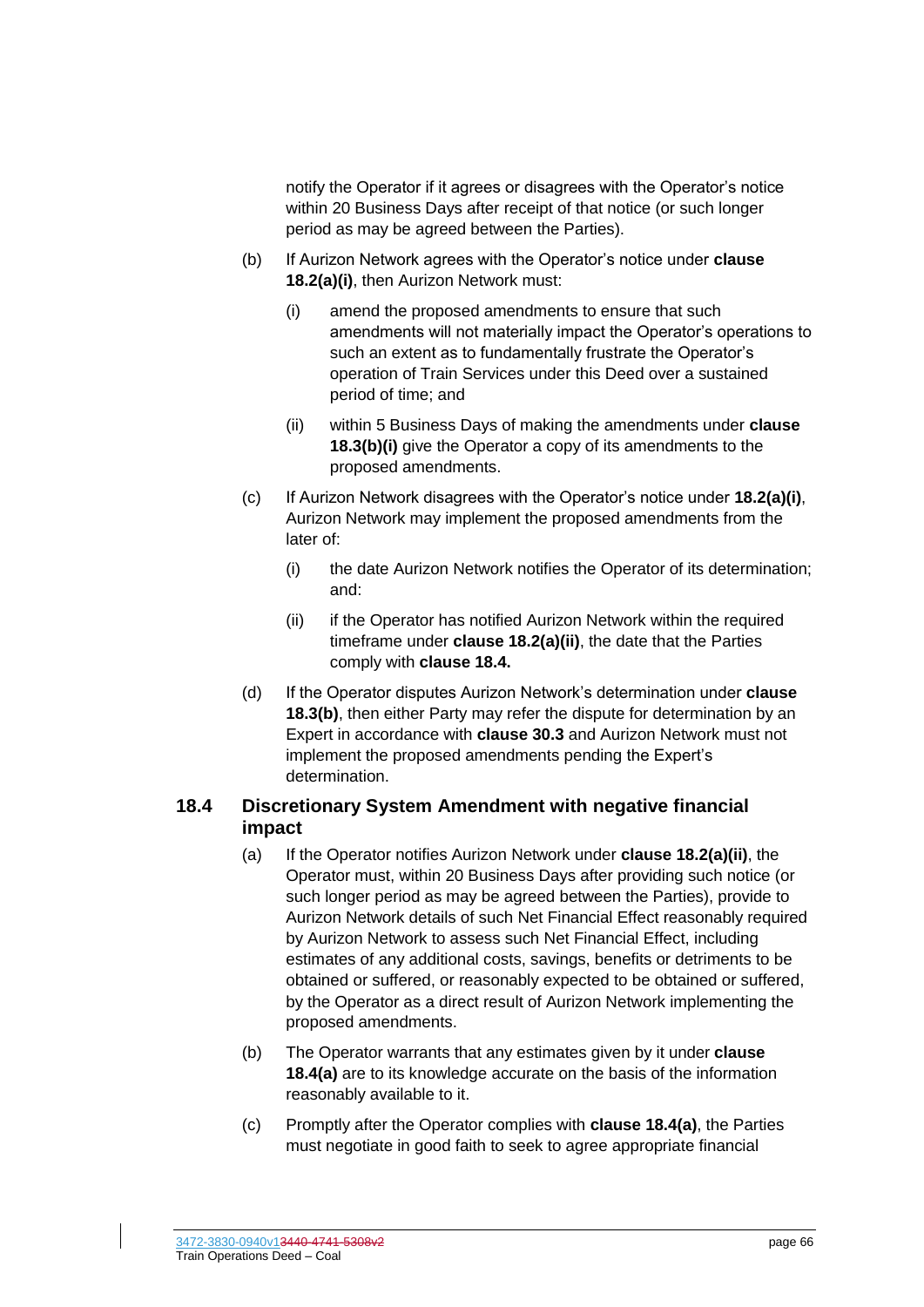arrangements between them with respect to such Net Financial Effect and, failing agreement within a further 20 Business Days after the Operator provides the relevant details under **claus[e 18.4\(a\)](#page-66-4)**, either Party may refer the matter to an Expert in accordance with **clause [30.3](#page-94-2)** to determine an appropriate financial arrangement to compensate the Operator for the Net Financial Effect on the Operator of the Discretionary System Amendment. Aurizon Network must not implement the proposed amendments pending the Expert's determination.

### **18.5 Expert must have regard to certain matters**

In making a determination referred to in **claus[e 18.3\(d\)](#page-66-5)** or **[18.4\(c\)](#page-66-0)**, the Expert must have regard to, except in circumstances where consequences are otherwise provided under this Deed, the reasonable costs and benefits accruing to the Operator.

### **18.6 Costs of implementing amendments to a System Wide Requirement**

- (a) The Operator must use all reasonable endeavours to minimise the Net Financial Effect on the Operator of any proposed amendments to a System Wide Requirement.
- (b) Despite **clause [18.4](#page-66-2)**, where any System Wide Requirement is varied to ensure the ongoing safe operation of the Network, each Party must fund its own costs of implementing the proposed amendments including the equipping of Rollingstock with new or additional equipment such as Signalling and Telecommunications Equipment or making any other modification to Rollingstock.
- (c) At any time before Aurizon Network implements any proposed amendments, Aurizon Network may elect not to proceed with the proposed amendments provided it notifies the Operator within 1 Business Day of making such election.
- (d) The Parties must account to each other in respect of the contributions agreed or determined under **clause [18.4\(c\)](#page-66-0)** after completion of the implementation of the proposed amendments and subsequent modifications to the Operator's systems, equipment or Rollingstock as required by the amendments.

### **18.7 Implementation of amendments to System Wide Requirements**

- (a) Where Aurizon Network implements the proposed amendments in accordance with this **clause [18](#page-64-1)**, the relevant System Wide Requirement will be altered as contemplated in the Amendment Notice following completion of the implementation of the proposed amendments.
- (b) The Parties must take all necessary action and make all necessary amendments to the IRMP, Environmental Management Plan, the Operating Plan and/or the Emergency Response Plan in response to the relevant amendments to the System Wide Requirements (including providing Aurizon Network with a further Certificate of Compliance where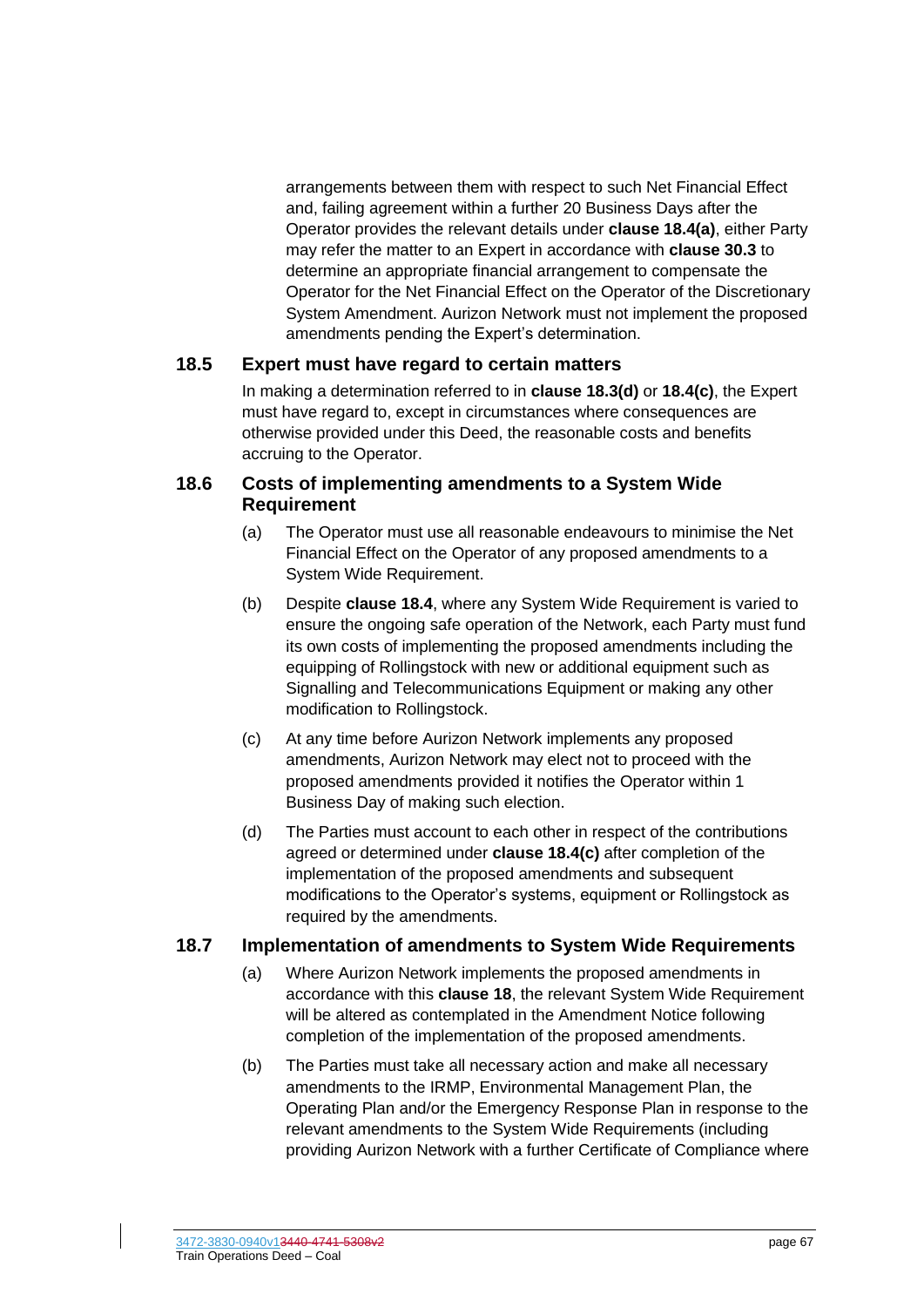the Authorised Rollingstock or Rollingstock Configurations require modification as a result of a change to a System Wide Requirement).

(c) Aurizon Network must allow a reasonable period for the Operator to amend its procedures and plans to comply with any such amended System Wide Requirement, except in the case of emergency circumstances for safety reasons where Aurizon Network may require immediate compliance.

# <span id="page-68-0"></span>19 Weighbridges and Overload Detectors

### **19.1 General**

- (a) Where a Weighbridge or Overload Detector is located en route between an Origin and Destination for a Train Service Type:
	- (i) the Party responsible for that Weighbridge or Overload Detector (as specified in **item [5](#page-128-0)** of **Schedule [3](#page-128-1)**) must use reasonable endeavours to ensure that such Weighbridge or Overload Detector is operational, calibrated and available to weigh Trains operated over such Weighbridge or Overload Detector; and
	- (ii) the Operator must use reasonable endeavours to operate its Trains over such Weighbridge or Overload Detector in a manner so that the Weighbridge or Overload Detector weighs the Operator's Trains.
- (b) Aurizon Network may vary at any time the numbers and locations of Weighbridges and Overload Detectors, subject to providing reasonable notice to the Operator.

### **19.2 Exceeding Maximum Allowable Gross Tonnage**

- (a) The Operator must use reasonable endeavours to ensure that the gross mass of any Wagon or Train operated by it under this Deed does not exceed the relevant Maximum Allowable Gross Tonnage.
- (b) If any Wagon or Train operated by the Operator is determined by a Weighbridge or Overload Detector to be in excess of the relevant Maximum Allowable Gross Tonnage, then the Operator must reduce the gross mass to a level below the relevant Maximum Allowable Gross Tonnage:
	- (i) unless otherwise directed by Aurizon Network, if the Train has not entered the mainline, before the Train enters the mainline; and
	- (ii) if directed by Aurizon Network, at a specific siding or location directed by Aurizon Network.

### **19.3 Exceeding Maximum Desirable Gross Tonnage**

If any Wagon or Train operated by the Operator is determined by a Weighbridge or Overload Detector to be in excess of the relevant Maximum Desirable Gross Tonnage, then Aurizon Network may impose any Operational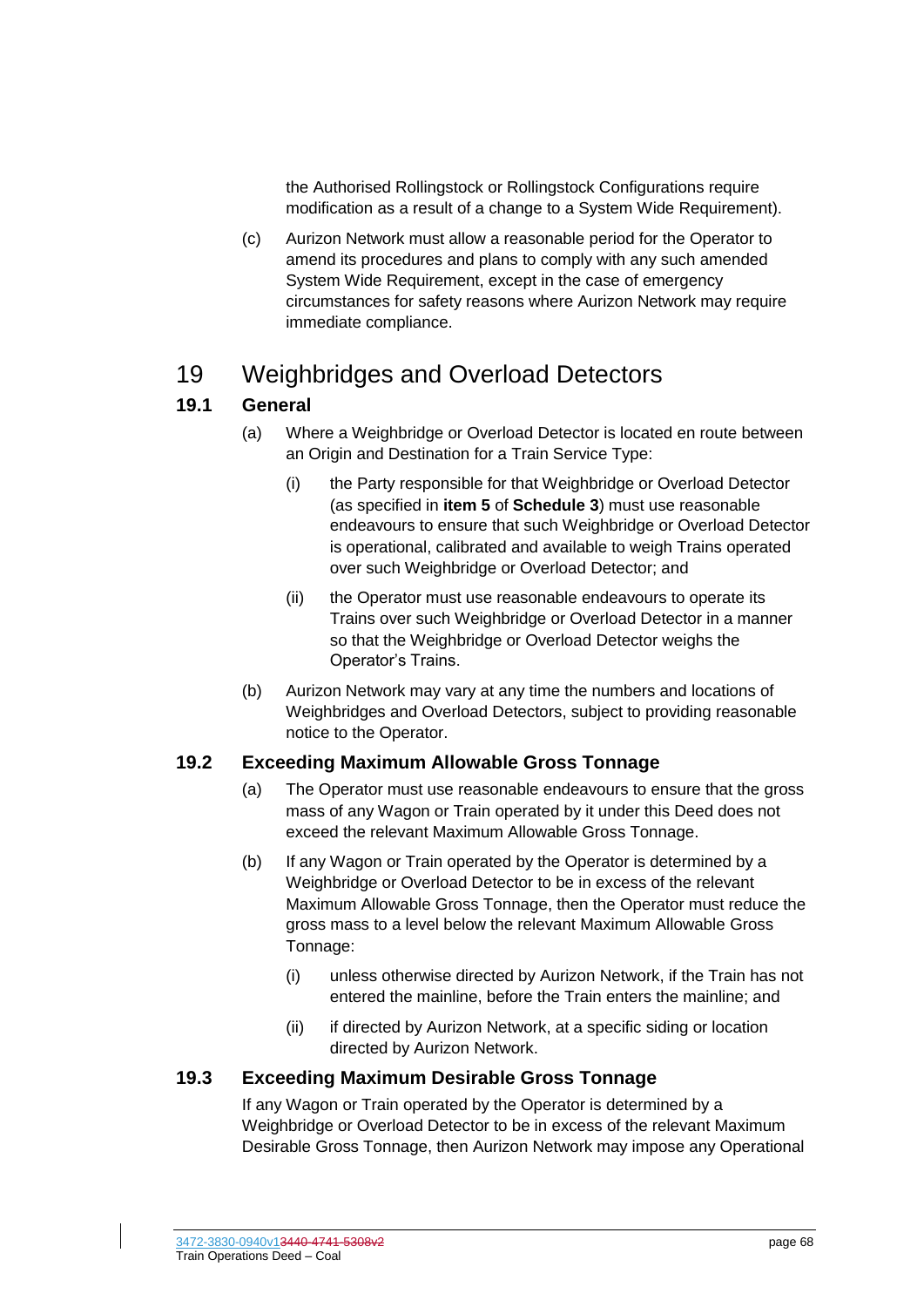Constraints which Aurizon Network considers to be reasonable in the circumstances.

### **19.4 Record keeping**

Where the Operator's Trains or Wagons are weighed by a Weighbridge or Overload Detector, the Party responsible for the Weighbridge or Overload Detector as specified in **item [5](#page-128-0)** of **Schedule [3](#page-128-1)** must use reasonable endeavours to ensure that:

- <span id="page-69-0"></span>(a) if it is not the owner or operator of the Weighbridge or Overload Detector, it obtains all relevant records from the Weighbridge or Overload Detector including records of the gross mass of each loaded Wagon and Train;
- <span id="page-69-1"></span>(b) whether or not it is the owner or operator of the Weighbridge or Overload Detector, it keeps a record of the gross mass of each loaded Wagon and Train;
- (c) the records referred to in **clauses [19.4\(a\)](#page-69-0)** and **[19.4\(b\)](#page-69-1)** (as applicable) are provided to:
	- (i) the Party or other person loading the Trains; and
	- (ii) the other Party within 10 Business Days after the end of each Month.

### <span id="page-69-2"></span>**19.5 Verification**

- (a) If the Party that is not responsible for the Weighbridge or Overload Detector reasonably believes that any Weighbridge or Overload Detector may be inaccurate, that Party may by notice to the other Party require the other Party to procure the testing of the accuracy of such Weighbridge or Overload Detector.
- <span id="page-69-3"></span>(b) As soon as reasonably practicable after being given a notice under **clause [19.5\(a\)](#page-69-2)**, the Party responsible for the Weighbridge or Overload Detector must use reasonable endeavours to procure a suitably qualified person to:
	- (i) test the calibration of the relevant Weighbridge or Overload Detector (as applicable); and
	- (ii) make any adjustments required to correct the calibration of the Weighbridge or Overload Detector (as applicable).
- (c) Subject to **clause [19.5\(e\)](#page-70-0)**, the relevant Weighbridge or Overload Detector (as applicable) is deemed to have malfunctioned from the date the notice is given under **clause [19.5\(a\)](#page-69-2)** until the testing referred to in **clause [19.5\(b\)](#page-69-3)** has been carried out and, if required, the Weighbridge or Overload Detector has been recalibrated. Until such testing has been carried out and the Weighbridge or Overload Detector has been recalibrated, the mass of the relevant Train or Wagon which would otherwise have been measured by that Weighbridge or Overload Detector is the Maximum Desirable Gross Tonnage for the Train or Wagon, as applicable.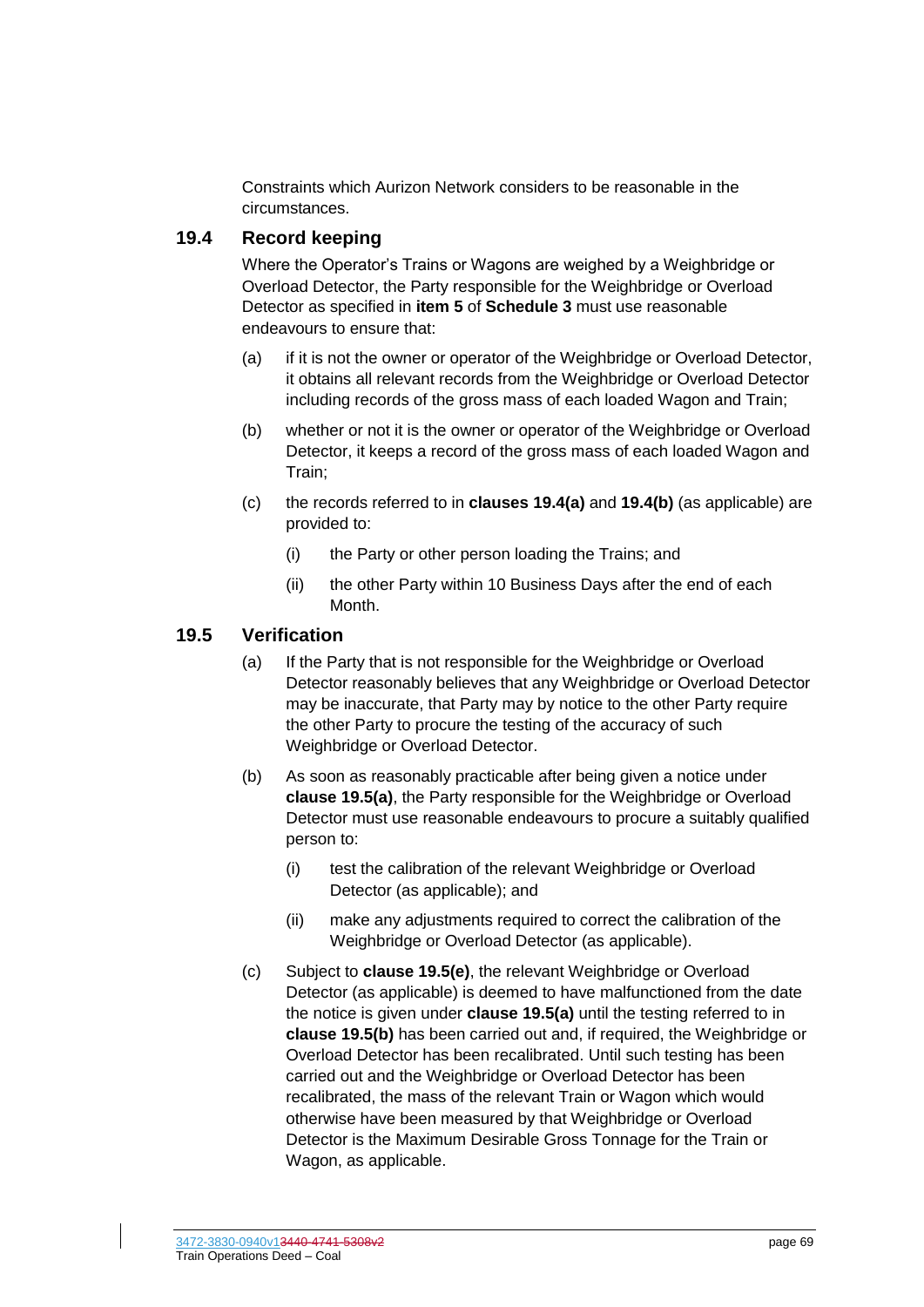- (d) Except in the case of manifest error or fraud, the determination of the person conducting the test in accordance with **clause [19.5\(b\)](#page-69-3)** is final and binding on the Parties.
- <span id="page-70-0"></span>(e) Where the person conducting the test in accordance with **clause [19.5\(b\)](#page-69-3)** determines that the Weighbridge or the Overload Detector is measuring within the tolerances specified in **item [5](#page-128-0)** of **Schedule [3](#page-128-1)**, the Weighbridge or the Overload Detector (as applicable) will be treated as having been measuring accurately from the date on which the relevant notice was given under **clause [19.5\(a\)](#page-69-2)**.
- (f) The cost of conducting the test and making adjustments in accordance with **clause [19.5\(b\)](#page-69-3)** must be borne by:
	- (i) the Party responsible for the Weighbridge or Overload Detector as specified in **item [5](#page-128-0)** of **Schedule [3](#page-128-1)** if the Weighbridge or Overload Detector is determined to be not measuring within the tolerances specified in **item [5](#page-128-0)** of **Schedule [3](#page-128-1)**; or
	- (ii) the Party giving notice under **clause [17.5\(a\)](#page-63-3)** if the Weighbridge or Overload Detector is determined to be measuring within the tolerances specified in **item [5](#page-128-0)** of **Schedule [3](#page-128-1)** (and, to the extent that the Party responsible for the Weighbridge or Overload Detector has paid any costs of conducting the test, subject to **clause [8.4](#page-42-0)**, the Party giving the notice must reimburse the Party responsible for the Weighbridge or Overload Detector such reasonable costs of conducting the test).

### **19.6 No Claim**

- (a) Despite any other provision in this Deed, neither Party (**first Party**) is liable to the other Party for any damage, loss, cost or expense that the other Party may suffer or incur as a result of the first Party, in good faith, acting on the basis of any mass determined in accordance with this Deed.
- (b) Despite any other provision in this Deed, neither Party has any Claim against the other Party as a result of, or arising from, any delay to or cancellation of Train Services as a result of the operation of this **clause [19](#page-68-0)**.

# <span id="page-70-1"></span>20 Performance Levels

### **20.1 Consequences of failure to comply with Performance Levels**

(a) A failure by either Party to achieve the relevant Performance Level does not constitute a breach of this Deed and the only consequences of such failure as between the Parties are the consequences set out in this **clause [20](#page-70-1)**. For clarity, this clause does not exclude any consequences set out in the Access Agreement.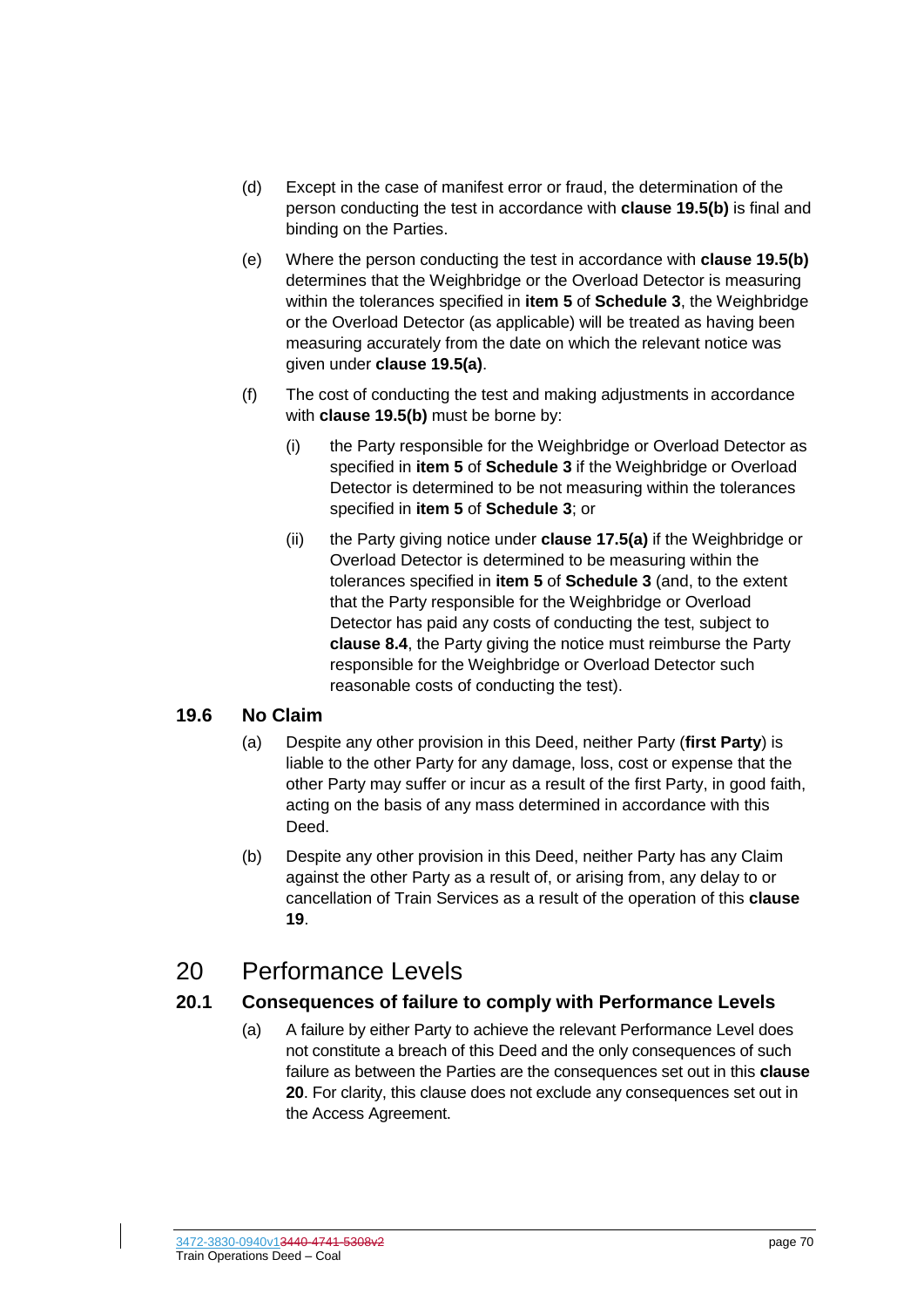### **20.2 Review of Performance Levels**

- (a) The Parties must, if requested by either Party, meet to review the Performance Levels subject to such review not occurring within six Months after the Commitment Date or any previous review of the Performance Levels.
- (b) If either Party notifies the other that it considers that the Performance Levels are no longer appropriate, the Parties must use reasonable endeavours to agree, but only with the written consent of the Access Holder, on varied Performance Levels and any associated variations to this Deed (including the applicable Train Descriptions).
- (c) If the Parties and the Access Holder are unable to agree to such variations then the existing Performance Levels will continue to apply unless varied by Aurizon Network in accordance with **clause [14.2\(a\)\(iv\)](#page-54-1)**.

# 21 Infrastructure management

### **21.1 Management and control of the Nominated Network**

Aurizon Network is responsible for the management of the Nominated Network and retains control over all activities on the Nominated Network.

### <span id="page-71-0"></span>**21.2 Maintenance of the Nominated Network**

- (a) This clause 21.2 does not limit and is subject to Aurizon Network's obligations in clause 7A.11 of the Access Undertaking. To the extent of any inconsistency between the Undertaking and any of **clauses 21.2(b)**, **[21.2\(c\)](#page-71-1)** and **[21.2\(d\)](#page-71-2)**, the Undertaking will prevail.
- (a)(b) Aurizon Network must carry out Maintenance Work on the Nominated Network such that, subject to any criteria or derogations for the Nominated Network specified in the IRMP and the Network Management Principles:
	- (i) the Infrastructure is consistent with the Rollingstock Interface Standards; and
	- (ii) the Operator can operate Train Services in accordance with their Scheduled Times.
- <span id="page-71-1"></span> $(b)(c)$  Aurizon Network may impose (either temporarily or permanently) such Operational Constraints as it considers necessary, acting reasonably, for the protection of any person or any property (including the Infrastructure) or to facilitate the carrying out of Maintenance Work or Infrastructure Enhancements provided that, in exercising its rights under this **clause [21.2\(c\)21.2\(b\)](#page-71-1)**, Aurizon Network must comply with **clause [21.2\(d\)21.2\(c\)](#page-71-2)**.:

<span id="page-71-2"></span>(c)(d) In scheduling Train Services, Aurizon Network must:

(i) use reasonable endeavours to plan and implement Operational Constraints (including Maintenance Works and Infrastructure Enhancements) so as to minimise disruption to the operation of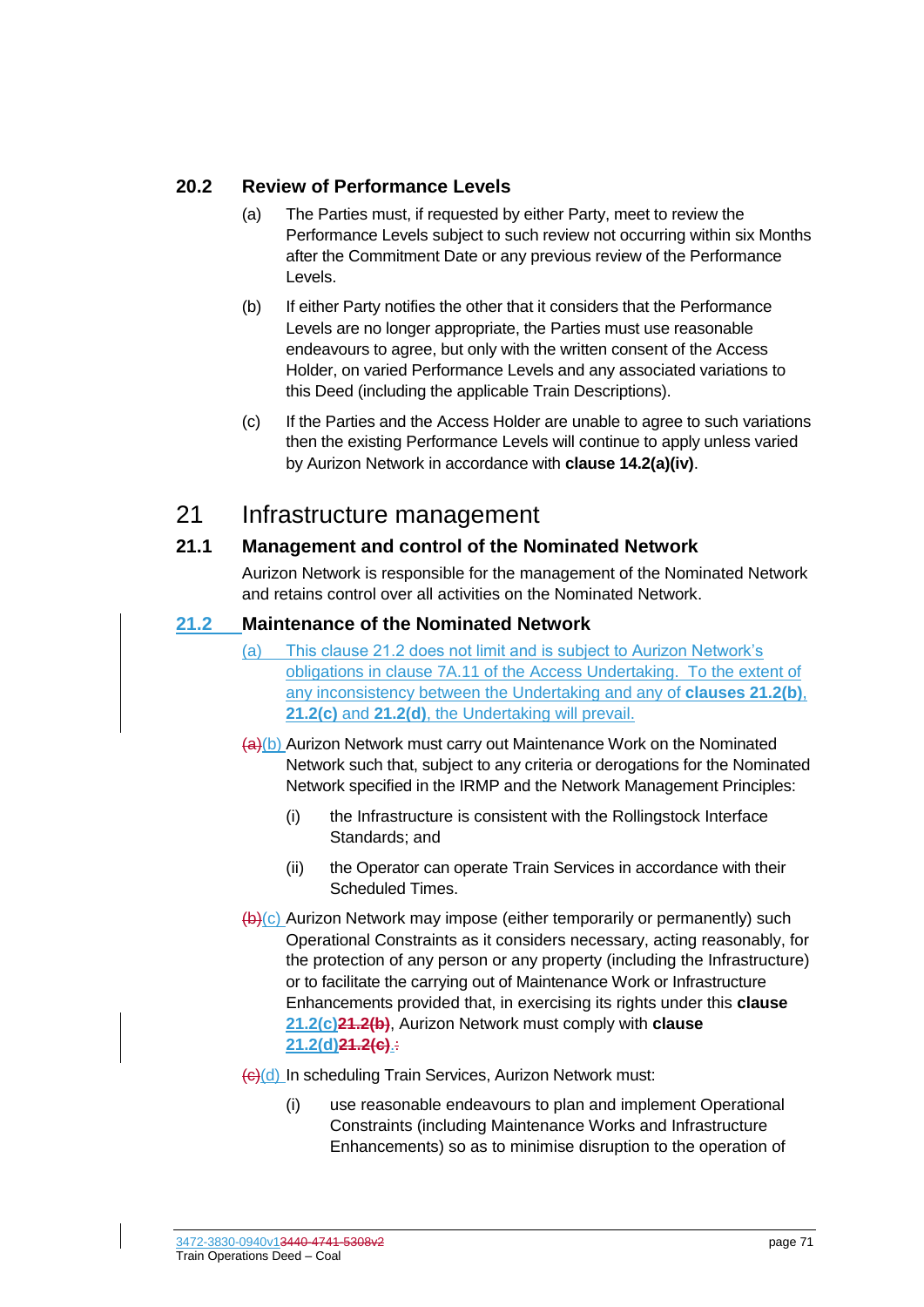Train Services, including to minimise disruption to Access Rights and Operational Rights; and

- (ii) comply with the relevant procedures specified in the Interface Coordination Arrangements.
- (d)(e) The obligation in **clause [21.2\(d\)\(i\)21.2\(c\)\(i\)](#page-71-0)** to use reasonable endeavours includes an obligation for Aurizon Network to bear the reasonable costs (if any) associated with planning and implementing the relevant Operational Constraints so as to minimise disruption to the operation of Train Services.
- (e)(f) The obligation in **clause [21.2\(d\)\(i\)21.2\(c\)\(i\)](#page-71-0)** to use reasonable endeavours includes an obligation to provide reasonable notice of Operational Constraints and, where possible, to provide reasonable alternative Scheduled Times for affected Train Services to the Operator having regard to the reasonable requirements of the Operator.
- $(f(x))$  The Operator must notify Aurizon Network as soon as is reasonably practicable of any damage to, or disrepair or failure in operation or function of, any part of the Infrastructure of which the Operator becomes aware.
- (g)(h) Subject to Aurizon Network complying with its obligations under **clause [21.2\(d\)\(i\)21.2\(c\)\(i\)](#page-71-0)**, the Operator must provide reasonable cooperation to Aurizon Network in relation to the timetabling of Planned Possessions provided that any such Planned Possessions are consistent with the Network Management Principles and implemented in accordance with the Possession Protocols.
- $(h)(i)$  Subject to the Possession Protocols, Aurizon Network must use its reasonable endeavours to carry out:
	- (i) Emergency Possessions within seven days after the detection of the fault giving rise to the need for the Emergency Possession; and
	- (ii) Urgent Possessions within between seven days and three Months after the detection of the fault giving rise to the need for the Urgent Possession.
- (i)(j) Nothing in **clause [21.2\(d\)\(i\)21.2\(c\)\(i\)](#page-71-0)** limits provisions of the Access Undertaking or this Deed relating to Emergency Possessions, Urgent Possessions or Safety Standards.
- $(h)(k)$  If there is any inconsistency or ambiguity between the provisions of this **clause [21.2\(d\)\(i\)21.2\(c\)\(i\)](#page-71-0)** and the provisions of Part 7A of the Access Undertaking or of the Network Management Principles, **clause [21.2\(d\)\(i\)21.2\(c\)\(i\)](#page-71-0)** will prevail to the extent of the inconsistency or ambiguity.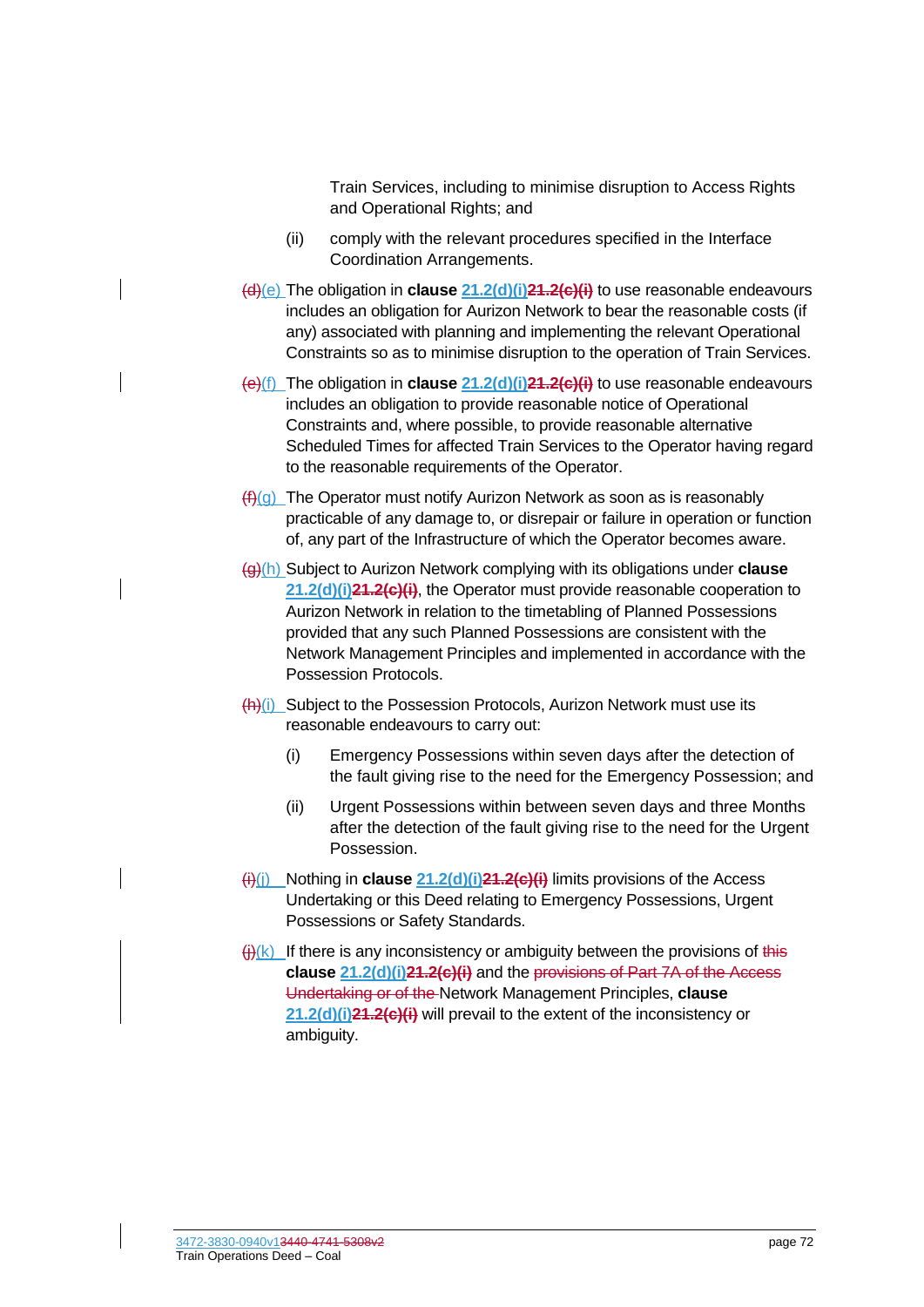# 22 Incident management

## **22.1 Compliance**

- (a) If requested by Aurizon Network from time to time, the Operator must demonstrate to Aurizon Network's reasonable satisfaction that:
	- (i) procedures are in place which ensure compliance by the Operator with any reporting requirements in the Emergency Response Plan and, to the extent relevant, the Emergency Procedures; and
	- (ii) the Operator is complying with such procedures and reporting requirements.
- (b) The Operator must ensure that, at all times:
	- (i) sufficient members of the Operator's Staff are appropriately qualified to participate in Investigations; and
	- (ii) the names and positions of those members of the Operator's Staff are maintained in the Emergency Response Plan.

## **22.2 Obstructions**

(a) Unless permitted under this Deed or authorised by Aurizon Network, the Operator must not cause any Obstruction or permit any Obstruction caused by the Operator to continue.

### **22.3 Notification**

- (a) The Operator must notify the Train Controller as soon as reasonably practicable after the Operator or the Operator's Staff discover or become aware of:
	- (i) any Obstruction (including all Incidents) or any breach or suspected breach of Safeworking Procedures;
	- (ii) anything which the Operator or the Operator's Staff observe which may reasonably be considered to cause or contribute to the occurrence of an Incident or Obstruction; or
	- (iii) any harm to the Environment caused or contributed to by the Operator's operation of Train Services on the Nominated Network, which the Operator knows would result in a breach by Aurizon Network of the terms of any environmental authority it holds in connection with the Nominated Network.
- (b) Aurizon Network must notify the Operator of all Incidents involving the Operator's Rollingstock.

#### **22.4 Management of Incident response**

- (a) Aurizon Network is responsible for the overall coordination and management of the response to an Incident (including notifying all relevant emergency services) so that Restoration and Recovery are effected as soon as practicable.
- (b) If an Incident occurs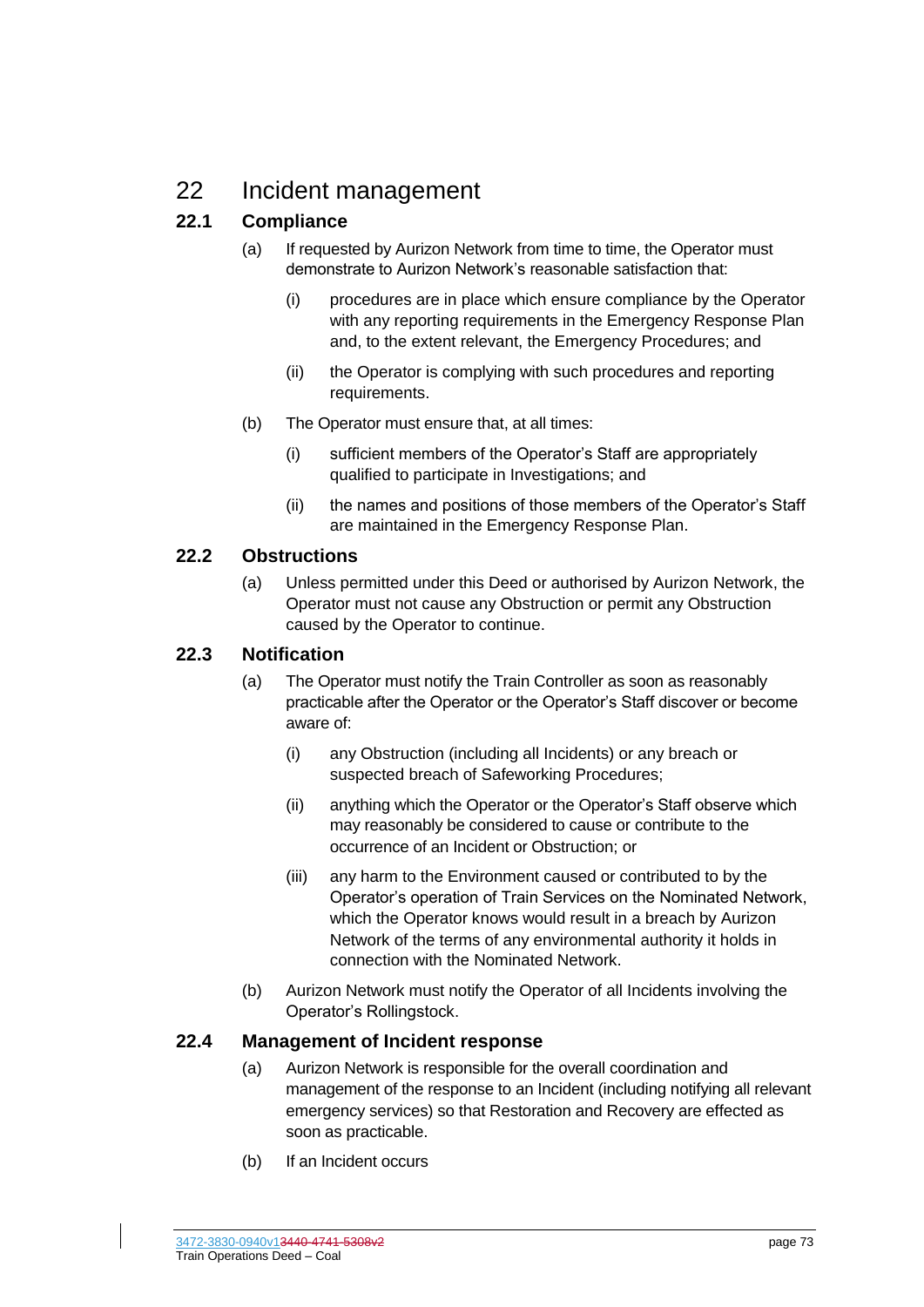- (i) the Operator:
	- (A) is, subject to **clause [22.4\(c\)](#page-74-0)**, responsible for effecting Recovery and Retrieval;
	- (B) must:
		- (1) make arrangements to effect Recovery and Retrieval within three hours after the Incident occurred;
		- (2) cooperate with and assist Aurizon Network in Restoration;
		- (3) effect timely Recovery and Retrieval within 12 hours after the Incident occurred (or within such other period as the Parties may agree) in accordance with the Emergency Response Plan;
		- (4) as soon as reasonably practicable, notify Aurizon Network;
		- (5) take action as soon as reasonably practicable in respect of an Incident to prevent or minimise injury to any person or damage to any property (including harm to the Environment) where there is an imminent risk of such injury or damage, but otherwise take no action without the prior approval of Aurizon Network (not to be unreasonably withheld); and
		- (6) comply with the directions of Aurizon Network in respect of the coordination and management of Recovery, Retrieval and Restoration.
- <span id="page-74-0"></span>(c) If an Incident occurs and Aurizon Network reasonably believes that it will be able to effect Recovery more quickly than the Operator, then Aurizon Network may, subject to using reasonable efforts to consult with the Operator:
	- (i) take such action as is reasonably necessary (including the use of a Railway Operator's Rollingstock to clear the Operator's Rollingstock) to effect Recovery; and
	- (ii) recover such reasonable costs incurred by Aurizon Network in doing so. Subject to **clause [8.4](#page-42-0)**, the Operator must, within 10 Business Days after receiving such demand, pay to Aurizon Network such reasonable costs incurred by Aurizon Network.
- (d) Subject to **claus[e 22.4\(e\)](#page-74-1)**, each Party must use all reasonable endeavours to ensure that any property damage, actual or potential harm to the Environment or delays to the recommencement of Train Movements arising from Restoration or Recovery are minimised.
- <span id="page-74-1"></span>(e) Aurizon Network may, subject to Aurizon Network using its best efforts to first consult with the Operator about such action, take such action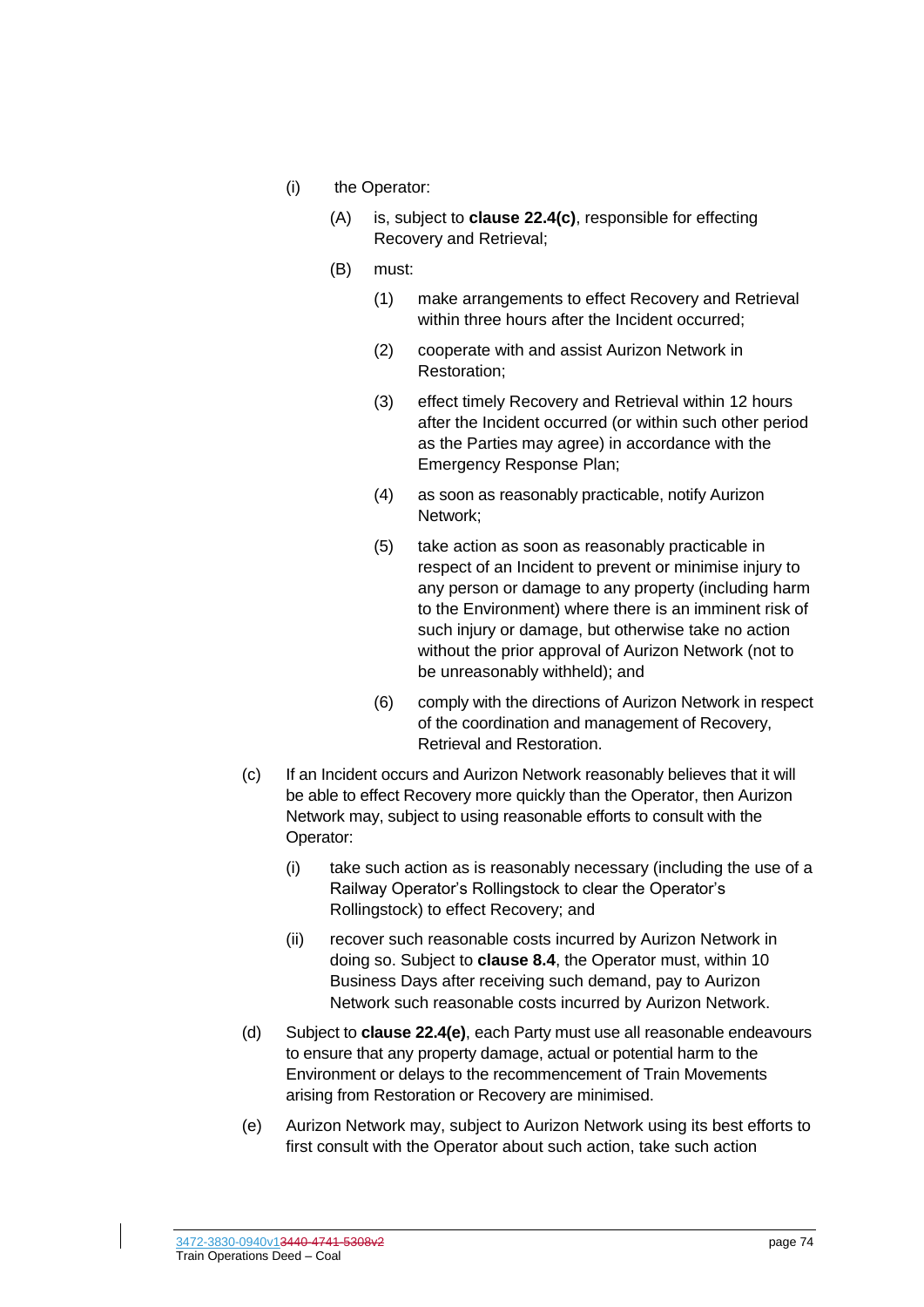(including to give directions to the Operator and the Operator's Staff and to remove or require the Operator to remove any of its Rollingstock from the Nominated Network) as Aurizon Network considers reasonably necessary to recommence Train Movements as soon as practicable and, subject to **clause [22.4\(k\)\(i\)](#page-76-0)**, Aurizon Network will not be liable for any damage to or loss of freight or Rollingstock caused by such action.

- <span id="page-75-2"></span>(f) Where:
	- (i) Aurizon Network seeks to remove, or require the Operator to remove, any Relevant Rollingstock from the Nominated Network under **clause [22.4\(e\)](#page-74-1)**; and
	- (ii) such removal would reasonably be expected to cause material damage to or materially increase the damage to the Relevant Rollingstock,

then Aurizon Network and the Operator must:

- <span id="page-75-0"></span>(iii) use reasonable endeavours to consult and agree on the removal of the Relevant Rollingstock as soon as reasonably practicable and, in any event, within six hours after the occurrence of the Incident or such longer period as the Parties may agree; and
- <span id="page-75-1"></span>(iv) if the Parties do not consult or reach agreement within the period referred to in **clause [22.4\(f\)\(iii\)](#page-75-0)**, then the Parties must refer the decision to their representatives with authority to make the necessary decisions who must in good faith seek to agree a course of action within two hours of the referral to them or such longer period as the Parties may agree.
- <span id="page-75-3"></span>(g) If Aurizon Network's and the Operator's representatives with authority to make the necessary decisions do not consult or do not agree within the specified period in **clause [22.4\(f\)\(iv\)](#page-75-1)**, then Aurizon Network must refer its proposed course of action with respect to the removal of the Relevant Rollingstock to an Expert who must determine in accordance with **clause [30.3](#page-94-0)** whether or not, having regard to:
	- (i) the potential to further damage the Relevant Rollingstock or cause damage to any property (including harm to the Environment);
	- (ii) the impact on Aurizon Network's ability to effect Restoration; and
	- (iii) the time critical nature of the decision,

the course of action proposed by Aurizon Network is reasonable.

- <span id="page-75-5"></span>(h) Following completion of the process set out in **clauses [22.4\(f\)](#page-75-2)** and **[22.4\(g\)](#page-75-3)** (as applicable), Aurizon Network may progress with the proposed course of action unless the Expert determines that Aurizon Network's proposed course of action is not reasonable.
- <span id="page-75-4"></span>(i) Aurizon Network may, where it is reasonable and practicable in the circumstances to do so, issue a Train Control Direction to the Operator to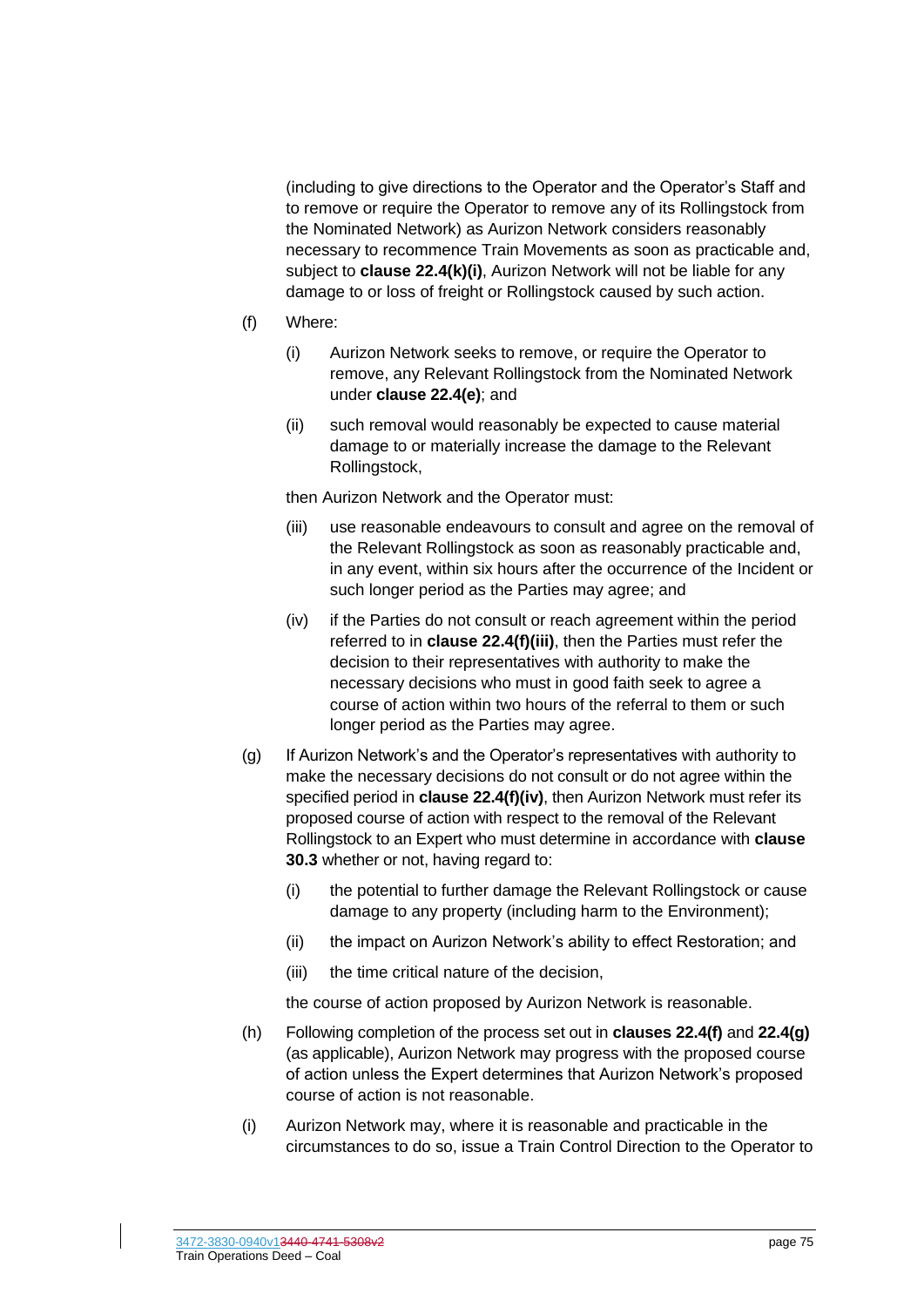provide assistance with clearing any Network Incident including providing Rollingstock, where appropriate, for use by or under the direction of Aurizon Network and undertaking any variation in the operation of a Train Service (including coupling its Rollingstock with Rollingstock of Aurizon Network or another Railway Operator). The Operator must comply with any such Train Control Direction. The Operator may recover from Aurizon Network such reasonable costs incurred in complying with this **clause [22.4\(i\)](#page-75-4)** as agreed or, failing agreement within 20 Business Days after notice by the Operator to Aurizon Network, as determined by an Expert in accordance with **clause [28.3](#page-88-0)**.

- (j) The assessment of the costs to be recovered under **clause [22.4\(c\)](#page-74-0)** or **clause [22.4\(i\)](#page-75-4)** for the use of Rollingstock must have regard to any industry or other agreement covering such costs and any payments facilitated by such agreement.
- <span id="page-76-0"></span>(k) Except as otherwise provided in this Deed, Aurizon Network is not liable to the Operator and the Operator must not make any Claim against Aurizon Network, Aurizon Network's director and/or Aurizon Network's Staff for:
	- (i) any damage to or loss of freight or Rollingstock caused by a course of action permitted in accordance with **clause [22.4\(e\)](#page-74-1)**, except to the extent:
		- (A) such damage or loss is caused by the negligent act or omission or wilful default or misconduct of Aurizon Network or Aurizon Network's Staff; or
		- (B) the Expert determines that Aurizon Network's course of action is not reasonable; and
	- (ii) any delays, cancellation of Train Services or Claims suffered or incurred by, or made or brought by or against, the Operator as a result of complying with a request by Aurizon Network pursuant to **clause [22.4\(i\)](#page-75-4)**.
- (l) The Operator is solely liable for, and releases, indemnifies and will keep indemnified Aurizon Network and its directors and Aurizon Network's Staff against all Claims of any nature suffered or incurred by, or made or brought against, Aurizon Network, its directors or Aurizon Network's Staff in respect of any course of action permitted in accordance with **clause [22.4\(h\)](#page-75-5)**.

#### **22.5 Investigations**

- (a) If an Incident occurs, an Investigation into the Incident must be:
	- (i) commenced as soon as practicable unless otherwise agreed between the Parties; and
	- (ii) conducted in accordance with the Investigation Procedures.
- (b) Each Party must cooperate, and ensure that Aurizon Network's Staff or the Operator's Staff (as applicable) cooperate, fully with any Investigation.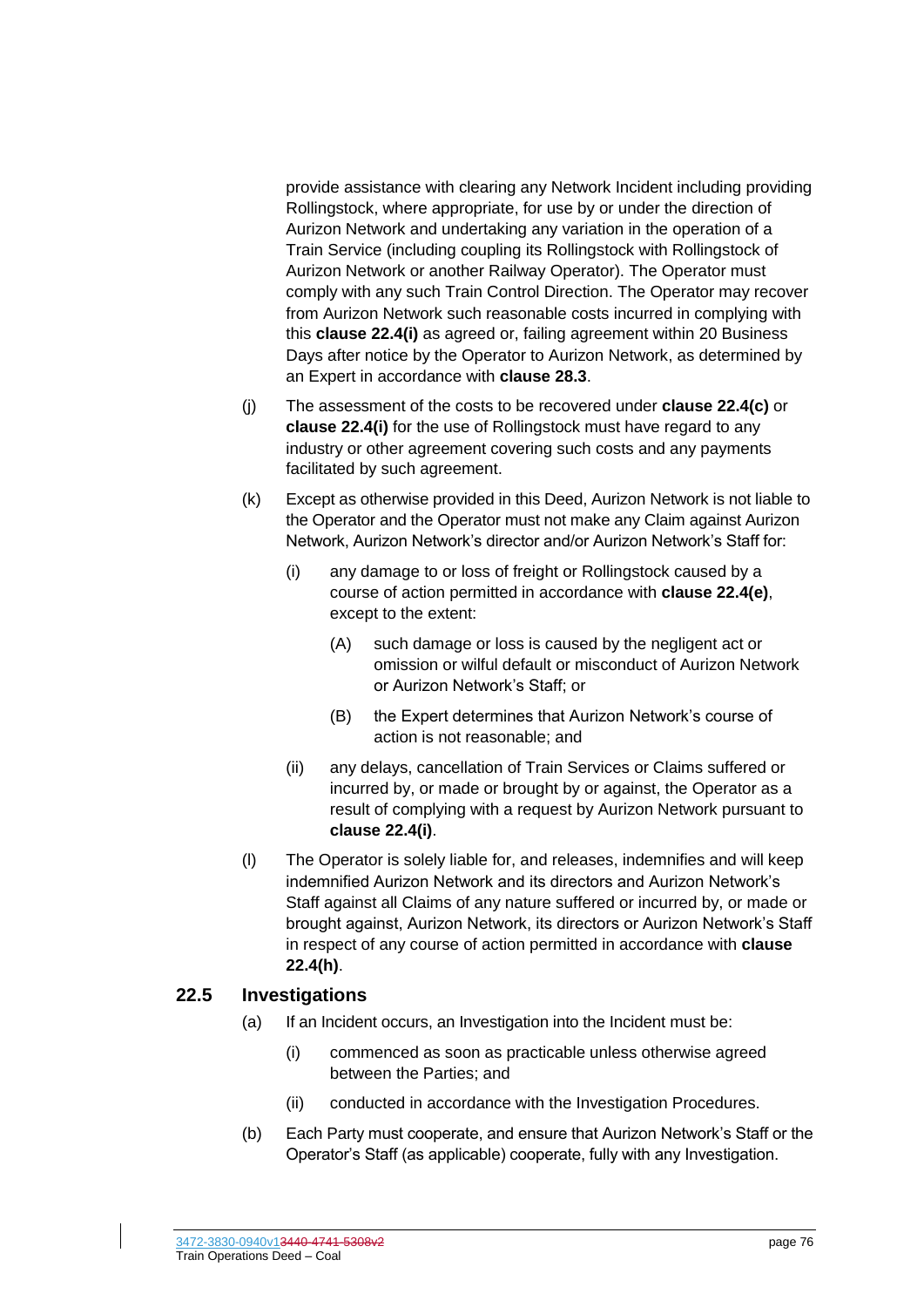(c) The Parties must consult in good faith in relation to the implementation of any recommendations arising from an Investigation in accordance with the Investigation Procedures.

#### <span id="page-77-3"></span><span id="page-77-2"></span>**22.6 Management of Environmental Incidents**

- <span id="page-77-0"></span>(a) If:
	- (i) the Operator's Activities in connection with this Deed have caused or contributed to an actual or potential Environmental Incident and Aurizon Network reasonably considers that action is required to prevent, mitigate or remedy that Environmental Incident; or
	- (ii) Aurizon Network is given a direction, notice or order by an Environmental Regulator that some action is required to prevent, mitigate or remedy any actual or potential Environmental Incident caused or contributed to, or likely to be caused or contributed to, by the Operator's Activities in connection with this Deed,

then:

- <span id="page-77-1"></span>(iii) Aurizon Network may notify the Operator of the actions which are required; and
- (iv) the Operator must, at its cost and as soon as reasonably practicable after receiving such notice from Aurizon Network, ensure such actions are implemented.
- <span id="page-77-4"></span>(b) If **clause [22.6\(a\)\(ii\)](#page-77-0)** applies, a notice given under **clause [22.6\(a\)\(iii\)](#page-77-1)** must be accompanied by a copy of the direction, notice or order given by the Environmental Regulator (if given in writing) provided that Aurizon Network can redact from the copy of the document any information which relates to the Activities of a person other than the Operator or Aurizon Network.
- (c) If any actions which Aurizon Network could require the Operator to implement under **clause [22.6\(a\)](#page-77-2)** ought best be undertaken by Aurizon Network, then Aurizon Network may elect to undertake such actions and the Operator must pay to Aurizon Network the reasonable costs and expenses incurred by Aurizon Network in doing so.
- (d) If the Operator disputes any actions taken by Aurizon Network under this **clause [22.6](#page-77-3)**, either Party may refer the dispute to an Expert in accordance with **clause [30.3](#page-94-0)** and if the Expert determines the dispute in favour of the Operator, then Aurizon Network must reimburse the Operator for the costs incurred by the Operator as a result of the actions implemented by the Operator at Aurizon Network's request (or, if applicable, Aurizon Network must bear the costs and expenses incurred by Aurizon Network in accordance with **clause [22.6\(b\)](#page-77-4)** and is not entitled to recover those costs from the Operator) to the extent determined by the Expert.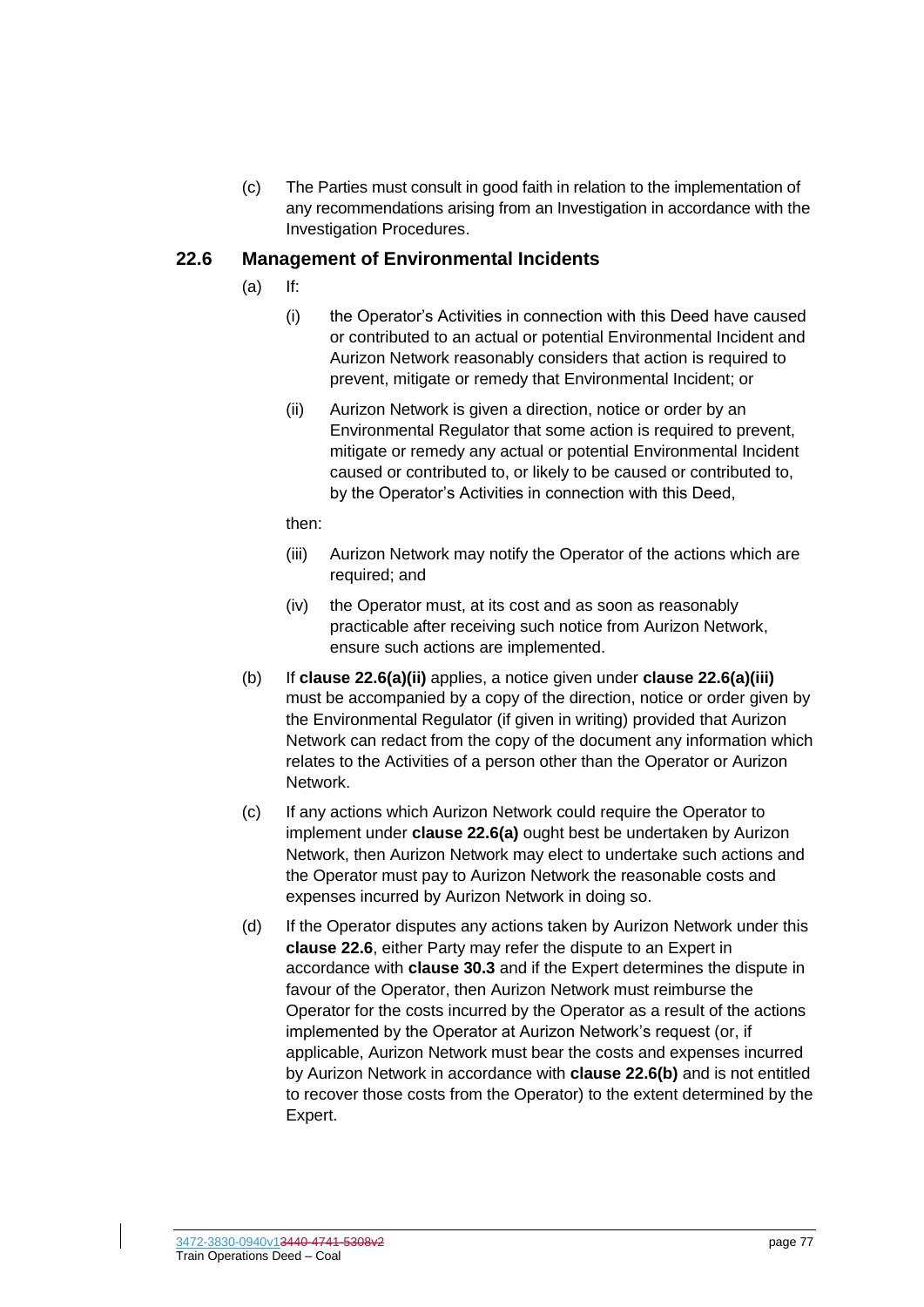## **22.7 Environmental Incident reporting**

- (a) The Operator must notify:
	- (i) Aurizon Network as soon as reasonably practicable after becoming aware of the occurrence of an Environmental Incident occurring on the Nominated Network caused, or contributed to, by the Operator.
	- (ii) all relevant Environmental Regulators of the occurrence of any Environmental Incident which is caused, or contributed to, by the Operator in accordance with the Operator's obligations under Environmental Laws.
- (b) Aurizon Network may report the occurrence of the Environmental Incident to any relevant Environmental Regulator provided it first consults with the Operator about the proposed content of any such report.
- (c) In the event that an Environment Regulator requires information, or undertakes an investigation, in relation to an Environmental Incident, the Operator and Aurizon Network must cooperate with the Environmental Regulator and provide appropriate resources to comply with any lawful requirements of the Environmental Regulator in relation to the Environmental Incident.

# 23 Operator's staff

## **23.1 Safety of Operator's Staff**

The Operator is fully responsible and liable for the health and safety of the Operator's Staff and the personal property of the Operator's Staff, and, subject to **clause [27](#page-86-0)**, indemnifies and releases Aurizon Network to the extent permitted by Law from any liability in relation to the Operator's Staff except to the extent that such liability is caused or contributed to by the breach of this Deed by Aurizon Network or any negligent act or omission of Aurizon Network or Aurizon Network's Staff.

## <span id="page-78-0"></span>**23.2 Qualifications of Operator's Staff**

The Operator must:

- (a) ensure that:
	- (i) all risks associated with Safety Related Work (including the competence of all Operator's Staff to safely and properly discharge their duties related to the exercise of the Operator's rights or performance of its obligations under this Deed) are addressed in the Interface Risk Assessment;
	- (ii) all Operator's Staff:
		- (A) hold and keep current all qualifications and accreditations required under any Law and as specified in the IRMP; and
		- (B) undertake any additional training from time to time in order to keep current such qualifications and accreditations;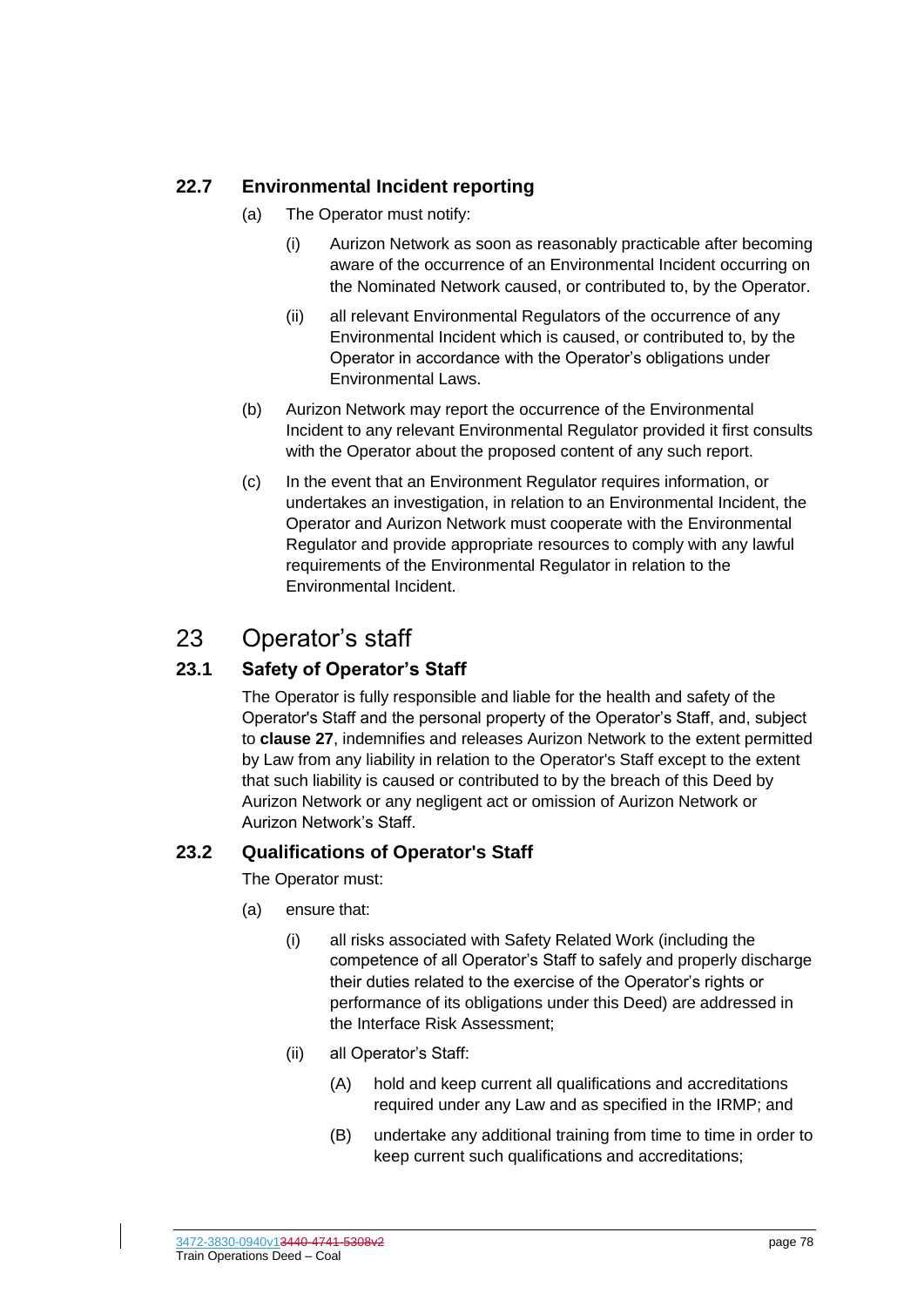- (b) meet all costs of any training and/or testing required to meet the requirements of this **clause [23.2](#page-78-0)**; and
- (c) keep Aurizon Network advised of any Required Information in relation to all of the Operator's Staff engaged in Safety Related Work on the Nominated Network and ensure that all Safety Related Work is performed only by those Operator's Staff whose details have been provided to Aurizon Network in accordance with this **clause [23.2](#page-78-0)** and who satisfy the requirements of this **claus[e 23.2](#page-78-0)**.

#### **23.3 Entry onto Aurizon Network Land**

The Operator must ensure that the Operator's Staff do not enter upon the Aurizon Network Land in a manner inconsistent with the Interface Coordination Arrangements, the IRMP or the Emergency Response Plan without the prior written approval of Aurizon Network and that, in the event such approval is given, the relevant Operator's Staff comply with all conditions of the approval and hold the necessary qualifications and accreditations.

## <span id="page-79-2"></span>24 Interface and environmental risk management

## **24.1 Compliance with Interface Risk Management Plan**

Each Party must advise the other Party of any failure to comply with the IRMP as soon as reasonably practicable after the Party becomes aware of such non-compliance, including details of the nature of the non-compliance and how the Party has rectified or intends to rectify the non-compliance.

#### **24.2 Environmental consultant**

The Parties must, at the Operator's cost (unless otherwise agreed between the Parties), engage suitably qualified persons (reasonably acceptable to both Parties) to undertake any specialist assessments required for the purpose of identifying and assessing Environmental Risks as part of an Interface Risk Assessment.

#### <span id="page-79-1"></span><span id="page-79-0"></span>**24.3 Interface representative**

- (a) Prior to the commencement of any Train Services, each Party must nominate one or more appropriately qualified representatives (by identifying the name, title, experience (including length of experience) and qualifications of each representative) (**Interface Representative**) who is or are (as applicable) to be responsible for:
	- (i) making decisions in relation to interface and environmental issues that arise in connection with this Deed;
	- (ii) liaising and cooperating with representatives of the other Party on those interface and environmental issues; and
	- (iii) meeting with representatives of the other Party at locations, times and by means (including in person) specified by Aurizon Network from time to time.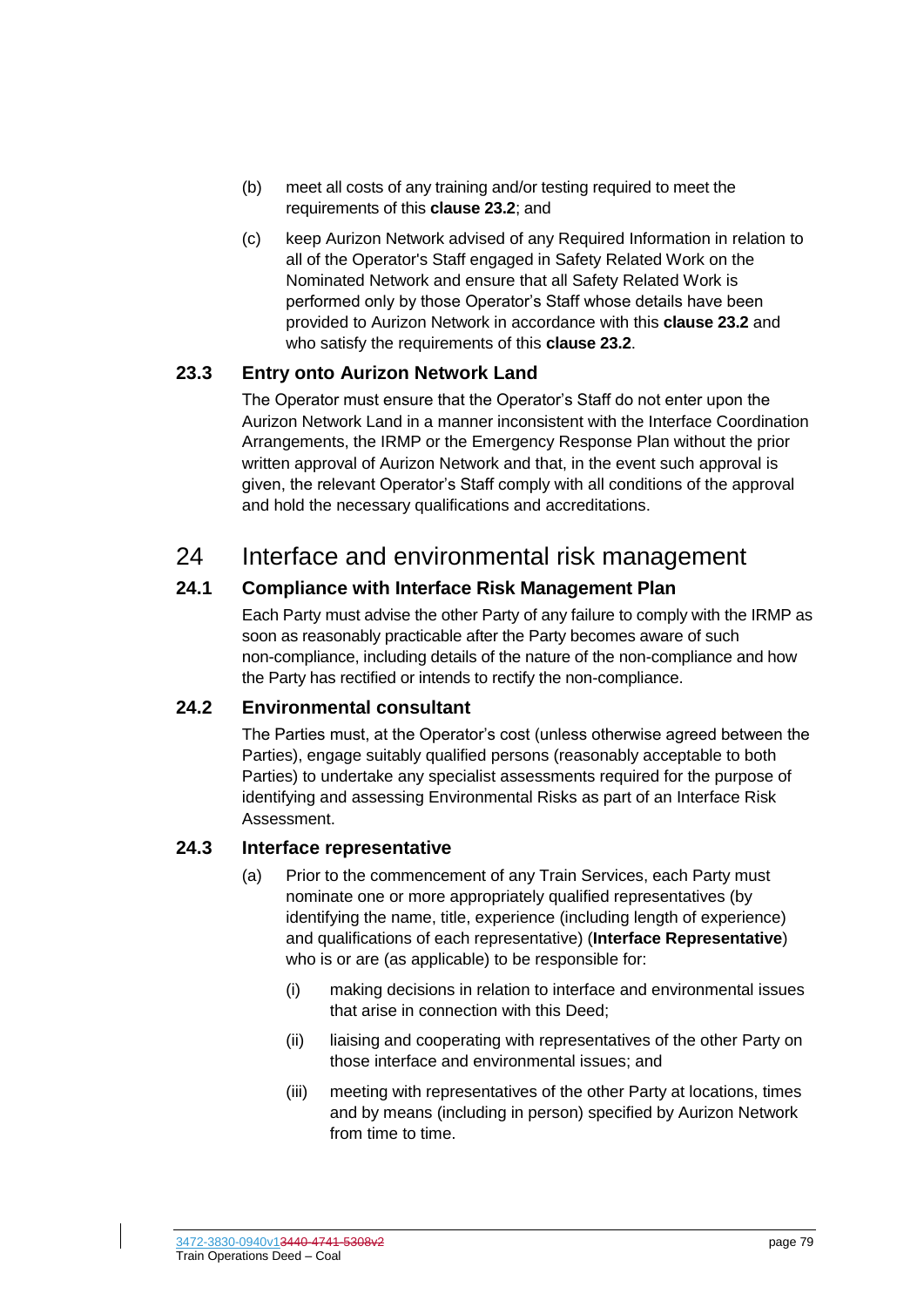(b) Each Party must ensure that any representative it nominates under this **clause [24.3](#page-79-0)** is available to efficiently and effectively perform the responsibilities of the Interface Representative specified in **clause [24.3\(a\)](#page-79-1)** and that it has nominated an Interface Representative under this **clause [24.3](#page-79-0)** at all times during the Term.

#### **24.4 Operator's Safety Management System**

The Operator must develop, implement and maintain a safety management system (**Operator's Safety Management System**) which must specify (as a minimum):

- (a) the Interface Risks identified in the IRMP from time to time and the measures for managing those Interface Risks specified in the IRMP from time to time which the Operator is responsible for implementing, complying with, ensuring compliance with and/or ensuring the ongoing effectiveness of; and
- (b) processes for ensuring that the Operator, its Rollingstock, Rollingstock Configurations and Train Services at all times comply with the requirements of this Deed, including the IRMP from time to time.

#### **24.5 Aurizon Network's Safety Management System**

Before the commencement of any Train Services, Aurizon Network must incorporate into its safety management system any measures for managing Interface Risks specified in the IRMP from time to time which Aurizon Network is responsible for implementing, complying with, ensuring compliance with and/or ensuring the ongoing effectiveness of.

#### **24.6 Aurizon Network's environmental management system**

Before the commencement of any Train Services, Aurizon Network must incorporate into its environmental management system any measures for managing Environmental Risks specified in the IRMP from time to time which Aurizon Network is responsible for implementing, complying with, ensuring compliance with and/or ensuring the ongoing effectiveness of.

## **24.7 Carriage of Dangerous Goods on Train Services**

- (a) If Dangerous Goods are to be carried on a Train Service, the Operator must ensure that:
	- (i) all requirements of the Dangerous Goods Code in relation to the Train Service are fully complied with (including placement of relevant, accurate and current documentation on Trains);
	- (ii) Aurizon Network is advised of the details of the Dangerous Goods (including a description of them and the applicable Dangerous Goods United Nations (UN) Number) as part of the Train List before the operation of the Train Service; and
	- (iii) any authorisation or prior approvals required under the Dangerous Goods Code in relation to the Train Service have been obtained and are available for inspection by Aurizon Network (if requested).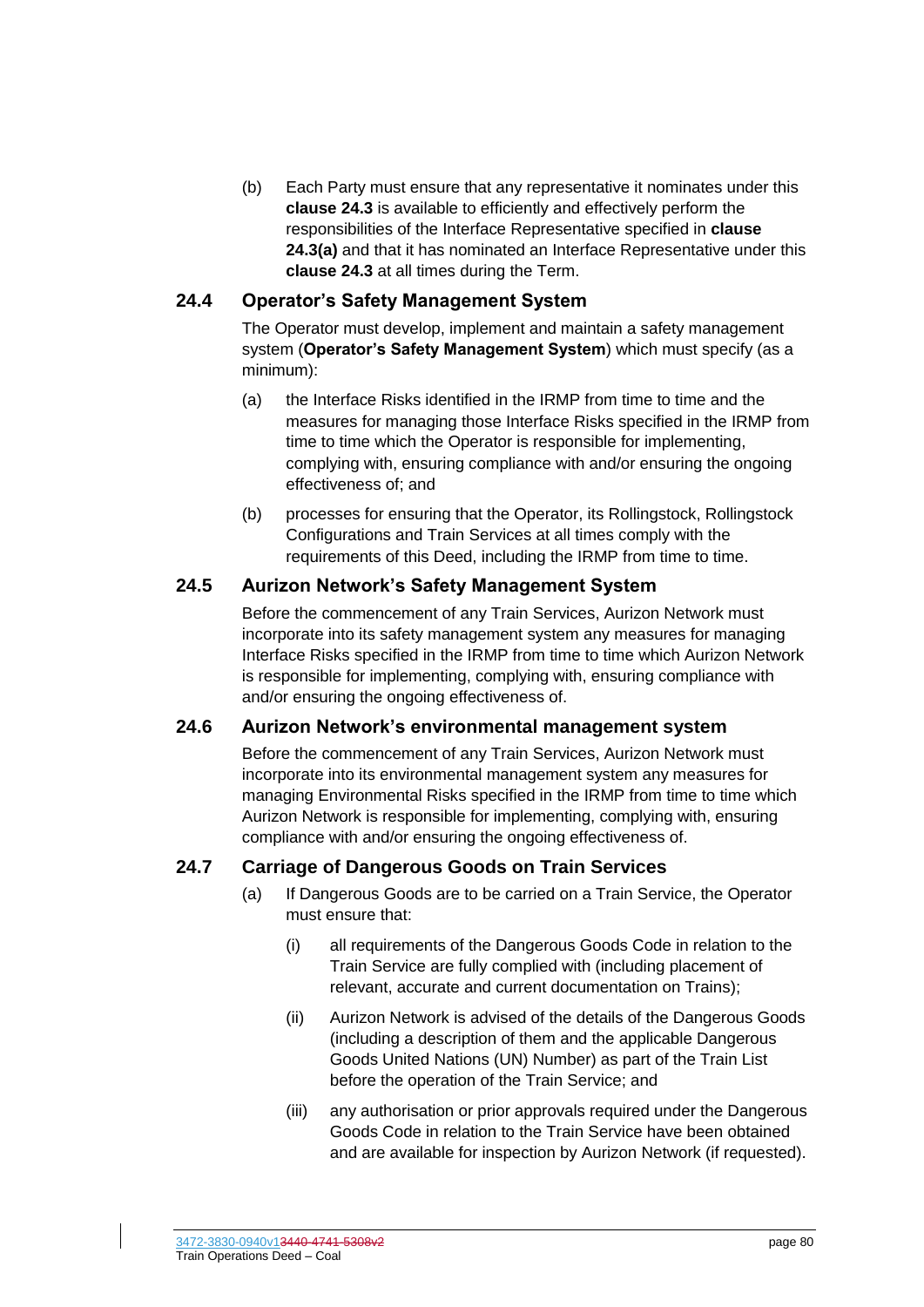(b) Before any Dangerous Goods can be carried on a Train Service, the Operator must ensure that the Emergency Response Plan prepared in accordance with **clause [15.1\(a\)\(i\)\(B\)](#page-55-0)** includes procedures for responding to an Incident involving Dangerous Goods of the type to be carried on the Train Service.

#### <span id="page-81-0"></span>**24.8 Noise management during Train Services**

- (a) In addition to any noise attenuation or noise management measures which may form part of or be identified in the IRMP or the Environmental Management Plan, the Operator must contribute to the reasonable costs, as reasonably determined by Aurizon Network, incurred by Aurizon Network in undertaking reasonable noise abatement measures on or adjacent to the Nominated Network where the Noise Levels are (or, but for the taking of these measures by Aurizon Network, would be) exceeded during the Term.
- (b) If, during the Term, the Noise Levels are varied (reduced) such that noise from the Nominated Network exceeds the reduced Noise Levels, then Aurizon Network may elect, acting reasonably, to implement reasonable noise abatement measures on the Nominated Network to ensure compliance with the reduced Noise Levels. The Operator must contribute to Aurizon Network's reasonable costs of those noise abatement measures as reasonably determined by Aurizon Network.
- (c) If the Operator disputes any determination made by Aurizon Network under this **clause [24.8](#page-81-0)** regarding the contribution of costs, then the Operator may refer that dispute to an Expert for determination in accordance with **clause [30.3](#page-94-0)**.

#### **24.9 Community liaison and environmental complaint procedures**

- (a) Before the commencement of any Train Services the Operator must take all steps necessary to comply with all relevant community liaison requirements required by Law, any Authority or reasonably required by Aurizon Network.
- (b) The Operator must invite Aurizon Network to be represented at any community meetings related to the operation of the Train Services under this Deed organised by the Operator.
- (c) If Aurizon Network or the Operator receives noise complaints or other complaints dealing with Environmental issues in relation to the Nominated Network, then both Aurizon Network and the Operator must:
	- (i) inform each other of those complaints as soon as reasonably practicable; and
	- (ii) cooperate in investigating and responding to those complaints.

#### **24.10 Audit and review**

(a) The Operator must, if requested by Aurizon Network, promptly provide to Aurizon Network copies of those parts of any environmental audits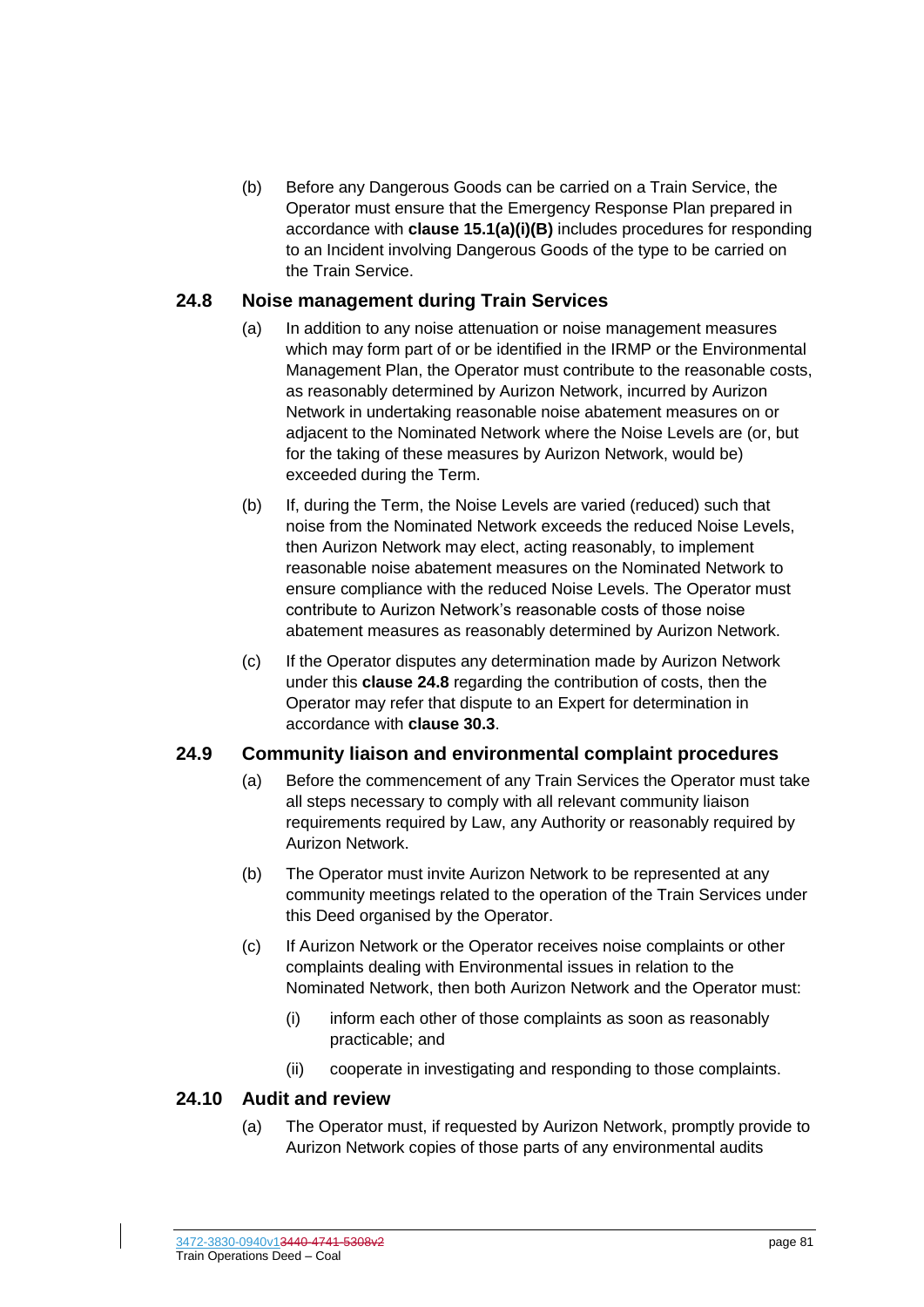undertaken by or on behalf of the Operator in respect of its Train Services operated on the Nominated Network.

- (b) Aurizon Network must provide the Operator with copies of those parts of Aurizon Network's environmental audits that are relevant to the operation of the Operator's Train Services operated on the Nominated Network.
- (c) Without limiting **clause [15.2](#page-58-0)**, if Aurizon Network becomes aware of any inadequacy of the IRMP or the Operator's Environmental Management Plan due to:
	- (i) any change in Environmental Laws of relevance to the operation of Train Services on the Nominated Network; or
	- (ii) any Activities of the Operator in connection with this Deed which cause or contribute to, or are to likely cause or contribute to, an Environmental Incident,

then Aurizon Network can give the Operator a notice under **clause [15.2](#page-58-0)** notifying the Operator that it requests that the IRMP be reviewed.

#### **24.11 Notification**

- (a) The Operator must notify Aurizon Network of any failure by the Operator to comply with the Environmental Management Plan or its obligations under any Safety Law or Environmental Law which are directly relevant to the Operator's Activities under this Deed as soon as reasonably practicable after the Operator becomes aware of such failure and provide details of how it intends to address the non-compliance.
- (b) Without limiting any other provisions of this Deed, the Operator must remedy such non-compliance as soon as reasonably practicable having regard to, without limitation, the nature of the non-compliance and any action required by any Safety Regulator or any Environmental Regulator.
- (c) The Operator must comply with all notices given by Aurizon Network requiring the Operator to cease conduct which is causing or threatening to cause:
	- (i) a risk to the safety of persons or property; or
	- (ii) harm to the Environment.
- (d) A Party must promptly provide to the other Party any notices, directions or orders relating to the operation of Train Services under this Deed that it receives from any Safety Regulator or Environmental Regulator.
- (e) Aurizon Network must notify the Operator of any changes to any Environmental Authorities held by Aurizon Network or variations to any other environmental information provided by Aurizon Network to the Operator relevant to the operation of Train Services.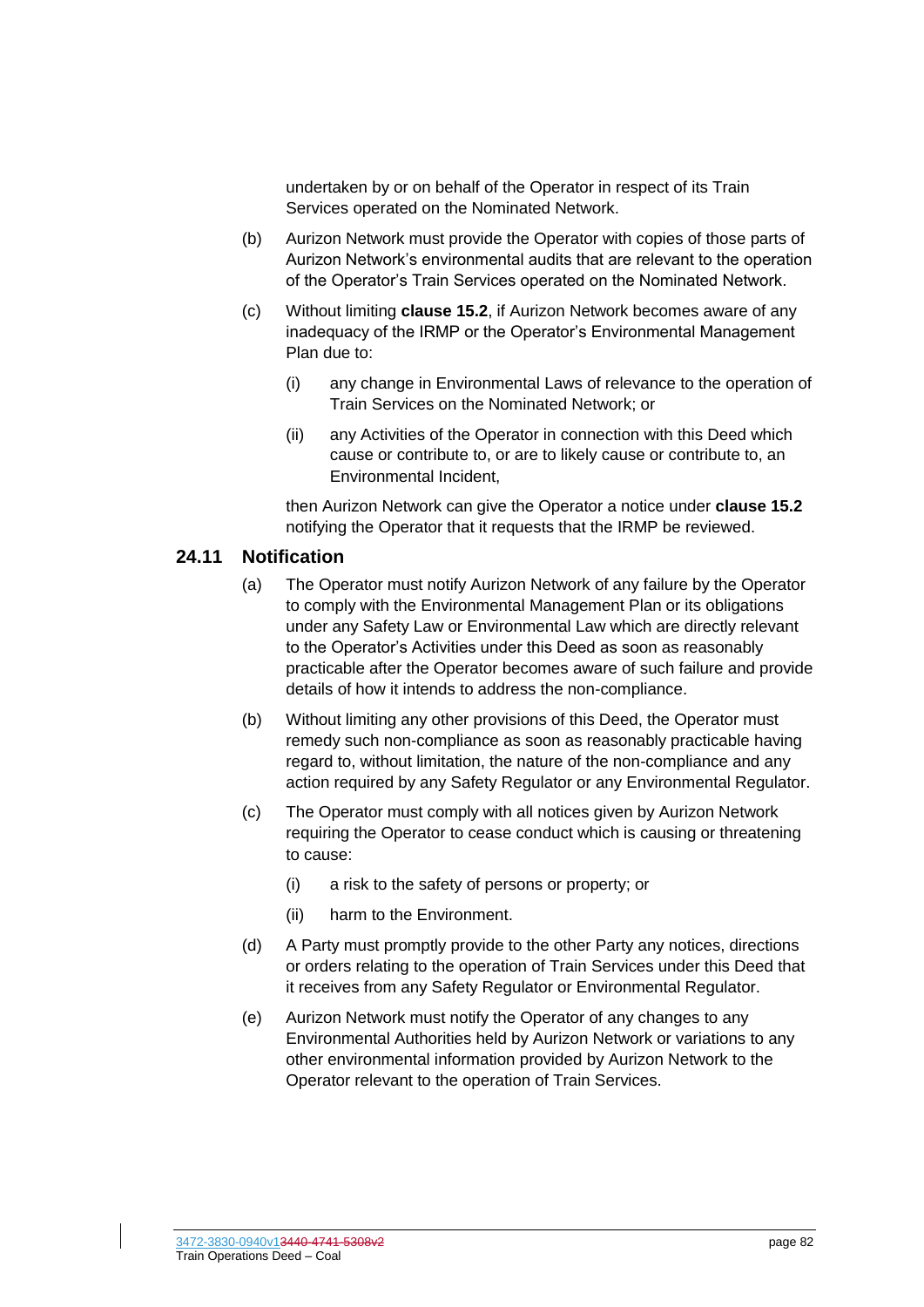# 25 Inspection and audit rights

## <span id="page-83-0"></span>**25.1 Right of inspection by Operator**

- (a) Subject to **clause 23.1(b)**, the Operator may, before the initial commencement of Train Services for any Train Service Type, at its cost and risk, inspect the Infrastructure comprising the Nominated Network, including fencing and level crossing protection, in order to satisfy itself as to the standard of the Infrastructure and assess the operational, environmental and safety risks associated with the operation of Train Services on the Nominated Network.
- (b) Any inspection by the Operator under **clause [25.1\(a\)](#page-83-0)**:
	- (i) is subject to:
		- (A) the Operator providing reasonable notice to Aurizon Network of its requirement to inspect the Infrastructure and conducting that inspection at reasonable times;
		- (B) any such inspection being conducted in the presence of a representative of Aurizon Network; and
		- (C) such other reasonable conditions as may be imposed by Aurizon Network on such inspection, including compliance with any Safeworking Procedures and Safety Standards; and
	- (ii) must be conducted by the Operator in a manner which does not cause any disruption to any Train Movements or to the carrying out of Maintenance Work or Infrastructure Enhancements.

#### <span id="page-83-1"></span>**25.2 Right of inspection of Trains and Rollingstock by Aurizon Network**

- (a) If Aurizon Network reasonably believes that Rollingstock or Rollingstock Configurations for a Train Service Type used in the operation of Train Services do not comply with:
	- (i) the Authorised Rollingstock or the Authorised Rollingstock Configurations for the Train Service Type;
	- (ii) the Rollingstock Interface Standards (subject to any Approved Derogations);
	- (iii) the IRMP; or
	- (iv) any applicable Laws relevant to the Operator's Train Services,

and Aurizon Network cannot otherwise reasonably determine whether this is the case, then Aurizon Network may inspect any Trains or Rollingstock which is utilised, or intended to be utilised, in the operation of Train Services, or require the Operator to have an inspection conducted, and for this purpose Aurizon Network or Aurizon Network's Staff will be entitled at any time to enter and ride on the Operator's Trains or Rollingstock.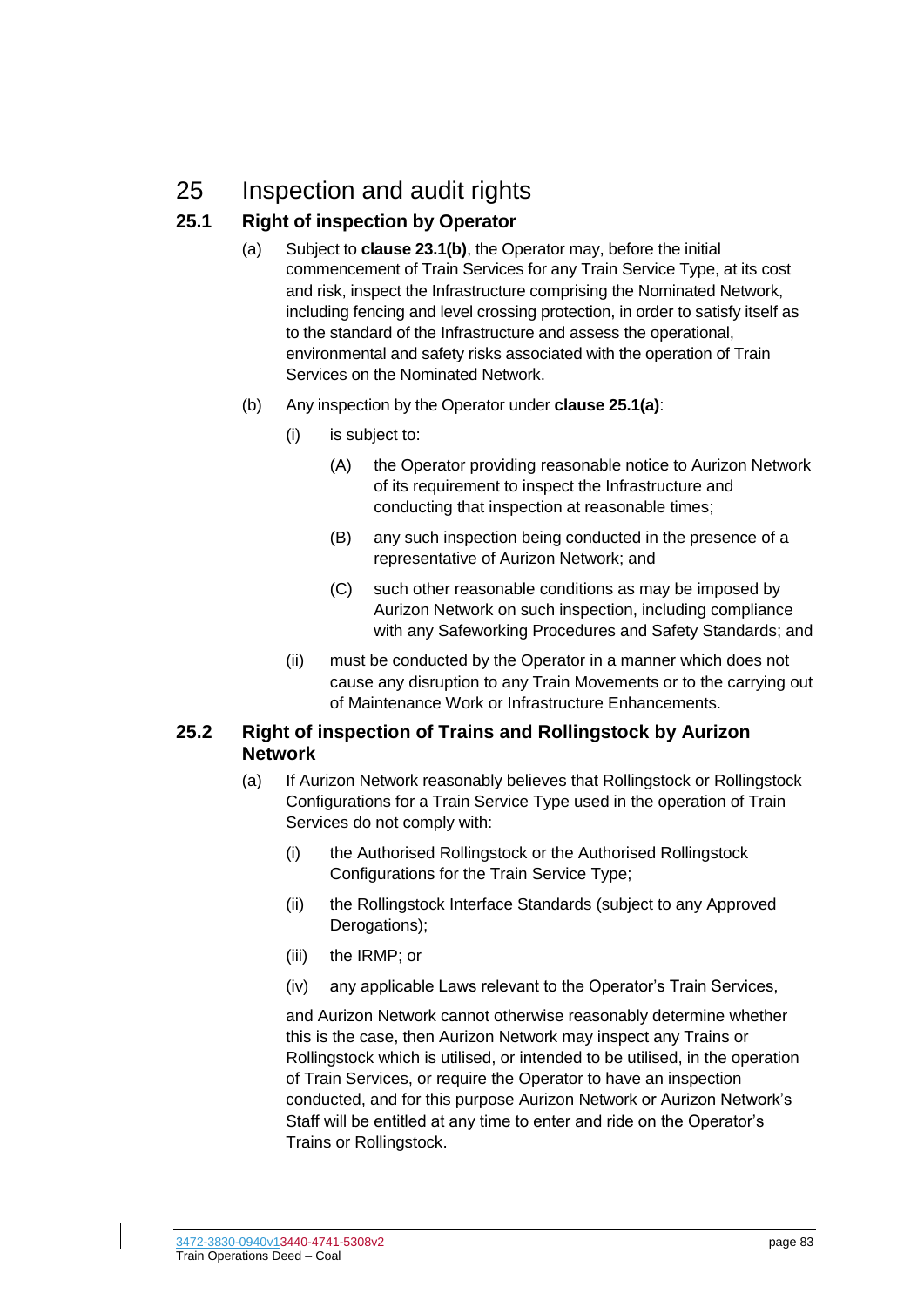- <span id="page-84-0"></span>(b) Subject to Aurizon Network notifying the Operator, if required, under **clause [25.2\(a\)](#page-83-1)**, Aurizon Network may require any of the Operator's Rollingstock (either loaded or empty) to be available at such location as Aurizon Network may reasonably require, including locations on the Infrastructure but not on the Nominated Network, for weighing, measurement or other inspection at any reasonable time specified by Aurizon Network. The Operator must comply with any of Aurizon Network's requirements under this **clause [25.2\(b\)](#page-84-0)**.
- (c) Any inspection by Aurizon Network under **clause [25.2\(b\)](#page-84-0)** is subject to:
	- (i) Aurizon Network providing reasonable notice to the Operator of its requirement to inspect the Rollingstock and conducting that inspection at reasonable times; and
	- (ii) any such inspection being conducted in the presence of a representative of the Operator.
- (d) Despite **clause [19](#page-68-0)**, if any of the Operator's Rollingstock is loaded in excess of the limits specified in an Authority to Travel or a Train Route Acceptance or reasonably considered by Aurizon Network to be loaded in an unsafe or insecure manner, then Aurizon Network may at any time:
	- (i) require the Operator to discontinue the Train Service until such time that the Rollingstock is loaded in accordance with this Deed and Aurizon Network gives the Operator a Train Control Direction authorising it to recommence the operation of the Train Service; and/or
	- (ii) after notifying the Operator, require the Operator to remove the excess or adjust the load at the Operator's expense.
- <span id="page-84-2"></span><span id="page-84-1"></span>(e) If the Operator fails to remove the excess or adjust the load as soon as reasonably practicable after Aurizon Network notifies the Operator under **clause [25.2\(d\)\(ii\)](#page-84-1)**, then Aurizon Network may arrange for its removal or adjustment and the Operator must, within 10 Business Days after receiving such demand, reimburse to Aurizon Network all reasonable costs incurred by Aurizon Network. The Operator must comply with any of Aurizon Network's requirements under this **clause [25.2\(e\)](#page-84-2)**.

#### **25.3 Parties' obligations**

An inspection or audit by a Party under this Deed does not relieve the other Party of its obligations under this Deed or at Law.

# <span id="page-84-3"></span>26 Insurance by Operator

#### **26.1 Maintain insurance policies**

Before the commencement of Train Services under this Deed, the Operator must, at its expense, take out and subsequently maintain current at all times during the Term insurance with a corporation (as defined in the Corporations Act) licensed to conduct insurance business in Australia (or otherwise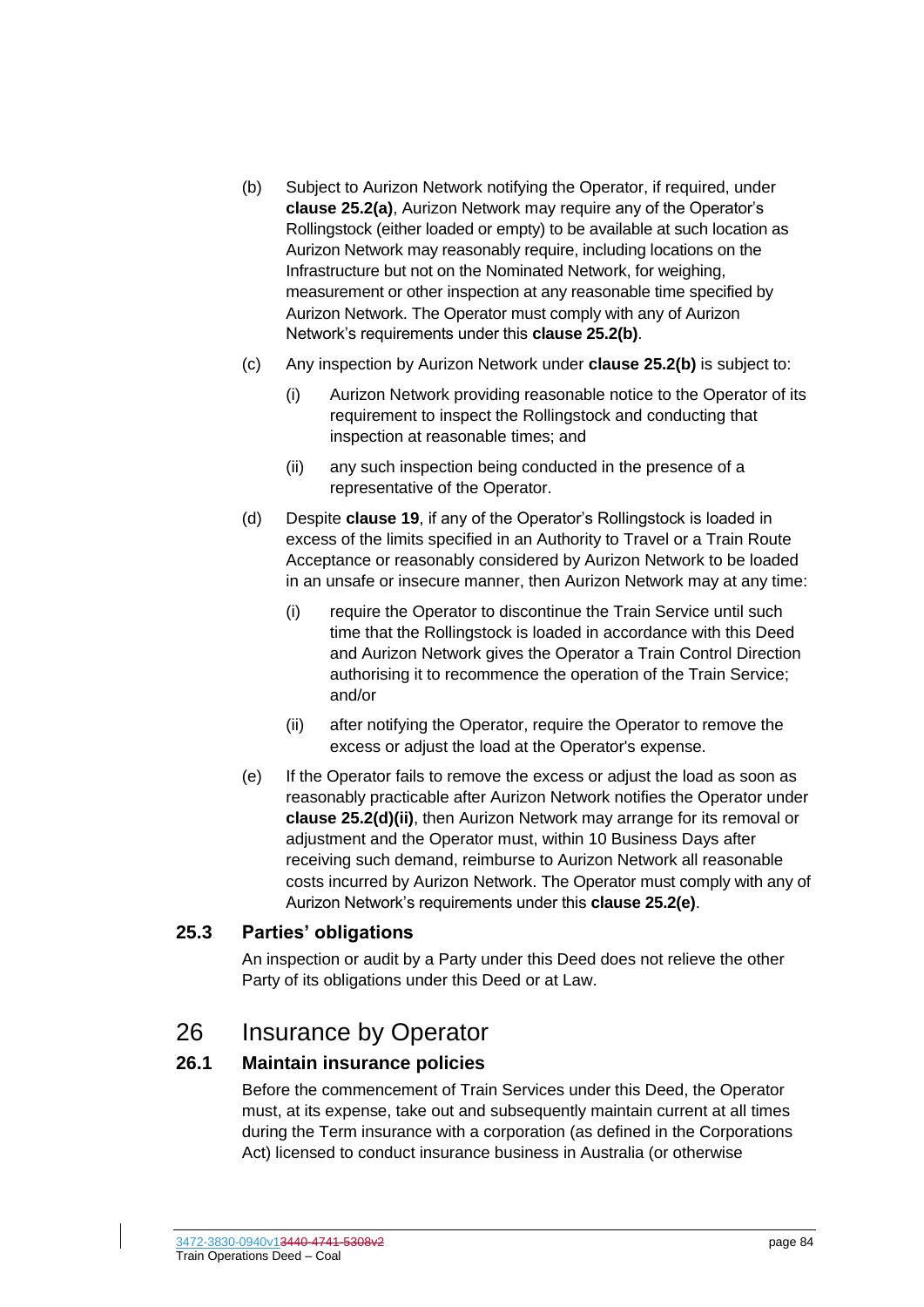reasonably acceptable to Aurizon Network) those policies of insurance required by this Deed.

### **26.2 Required insurance policies**

The Operator must effect and maintain insurance for the risks and on the terms specified in **Schedule [7](#page-135-0)**.

#### **26.3 Disclosure of insurance policies**

The Operator must provide to Aurizon Network evidence of the insurance policies effected and maintained pursuant to this **clause [26](#page-84-3)** (including evidence that the cover provided under those insurance policies complies with this **clause [26](#page-84-3)** and of the currency of those insurance policies) to Aurizon Network's reasonable satisfaction:

- (a) at least 10 Business Days before the commencement of Train Services under this Deed;
- (b) within 10 Business Days after renewal of each insurance policy during the Term; and
- (c) within 10 Business Days after being requested to do so in writing by Aurizon Network.

#### **26.4 Failure to disclose insurance policies**

Without prejudice to Aurizon Network's other rights and remedies in respect of such default, if the Operator, whenever required to do so under this Deed, fails to produce to Aurizon Network evidence to the reasonable satisfaction of Aurizon Network of insurances that have been effected or maintained by it and does not remedy that default within 10 Business Days after Aurizon Network gives notice to the Operator requiring that default to be remedied, Aurizon Network may effect and maintain the insurance and pay the premiums and any amount so paid will be a debt due from the Operator to Aurizon Network.

#### **26.5 Minimum terms of policies**

Each of the policies of insurance effected in accordance with this Deed must, to the extent permitted by Law:

- (a) note the interests of the Operator, any contractor of the Operator engaged by the Operator in relation to the performance of the Operator's obligations under this Deed and Aurizon Network;
- (b) not contain any exclusions, endorsements or alterations to the accepted policy wording that adversely amends the cover provided without the written consent of Aurizon Network (not to be unreasonably withheld or delayed); and
- (c) include the terms and be for the amounts referred to in **Schedule [7](#page-135-0)**.

#### **26.6 Operator not to render policy void**

The Operator must not render any of the insurances effected in accordance with this **clause [24](#page-79-2)** void or voidable or liable to refusal of any claim.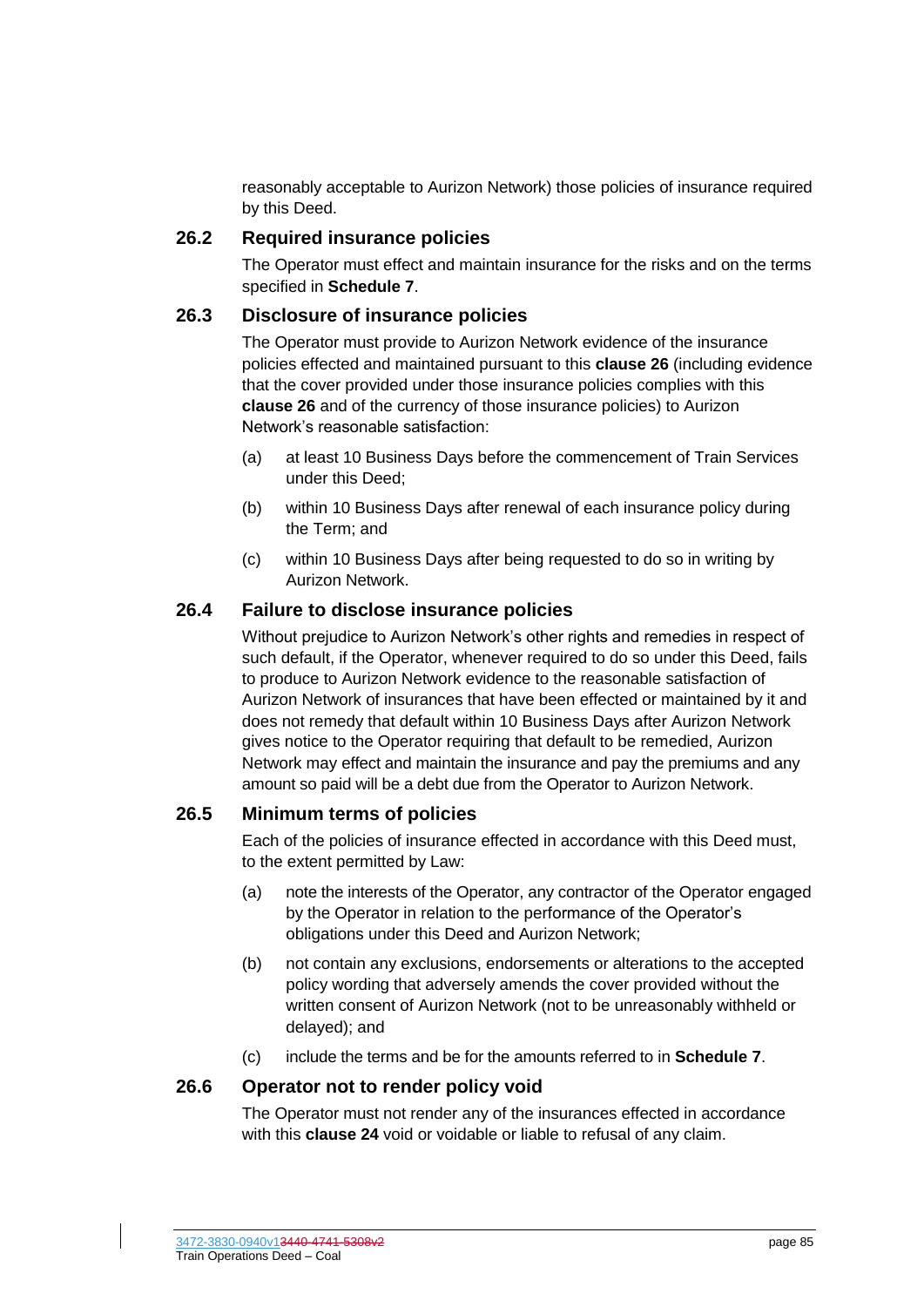## **26.7 Compliance**

The Operator must at all times comply with the terms and conditions of all insurance policies effected pursuant to this **clause [26](#page-84-3)**.

#### **26.8 Notice of potential claims**

In addition to any other obligation on the Operator under this Deed, the Operator must:

- (a) notify Aurizon Network as soon as practicable after the making of any Claim under any insurance policy required by this Deed;
- (b) notify Aurizon Network of the Claim in reasonable detail; and
- (c) keep Aurizon Network informed of subsequent developments concerning any Claim,

to the extent that such Claim is in connection with this Deed.

#### **26.9 Operator to pay all excess/deductibles**

- (a) The Operator must in respect of any Claims by it or any other insured for which it is responsible, pay and bear all excesses/deductibles provided for in any insurances effected in accordance with this **clause [26](#page-84-3)**.
- (b) If the Operator fails to pay any excesses/deductibles provided for in any insurances effected in accordance with this **clause [26](#page-84-3)**, Aurizon Network may pay the relevant excesses/deductibles and any amount so paid will be a debt due from the Operator to Aurizon Network.

## **26.10 Settlement of claims**

If:

- (a) Aurizon Network makes a Claim against the Operator for damage to the Infrastructure;
- (b) the Claim is in respect of the same matter as the Operator claims under a policy required by this Deed for damage to Infrastructure; and
- (c) the Operator has not disputed Aurizon Network's Claim,

then upon settlement of the Operator's claim, under such policy, the portion of monies owed by the Operator to Aurizon Network must be paid to Aurizon Network from the monies received by the Operator under the policy against which the Operator made a claim.

# <span id="page-86-0"></span>27 Indemnities

## **27.1 Indemnity for personal injury and property damage**

Subject to **clause [28](#page-87-0)**, each Party is solely liable for, and releases, indemnifies and will keep indemnified the other Party, its directors and Staff against, all Claims of any nature suffered or incurred by, or made or brought against, the other Party, its directors or Staff in respect of: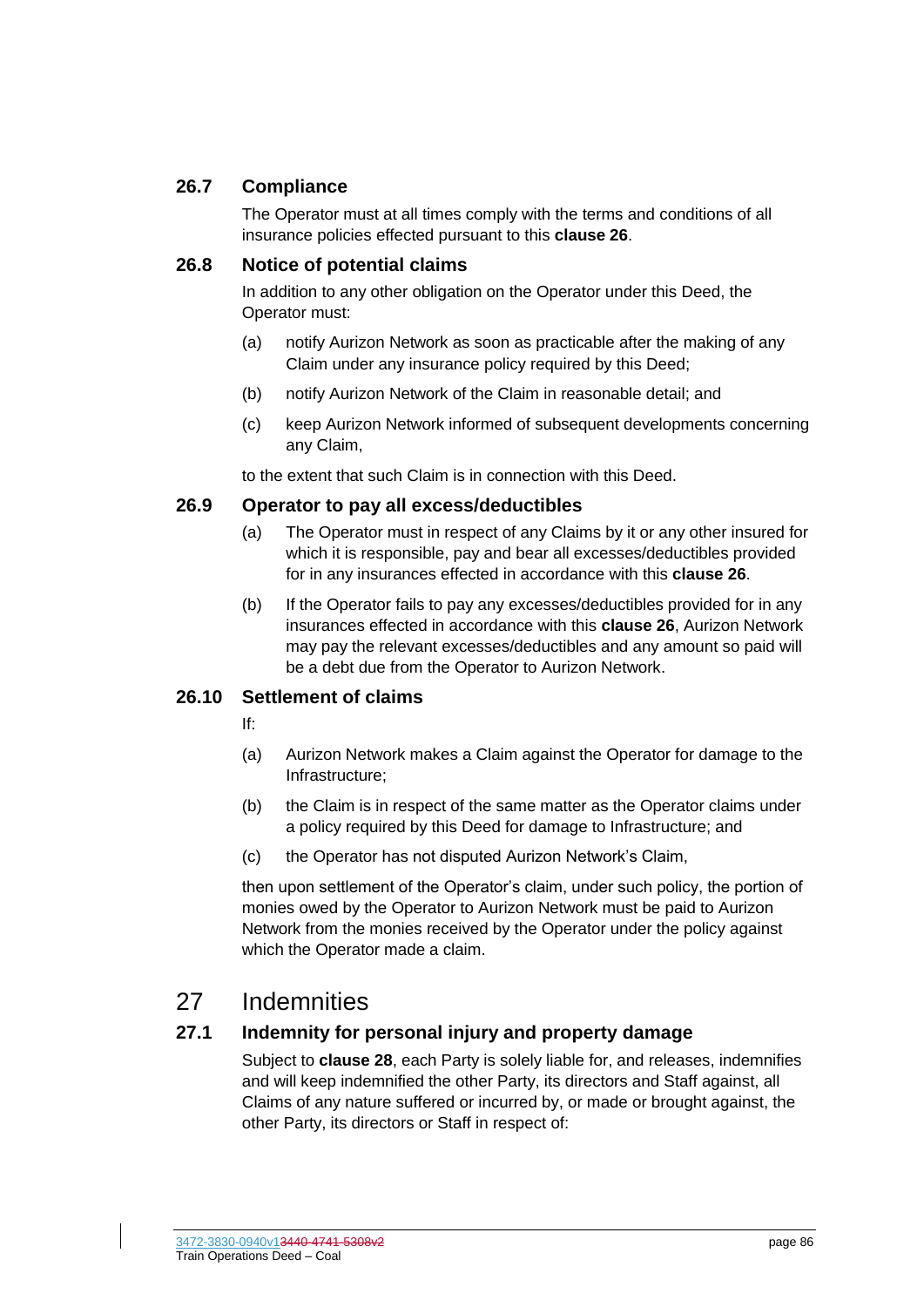- (a) any loss of, damage to or destruction of property (including property of the other Party); or
- (b) personal injury to or death of any person,

in each case caused by or contributed to (to the extent of the contribution) by:

- (c) any breach of this Deed by the Party; or
- (d) any negligent act or omission of, the Party or the Party's Staff in connection with this Deed.

#### **27.2 Indemnity by Operator for certain liabilities to Third Parties**

Subject to **clause [28](#page-87-0)**, the Operator is solely liable for, and releases, indemnifies and must keep indemnified Aurizon Network, Aurizon Network's directors and Aurizon Network's Staff against, all Claims of any nature made or brought against, Aurizon Network, Aurizon Network's directors or Aurizon Network's Staff by a Third Party in respect of:

- (a) any loss of, damage to or destruction of real or personal property; or
- (b) personal injury to or death of any person,

where such person or property is being transported on a Train Service except to the extent that such damage, loss, injury or death is caused by or contributed to (to the extent of the contribution) by:

- (c) any breach of this Deed by Aurizon Network; or
- (d) any negligent act or omission of Aurizon Network or Aurizon Network's Staff.

#### **27.3 Duty to mitigate**

Each Party must use all reasonable endeavours to mitigate the damage, loss, cost, liability or expense in respect of which an indemnity in this Deed applies.

#### **27.4 General provisions regarding indemnities**

- (a) Each indemnity in this Deed is a continuing obligation, separate and independent from the other obligations of the Parties and survives the expiry or termination of this Deed.
- (b) It is not necessary for a Party to incur expense or make a payment before enforcing any indemnity in this Deed.

## <span id="page-87-0"></span>28 Limitations and exclusions of liability

## <span id="page-87-1"></span>**28.1 Exclusion of Consequential Loss**

Except as expressly provided otherwise in **clause [32.6\(c\)](#page-103-0)** or the Interface Risk Provisions which form part of this Deed under **clause [3](#page-36-0)**, neither Party is liable to the other under or in connection with this Deed (including under an indemnity) for any Consequential Loss however caused (including any breach of this Deed or negligent act or omission of a Party).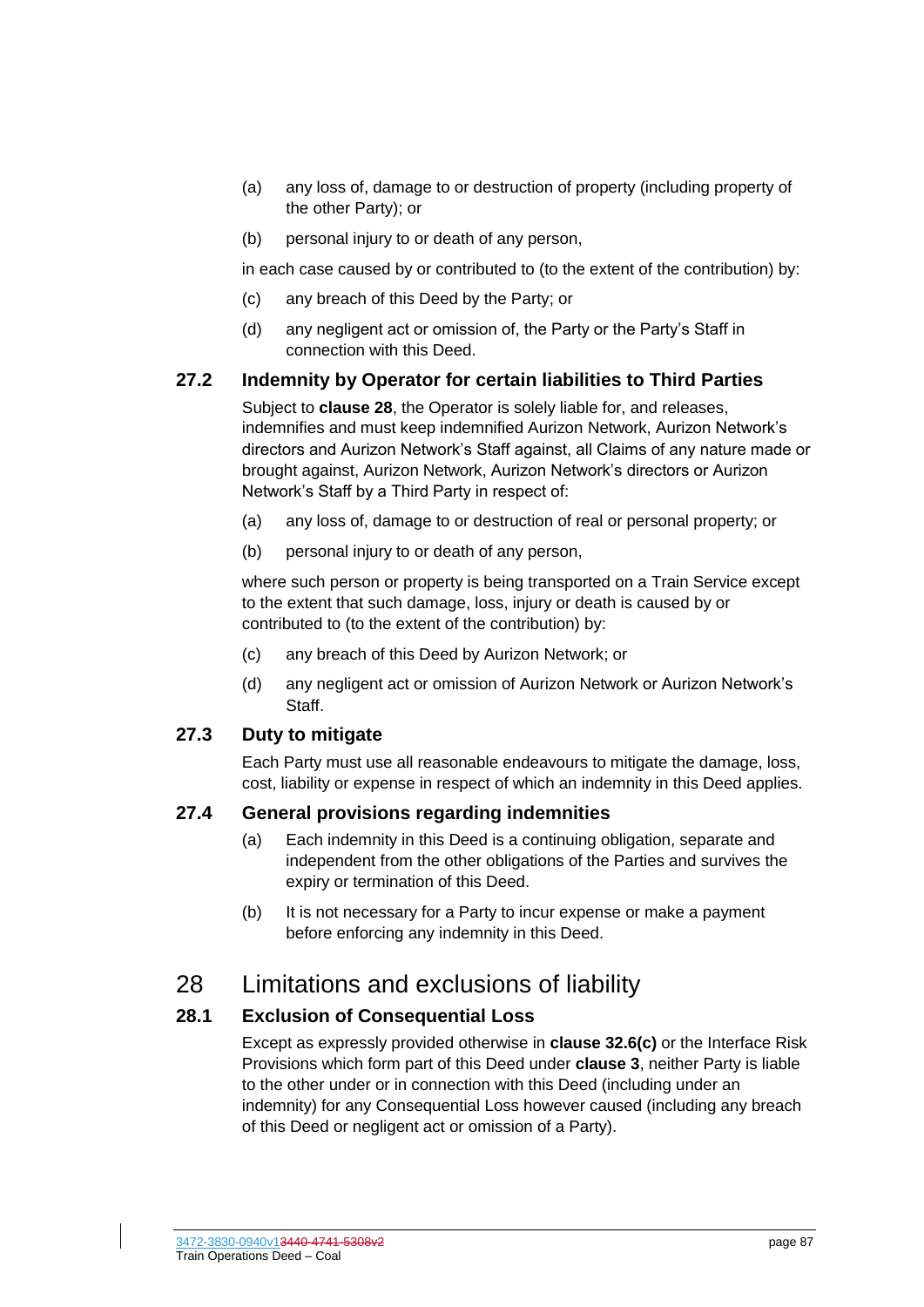## **28.2 Time limit and minimum threshold on Claims**

Neither Party (**first Party**) is liable for, and the other Party must not make any Claim against the first Party under or in connection with this Deed unless:

- (a) notice of the Claim has been given to the first Party within 12 Months after the other Party becomes aware of the occurrence of the event or circumstance giving rise to the Claim; and
- (b) the amount of the Claim exceeds \$100,000 in respect of any one event or cause of action or series of related events or causes of action, provided that if this condition is satisfied then the other Party may proceed for the full amount of the Claim and not only the amount in excess of \$100,000.

#### <span id="page-88-0"></span>**28.3 Claims and exclusions in respect of Infrastructure standard**

Despite any other provision of this Deed, Aurizon Network, its directors and Aurizon Network's Staff are not liable to the Operator for any Claim, and the Operator must not make any Claim against Aurizon Network, its directors and/or Aurizon Network's Staff, in respect of any:

- (a) loss of or damage to real or personal property, including property of the Operator;
- (b) personal injury to or death of any person; or
- (c) any other damage, expense, injury, cost or loss whatsoever,

arising out of or in connection with the standard of the Infrastructure or any failure of or defect in the Infrastructure, except to the extent that such loss, damage, injury or death, cost or expense results directly from the failure of Aurizon Network to perform its obligations under **clause [21.2\(a\)](#page-71-1)** or Aurizon Network's negligence in performing those obligations.

#### **28.4 Claims and exclusions in respect of non-provision of Operational Rights**

- (a) Subject to **clause [28.4\(b\)](#page-88-1)** only and despite any other provision of this Deed, Aurizon Network, its directors and Aurizon Network's Staff are not liable to the Operator for any Claim, and the Operator must not make any Claim against Aurizon Network, Aurizon Network's directors and/or Aurizon Network's Staff, in respect of any failure by Aurizon Network to provide the Operational Rights by making the Infrastructure available for the Operator to operate a Train Service at the Scheduled Time in the Train Schedule.
- <span id="page-88-1"></span>(b) Aurizon Network is liable to the Operator in respect of any failure by Aurizon Network to provide the Operational Rights by making the Infrastructure available to enable the Operator to operate a Train Service at the Scheduled Time in the Train Schedule if (and then only to the extent that):
	- (i) Aurizon Network did not reschedule the relevant Train Service in accordance with **clauses**: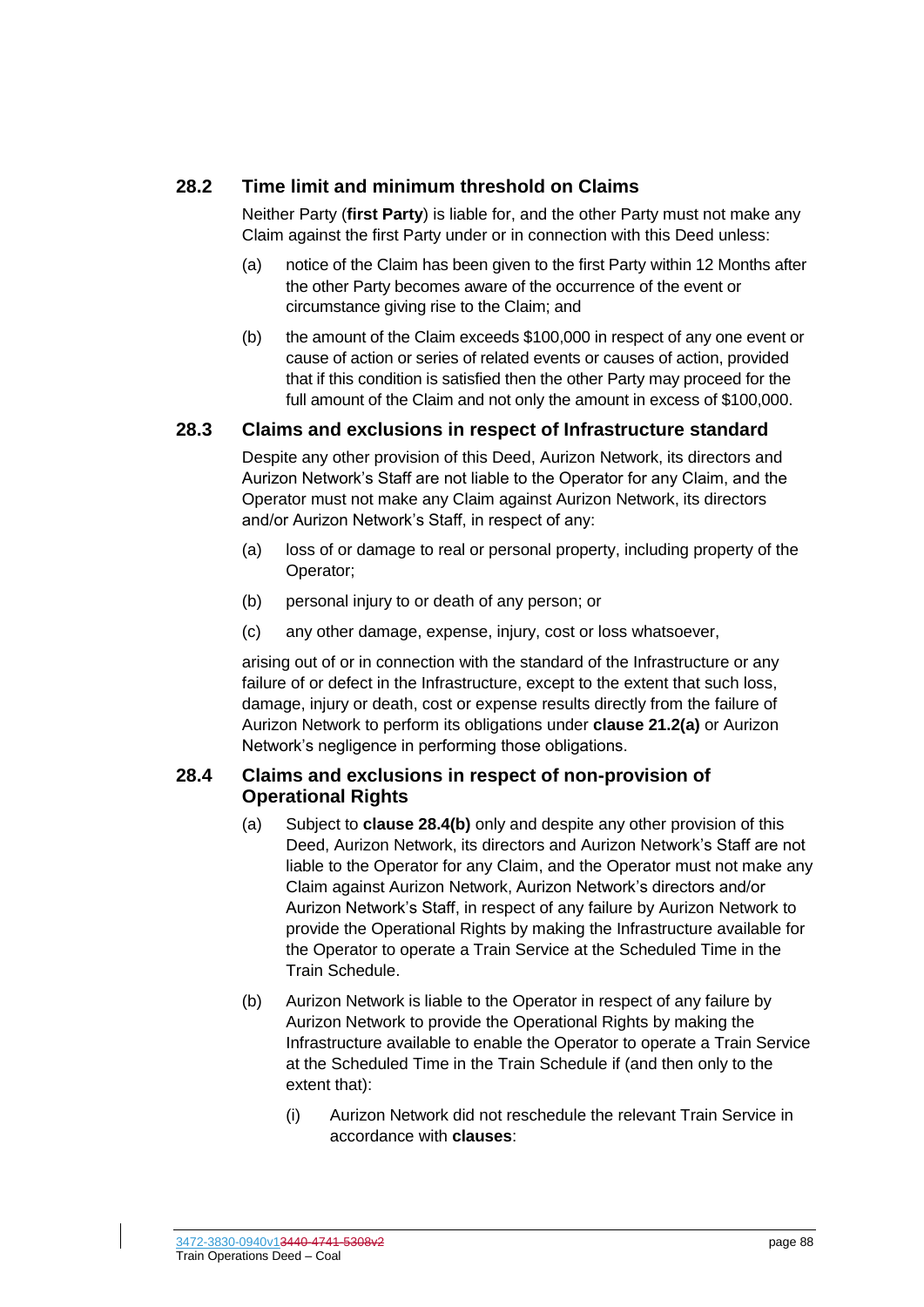- (A) **[16.2](#page-60-0)** or **[16.3](#page-60-1)** if required to do so under **clause [16.2](#page-60-0)** or **[16.3](#page-60-1)**; or
- (B) **[21.2\(c\)21.2\(b\)](#page-71-2)** and **[\(d\)\(c\)](#page-71-3)**; and
- (ii) the failure by Aurizon Network to make the Infrastructure available was caused by or was the result of an Operational Constraint, that Operational Constraint resulted from a breach of this Deed (including of **clauses [21.2\(c\)21.2\(b\)](#page-71-2)** and **[\(d\)\(c\)](#page-71-3)**) by Aurizon Network or the negligence of Aurizon Network; and
- (iii) the failure by Aurizon Network to make the Infrastructure available was not permitted under the Access Agreement or this Deed or was attributable to a breach of this Deed (including of **clauses [21.2\(c\)21.2\(b\)](#page-71-2)** and **[\(d\)\(c\)](#page-71-3)**) by, or negligent act or omission of, Aurizon Network; and
- <span id="page-89-3"></span><span id="page-89-0"></span>(iv) the failure by Aurizon Network to make the Infrastructure available was not attributable to:
	- (A) the Operator or the Operator's Staff;
	- (B) the Access Holder or the Access Holder's Staff;
	- (C) another Railway Operator (other than Aurizon Network) or any employees, contractors, volunteers or agents of another Railway Operator (other than Aurizon Network);
	- (D) a Force Majeure Event;
	- (E) Major Periodic Maintenance of, or Infrastructure Enhancements to, the Infrastructure undertaken in accordance with **clause [21.2\(c\)21.2\(b\)](#page-71-2)** and **[\(d\)\(c\)](#page-71-3)** and scheduled in a manner consistent with the Network Management Principles;
	- $(F)$  the circumstances described in clause 25.4(b)(iv)(F) of the Access Agreement existing;
	- (G) a breach of an Infrastructure Lease by an Infrastructure Lessor or any negligent act or omission of an Infrastructure Lessor; or
	- (H) any action taken by Aurizon Network, acting reasonably, in response to an emergency or a genuine safety risk; and
- <span id="page-89-2"></span><span id="page-89-1"></span>(v) either:
	- (A) the Parties have not agreed upon and implemented a performance and adjustment regime for the purposes of **clause [20](#page-70-0)** and the total number of Train Services (expressed as a percentage) cancelled in a Billing Period as a result of a failure by Aurizon Network to make the Infrastructure available (other than any failure by Aurizon Network to make the Infrastructure available which is attributable to an event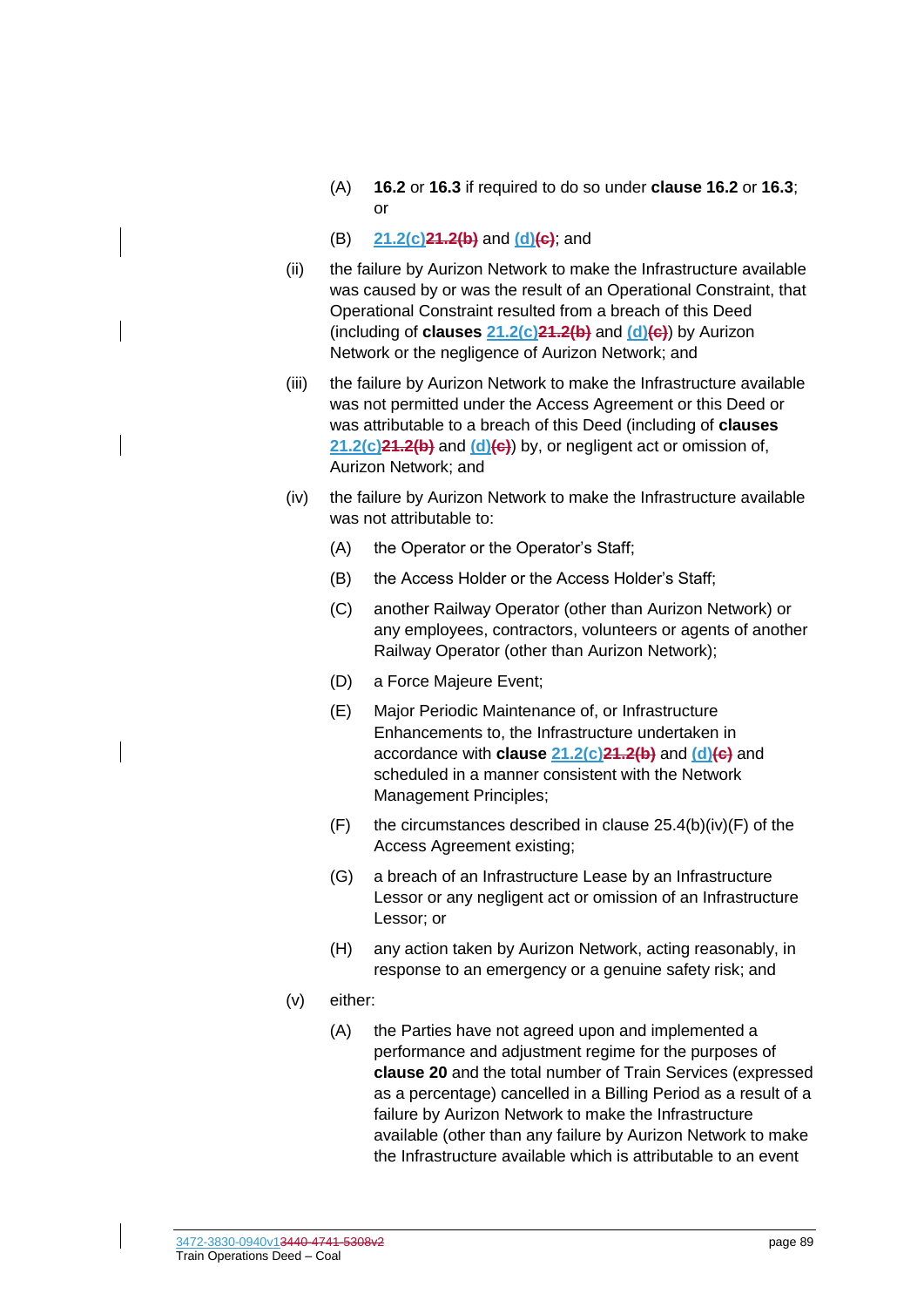or circumstance specified in **clauses [28.4\(b\)\(iv\)\(A\)](#page-89-0)** to **[28.4\(b\)\(iv\)\(H\)](#page-89-1)**) exceeds five percent of the total number of Train Services scheduled in the Daily Train Plan for that Billing Period; or

- (B) the Parties have agreed upon and implemented a performance and adjustment regime for the purposes of **clause [20](#page-70-0)**, but the failure to make the Infrastructure available is of a magnitude which is beyond the scope of that performance and adjustment regime.
- (c) The five percent threshold in **clause [28.4\(b\)\(v\)\(A\)](#page-89-2)** does not apply in circumstances of Wilful Breach by Aurizon Network.
- (d)(c) For clarification, if **clause [28.4\(b\)\(iv\)](#page-89-3)** applies, that clause operates to reduce the potential liability of Aurizon Network to the extent only that the failure to make the Infrastructure available was attributable to matters listed in **clause [28.4\(b\)\(iv\)](#page-89-3)**.

#### **28.5 Claims and exclusions in respect of delays to Train Movements**

Despite any other provision of this Deed, a Party (**Defaulting Party**) is not liable to the other Party (**Affected Party**) for any Claim, and the Affected Party must not make any Claim against the Defaulting Party, in respect of delays to Train Movements unless (and then only to the extent that):

- (a) the delay was a result of a breach of this Deed (including **clauses [21.2\(c\)21.2\(b\)](#page-71-2)** and **[\(d\)\(c\)](#page-71-3)**) or an Access Agreement by the Defaulting Party, or negligent act or omission on the part of the Defaulting Party; and
- (b) if the delay was caused by or the result of an Operational Constraint:
	- (i) where Aurizon Network is the Affected Party, the Operational Constraint resulted from a breach of this Deed by the Operator; or
	- (ii) where the Operator is the Affected Party, the Operational Constraint was not permitted under the Access Agreement or this Deed or resulted from a breach of this Deed (including **clauses [21.2\(c\)21.2\(b\)](#page-71-2)** and **[\(d\)\(c\)](#page-71-3)**) by, or negligent act or omission of, Aurizon Network; and
- <span id="page-90-0"></span>(c) the delay is not attributable to:
	- (i) the Affected Party or where the Affected Party is:
		- (A) Aurizon Network Aurizon Network's Staff; or
		- (B) the Operator the Operator's Staff, the Access Holder or the Access Holder's Staff;
	- (ii) another Railway Operator (other than the Defaulting Party) or any employees, contractors, volunteers or agents of another Railway Operator (other than the Defaulting Party);
	- (iii) a Force Majeure Event;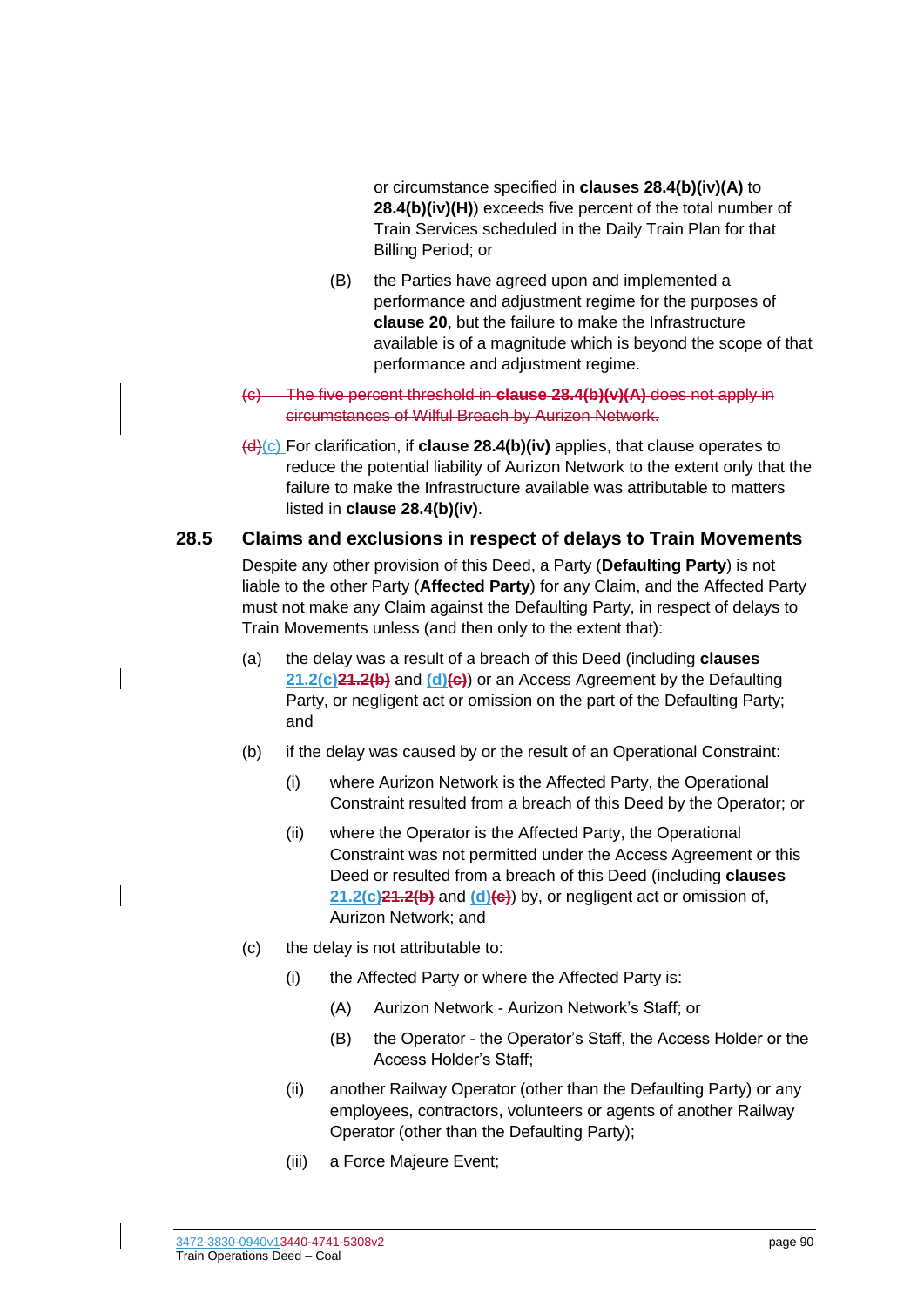- (iv) Major Periodic Maintenance of, or Infrastructure Enhancements to, the Infrastructure undertaken in accordance with **clauses [21.2\(c\)21.2\(b\)](#page-71-2)** and **[\(d\)\(c\)](#page-71-3)**, and scheduled in a manner consistent with the Network Management Principles;
- (v) a breach of an Infrastructure Lease by an Infrastructure Lessor or any negligent act or omission of an Infrastructure Lessor; or
- (vi) any action taken by Aurizon Network, acting reasonably, in response to an emergency or a genuine safety risk; and
- (d) either:
	- (i) the Parties have not agreed upon and implemented a performance and adjustment regime for the purposes of **clause [20](#page-70-0)**; or
	- (ii) the Parties have agreed upon and implemented a performance and adjustment regime for the purposes of **clause [20](#page-70-0)**, but the delays are of a magnitude which is beyond the scope of that performance and adjustment regime.
- (e) For clarification, if **clause [28.5\(c\)](#page-90-0)** applies, that clause operates to reduce the potential liability of the Defaulting Party to the extent only that the failure to make the Infrastructure available was attributable to matters listed in **clause [28.5\(c\)](#page-90-0)**.

#### <span id="page-91-0"></span>**28.6 Defence of Claims by Third Parties**

- (a) Each Party must provide such reasonable assistance as requested by the other Party in the defence of any Claim made against the other Party by a Third Party arising out of any Incident or other event giving rise to the Claim.
- (b) The Party that requested assistance under **clause [28.6\(a\)](#page-91-0)** must, within five Business Days after a demand is made, pay to the other Party any costs and expenses reasonably incurred by the other Party in providing the assistance requested under **clause [28.6\(a\)](#page-91-0)**.

# 29 Determination of liability and loss adjustment

## <span id="page-91-1"></span>**29.1 Determination of liability**

In the event of an Incident involving the Operator or any other event which results or could result in a Claim by or against the Operator or Aurizon Network, liability as between the Operator and Aurizon Network is determined, for the purposes of **clauses [27](#page-86-0)** and **28.3**:

- <span id="page-91-2"></span>(a) as agreed between the Parties;
- (b) subject to **clause [29.1\(c\)](#page-92-0)**, failing such agreement within one Month of either Party giving notice to the other requiring agreement on liability, by a loss adjuster appointed under **clause [29.2](#page-92-1)**; or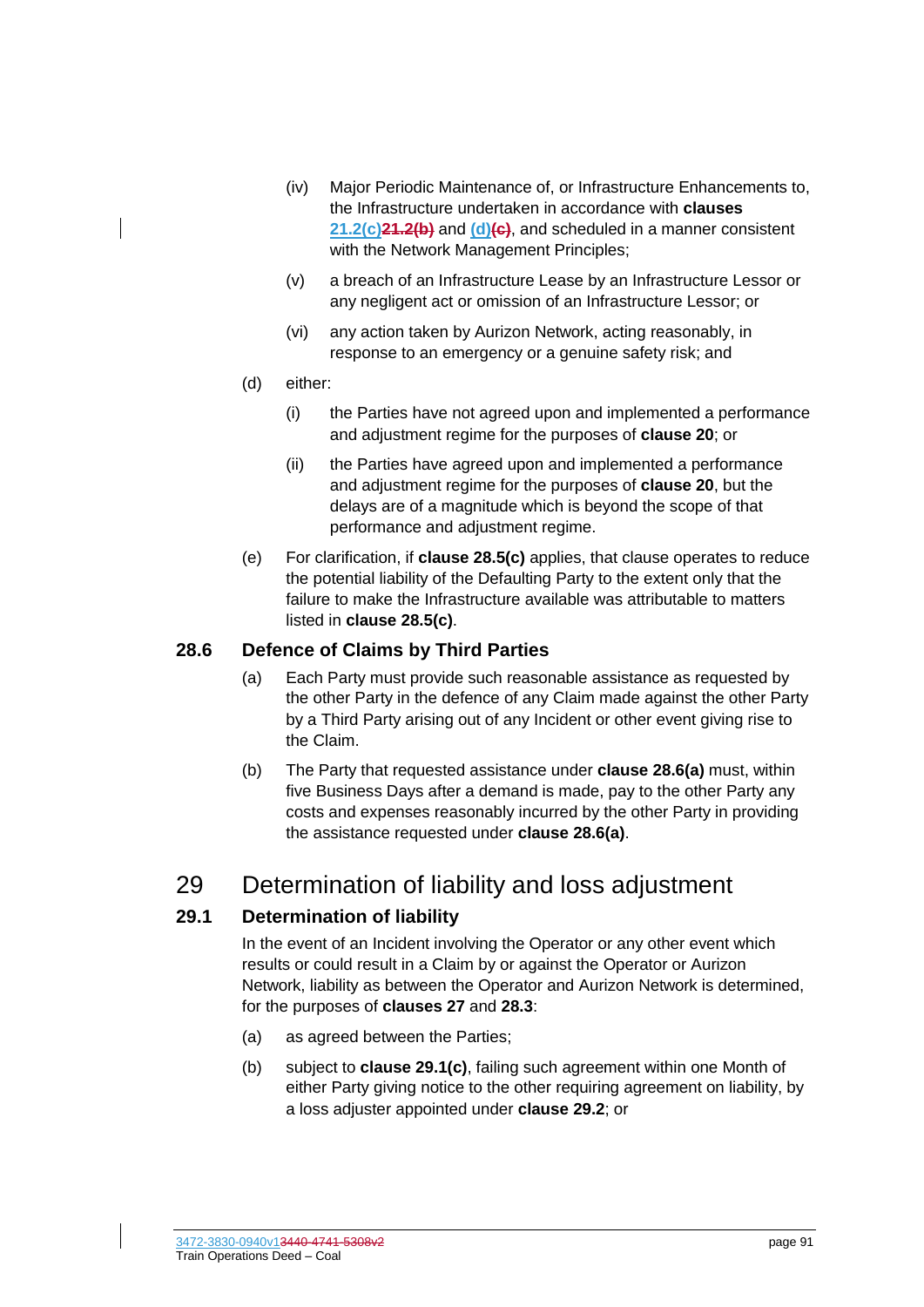<span id="page-92-0"></span>(c) where the amount of the Claim exceeds \$200,000 and either Party is dissatisfied with the report of the loss adjuster, by a court of competent jurisdiction.

## <span id="page-92-1"></span>**29.2 Loss Adjuster**

Subject to **clause [37](#page-111-0)**, where a matter is to be referred to a loss adjuster in accordance with **clause [29.1](#page-91-1)**:

- <span id="page-92-2"></span>(a) the loss adjuster:
	- (i) must be appointed by the Parties; or
	- (ii) in default of such appointment within 10 Business Days after the need to appoint a loss adjuster, is to be nominated at either Party's request by the President of The Australasian Institute of Chartered Loss Adjusters;
- <span id="page-92-3"></span>(b) if the loss adjuster is to be nominated under **clause [29.2\(a\)\(ii\)](#page-92-2)** and the President of The Australasian Institute of Chartered Loss Adjusters declines to nominate a person as the loss adjuster but provides a list of people that could be appointed as the loss adjuster, then:
	- (i) the first person specified in that list will be taken to be nominated as the loss adjuster;
	- (ii) if the first person specified in that list does not accept the appointment as the loss adjuster, the next person specified in that list will be taken to be the first person specified in that list and will be nominated as the loss adjuster; and
	- (iii) the process specified in **clause [29.2\(b\)\(ii\)](#page-92-3)** will apply to the next and each subsequent person specified in that list until a person that is taken to be nominated as the loss adjuster accepts the appointment as the loss adjuster;
- (c) the Parties must comply with, and do all things necessary to satisfy and to give effect to, the reasonable requirements of an agreed or nominated loss adjuster (including providing relevant indemnities and paying any charges or fees (which charges or fees must be borne equally by the Parties)) that must be satisfied or complied with as a condition of the President of The Australasian Institute of Chartered Loss Adjusters agreeing to nominate a loss adjuster;
- (d) the loss adjuster must:
	- (i) be a Fellow of the Australasian Institute of Chartered Loss Adjusters or have equivalent qualifications and experience;
	- (ii) have no interest or duty which conflicts or may conflict with the loss adjuster's function as a loss adjuster (the loss adjuster being required to fully disclose any such interest or duty before their appointment); and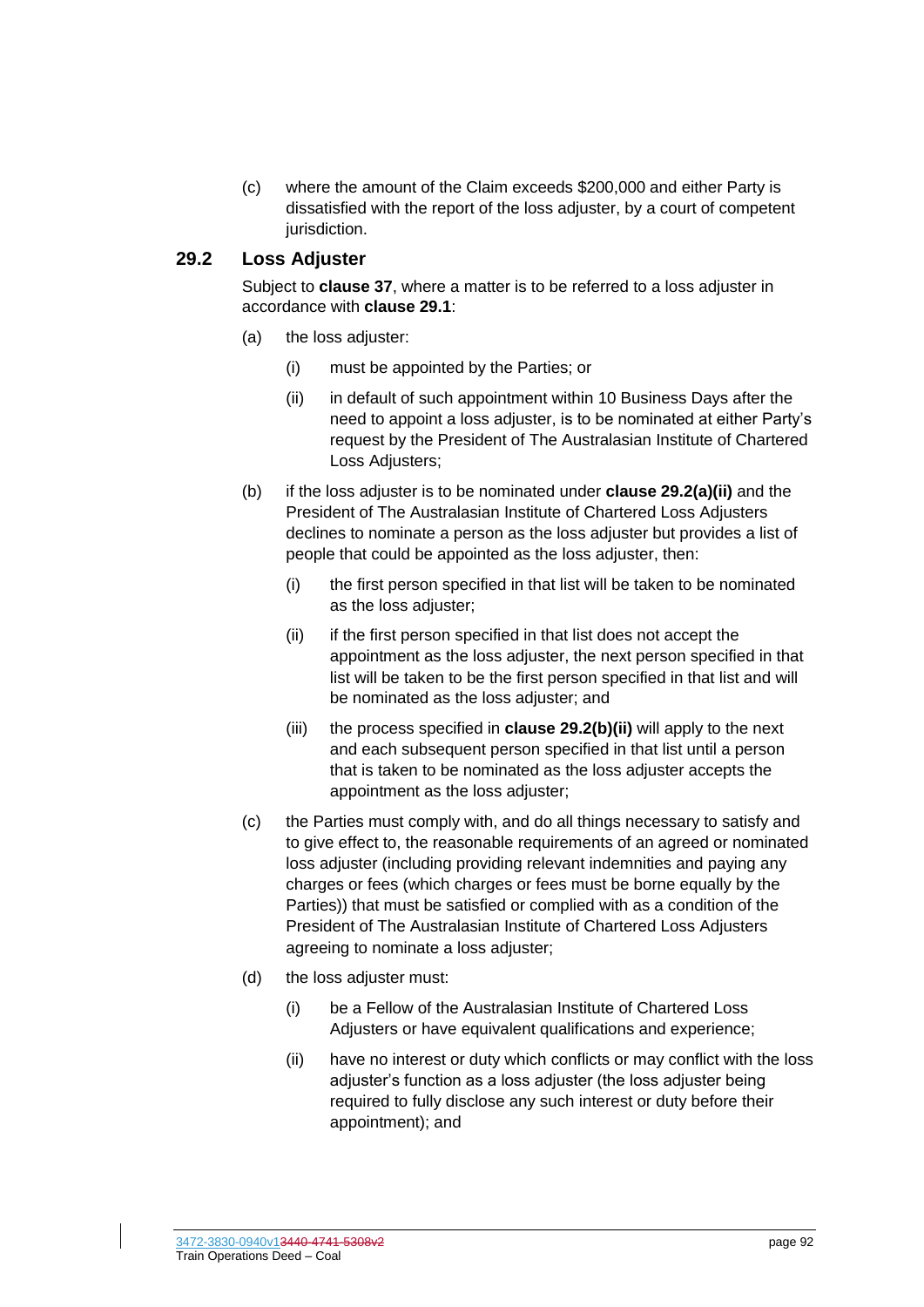- (iii) not be, or have been in the last five years, an employee of the Access Holder, the Operator, any other contracted operator of the Access Holder utilising the Access Rights or Aurizon Network or of a Related Body Corporate of any of them;
- (e) the loss adjuster appointed under this **clause [29.2](#page-92-1)**:
	- (i) is not permitted to act until the loss adjuster has given written notice of the acceptance of the appointment to both Parties;
	- (ii) is required to undertake to keep confidential all matters coming to the loss adjuster's knowledge by reason of their appointment and the performance of their duties; and
	- (iii) is deemed to be and act as an expert and not an arbitrator, and the Law relating to arbitration, including the *Commercial Arbitration Act 2013* (Qld), does not apply to the loss adjuster or their determination or the procedures by which they may reach a determination.

#### **29.3 Parties to assist loss adjuster**

- (a) Each Party must ensure to the best of its ability that the loss adjuster appointed under **clause [29.2](#page-92-1)** is given the opportunity to interview any employee, agent or contractor involved in, or with knowledge of, the Incident or event giving rise to the Claim or with any other relevant information that may be of use to the loss adjuster.
- (b) Each Party must make available to the loss adjuster appointed under **clause [29.2](#page-92-1)** any files, documents, data, recordings or other information in the possession or control of the Party that may be of use to, or is requested by, the loss adjuster for the purposes of their investigation.

## **29.4 Decision of the loss adjuster**

- (a) The loss adjuster appointed under **clause [29.2](#page-92-1)** must determine the quantum of the relevant Claim and the liability of the Operator and/or Aurizon Network in respect of such Claim and must provide a copy of their report on such matters to each of the Parties within a reasonable time after their appointment.
- (b) In the absence of manifest error, the decision of the loss adjuster is final and binding upon the Parties where the total claims arising from the Incident or event giving rise to the Claim are equal to or less than \$200,000.

## **29.5 Costs of the loss adjuster**

The costs of the loss adjuster must be borne by the Parties in such proportions as liability is determined by the loss adjuster, or where the liability is ultimately determined by a court of competent jurisdiction, in such proportions as liability is determined by the court.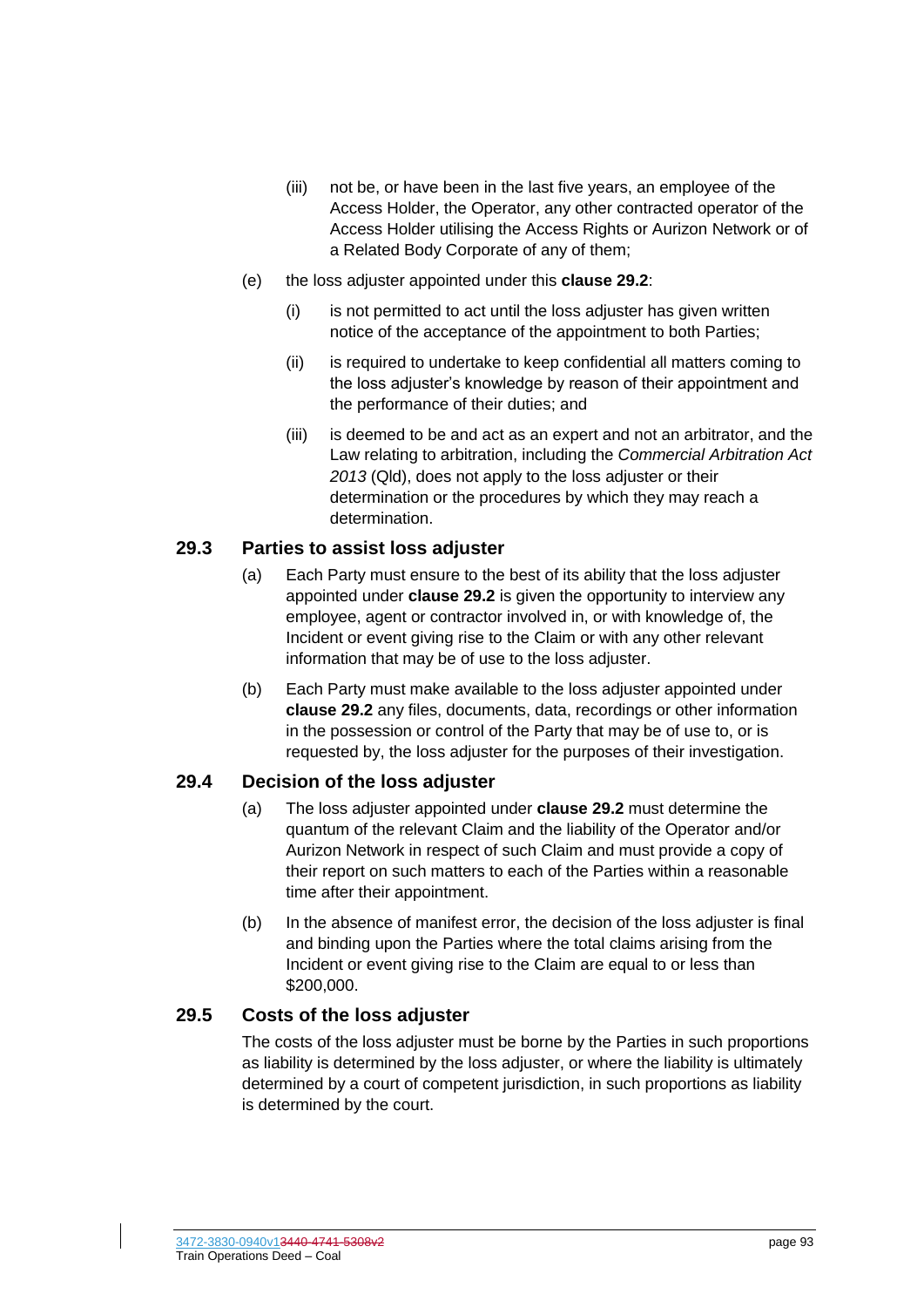# <span id="page-94-1"></span>30 Disputes

## **30.1 Method**

If any claim, dispute or question (**Dispute**) arises under this Deed, then unless otherwise expressly provided to the contrary in this Deed, such Dispute must be resolved in accordance with this **clause [30](#page-94-1)** and either Party may give to the other Party a notice in writing (**Dispute Notice**) specifying the Dispute and requiring that it be dealt with in accordance with this **clause [30](#page-94-1)**.

#### <span id="page-94-6"></span><span id="page-94-2"></span>**30.2 Authorised representative resolution**

- (a) Except as otherwise provided in this Deed, within five Business Days after a Dispute Notice is given, the Dispute must be referred for resolution to an authorised representative of each of the Parties with authority to settle the Dispute on behalf of the relevant Party.
- <span id="page-94-3"></span>(b) Within 10 Business Days after a Dispute Notice is given, the officers referred to in **clause [30.2\(a\)](#page-94-2)** must meet to resolve the Dispute.
- (c) Meetings referred to in **clause [30.2\(b\)](#page-94-3)** may be held in person or by telephone, video conference or other means of instantaneous communication.
- <span id="page-94-4"></span>(d) If the Dispute is not resolved within 10 Business Days (**Resolution Period**) after:
	- (i) the date that authorised representatives first meet to resolve the Dispute in accordance with **clause [30.2\(b\)](#page-94-3)**; or
	- (ii) if the authorised representatives do not meet within the time required under **clause [30.2\(b\)](#page-94-3)**, the date the Dispute Notice is given,

then the relevant Dispute may, by agreement between the Parties within 10 Business Days of expiration of the Resolution Period, be referred for determination by an Expert in accordance with **clause [30.3](#page-94-0)** or by arbitration in accordance with **clause [30.4.](#page-97-0)**

(e) If the Parties fail to agree, within 10 Business Days of expiration of the Resolution Period, whether to refer the Dispute to an Expert or to arbitration , either Party may refer the Dispute to the courts of the State in accordance with **clause [30.6](#page-97-1)**.

#### <span id="page-94-0"></span>**30.3 Expert**

Subject to **clause [37](#page-111-0)**, where any matter may be referred to an expert (**Expert**) pursuant to **clause [30.2\(d\)](#page-94-4)**, or is expressly required by this Deed to be referred to an Expert, then except as otherwise provided for in this Deed:

- <span id="page-94-5"></span>(a) an Expert must be appointed by agreement between the Parties, or in default of such appointment within 10 Business Days of the requirement or right (as applicable) to refer the matter to an Expert, then that person is to be nominated at either Party's request by:
	- (i) if the Parties agree the Dispute is purely of: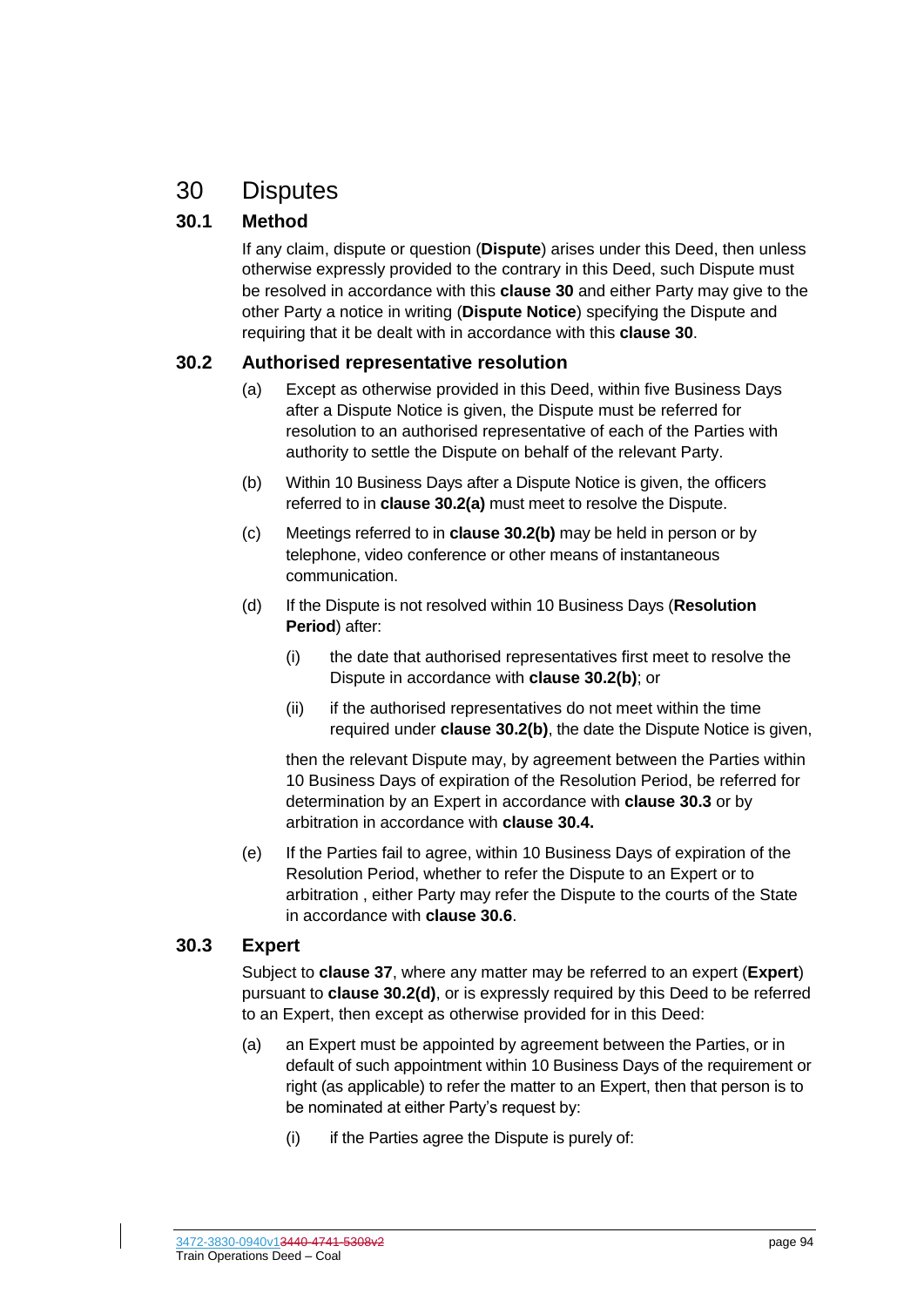- (A) a financial or accounting nature; or
- (B) a technical nature,

the President (for the time being) of the Resolution Institute in Australia; or

- (ii) in any other case, the President (for the time being) of the Queensland Law Society Inc;
- <span id="page-95-1"></span><span id="page-95-0"></span>(b) if the Expert is to be nominated by a person referred to in **clause [30.3\(a\)](#page-94-5)** and that person declines to nominate a person as the Expert but provides a list of people that could be appointed as the Expert, then:
	- (i) the first person specified in that list will be taken to be nominated as the Expert;
	- (ii) if the first person specified in that list does not accept the appointment as the Expert, then the next person specified in that list will be taken to be nominated as the Expert; and
	- (iii) the process specified in **clause [30.3\(b\)\(ii\)](#page-95-0)** will apply to the next and each subsequent person specified in that list until a person that is taken to be nominated as the Expert accepts the appointment as the Expert;
- (c) subject to **clause [30.3\(b\)](#page-95-1)**, if the Expert is to be nominated by a person referred to in **clause [30.3\(a\)](#page-94-5)** and the person nominated as the Expert does not accept appointment as the Expert, then an alternative person is to be nominated as the Expert at either Party's request by the same person referred to in **clause [30.3\(a\)](#page-94-5)**;
- (d) if the Expert is to be nominated by a person referred to in **clause [30.3\(a\)](#page-94-5)** the Parties must comply with, and do all things necessary to satisfy and to give effect to, the reasonable requirements of that person (including providing relevant indemnities and paying any charges or fees (which charges or fees must be borne equally by the Parties)) that must be satisfied or complied with as a condition of that person agreeing to nominate an Expert;
- (e) the Parties must comply with, and do all things necessary to satisfy and to give effect to, the reasonable requirements of an agreed or nominated Expert (including providing relevant indemnities and paying any charges or fees (which charges or fees must be borne equally by the Parties)) that must be satisfied or complied with as a condition of that person accepting the appointment as an Expert;
- (f) the Expert must:
	- (i) have appropriate qualifications and practical experience having regard to the nature of the Dispute;
	- (ii) have no interest or duty which conflicts or may conflict with their function as Expert, the Expert being required to fully disclose any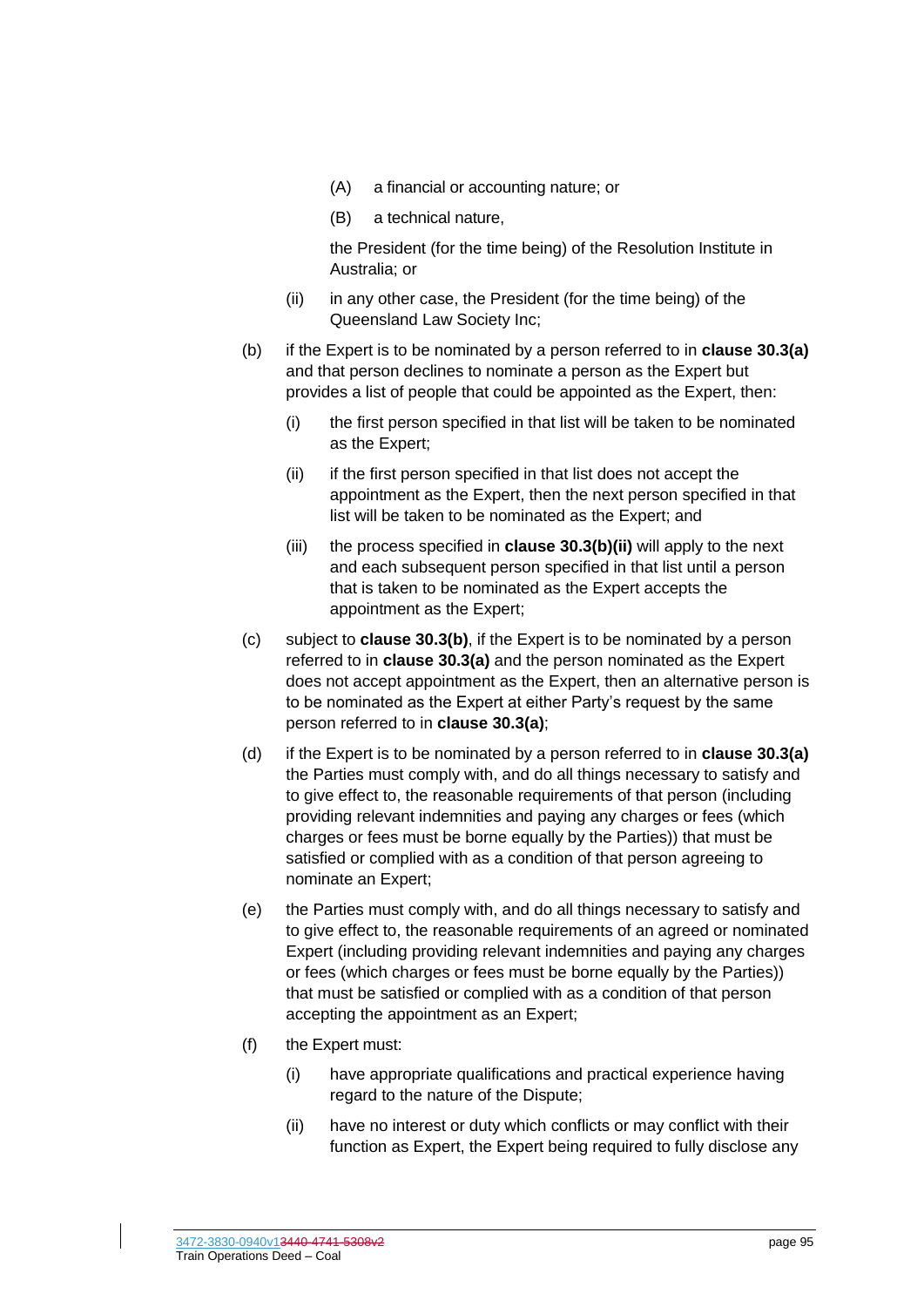such interest or duty by notice to the Parties before their appointment;

- (iii) not be, or have been in the last five years, an employee of the Operator, any other contracted operator of the Access Holder utilising the Access Rights or the Access Holder in respect of the Access Rights which are the subject matter of the Dispute, or Aurizon Network or of a Related Body Corporate of any of them;
- (iv) not be permitted to act until the Expert has given notice to the Parties that the Expert is willing and able to accept the appointment;
- (v) have regard to the provisions of this Deed and consider all submissions (including oral submissions by either Party provided that such oral submissions are made in the presence of the other Party), supporting documentation, information and data with respect to the matter provided to the Expert by the Parties;
- (vi) provide both Parties with a copy of the Expert's determination in the form of a report setting out reasonable details of the reasons for the Expert's determination within a reasonable time after their appointment; and
- (vii) be required to undertake to keep confidential all matters coming to their knowledge by reason of their appointment and performance of their duties (including, if required by a Party, by entering into a confidentiality agreement in favour of the Parties);
- (g) the Expert is deemed to be and must act as an expert and not an arbitrator and the Law relating to arbitration (including the *Commercial Arbitration Act 2013* (Qld)) will not apply to the Expert or the determination or the procedures by which the Expert may reach a determination;
- (h) in the absence of manifest error, the decision of the Expert is final and binding upon the Parties;
- (i) the costs of the Expert (and the costs of any advisers to the Expert) must be borne, severally (and not jointly and severally), by the Parties in equal shares, with each Party bearing its own costs of participating in the dispute resolution process (unless otherwise agreed by the Parties);
- (j) the expert determination must be conducted in accordance with the expert determination rules adopted by the Resolution Institute from time to time, except that to the extent of any inconsistency between those rules and this Deed, the terms of this Deed prevail;
- (k) any determination made by an Expert must be consistent with the provisions of this Deed; and
- (l) the Parties must:
	- (i) procure the Expert to use reasonable endeavours to make its determination or finding in respect of the Dispute within 2 Months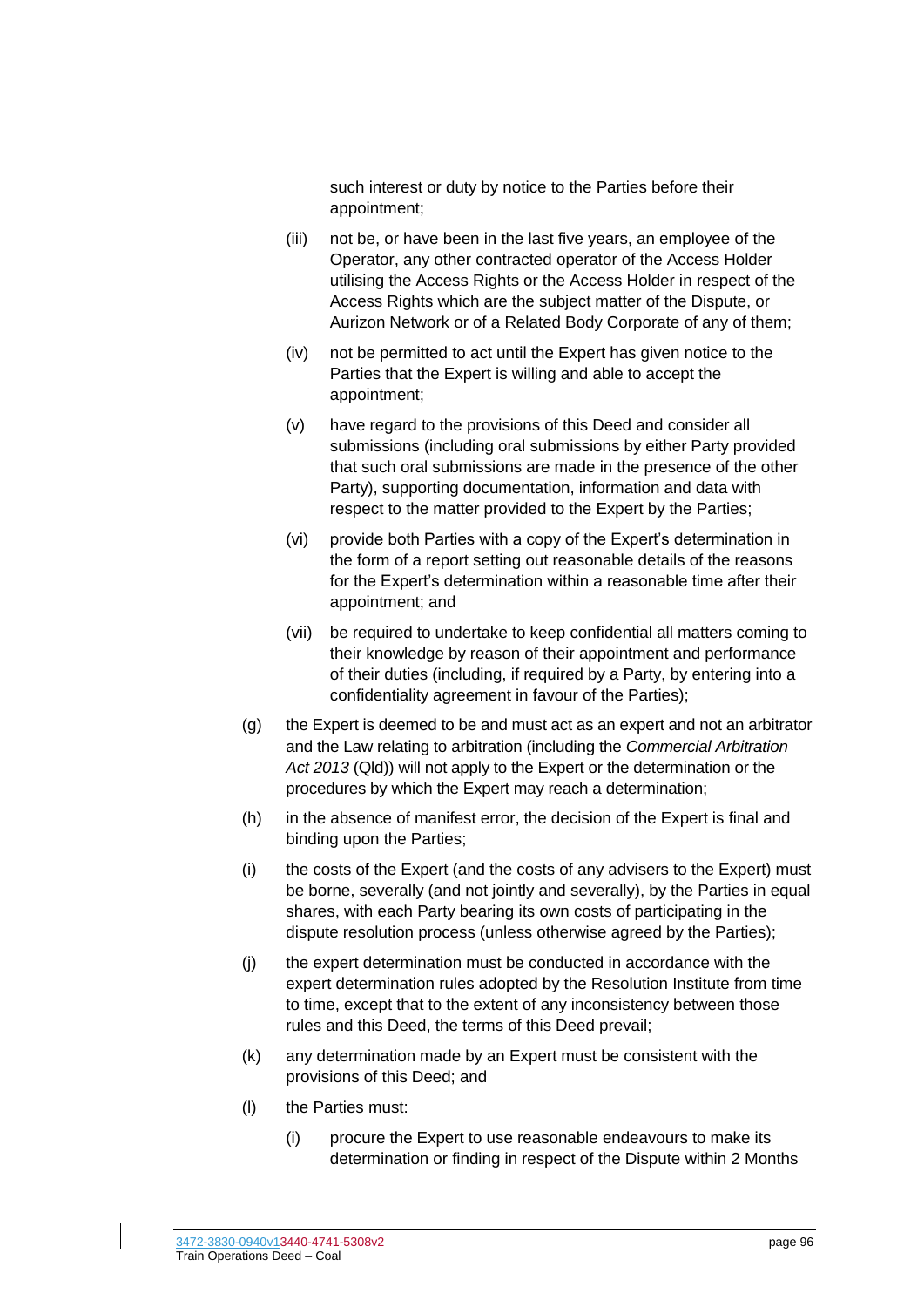from the date the initial statement regarding the Dispute is submitted by the claimant to the Expert; and

(ii) do everything reasonably requested by the Expert to assist the Expert in determining the Dispute, including providing or making available to the Expert, as soon as reasonably practicable, all information and materials in their possession or control requested by the Expert and attending any hearing convened by the Expert.

#### <span id="page-97-4"></span><span id="page-97-0"></span>**30.4 Arbitration**

- (a) Subject to **clause [35](#page-108-0)**, the Parties may agree to refer any Dispute to arbitration by a single arbitrator sitting in Brisbane agreed upon between the Parties and, failing agreement upon such arbitrator within 10 Business Days after the date of notice from one Party to the other requiring the appointment of an arbitrator, by an arbitrator appointed by the President of the Resolution Institute. Every such reference will be an arbitration within the meaning of the *Commercial Arbitration Act 2013* (Qld), and subject to the provisions relating to arbitration contained in that Act.
- <span id="page-97-3"></span><span id="page-97-2"></span>(b) If the Resolution Institute declines to nominate a person as the arbitrator but provides a list of people that could be appointed as the arbitrator, then:
	- (i) the first person specified in that list will be taken to be nominated as the arbitrator;
	- (ii) if the first person specified in that list does not accept the appointment as the arbitrator, then the next person specified in that list will be taken to be nominated as the arbitrator; and
	- (iii) the process specified in **clause [30.4\(b\)\(ii\)](#page-97-2)** will apply to the next and each subsequent person specified in that list until a person that is taken to be nominated as the arbitrator accepts the appointment as the arbitrator;
- (c) subject to **clause [30.4\(b\)](#page-97-3)**, if the person nominated as the arbitrator under **clause [30.4\(a\)](#page-97-4)** does not accept appointment as the arbitrator, then either Party may request that the Resolution Institute appoints an alternative person as the arbitrator.

#### <span id="page-97-5"></span>**30.5 Queensland Competition Authority (QCA)**

Subject to **clause [35](#page-108-0)** the Parties may agree to refer, and where required by this Deed must refer, any Dispute to the QCA.

#### <span id="page-97-1"></span>**30.6 Determination by Court**

If any Dispute is not:

- (a) resolved in accordance with **clause [30.2](#page-94-6)**;
- (b) referred to an Expert in accordance with **clause [30.3](#page-94-0)**; nor
- (c) referred to the QCA in accordance with **clause [30.5](#page-97-5)**,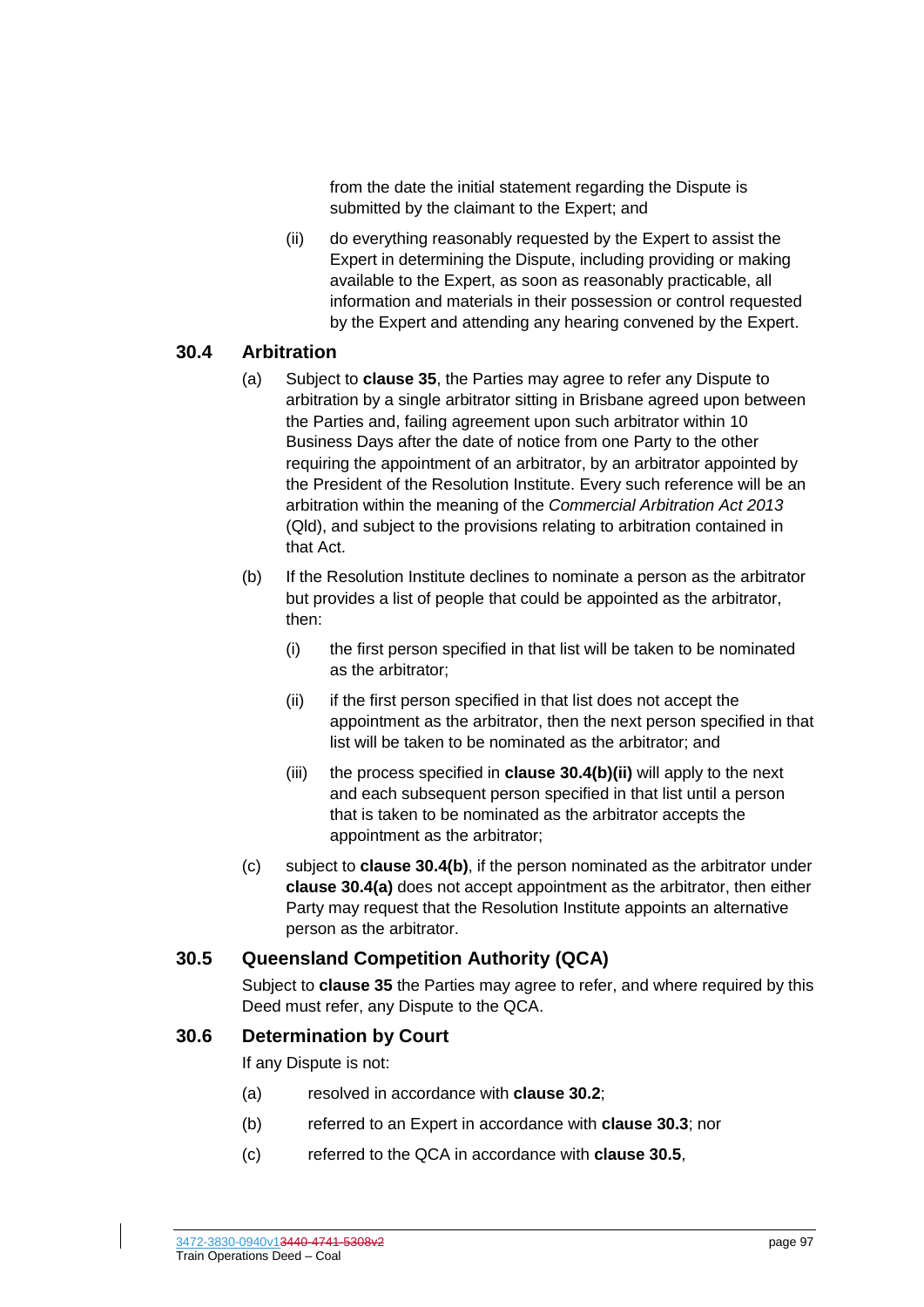then either Party may refer the Dispute to the courts of the State.

# 31 Force Majeure

## <span id="page-98-1"></span><span id="page-98-0"></span>**31.1 Notice of Force Majeure**

- (a) If, by reason of a Force Majeure Event affecting a Party, that Party (**Affected Party**) is prevented or hindered (or likely to be prevented or hindered) from carrying out, whether wholly or in part, its obligations under this Deed (other than an obligation to pay money), then:
	- (i) if the Affected Party is Aurizon Network and the Force Majeure Event also affects the Access Agreement, Aurizon Network must provide a copy of each notice it gives to the Access Holder in respect of that Force Majeure Event to the Operator; and
	- (ii) if **clause [31.1\(a\)](#page-98-0)** does not apply, that Party must, as soon as reasonably practicable after it becomes aware of the Force Majeure Event, give to the other Party and the Access Holder prompt (and in any event within 5 Business Days after it becomes aware of the event or circumstance causing the Force Majeure Event) notice (which may be provided in electronic form) of the Force Majeure Event including:
		- (A) details of the Force Majeure Event and (if applicable) that part of the Nominated Network affected or likely to be affected; and
		- (B) details of the obligations affected or likely to be affected.
- <span id="page-98-2"></span>(b) The Affected Party must provide the other Party with a further notice as soon as reasonably practicable but in any event within 2 Business Days of the notice provided under **clause [29.1\(a\)](#page-91-2)** if the notice provided in **clause [31.1\(a\)](#page-98-0)** is either in electronic form or does not include the following information:
	- (i) the information in **clause [31.1\(a\)](#page-98-0)**; and
	- (ii) full particulars of all relevant matters including:
		- (A) details of the action that the Affected Party has taken to remedy the situation and details of the action that the Affected Party proposes to take to remedy the situation (to the extent they are known); and
		- (B) a reasonable estimate of the time during which the Affected Party will be (or is likely to be) prevented or hindered from carrying out, whether wholly or in part, its obligations under this Deed due to the Force Majeure Event.
- (c) Without prejudice to its rights under this **clause [31.1](#page-98-1)**, the Affected Party may issue further notices in respect of the Force Majeure Event as the Affected Party considers reasonably necessary to update the other Party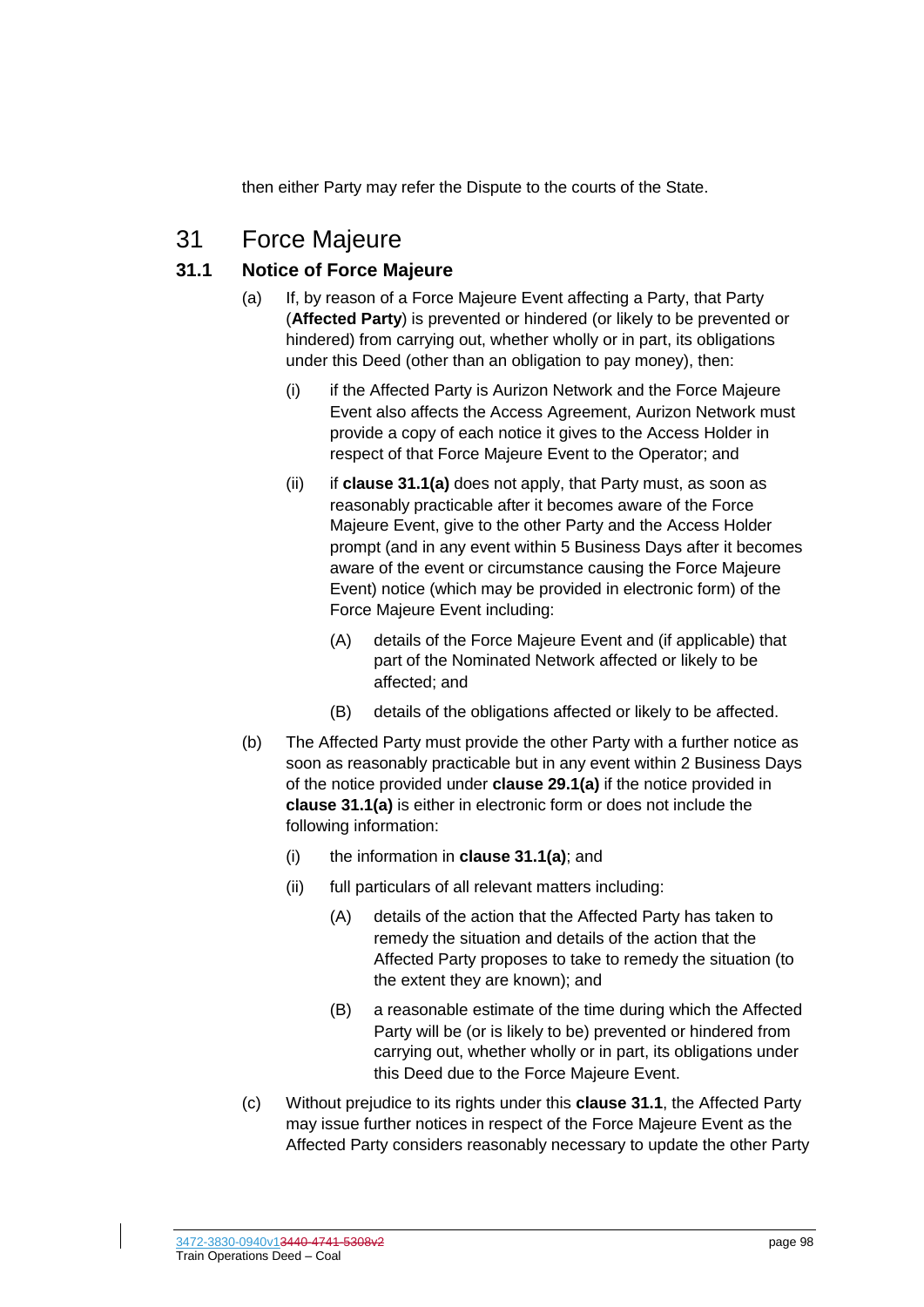and the Access Holder as to each of the matters set out in this **clause [31.1](#page-98-1)**.

- (d) Aurizon Network must:
	- (i) include the Operator (and the Access Holder or Customer, if any) in any meeting which Aurizon Network may have in respect of the Force Majeure Event; and
	- (ii) provide a copy of any notice given to the Operator to the Access Holder or Customer, if any.

## **31.2 Suspension of obligations**

- (a) Subject to compliance with the requirements of **clause [31.1](#page-98-1)**, the obligations of the Affected Party under this Deed are suspended during the time and to the extent that the Affected Party's performance of its obligations is prevented or hindered by the Force Majeure Event.
- (b) If the notice is not provided in accordance with **clause [31.1\(a\)](#page-98-0)** or **[31.1\(b\)](#page-98-2)**, then the obligations of the Affected Party under this Deed will be suspended on and from the later of the time the notice requirements of **clauses [31.1\(a\)](#page-98-0)** and **[31.1\(b\)](#page-98-2)** are satisfied.

#### **31.3 Duty to mitigate**

- (a) Subject to **clause [31.3\(b\)](#page-99-0)**, a Party must use all reasonable endeavours to remedy or overcome the effect of the Force Majeure Event affecting the Party's obligations under this Deed as soon as possible and must attempt to:
	- (i) mitigate the effect of the Force Majeure Event; and
	- (ii) in the case of a Force Majeure Event affecting Aurizon Network, identify alternative viable means of providing the Operational Rights affected (if applicable).
- (b) The Affected Party is not obliged to settle any strike, lockout or other labour dispute other than on terms acceptable to it.

## <span id="page-99-2"></span><span id="page-99-0"></span>**31.4 End of period of Force Majeure**

Subject to **clauses [31.6](#page-101-0)** and **[31.7](#page-101-1)**, the suspension of the obligations of the Parties due to a Force Majeure Event ends when, but only to the extent that, the Affected Party is able to resume performance of its obligations under this Deed, at which time it must promptly:

- (a) notify the other Party and the Access Holder advising the extent to which it is recommencing the performance of its obligations; and
- (b) recommence the performance of its obligations to the extent outlined in the notice.

## <span id="page-99-3"></span><span id="page-99-1"></span>**31.5 Reduction of Access Rights**

(a) If: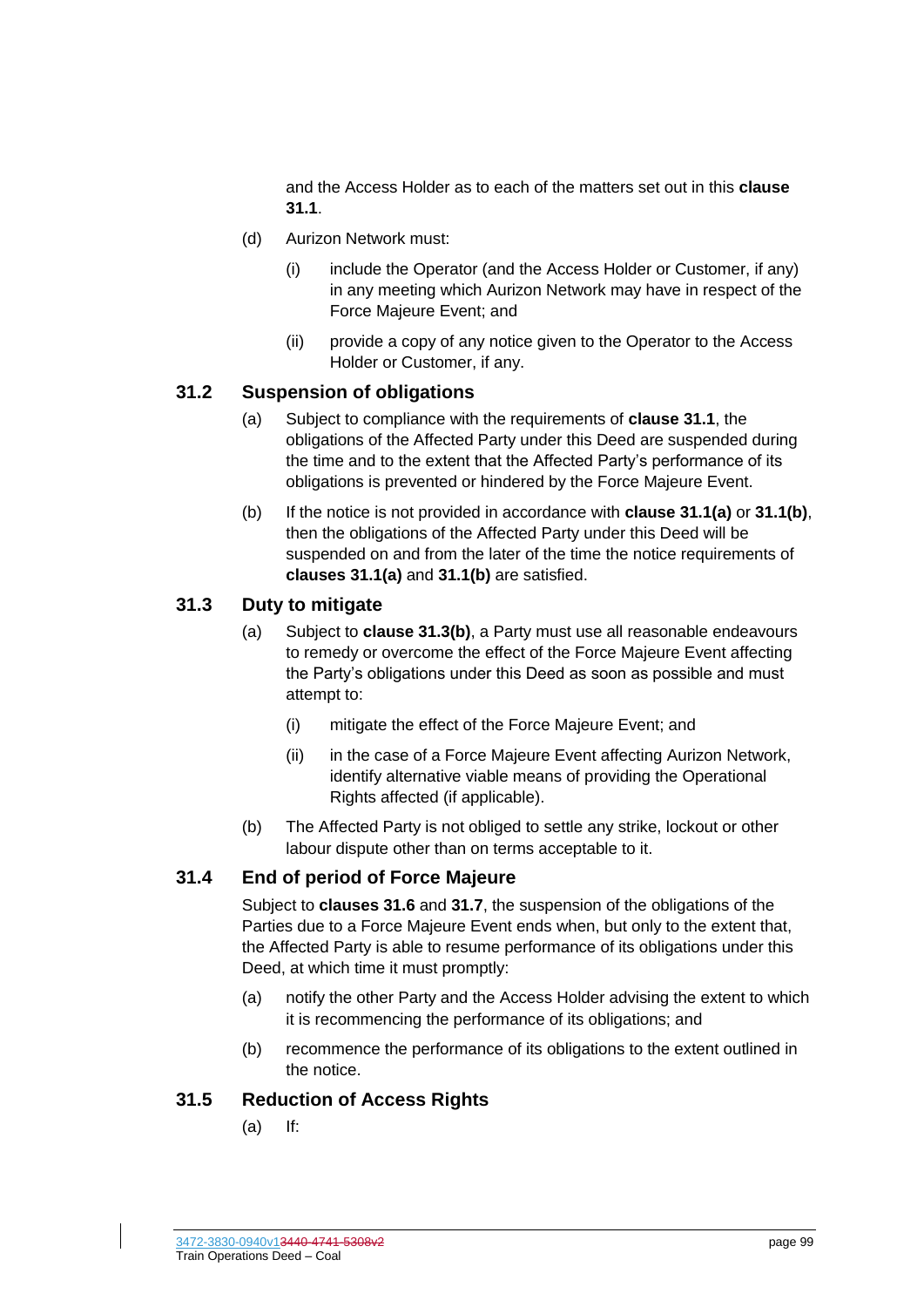- (i) any part of the Nominated Network specified in item [2](#page-128-0) of **Schedule [3](#page-128-1)** is damaged or destroyed by a Force Majeure Event; and
- (ii) in Aurizon Network's reasonable opinion the cost of repairing such damage or destruction or replacing that part of the Nominated Network is not economic on the basis of the then and committed future utilisation of that part of the Nominated Network,

then Aurizon Network may, by notice, advise the Operator, the Access Holder (and its Customer, if applicable), other affected Access Holders, each affected Railway Operator and the QCA of:

- (iii) the estimated cost of effecting the necessary repairs or replacement;
- (iv) the level of insurance available to effect the necessary repairs and replacement;
- (v) a detailed explanation as to why the cost of repairing or replacing is not economic; and
- (vi) Aurizon Network's intention to not repair or replace the relevant part of the Nominated Network unless the Operator (or the Access Holder or its Customer, as applicable) using that part of the Nominated Network pay the difference between the amount of insurance available to effect the necessary repairs or replacement and the actual anticipated cost to effect those repairs or replacements.
- <span id="page-100-2"></span><span id="page-100-1"></span><span id="page-100-0"></span>(b) If the Operator (or the Access Holder or its Customer, as applicable) notifies Aurizon Network that:
	- (i) it agrees to bear the whole incremental cost of necessary repairs or replacement (after the amount of insurance available has been applied); or
	- (ii) it agrees to bear that part requested by Aurizon Network of the incremental cost of necessary repairs or replacement (and subject to Aurizon Network being satisfied that all other relevant Access Holders (or their Customers or Railway Operators, as applicable) have also agreed to bear their respective part of such costs) (after the amount of insurance available has been applied),

then Aurizon Network will proceed with the repairs or replacement within a reasonable time after:

- (iii) if **clause [31.5\(b\)\(i\)](#page-100-0)** applies, receipt by Aurizon Network from the Operator (or the Access Holder or its Customer) of payment of the relevant amount; and
- (iv) if **clause [31.5\(b\)\(ii\)](#page-100-1)** applies, receipt by Aurizon Network from the Operator (or the Access Holder or its Customer) of the last payment of the relevant amount.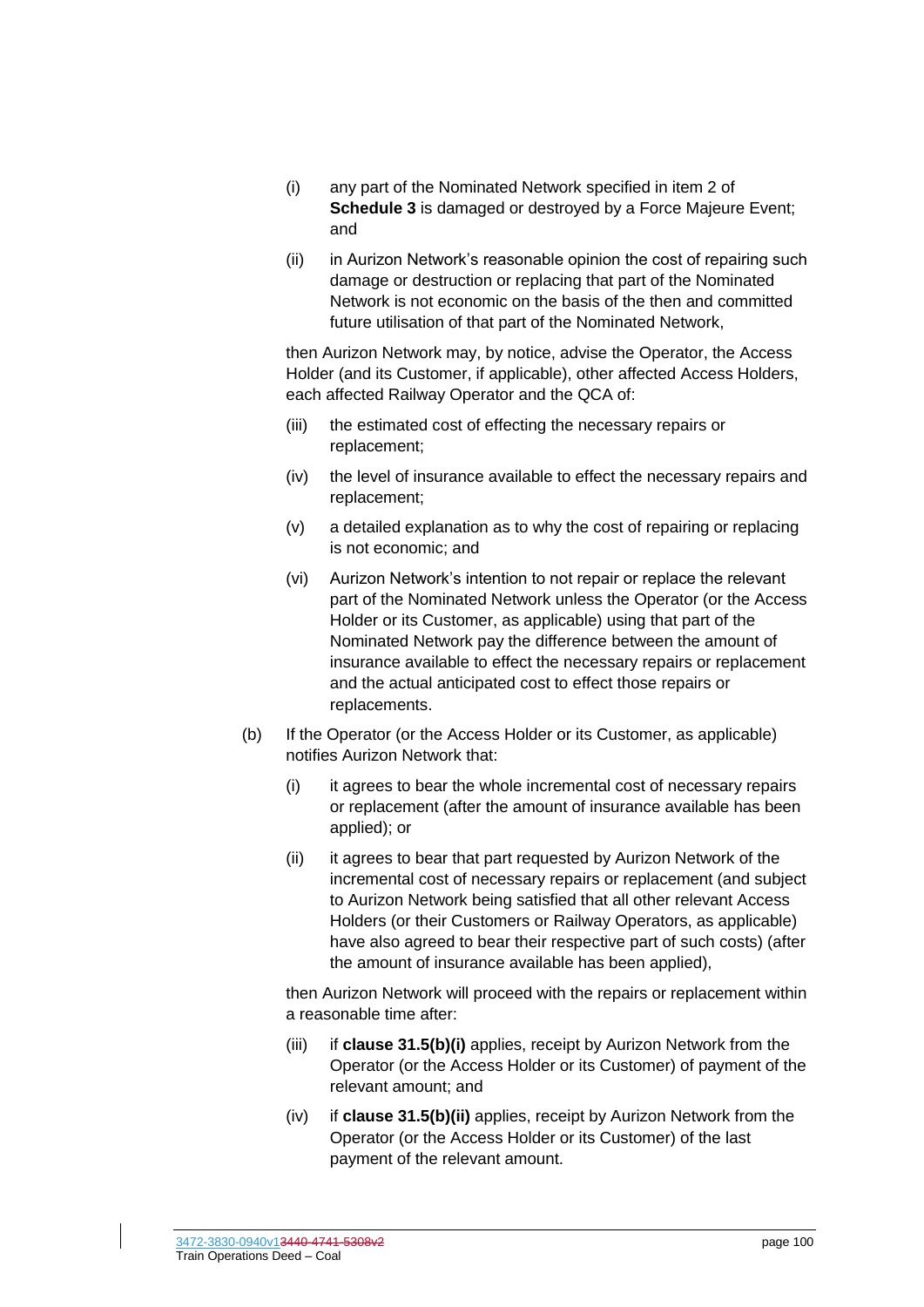- (c) If the Operator (or the Access Holder or its Customer, as applicable) pays to Aurizon Network any of the costs under **clause [31.5\(b\)](#page-100-2)**, on completion of the necessary repairs or replacement:
	- (i) Aurizon Network must, within a reasonable time, refund to the party who made such payment any amount by which the amount paid that party exceeds the actual cost; or
	- (ii) the Operator (or the Access Holder or its Customer, if applicable) must, within a reasonable time, pay to Aurizon Network the amount by which the actual cost exceeds proportionately the amount agreed to be paid by that party (as applicable).
- (d) If, within 40 Business Days after receipt of a notice from Aurizon Network under **clause [31.5\(a\)](#page-99-1)**, the Operator (or Access Holder or Customer, as applicable) has not given notice to Aurizon Network under **clause [31.5\(b\)](#page-100-2)**, then Aurizon Network may, by giving not less than 20 Business Days' notice to the Access Holder (**Nominated Network FM Reduction Notice**), reduce the FM Access Rights, in which case, the FM Access Rights will cease to form part of the Access Rights of the Access Holder on and from the date specified in the Nominated Network FM Reduction Notice (which must be at least 20 Business Days from the date of the Nominated Network FM Reduction Notice).

## <span id="page-101-0"></span>**31.6 Effect of Nominated Network FM Reduction Notice on Operator nomination**

- (a) If a Nominated Network FM Reduction Notice is given under the Access Agreement, then the FM Access Rights will cease to form part of the Access Rights on and from the date specified in the notice (which must be at least 20 Business Days from the date of the notice).
- (b) As soon as practicable after the expiry of the period set out in clause 25.4(a) of the Access Agreement, Aurizon Network must issue a notice to the Operator summarising, in respect of each Train Service Type affected by the FM Access Rights, the changes to the "Nominated Monthly Operational Rights (for a 30 day Month)" in **Schedule [2](#page-121-0)**.

#### <span id="page-101-1"></span>**31.7 Termination after extended Force Majeure Event**

If the Affected Party is wholly prevented or hindered from carrying out its obligations under this Deed (other than an obligation to pay money) for a period of more than three consecutive Months, then:

- (a) the Parties must meet to endeavour to identify any alternative viable means to perform the suspended obligations; and
- (b) failing any alternative means being agreed within one Month after the end of the three Month period, the other Party may terminate this Deed by 20 Business Days notice to the Affected Party and the Access Holder and **clauses [31.4](#page-99-2) and [31.5](#page-99-3)** apply without prejudice to any of the rights of the Parties which accrued before the date of such termination.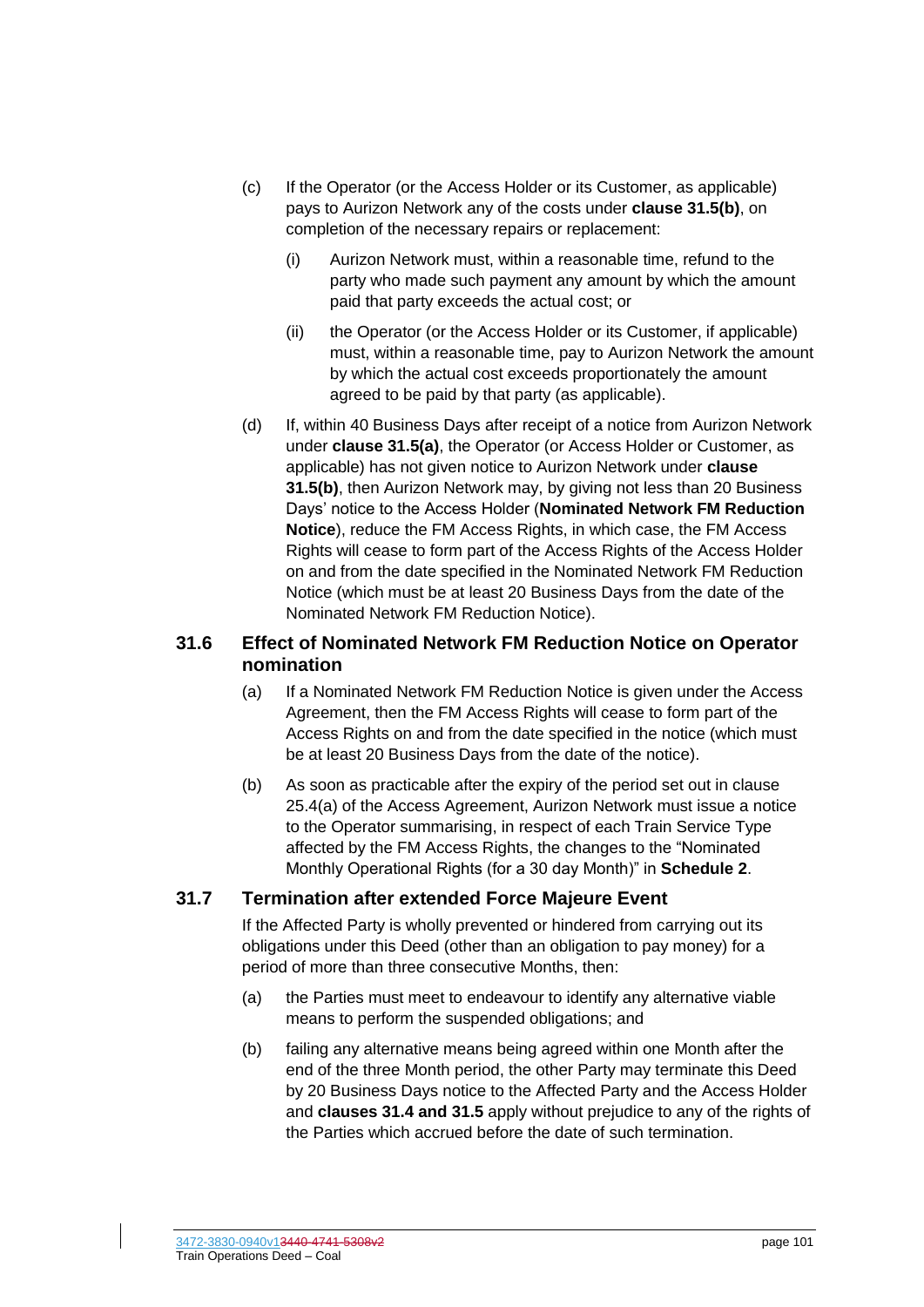# <span id="page-102-3"></span>32 Suspension

## <span id="page-102-0"></span>**32.1 Suspension of Train Services for a Train Service Type**

If a Suspension Event specified in **Part A** of **Schedule [8](#page-137-0)** occurs in respect of a Train Service Type, Aurizon Network may, by notice in writing to the Operator and the Access Holder (which must be given before or immediately after the suspension) (**Suspension Notice**), suspend the right of the Operator to operate some or all of the Train Services for that Train Service Type on the Nominated Network.

## <span id="page-102-1"></span>**32.2 Suspension of Train Services generally**

If a Suspension Event specified in **Part B** of **Schedule [8](#page-137-0)** occurs, Aurizon Network may, by notice in writing to the Operator and the Access Holder (which must be given before or immediately after the suspension) (also a **Suspension Notice**), suspend the right of the Operator to operate some or all of the Train Services (for any one or more Train Service Types) on the Nominated Network.

#### <span id="page-102-2"></span>**32.3 Suspension of certain Rollingstock or Rollingstock Configurations**

- (a) If:
	- (i) Rollingstock or Rollingstock Configurations used by the Operator in the operation of Train Services:
		- (A) are not Authorised Rollingstock or Authorised Rollingstock Configurations for that Train Service Type; or
		- (B) do not comply with:
			- (1) applicable Laws; or
			- (2) the Rollingstock Interface Standards (subject to any Approved Derogations); or
	- (ii) the Operator otherwise fails to comply with the Rollingstock Interface Standards,

#### and

- (iii) the Operator fails to rectify such non-compliance within a reasonable period of time (being at least 20 Business Days) notified by Aurizon Network to the Operator; or
- (iv) such non-compliance creates a risk to the safety of any person or a material risk to property,

then Aurizon Network may, by notice in writing to the Operator and the Access Holder (which must be given before or immediately after the suspension) (also a **Suspension Notice**), suspend the right of the Operator to operate Train Services using such Rollingstock or Rollingstock Configurations.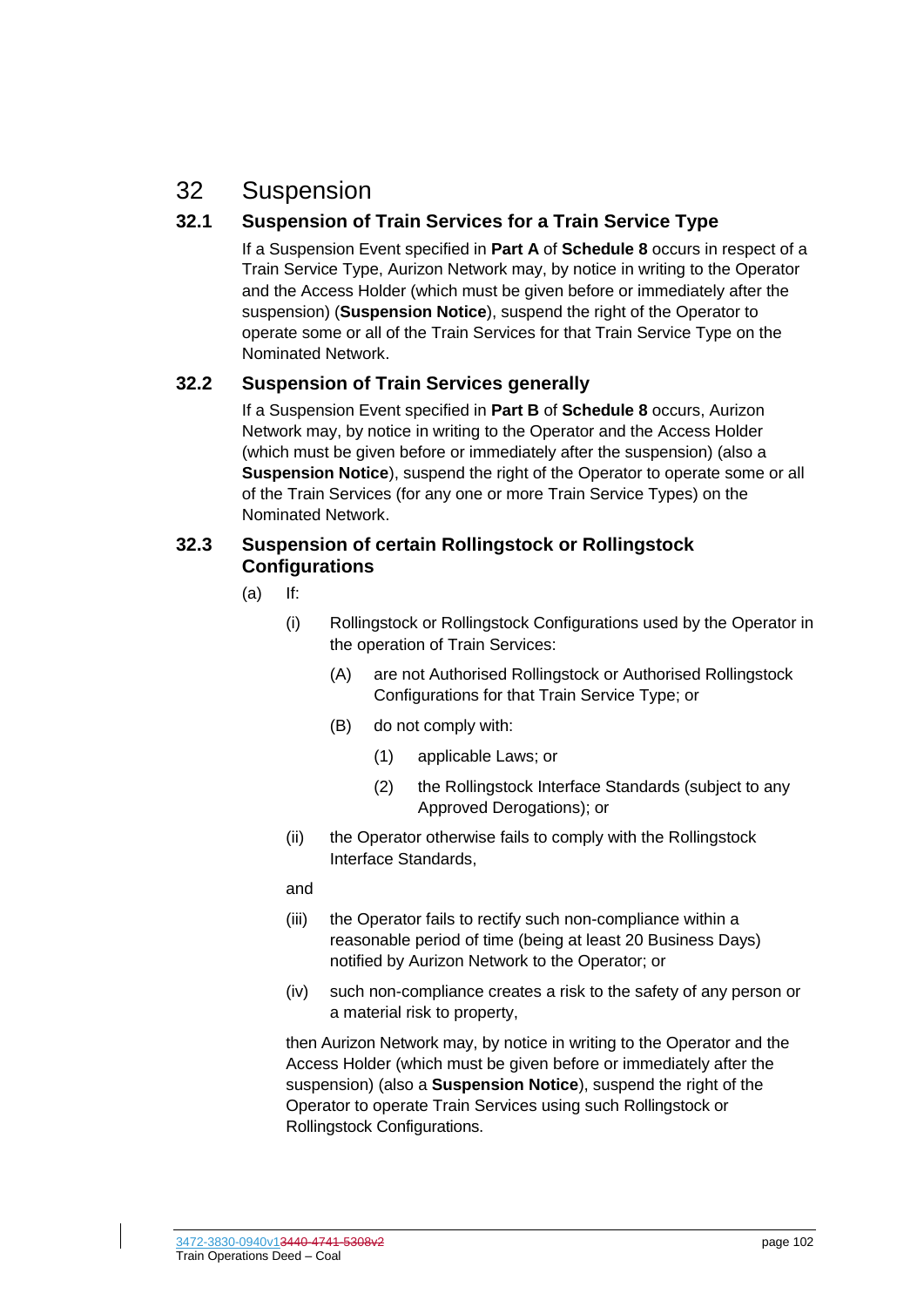## <span id="page-103-1"></span>**32.4 Suspension due to suspension under Access Agreement**

If any of the Access Holder's rights under the Access Agreement are suspended under the Access Agreement for any reason, then Aurizon Network may, by notice in writing to the Operator (which must be given before or immediately after the suspension) (also a **Suspension Notice**), suspend the right of the Operator to operate Train Services for a Train Service Type, which would otherwise be operated utilising the Access Holder's Access Rights which have been suspended.

#### **32.5 Details of suspension**

A Suspension Notice given by Aurizon Network to the Operator and the Access Holder under **clause [32.1](#page-102-0)**, **[32.2](#page-102-1)**, **[32.3](#page-102-2)** or **[32.4](#page-103-1)** must set out:

- (a) the rights of the Operator which are affected by the suspension; and
- (b) the reason for the suspension; and
- (c) except for a suspension under **clause [32.4](#page-103-1)**, the actions the Operator must take to have the suspension lifted.

#### **32.6 Effect of suspension**

- (a) If Aurizon Network exercises a right of suspension under this **clause [32](#page-102-3)**, then the Operator and the relevant Operator's Staff must immediately cease to operate:
	- (i) the relevant Train Services; or
	- (ii) the Train Services using the relevant Rollingstock or Rollingstock Configurations,

as applicable, until such time as the suspension is lifted by Aurizon Network.

- (b) The suspension of any rights under this **clause [32](#page-102-3)** does not affect or suspend any other obligation of the Operator under this Deed, and is without prejudice to Aurizon Network's other rights and remedies in respect of that or any other default.
- <span id="page-103-0"></span>(c) Where Aurizon Network suspends the Operator's right to operate some or all of the Train Services:
	- (i) Aurizon Network will only be liable to the Operator in respect of loss or damage (including damages for Consequential Loss) arising from the suspension if, and only if, no reasonable person in Aurizon Network's position could have formed the view that the stated grounds for the suspension existed, provided that the Operator must use all reasonable endeavours to mitigate the loss or damage arising from the suspension; and
	- (ii) Aurizon Network bears the burden of establishing that a reasonable person in Aurizon Network's position could have formed that view.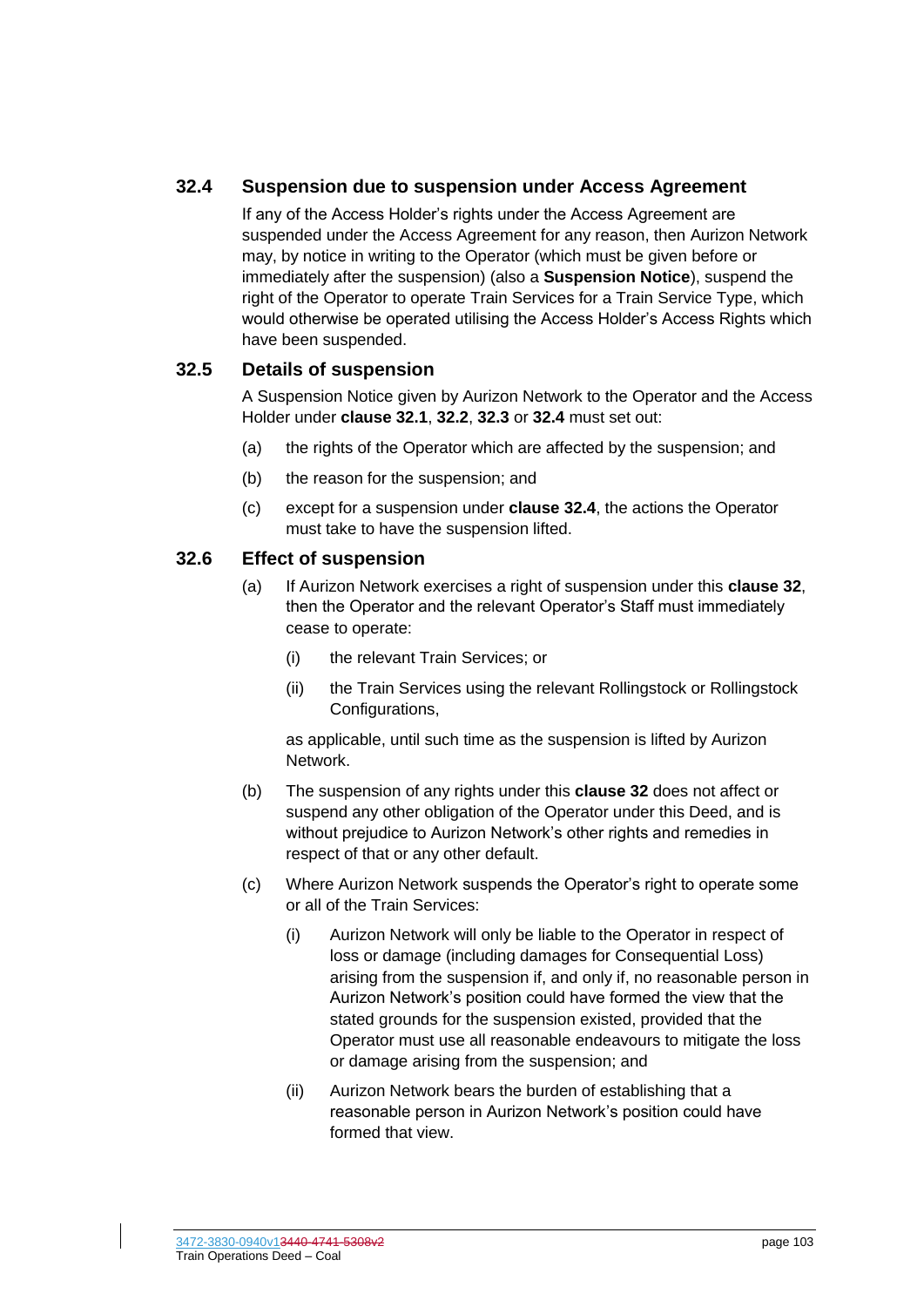(d) Notwithstanding **clause [32.6\(c\)](#page-103-0)**, Aurizon Network will not be liable to the Operator for any Third Party claim (including a claim for Consequential Loss), made against the Operator in relation to a suspension where the Third Party is the Access Holder and the Access Holder has a direct contractual relationship with Aurizon Network in respect to the Access Rights to which the suspension relates.

#### **32.7 Duration of suspension**

- (a) The suspension of any rights under **clause [32.1](#page-102-0)**, **[32.2](#page-102-1)** or **[32.3](#page-102-2)** continues until such time as the Operator has remedied the relevant default or noncompliance notified in the Suspension Notice.
- (b) The suspension of any rights under **clause [32.4](#page-103-1)** continues until such time as the relevant suspension of the Access Holder's rights under the Access Agreement is lifted.

## <span id="page-104-7"></span>33 Termination

#### <span id="page-104-4"></span><span id="page-104-1"></span>**33.1 Termination of Train Services for a Train Service Type by Aurizon Network**

- (a) Subject to **clause [33.1\(b\)](#page-104-0)** and without limiting any rights of termination contained elsewhere in this Deed, Aurizon Network may, by notice in writing to the Operator and the Access Holder, reduce the Operational Rights by the Train Services for a Train Service Type if a Termination Event specified in **Part A** of **Schedule [8](#page-137-0)** occurs in relation to that Train Service Type.
- <span id="page-104-0"></span>(b) If there is a Corresponding Suspension Event in respect of the Termination Event referred to in **clause [33.1\(a\)](#page-104-1)**, then Aurizon Network may only exercise its rights under **clause [33.1\(a\)](#page-104-1)** if it has first exercised its right of suspension in respect of the Corresponding Suspension Event under **clause [32](#page-102-3)**.

#### <span id="page-104-5"></span><span id="page-104-3"></span>**33.2 Termination of Agreement**

- (a) Subject to **clause [33.2\(b\)](#page-104-2)** and without limiting any rights of termination contained elsewhere in this Deed, Aurizon Network may, by notice in writing to the Operator and the Access Holder, terminate this Deed if a Termination Event specified in **Part B** of **Schedule [8](#page-137-0)** occurs.
- <span id="page-104-2"></span>(b) If there is a Corresponding Suspension Event in respect of the Termination Event referred to in **clause [33.2\(a\)](#page-104-3)**, then Aurizon Network may only exercise its rights under **claus[e 33.2\(a\)](#page-104-3)** if it has first exercised its right of suspension in respect of the Corresponding Suspension Event under **clause [32](#page-102-3)**.

#### <span id="page-104-6"></span>**33.3 Termination by the Operator**

Without limiting any rights of termination contained elsewhere in this Deed, the Operator may, by notice in writing to Aurizon Network and the Access Holder, terminate this Deed if any of the following occurs: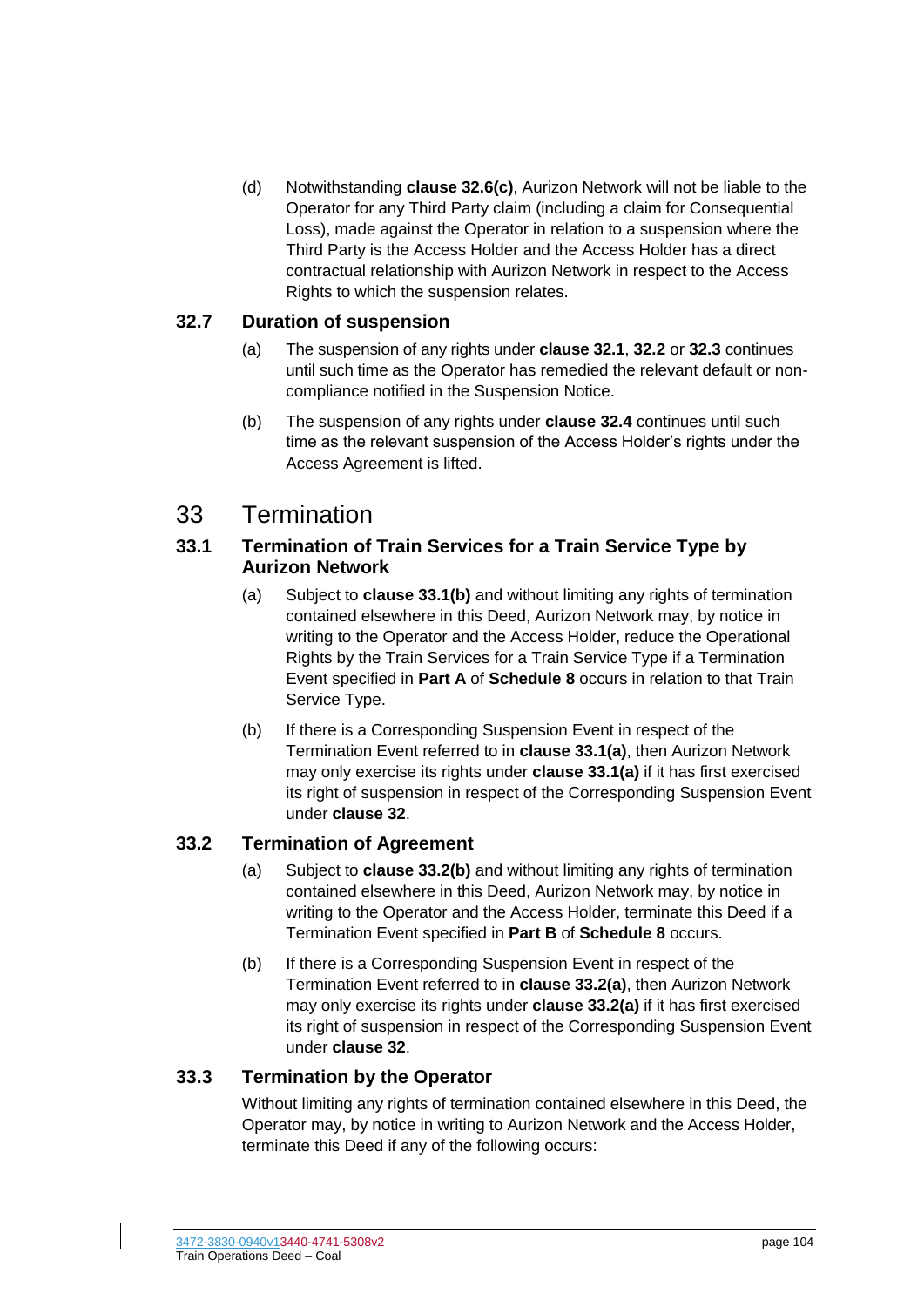- (a) an Insolvency Event in relation to Aurizon Network occurs and continues for a period of 40 Business Days;
- (b) Aurizon Network's Accreditation is suspended, cancelled or amended such that it cannot perform its obligations generally under this Deed, and such default continues for at least 20 Business Days after the Operator gives Aurizon Network notice of the default;
- (c) Aurizon Network fails to pay when due any amount payable under this Deed, and such default continues for at least 20 Business Days after the Operator gives Aurizon Network notice of the default; or
- (d) Aurizon Network is in default of the due performance of any other obligation under this Deed, and such default continues for at least 40 Business Days after the Operator gives Aurizon Network notice of the default.

#### **33.4 Grounds for termination to be specified**

A notice given under **clause [33.1](#page-104-4)**, **[33.2](#page-104-5)** or **[33.3](#page-104-6)** must set out the grounds for the termination.

#### **33.5 Obligations and other rights upon termination or expiry**

- (a) Neither termination of this Deed by a Party under this **clause [33](#page-104-7)** nor expiry of this Deed prejudices:
	- (i) a Party's right to make a Claim, recover damages or avail itself of other remedies under this Deed or at law; or
	- (ii) either Party's rights to recover money due to it under this Deed.
- (b) On termination of this Deed, Aurizon Network and the Operator are released from all further obligations or liabilities under this Deed, except for:
	- (i) rights which accrued on or before termination, including for any breach of this Deed which occurred before termination. Any liability in respect of such prior breach will be limited in the manner provided in this Deed; or
	- (ii) any provisions which are expressed as surviving the expiry or termination of this Deed.

#### <span id="page-105-1"></span>**33.6 Removal of Rollingstock following termination**

- (a) Immediately on expiry of the Term, and within 12 hours (or such other period as the Parties may agree) after termination of this Deed for any other reason, the Operator must, at the Operator's cost, remove all of the Operator's Rollingstock operated under this Deed from the Nominated Network.
- <span id="page-105-0"></span>(b) If the Operator fails to remove the Operator's Rollingstock from the Nominated Network, then Aurizon Network may give a notice to the Operator demanding the removal of the Rollingstock within a further 12 hours (or such longer period as the Parties may agree).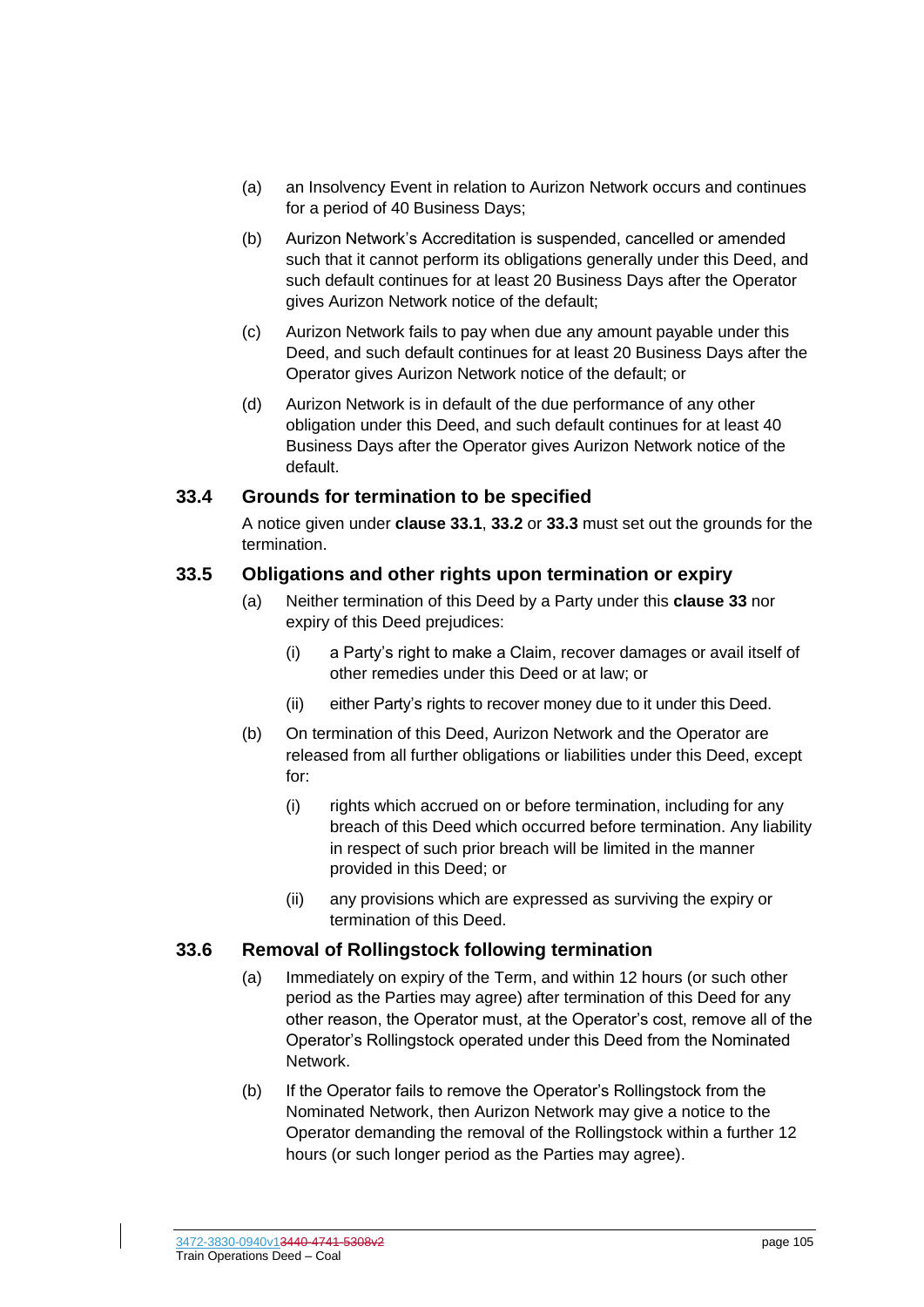- (c) If the Operator fails to remove any of the Operator's Rollingstock from the Nominated Network the subject of the notice under **clause [33.6\(b\)](#page-105-0)** within the time required under **clause [33.6\(b\)](#page-105-0)**, then Aurizon Network is entitled to remove the Rollingstock and recover the reasonable costs of removal from the Operator, provided it notifies the Operator reasonably in advance of its intention to exercise the rights under this clause.
- (d) Subject to **clause [28.1](#page-87-1)**, the Operator is liable for, and indemnifies Aurizon Network against, any costs reasonably incurred by Aurizon Network in relation to any damage or obstruction caused to the Infrastructure or the Nominated Network by the Operator in removing any Rollingstock in accordance with this **clause [33.6](#page-105-1)**.
- (e) The Operator must comply with all reasonable directions issued by Aurizon Network in relation to the removal of the Rollingstock in accordance with this **clause [33.6](#page-105-1)**.

# 34 Assignment

## <span id="page-106-0"></span>**34.1 Assignment by Aurizon Network**

- (a) Aurizon Network may Assign the whole or any part of its rights or obligations under this Deed without the prior consent of the Operator, provided that:
	- (i) the Assignee is Accredited; and
	- (ii) Aurizon Network procures that the Assignee covenants with the Operator by deed to be bound by and to perform the obligations of Aurizon Network under this Deed to the extent of the rights and obligations Assigned to the Assignee.
- (b) On the Assignee entering into the deed referred to in **clause [34.1\(a\)](#page-106-0)**, Aurizon Network is released and discharged from further liability under this Deed in respect of the obligations which the Assignee has undertaken under that deed to be bound by and to perform.

## <span id="page-106-1"></span>**34.2 Assignment by the Operator**

- (a) The Operator may not Assign its rights or obligations under this Deed other than in accordance with this **clause [34.2](#page-106-1)**.
- (b) The Operator may, provided it is not in default in the performance or observance of any of its obligations under this Deed, Assign the whole of its rights and obligations under this Deed to:
	- (i) a Related Body Corporate of the Operator which is Accredited to operate Train Services and is otherwise capable of performing the obligations of the Operator under this Deed, provided that:
		- (A) the Operator remains liable for the performance of the duties, responsibilities and obligations assumed by the Assignee; and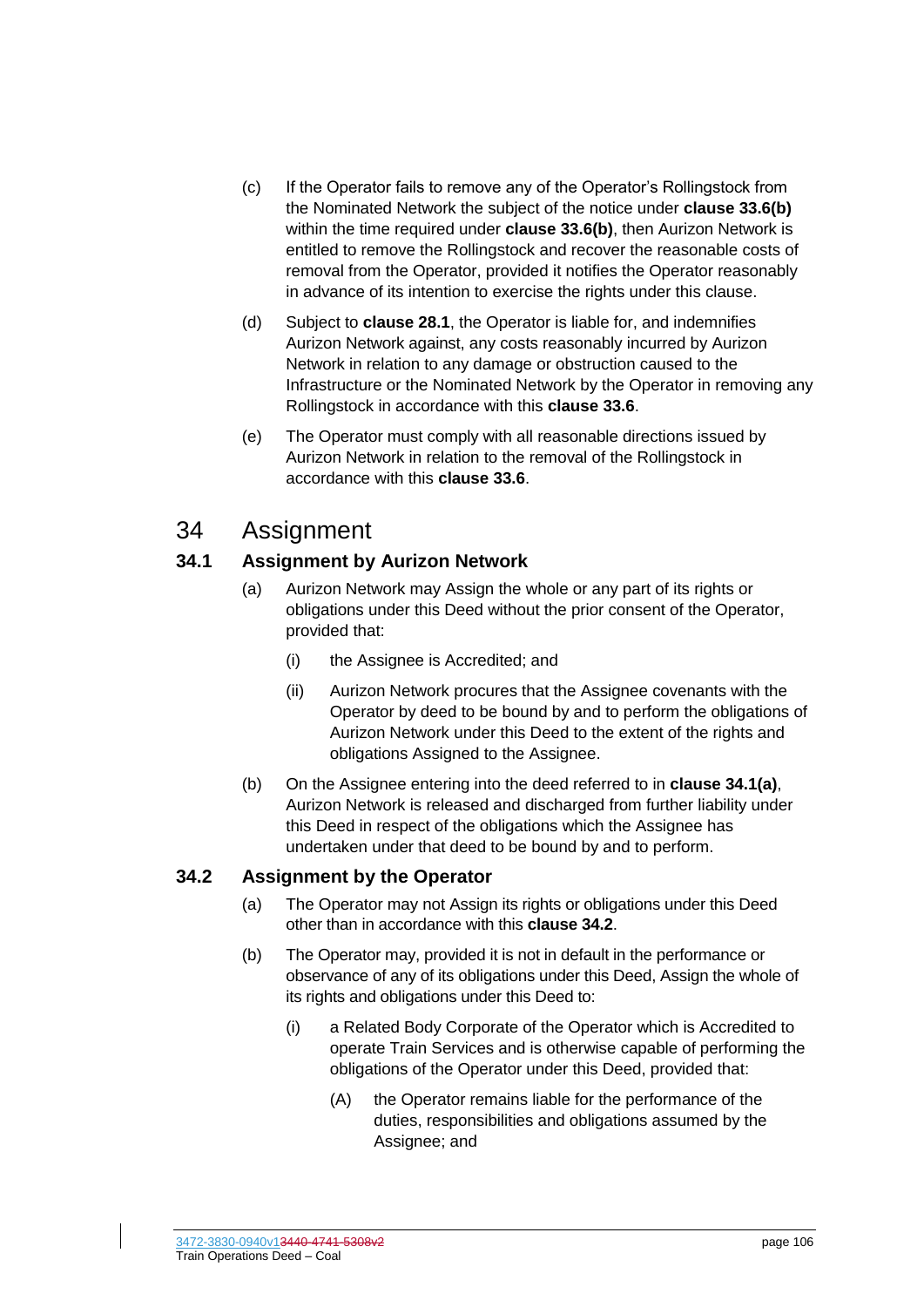- (B) the performance by the Assignee will (to the extent of such performance) discharge the Operator's liability for the performance of the duties, responsibilities and obligations Assigned; or
- (ii) a person other than a Related Body Corporate of the Operator with the prior written consent of Aurizon Network which must not be unreasonably withheld if Aurizon Network is satisfied that such person is:
	- (A) financially sound;
	- (B) Accredited to operate Train Services; and
	- (C) otherwise capable of performing the obligations of the Operator under this Deed.
- (c) Any Assignment by the Operator of its rights and obligations under this Deed is conditional on and will not take effect until:
	- (i) Aurizon Network has been provided with written evidence of the Access Holder's consent to the Assignment;
	- (ii) the Assignee covenants with Aurizon Network by deed, in such terms as Aurizon Network may reasonably require, to be bound by and to perform the obligations of the Operator under this Deed.
- <span id="page-107-1"></span>(d) Subject to **clause [34.2\(e\)](#page-107-0)**, if a Change in Control of the Operator occurs without Aurizon Network's prior written consent, the occurrence of the Change in Control will be taken to be an Assignment of the Operator's rights and obligations under this Deed which is not permitted under this **clause [34.2](#page-106-1)**.
- <span id="page-107-0"></span>(e) **Clause [34.2\(d\)](#page-107-1)** does not apply to a Change in Control where:
	- (i) the Operator or its Ultimate Holding Company is listed on a recognised stock exchange;
	- (ii) the Change in Control is a result of a Change in Control of that listed entity; and
	- (iii) that listed entity remains listed on that recognised stock exchange both before and after that Change in Control.

#### **34.3 Charging**

A Party (**Chargor**) may create a Charge over all of its rights under this Deed in favour of a recognised financial institution (**Chargee**) to secure financial accommodation provided to the Chargor in relation to its obligations under this Deed, provided that the Chargee must first covenant in writing in favour of the other Party (**Non-Charging Party**), pursuant to a deed in such terms as the Non-Charging Party may reasonably require, that in relation to the exercise of any power of sale or other right or remedy under the Charge granted to the Chargee, the Chargee and any person (including any receiver or receiver and manager or agent) claiming through the Chargee must comply with the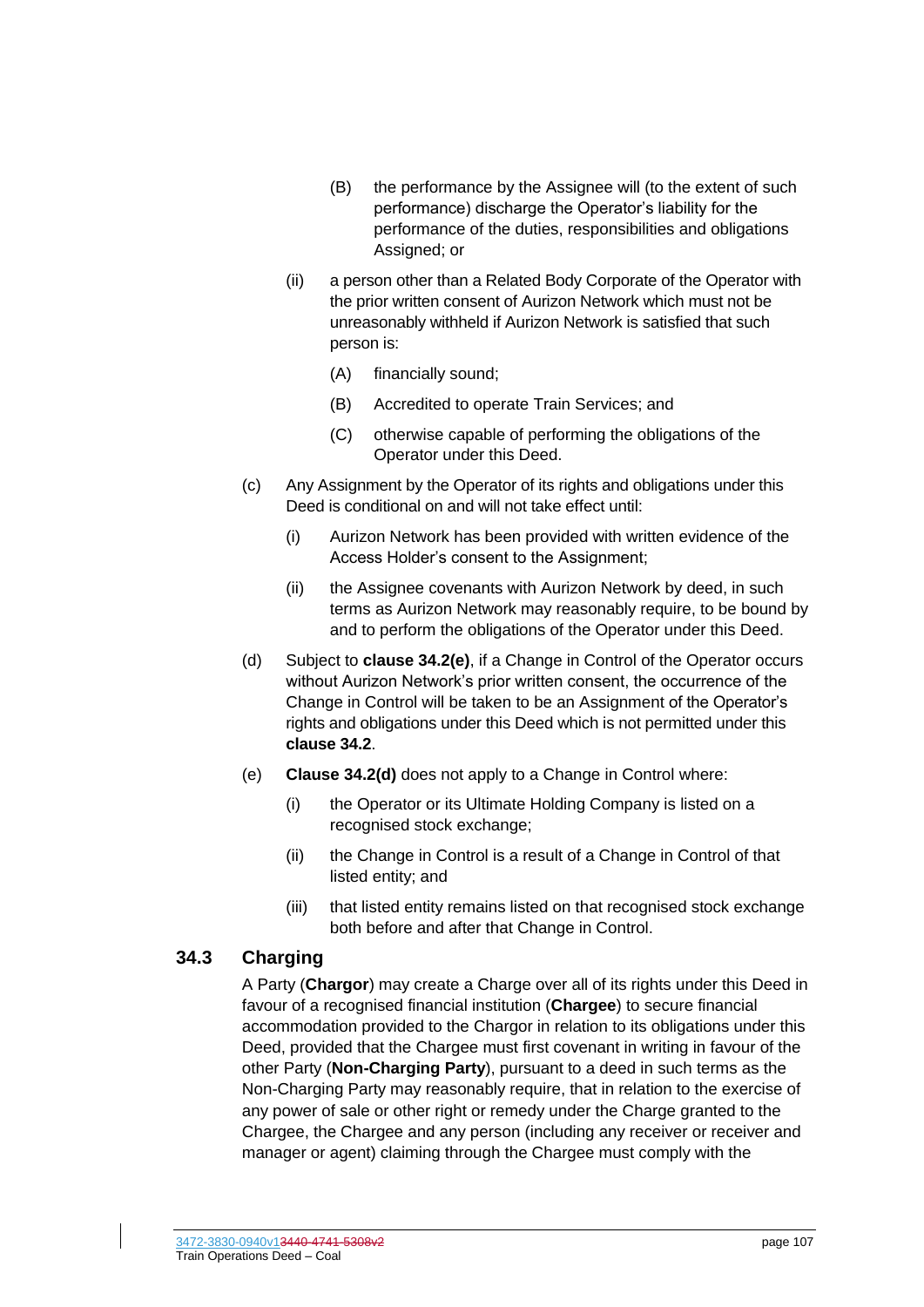provisions of this **clause [32](#page-102-0)** as if it were originally a party to this Deed, and must not exercise any power of sale of the rights and/or obligations of the Chargor under this Deed except in accordance with this **clause [34](#page-106-0)**.

### <span id="page-108-1"></span>35 GST

### **35.1 Construction**

In this **clause [33](#page-104-0)**:

- (a) words and expressions which are not defined in this Deed but which have a defined meaning in GST Law have the same meaning as in the GST Law;
- (b) **GST Law** has the same meaning given to that expression in the *A New Tax System (Goods and Services Tax) Act 1999*; and
- (c) references to GST payable and input tax credit entitlement include GST payable by, and the input tax credit entitlement of, the representative member for a GST group of which the entity is a member.

### **35.2 Consideration GST exclusive**

Unless otherwise expressly stated, all prices or other sums payable or consideration to be provided under this Deed are exclusive of GST.

### <span id="page-108-0"></span>**35.3 Payment of GST**

If GST is payable on any supply made by a Party (or any entity through which that Party acts) (**Supplier**) under or in connection with this Deed, the recipient must pay to the Supplier an amount equal to the GST payable on the supply.

### **35.4 Timing of GST payment**

The recipient must pay the amount referred to in **clause [35.3](#page-108-0)** in addition to, and at the same time that, the consideration for the supply is to be provided under this Deed.

### **35.5 Tax invoice**

The Supplier must deliver a tax invoice or an adjustment note to the recipient before the Supplier is entitled to payment of an amount under **clause [35.3](#page-108-0)**. The recipient can withhold payment of the amount until the Supplier provides a tax invoice or an adjustment note, as appropriate.

### **35.6 Adjustment event**

If an adjustment event arises in respect of a taxable supply made by a Supplier under this Deed, the amount payable by the recipient under **clause [35.3](#page-108-0)** must be recalculated to reflect the adjustment event and a payment must be made by the recipient to the Supplier, or by the Supplier to the recipient, as the case requires.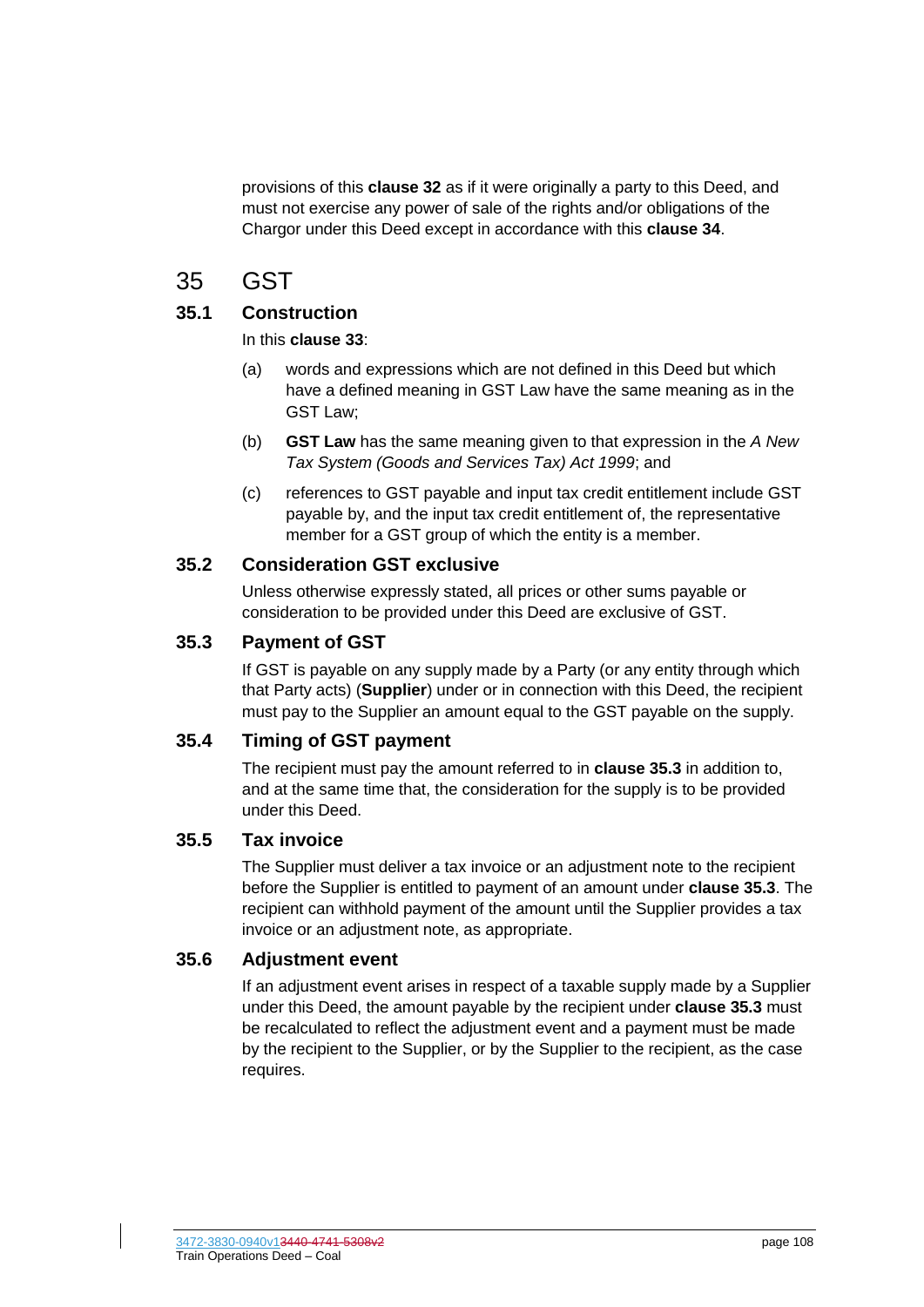#### **35.7 Reimbursements**

Where a Party is required under this Deed to pay or reimburse an expense or outgoing of another Party, the amount to be paid or reimbursed by the first Party will be the sum of:

- (a) the amount of the expense or outgoing less any input tax credits in respect of the expense or outgoing to which the other Party is entitled; and
- (b) if the payment or reimbursement is subject to GST, an amount equal to that GST.

### <span id="page-109-0"></span>36 Confidentiality

### **36.1 Confidentiality**

Subject to **clause [34.2](#page-106-1)**, the Recipient must:

- (a) keep confidential, and must not disclose to any Third Party, any Confidential Information disclosed to the Recipient by the Discloser; and
- (b) not use the Confidential Information for any purpose other than for the purposes of this Deed or, if Aurizon Network is the Recipient, for the purposes of:
	- (i) capacity assessment and capacity modelling;
	- (ii) investigation and planning of Maintenance Work;
	- (iii) planning Infrastructure Enhancements; and
	- (iv) complying with its obligations under the Access Undertaking.

#### **36.2 Permitted disclosures**

The Recipient may disclose Confidential Information disclosed to it by the Discloser to a Third Party where:

- (a) the Recipient has obtained the prior written approval of the Discloser to such disclosure. The Discloser must not unreasonably withhold such approval if the Recipient has procured a confidentiality undertaking in respect of the information from such Third Party in favour of both Parties on terms and conditions satisfactory to both Parties, acting reasonably; or
- (b) disclosure is:
	- (i) required or compelled by any order of a court of competent jurisdiction;
	- (ii) required or compelled by any Law;
	- (iii) required or compelled by notice validly issued by any Authority;
	- (iv) necessary for the conduct of any legal proceedings, including any dispute resolution process under this Deed;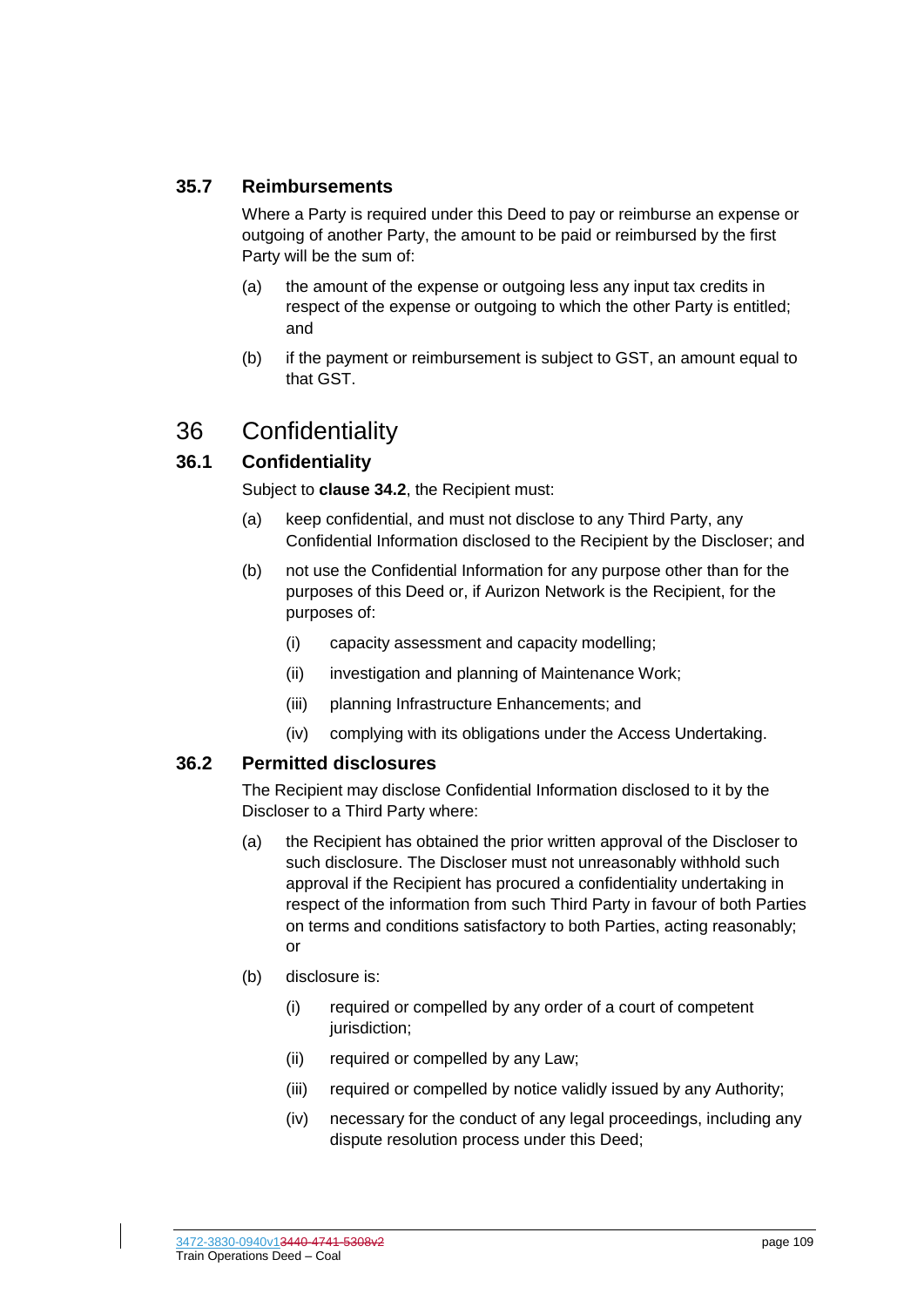- (v) reasonably required for the performance of Train Control functions;
- (vi) required under any stock exchange listing requirement or rule;
- (vii) required by the Rail Safety Regulator or an Environmental Regulator;
- (viii) to the Access Holder provided that:
	- (A) the Disclosure is:
		- (1) required by the terms of this Deed;
		- (2) reasonably necessary for the performance of obligations or the exercise of rights under this Deed or the Access Agreement; or
		- (3) reasonably necessary in connection with the safe operation of the Nominated Network; and
	- (B) the Discloser must ensure that the Access Holder keeps the Confidential Information confidential on terms no less onerous than this **clause [36](#page-109-0)**;
- (ix) to the Recipient's banker or other financial institution, to the extent required for the purpose of raising funds or maintaining compliance with credit arrangements, if such banker or financial institution has executed a legally enforceable confidentiality deed in favour of the Discloser;
- (x) to an expert for the purposes of a dispute resolution process, or an auditor for the purposes of an audit, under a "User Funding Agreement" (as defined in the Access Undertaking), if such expert or auditor has executed a legally enforceable confidentiality deed in favour of the Discloser;
- (xi) to legal practitioners and accountants of the Recipient or a Related Body Corporate of it:
	- (A) whose duties in relation to the Recipient or the Related Body Corporate require the disclosure;
	- (B) who are under a duty of confidentiality to the Recipient; and
	- (C) who have been advised of the confidential nature of the Confidential Information; or
- (xii) otherwise permitted or required in accordance with this Deed or the Access Undertaking (as amended by any Change in Access Undertaking).

#### <span id="page-110-0"></span>**36.3 Discloser may give certain directions**

On expiry or termination of this Deed, the Discloser may direct the Recipient to do any combination of the following in respect of some or all of the Confidential Information disclosed by the Discloser to the Recipient: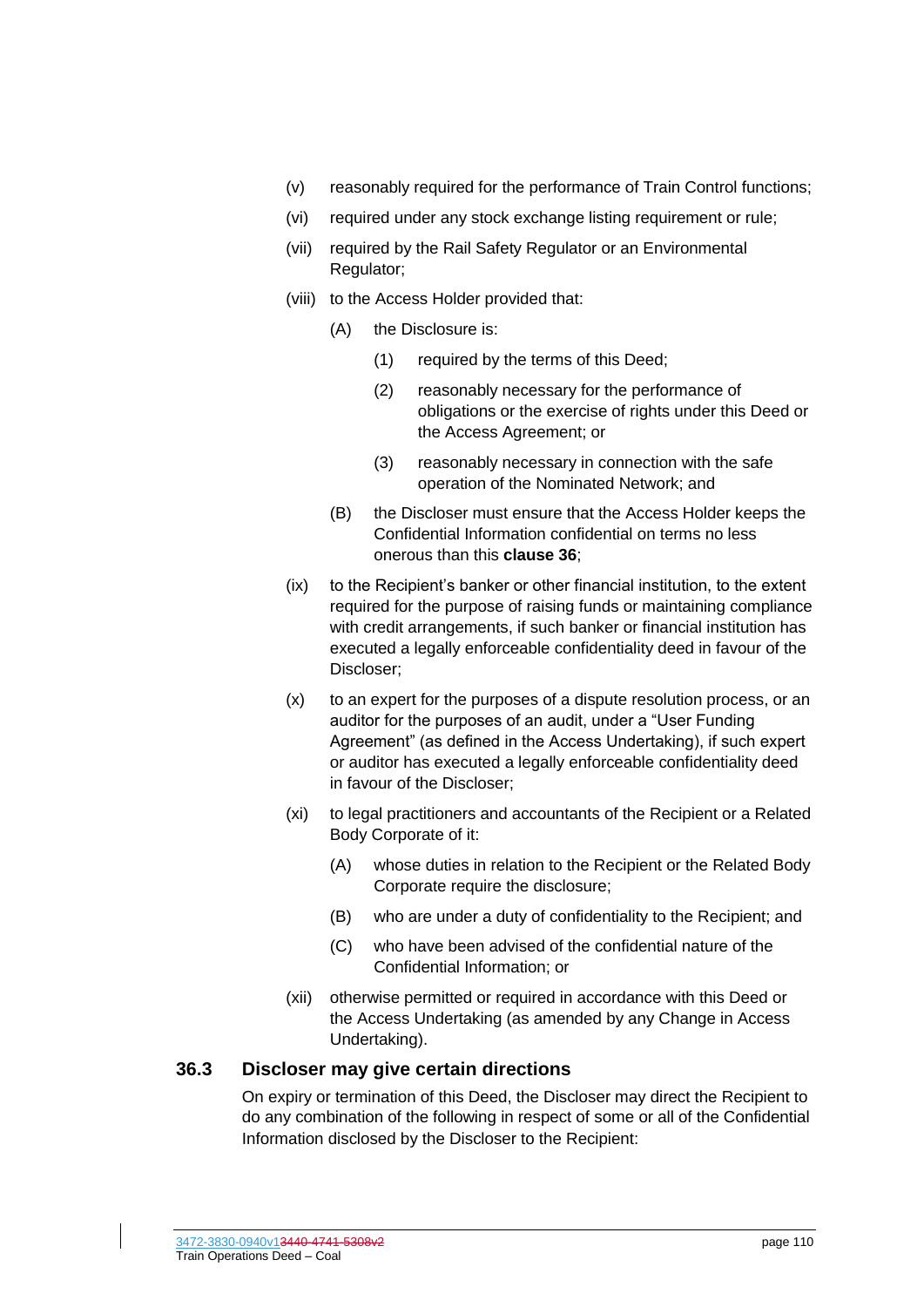- (a) subject to the lawful requirements of the Recipient to retain copies of Confidential Information for business records and document control registers, to immediately deliver to the Discloser the Confidential Information specified by the Discloser;
- (b) to immediately destroy the Confidential Information specified by the Discloser; and
- (c) where the Recipient has disclosed the Confidential Information to any Third Party, to procure the compliance by that Third Party with the requirements of this **clause [36.3](#page-110-0)** as if that Third Party were the Recipient.

#### **36.4 PPS Act**

In addition to the obligations imposed under this **clause [36](#page-109-0)**, each Party agrees to not disclose any information of the kind described in section 275(1) of the PPS Act, including:

- (a) information about this Deed including a copy of it;
- (b) information about the amount or the obligation secured by any Security Interest created by or under this Deed and the terms of such payment or performance at any time; or
- (c) information about Relevant Collateral at any time.

#### <span id="page-111-1"></span>**36.5 Survival**

Without limiting **clause 37.1**, this **clause [34](#page-106-0)** survives the destruction or return of Confidential Information in accordance with this Deed.

#### **36.6 Injunctive relief**

The Recipient acknowledges and agrees that a breach of this **clause [36](#page-109-0)** would be harmful to the business interests of the Discloser and that, as a result, the Discloser may seek urgent injunctive relief, specific performance or a similar remedy to prevent the occurrence or continuance of any breach or suspected breach of this **clause [34](#page-106-0)** in addition to any other remedies available at law or in equity under or independently of this Deed.

### <span id="page-111-0"></span>37 Relationship with Access Agreements

- (a) Prior to any referral of a matter to a loss adjuster, expert, arbitrator or the QCA (**Adjudicator**) in accordance with **clause [29.1](#page-91-0)** or **[30](#page-94-0)**, either Party may notify the other Party that the Access Holder should be a party to that referral and, if such a notice is given, then the Party which has given the notice must:
	- (i) notify the Access Holder of the matter to be referred to the Adjudicator; and
	- (ii) provide the Access Holder with a copy of the provisions of this Deed governing the referral of a matter to, the determination of a matter by, and the payment of the costs of, the Adjudicator.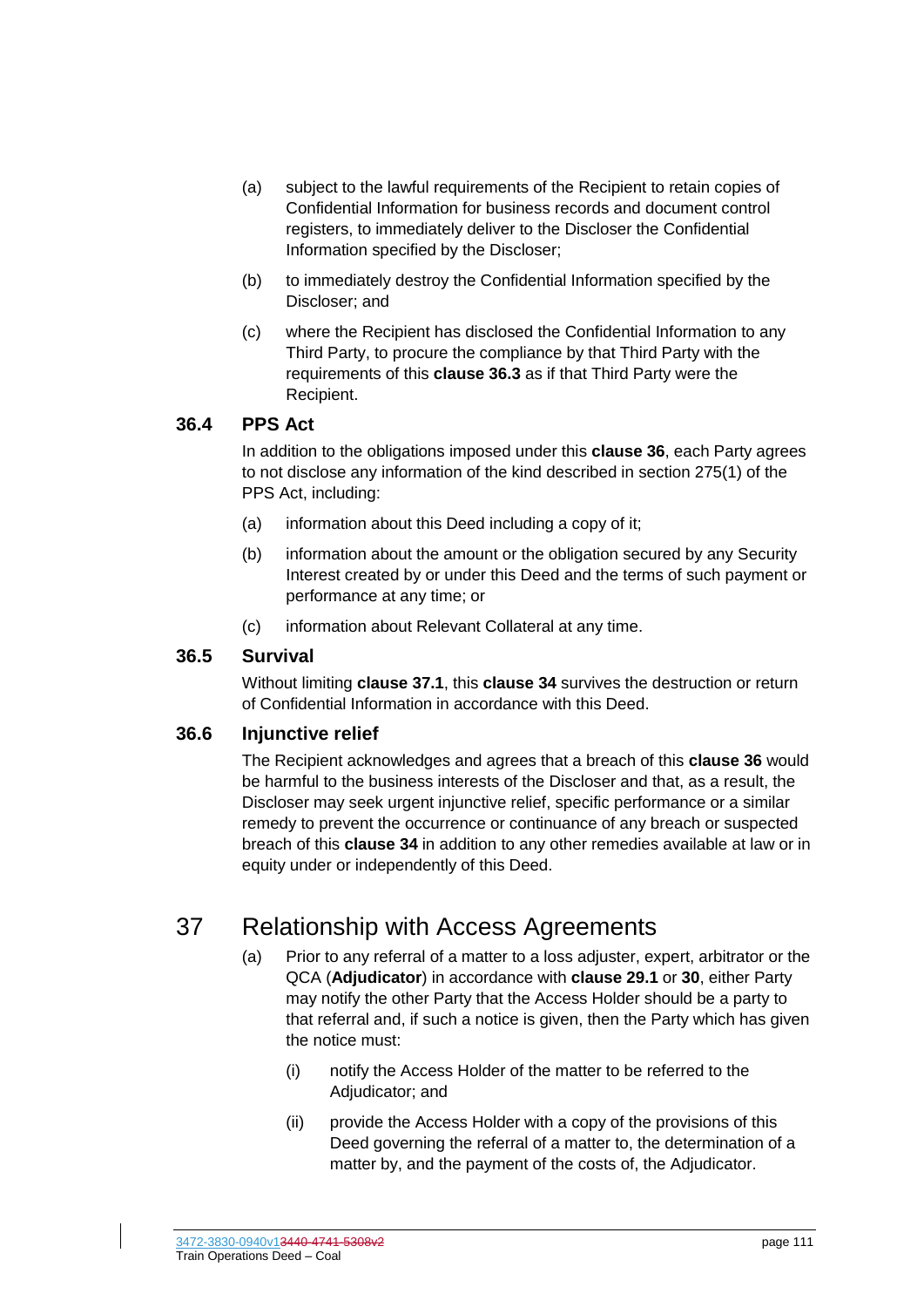- (b) If the Access Holder is given a notice under **clause [37\(a\)](#page-111-0)**, then:
	- (i) where the Adjudicator is to be a loss adjustor, expert or arbitrator, the Parties are deemed not to have agreed the appointment of the loss adjuster, expert or arbitrator unless the Access Holder has also agreed to the appointment of that loss adjuster, expert or arbitrator;
	- (ii) the Parties must comply with **clause [29.1](#page-91-0)**, **[27.1](#page-86-0)** or **[28](#page-87-0)**, as applicable, in respect of the Access Holder as though the Access Holder was a Party to this Deed for the purposes of the matter referred to the Adjudicator; and
	- (iii) the Adjudicator in addition to determining the matter between the Parties must also determine any claim, dispute, question or liability involving the Access Holder and the Access Agreement arising in connection with any of the events or facts the subject of the matter referred to the Adjudicator (unless that claim, dispute, question or liability has already been agreed by Aurizon Network and the Access Holder or otherwise determined).
- (c) If the Operator is notified of a matter to be referred to an Adjudicator in accordance with the Access Agreement, then the Operator:
	- (i) must comply with the provisions of that agreement governing the referral of a matter to, the determination of a matter by, and the payment of the costs of, an Adjudicator;
	- (ii) must provide the Adjudicator with a copy of this Deed;
	- (iii) agrees that **clauses [29.1](#page-91-0)** and **[30](#page-94-0)** do not apply to any claim, dispute, question or liability involving the Operator and this Deed arising in connection with the matter referred to the Adjudicator; and
	- (iv) agrees that, for the avoidance of doubt, the decision of the Adjudicator, in the absence of manifest error, will be final and binding upon the Operator.

### <span id="page-112-0"></span>38 Notices

### **38.1 Form of Notice**

- (a) Any notice, demand, invoice, certification, process or other communication authorised or required to be given by a Party to another under this Deed (other than a Train Control Direction or a direction from the Incident Commander) (**Notice**) must be in writing and signed by an authorised officer of that Party and may, if agreed by the Parties, be in electronic form.
- (b) If a Party gives a Notice under this Deed, that Party must promptly notify the Access Holder. Such notification may be in electronic form.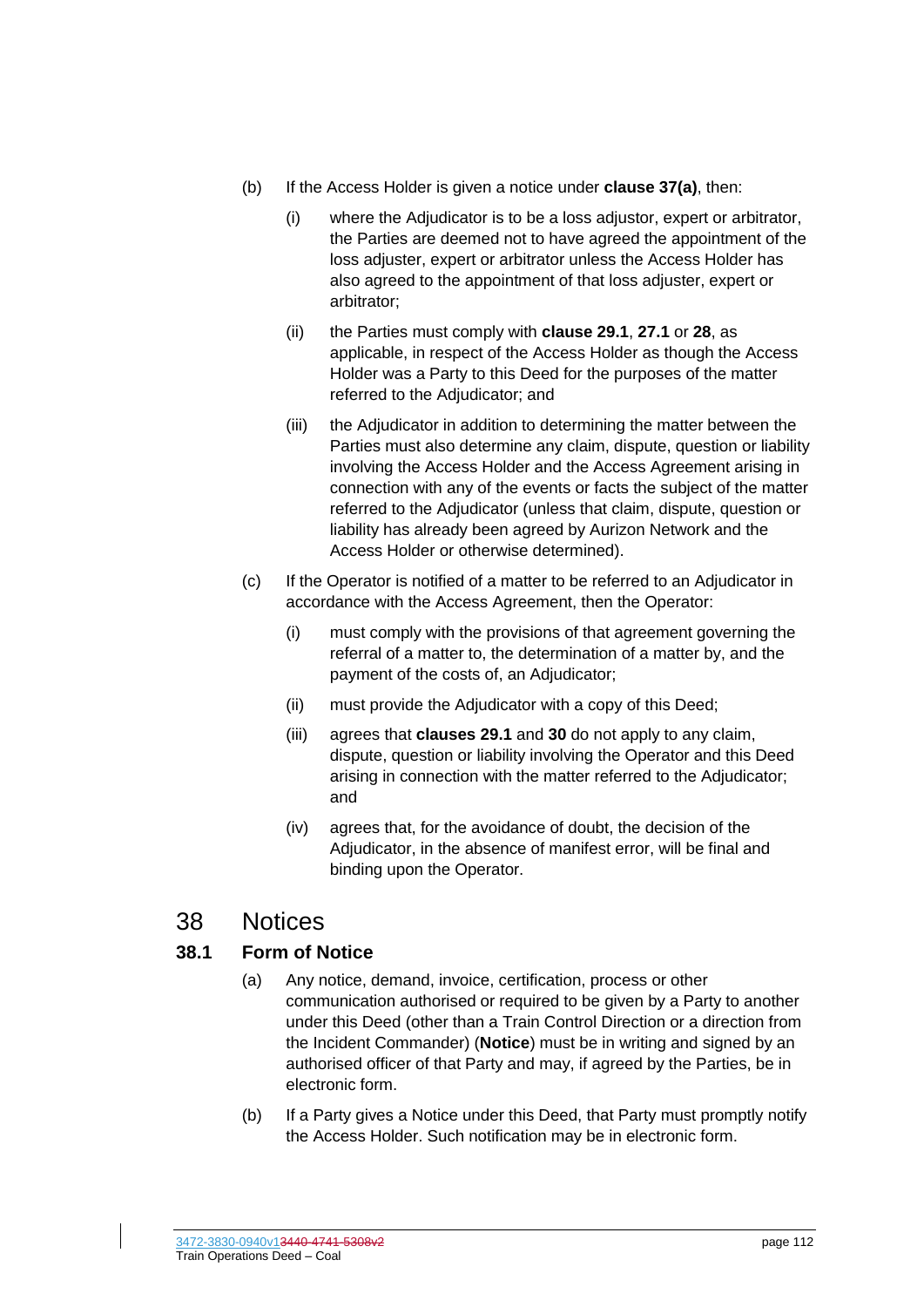#### **38.2 Method of service**

Subject to **clause [36.5](#page-111-1)**, a Notice may be given by being:

- (a) personally delivered to a Party;
- (b) left at the Party's current address for service;
- (c) sent to the Party's current address for service by pre-paid ordinary mail;
- (d) sent by facsimile transmission to the Party's current facsimile number for service; or
- (e) if agreed by the Parties, sent by email to the Party's current email address for service.

#### **38.3 Deemed Notice**

Subject to **clause [38.5](#page-113-0)**, a Notice given in accordance with this **clause [38](#page-112-0)** is deemed to be given if:

- (a) personally delivered, upon delivery;
- (b) posted to an address in Australia, three Business Days after posting;
- (c) posted to an address outside Australia, 10 Business Days after posting;
- (d) sent by facsimile, on the next Business Day after being sent if following transmission the sender receives a transmission report indicating that the facsimile was sent to the addressee's facsimile number; or
- (e) sent by email, on the next Business Day after being sent (as recorded on the device from which the sender sent the email) unless the sender receives an automated message that the email has not been delivered.

#### **38.4 Addresses for notices**

- (a) Each Party's address for notices is as set out in **item [2](#page-120-0)** of **Schedule [1](#page-120-1)**.
- (b) A Party may from time to time change its particulars for service by giving notice of that change to the other Party.

#### <span id="page-113-0"></span>**38.5 Train Control Direction or Incident Commander's direction**

- (a) A Train Control Direction is deemed to have been given at the time the direction is given, issued or made.
- (b) A direction from the Incident Commander is deemed to have been given at the time the direction is communicated by the Incident Commander.

### <span id="page-113-1"></span>39 General

### **39.1 Survival**

This **clause [39](#page-113-1)** and **clauses [7](#page-140-0)**, **[19.6](#page-70-0)**, **[26](#page-84-0)**, **[28](#page-87-0)**, **[29](#page-91-1)**, **[30](#page-94-0)**, **[33](#page-104-0)**, **[35](#page-108-1)**, **[36](#page-109-0)** and **[38](#page-112-0)** survive the expiration or termination of this Deed.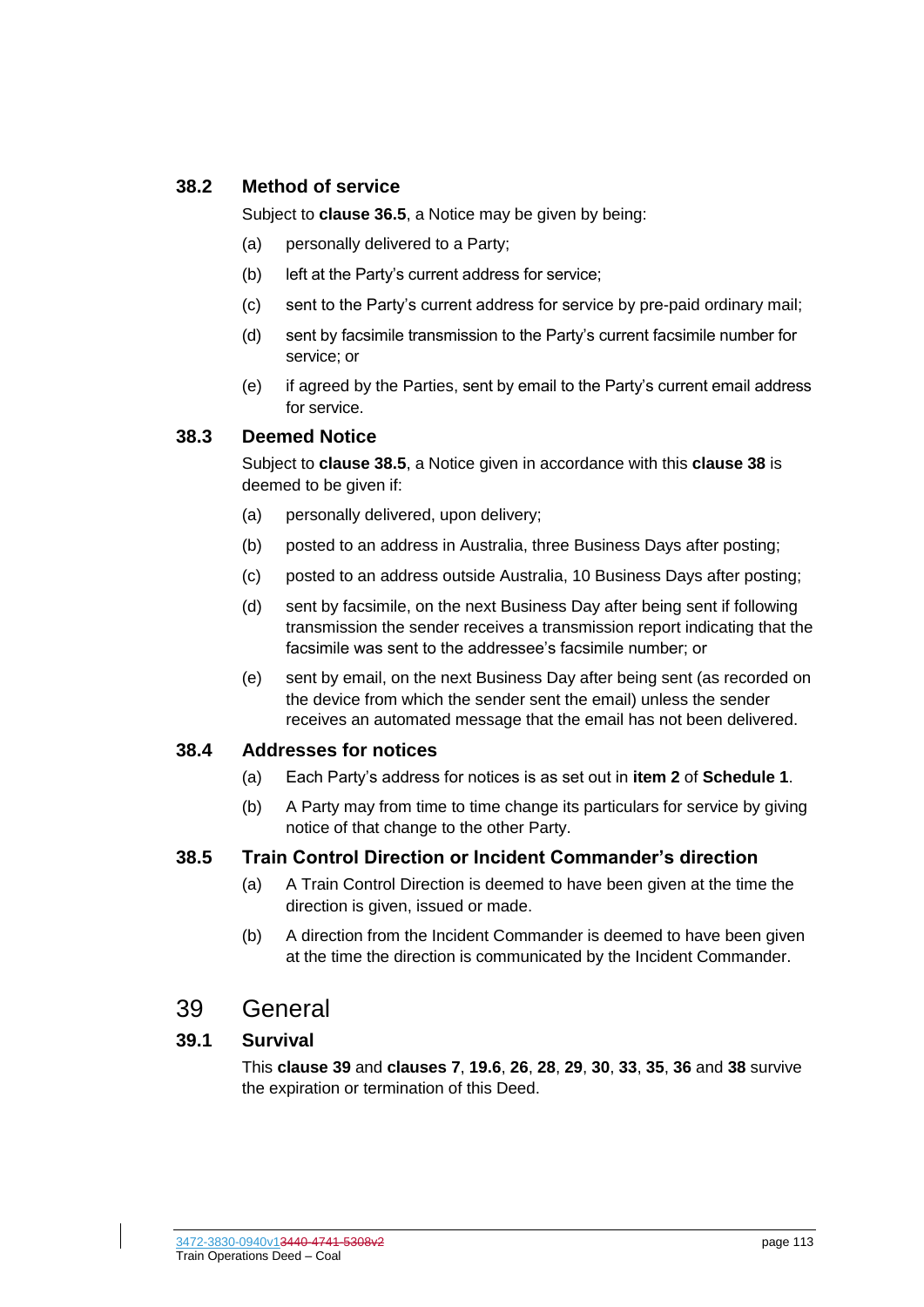#### **39.2 Amendment**

- (a) Except as otherwise provided in this Deed, any variation or amendment to this Deed must be in writing signed by:
	- (i) both Parties; and
	- (ii) except where the amendment solely relates to operational matters that do not have consequential impacts on the Access Holder's Access Rights, the utilisation of the Access Holder's Access Rights or Access Agreement, the Access Holder.
- (b) The Operator must provide the Access Holder with a copy of any written agreement to variations or amendments to this Deed.

#### **39.3 Entire agreement**

- (a) This Deed, the Schedules and other documents referred to in the Schedules constitute the entire understanding and agreement between the Parties as to the subject matter of this Deed.
- (b) All previous negotiations, understandings, representations, warranties, memoranda or commitments in relation to, or in any way affecting, the subject matter of this Deed are merged in and superseded by this Deed and are of no force or effect whatever, and no Party is liable to any other Party in respect of those matters.
- (c) Neither Party has relied on any representations made by the other Party relating to the subject matter of this Deed or otherwise.
- (d) No oral explanation or information provided by any Party to another:
	- (i) affects the meaning or interpretation of this Deed; or
	- (ii) constitutes any collateral agreement, warranty or understanding between any of the Parties.

#### **39.4 Counterparts**

This Deed may consist of a number of counterparts and, if so, the counterparts taken together constitute one document.

#### **39.5 Non-merger**

Each representation, covenant and obligation under this Deed continues in full force and effect until such representation, obligation or covenant is satisfied or completed.

#### **39.6 Authority to enter into agreement**

- (a) Each Party warrants to the other Party that, in respect of itself, it has full power to enter into and perform its obligations under this Deed, and that this Deed constitutes valid and binding obligations on it, enforceable in accordance with its terms.
- (b) If this Deed is executed by an attorney, the attorney states, by such execution, that as at the time of such execution the attorney has received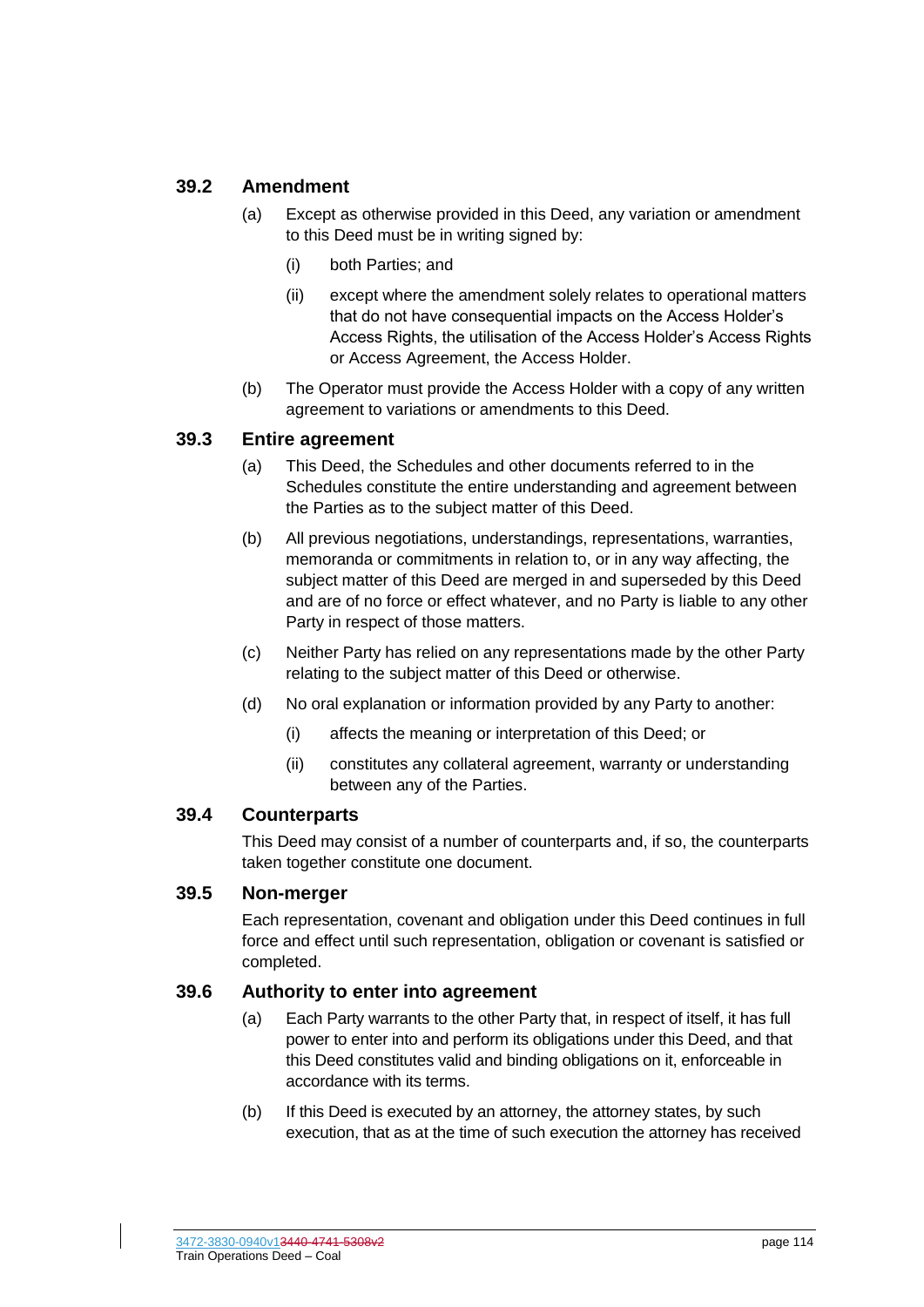no notice of the revocation of the power of attorney pursuant to which the attorney has executed this Deed.

#### **39.7 Consents and approvals**

Unless otherwise stated in this Deed, if a Party has a right to accept, reject, decide, determine, consent or make any decision or exercise any discretion or decide to give any notice under this Deed, the Party may do so conditionally or unconditionally at its discretion.

#### **39.8 Relationship**

The relationship between the Parties is entirely contractual. Nothing in this Deed creates, or is to be taken to create, any partnership, joint venture or relationship of employer and employee between the Parties or any of them.

#### **39.9 Certificate**

A certificate signed by any duly authorised officer of Aurizon Network as to a matter or as to a sum payable to Aurizon Network in connection with this Deed is prima facie evidence of the matter stated in it or the sum payable.

#### **39.10 Costs**

Subject to any express provision in this Deed to the contrary, each Party bears its own legal and other expenses relating directly or indirectly to the preparation of, and performance of its obligations under, this Deed.

#### **39.11 Duty**

- (a) The Operator is, as between the Parties, liable for and must duly pay all stamp duty (including any fine or penalty) on or relating to this Deed and any document executed under or in connection with it.
- (b) If Aurizon Network pays any stamp duty (including any fine or penalty) on or relating to this Deed, or any document executed under or in connection with it, the Operator must, within 10 Business Days after receiving such demand, reimburse Aurizon Network the amount paid.

#### **39.12 Waiver and exercise of rights**

- (a) A single or partial exercise or waiver of a right relating to this Deed does not prevent any other exercise of that right or the exercise of any other right.
- (b) No failure or delay by either Party to exercise any right or remedy under this Deed may be construed or operate as a waiver or be evidence of delay, laches or acquiescence in equity or at law in respect of such right or remedy.
- (c) A waiver or consent by any Party of any default or breach of any term of this Deed does not constitute a waiver of later defaults or breaches of the same or any other term.
- (d) A Party's election not to exercise any rights under this Deed does not prejudice any other rights which that Party may have against the other Party arising out of any failure by the other Party to comply with this Deed.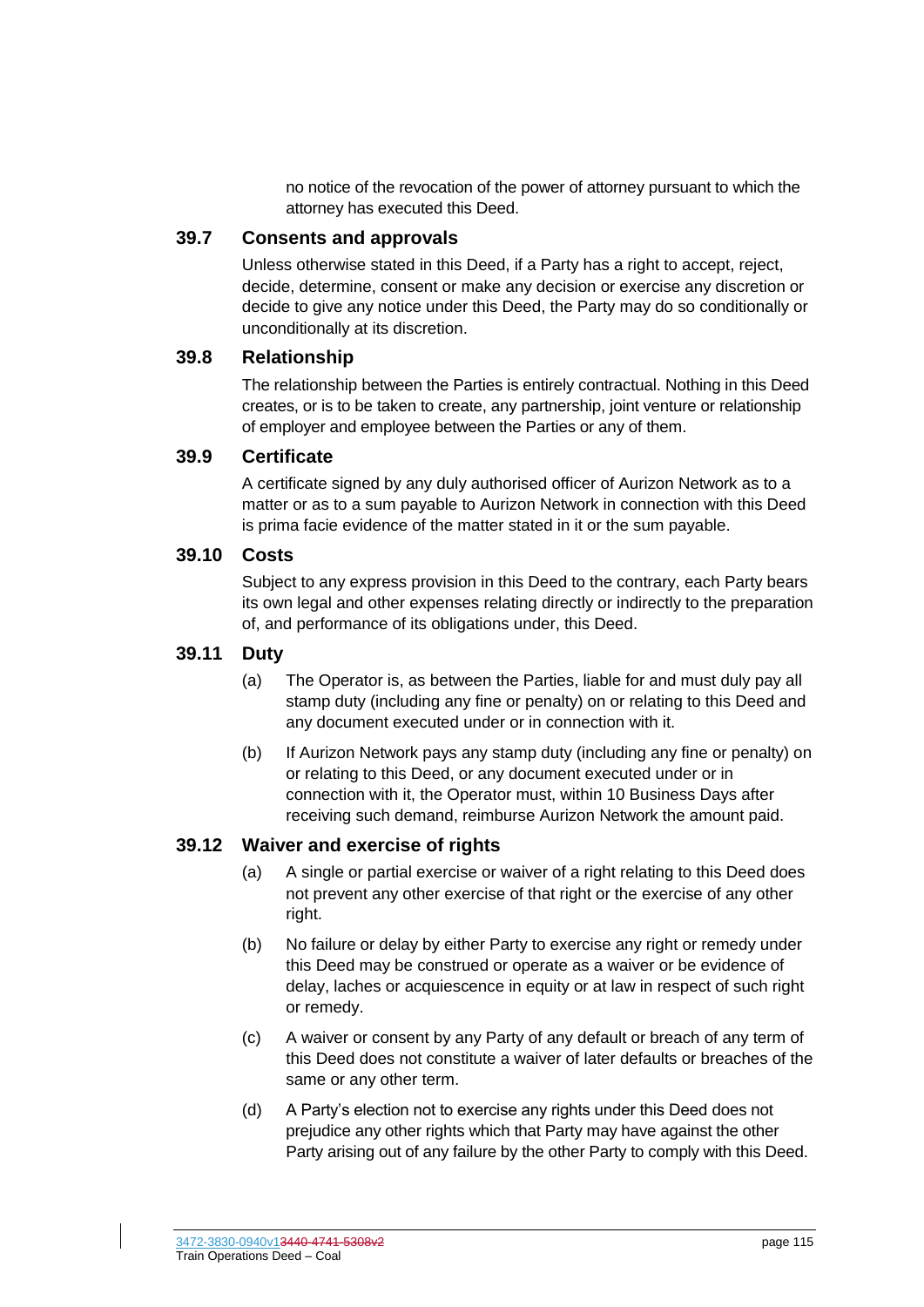#### **39.13 Computation of time**

Where time is to be calculated by reference to a day or event, that day or the day of the event will be excluded.

#### <span id="page-116-1"></span><span id="page-116-0"></span>**39.14 Severance of invalid or illegal terms**

- <span id="page-116-2"></span>(a) If any term of this Deed, or its application to any Party, person or circumstance, is or becomes invalid, void, voidable or otherwise unenforceable for any reason whatever, then:
	- (i) that term, or its application to such Party, person or circumstance, is severed from this Deed;
	- (ii) the remainder of this Deed, excluding the severed part, remains in force, and any term which includes the severed part applies to such Party, person or circumstance without reliance on the part severed; and
	- (iii) to the extent permissible by Law, the Parties must agree to replace the severed term, effective from the date of severance, with a valid and enforceable term which so far as possible achieves the same purpose, object or effect as the invalid, void, voidable or otherwise unenforceable term was intended to achieve and does not cause any substantial reduction in the benefits of either Party or material re-allocation of risks between the Parties.
- (b) The Parties must act reasonably and in good faith in seeking an agreement under this **clause [39.14](#page-116-0)** as to a replacement term.
- (c) If the Parties cannot agree upon a replacement term, this Deed is continued in accordance with **clauses [39.14\(a\)\(i\)](#page-116-1)** and **[39.14\(a\)\(ii\)](#page-116-2)**.

#### **39.15 Rights cumulative**

Subject to any express provision in this Deed to the contrary, the rights of any Party under this Deed are cumulative and are in addition to any other rights of that Party.

#### **39.16 Approvals and consents**

Subject to any express provision in this Deed to the contrary, a Party may conditionally or unconditionally give or withhold any consent to be given under this Deed.

#### **39.17 Third Party Land**

The Operator acknowledges that:

- (a) the land specified in **item [4](#page-128-0)** of **Schedule [3](#page-128-1)** (**Third Party Land**) is not owned or controlled by Aurizon Network; and
- (b) entry onto that Third Party Land is not included within the definition of Access,

and agrees that in respect of that Third Party Land: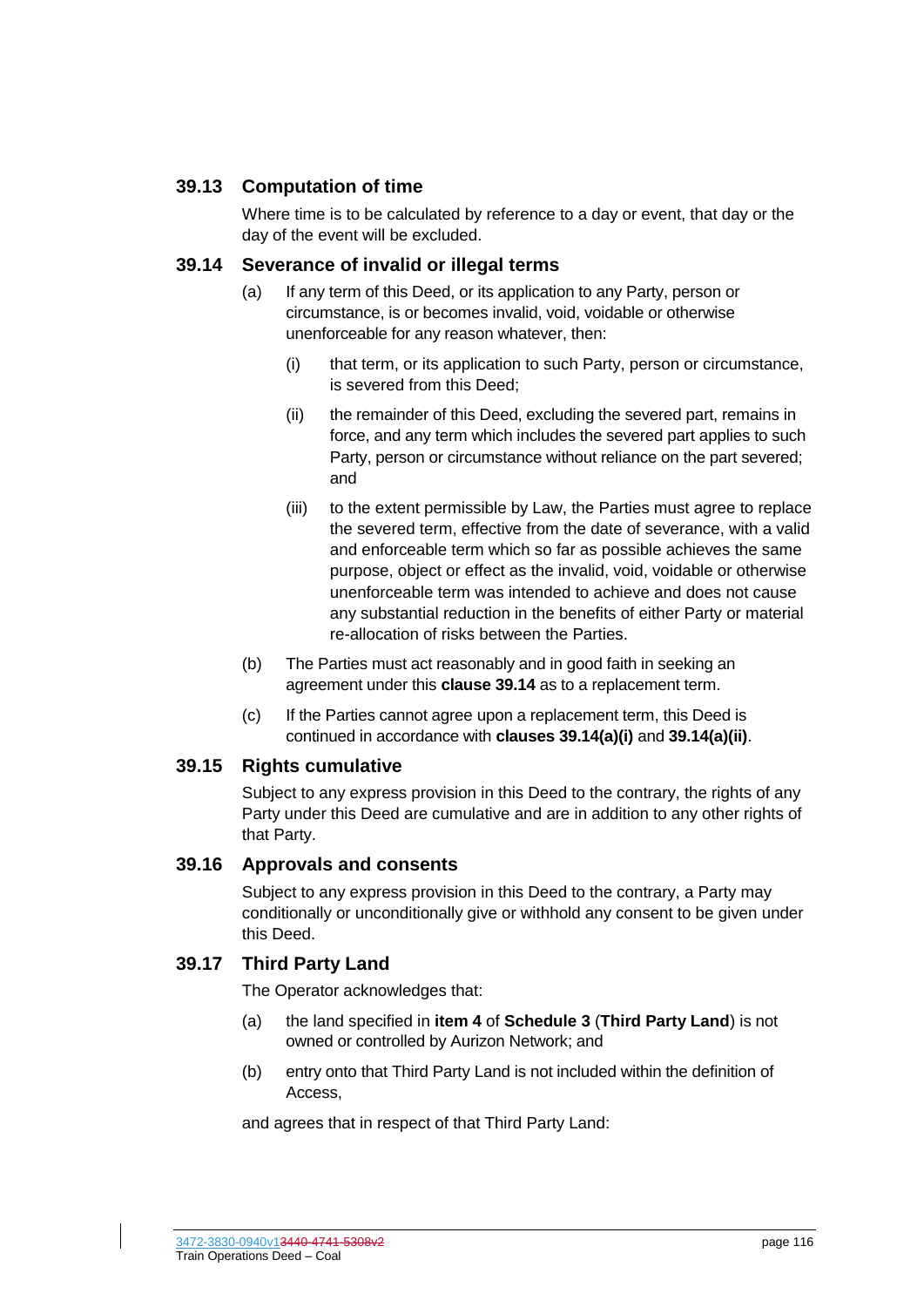- (c) the Operator must comply with the requirements of the person that owns or controls that Third Party Land (**Landowner**) in relation to that Third Party Land as notified to the Operator by Aurizon Network from time to time;
- (d) if, after the Commencement Date, there is a change in the costs incurred by Aurizon Network due to the requirements of the Landowner in respect of that Third Party Land, then that change is deemed to be a Material Change for the purposes of the Access Agreement; and
- (e) if Aurizon Network's rights in respect of that Third Party Land are terminated for any reason other than the default of Aurizon Network of any agreement that affects Aurizon Network's use of that Third Party Land or other than by agreement with the Landowner, then Aurizon Network may, by notice to the Operator, suspend and/or terminate the Access Rights insofar as they relate to that part of the Nominated Network which is situated on that Third Party Land.

#### **39.18 Implementation of agreement**

Each Party must promptly execute all documents and do all such acts and things as are necessary or desirable to implement and give full effect to the provisions of this Deed.

#### **39.19 Governing law and jurisdiction**

- (a) This Deed is governed by, and is to be construed in accordance with, the law in force in the State.
- (b) Each Party irrevocably and unconditionally submits to the non-exclusive jurisdiction of the courts exercising jurisdiction in the State, and any courts which have jurisdiction to hear appeals from any of those courts, and waives any right to object to any proceedings being brought in those courts.

#### **39.20 PPS Act**

- (a) If a Party (**first party**) reasonably determines that this Deed contains a "Security Interest" for the purposes of the PPS Act (**Security Interest**), the other Party (**second party**) agrees to do anything (such as obtaining consents, signing and producing documents, getting documents completed and signed and supplying information) which the first party (after consultation with the second party) reasonably asks and considers necessary for the purposes of:
	- (i) ensuring that the Security Interest is enforceable, perfected and otherwise effective;
	- (ii) enabling the first party to apply for any registration, or give any notification, in connection with the Security Interest so that the Security Interest has the priority required by the first party; or
	- (iii) enabling the first party to exercise rights in connection with the Security Interest.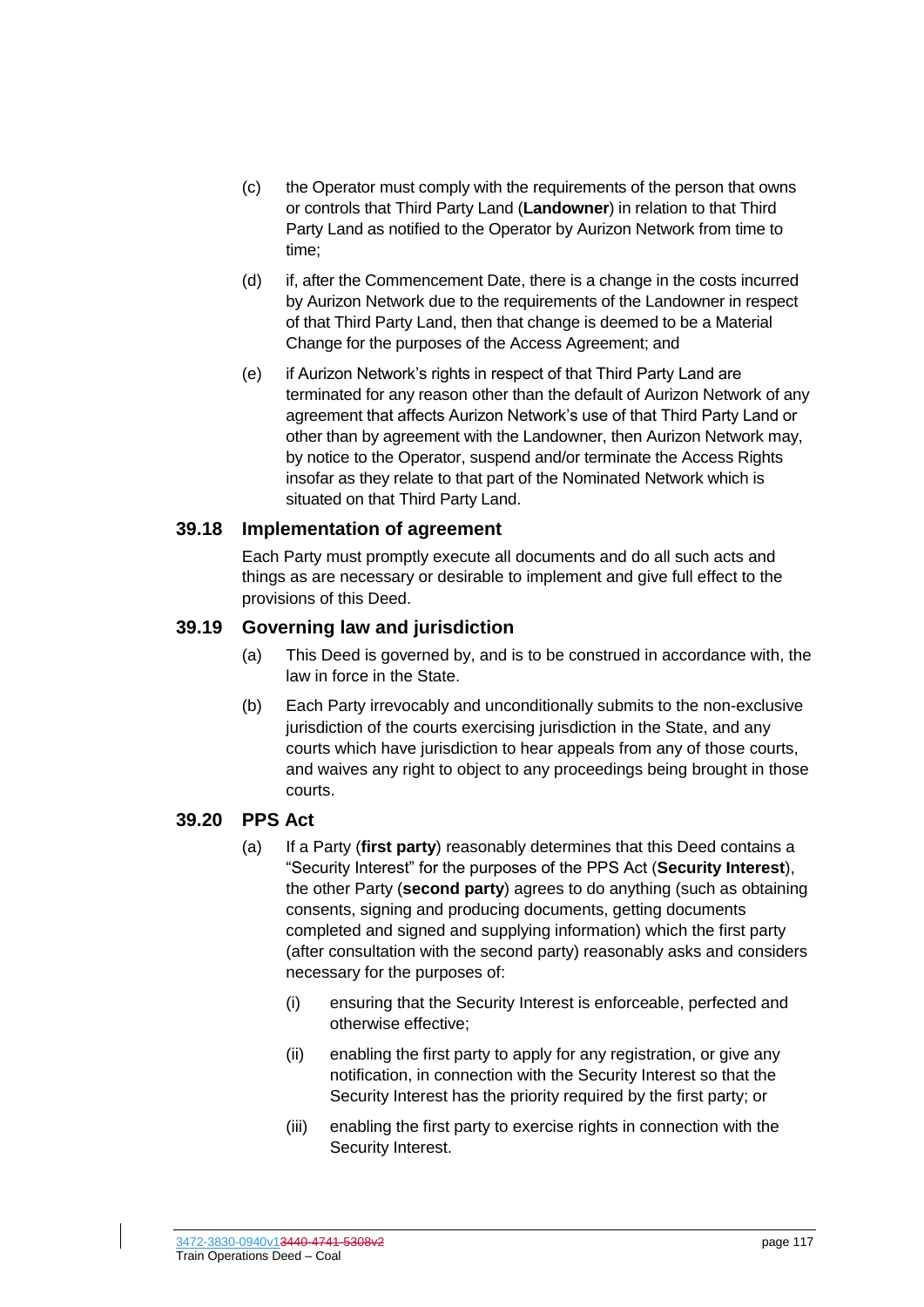- (b) A Party is not required to give any notice under the PPS Act to the other Party or any other person and each Party waives the right to receive any such notice (including a notice of Verification Statement) unless the notice is required by the PPS Act and that obligation cannot be excluded.
- (c) To the extent that this Deed gives rise to a Security Interest, the Parties agree that for the purposes of section 115 of the PPS Act, the following sections of the PPS Act will not apply to any Relevant Collateral:
	- (i) section 95 (notice by Secured Party of removal of Accession);
	- (ii) section 121(4) (notice by Secured Party of enforcement of Security Interest in liquid assets);
	- (iii) section 125 (obligation of Secured Party to dispose of or retain Collateral after seizure);
	- (iv) section 130, to the extent that it requires a party to give any notice to the other party (notice by Secured Party of disposal of Collateral);
	- (v) section 132(3)(d) (obligation of Secured Party to show amounts paid to other Secured Parties in statement of account);
	- (vi) section 132(4) (statement of account by Secured Party if it does not dispose of Collateral within prescribed period);
	- (vii) section 135 (notice by Secured Party of retention of Collateral);
	- (viii) section 142 (redemption of Collateral); and
	- (ix) section 143 (reinstatement of Security Agreement).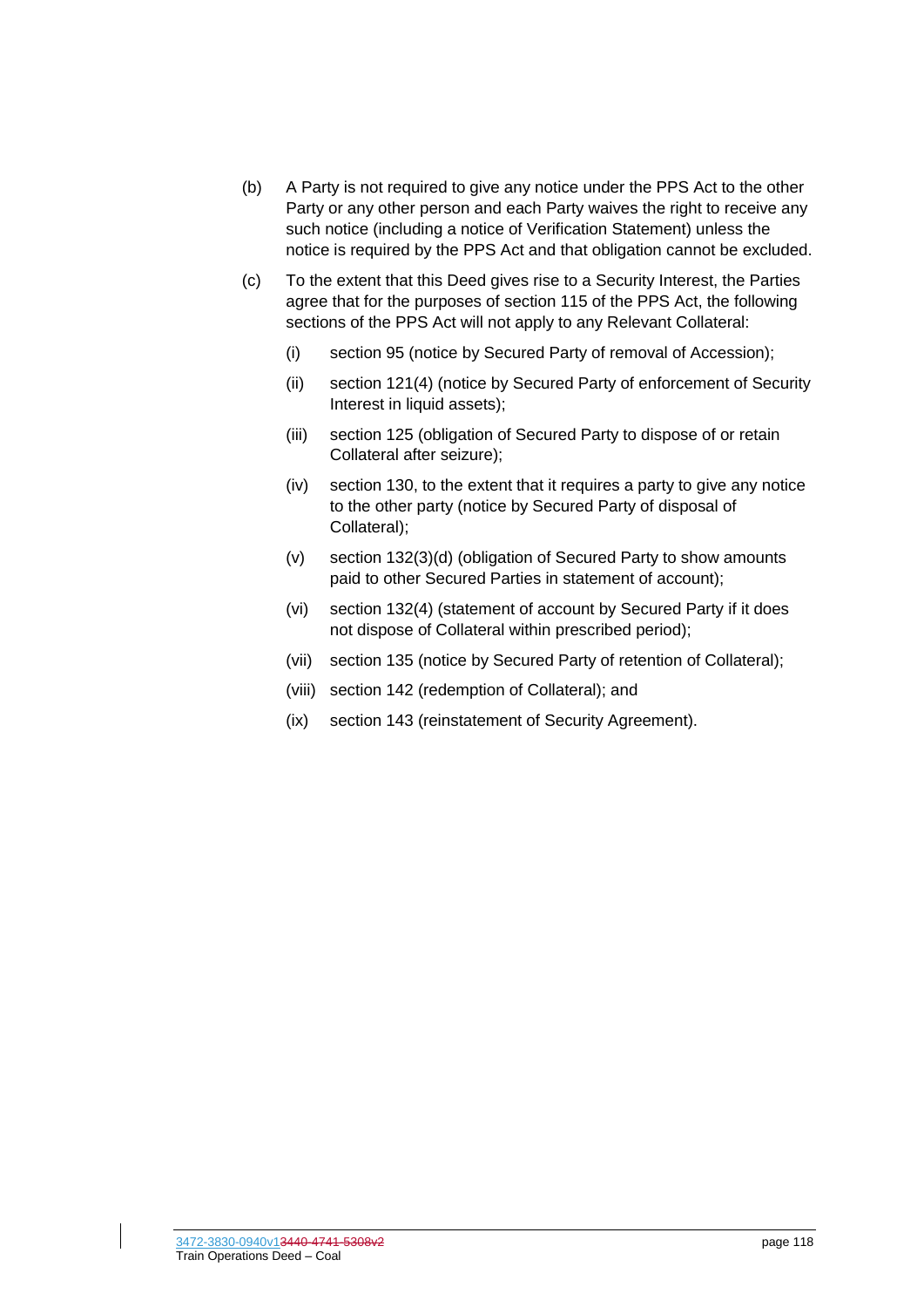#### **Execution**

**Executed** as a deed and delivered on the date shown on the first page.

| <b>Executed by Aurizon Network Pty Ltd</b><br>ABN 78 132 181 116: |                          |
|-------------------------------------------------------------------|--------------------------|
| <b>Company Secretary/Director</b>                                 | <b>Director</b>          |
| Name of Company Secretary/Director<br>(print)                     | Name of Director (print) |
|                                                                   |                          |
| <b>Executed by [the Operator] ABN</b><br>[insert]:                |                          |
| <b>Company Secretary/Director</b>                                 | <b>Director</b>          |
| Name of Company Secretary/Director<br>(print)                     | Name of Director (print) |
| Date.                                                             |                          |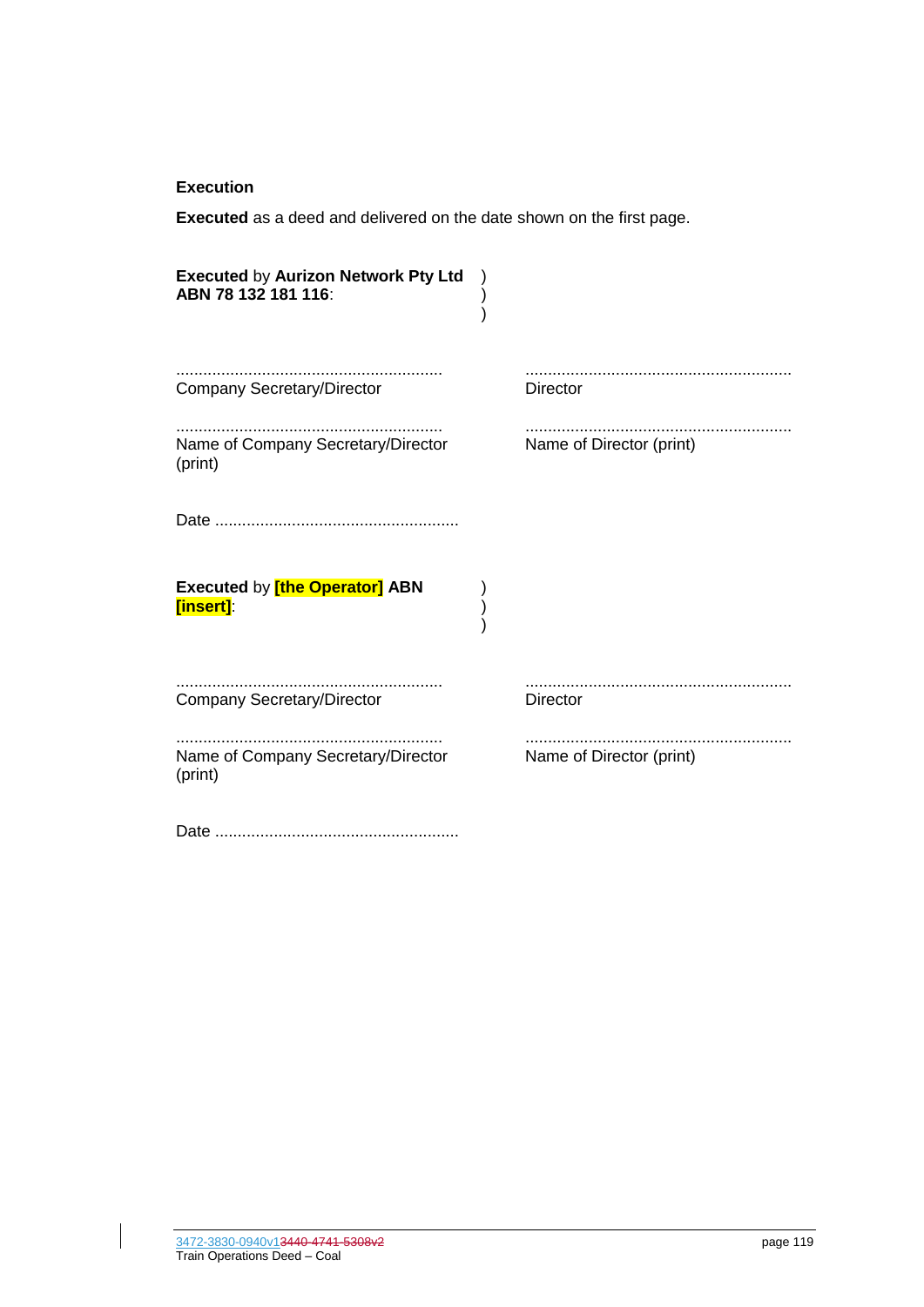### <span id="page-120-1"></span>Reference schedule

<span id="page-120-0"></span>

| <b>Item</b>  | <b>Description</b>                 | <b>Details</b>         |          |
|--------------|------------------------------------|------------------------|----------|
|              | <b>Operator details</b>            |                        |          |
| 1            | Operator                           | Name:                  | [insert] |
|              |                                    | ABN:                   | [insert] |
|              | <b>Particulars for Notices</b>     |                        |          |
| $\mathbf{2}$ | <b>Address for Notices</b>         | <b>Aurizon Network</b> |          |
|              |                                    | Address:               | [insert] |
|              |                                    | Facsimile:             | [insert] |
|              |                                    | Email:                 | [insert] |
|              |                                    | Attention:             | [insert] |
|              |                                    | Operator               |          |
|              |                                    | Address:               | [insert] |
|              |                                    | Facsimile:             | [insert] |
|              |                                    | Email:                 | [insert] |
|              |                                    | Attention:             | [insert] |
|              | <b>Access Agreement</b>            |                        |          |
| 3            | <b>Access Holder</b>               | Name:                  | [insert] |
|              |                                    | ABN:                   | [insert] |
| 4            | Date of Access<br><b>Agreement</b> | [insert]               |          |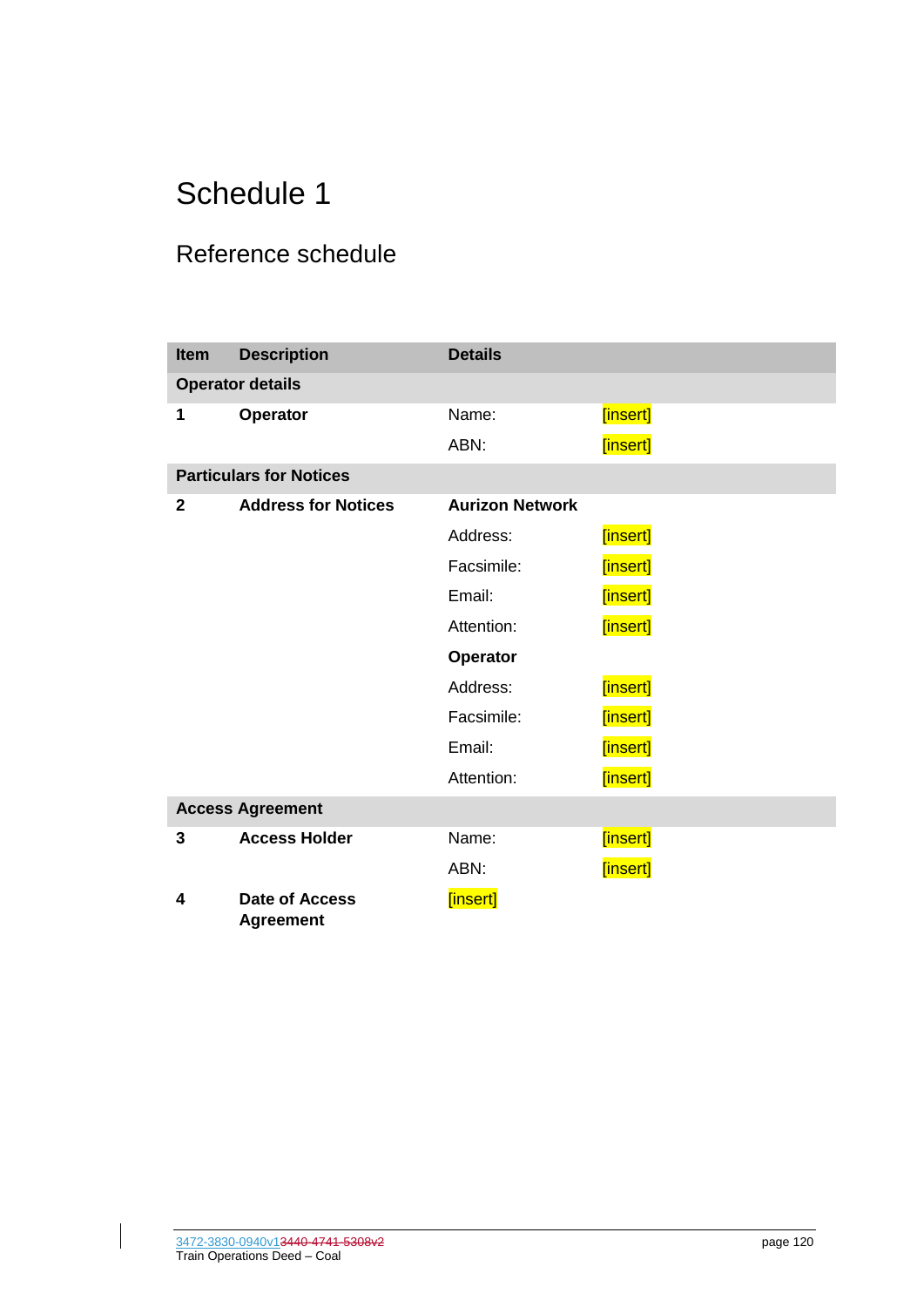### <span id="page-121-0"></span>Train Descriptions

### Part A – Matters applicable to specific Train Service Types

# 1 Train Service Type #1

| 1.1 | <b>Key characteristics of Train Service Type</b>   |           |
|-----|----------------------------------------------------|-----------|
|     | <b>Details of dates</b>                            |           |
|     | <b>Train Service Compliance Date</b>               | [insert]  |
|     | <b>Train Service Commitment Date</b>               | [insert]  |
|     | <b>Train Service Expiry Date</b>                   | [insert]  |
|     | <b>General details</b>                             |           |
|     | Commodity                                          | Coal      |
|     | Coal System                                        | [insert]  |
|     | Reference Train Service                            | [yes /no] |
|     | <b>Details of route and facilities</b>             |           |
|     | Origin                                             | [insert]  |
|     | <b>Destination</b>                                 | [insert]  |
|     | Loaded distance from Origin to<br>Destination (km) | [insert]  |
|     | Empty distance from Destination to<br>Origin (km)  | [insert]  |
|     | <b>Loading Facility</b>                            | [insert]  |
|     | <b>Unloading Facility</b>                          | [insert]  |
|     | Depot                                              | [insert]  |
|     | Though-Running Train Service Type                  | [yes /no] |
|     | Details of maximum dwell times                     |           |
|     | Maximum Time at Loading Facility<br>(hours)        | [insert]  |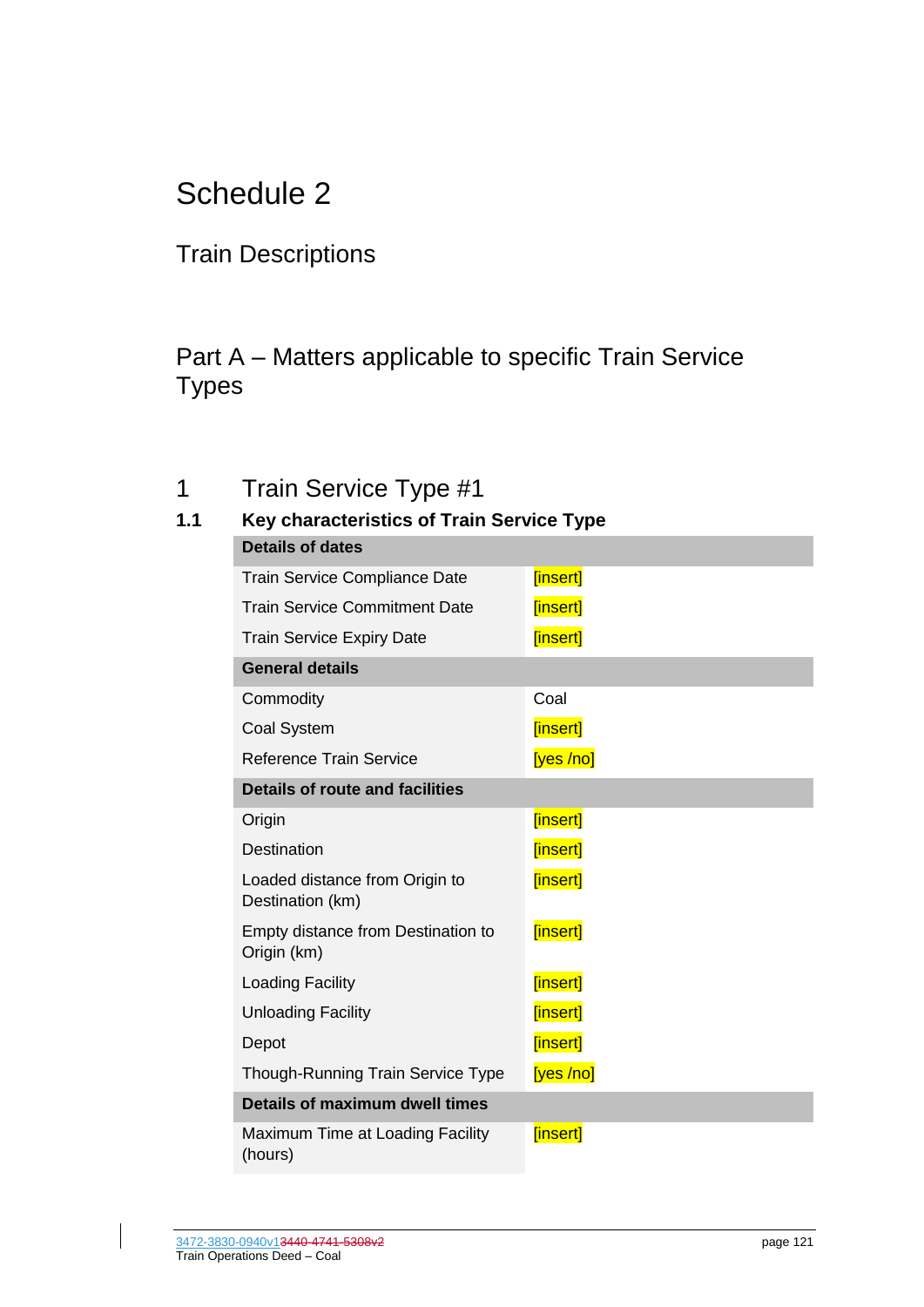| Maximum Time at Unloading Facility<br>(hours) | [insert]                                                                                                                           |  |  |
|-----------------------------------------------|------------------------------------------------------------------------------------------------------------------------------------|--|--|
| Maximum Time at Depot (hours)                 | [insert]                                                                                                                           |  |  |
| Maximum Other Dwell Times (hours)             | [insert]                                                                                                                           |  |  |
| <b>Maximum Sectional Running Times</b>        |                                                                                                                                    |  |  |
| <b>Maximum Sectional Running Times</b>        | The Maximum Sectional Running<br>Time for a Section for the Train<br>Service Type are set out in<br>Appendix A to this Schedule 2. |  |  |
| <b>Nominated Monthly Operational Rights</b>   |                                                                                                                                    |  |  |
| Nominated Monthly Operational<br>Rights       | The Nominated Monthly Operational<br>Rights for the Train Service Type is<br>set out in Appendix B to this<br>Schedule 2.          |  |  |
| <b>Maximum Payload</b>                        |                                                                                                                                    |  |  |
| Maximum Payload                               | The Maximum Payload for the Train<br>Service Type is set out in Appendix<br><b>B</b> to this <b>Schedule 2.</b>                    |  |  |

### <span id="page-122-0"></span>**1.2 Special operating restrictions**

Without limiting the special operating restrictions which are specified in **item [1.2](#page-124-0)** of **Part B** of **Schedule [2](#page-121-0)** as being applicable to all Train Service Types, in scheduling Train Services for the Train Service Type in accordance with the Network Management Principles, Aurizon Network must comply with the following special operating restrictions (if any):

|                | Item   Special operating restriction |
|----------------|--------------------------------------|
|                | [insert]                             |
| $\overline{2}$ | [insert]                             |

### **1.3 Cycle description**

Subject to:

- (a) any Train Control Direction given to the Operator in respect of a Train Service;
- (b) any exceptions which are specified in **Part B** of this **Schedule [2](#page-121-0)** as being applicable to all Train Service Types; and
- (c) any exceptions specified in the table below,

the Operator must operate Train Services for the Train Services Type over the most direct route on the Nominated Network between the Origin and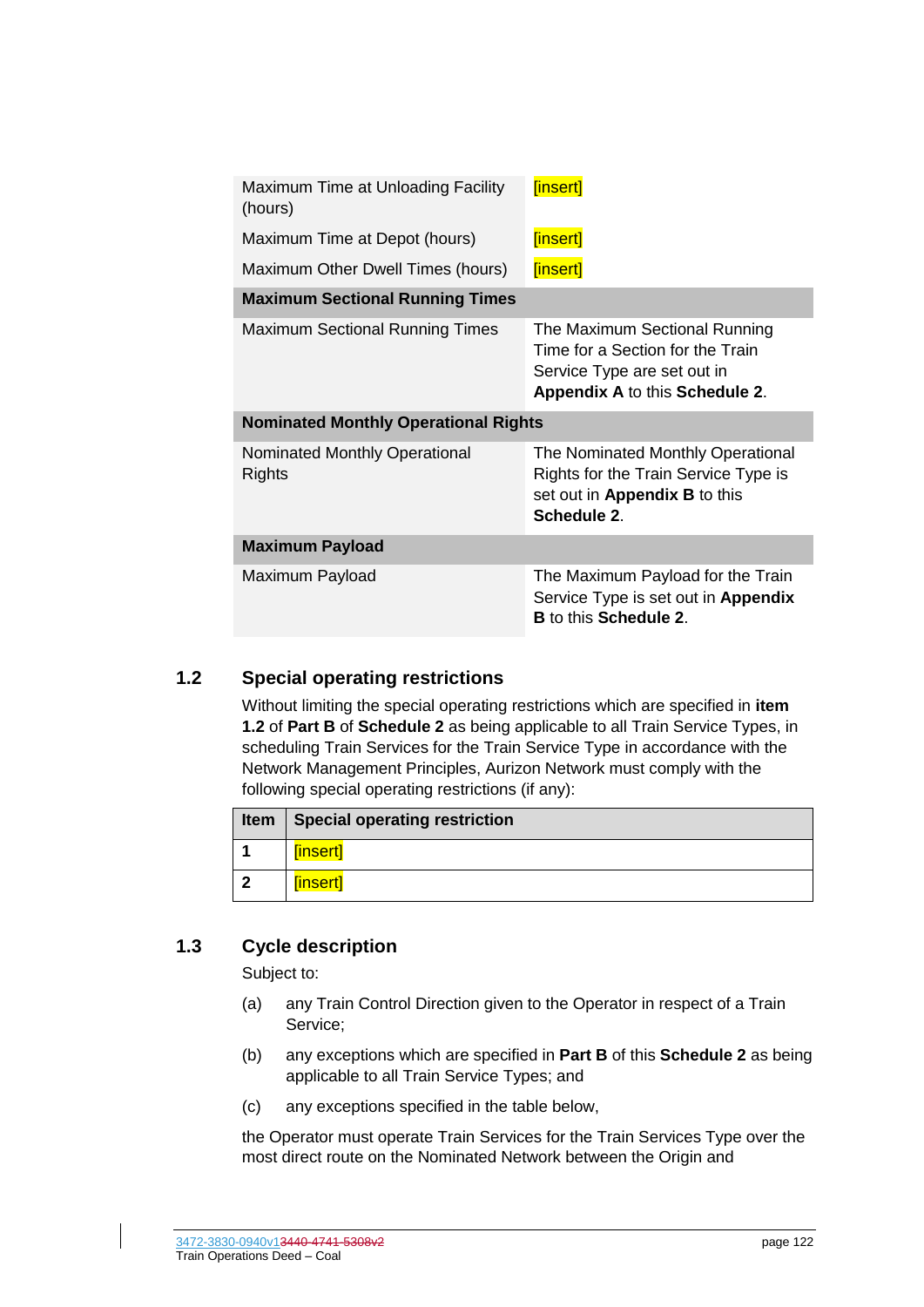Destination and Destination and Origin (as applicable).

|                | Item $ $ Exceptions |
|----------------|---------------------|
| 1              | [insert]            |
| $\overline{2}$ | [insert]            |

Where there is duplicated Track or multiple roads (eg yards), Aurizon Network must have the ability to schedule the Train Service over any of the Tracks or roads.

### **1.4 Permitted Train Movements on the Nominated Network**

| <b>Item</b>    | <b>Permitted Movements</b>                                                                                                                                                                                             |
|----------------|------------------------------------------------------------------------------------------------------------------------------------------------------------------------------------------------------------------------|
| $\mathbf 1$    | [Insert any permitted Train Movements by the Operator on the Nominated<br>Network other than direct corridor travel of the Train Service in accordance<br>with the specified Sectional Running Times and Dwell Times.] |
| $\overline{2}$ | [insert]                                                                                                                                                                                                               |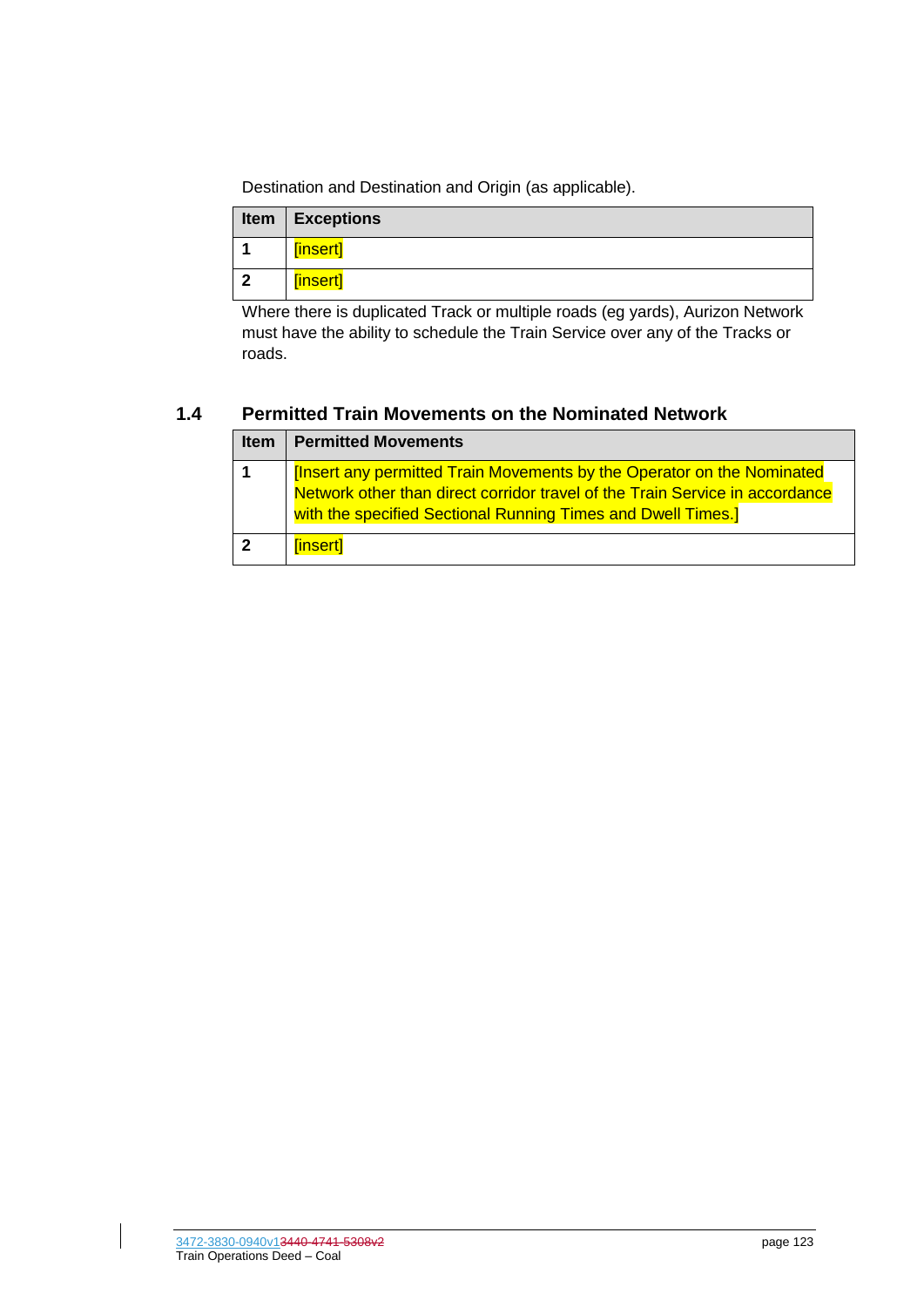### Part B – Matters applicable to all Train Service Types

### 1 Matters applicable to all Train Service Types

#### **1.1 Overview**

The matters set out in this **Part B** of **Schedule [2](#page-121-0)** are applicable to all Train Service Types and form part of the Train Description for all Train Service Types.

### <span id="page-124-0"></span>**1.2 Special operating restrictions**

Without limiting the special operating restrictions for a Train Service Type which are specified in **item [1.2](#page-122-0)** of **Part A** of **Schedule [2](#page-121-0)** (if any), in scheduling Train Services in accordance with the Network Management Principles, Aurizon Network must comply with the following special operating restrictions:

| Item                 | Special operating restriction |
|----------------------|-------------------------------|
| $\blacktriangleleft$ | [insert]                      |
| $\overline{2}$       | [insert]                      |

### **1.3 Cycle description**

Subject to the exceptions set out in the table below, Train Services cycle description is the most direct route over the Nominated Network between the Origin and Destination and Destination and Origin (as applicable).

| Item           | <b>Exceptions</b> |
|----------------|-------------------|
| -1             | [insert]          |
| $\overline{2}$ | [insert]          |

#### **1.4 Stowage**

| <b>Item</b> | <b>Stowage requirements</b>                                                                                                                                  |
|-------------|--------------------------------------------------------------------------------------------------------------------------------------------------------------|
|             | [Insert short term Stowage requirements additional to that provided in<br>the relevant Reference Tariff Provisions (as defined in the Access<br>Agreement).] |
| -2          | [insert]                                                                                                                                                     |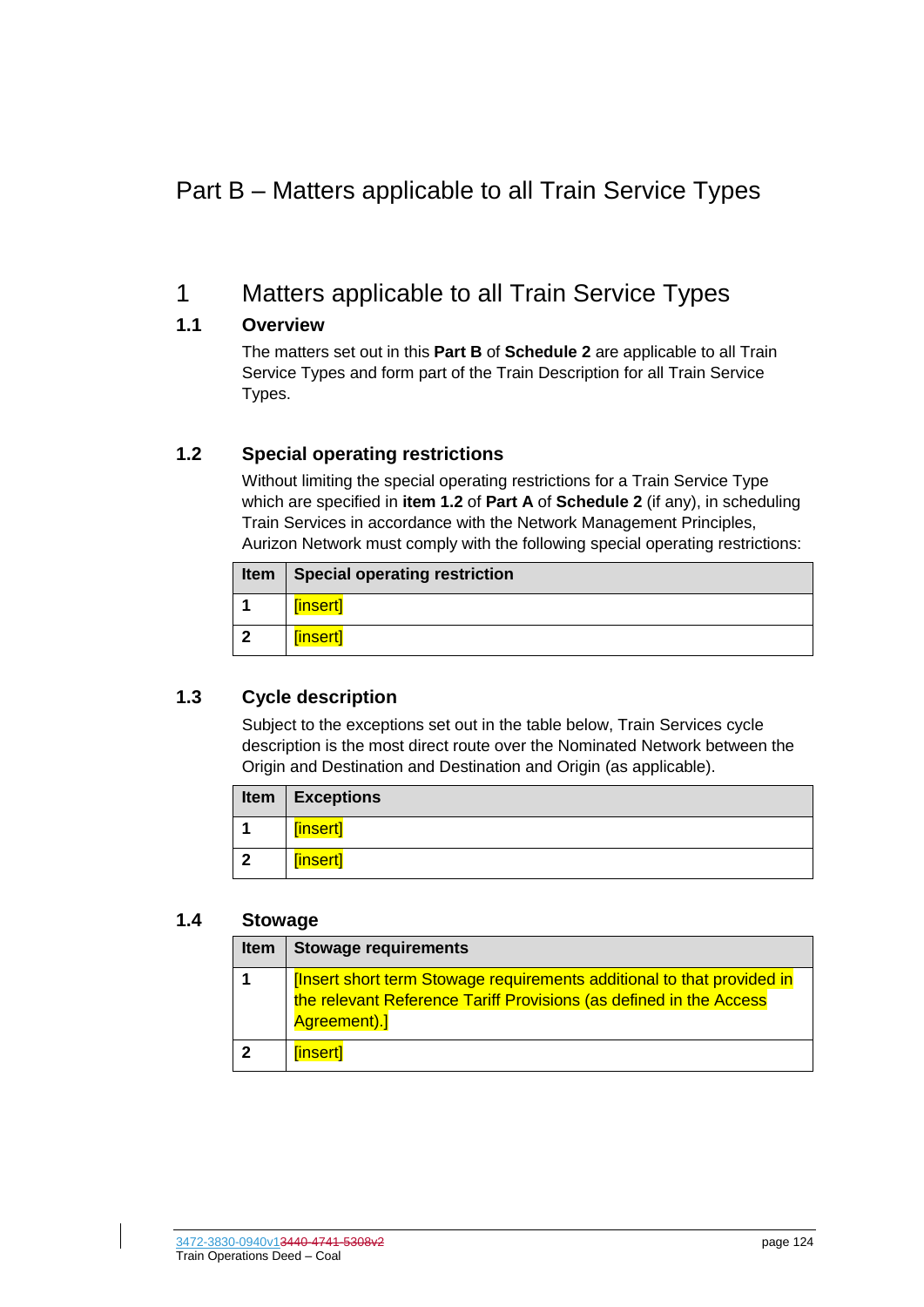## Appendix A

### Sectional Running Times

### 1 Train Services that are Reference Train Services

[**Drafting note**: This item will set out the Maximum Sectional Running Times for Train Services that a Reference Train Services.]

#### **Maximum Sectional Running Times: Reference Train Services**

|  | <b>Empty (mins)</b> | Loaded (mins) |
|--|---------------------|---------------|
|  |                     |               |
|  |                     |               |

#### **Standard Sectional Running Times: Reference Train Services**

|  |  |                        | <b>Empty (mins)</b>     |                                | Loaded (mins)          |                         |                                |
|--|--|------------------------|-------------------------|--------------------------------|------------------------|-------------------------|--------------------------------|
|  |  | Pass to<br><b>Stop</b> | <b>Start to</b><br>Pass | <b>Start to</b><br><b>Stop</b> | Pass to<br><b>Stop</b> | <b>Start to</b><br>Pass | <b>Start to</b><br><b>Stop</b> |
|  |  |                        |                         |                                |                        |                         |                                |

### 2 Train Services that are not Reference Train **Services**

[**Drafting note**: If a Train Service for a Train Service Type is a not a Reference Train Service, the Maximum Sectional Running Times for Train Services for that Train Service Type for each Section will be specifically set out in this item.]

#### **Maximum Sectional Running Times: Non- Reference Train Services**

|  | <b>Empty (mins)</b> | Loaded (mins) |
|--|---------------------|---------------|
|  |                     |               |
|  |                     |               |

#### **Standard Sectional Running Times: Non-Reference Train Services**

|  |                        |                         | <b>Empty (mins)</b>            |                        | Loaded (mins)                  |                                |
|--|------------------------|-------------------------|--------------------------------|------------------------|--------------------------------|--------------------------------|
|  | Pass to<br><b>Stop</b> | <b>Start to</b><br>Pass | <b>Start to</b><br><b>Stop</b> | Pass to<br><b>Stop</b> | <b>Start to</b><br><b>Pass</b> | <b>Start to</b><br><b>Stop</b> |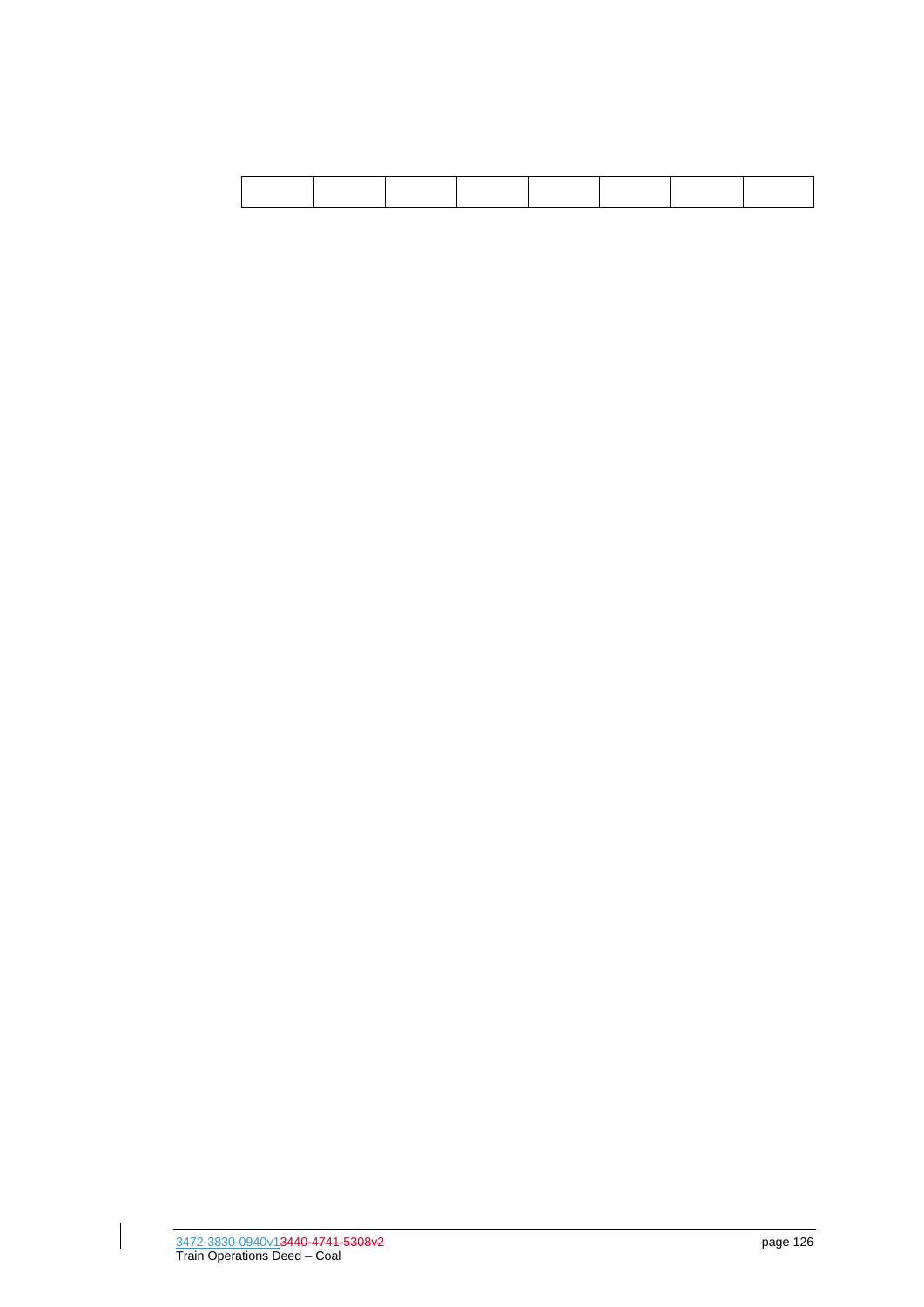## Appendix B

### Nominated Monthly Operational Rights

### 1 Train Service Type #1

| <b>Nominated Monthly</b><br><b>Operational Rights (for a</b><br>30 day Month) | [insert]              |
|-------------------------------------------------------------------------------|-----------------------|
| <b>Maximum Payload</b>                                                        | <b>finsert</b> tonnes |
| <b>Nominal Payload</b>                                                        | <b>finsert</b> tonnes |
| <b>Indicative Tonnage (for a</b><br>30 day Month)                             | <b>finsert</b> tonnes |

**Note for information purposes only**: The Nominated Monthly Operational Rights (for a 30 day Month) for a Train Service Type is the number of Train Services calculated in accordance with the following formula:

| <b>NMTS</b> | 2 x Loaded Train Services |
|-------------|---------------------------|
|-------------|---------------------------|

#### where:

| <b>NMTS</b>                            | $=$ | the Nominated Monthly Operational Rights (for a 30<br>day Month) for the Train Service Type                                                                                                                                                                                                                                                                                                       |
|----------------------------------------|-----|---------------------------------------------------------------------------------------------------------------------------------------------------------------------------------------------------------------------------------------------------------------------------------------------------------------------------------------------------------------------------------------------------|
| <b>Loaded Train</b><br><b>Services</b> | $=$ | IT/AAP (rounded to the nearest whole Train Service<br>on the basis that where the first decimal place is<br>greater than three, the number of Train Services is to<br>be rounded up to the nearest number of whole Train<br>Services and, where the first decimal place is three or<br>less, the number of Train Services is to be rounded<br>down to the nearest number of whole Train Services) |
| ΙT                                     |     | the Indicative Tonnage (for a 30 day Month) for the<br><b>Train Service Type</b>                                                                                                                                                                                                                                                                                                                  |
| AAP                                    | =   | the Nominal Payload for the Train Service Type as<br>specified in the relevant Notice of Intention to Increase<br>Nominal Payload                                                                                                                                                                                                                                                                 |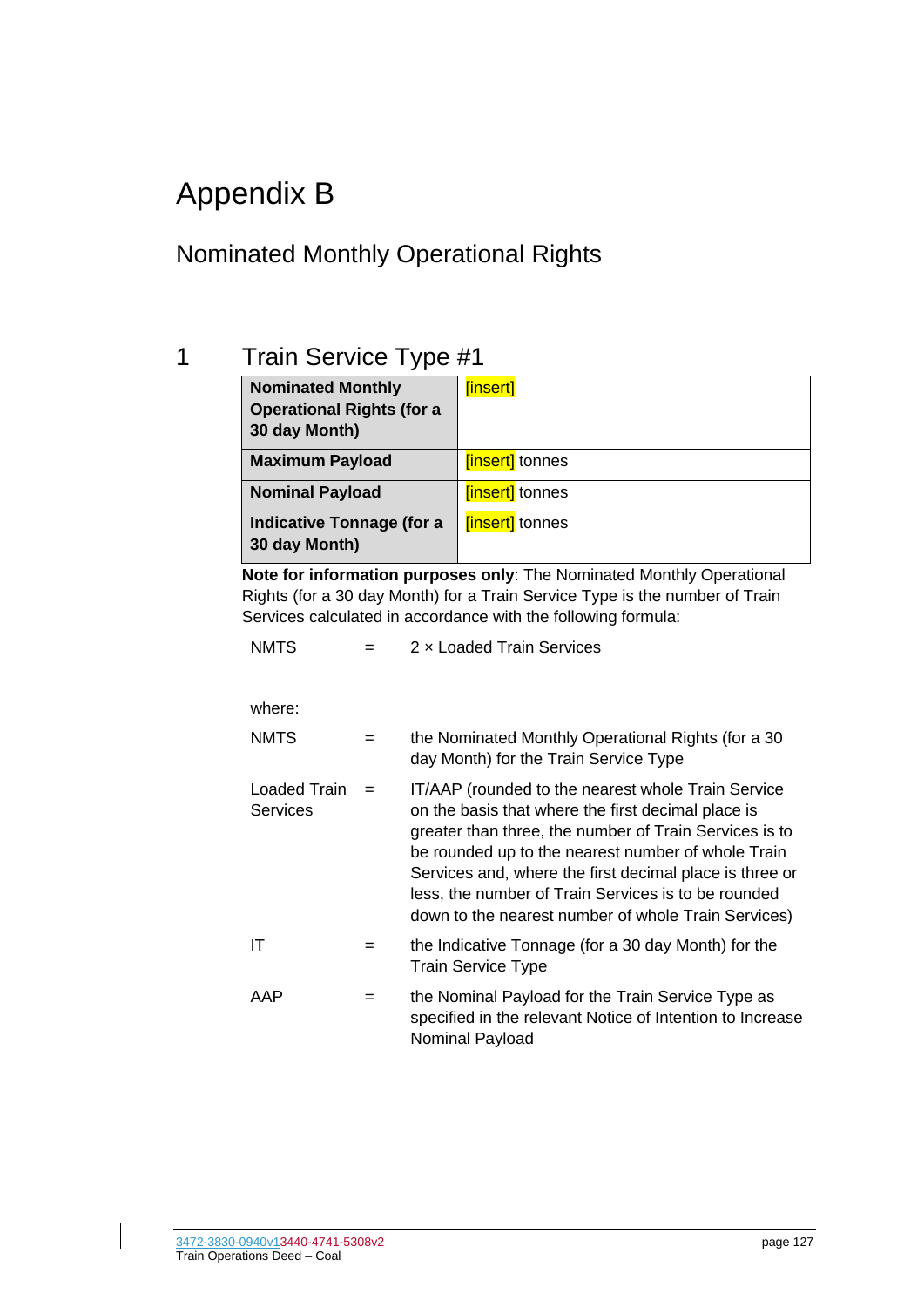### <span id="page-128-1"></span>Nominated Network

### 1 Nominated Network

The Nominated Network is that part of the Infrastructure described by reference to the diagrams and/or tables set out below, but does not include any freight terminals, railway stations, passenger facilities, workshops or maintenance depots (including provisioning facilities).

[Insert line diagram(s) depicting the Nominated Network]

### 2 Parts of Nominated Network subject to clause [31.5](#page-99-0)

For the purpose of **clause [31.5](#page-99-0)**, the specified parts of the Nominated Network are those parts of the Nominated Network described by reference the diagrams and/or tables set out below:

[Insert line diagram(s) depicting the Nominated Network]

[**Drafting note**: Aurizon Network may specify parts of the Nominated Network for the purpose of **clause [31.5](#page-99-0)** which are life expired, obsolete and/or only used by a single user.]

### 3 Train Control centres and signal cabins

The movement of the Operator's Trains while on the Nominated Network will be controlled by the Train Control centres and signal cabins at locations to be notified by Aurizon Network from time to time.

### <span id="page-128-0"></span>4 Third Party Land

[Insert diagram(s)/table(s) (if applicable)]

### 5 Weighbridges and Overload Detectors

### **5.1 Weighbridges**

| Location | Party responsible for<br>Weighbridge | <b>Tolerance</b>                                                                   |
|----------|--------------------------------------|------------------------------------------------------------------------------------|
| [insert] | [insert]                             | <b>The tolerances</b><br>required to achieve<br>verification under the<br>National |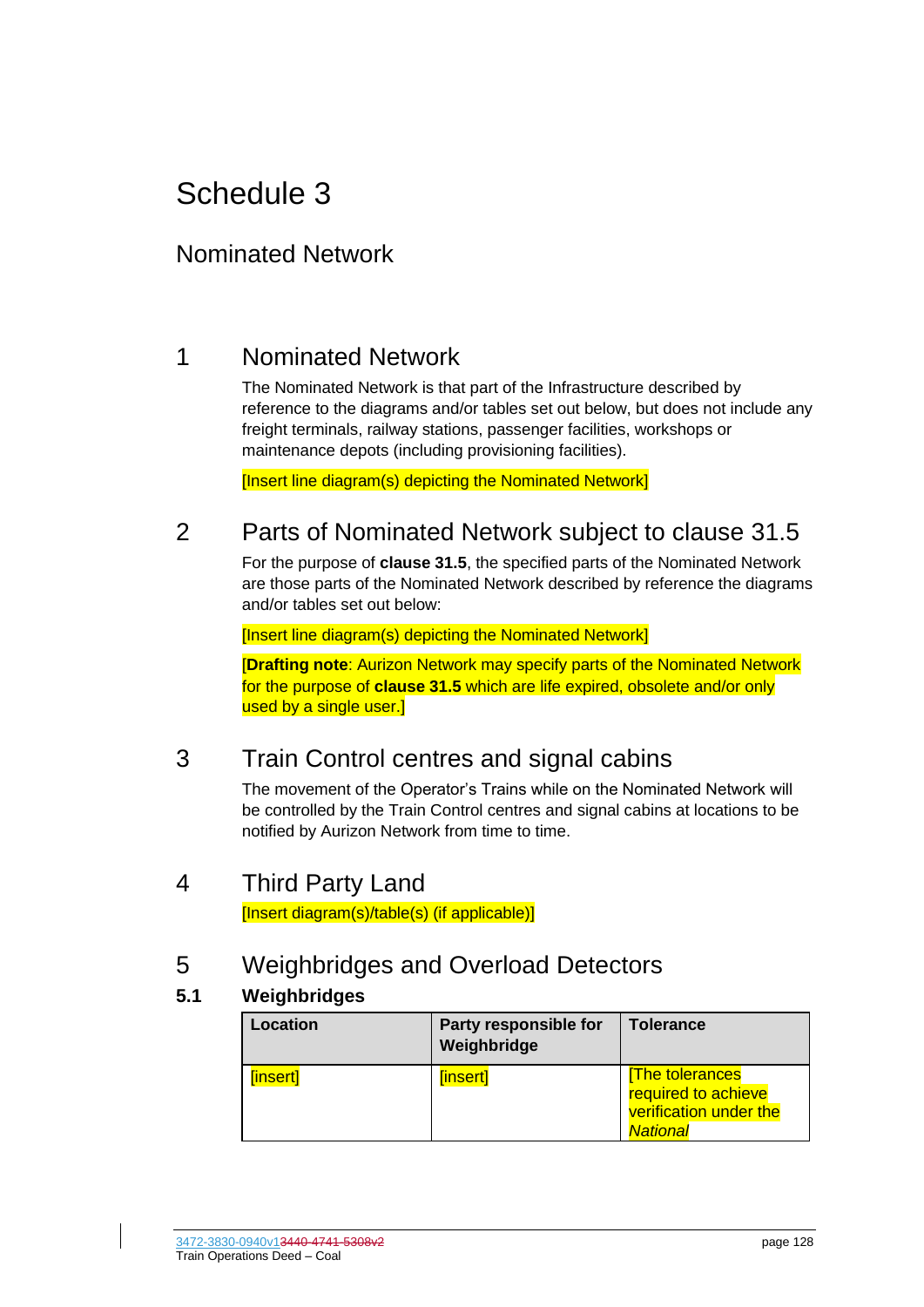| Location | Party responsible for<br>Weighbridge | <b>Tolerance</b>                          |
|----------|--------------------------------------|-------------------------------------------|
|          |                                      | <b>Measurement Act 1960</b><br><b>Cth</b> |

#### **5.2 Overload Detectors**

| Location | Party responsible for<br><b>Overload Detector</b> | Tolerance                   |
|----------|---------------------------------------------------|-----------------------------|
| [insert] | [insert]                                          | +/- <mark>[insert]</mark> % |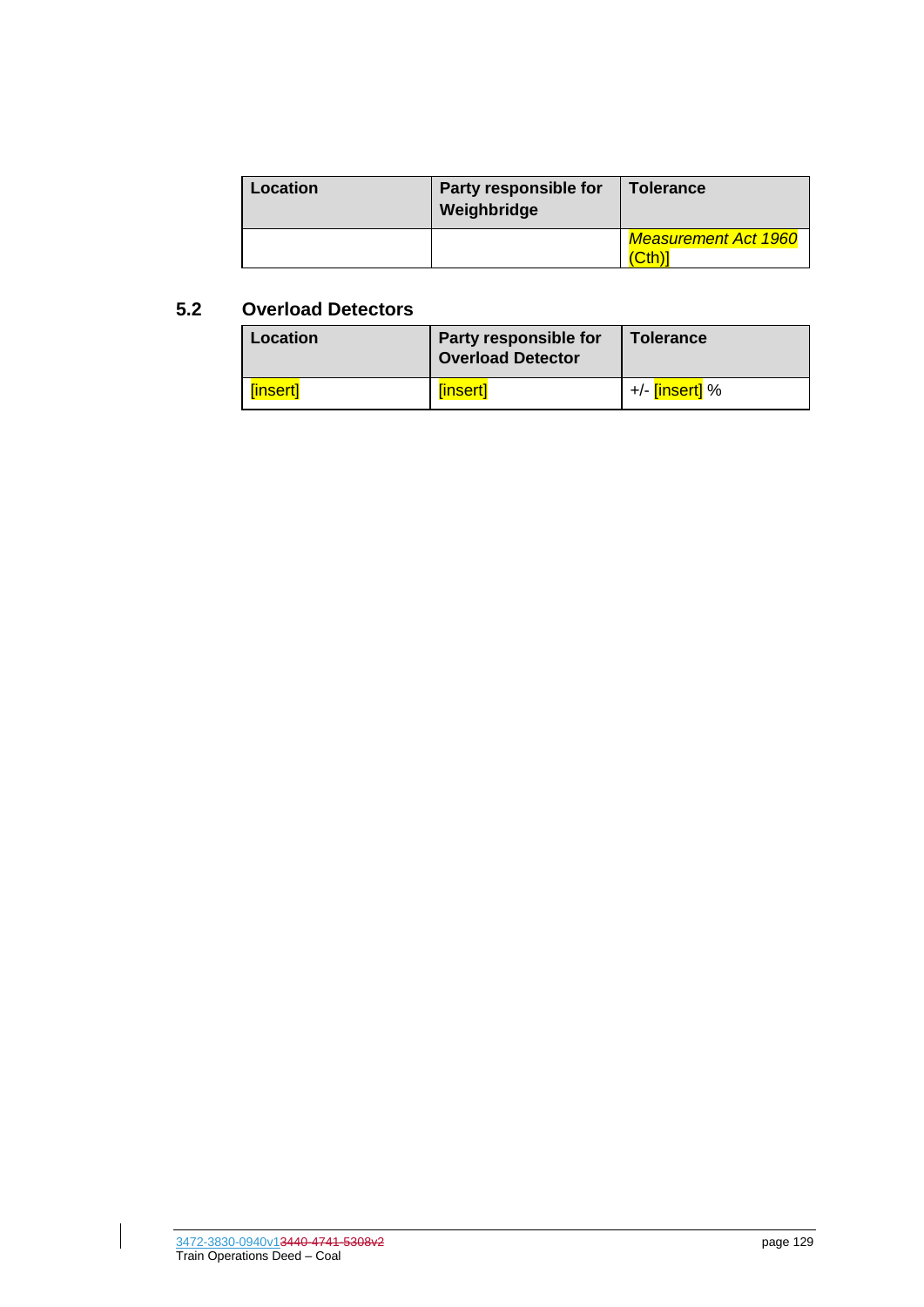### Rollingstock and Rollingstock Configurations

*[Operator to include all of its Rollingstock]*

### 1 Maximum Gross Mass and Tare Weight

| <b>Rollingstock</b>       | <b>Maximum Gross Mass</b><br>(tonnes) | <b>Tare Weight (tonnes)</b> |
|---------------------------|---------------------------------------|-----------------------------|
| <b>Wagons</b>             |                                       |                             |
| [Wagon type]              | [insert]                              | [insert]                    |
| <b>Other Rollingstock</b> |                                       |                             |
| [Rollingstock type]       | [insert]                              | [insert]                    |

2 Relevant Rollingstock *[To be inserted as applicable]*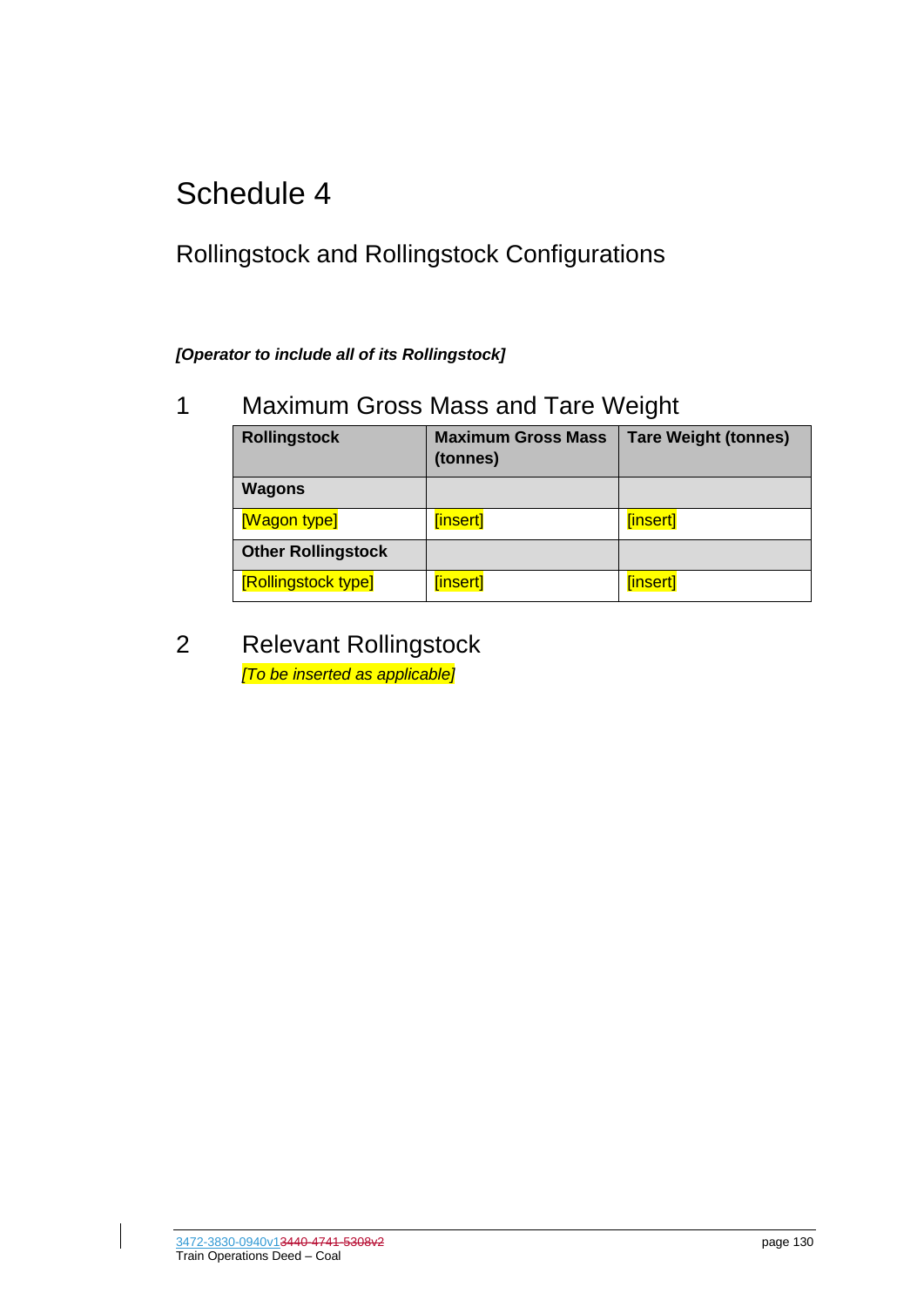### <span id="page-131-1"></span>Performance Levels

### 1 Development of Performance Levels

- 1.1 The Parties must meet as soon as practicable after the Commencement Date to negotiate in good faith to endeavour to agree the Aurizon Network Performance Level (other than the Aurizon Network Performance Levels set out in **item [2.1](#page-131-0)** of this **Schedule [5](#page-131-1)** which are already agreed between the Parties) and the Operator Performance Level within twelve Months (or such longer period as the Parties may agree) after the Commencement Date.
- 1.2 The Performance Levels may involve financially based incentives and sanctions and, unless otherwise agreed, will be applicable for the Term.
- 1.3 A failure to agree the Performance Levels is not a Dispute for the purposes of **clause [30](#page-94-0)**.
- 1.4 On and from the date the Performance Levels are implemented by the Parties, the Parties must monitor, record and assess the performance of their respective obligations under this Deed against the Performance Levels. Each Party must comply with the reporting and assessment requirements (if any) set out in this **Schedule [5](#page-131-1)**.

### 2 Aurizon Network Performance Levels

### <span id="page-131-0"></span>**2.1 Average Below Rail Transit Time Threshold**

The Average Below Rail Transit Time Factor for a Train Service Type for a Year must not exceed the Average Below Rail Transit Time Threshold for that Train Service Type specified in the table below:

| <b>Train Service Type</b> | <b>Average Below Rail Transit Time</b><br><b>Threshold</b><br>(%) |
|---------------------------|-------------------------------------------------------------------|
| [insert]                  | [insert]                                                          |
| [insert]                  | [insert]                                                          |

### 3 Operator Performance Levels [To be inserted when agreed]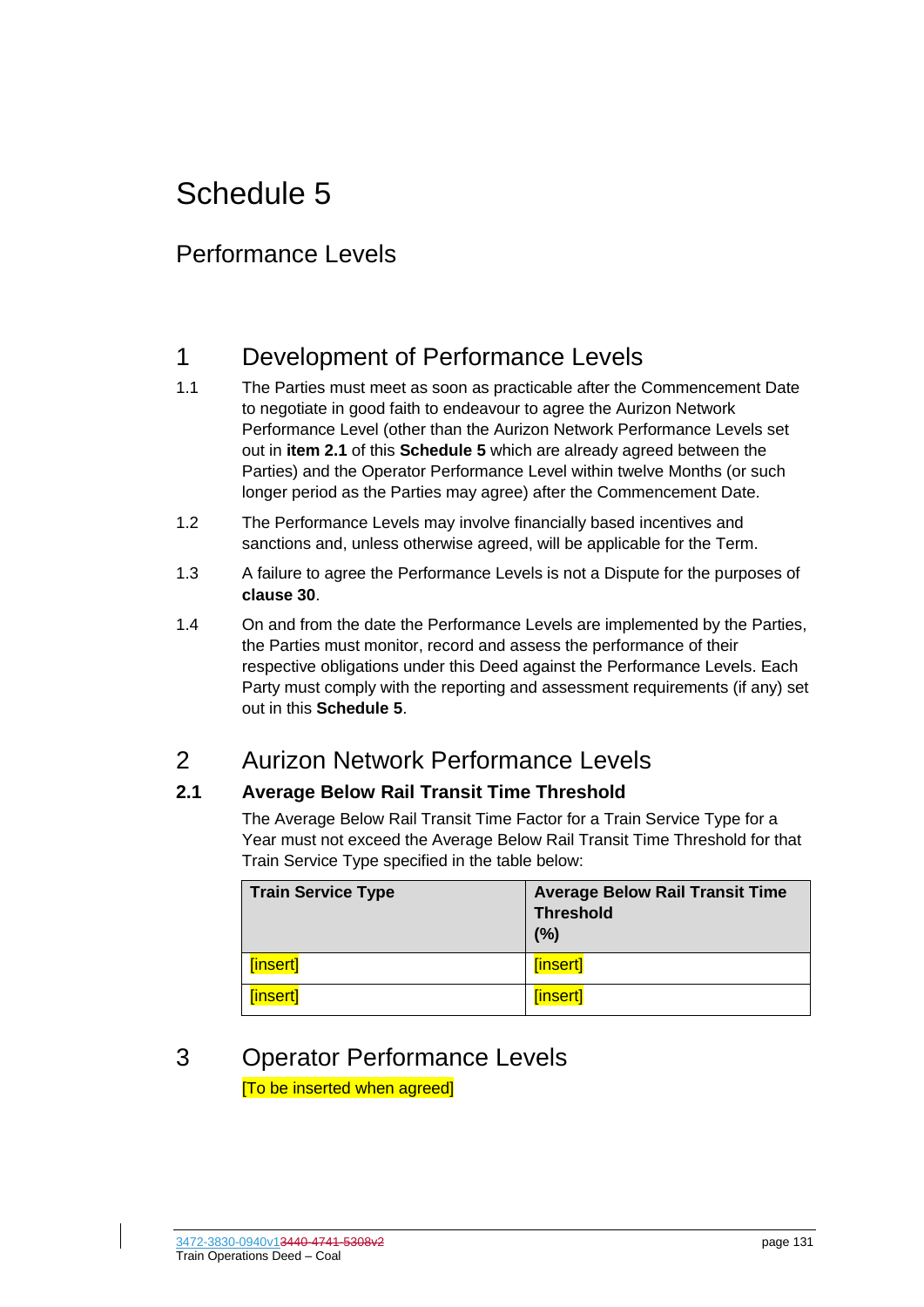## Appendix to Schedule [5](#page-131-1)

### Calculation of Below Rail Transit Time

The **Below Rail Transit Time** (as defined in the Access Undertaking) for a Train Service for Train Service Type which has been operated is calculated in accordance with the following formula:

| <b>BRTT</b>            | $=$ | SRT - Non BR Start Stop Time + BR Delays                                                                                                                                                                               |                                                                                                                                                                                                                                                                                                                                                        |
|------------------------|-----|------------------------------------------------------------------------------------------------------------------------------------------------------------------------------------------------------------------------|--------------------------------------------------------------------------------------------------------------------------------------------------------------------------------------------------------------------------------------------------------------------------------------------------------------------------------------------------------|
| where:                 |     |                                                                                                                                                                                                                        |                                                                                                                                                                                                                                                                                                                                                        |
| <b>SRT</b>             | $=$ | The lesser of Actual SRT and Standard SRT for the<br>relevant Train Service                                                                                                                                            |                                                                                                                                                                                                                                                                                                                                                        |
| <b>Actual SRT</b>      | =   | The actual time it takes the relevant Train Service to<br>traverse all relevant Sections for the relevant Train<br>Service                                                                                             |                                                                                                                                                                                                                                                                                                                                                        |
| <b>Standard SRT</b>    | =   |                                                                                                                                                                                                                        | The sum of:                                                                                                                                                                                                                                                                                                                                            |
|                        |     | (a)                                                                                                                                                                                                                    | the Maximum SRT for all relevant Sections for the<br>relevant Train Service Type; and                                                                                                                                                                                                                                                                  |
|                        |     | (b)                                                                                                                                                                                                                    | where a movement of the relevant Train Service<br>over a relevant Section requires time to start or stop<br>for a dwell, stop at the Destination or start at the<br>Origin, the sum, for each relevant Section, of the<br>additional time, taken to start or stop (as specified in<br>Appendix A of Schedule 2 for the relevant Train<br>Service Type) |
| Non BR Start Stop Time | $=$ | The time it takes the relevant Train Service to start after a<br>non-below rail dwell or stop for a non-below rail dwell for<br>all non-below rail delays incurred for all relevant Sections<br>for that Train Service |                                                                                                                                                                                                                                                                                                                                                        |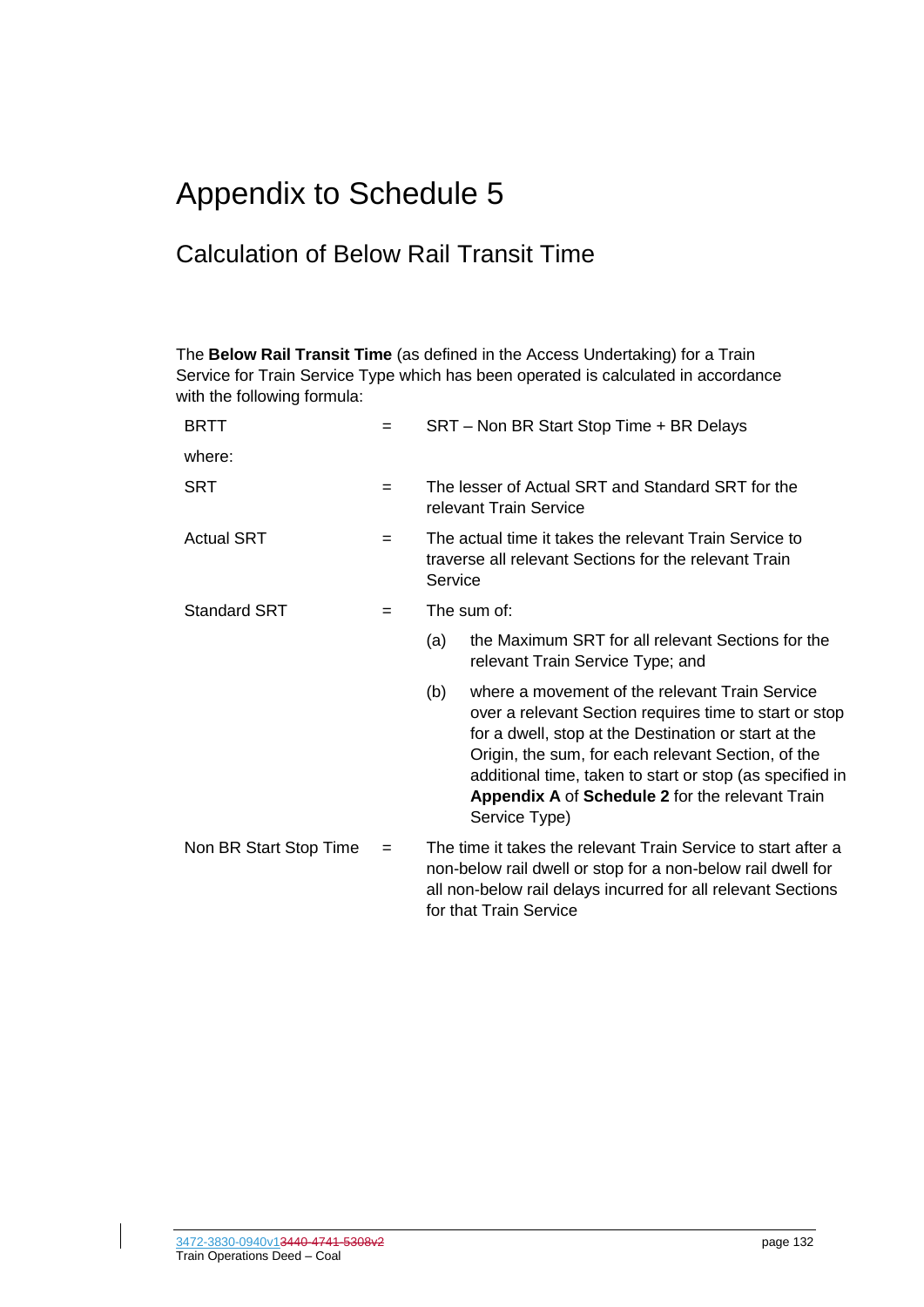BR Delay **Delays to the relevant Train Service from its scheduled** time in the Daily Train Plan, where that delay can be attributed directly to Aurizon Network including:

- (a) the time taken in crossing other Trains (to the extent that such time is not contributed to by a Railway Operator or a Force Majeure Event and is not otherwise included in the Maximum Sectional Running Times for all relevant Section for the relevant Train Service Type); and
- (b) delays due to Operational Constraints caused or contributed to by Aurizon Network (to the extent of such contribution) or due to a fault or deficiency in the Infrastructure provided such delays are not contributed to by a Railway Operator or Force Majeure Events and are not otherwise included in paragraphs [\(d\),](#page-21-0) [\(e\)](#page-21-1) or [\(f\)](#page-21-2) specified below,

but excluding:

- (d) cancellations;
- (e) delays resulting from compliance with a Passenger Priority Obligation;
- (f) delays due to a Possession and Major Periodic Maintenance where, the Possession Protocols have been followed;
- (g) delays resulting from a Force Majeure Event; and
- (h) delays to the relevant Train Service from its scheduled time in the Daily Train Plan, where that delay can be attributed the Access Holder (including delays attributable to a failure to load the Train at the Loading Facility for the relevant Train Service Type within the Maximum Time at Loading Facility, or to unload the Train at the Unloading Facility for the relevant Train Service Type within the Maximum Time at Unloading Facility, as specified in the Train Description for the relevant Train Service Type).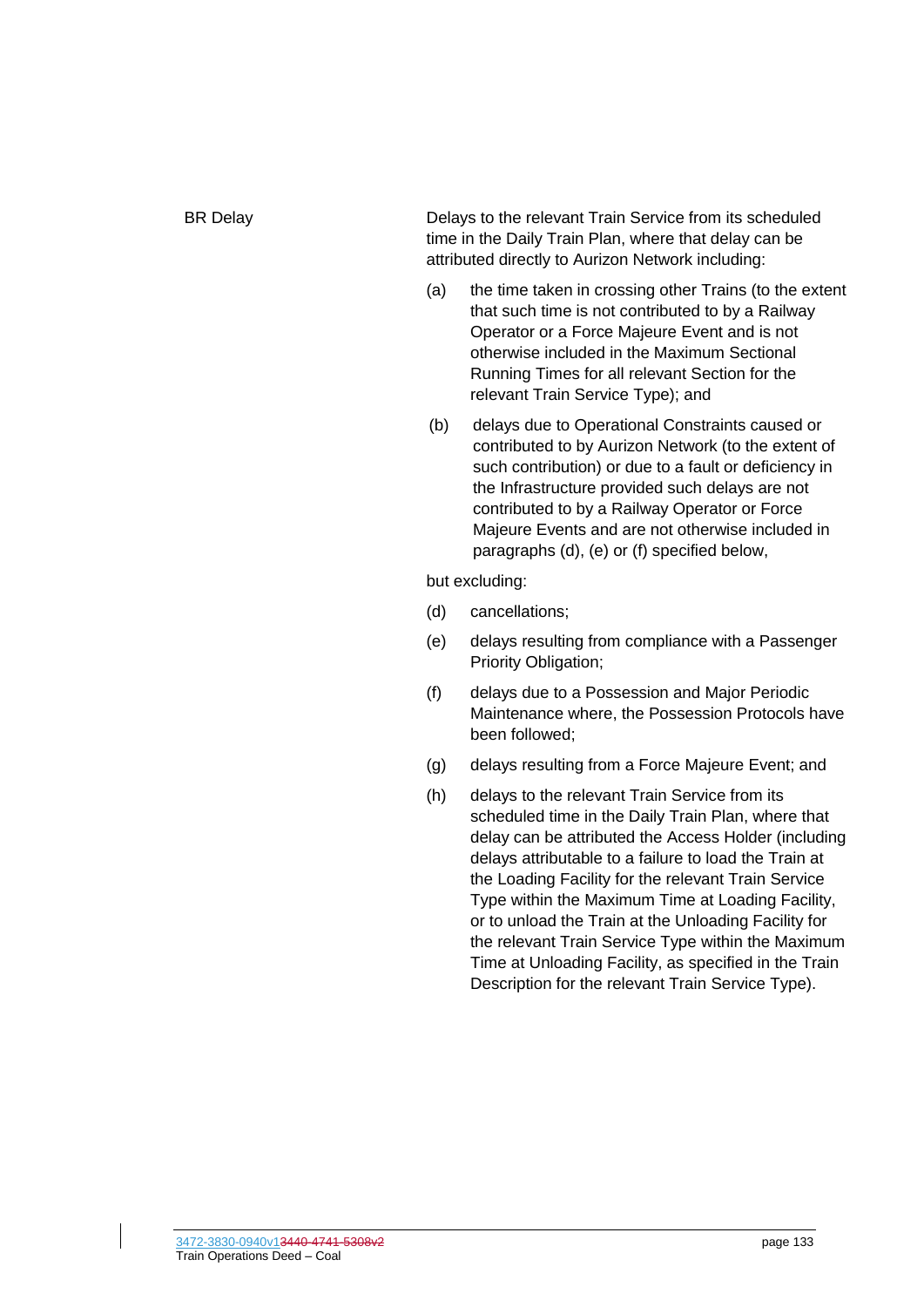### <span id="page-134-0"></span>High visibility clothing and Emergency Procedures

### <span id="page-134-1"></span>1 High visibility clothing

### **1.1 High visibility clothing**

- (a) The Operator may specify the form of high visibility clothing that the Operator's Staff and the Operator's visitors may adopt, having regard to the requirements of Aurizon Network's safety standard for High Visibility Clothing (SAF/STD/0032/SWK/NET) as amended from time to time and provided to the Operator in the manner specified in **item [5](#page-153-0)** of **Schedule [9](#page-143-0)**.
- (b) The colour and materials for the high visibility clothing referred to in **item 1.1(a)** of this **Schedule [6](#page-134-0)** must conform to the requirements of AS/NZS 1906.4:2010 *Retroreflective materials and devices for road traffic control purposes: Part 4: High-visibility material for safety garments and*  AS/NZS4602:2011 *High Visibility Safety Garments* (as amended from time to time)*.*

### **1.2 Compliance**

Without limiting the Operator's obligations under this Deed, the Operator must ensure that the Operator's Staff and the Operator's visitors are instructed in relation to, and comply with, the provisions of this **item [1](#page-134-1)** of **Schedule [6](#page-134-0)**, the Applicable Safeworking Procedures and Aurizon Network's safety management system.

### 2 Emergency Procedures

Aurizon Network must provide the Operator with a copy of the Emergency Procedures from time to time in the manner specified in **ite[m 5](#page-153-0)** of **Schedule [9](#page-143-0)**.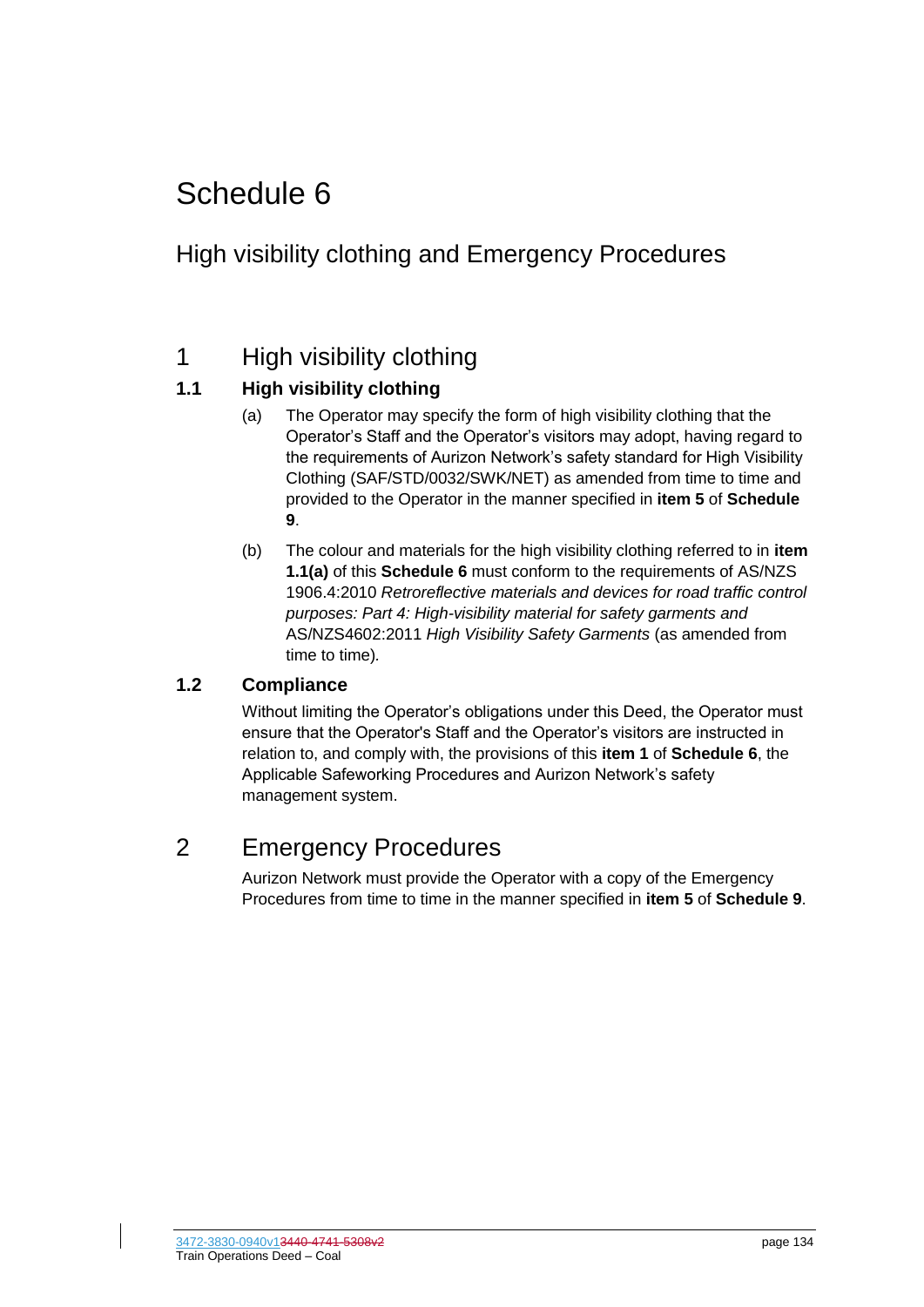### <span id="page-135-2"></span>**Insurance**

### <span id="page-135-0"></span>1 Public liability insurance

The Operator must effect and maintain public liability insurance:

- (a) to cover the legal liability of the insured arising out of or in connection with the activities of the Operator under this Deed whether in respect of injury to or death of any person other than the insured or an employee of the insured or loss of or damage to any property other than property owned by the insured in a sum insured of not less than THREE HUNDRED AND FIFTY MILLION DOLLARS (\$350,000,000) for any one occurrence;
- (b) to include cover in respect of personal injury or property damage arising out of the discharge, dispersal, release or escape of smoke, vapours, soot, fumes, acids, alkalis, toxic chemicals, liquids or gases, waste materials or other irritants, contaminants or pollutants into or upon land, the atmosphere or any water course or body of water where such discharge, dispersal, release or escape is caused by a sudden, unexpected, unintended and accidental happening which occurs on a definitely identifiable date; and
- (c) to cover the Operator's rail operations and associated activities on the Nominated Network.

### 2 Workers compensation insurance

The Operator must effect and maintain insurance covering such liability as may arise at common law or by virtue of any relevant Workers Compensation legislation in respect of any Operator's Staff.

### 3 Carrier liability insurance

The Operator must effect and maintain carrier liability insurance in relation to the legal liability of the insured arising out of the transport of goods by Train Services to a sum insured of not less than TEN MILLION DOLLARS (\$10,000,000).

### <span id="page-135-1"></span>4 Motor Vehicle (non-Act) insurance

The Operator must effect and maintain motor vehicle (non-Act) insurance to cover the legal liability of the insured arising out of or in connection with the use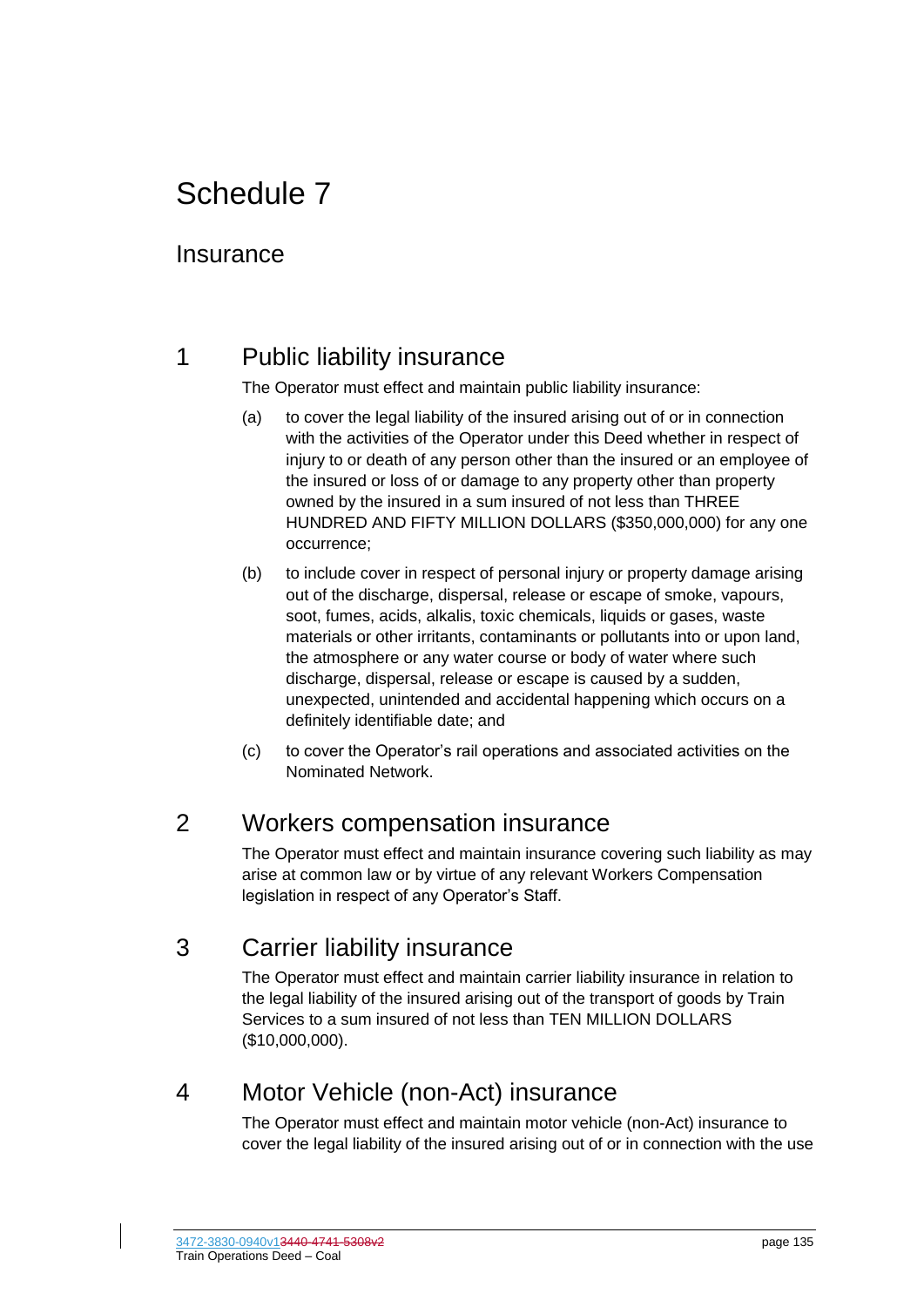of all vehicles in the performance of this Deed by the Operator or Operator's Staff and must include:

- (a) third party liability to a sum insured of not less than TWENTY MILLION DOLLARS (\$20,000,000); and
- (b) a Dangerous Goods extension with a maximum sum insured as required by statute.

### 5 Motor Vehicle insurance

The Operator must effect and maintain motor vehicle insurance to cover the statutory liability in respect of personal injury arising out of or in connection with the use by the Operator or the Operator's Staff of all vehicles in the performance of their obligations under this Deed.

### 6 Required terms

Insurances effected pursuant to **items [1](#page-135-0)** and **[4](#page-135-1)** of this **Schedule [7](#page-135-2)** must:

- (a) include a principal's indemnity endorsement specifically noting Aurizon Network as an interested party in respect of its interest arising out of or under this Deed;
- (b) include a cross liability clause;
- (c) provide that a notice of claim given to the insurer by one insured party will be accepted by the insurer as a notice of claim given by each of the insured parties; and
- (d) provide that a breach of or failure to observe and fulfil the terms of the policy by any party comprising the insured must not prejudice the rights of the remaining parties comprising the insured.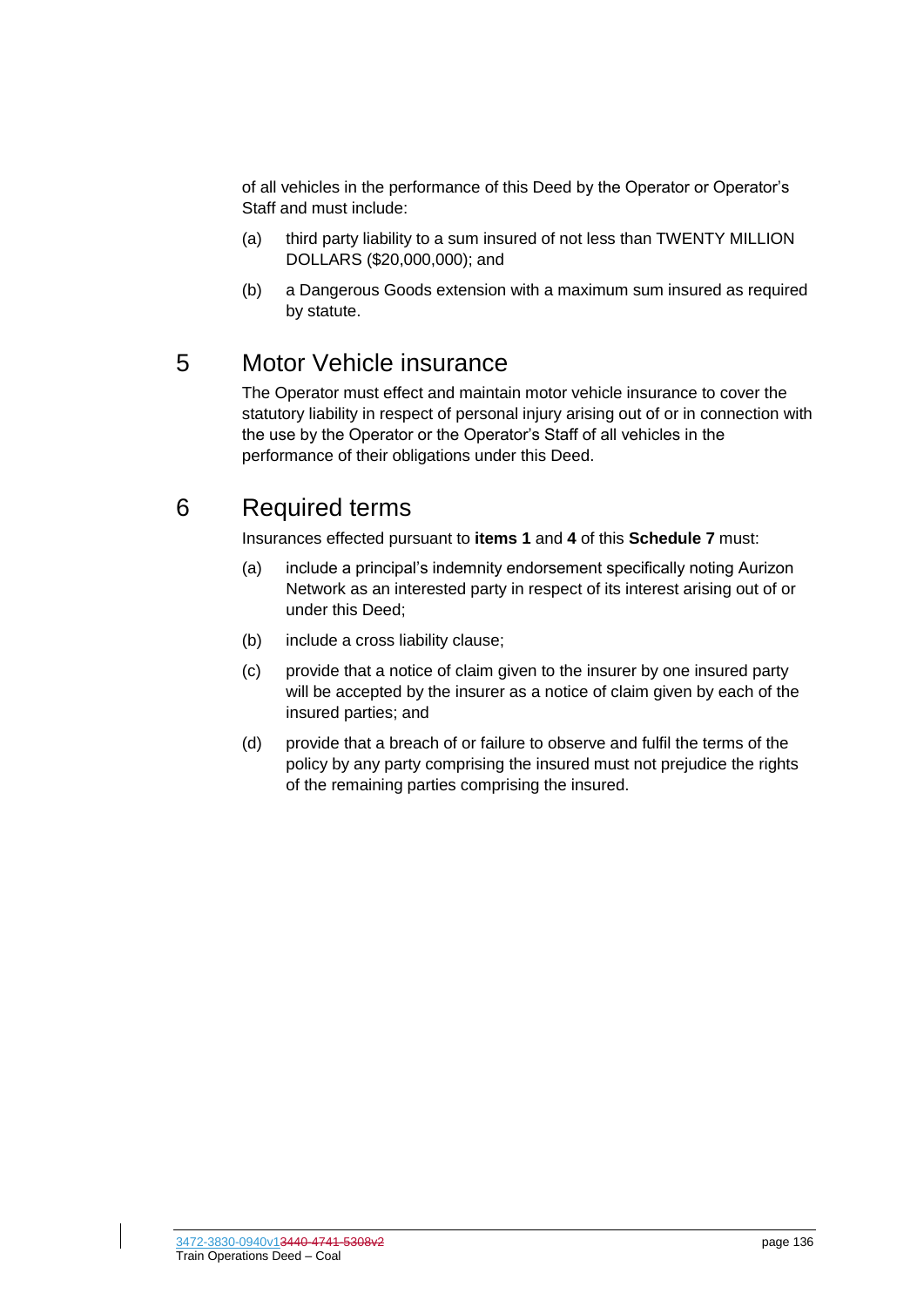### <span id="page-137-0"></span>Part A – Suspension Events and Termination Events applicable to specific Train Service Types

| <b>Item</b>    | <b>Suspension Event</b>                                                                                                                                                                                                                                                               | <b>Termination Event</b> |
|----------------|---------------------------------------------------------------------------------------------------------------------------------------------------------------------------------------------------------------------------------------------------------------------------------------|--------------------------|
| 1              | The Operator materially fails to<br>provide, before the operation of a<br>Train Service for a Train Service Type<br>in a material respect, information that<br>is required to be provided to Aurizon<br>Network in relation to the Train Service<br>under clause 16.5.                |                          |
| $\overline{2}$ | The Operator operates Train<br>(a)<br>Services for a Train Service<br>Type which materially do not<br>comply, in a material respect,<br>with the Train Description for<br>that Train Service Type; and<br>such default:<br>(b)                                                        |                          |
|                | (i)<br>adversely affects the<br>entitlements of any<br>Access Holder (other than<br>the Access Holder under<br>the Access Agreement) or<br>other users of the<br>Infrastructure (including<br><b>Infrastructure Service</b><br>Providers) of the<br>Infrastructure, provided<br>that: |                          |
|                | (A)<br><b>Aurizon Network has</b><br>sought to minimise<br>the impact of such<br>default by applying<br>the Network<br>Management<br>Principles; and                                                                                                                                  |                          |
|                | Aurizon Network is<br>(B)<br>not obliged to take<br>any such action that<br>may cause any<br>additional cost or                                                                                                                                                                       |                          |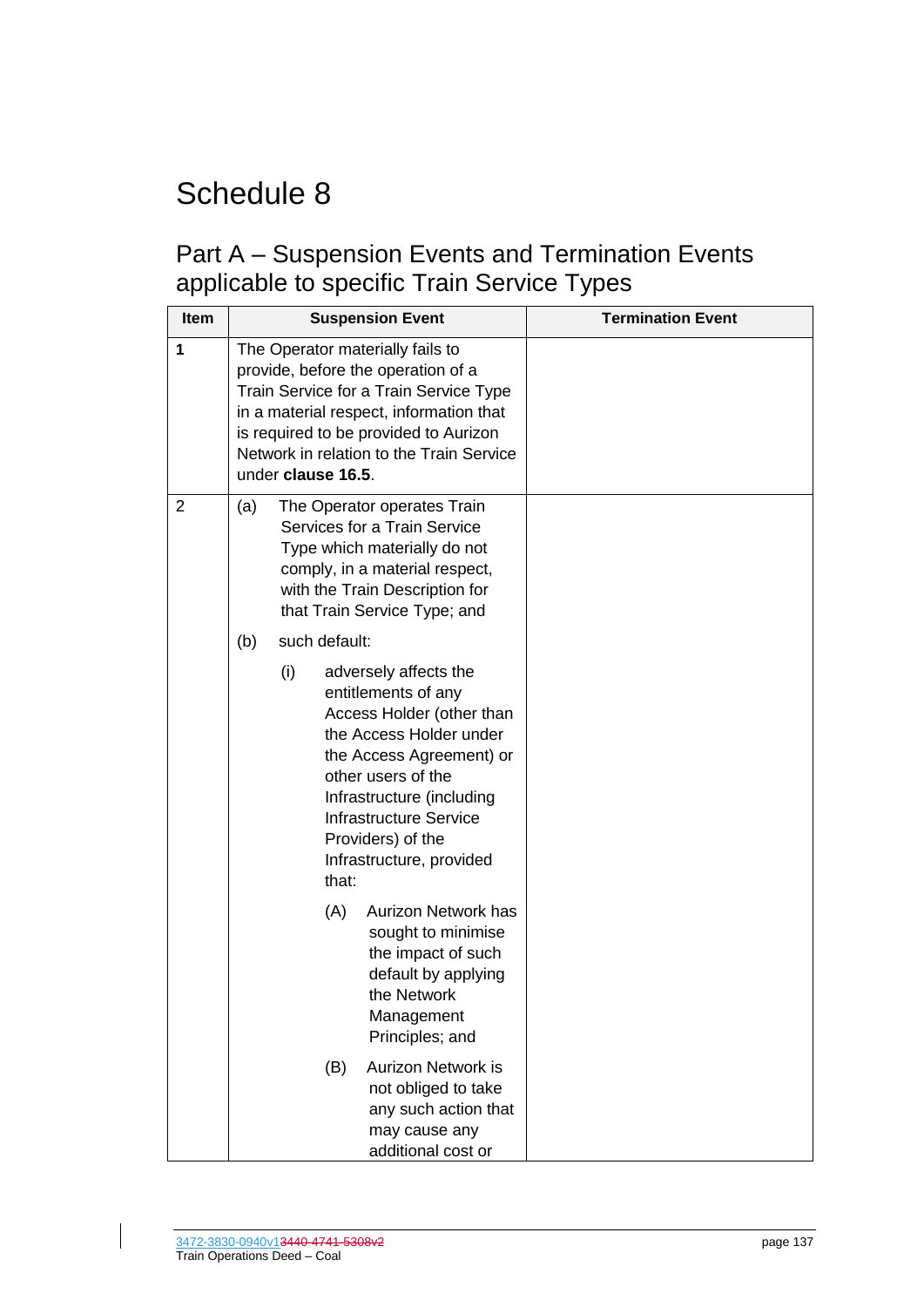| <b>Item</b> | <b>Suspension Event</b>                                                                                                                                                                                                                                                                                                                                                                                                                                                                                                        | <b>Termination Event</b>                                                                                                                                                                                                                                                                                                                                                                                                                                                                                                           |
|-------------|--------------------------------------------------------------------------------------------------------------------------------------------------------------------------------------------------------------------------------------------------------------------------------------------------------------------------------------------------------------------------------------------------------------------------------------------------------------------------------------------------------------------------------|------------------------------------------------------------------------------------------------------------------------------------------------------------------------------------------------------------------------------------------------------------------------------------------------------------------------------------------------------------------------------------------------------------------------------------------------------------------------------------------------------------------------------------|
|             | risk to Aurizon<br>Network or an<br>adverse impact on<br>any Access Holder<br>(other than the<br><b>Access Holder</b><br>under the Access<br>Agreement); or                                                                                                                                                                                                                                                                                                                                                                    |                                                                                                                                                                                                                                                                                                                                                                                                                                                                                                                                    |
|             | (ii)<br>has caused an increased<br>risk to the safety of any<br>person or material risk to<br>property,                                                                                                                                                                                                                                                                                                                                                                                                                        |                                                                                                                                                                                                                                                                                                                                                                                                                                                                                                                                    |
|             | unless the Operator<br>operated the Train Service<br>in accordance with Train<br><b>Control Directions in</b><br>which case the default will<br>not be considered a<br>Suspension Event.                                                                                                                                                                                                                                                                                                                                       |                                                                                                                                                                                                                                                                                                                                                                                                                                                                                                                                    |
| 3           | The Operator fails, in a material<br>respect, to comply with any obligation<br>under this Deed which is specific to a<br>Train Service Type (other than any<br>obligation which, if not complied with<br>by the Operator, may (either of itself or<br>if other requirements are satisfied)<br>result in any other Suspension Event<br>referred to in Part A of this Schedule<br>8 occurring) and such default<br>continues for at least 20 Business<br>Days after Aurizon Network gives the<br>Operator notice of the default. | The Operator fails, in a material<br>respect, to comply with any<br>obligation under this Deed which is<br>specific to a Train Service Type<br>(other than any obligation which, if<br>not complied with by the Operator,<br>may (either of itself or if other<br>requirements are satisfied) result in<br>any other Termination Event referred<br>to in Part A of this Schedule 8<br>occurring) and such default<br>continues for at least 40 Business<br>Days after Aurizon Network gives the<br>Operator notice of the default. |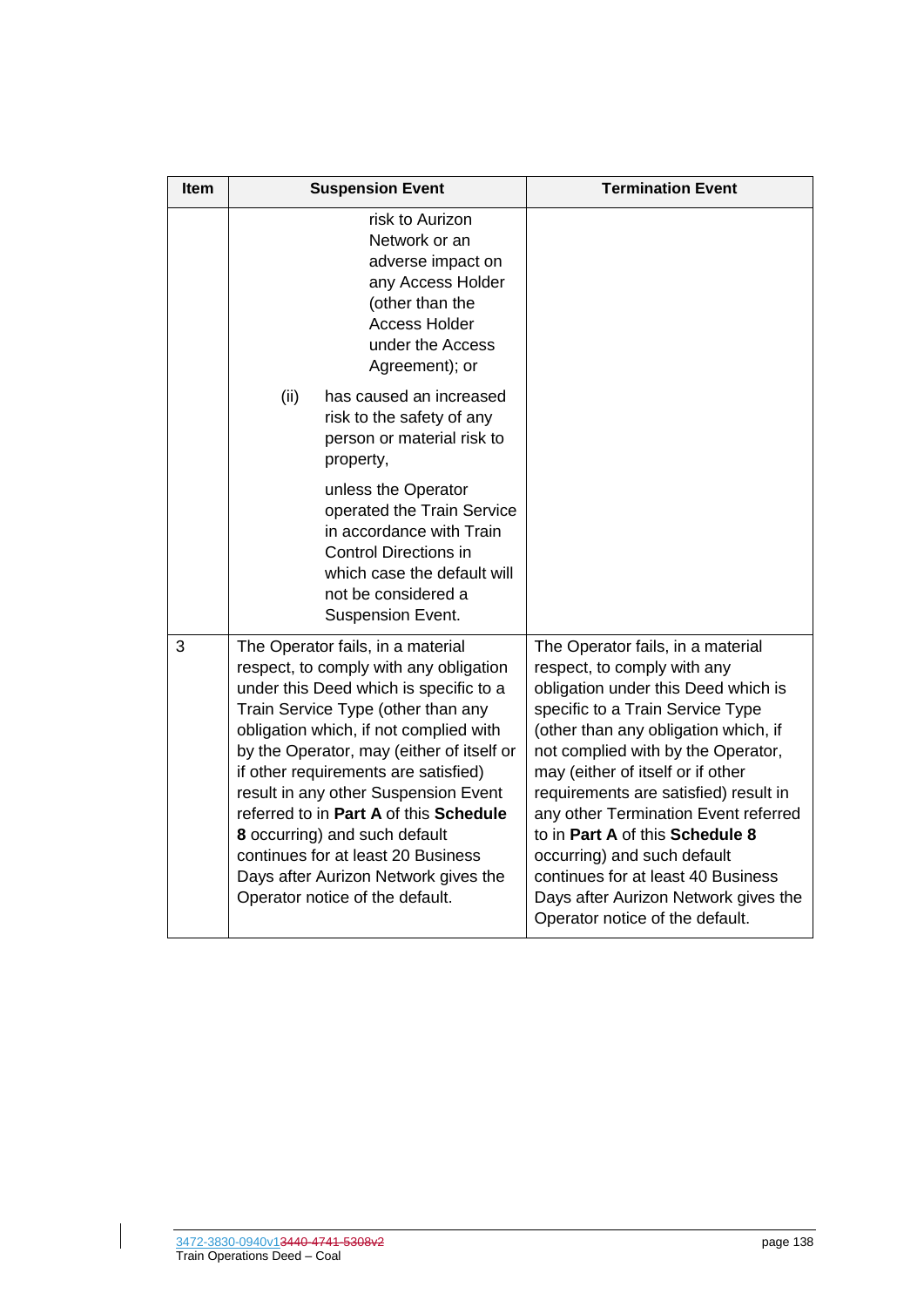Part B – Suspension Events and Termination Events applicable to all Train Services Types

| Item           | <b>Suspension Event</b>                                                                                                                                                                                                                                                                                                                                                                                                                                                                       | <b>Termination Event</b>                                                                                                                                                                                                                                                                                                                                                                                                                       |  |  |
|----------------|-----------------------------------------------------------------------------------------------------------------------------------------------------------------------------------------------------------------------------------------------------------------------------------------------------------------------------------------------------------------------------------------------------------------------------------------------------------------------------------------------|------------------------------------------------------------------------------------------------------------------------------------------------------------------------------------------------------------------------------------------------------------------------------------------------------------------------------------------------------------------------------------------------------------------------------------------------|--|--|
| 1              | The Operator fails to pay by the due<br>date any amount payable under this<br>Deed, and such default continues for<br>at least 10 Business Days after<br>Aurizon Network gives the Operator<br>notice of the default (and always<br>subject to clause 8.4).                                                                                                                                                                                                                                   | The Operator fails to pay by the due<br>date any amount payable under this<br>Deed, and such default continues for<br>at least 20 Business Days after<br>Aurizon Network gives the Operator<br>notice of the default (and always<br>subject to clause 8.4).                                                                                                                                                                                    |  |  |
| $\overline{2}$ | The Operator fails, in a material<br>respect, to comply with any of its<br>obligations under clause 14, 22 or 24<br>(other than clauses 22.3 or 24.9) and<br>Aurizon Network is of the reasonable<br>opinion that such failure:<br>adversely affects the<br>(a)<br>entitlements of any Access<br>Holder (other than the Operator<br>under this Deed) or other users<br>of the Infrastructure (including<br>Infrastructure Service<br>Providers); or<br>has caused an increased risk to<br>(b) | The Operator fails, in a material<br>respect, to comply with any<br>obligations under clause 14, 22 or 24<br>(other than clause 22.3 or 24.9) and<br>such default continues for, or the<br>Operator has failed to take<br>reasonable action to prevent<br>recurrence of the default, within 20<br><b>Business Days after Aurizon Network</b><br>gives the Operator a Suspension<br>Notice in respect of the<br>Corresponding Suspension Event. |  |  |
|                | the safety of any person or<br>material risk to property.                                                                                                                                                                                                                                                                                                                                                                                                                                     |                                                                                                                                                                                                                                                                                                                                                                                                                                                |  |  |
| 3              | The Operator fails in a material<br>respect, to comply with:                                                                                                                                                                                                                                                                                                                                                                                                                                  | The Operator fails, in a material<br>respect, to comply with:                                                                                                                                                                                                                                                                                                                                                                                  |  |  |
|                | any Train Control Direction<br>(a)<br>given to the Operator; or                                                                                                                                                                                                                                                                                                                                                                                                                               | (a)<br>any Train Control Direction<br>given to the Operator; or                                                                                                                                                                                                                                                                                                                                                                                |  |  |
|                | any Applicable Safeworking<br>(b)<br>Procedures or Applicable<br>Safety Standard.                                                                                                                                                                                                                                                                                                                                                                                                             | any Applicable Safeworking<br>(b)<br>Procedures or Applicable<br>Safety Standard,                                                                                                                                                                                                                                                                                                                                                              |  |  |
|                |                                                                                                                                                                                                                                                                                                                                                                                                                                                                                               | and such default continues for, or the<br>Operator has failed to take<br>reasonable action to prevent<br>recurrence of the default, within 20<br><b>Business Days after Aurizon Network</b><br>gives the Operator a Suspension<br>Notice in respect of the<br><b>Corresponding Suspension Event.</b>                                                                                                                                           |  |  |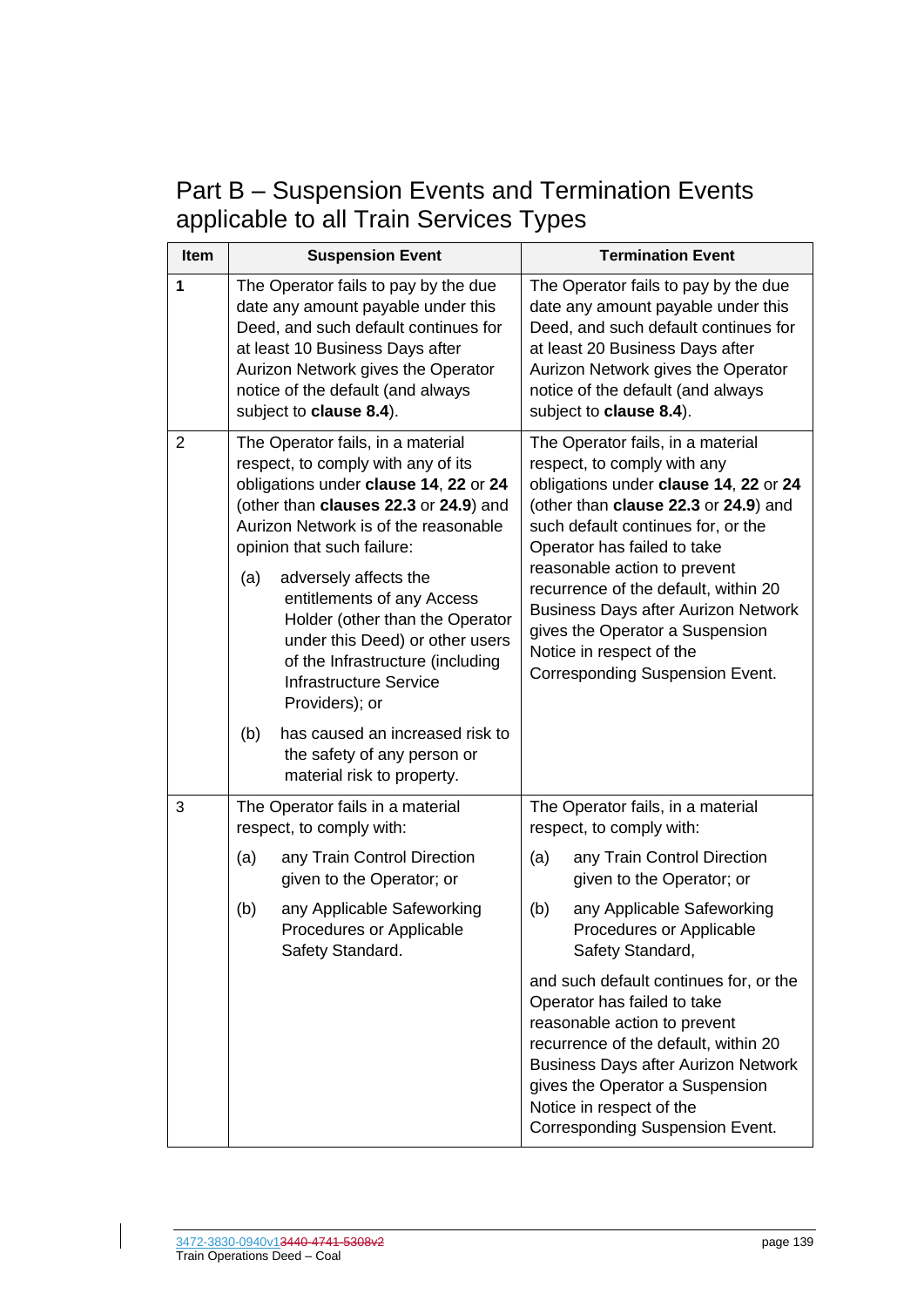<span id="page-140-0"></span>

| Item           | <b>Suspension Event</b>                                                                                                                                                                                                                                               | <b>Termination Event</b>                                                                                                                                                                                                                                                                                                               |  |  |
|----------------|-----------------------------------------------------------------------------------------------------------------------------------------------------------------------------------------------------------------------------------------------------------------------|----------------------------------------------------------------------------------------------------------------------------------------------------------------------------------------------------------------------------------------------------------------------------------------------------------------------------------------|--|--|
| 4              | An Insolvency Event occurs in respect<br>of the Operator.                                                                                                                                                                                                             | An Insolvency Event occurs in respect<br>of the Operator and continues for a<br>period of at least 40 Business Days.                                                                                                                                                                                                                   |  |  |
| 5              | The Operator's Accreditation is<br>suspended, cancelled or amended so<br>that it cannot lawfully operate the<br>Train Services or otherwise perform<br>its obligations generally under this<br>Deed.                                                                  | The Operator's Accreditation is<br>suspended, cancelled or amended so<br>that it cannot lawfully operate the<br>Train Services or otherwise perform<br>its obligations generally under this<br>Deed, and such default continues for<br>at least 20 Business Days after<br>Aurizon Network gives the Operator<br>notice of the default. |  |  |
| 6              | The Operator fails to comply in a<br>material respect with clause 24.11(c).                                                                                                                                                                                           | The Operator fails to comply with<br>clause 24.11(c) which in the<br>reasonable opinion of Aurizon<br>Network is causing or threatening to<br>cause:                                                                                                                                                                                   |  |  |
|                |                                                                                                                                                                                                                                                                       | a serious or material risk to the<br>(a)<br>safety of persons or property; or                                                                                                                                                                                                                                                          |  |  |
|                |                                                                                                                                                                                                                                                                       | (b)<br>serious or material<br>Environmental Harm,                                                                                                                                                                                                                                                                                      |  |  |
|                |                                                                                                                                                                                                                                                                       | and such failure continues for at least<br>10 Business Days after Aurizon<br>Network gives the Operator a<br>Suspension Notice in respect of the<br>Corresponding Suspension Event.                                                                                                                                                    |  |  |
| $\overline{7}$ | If an Environmental Regulator gives<br>Aurizon Network or the Operator a<br>direction, notice or order about the<br>conduct of the Operator in relation to<br>the operation of Train Services which<br>causes or threatens to cause serious<br>Environmental Harm and | If an Environmental Regulator gives<br>Aurizon Network or the Operator a<br>direction, notice or order about the<br>conduct of the Operator in relation to<br>the operation of Train Services which<br>causes or threatens to cause serious<br>Environmental Harm and                                                                  |  |  |
|                | if the direction, notice or order<br>(a)<br>is given to Aurizon Network,<br><b>Aurizon Network promptly</b><br>notifies the Operator of such<br>direction, notice or order; and                                                                                       | if the direction, notice or order<br>(a)<br>is given to Aurizon Network,<br>Aurizon Network promptly<br>notifies the Operator of such<br>direction, notice or order; and                                                                                                                                                               |  |  |
|                | the Operator fails, within the<br>(b)<br>time:                                                                                                                                                                                                                        | the Operator fails, within the<br>(b)<br>time:                                                                                                                                                                                                                                                                                         |  |  |
|                | (i)<br>specified in the relevant<br>direction, notice or order,                                                                                                                                                                                                       | (i)<br>specified in the relevant<br>direction, notice or order,                                                                                                                                                                                                                                                                        |  |  |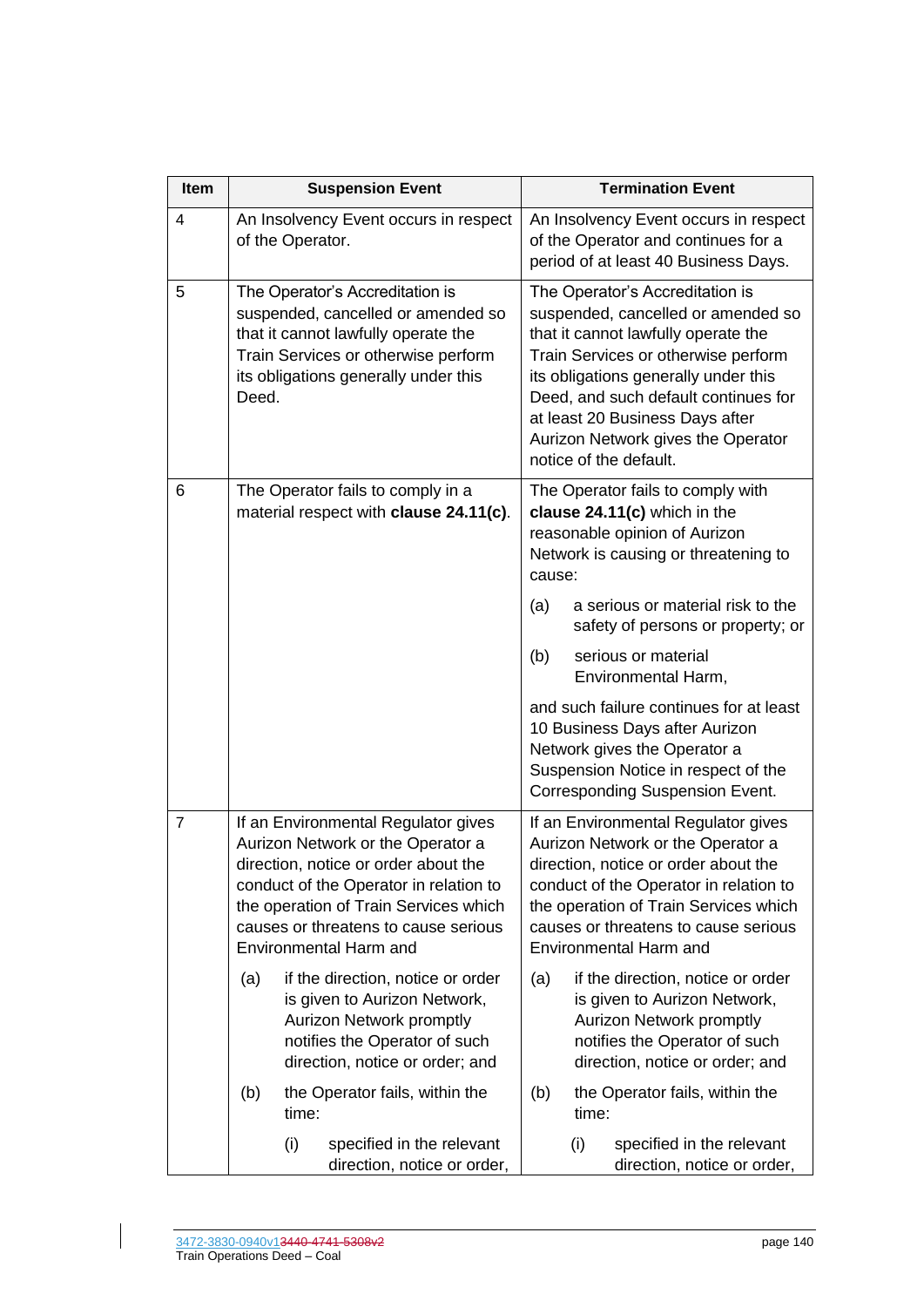| Item | <b>Suspension Event</b>                                                                                                                                                                                                                                                                                                        |      |                                                                                                                                                                                                                                           | <b>Termination Event</b> |              |                                                                                                                                                                                                                                           |
|------|--------------------------------------------------------------------------------------------------------------------------------------------------------------------------------------------------------------------------------------------------------------------------------------------------------------------------------|------|-------------------------------------------------------------------------------------------------------------------------------------------------------------------------------------------------------------------------------------------|--------------------------|--------------|-------------------------------------------------------------------------------------------------------------------------------------------------------------------------------------------------------------------------------------------|
|      |                                                                                                                                                                                                                                                                                                                                |      | or in any stay or other<br>court order made in<br>relation to such direction,<br>notice or order; or                                                                                                                                      |                          |              | or in any stay or other<br>court order made in<br>relation to such direction,<br>notice or order; or                                                                                                                                      |
|      |                                                                                                                                                                                                                                                                                                                                | (ii) | otherwise agreed to by<br>the Environmental<br>Regulator,                                                                                                                                                                                 |                          | (ii)         | otherwise agreed to by<br>the Environmental<br>Regulator,                                                                                                                                                                                 |
|      | to                                                                                                                                                                                                                                                                                                                             |      |                                                                                                                                                                                                                                           | to                       |              |                                                                                                                                                                                                                                           |
|      | (c)                                                                                                                                                                                                                                                                                                                            |      | comply with the direction, notice<br>or order, as modified by any<br>court order (if applicable); or                                                                                                                                      | (c)                      |              | comply with the direction, notice<br>or order, as modified by any<br>court order (if applicable); or                                                                                                                                      |
|      | (d)                                                                                                                                                                                                                                                                                                                            |      | take other measures (including,<br>for example, agreeing to<br>implement an environmental<br>management program)<br>acceptable to the<br>Environmental Regulator in<br>relation to the requirements of<br>the direction, notice or order. | (d)                      |              | take other measures (including,<br>for example, agreeing to<br>implement an environmental<br>management program)<br>acceptable to the<br>Environmental Regulator in<br>relation to the requirements of<br>the direction, notice or order, |
|      |                                                                                                                                                                                                                                                                                                                                |      |                                                                                                                                                                                                                                           |                          | the failure. | and such failure continues for at least<br>20 Business Days after Aurizon<br>Network gives the Operator notice of                                                                                                                         |
| 8    | The Operator fails to comply with the<br>requirements of a notice given by<br>Aurizon Network (within the<br>reasonable time specified in the<br>notice) requiring the Operator to<br>cease an Activity of the Operator in<br>connection with this Deed which<br>causes, or threatens to cause, serious<br>Environmental Harm. |      |                                                                                                                                                                                                                                           |                          |              |                                                                                                                                                                                                                                           |
| 9    |                                                                                                                                                                                                                                                                                                                                |      | The Operator fails to:                                                                                                                                                                                                                    |                          |              | The Operator fails to:                                                                                                                                                                                                                    |
|      | (a)                                                                                                                                                                                                                                                                                                                            |      | effect or maintain the<br>insurances required under<br>clause 26.2; or                                                                                                                                                                    | (a)                      |              | effect or maintain the<br>insurances required under<br>clause 26.2; or                                                                                                                                                                    |
|      | (b)                                                                                                                                                                                                                                                                                                                            |      | provide evidence of the<br>insurances required under<br>clause 26.2 having been<br>effected and maintained,                                                                                                                               | (b)                      |              | provide evidence of the<br>insurances required under<br>clause 26.2 having been<br>effected and maintained,                                                                                                                               |
|      |                                                                                                                                                                                                                                                                                                                                |      | and such default continues for at least                                                                                                                                                                                                   |                          |              | and such default continues for at least                                                                                                                                                                                                   |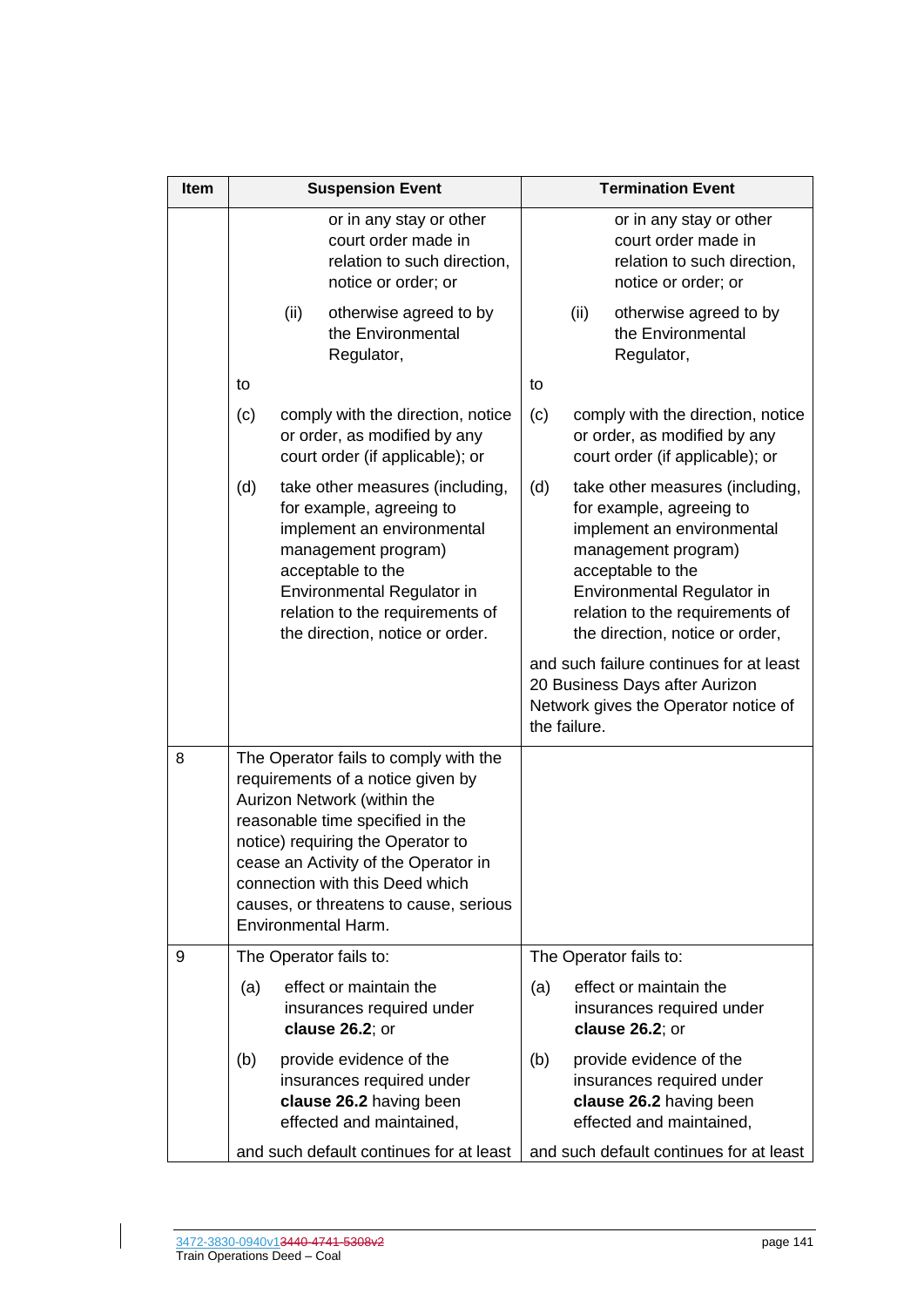| Item | <b>Suspension Event</b>                                                                                                                                                                                                                                                                                                                                                                                                            | <b>Termination Event</b>                                                                                                                                                                                                                                                                                                                                                                                                                                                                |  |  |
|------|------------------------------------------------------------------------------------------------------------------------------------------------------------------------------------------------------------------------------------------------------------------------------------------------------------------------------------------------------------------------------------------------------------------------------------|-----------------------------------------------------------------------------------------------------------------------------------------------------------------------------------------------------------------------------------------------------------------------------------------------------------------------------------------------------------------------------------------------------------------------------------------------------------------------------------------|--|--|
|      | five Business Days after Aurizon<br>Network gives the Operator notice of<br>the default.                                                                                                                                                                                                                                                                                                                                           | 20 Business Days after Aurizon<br>Network gives the Operator notice of<br>the default.                                                                                                                                                                                                                                                                                                                                                                                                  |  |  |
| 10   | The Operator purports to Assign any<br>of its rights or interests in this Deed<br>other than as permitted in this Deed.                                                                                                                                                                                                                                                                                                            | The Operator purports to Assign any<br>of its rights or interests in this Deed<br>other than as permitted by this Deed.                                                                                                                                                                                                                                                                                                                                                                 |  |  |
| 11   | The Operator fails to comply with:<br>any Laws relating to rail safety<br>(a)<br>relevant to the operation of<br>Train Services;<br><b>Train Control Directions;</b><br>(b)<br>(c)<br>Safeworking Procedures; or<br>(d)<br>Applicable Safety Standards,<br>and Aurizon Network is of the<br>reasonable opinion that such default<br>has caused an increased risk to the<br>safety of any person or a material risk<br>to property. | (a)<br>Subject to paragraph (b),<br>Aurizon Network gives the<br><b>Operator a Suspension Notice</b><br>in respect of the Corresponding<br>Suspension Event on three or<br>more occasions in any 12<br>month period.<br>(b)<br>If a Dispute arises as to the<br>validity of a Suspension Notice<br>and it is determined under<br>clause 30 that the Suspension<br>Notice was invalid, the<br>Suspension Notice must not be<br>taken into account for the<br>purposes of this provision. |  |  |
| 12   | The Operator fails to comply with any<br>obligation under this Deed (other than<br>any obligation which, if not complied<br>with by the Operator, is reasonably<br>likely to (either of itself or if other<br>requirements are satisfied) result in<br>any other Suspension Event<br>occurring), and such default continues<br>for at least 20 Business Days after<br>Aurizon Network gives the Operator<br>notice of the default. |                                                                                                                                                                                                                                                                                                                                                                                                                                                                                         |  |  |
| 13   |                                                                                                                                                                                                                                                                                                                                                                                                                                    | The Access Agreement is terminated.                                                                                                                                                                                                                                                                                                                                                                                                                                                     |  |  |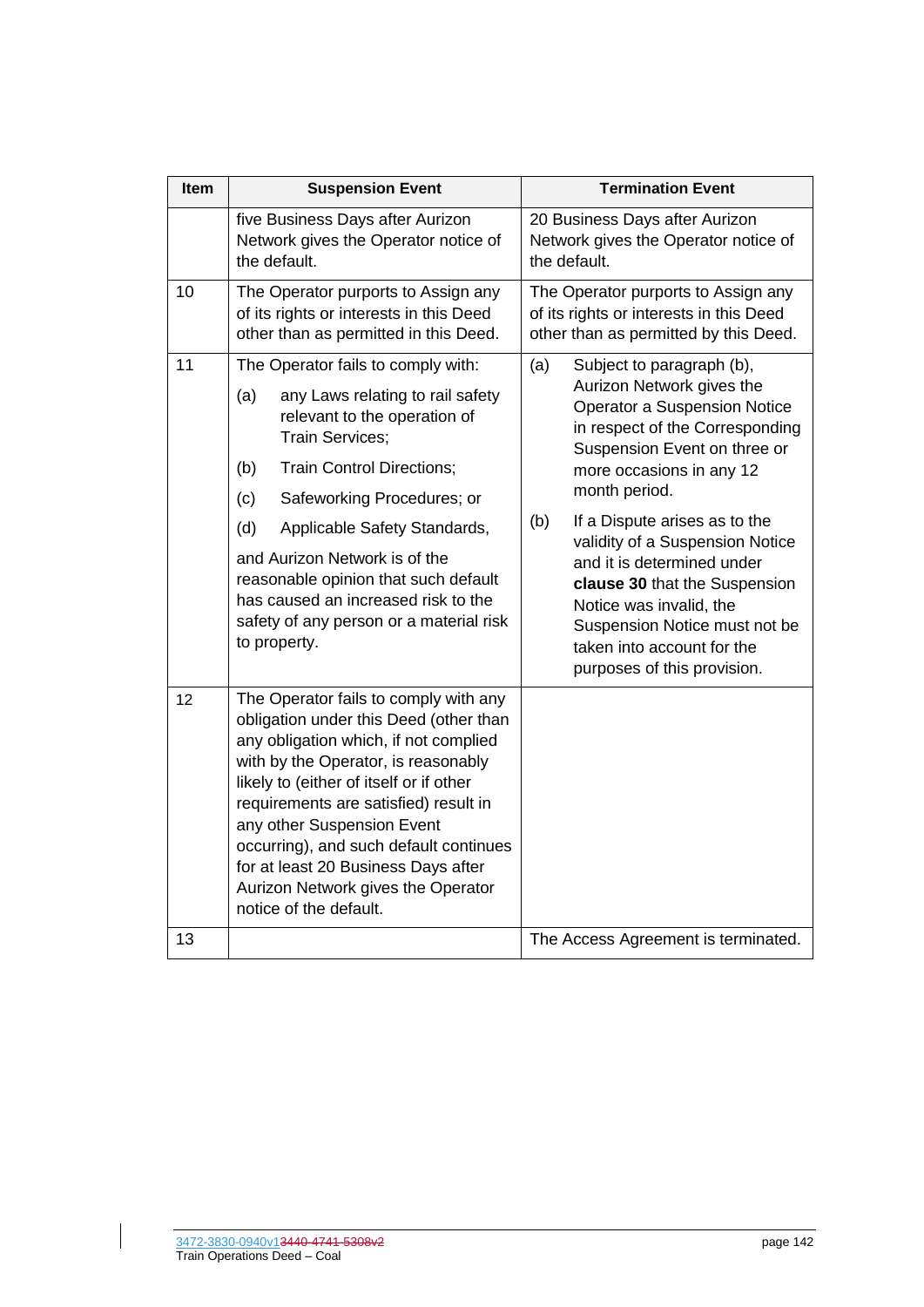### <span id="page-143-0"></span>Interface Coordination Arrangements

### 1 Train Control Procedures

### **1.1 Train Controllers' contact details**

(a) For the benefit of the Operator's Staff who are responsible for the operation of Rollingstock used in the operation of a Train Service for a Train Service Type (**Traincrew**), contact details for the Train Controllers relevant to the Nominated Network are set out below:

| Line Sections: | [insert] |
|----------------|----------|
| Control Board: | [insert] |
| Phone:         | [insert] |
| Fax:           | [insert] |

(b) For the benefit of the Operator's Controller, contact details for the Train Controllers relevant to the Nominated Network are set out below:

| Line Sections: | [insert] |
|----------------|----------|
| Control Board: | [insert] |
| Phone:         | [insert] |
| Fax:           | [insert] |

#### **1.2 Operator's advice to Train Controller**

- (a) The Operator's Controller and the Traincrew of the relevant Train must:
	- (i) immediately upon becoming aware of an emergency that may affect the performance of the Operator's Train; and
	- (ii) as soon as reasonably practicable after becoming aware of any other event or circumstances that may affect the performance of the Operator's Train,

provide the Train Controller with such information as the Train Controller may reasonably require, including:

- (iii) the Train number;
- (iv) the nature of the event or circumstances; and
- (v) the likely impact on the performance of Network Train Services (including any Train Service operated by the Operator),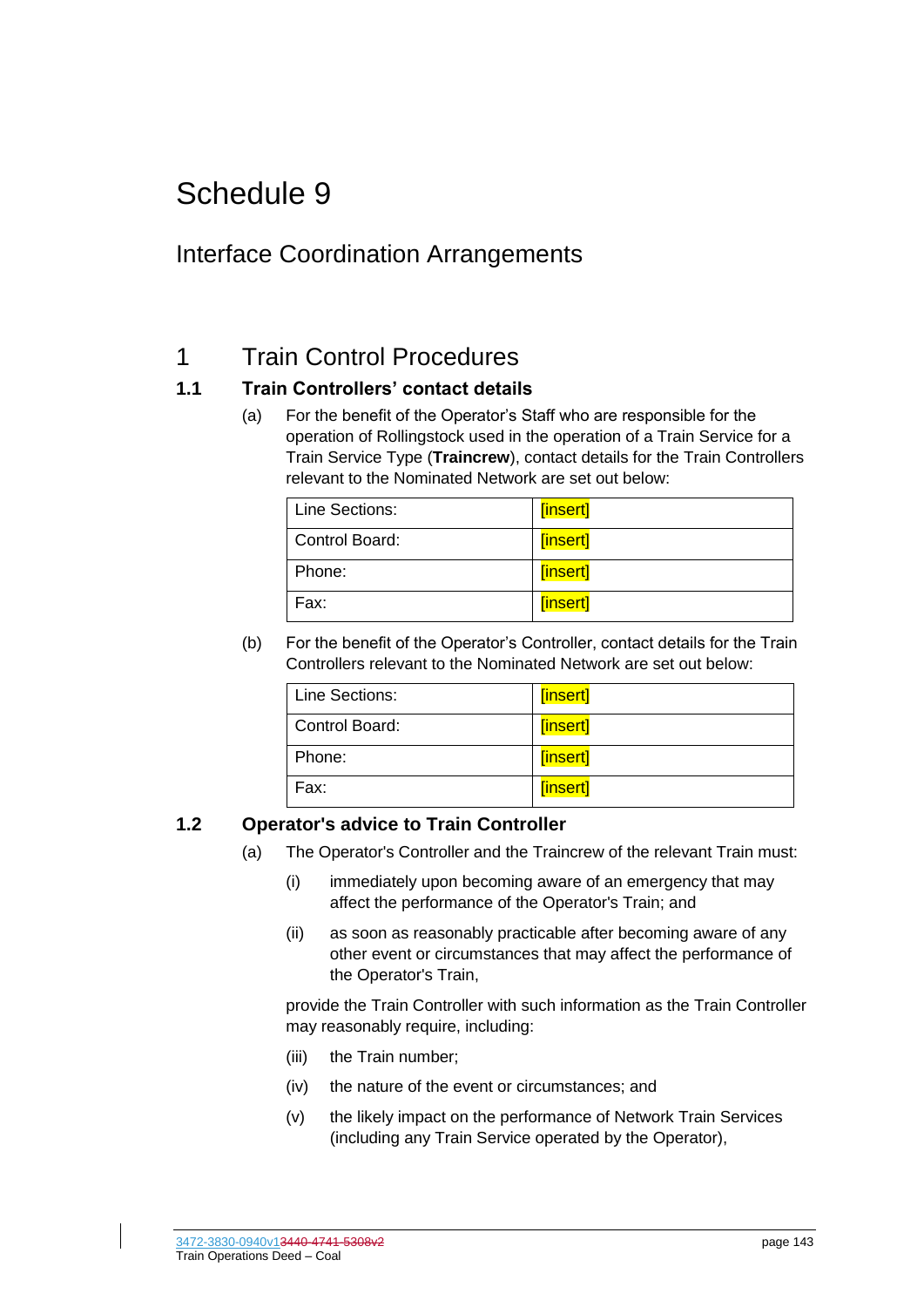regardless of whether or not the Operator's Train has entered the Nominated Network.

- (b) At least 15 minutes before the departure of a Train Service, the Operator's Controller must provide the Train Controller with the following information in relation to that Train Service:
	- (i) information with respect to the Traincrew for that Train Service including the names of the Traincrew personnel and details of any mandatory Traincrew breaks;
	- (ii) if the initial Traincrew for that Train Service is rostered to be replaced by a new Traincrew before that Train Service reaches its Destination, details of the relevant rosters;
	- (iii) the location of nominated depots as specified in the Operating Plan, where Activities in relation to that Train Service such as provisioning, shunting and marshalling, will be carried out;
	- (iv) any en route locomotive provisioning requirements;
	- (v) if the Train is in "Train Order Territory" (as defined in Aurizon Network's safety management system (as amended from time to time)) or "Direct Traffic Control Territory" (as defined in Aurizon Network's safety management system (as amended from time to time)), the number of the leading locomotive; and
	- (vi) a document in the form required by Aurizon Network (**Train List**) which contains the following information in relation to that Train Service:
		- (A) the Train number;
		- (B) the Origin of the Train;
		- (C) the length of the Train in metres (including the locomotives);
		- (D) the number of vehicles in the Train;
		- (E) the gross mass of the Train;
		- (F) the gross trailing load of the Train in tonnes;
		- (G) the motive power employed by the Train;
		- (H) for each vehicle in the Train, in the order in which they will be placed, leading end first, the following information:
			- (1) vehicle classification;
			- (2) vehicle number;
			- (3) vehicle type;
			- (4) gross weight of the vehicle;
			- (5) a description of the goods carried in the vehicle (including details of all Dangerous Goods) by class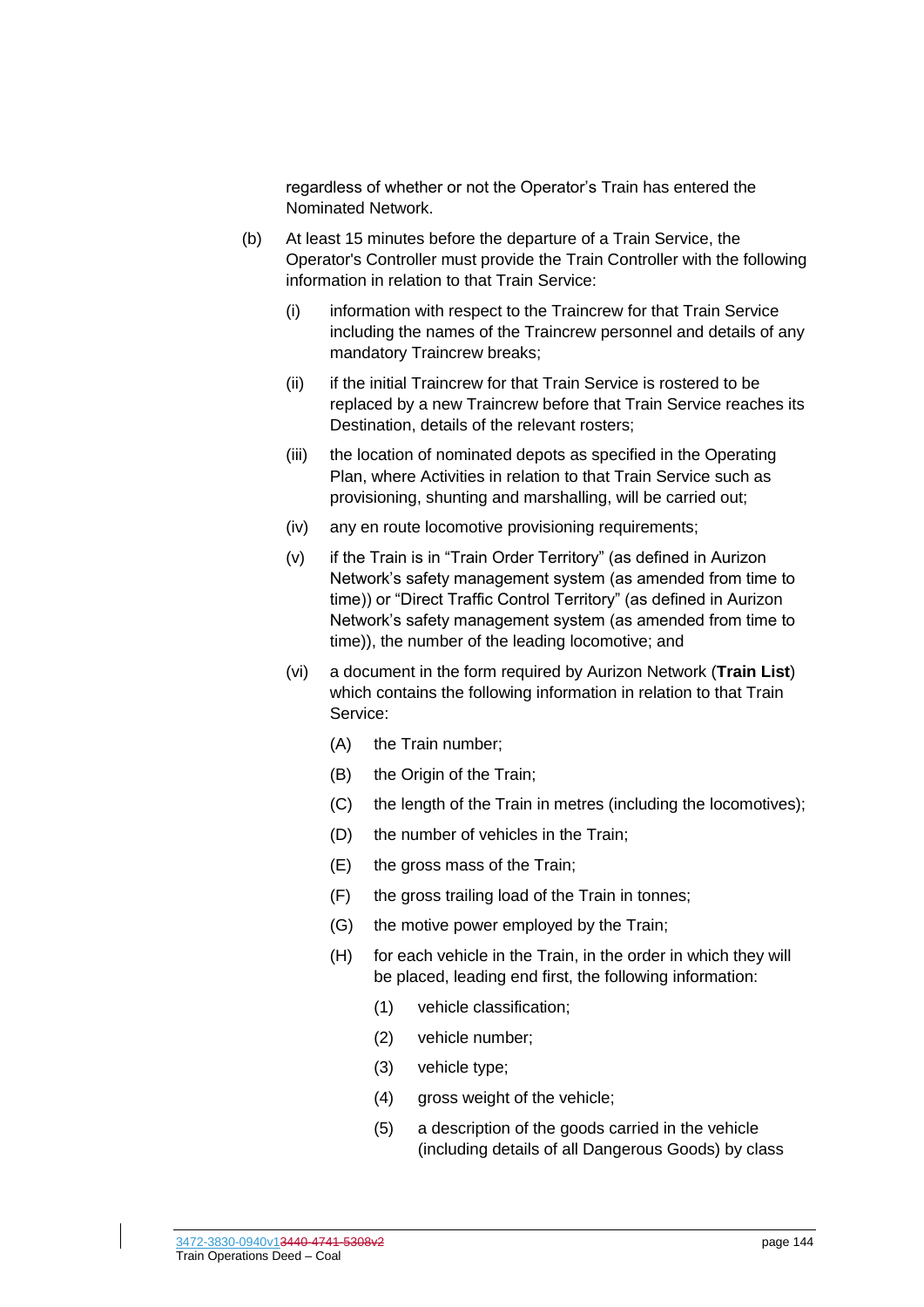and location on the Train;

- (6) the destination of each vehicle; and
- (7) any known defects, eg brakes cut out; and
- (I) any other relevant information in relation to the operation of that Train Service.
- (c) Subject to the Traincrew complying with **item 1.2(b)(ii)** of this **Schedule [9](#page-143-0)**, the Train Controller must notify the Traincrew of the most probable location for the rostered change of Traincrew as soon as reasonably practicable after the Train Controller determines such location.
- (d) The Operator must enter the Train List into Aurizon Network's nominated information system in accordance with the procedures specified by Aurizon Network.
- (e) The Operator must, as soon as reasonably practicable after it becomes aware of any changes to the information it has provided to Aurizon Network in relation to the Train List, update Aurizon Network's nominated information system with respect to such changes in accordance with the procedures specified by Aurizon Network.
- (f) The Operator must, at all times, ensure that the Train List for a Train Service is accurate and includes all relevant information in relation to that Train Service.
- (g) If the weight and/or length of a Train operated by the Operator alters during the operation of a Train Service utilising that Train, the Operator's Controller must advise the Train Controller of the new weight and/or length (as applicable) of the Train.
- (h) The Operator must provide to Aurizon Network (and keep current at all times during the Term) the contact details (including a mobile phone number and after hours contact details) for the Operator's Controller. As at the date of this Deed, the contact details for the Operator's Controller are set out below:

| Name:                           | [insert] |
|---------------------------------|----------|
| Position:                       | [insert] |
| Phone (during business hours):  | [insert] |
| Phone (outside business hours): | [insert] |
| Mobile phone number:            | [insert] |
| Fax:                            | [insert] |

- (i) The Operator's Controller must be contactable by the Train Controller at all times while any of the Operator's Train Services are operating on the Nominated Network.
- (j) The Operator must provide to Aurizon Network (and keep current at all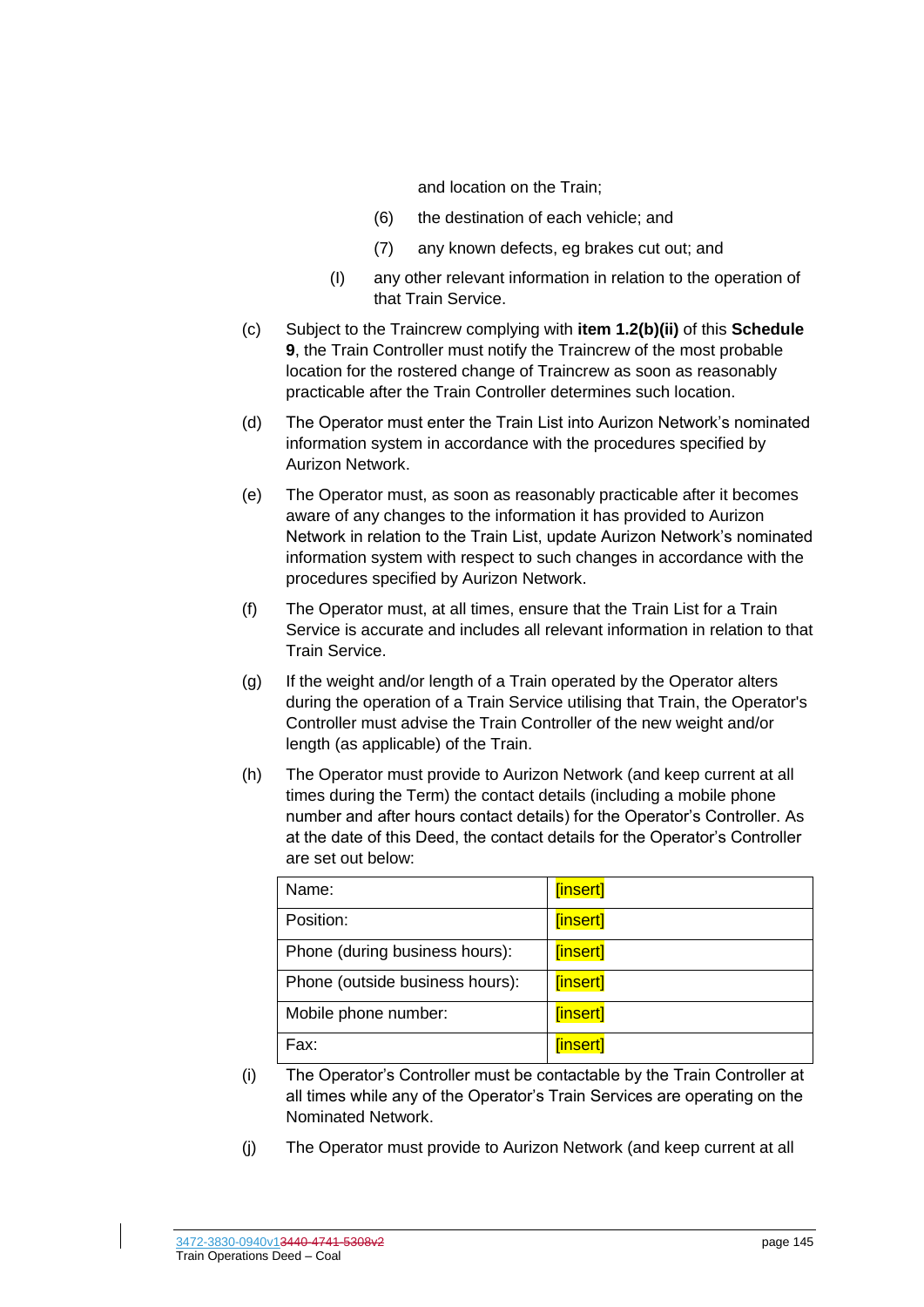times during the Term):

- (i) the hours during which the Operator's Controller will not be contactable while the Operator's Train Services are not operating on the Nominated Network; and
- (ii) the after hours contact procedures for the Operator's Controller.
- (k) When a Train Service is operating on a section of Track which is not within "Track Circulated Territory" (as defined in Aurizon Network's safety management system (as amended from time to time)), the Traincrew must, when reasonably requested by the Train Controller, advise the Train Controller of the arrival and departure times, or the departure times if the Train did not stop, for each "Crossing Location" (as defined in Aurizon Network's safety management system (as amended from time to time)) that the Train passed through on the Nominated Network.
- (l) The Train Controller must enter the arrival and departure times referred to in **item 1.2(k)** of this **Schedule [9](#page-143-0)** into Aurizon Network's nominated information system as soon as reasonably practicable after the advice is received from the Traincrew.

#### **1.3 Train Controller's advice to the Operator**

- (a) As soon as reasonably practicable after becoming aware of any event or circumstances that may affect the performance of the Operator's Train, the Train Controller must provide to the Operator's Controller such information as the Operator's Controller may reasonably require, including:
	- (i) the Train number;
	- (ii) the nature of the event or circumstances; and
	- (iii) the likely impact on the performance of Network Train Services (including any Train Service operated by the Operator).
- (b) When reasonably requested by the Operator's Controller, the Train Controller will provide to the Operator's Controller an estimated time of arrival at any location on the Nominated Network for the Operator's Train.
- (c) When reasonably requested by the Traincrew, the Train Controller will provide information to the Traincrew regarding events or circumstances that may impact on the performance of the Operator's Train.

#### **1.4 Consultation between Train Controller and the Operator**

(a) The Operator's Controller is responsible for determining whether the initial Traincrew for a Train Service will need to be replaced by a new Traincrew before the relevant Train Service reaches its Destination where such change of Traincrew is not included in the roster provided by the Operator's Controller to the Train Controller under **item 1.2(b)(ii)** of this **Schedule [9](#page-143-0)** (if any) (**Relief**).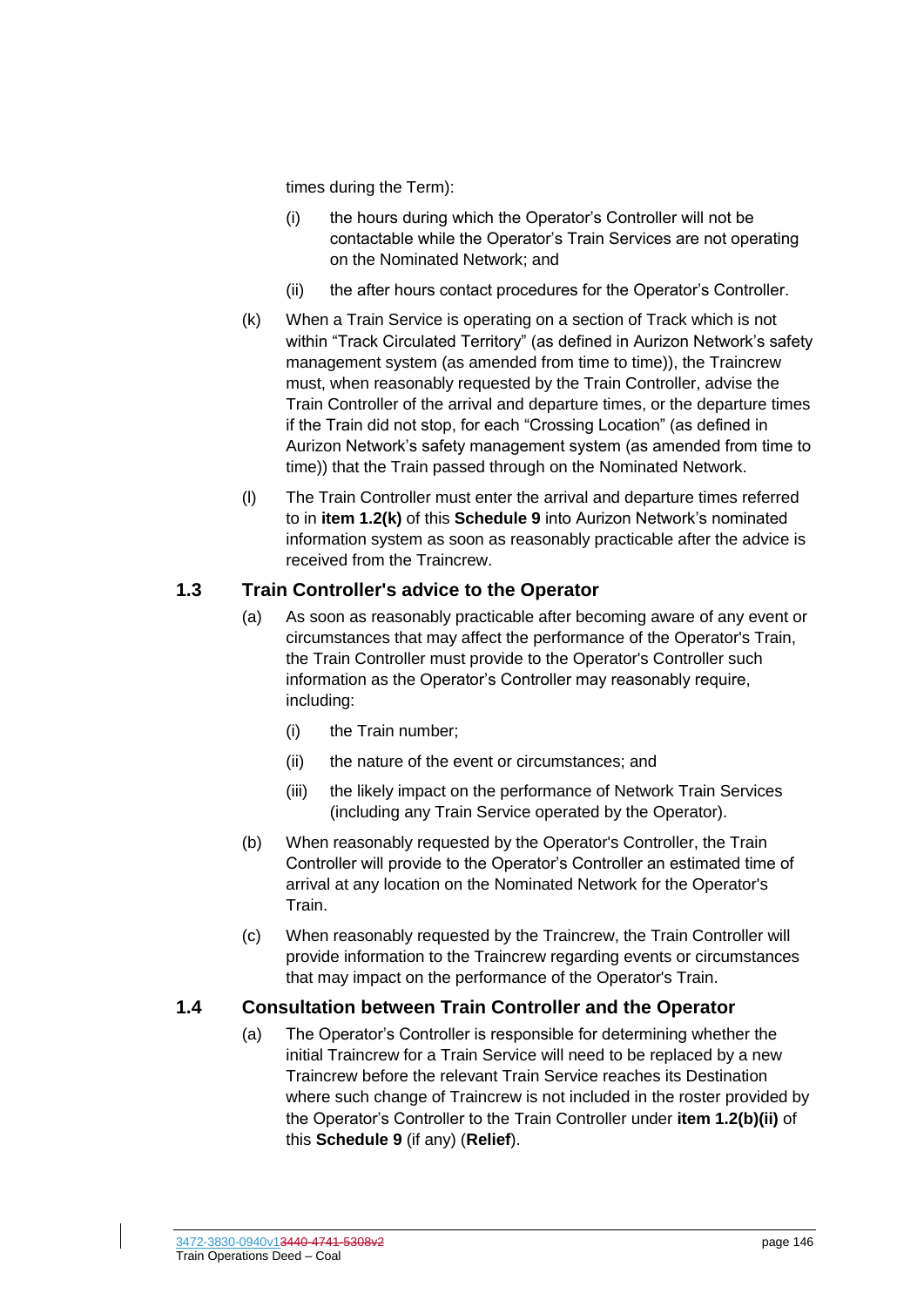- (b) Subject to **item 1.4(c)** of this **Schedule [9](#page-143-0)**, the Traincrew will contact the Operator's Controller to request meal breaks and personal needs breaks (**Traincrew Breaks**) and Relief.
- (c) If the Traincrew cannot establish contact with the Operator's Controller to request a Traincrew Break or Relief, the Traincrew may contact the Train Controller directly to request the relevant Traincrew Break or Relief.
- (d) If the Traincrew submits a request for a Traincrew Break or Relief directly to the Train Controller, the Train Controller must:
	- (i) record the Traincrew's request for a Traincrew Break or Relief (as applicable); and
	- (ii) advise the Operator's Controller that it has received a request for a Traincrew Break or Relief (as applicable) from the Traincrew.
- (e) Upon receiving advice from the Train Controller in accordance with **item 1.4(d)** of this **Schedule [9](#page-143-0)**, the Operator's Controller must verbally acknowledge receipt of that advice from the Train Controller.
- (f) If the Operator's Train Controller or the Traincrew submits a request for a Traincrew Break or Relief to the Train Controller, then:
	- (i) the Train Controller and the Operator's Controller must consult with each other as to the most appropriate time and location for the Traincrew Break or Relief (as applicable); and
	- (ii) the Train Controller must not unreasonably refuse to agree to the time and location for the Traincrew Break or Relief (as applicable).
- (g) If the Train Controller and the Operator's Controller agree the time and location for the requested Traincrew Break or Relief (as applicable), then:
	- (i) the Operator's Controller must:
		- (A) make all the necessary arrangements for the Traincrew Break or Relief (as applicable) and, subject to **item 1.4(h)** of this **Schedule [9](#page-143-0)**, advise the Traincrew of such arrangements; and
		- (B) inform the Train Controller of any changes to the Traincrew's requirements for that Traincrew Break or Relief (as applicable) including any changes to the Traincrew's requirements with respect to the time for that Traincrew Break or Relief (as applicable); and
	- (ii) the Train Controller must advise the Operator's Controller if the estimated time of arrival of the Train at the location for the Traincrew Break or Relief (as applicable) varies by more than 15 minutes from the agreed time for the Traincrew Break or Relief (as applicable).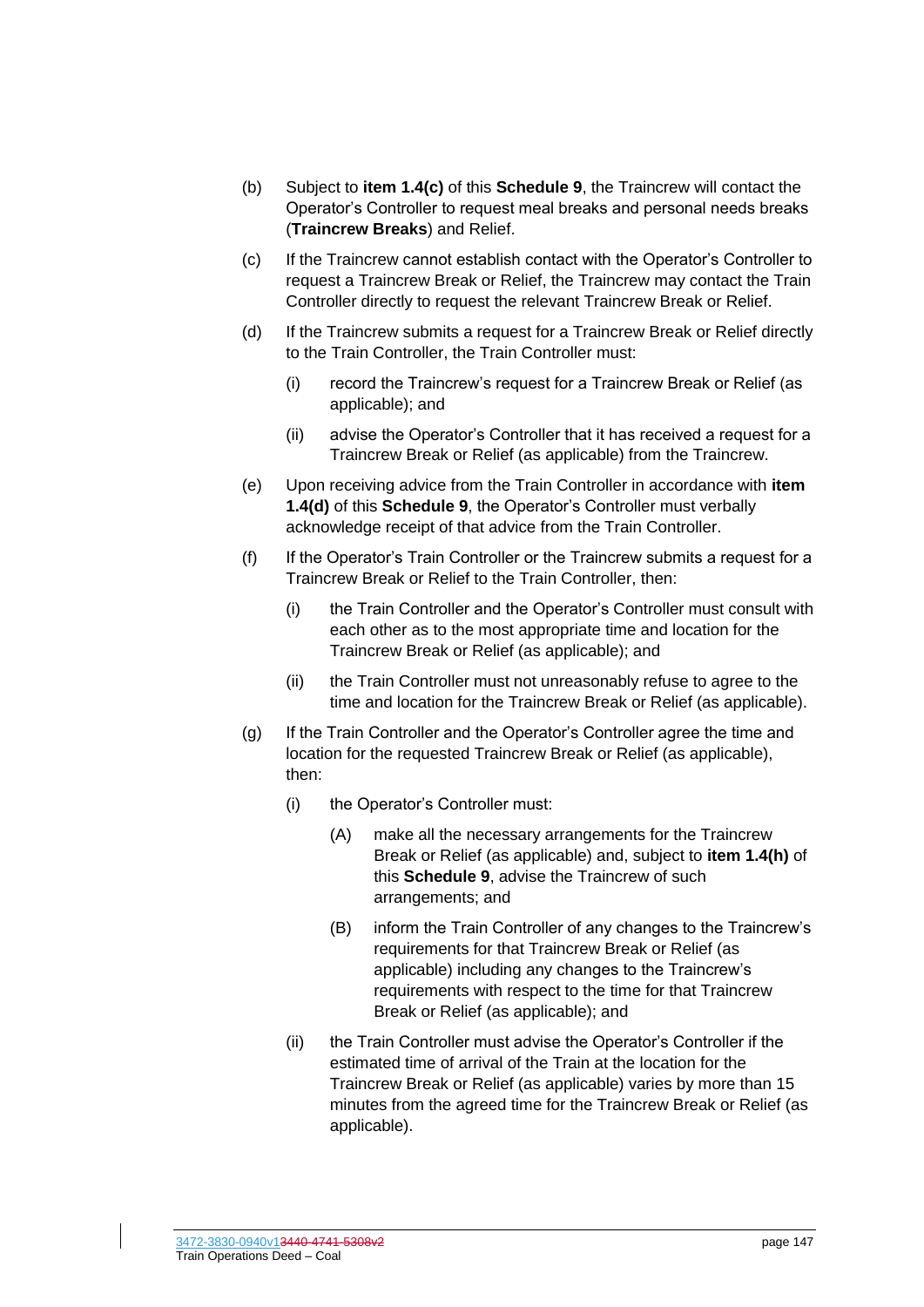- (h) If the Operator's Controller is unable to contact the Traincrew directly to provide advice in relation to the arrangements for the Traincrew Break or Relief (as applicable) referred to in **item 1.4(g)** of this **Schedule [9](#page-143-0)**, then the Train Controller may, subject to receiving a request from the Operator's Controller, advise the Traincrew of the arrangements for that Traincrew Break or Relief (as applicable).
- (i) If the Operator's Train Controller informs the Train Controller in accordance with **item 1.4(g)(i)(B)** of this **Schedule [9](#page-143-0)** that the Traincrew's requirements for a Traincrew Break or Relief have changed, then the Train Controller and the Operator's Controller must consult with each other with respect to the relevant changes.

#### **1.5 Radio procedures**

- (a) The Operator's Staff must follow the general radio procedures contained in the "Observance of Signals Manual STD/0037/SWK" (as amended from time to time) when using the Train Control radio system.
- (b) The details for access to the Train Control radio system for each of the line sections that comprise the Nominated Network are set out below:

| Line Section:          | [insert] |
|------------------------|----------|
| <b>Channel Number:</b> | [insert] |
| Line Section:          | [insert] |
| <b>Channel Number:</b> | [insert] |

#### **1.6 Procedures for entering the Nominated Network**

- (a) The Operator must comply with the yard procedures at the Origin for a Train Service (if any) as advised by Aurizon Network.
- (b) The Operator will only enter the Nominated Network upon receipt of the appropriate "Proceed Authority" (as defined in Aurizon Network's safety management system (as amended from time to time)) as advised by Aurizon Network.
- (c) The Operator's Controller must advise the Train Controller of the anticipated departure time of the Operator's Train at least two hours before the Scheduled Time for the departure of the Train or when reasonably requested by the Train Controller. If the anticipated departure time alter from that previously advised to the Train Controller, then the Operator's Controller must advise the Train Controller of the new anticipated departure time as soon as reasonably practicable after it becomes aware of the change.
- (d) The Traincrew for a Train Service must advise the Train Controller when the Train for that Train Service is ready to depart the Origin.
- (e) Prior to the departure of the Train, the Operator must supply the Train driver with the Scheduled Times for that particular Train Service for that particular day.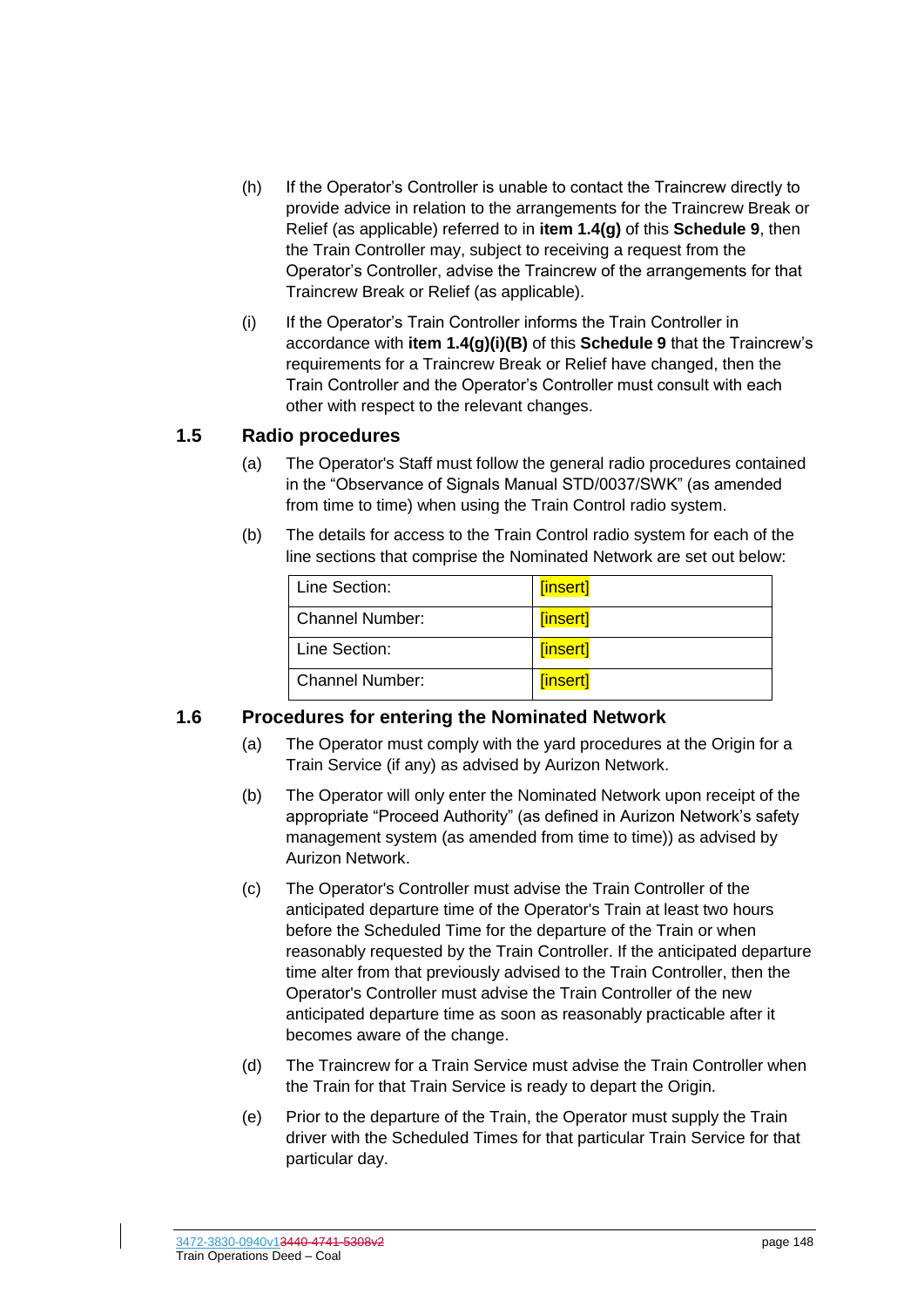### **1.7 Procedures for shunting/entering and exiting yards**

Aurizon Network will advise the Operator of the appropriate procedures for shunting, entering yards and leaving yards en route.

#### **1.8 Procedures for leaving the Nominated Network**

The Operator must comply with yard procedures at the Destination for a Train Service (if any) as advised by Aurizon Network.

#### **1.9 Contact details for party responsible for loading Trains – clause [19.4\(c\)](#page-69-0)**

- (a) The Operator must provide to Aurizon Network (and keep current at all times during the Term) the contact details for any party responsible for loading the Operator's Trains.
- (b) As at the date of this Deed, the parties responsible for loading the Operator's Trains are set out below:

| Name     | Phone    | Fax      |
|----------|----------|----------|
| [insert] | [insert] | [insert] |
| [insert] | [insert] | [insert] |
| [insert] | [insert] | [insert] |

## <span id="page-149-0"></span>2 Train Operations Procedures

### **2.1 Safety Alerts and Safety Notices**

### **(a) Safety Alerts**

- (i) In this **item [2](#page-149-0)** of **Schedule [9](#page-143-0)**, **Safety Alert** means a document specified as a "Safety Alert" which notifies the recipient that a serious safety incident that has affected or could affect Aurizon Network, the Operator or any other user of the Infrastructure has occurred. A Safety Alert may include:
	- (A) details in relation to the serious safety incident (for information purposes); and/or
	- (B) information in relation to any immediate actions to be taken in relation to the serious safety incident.
- (ii) Aurizon Network must give a Safety Alert as soon as reasonably practicable after the occurrence of a serious safety incident.
- (iii) Aurizon Network may give the Operator a Safety Alert using the Operator's address for notices specified in **item [2](#page-120-0)** of **Schedule [1](#page-120-1)**. Without limiting the method of delivery, Aurizon Network may give the Operator a Safety Alert by electronic means.
- (iv) As soon as possible after the receipt of a Safety Alert from Aurizon Network, the Operator must make the Operator's Staff aware of the contents of such Safety Alert.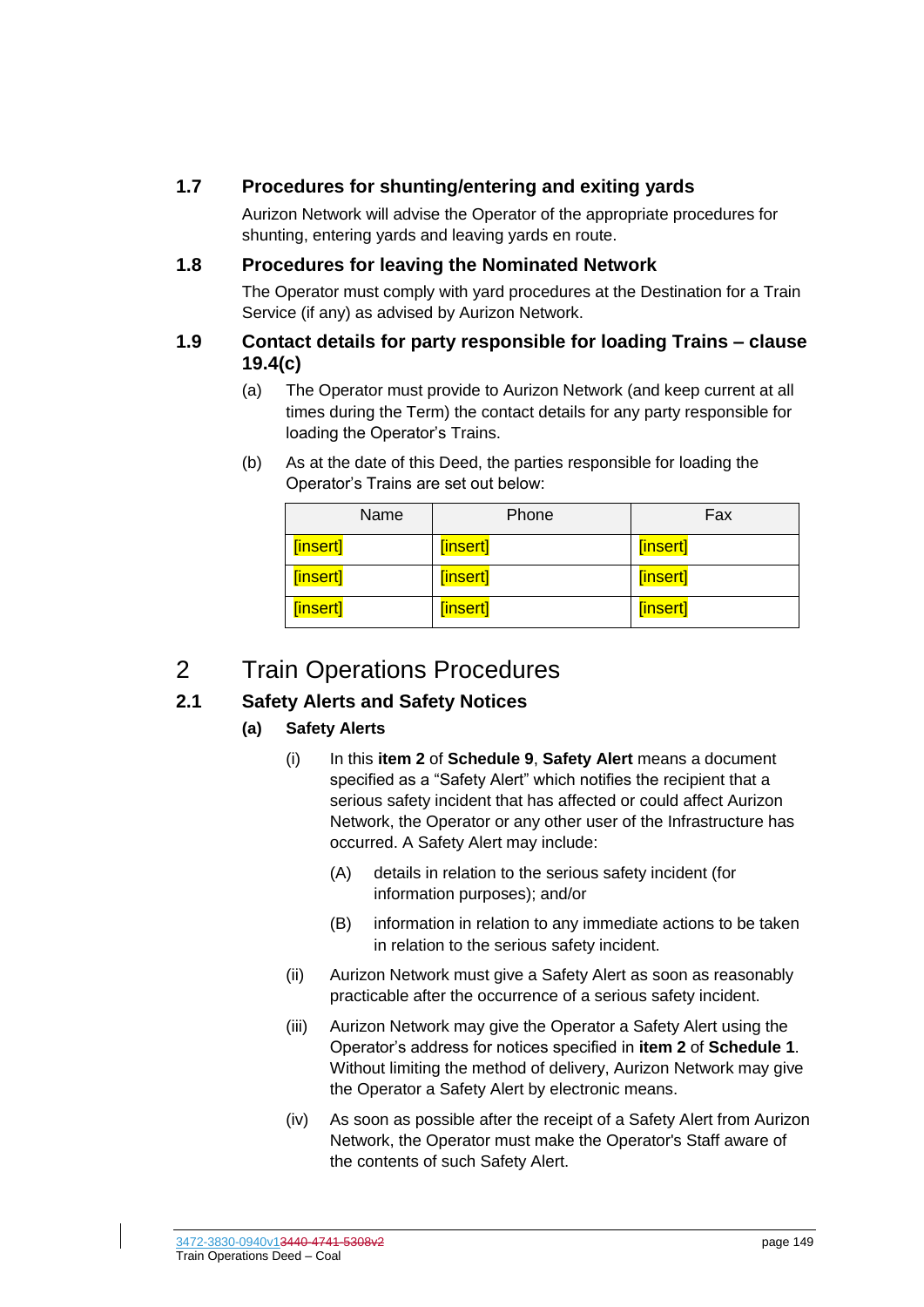#### **(b) Safety Notices**

- (i) In this **item [2](#page-149-0)** of **Schedule [9](#page-143-0)**:
	- (A) **Safety Change** means a temporary or permanent change to Aurizon Network's safety management system.
	- (B) **Safety Notice** means a document specified as a "Safety Notice" which is published by Aurizon Network on a weekly basis for distribution to Aurizon Network's employees and the Operator (if it contains safety information relevant to the Operator) and includes safety information about a Safety Change.
- (ii) Subject to **item 2.1(b)(iii)** of this **Schedule [9](#page-143-0)**, Aurizon Network will include safety information about a Safety Change in a Safety Notice published at least seven days before the date that the Safety Change becomes effective.
- (iii) If:
	- (A) Aurizon Network considers it necessary to communicate certain safety information about a Safety Change; and
	- (B) that safety information has not been published in a Safety Notice at least seven days before the date that the relevant Safety Change will become effective;

then, Aurizon Network must:

- (C) publish that safety information in a Train Notice or a Safety Alert; and
- (D) as soon as reasonably practicable after publication of that Train Notice or Safety Alert, publish that safety information in a Safety Notice.
- (iv) The Operator must ensure that members of the Operator's Staff who perform Safety Related Work have access to a copy of, or are notified of, any safety information in the Safety Notices relevant to their area of work.
- (v) Aurizon Network may give the Operator a Safety Notice using the Operator's address for notices specified in **item [2](#page-120-0)** of **Schedule [1](#page-120-1)**. Without limiting the method of delivery, Aurizon Network may give the Operator a Safety Notice by electronic means.

#### **(c) Train Notices**

(i) In this **item [2](#page-149-0)** of **Schedule [9](#page-143-0)**, **Train Notice** means a document specified as a "Train Notice" which is published by Aurizon Network on a daily basis (or as otherwise determined by Aurizon Network) for distribution to the Operator and conveys operational instructions, information and messages about Activities on the **Infrastructure**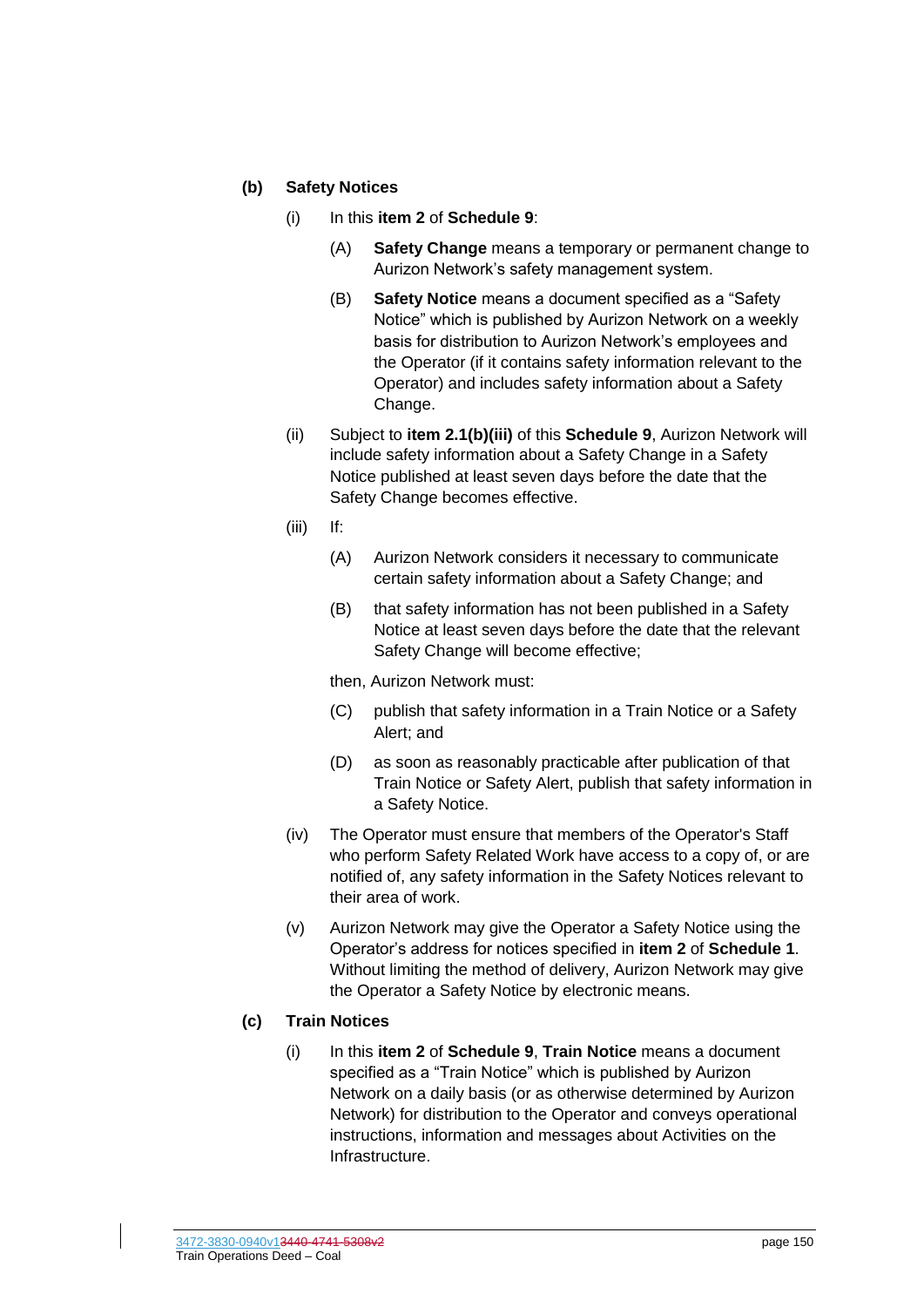- (ii) The Operator must ensure that all Train Notices are given to members of the Operator's Staff who:
	- (A) are responsible for the operation of Rollingstock used in the operation of a Train Service for a Train Service Type; or
	- (B) work on or near any Track.
- (iii) Aurizon Network may give the Operator a Train Notice using the Operator's address for notices specified in **item [2](#page-120-0)** of **Schedule [1](#page-120-1)**. Without limiting the method of delivery, Aurizon Network may give the Operator a Train Notice by email.

#### **(d) Safeworking Forms**

- (i) Aurizon Network will make available to the Operator access to electronic copies of administrative forms included in Aurizon Network's safety management system which are necessary for the Operator to operate Train Services on the Nominated Network (**Safeworking Forms**).
- (ii) The Operator may obtain a reasonable quantity of Safeworking Forms by submitting a request to the following contact at Aurizon Network:

| Position:      | [insert] |
|----------------|----------|
| Phone:         | [insert] |
| Email address: | [insert] |
| Fax:           | [insert] |

#### **2.2 Operational meetings**

(a) The contact details for the Operator's Representative are set out below:

| Position:      | [insert] |
|----------------|----------|
| Phone:         | [insert] |
| Mobile phone:  | [insert] |
| Email address: | [insert] |
| Fax:           | [insert] |

(b) The contact details for the Aurizon Network Representative are set out below:

| Position:      | [insert] |
|----------------|----------|
| Phone:         | [insert] |
| Mobile phone:  | [insert] |
| Email address: | [insert] |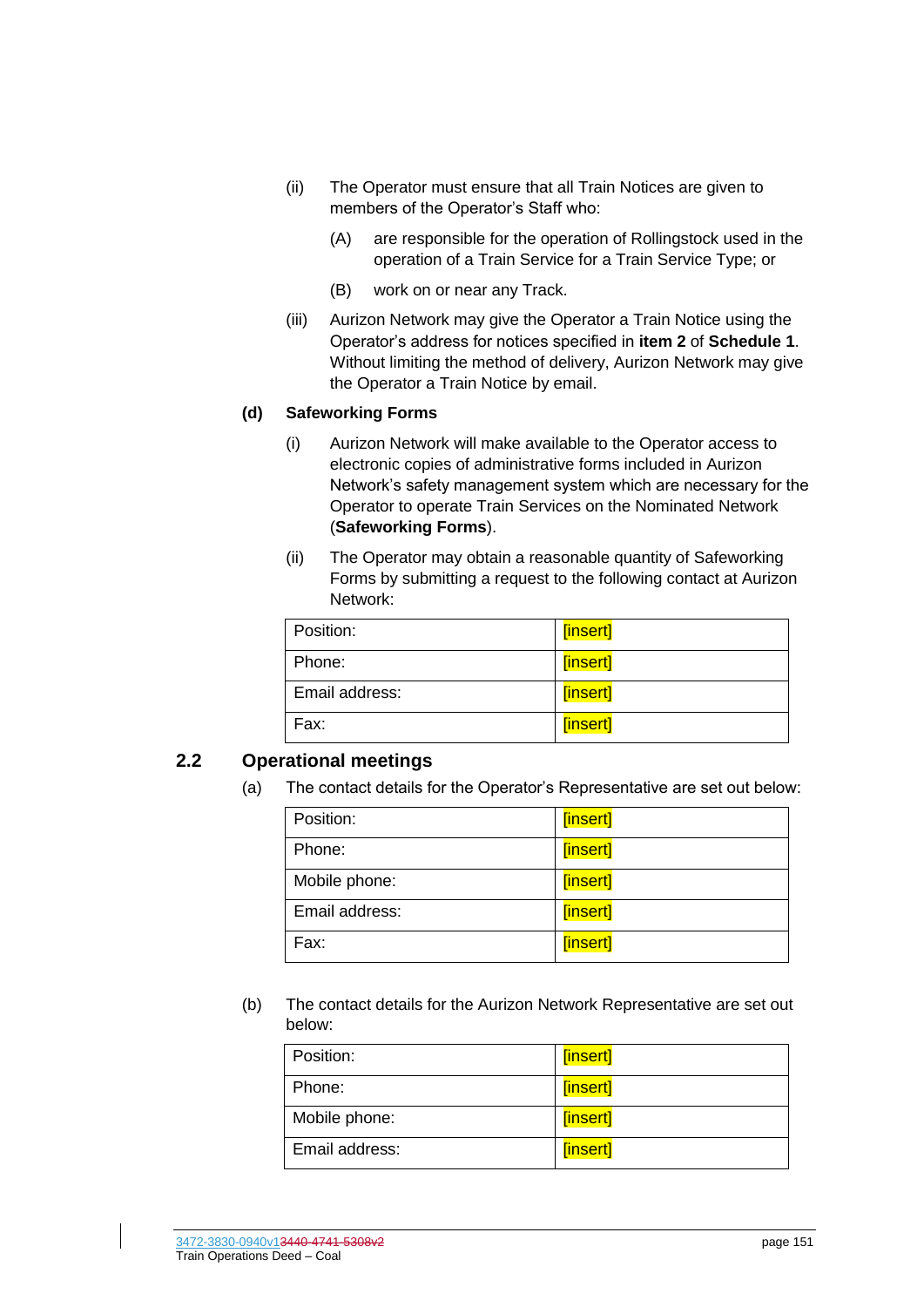| --- |  |
|-----|--|
|-----|--|

- (c) The Operator's Representative and the Aurizon Network Representative (or their nominees) must meet on a monthly basis or as agreed by the Parties for the purpose of:
	- (i) reviewing the achievement of Performance Levels (as that term in defined in the Access Agreement) and other matters affecting the performance of Train Services so as to identify remedial action in relation to recurring problems and to plan action to address potential or known problems;
	- (ii) reviewing requests or proposals by the Operator or Aurizon Network to vary the procedures contained in this **Schedule [9](#page-143-0)**;
	- (iii) reviewing the reliability of the Operator's Rollingstock;
	- (iv) reviewing Operational Constraints;
	- (v) investigating or reviewing breaches or suspected breaches of the Applicable Safeworking Procedures, Applicable Safety Standards or Train Control Directions by the Operator's Staff; and
	- (vi) reviewing any other matters relevant to the performance of this Deed.
- (d) The Operator's Representative must attend other operational meetings relevant to the operation of Train Movements on the Nominated Network as required by Aurizon Network from time to time.

## 3 Nominated Persons

### **3.1 Operator's Incident Response Coordinator**

The contact details for the Operator's Incident Response Coordinator are as follows:

| Name:                           | [insert] |
|---------------------------------|----------|
| Position:                       | [insert] |
| Phone (during business hours):  | [insert] |
| Phone (outside business hours): | [insert] |
| Mobile:                         | [insert] |
| Email:                          | [insert] |
| Fax:                            | [insert] |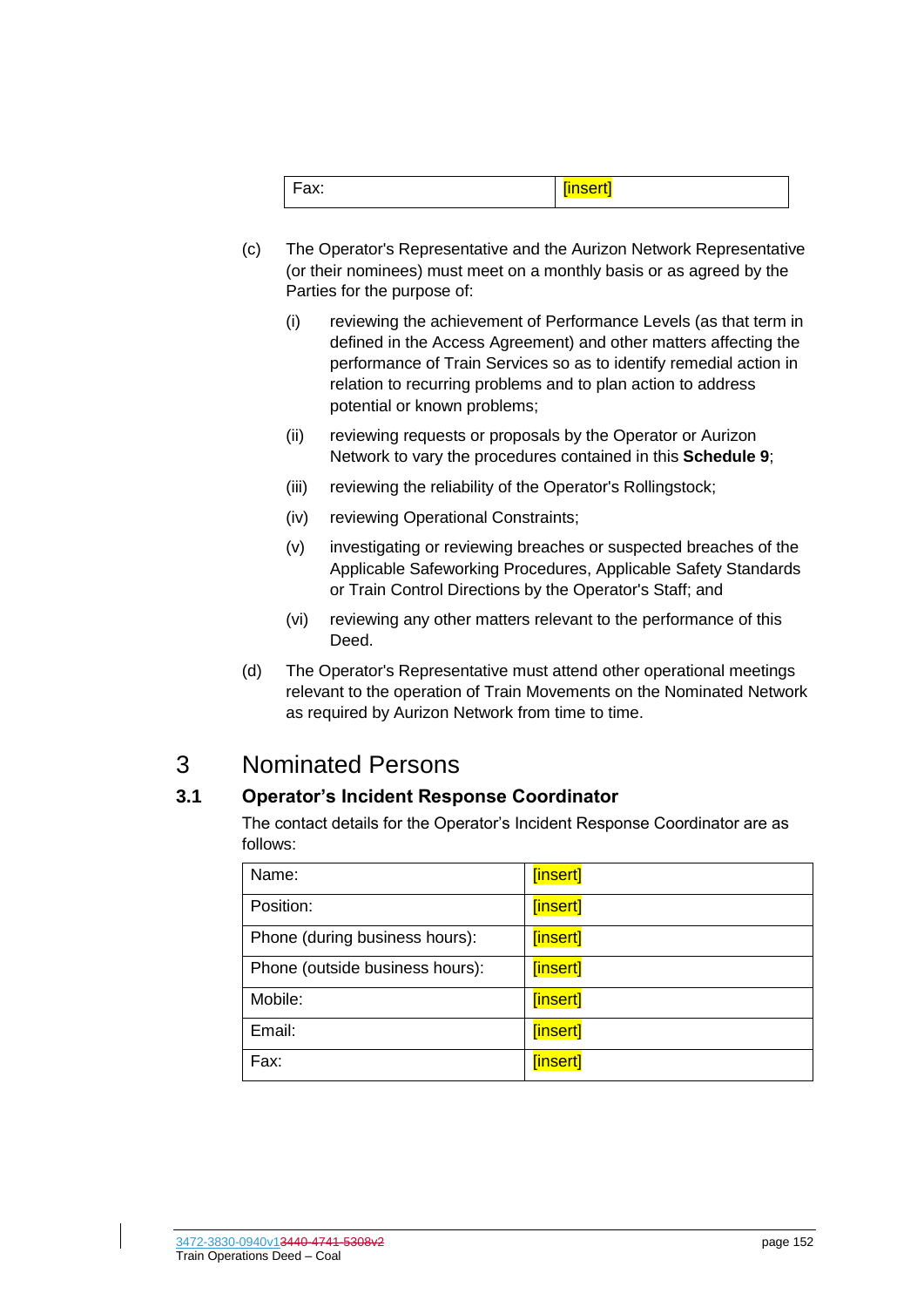### **3.2 Operator's Recovery Team Leader**

The contact details for the Operator's Recovery Team Leader are as follows:

| Name:                           | [insert] |
|---------------------------------|----------|
| Position:                       | [insert] |
| Phone (during business hours):  | [insert] |
| Phone (outside business hours): | [insert] |
| Mobile:                         | [insert] |
| Email:                          | [insert] |
| Fax:                            | [insert] |

## 4 Possession Protocols

Aurizon Network must publish the the Possession Protocols (as amended from time to time) on its Website which detail the rules governing the management and scheduling of Planned Possessions and Emergency Possession on the Infrastructure.

# 5 Document Control Procedures

(a) The contact details for the Operator's Document Controller are set out below:

| Name:           | [insert] |
|-----------------|----------|
| Position:       | [insert] |
| Phone:          | [insert] |
| Postal Address: | [insert] |
| Email Address:  | [insert] |

- <span id="page-153-0"></span>(b) Upon execution of this Deed, Aurizon Network will give the Operator one electronic copy of each of the Applicable Safeworking Procedures and Applicable Safety Standards.
- (c) Aurizon Network will manage updates and revisions of the documents referred to in **item [5\(b\)](#page-153-0)** of this **Schedule [9](#page-143-0)**, the Emergency Procedures and the Investigations Procedures in accordance with the provisions of the relevant Australian Standards that apply to document control at that time.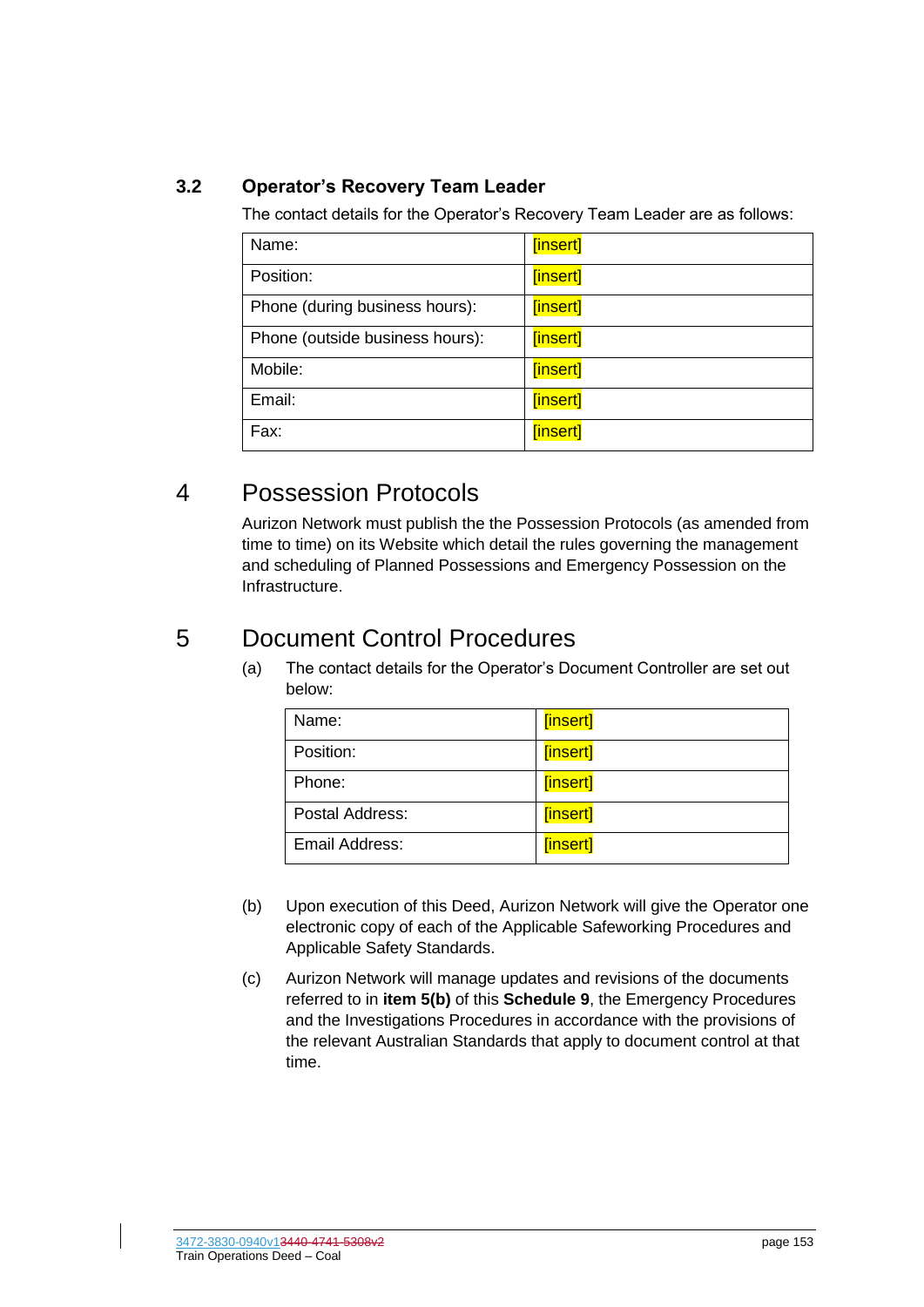(d) The Operator is responsible for ongoing distribution of all documents provided to it by or on behalf of Aurizon Network in respect of Aurizon Network's safety management system (including the documents referred to in **item [5\(b\)](#page-153-0)** of this **Schedule [9](#page-143-0)**) to the relevant members of the Operator's Staff.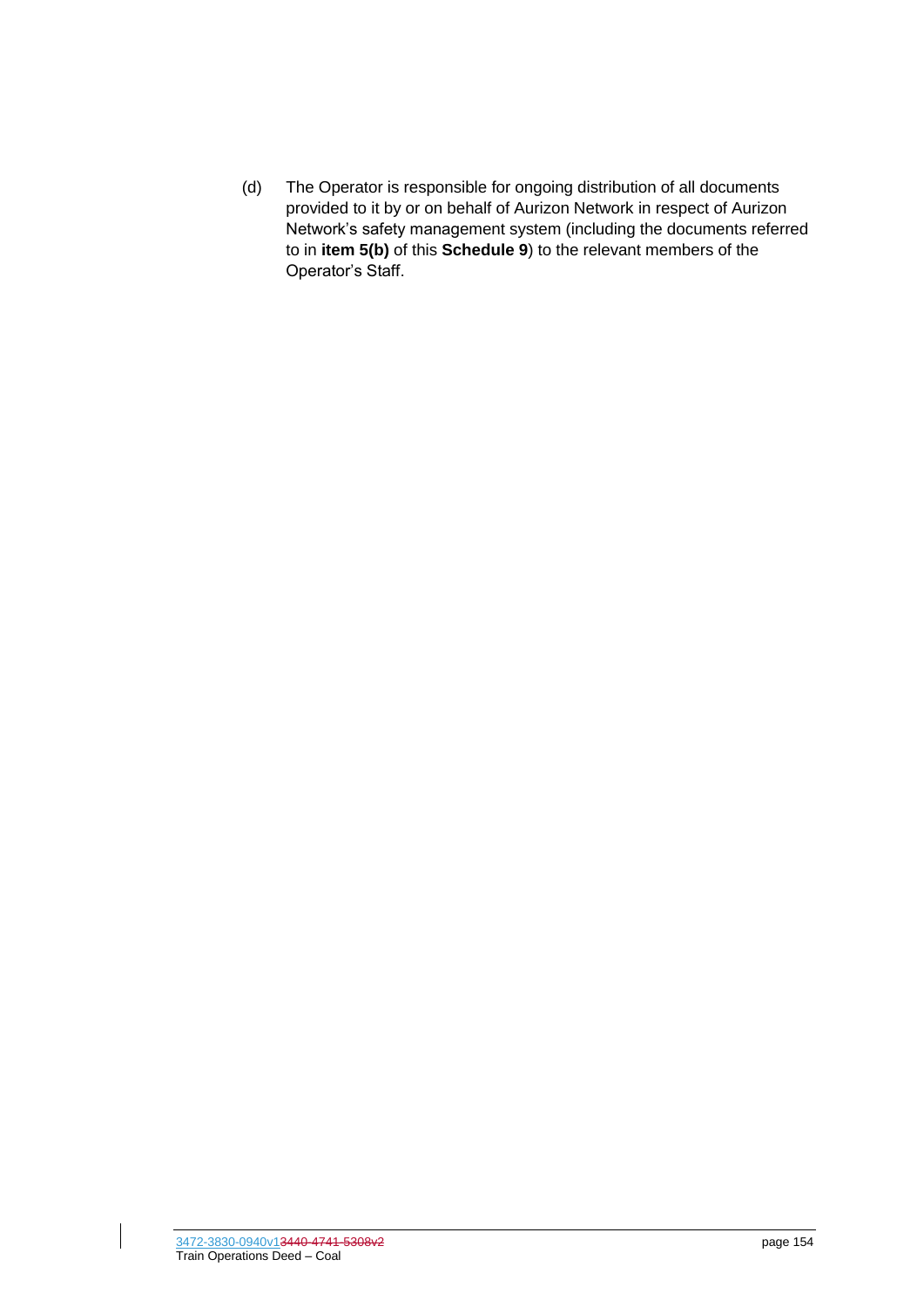# <span id="page-155-0"></span>Schedule 10

# Ancillary Services and Ancillary Services Charges

# 1 Ancillary Services

[**Drafting note**: Arrangements for the provision of Ancillary Services (if any) by Aurizon Network to the Operator will be agreed on a transaction-by-transaction basis and documented in this **Schedule [10](#page-155-0)**.

#### <span id="page-155-1"></span>**1.1 Provision of Wayside Equipment**

In this **item [1.1](#page-155-1)** of **Schedule [10](#page-155-0)**:

**Wayside Equipment** means equipment owned by Aurizon Network that is located on or adjacent to the Infrastructure which records data which, if made available to the Operator, could be used by the Operator to monitor the condition of the Operator's Rollingstock, but excludes Weighbridges and Overload Detectors.

[**Drafting note**: Arrangements for the provision of Wayside Equipment by Aurizon Network to the Operator will be an Ancillary Service to be agreed on a transaction-by-transaction basis and documented in this **Schedule [10](#page-155-0)**.]